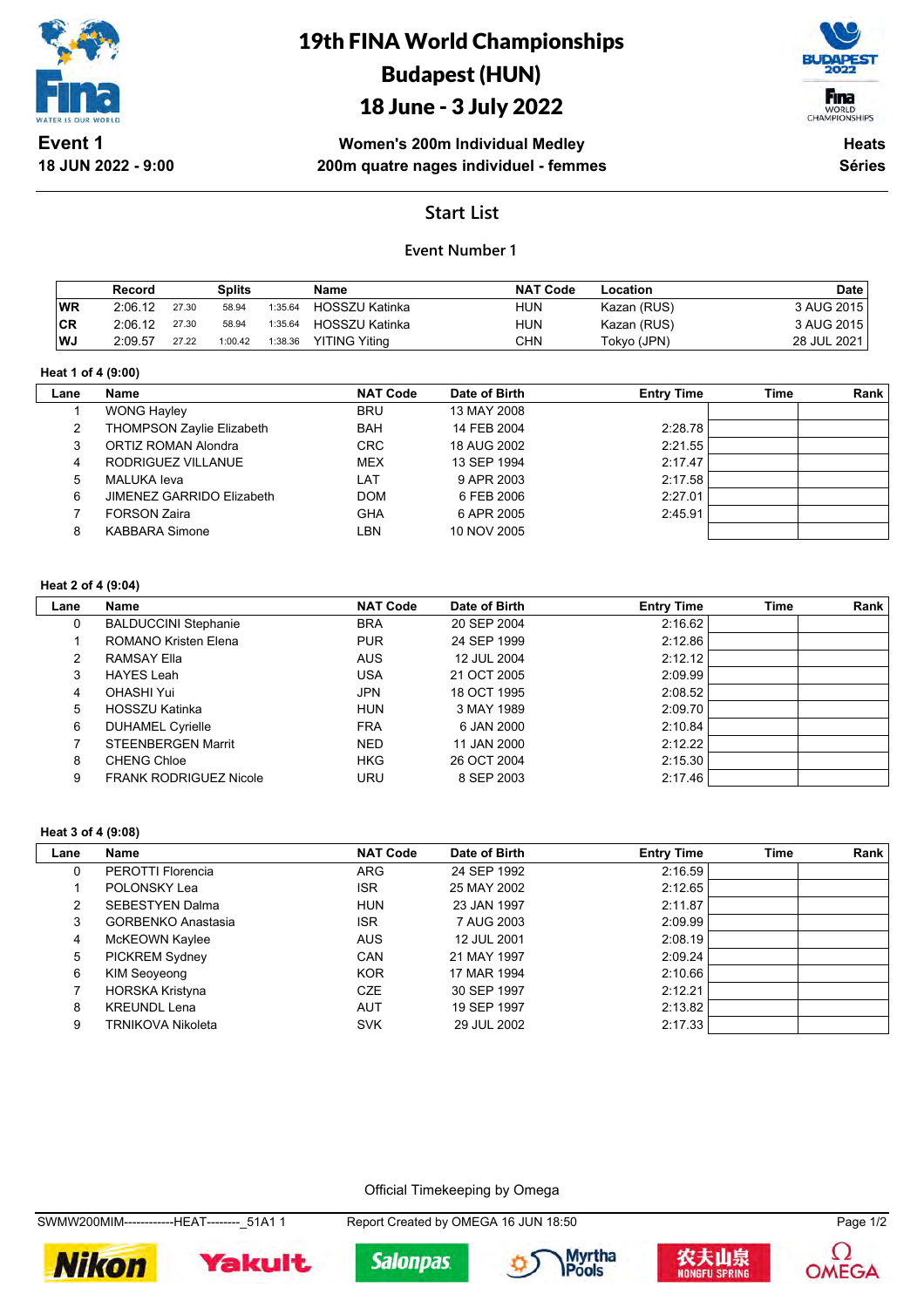

# 18 June - 3 July 2022



**Women's 200m Individual Medley 200m quatre nages individuel - femmes**

**Heats Séries**

## **Start List**

### **Event Number 1**

#### **Heat 4 of 4 (9:11)**

**18 JUN 2022 - 9:00**

| SIM En Yi Letitia         | <b>NAT Code</b> | Date of Birth | <b>Entry Time</b> | <b>Time</b> | Rank    |
|---------------------------|-----------------|---------------|-------------------|-------------|---------|
|                           |                 |               |                   |             |         |
|                           | SGP             | 3 MAR 2003    | 2:16.43           |             |         |
| PETKOVA Diana             | <b>BUL</b>      | 10 JUN 2000   | 2:12.38           |             |         |
| <b>HARVEY Mary-Sophie</b> | <b>CAN</b>      | 11 AUG 1999   |                   |             |         |
| OMOTO Rika                | <b>JPN</b>      | 8 MAY 1997    | 2:09.85           |             |         |
| <b>WALSH Alex</b>         | <b>USA</b>      | 31 JUL 2001   | 2:07.84           |             |         |
| <b>WOOD Abbie</b>         | <b>GBR</b>      | 2 MAR 1999    | 2:09.15           |             |         |
| UGOLKOVA Maria            | SUI             | 18 JUL 1989   | 2:10.04           |             |         |
| <b>GASSON Helena</b>      | <b>NZL</b>      | 8 DEC 1994    | 2:12.13           |             |         |
| <b>GE Chutong</b>         | <b>CHN</b>      | 23 SEP 2003   | 2:13.21           |             |         |
| PHOLJAMJUMRUS Jinjutha    | THA             | 23 SEP 2005   | 2:16.75           |             |         |
|                           |                 |               |                   |             | 2:10.98 |

| Legend:   |                                            |               |                                      |           |                 |                              |          |  |  |
|-----------|--------------------------------------------|---------------|--------------------------------------|-----------|-----------------|------------------------------|----------|--|--|
| <b>CR</b> | Championship Record                        | WJ            | World Junior Record                  | <b>WR</b> | World Record    |                              |          |  |  |
|           | Official Timekeeping by Omega              |               |                                      |           |                 |                              |          |  |  |
|           | SWMW200MIM-------------HEAT-------- 51A1 1 |               | Report Created by OMEGA 16 JUN 18:50 |           |                 |                              | Page 2/2 |  |  |
|           | Nikon                                      | <b>Yakult</b> | <b>Salonpas</b>                      |           | Myrtha<br>Pools | 农夫山泉<br><b>NONGFU SPRING</b> | OMEGA    |  |  |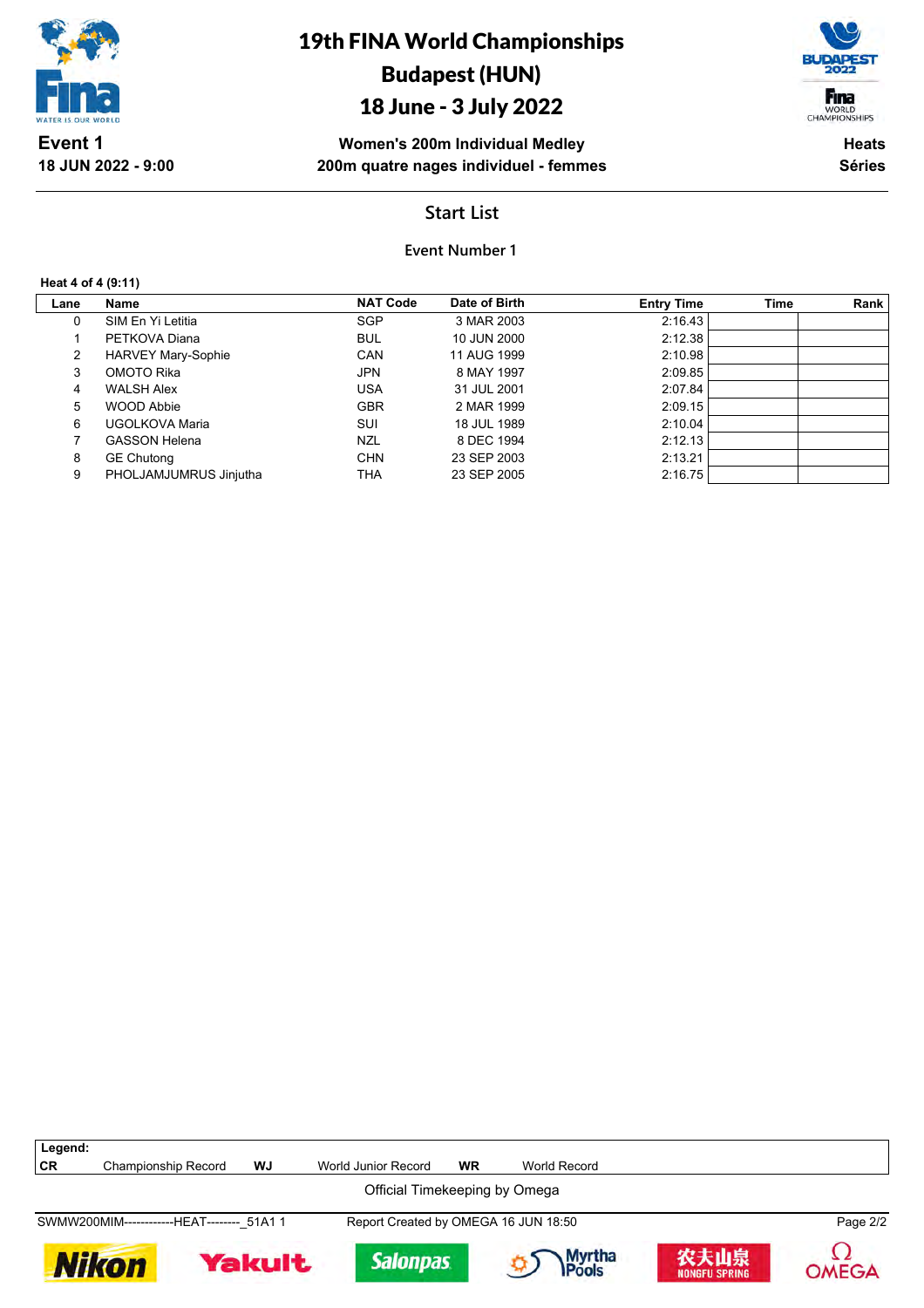

# 19th FINA World Championships Budapest (HUN)

# 18 June - 3 July 2022



**Men's 400m Freestyle 400m nage libre - hommes**

**Heats Séries**

## **Start List**

### **Event Number 2**

|           | Record  |       | Splits  |         | <b>Name</b>        | <b>NAT Code</b> | Location       | <b>Date</b> |
|-----------|---------|-------|---------|---------|--------------------|-----------------|----------------|-------------|
| <b>WR</b> | 3:40.07 | 54.42 | 1:51.02 | 2:47.17 | PAUL Paul          | GER             | Rome (ITA)     | 26 JUL 2009 |
| <b>CR</b> | 3:40.07 | 54.42 | 1:51.02 | 2:47.17 | PAUL Paul          | GER             | Rome (ITA)     | 26 JUL 2009 |
| WJ        | 3:44.60 | 53.35 | 1:50.26 | 2:47.72 | <b>HORTON Mack</b> | AUS             | Brisbane (AUS) | APR 2014    |

#### **Heat 1 of 5 (9:16)**

| Lane | <b>Name</b>                    | <b>NAT Code</b> | Date of Birth | <b>Entry Time</b> | Time | Rank |
|------|--------------------------------|-----------------|---------------|-------------------|------|------|
|      | SIDDIQUI Muhammad Amaan        | PAK             | 15 NOV 2006   |                   |      |      |
|      | SAMIL Hazig                    | <b>BRU</b>      | 25 JAN 2001   | 4:20.14           |      |      |
|      | <b>BENNICI Charles Rachana</b> | CAM             | 30 OCT 2001   |                   |      |      |
|      |                                |                 |               |                   |      |      |

#### **Heat 2 of 5 (9:21)**

| Lane | Name                            | <b>NAT Code</b> | Date of Birth | <b>Entry Time</b> | Time | Rank |
|------|---------------------------------|-----------------|---------------|-------------------|------|------|
|      | <b>BIANCHI Loris</b>            | <b>SMR</b>      | 1 AUG 2001    | 4:02.79           |      |      |
|      | ALOVATKI Pavel                  | <b>MDA</b>      | 31 OCT 2003   | 3:59.96           |      |      |
| 2    | KANTEEMOOL Tonnam               | THA             | 20 APR 2005   | 3:58.60           |      |      |
| 3    | RAWAT Kushagra                  | <b>IND</b>      | 16 FEB 2000   | 3:53.45           |      |      |
| 4    | <b>ROBERTS Wesley Tikiariki</b> | <b>COK</b>      | 24 JUN 1997   | 3:52.50           |      |      |
| 5    | LIM Glen Jun Wei                | <b>SGP</b>      | 28 MAR 2002   | 3:53.23           |      |      |
| 6    | REVISHVILI Irakli               | <b>GEO</b>      | 3 NOV 1989    | 3:57.49           |      |      |
|      | <b>KHALIL Adib</b>              | LBN             | 24 AUG 2002   | 3:59.59           |      |      |
| 8    | MASCOLL-GOMES Noah              | ANT             | 27 MAY 1999   | 4:00.79           |      |      |
| 9    | <b>OMAROV Ramazan</b>           | KGZ             | 2 AUG 2005    | 4:09.61           |      |      |

#### **Heat 3 of 5 (9:27)**

| Lane | Name                                | <b>NAT Code</b> | Date of Birth | <b>Entry Time</b> | Time | Rank |
|------|-------------------------------------|-----------------|---------------|-------------------|------|------|
| 0    | YANCHEV Yordan                      | <b>BUL</b>      | 30 AUG 2001   | 3:51.60           |      |      |
|      | da GRACA ANTUNES LOPES Jose         | <b>POR</b>      | 16 OCT 2000   | 3:50.56           |      |      |
| 2    | KHIEW Hoe Yean                      | <b>MAS</b>      | 2 SEP 2002    | 3:50.52           |      |      |
| 3    | <b>SATES Matthew</b>                | <b>RSA</b>      | 28 JUL 2003   | 3:49.37           |      |      |
| 4    | KIM Woomin                          | <b>KOR</b>      | 24 AUG 2001   | 3:48.26           |      |      |
| 5    | <b>MARKOS Dimitrios</b>             | <b>GRE</b>      | 13 SEP 2001   | 3:49.22           |      |      |
| 6    | <b>BAGSHAW Jeremy</b>               | CAN             | 21 APR 1992   | 3:50.10           |      |      |
|      | CHEUK Ming Ho                       | <b>HKG</b>      | 18 MAY 2002   | 3:50.53           |      |      |
| 8    | <b>MORALES RESTREPO Juan Manuel</b> | COL             | 5 DEC 2000    | 3:50.93           |      |      |
| 9    | SOLOVEYCHIK Bar                     | <b>ISR</b>      | 15 AUG 2000   | 3:52.05           |      |      |

Official Timekeeping by Omega

SWMM400MFR------------HEAT--------\_51A1 1 Report Created by OMEGA 16 JUN 19:14 Page 1/2











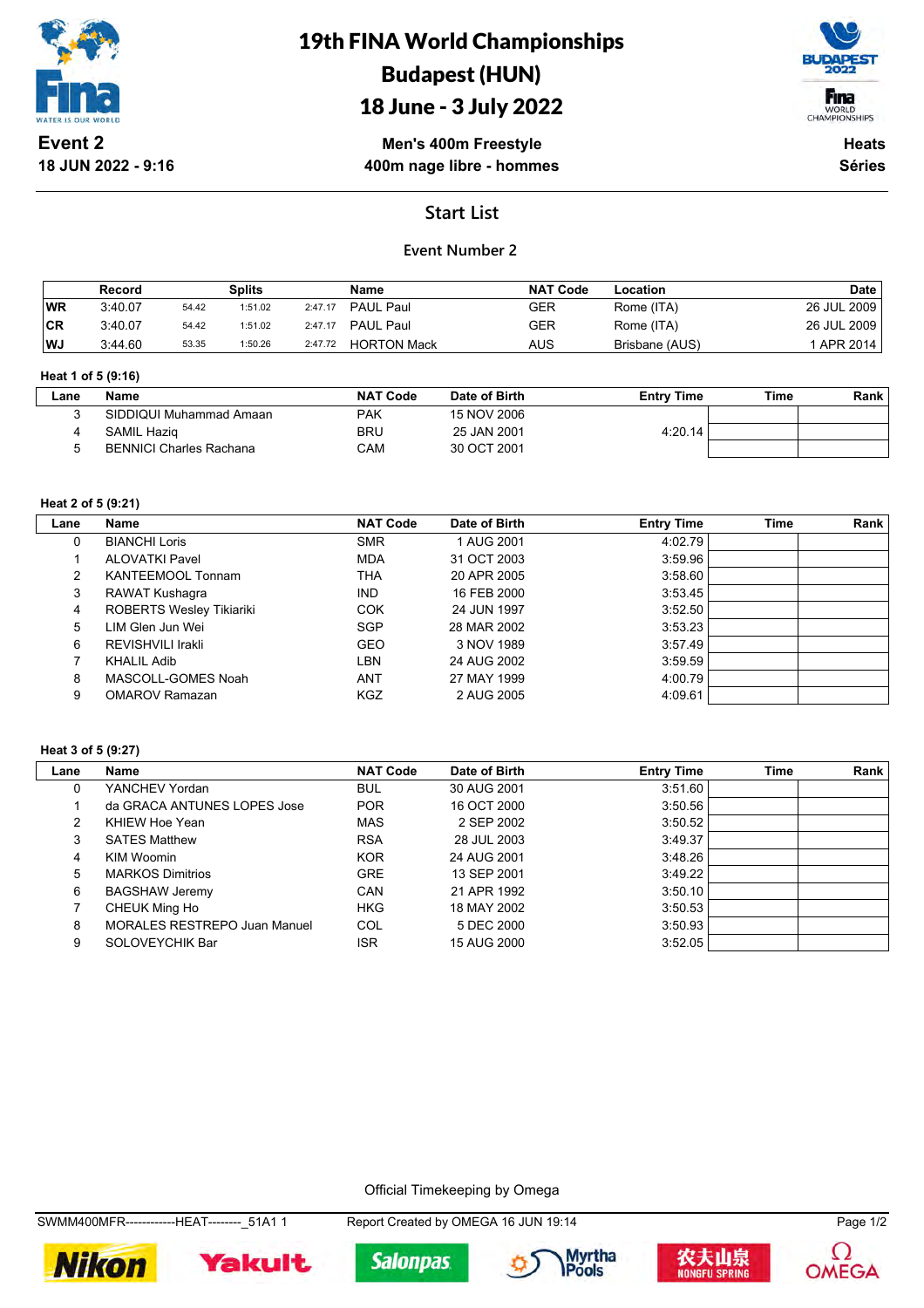

# 19th FINA World Championships Budapest (HUN)

# 18 June - 3 July 2022



**Men's 400m Freestyle 400m nage libre - hommes**

**Heats Séries**

## **Start List**

### **Event Number 2**

**Heat 4 of 5 (9:32)**

| Lane | Name                       | <b>NAT Code</b> | Date of Birth | <b>Entry Time</b> | Time | Rank |
|------|----------------------------|-----------------|---------------|-------------------|------|------|
| 0    | <b>NGUYEN Huy Hoang</b>    | VIE             | 10 JUL 2000   | 3:48.06           |      |      |
|      | <b>FREEMAN III Trey</b>    | USA             | 24 MAR 2000   | 3:46.93           |      |      |
| 2    | PEREIRA da COSTA Guilherme | <b>BRA</b>      | 1 OCT 1998    | 3:45.85           |      |      |
| 3    | <b>SMITH Kieran</b>        | <b>USA</b>      | 20 MAY 2000   | 3:43.94           |      |      |
| 4    | <b>WINNINGTON Elijah</b>   | <b>AUS</b>      | 5 MAY 2000    | 3:42.65           |      |      |
| 5    | <b>AUBOCK Felix</b>        | <b>AUT</b>      | 19 DEC 1996   | 3:43.91           |      |      |
| 6    | RAPSYS Danas               | LTU             | 21 MAY 1995   | 3:45.39           |      |      |
|      | JERVIS Daniel              | <b>GBR</b>      | 9 JUN 1996    | 3:46.44           |      |      |
| 8    | JI Xinjie                  | <b>CHN</b>      | 27 OCT 1997   | 3:47.05           |      |      |
| 9    | ROMANCHUK Mykhailo         | <b>UKR</b>      | 7 AUG 1996    | 3:48.09           |      |      |
|      |                            |                 |               |                   |      |      |

#### **Heat 5 of 5 (9:38)**

| Lane | Name                              | <b>NAT Code</b> | Date of Birth | <b>Entry Time</b> | <b>Time</b> | Rank |
|------|-----------------------------------|-----------------|---------------|-------------------|-------------|------|
| 0    | <b>ZIRK Kregor</b>                | <b>EST</b>      | 3 JUL 1999    | 3:47.05           |             |      |
|      | <b>CHRISTIANSEN Henrik</b>        | <b>NOR</b>      | 9 OCT 1996    | 3:46.87           |             |      |
| 2    | <b>DJAKOVIC Antonio</b>           | SUI             | 8 OCT 2002    | 3.45.82           |             |      |
| 3    | <b>HORTON Mack</b>                | <b>AUS</b>      | 25 APR 1996   | 3:43.92           |             |      |
| 4    | <b>MARTENS Lukas</b>              | <b>GER</b>      | 27 DEC 2001   | 3.41.60           |             |      |
| 5    | <b>MUHLLEITNER Henning Bennet</b> | <b>GER</b>      | 15 JUL 1997   | 3:43.67           |             |      |
| 6    | de TULLIO Marco                   | <b>ITA</b>      | 21 SEP 2000   | 3:44.47           |             |      |
|      | <b>GALOSSI Lorenzo</b>            | <b>ITA</b>      | 25 MAY 2006   | 3:45.93           |             |      |
| 8    | ELKAMASH Marwan                   | EGY             | 14 NOV 1993   | 3:46.94           |             |      |
| 9    | ZHANG Ziyang                      | <b>CHN</b>      | 1 JAN 2001    | 3:48.08           |             |      |

| Legend:                                    |                     |        |                                      |           |                  |                       |          |  |
|--------------------------------------------|---------------------|--------|--------------------------------------|-----------|------------------|-----------------------|----------|--|
| <b>CR</b>                                  | Championship Record | WJ     | World Junior Record                  | <b>WR</b> | World Record     |                       |          |  |
| Official Timekeeping by Omega              |                     |        |                                      |           |                  |                       |          |  |
| SWMM400MFR-------------HEAT-------- 51A1 1 |                     |        | Report Created by OMEGA 16 JUN 19:14 |           |                  |                       | Page 2/2 |  |
| Nikon                                      |                     | Yakult | <b>Salonpas</b>                      |           | Myrtha<br>IPools | 农夫山泉<br>NONGFU SPRING | OMEGA    |  |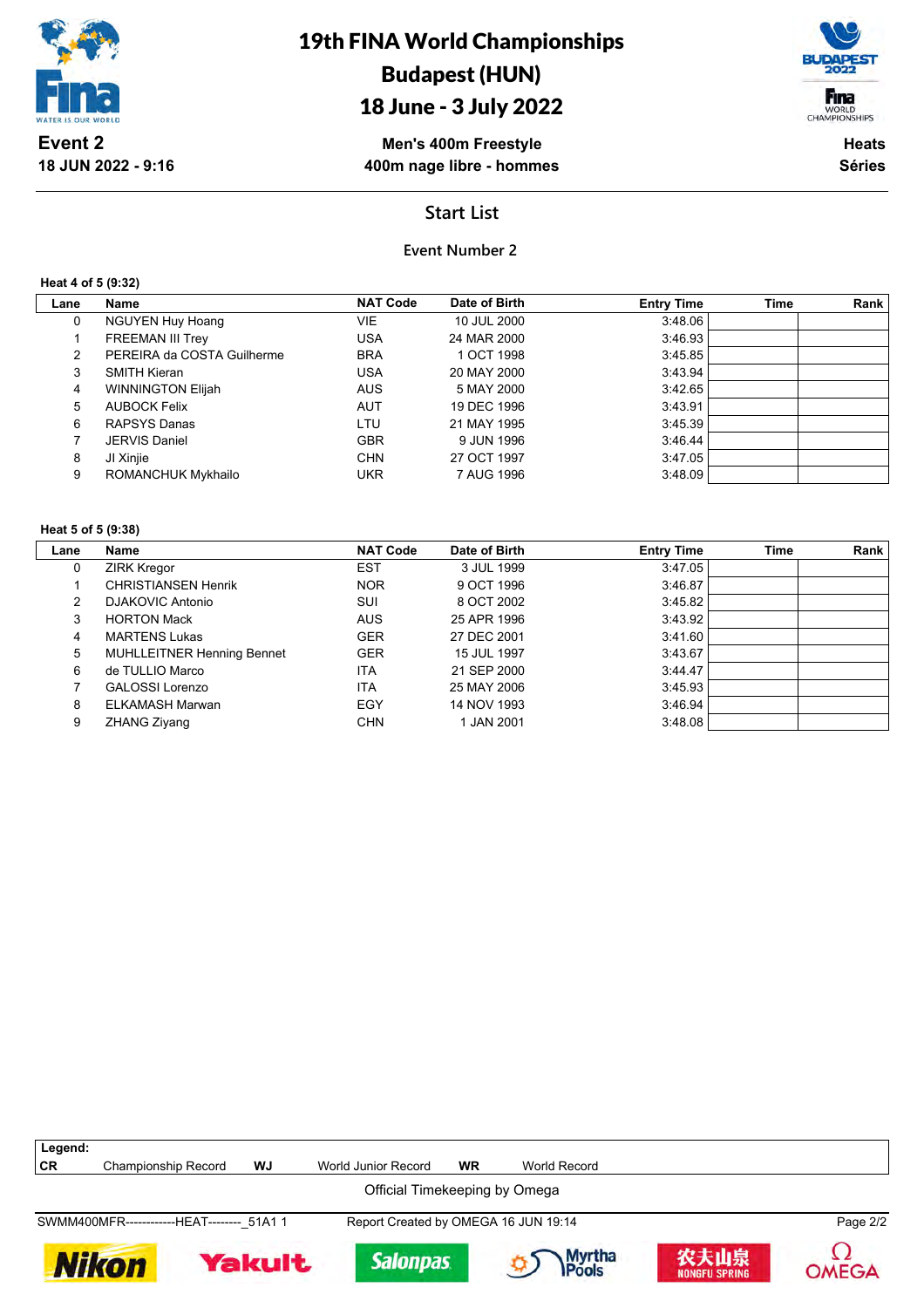

19th FINA World Championships Budapest (HUN)



18 June - 3 July 2022

**Women's 100m Butterfly 100m papillon - femmes**

**Heats Séries**

# **Start List**

### **Event Number 3**

|           | Record Split |       | Name           | <b>NAT Code</b> | Location             | Date        |
|-----------|--------------|-------|----------------|-----------------|----------------------|-------------|
| WR        | 55 48        | 26.01 | SJOSTROM Sarah | <b>SWE</b>      | Rio de Janeiro (BRA) | 7 AUG 2016  |
| ∣CR       | 55.53        | 25.67 | SJOSTROM Sarah | <b>SWE</b>      | Budapest (HUN)       | 24 JUL 2017 |
| <b>WJ</b> | 56.43        | 25.64 | CURZAN Claire  | USA             | Cary (USA)           | 14 MAY 2021 |

#### **Heat 1 of 4 (9:43)**

| Lane | <b>Name</b>            | <b>NAT Code</b> | Date of Birth | <b>Entry Time</b> | Time | <b>Rank</b> |
|------|------------------------|-----------------|---------------|-------------------|------|-------------|
|      | NAFAL Daniella Eddy    | <b>PLE</b>      | 8 JUL 2004    |                   |      |             |
|      | <b>HOY Hayley</b>      | <b>SWZ</b>      | 1 MAR 2008    | 1:09.76           |      |             |
|      | <b>PANUVE Charissa</b> | <b>TGA</b>      | 19 NOV 1994   |                   |      |             |
|      | _EE Mia                | <b>GUM</b>      | 12 MAY 2008   |                   |      |             |

#### **Heat 2 of 4 (9:46)**

| Lane | Name                      | <b>NAT Code</b> | Date of Birth | <b>Entry Time</b> | <b>Time</b> | Rank |
|------|---------------------------|-----------------|---------------|-------------------|-------------|------|
| 0    | AVILA MANCIA Julimar      | <b>HON</b>      | 21 JAN 1997   | 1:02.31           |             |      |
|      | ALONSO MENDEZ Luana       | <b>PAR</b>      | 19 MAR 2004   | 1:00.14           |             |      |
| 2    | KIM Seoyeong              | <b>KOR</b>      | 17 MAR 1994   | 58.32             |             |      |
| 3    | di LIDDO Elena            | <b>ITA</b>      | 8 SEP 1993    | 57.41             |             |      |
| 4    | <b>WATTEL Marie</b>       | <b>FRA</b>      | 2 JUN 1997    | 56.16             |             |      |
| 5    | THROSSELL Brianna         | <b>AUS</b>      | 10 FEB 1996   | 57.11             |             |      |
| 6    | <b>SMITH Rebecca</b>      | CAN             | 14 MAR 2000   | 57.93             |             |      |
|      | TOMANIK DIAMANTE Giovanna | <b>BRA</b>      | 26 JUN 1997   | 58.87             |             |      |
| 8    | ALKHALDI Jasmine          | PHI             | 20 JUN 1993   | 1:01.15           |             |      |
| 9    | MEJIA ARCE Lucero         | <b>GUA</b>      | 17 OCT 2007   | 1:07.64           |             |      |

#### **Heat 3 of 4 (9:49)**

| Lane | Name                   | <b>NAT Code</b> | Date of Birth | <b>Entry Time</b> | <b>Time</b> | Rank |
|------|------------------------|-----------------|---------------|-------------------|-------------|------|
| 0    | ALAS CHONG Isabella    | <b>ESA</b>      | 1 DEC 2004    | 1:02.27           |             |      |
|      | MATA COCCO Maria Jose  | <b>MEX</b>      | 3 DEC 1994    | 59.66             |             |      |
| 2    | UGOLKOVA Maria         | SUI             | 18 JUL 1989   | 58.22             |             |      |
| 3    | PUDAR Lana             | <b>BIH</b>      | 19 JAN 2006   | 57.37             |             |      |
| 4    | <b>HUSKE Torri</b>     | USA             | 7 DEC 2002    | 55.66             |             |      |
| 5    | <b>CURZAN Claire</b>   | USA             | 30 JUN 2004   | 56.35             |             |      |
| 6    | <b>OSMAN Farida</b>    | EGY             | 18 JAN 1995   | 57.84             |             |      |
|      | <b>SEBESTYEN Dalma</b> | <b>HUN</b>      | 23 JAN 1997   | 58.85             |             |      |
| 8    | <b>BORG Olivia</b>     | <b>SAM</b>      | 19 JAN 2001   | 1:01.13           |             |      |
| 9    | <b>GAFFOOR Anigah</b>  | SRI             | 23 JAN 2004   | 1:05.33           |             |      |

Official Timekeeping by Omega

SWMW100MBF------------HEAT--------\_51A1 1 Report Created by OMEGA 16 JUN 18:50 Page 1/2











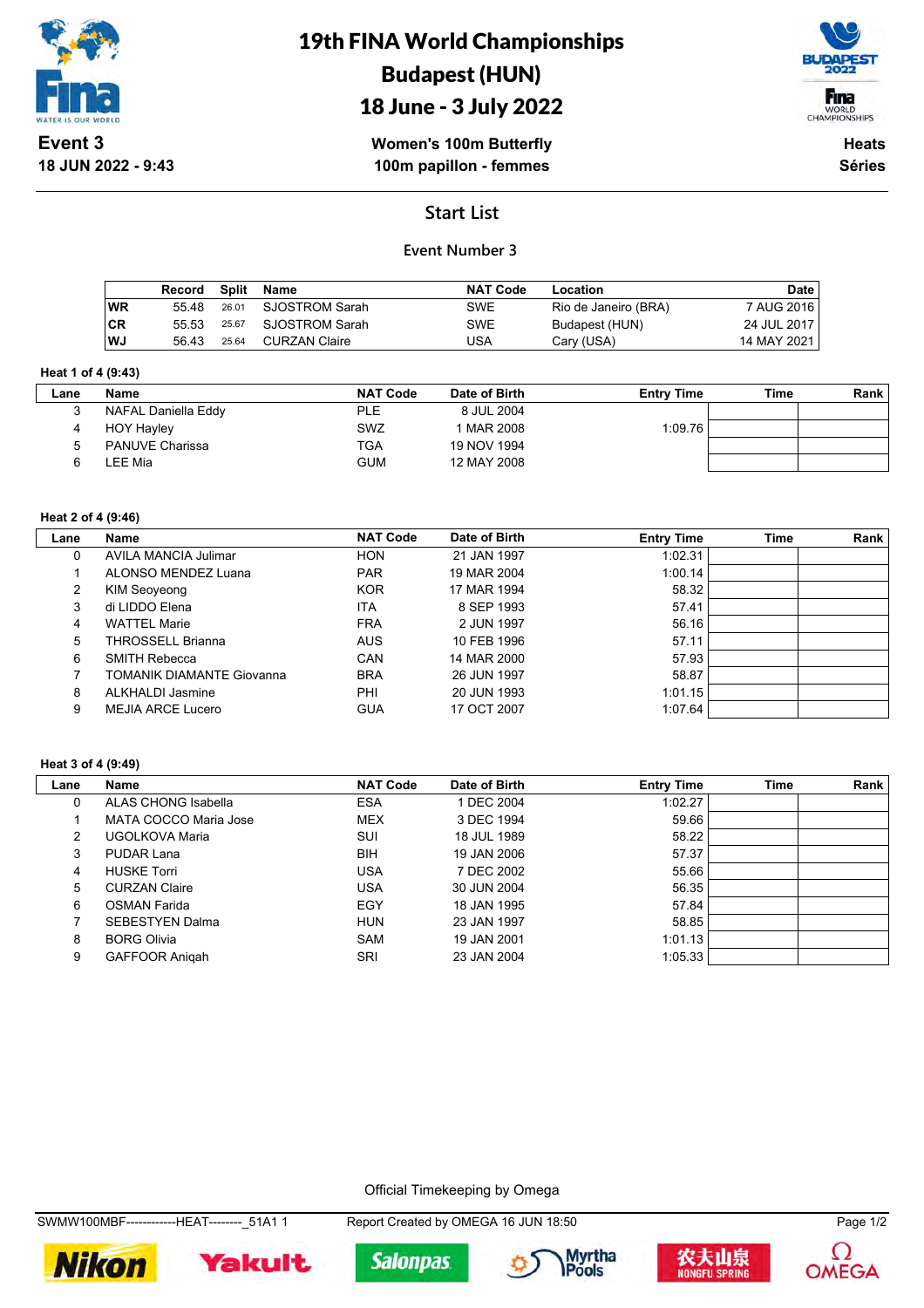

19th FINA World Championships Budapest (HUN)

# 18 June - 3 July 2022

**Women's 100m Butterfly 100m papillon - femmes**

WORLD<br>CHAMPIONSHIPS **Heats Séries**

Fina

**Start List**

**Event Number 3**

**Heat 4 of 4 (9:51)**

**Legend:**

| Lane         | Name                   | <b>NAT Code</b> | Date of Birth | <b>Entry Time</b> | Time | <b>Rank</b> |
|--------------|------------------------|-----------------|---------------|-------------------|------|-------------|
| $\mathbf{0}$ | LE Thi My Thao         | VIE.            | 13 AUG 1996   | 1:01.24           |      |             |
|              | QUAH Jing Wen          | <b>SGP</b>      | 20 DEC 2000   | 59.15             |      |             |
| 2            | STEPHENS Laura         | <b>GBR</b>      | 2 JUN 1999    | 57.98             |      |             |
| 3            | NTOUNTOUNAKI Anna      | <b>GRE</b>      | 9 SEP 1995    | 57.25             |      |             |
| 4            | <b>ZHANG Yufei</b>     | <b>CHN</b>      | 19 APR 1998   | 55.62             |      |             |
| 5            | <b>HANSSON Louise</b>  | <b>SWE</b>      | 24 NOV 1996   | 56.22             |      |             |
| 6            | <b>SAVARD Katerine</b> | <b>CAN</b>      | 26 MAY 1993   | 57.51             |      |             |
|              | <b>KOHLER Angelina</b> | <b>GER</b>      | 12 NOV 2000   | 58.63             |      |             |
| 8            | POTOCKA Tamara         | <b>SVK</b>      | 15 AUG 2002   | 1:00.28           |      |             |
| 9            | LIMA Lia Ana           | <b>ANG</b>      | 9 SEP 2001    | 1:03.89           |      |             |

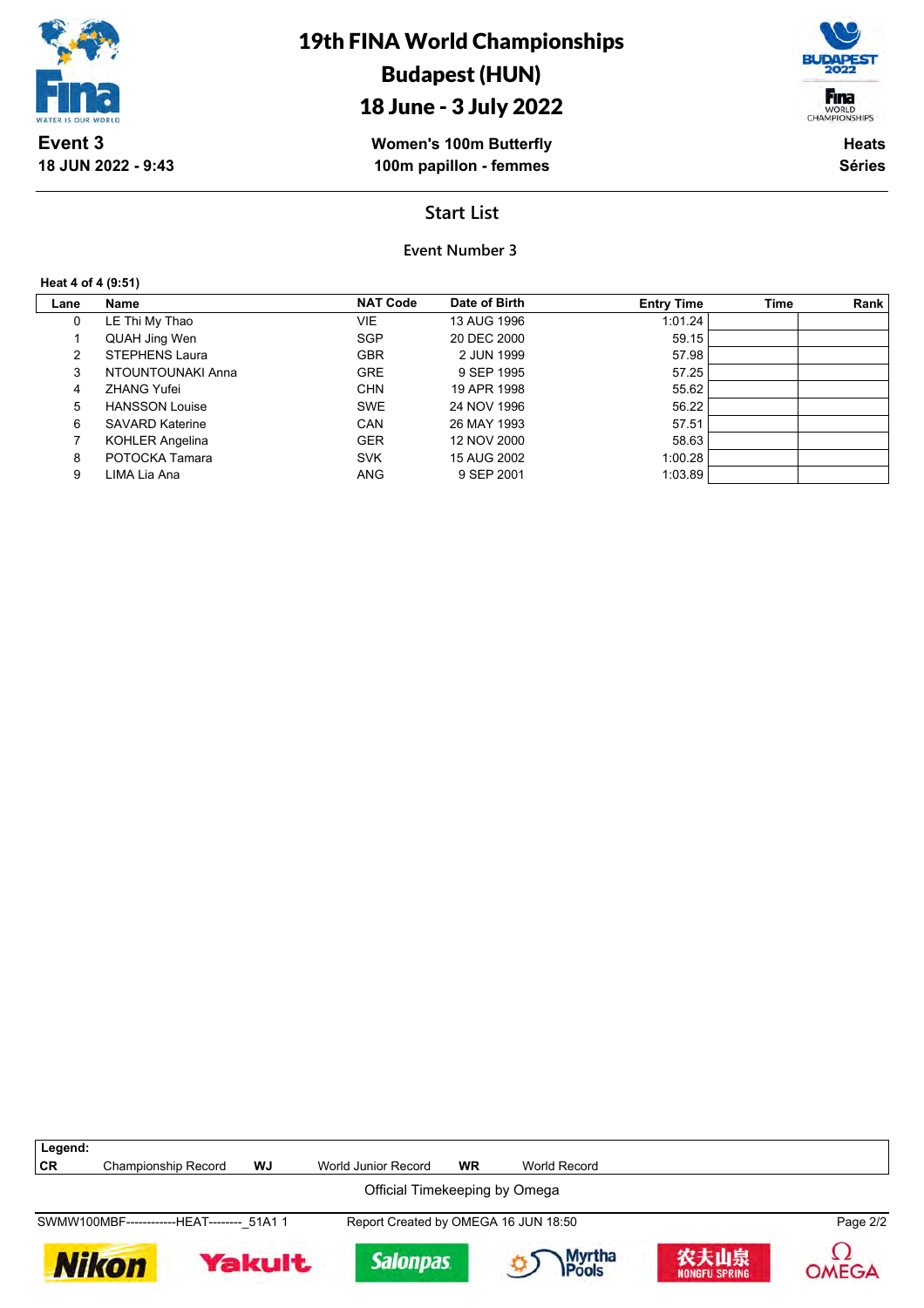

# 19th FINA World Championships Budapest (HUN)





**Men's 50m Butterfly 50m papillon - hommes**

**Heats Séries**

# **Start List**

### **Event Number 4**

|           | <b>Record Name</b> |                      | <b>NAT Code</b> | Location      | Date        |
|-----------|--------------------|----------------------|-----------------|---------------|-------------|
| <b>WR</b> |                    | 22.27 GOVOROV Andrii | UKR             | Rome (ITA)    | 1 JUL 2018  |
| <b>CR</b> |                    | 22.35 DRESSEL Caeleb | USA             | Gwangju (KOR) | 22 JUL 2019 |
| WJ        |                    | 23.05 ANDREI Andrei  | <b>RUS</b>      | Kazan (RUS)   | 28 OCT 2020 |

#### **Heat 1 of 8 (9:54)**

 $\mathbf{L}$ 

| Lane | Name                           | <b>NAT Code</b> | Date of Birth | <b>Entry Time</b> | Time | <b>Rank</b> |
|------|--------------------------------|-----------------|---------------|-------------------|------|-------------|
|      | NDJOUME EHOWE EPOH Charly      | <b>CMR</b>      | 11 NOV 1986   |                   |      |             |
| 3    | TURSUNOV Khurshidjon           | <b>UZB</b>      | 5 AUG 1994    |                   |      |             |
|      | RASHED Basem Nabil Ahmed Ahmed | <b>YEM</b>      | 15 DEC 2003   |                   |      |             |
| 5    | MALEDE Tilahun Ayal            | <b>ETH</b>      | 6 APR 2002    |                   |      |             |
| 6    | <b>ZHALAYEV Musa</b>           | <b>TKM</b>      | 15 MAY 2003   |                   |      |             |
|      | <b>HEYNS Jeno</b>              | <b>SUR</b>      | 29 MAY 2003   |                   |      |             |

#### **Heat 2 of 8 (9:56)**

| Lane | Name                          | <b>NAT Code</b> | Date of Birth | <b>Entry Time</b> | Time | Rank |
|------|-------------------------------|-----------------|---------------|-------------------|------|------|
| 0    | <b>AKIMARU Taiyo</b>          | <b>NMA</b>      | 29 DEC 2005   |                   |      |      |
|      | MIKO EYANGA Diosdado          | <b>GEQ</b>      | 10 OCT 1990   |                   |      |      |
|      | AL-ZINKEE Hasan Ali Khaleel   | <b>IRQ</b>      | 14 FEB 2004   |                   |      |      |
| 3    | CHOPHO Refiloe                | LES             | 25 JUL 1990   | 37.07             |      |      |
| 4    | DIALLO Elhadj N'Gnane         | <b>GUI</b>      | 15 JUN 2003   | 28.88             |      |      |
| 5    | <b>HOUSSEIN BARKAT Houmed</b> | DJI             | 4 APR 2004    | 29.47             |      |      |
| 6    | ASHOUR Abdulhai Abdulmenem Sh | LBA             | 1 JUL 2006    |                   |      |      |
|      | ABU GHARBIEH Mahmoud          | PLE.            | 22 MAR 2006   |                   |      |      |
| 8    | MADKAMOV Fakhriddin           | TJK             | 14 JAN 2000   |                   |      |      |
| 9    | JONGA Pap D                   | <b>GAM</b>      | 1 JUL 1997    |                   |      |      |

#### **Heat 3 of 8 (9:59)**

| Lane | Name                      | <b>NAT Code</b> | Date of Birth | <b>Entry Time</b> | Time | Rank |
|------|---------------------------|-----------------|---------------|-------------------|------|------|
| 0    | <b>DLAMINI Simanga</b>    | <b>SWZ</b>      | 8 OCT 1997    | 28.66             |      |      |
|      | PINA Troy                 | <b>CPV</b>      | 4 FEB 1999    | 28.08             |      |      |
| 2    | MASOUD Mohamad Eyad       | <b>FRT</b>      | 10 JAN 1995   | 26.16             |      |      |
| 3    | <b>EBINGHA Colins Obi</b> | <b>NGR</b>      | 29 OCT 2002   | 25.44             |      |      |
| 4    | KLZIE Ayman               | <b>SYR</b>      | 7 JAN 1993    | 25.30             |      |      |
| 5    | <b>GORDO Salvador</b>     | <b>ANG</b>      | 7 JAN 2003    | 25.34             |      |      |
| 6    | <b>WASHINGTON Jesse</b>   | <b>BER</b>      | 8 MAY 1999    | 25.78             |      |      |
|      | <b>IRANKUNDA Isihaka</b>  | <b>RWA</b>      | 30 DEC 1997   | 27.55             |      |      |
| 8    | <b>NAPARE Souleymane</b>  | <b>BUR</b>      | 31 MAR 2003   | 28.28             |      |      |
| 9    | <b>ANWARI Fahim</b>       | <b>AFG</b>      | 5 MAY 1999    | 28.79             |      |      |

Official Timekeeping by Omega

SWMM50MBF-------------HEAT---------\_51A1 1 Report Created by OMEGA 16 JUN 18:50 Page 1/3











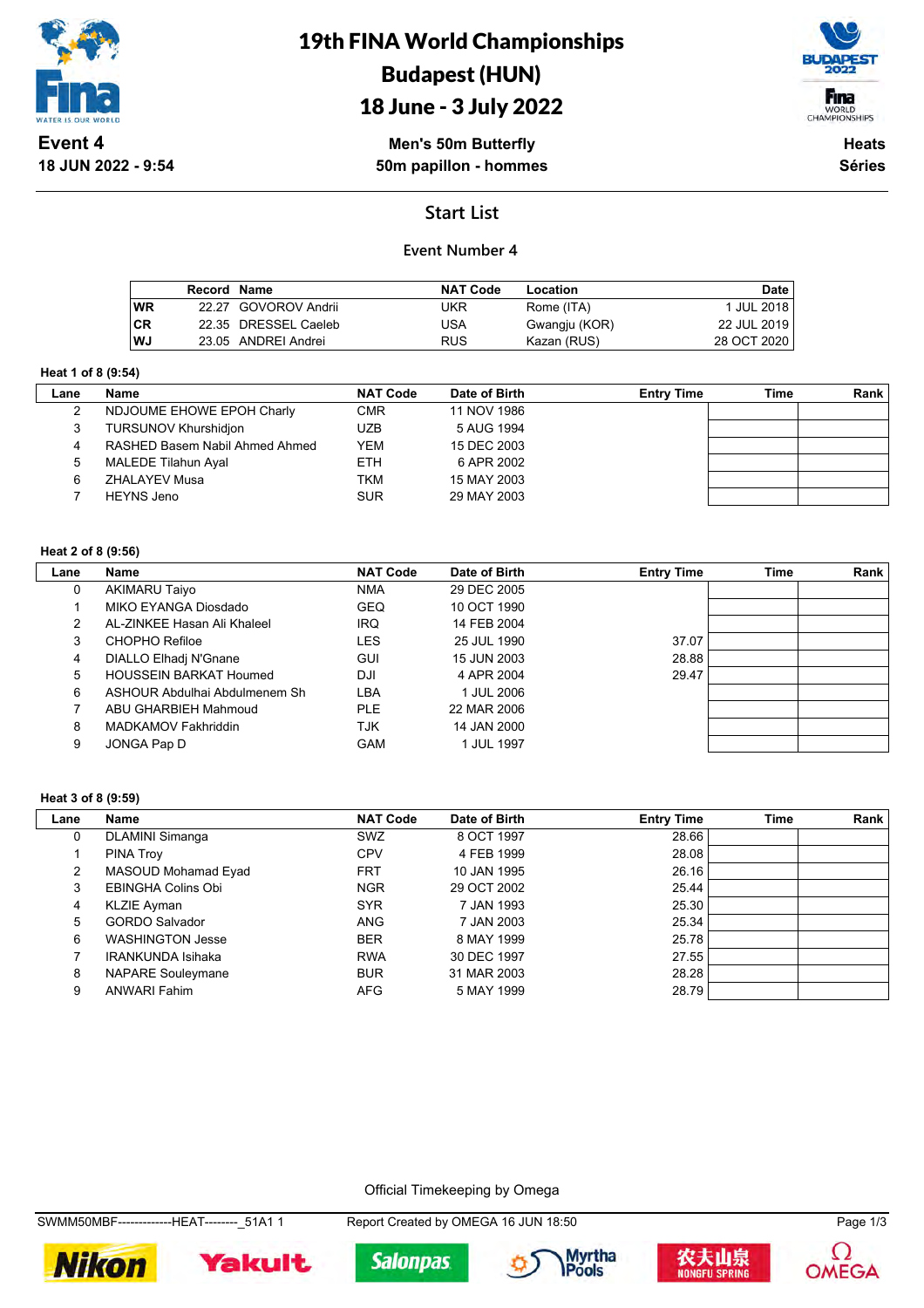

# 18 June - 3 July 2022

Fina WORLD<br>CHAMPIONSHIPS

**Men's 50m Butterfly 50m papillon - hommes**

**Heats Séries**

## **Start List**

### **Event Number 4**

**Heat 4 of 8 (10:01)**

**18 JUN 2022 - 9:54**

| Lane | <b>Name</b>                 | <b>NAT Code</b> | Date of Birth | <b>Entry Time</b> | Time | Rank |
|------|-----------------------------|-----------------|---------------|-------------------|------|------|
| 0    | <b>LAWRENCE Matthew</b>     | MOZ             | 27 DEC 2003   | 24.85             |      |      |
|      | ODLUM-SMITH Jayhan Jamaud   | <b>LCA</b>      | 11 JAN 2002   | 24.55             |      |      |
| 2    | AFGHARI Mehrshad            | IRI             | 12 NOV 2001   | 24.30             |      |      |
| 3    | <b>BUSCAGLIA Guido</b>      | <b>ARG</b>      | 8 OCT 1996    | 24.29             |      |      |
| 4    | ABDULRAZZAQ Waleed          | <b>KUW</b>      | 27 MAR 1998   | 24.27             |      |      |
| 5    | HO Ian Yentou               | <b>HKG</b>      | 25 APR 1997   | 24.27             |      |      |
| 6    | <b>HALAS Adam</b>           | <b>SVK</b>      | 2 AUG 1998    | 24.29             |      |      |
|      | <b>LOMERO ARENAS Bernat</b> | <b>AND</b>      | 28 DEC 1997   | 24.33             |      |      |
| 8    | SAKCI Huseyin               | <b>TUR</b>      | 15 NOV 1997   | 24.58             |      |      |
| 9    | <b>HAMOUCHANE Souhail</b>   | <b>MAR</b>      | 26 JAN 1997   | 25.03             |      |      |
|      |                             |                 |               |                   |      |      |

#### **Heat 5 of 8 (10:02)**

| Lane          | <b>Name</b>                  | <b>NAT Code</b> | Date of Birth | <b>Entry Time</b> | <b>Time</b> | Rank |
|---------------|------------------------------|-----------------|---------------|-------------------|-------------|------|
| 0             | HOCKIN BRUSQUETTI Benjamin   | <b>PAR</b>      | 27 SEP 1986   | 24.16             |             |      |
|               | KIM Jihun                    | <b>KOR</b>      | 15 MAY 2000   | 24.07             |             |      |
| $\mathcal{P}$ | IGA CESAR Jorge              | <b>MEX</b>      | 12 JAN 1997   | 24.00             |             |      |
| 3             | SUN Jiajun                   | <b>CHN</b>      | 1 AUG 2000    | 23.81             |             |      |
| 4             | <b>GRAY Cameron</b>          | NZL             | 13 AUG 2003   | 23.77             |             |      |
| 5             | <b>BILAS Stergios Marios</b> | <b>GRE</b>      | 21 NOV 2001   | 23.79             |             |      |
| 6             | <b>HENX Julien</b>           | <b>LUX</b>      | 20 JUN 1995   | 23.85             |             |      |
|               | <b>JACKSON Abeku</b>         | <b>GHA</b>      | 12 APR 2000   | 24.04             |             |      |
| 8             | <b>CARTER Dylan</b>          | TTO             | 30 JAN 1996   | 24.07             |             |      |
| 9             | <b>SUTANTO Glenn</b>         | <b>INA</b>      | 7 NOV 1989    | 24.23             |             |      |

#### **Heat 6 of 8 (10:04)**

| Lane | <b>Name</b>             | <b>NAT Code</b> | Date of Birth | <b>Entry Time</b> | <b>Time</b> | Rank |
|------|-------------------------|-----------------|---------------|-------------------|-------------|------|
| 0    | <b>BUCHER Simon</b>     | <b>AUT</b>      | 23 MAY 2000   | 23.63             |             |      |
|      | <b>NICKELSEN Rasmus</b> | <b>DEN</b>      | 28 FEB 2003   | 23.42             |             |      |
| 2    | MIZUNUMA Naoki          | <b>JPN</b>      | 13 DEC 1996   | 23.32             |             |      |
| 3    | <b>CZERNIAK Konrad</b>  | POL             | 11 JUL 1989   | 23.09             |             |      |
| 4    | <b>ANDREW Michael</b>   | USA             | 18 APR 1999   | 22.87             |             |      |
| 5    | <b>KORSTANJE Nyls</b>   | <b>NED</b>      | 5 FEB 1999    | 23.02             |             |      |
| 6    | <b>GROUSSET Maxime</b>  | <b>FRA</b>      | 24 APR 1999   | 23.31             |             |      |
|      | CODIA Piero             | <b>ITA</b>      | 22 OCT 1989   | 23.35             |             |      |
| 8    | <b>BUKHOV Vladyslav</b> | <b>UKR</b>      | 5 JUL 2002    | 23.47             |             |      |
| 9    | le CLOS Chad            | <b>RSA</b>      | 12 APR 1992   | 23.72             |             |      |

Official Timekeeping by Omega

**Salonpas** 











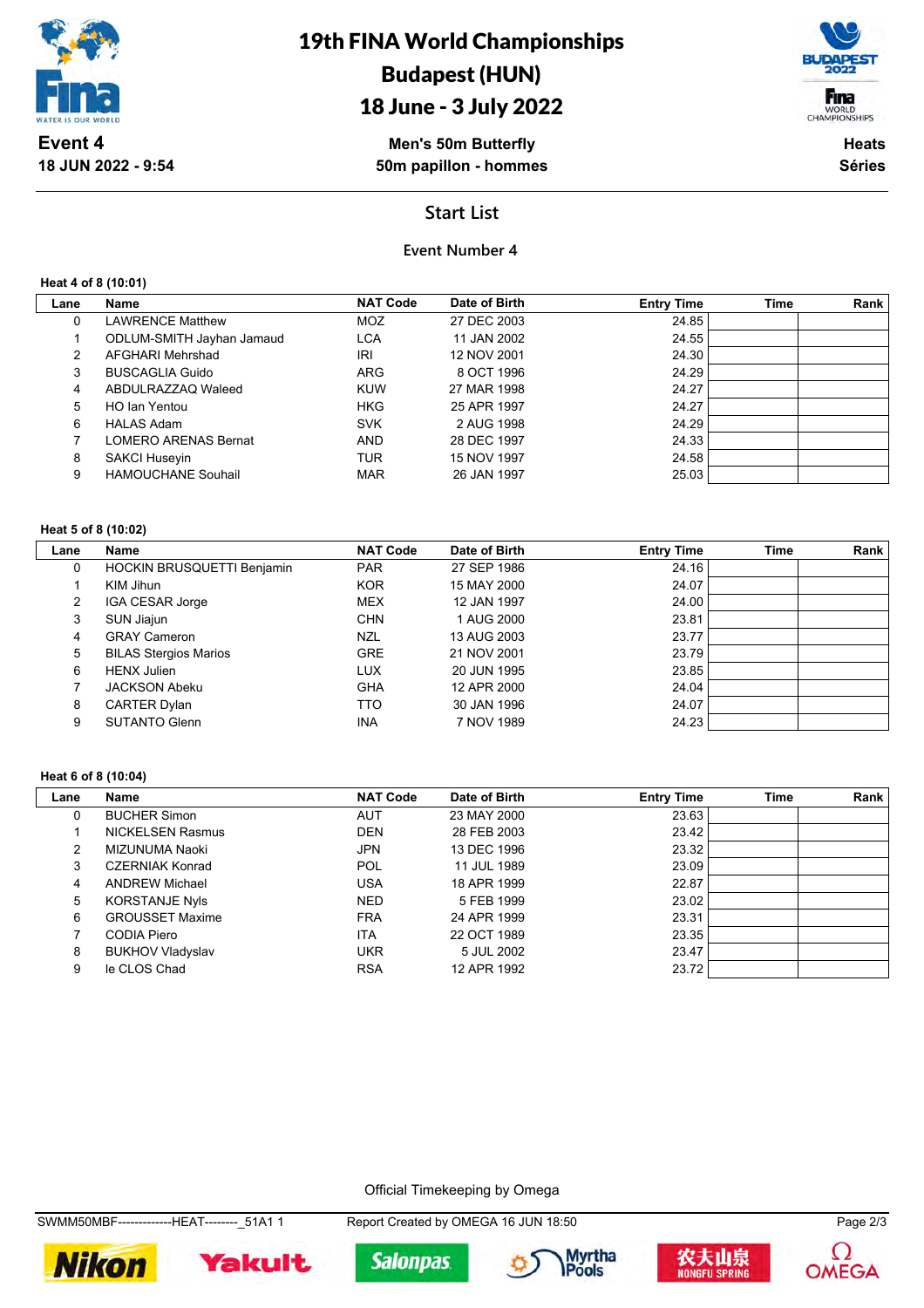

# 18 June - 3 July 2022



**Men's 50m Butterfly 50m papillon - hommes**

**Heats Séries**

## **Start List**

### **Event Number 4**

#### **Heat 7 of 8 (10:06)**

**18 JUN 2022 - 9:54**

| Lane | Name                       | <b>NAT Code</b> | Date of Birth | <b>Entry Time</b> | <b>Time</b> | Rank |
|------|----------------------------|-----------------|---------------|-------------------|-------------|------|
| 0    | <b>HOFF Oskar</b>          | <b>SWE</b>      | 13 DEC 1998   | 23.55             |             |      |
|      | PONTI Noe                  | SUI             | 1 JUN 2001    | 23.39             |             |      |
| 2    | SMOLINSKI Pawel            | POL             | 24 APR 2001   | 23.32             |             |      |
| 3    | PROUD Benjamin             | <b>GBR</b>      | 21 SEP 1994   | 23.09             |             |      |
| 4    | <b>DRESSEL Caeleb</b>      | USA             | 16 AUG 1996   | 22.84             |             |      |
| 5    | <b>GOVOROV Andrii</b>      | <b>UKR</b>      | 10 APR 1992   | 22.97             |             |      |
| 6    | SAMEH Abdelrahman          | EGY             | 9 MAR 2000    | 23.24             |             |      |
|      | <b>VERHOEVEN Thomas</b>    | <b>NED</b>      | 18 APR 1997   | 23.34             |             |      |
| 8    | PETERS Jacob Thomas Taylor | <b>GBR</b>      | 20 AUG 2000   | 23.47             |             |      |
| 9    | <b>MUSSIN Adilbek</b>      | KAZ.            | 4 OCT 1999    | 23.66             |             |      |

#### **Heat 8 of 8 (10:08)**

| Lane | <b>Name</b>                   | <b>NAT Code</b> | Date of Birth | <b>Entry Time</b> | <b>Time</b> | Rank |
|------|-------------------------------|-----------------|---------------|-------------------|-------------|------|
| 0    | <b>MOREIRA LANZA Vinicius</b> | <b>BRA</b>      | 22 MAR 1997   | 23.54             |             |      |
|      | <b>ZAITSEV Daniel</b>         | <b>EST</b>      | 13 DEC 1997   | 23.39             |             |      |
| 2    | <b>MANAUDOU Florent</b>       | <b>FRA</b>      | 12 NOV 1990   | 23.31             |             |      |
| 3    | <b>TEONG Tzen Wei</b>         | <b>SGP</b>      | 17 OCT 1997   | 23.04             |             |      |
| 4    | SANTOS N                      | <b>BRA</b>      | 14 FEB 1980   | 22.73             |             |      |
| 5    | SZABO Szebasztian             | <b>HUN</b>      | 11 MAR 1996   | 22.96             |             |      |
| 6    | <b>CECCON Thomas</b>          | <b>ITA</b>      | 27 JAN 2001   | 23.22             |             |      |
|      | LIA Nicholas                  | <b>NOR</b>      | 13 FEB 2001   | 23.33             |             |      |
| 8    | <b>CHERUTI Meiron Amir</b>    | <b>ISR</b>      | 19 OCT 1997   | 23.43             |             |      |
| 9    | LOZANO MATEOS Alberto         | <b>ESP</b>      | 18 AUG 1998   | 23.64             |             |      |

| Legend:                                    |                     |               |                                      |           |                 |                              |              |  |
|--------------------------------------------|---------------------|---------------|--------------------------------------|-----------|-----------------|------------------------------|--------------|--|
| CR                                         | Championship Record | WJ            | World Junior Record                  | <b>WR</b> | World Record    |                              |              |  |
| Official Timekeeping by Omega              |                     |               |                                      |           |                 |                              |              |  |
| SWMM50MBF--------------HEAT-------- 51A1 1 |                     |               | Report Created by OMEGA 16 JUN 18:50 |           |                 |                              | Page 3/3     |  |
| Nikon                                      |                     | <b>Yakult</b> | <b>Salonpas</b>                      |           | Myrtha<br>Pools | 农夫山泉<br><b>NONGFU SPRING</b> | <b>OMEGA</b> |  |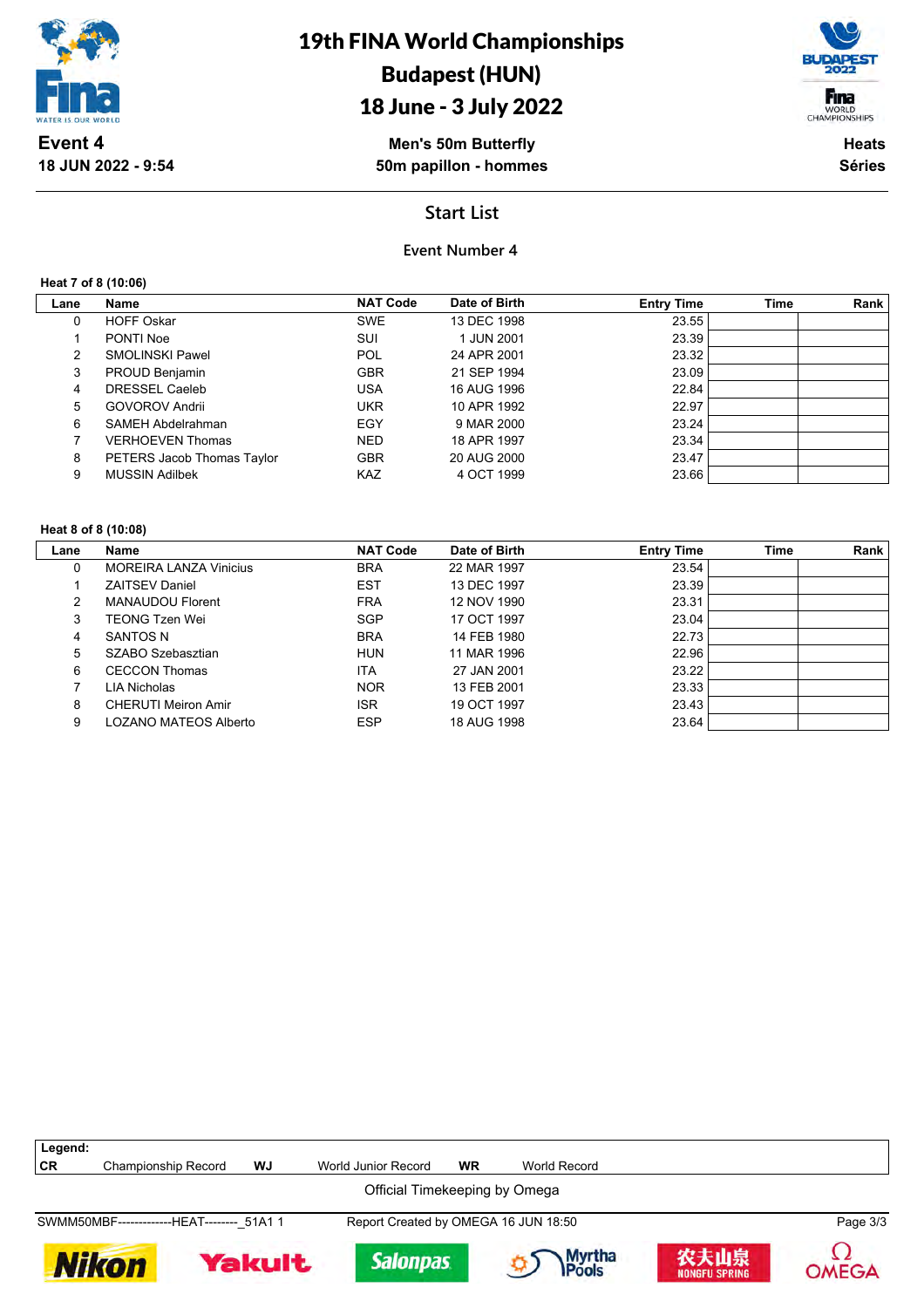

# 19th FINA World Championships Budapest (HUN)

# 18 June - 3 July 2022



**Women's 400m Freestyle 400m nage libre - femmes**

**Heats Séries**

### **Start List**

### **Event Number 5**

|           | Record  |       | <b>Splits</b> |         | Name                   | <b>NAT Code</b> | Location         | <b>Date</b> |
|-----------|---------|-------|---------------|---------|------------------------|-----------------|------------------|-------------|
| <b>WR</b> | 3:56.40 | 57.13 | 1:56.99       | 2:57.37 | <b>ARIARNE Ariarne</b> | AUS             | Adelaide (AUS)   | 22 MAY 2022 |
| <b>CR</b> | 3:58.34 | 57.71 | 1:57.74       | 2:58.40 | LEDECKY Katie          | USA             | Budapest (HUN)   | 23 JUL 2017 |
| WJ        | 3:58.37 | 57.87 | 1:58.30       | 2:58.74 | <b>LEDECKY Katie</b>   | USA             | Gold Coast (AUS) | 23 AUG 2014 |

#### **Heat 1 of 4 (10:11)**

| Lane | Name                  | <b>NAT Code</b> | Date of Birth | <b>Entry Time</b> | Time | Rank |
|------|-----------------------|-----------------|---------------|-------------------|------|------|
|      | MITCHELL Bianca       | ANT             | 24 JUL 2001   |                   |      |      |
|      | LONT Arianna          | MAA             | 1 OCT 2006    | 5:22.77           |      |      |
|      | NABI Jehanara         | <b>PAK</b>      | 14 JUL 2004   | 4:40.10           |      |      |
|      | <b>SOUKUP Therese</b> | <b>SEY</b>      | 8 JUL 2003    | 4:52.92           |      |      |
|      | SANTOS Keana          | <b>GUM</b>      | 17 AUG 2007   |                   |      |      |
|      |                       |                 |               |                   |      |      |

#### **Heat 2 of 4 (10:17)**

| Lane | Name                         | <b>NAT Code</b> | Date of Birth | <b>Entry Time</b> | <b>Time</b> | Rank |
|------|------------------------------|-----------------|---------------|-------------------|-------------|------|
| 0    | <b>TE FLAN Talita</b>        | CIV             | 2 JUN 1995    | 4:38.92           |             |      |
|      | VO Thi My Tien               | <b>VIE</b>      | 29 OCT 2005   | 4:17.52           |             |      |
| 2    | ANGELOVA Zhanet Yavorova     | <b>BUL</b>      | 13 NOV 2004   | 4:15.57           |             |      |
| 3    | OTERO FERNANDEZ Paula        | <b>ESP</b>      | 30 MAR 2004   | 4:13.67           |             |      |
| 4    | <b>HAN Dakyung</b>           | <b>KOR</b>      | 31 JAN 2000   | 4:10.89           |             |      |
| 5    | <b>BACH Helena</b>           | <b>DEN</b>      | 12 JUN 2000   | 4:11.79           |             |      |
| 6    | <b>GAN Ching Hwee</b>        | <b>SGP</b>      | 22 JUL 2003   | 4:14.16           |             |      |
|      | <b>KWANMUANG Kamonchanok</b> | THA             | 4 MAR 2005    | 4:17.13           |             |      |
| 8    | <b>BOULAKBECH Jamila</b>     | TUN             | 19 DEC 2006   | 4:35.61           |             |      |
| 9    | KUIPERS Natalia Jean         | <b>ISV</b>      | 13 JUN 2002   | 4:39.42           |             |      |

#### **Heat 3 of 4 (10:24)**

| Lane | Name                           | <b>NAT Code</b> | Date of Birth | <b>Entry Time</b> | Time | Rank |
|------|--------------------------------|-----------------|---------------|-------------------|------|------|
| 0    | <b>COLBERT Freya Constance</b> | <b>GBR</b>      | 8 MAR 2004    | 4:09.04           |      |      |
|      | <b>THOMAS Eve</b>              | NZL             | 9 FEB 2001    | 4:08.13           |      |      |
| 2    | NAMBA Miyu                     | <b>JPN</b>      | 31 MAY 2002   | 4:05.25           |      |      |
| 3    | <b>FAIRWEATHER Erika</b>       | NZL             | 31 DEC 2003   | 4:02.28           |      |      |
| 4    | LI Bingjie                     | <b>CHN</b>      | 3 MAR 2002    | 4:01.08           |      |      |
| 5    | <b>TANG Muhan</b>              | <b>CHN</b>      | 4 SEP 2003    | 4:01.95           |      |      |
| 6    | <b>GOSE</b> Isabel             | <b>GER</b>      | 9 MAY 2002    | 4:03.21           |      |      |
|      | KOBORI Waka                    | <b>JPN</b>      | 10 AUG 2000   | 4:05.57           |      |      |
| 8    | <b>ANDERSON Freya</b>          | <b>GBR</b>      | 4 MAR 2001    | 4:08.46           |      |      |
| 9    | <b>FAIN Katja</b>              | <b>SLO</b>      | 31 AUG 2001   | 4:09.73           |      |      |

#### Official Timekeeping by Omega

SWMW400MFR-------------HEAT--------\_51A1 1 Report Created by OMEGA 16 JUN 18:50 Page 1/2











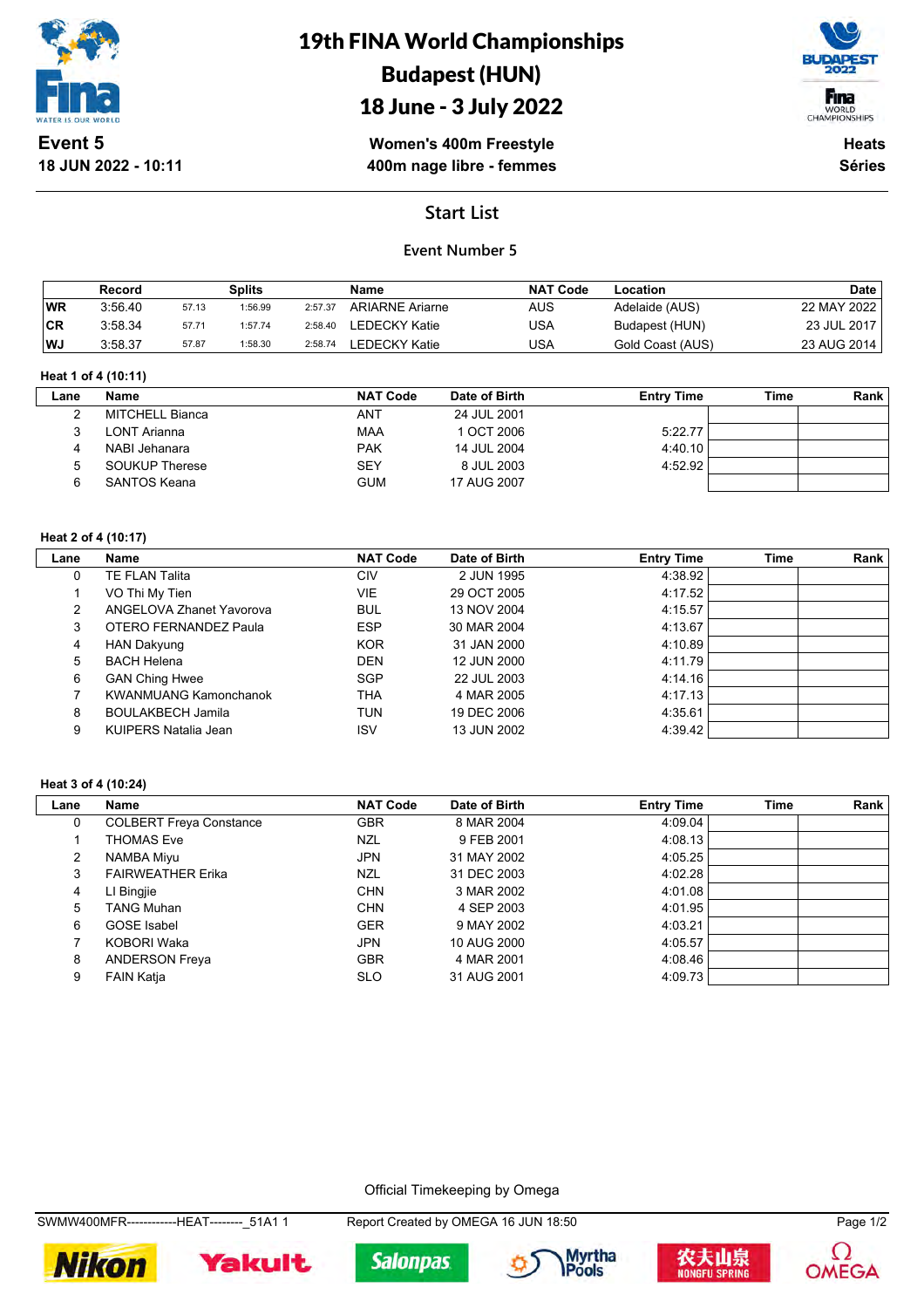

# 19th FINA World Championships Budapest (HUN)

# 18 June - 3 July 2022

Fina WORLD<br>CHAMPIONSHIPS

**Women's 400m Freestyle 400m nage libre - femmes**

**Heats Séries**

## **Start List**

### **Event Number 5**

#### **Heat 4 of 4 (10:29)**

| Lane | Name                                | <b>NAT Code</b> | Date of Birth | <b>Entry Time</b> | <b>Time</b> | Rank |
|------|-------------------------------------|-----------------|---------------|-------------------|-------------|------|
| 0    | <b>GONCALVES RONCATTO Gabrielle</b> | <b>BRA</b>      | 19 JUL 1998   | 4:08.91           |             |      |
|      | <b>FABIAN Bettina</b>               | <b>HUN</b>      | 13 DEC 2004   | 4:07.81           |             |      |
| 2    | <b>MELVERTON Kiah</b>               | <b>AUS</b>      | 5 NOV 1996    | 4:03.43           |             |      |
| 3    | <b>PALLISTER Lani</b>               | <b>AUS</b>      | 6 JUN 2002    | 4:02.21           |             |      |
| 4    | LEDECKY Katie                       | USA             | 17 MAR 1997   | 3:57.36           |             |      |
| 5    | McINTOSH Summer                     | CAN             | 18 AUG 2006   | 4:01.59           |             |      |
| 6    | SMITH Leah                          | USA             | 19 APR 1995   | 4:03.15           |             |      |
|      | <b>KESELY Ajna</b>                  | <b>HUN</b>      | 10 SEP 2001   | 4:05.34           |             |      |
| 8    | <b>KAHLER Marlene</b>               | <b>AUT</b>      | 15 MAY 2001   | 4:08.37           |             |      |
| 9    | <b>DUMONT Valentine</b>             | <b>BEL</b>      | 2 JUL 2000    | 4:09.41           |             |      |

| Legend:                       |                                            |               |                                      |    |                         |                              |          |  |  |
|-------------------------------|--------------------------------------------|---------------|--------------------------------------|----|-------------------------|------------------------------|----------|--|--|
| <b>CR</b>                     | <b>Championship Record</b>                 | WJ            | World Junior Record                  | WR | World Record            |                              |          |  |  |
| Official Timekeeping by Omega |                                            |               |                                      |    |                         |                              |          |  |  |
|                               | SWMW400MFR-------------HEAT-------- 51A1 1 |               | Report Created by OMEGA 16 JUN 18:50 |    |                         |                              | Page 2/2 |  |  |
|                               | Nikon                                      | <b>Yakult</b> | <b>Salonpas</b>                      |    | Myrtha<br><b>IPools</b> | 农夫山泉<br><b>NONGFU SPRING</b> | OMEGA    |  |  |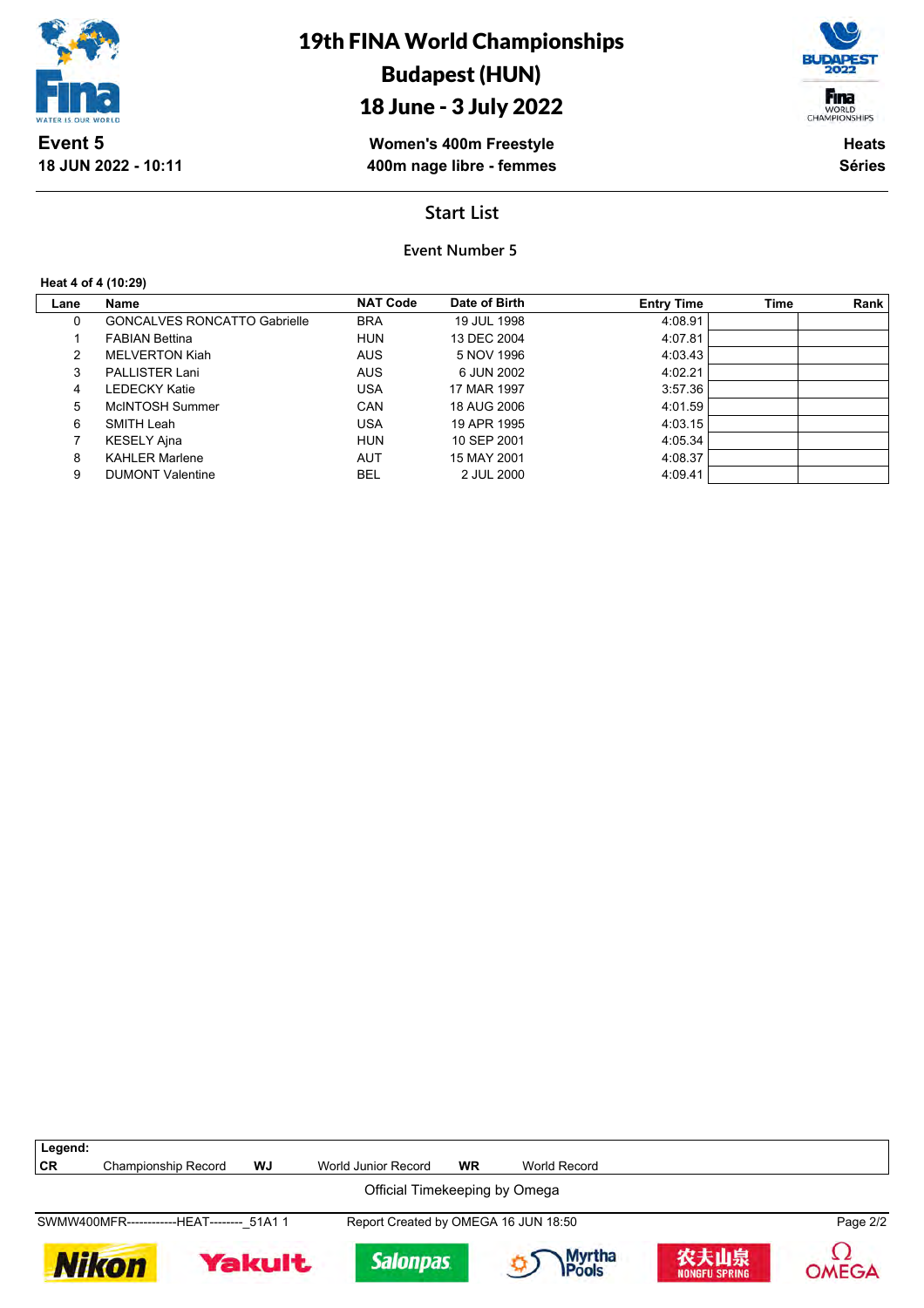

# 19th FINA World Championships Budapest (HUN)





**Men's 100m Breaststroke 100m brasse - hommes**

**Heats Séries**

## **Start List**

### **Event Number 6**

|     | Record | Split | Name               | <b>NAT Code</b> | Location           | <b>Date</b> |
|-----|--------|-------|--------------------|-----------------|--------------------|-------------|
| ∣WR | 56.88  | 26.63 | ADAM Adam          | GBR             | Gwangju (KOR)      | 21 JUL 2019 |
| ∣CR | 56.88  | 26.63 | ADAM Adam          | GBR             | Gwangju (KOR)      | 21 JUL 2019 |
| WJ. | 59.01  | 27.48 | MARTINENGHI Nicolo | ITA             | Indianapolis (USA) | 23 AUG 2017 |

#### **Heat 1 of 7 (10:35)**

| ∟ane | <b>Name</b>                  | <b>NAT Code</b> | Date of Birth | <b>Entry Time</b> | Time | Rank |
|------|------------------------------|-----------------|---------------|-------------------|------|------|
|      | <b>GUNSENNOROV Zandanbal</b> | MGL             | 6 FEB 1996    |                   |      |      |
|      | ALI HAROUN Daoud             | DJI             | 23 MAR 2001   |                   |      |      |
|      | HOSEI Jion                   | PLW             | 19 MAY 2007   |                   |      |      |
|      | GHALI Saud                   | <b>BRN</b>      | 17 AUG 2004   |                   |      |      |

#### **Heat 2 of 7 (10:38)**

| Lane | Name                          | <b>NAT Code</b> | Date of Birth | <b>Entry Time</b> | <b>Time</b> | Rank |
|------|-------------------------------|-----------------|---------------|-------------------|-------------|------|
| 0    | NAIDU Kumaren                 | ZAM             | 28 AUG 1997   | 1:11.30           |             |      |
|      | CHUNG YEE Jonathan            | <b>MRI</b>      | 10 AUG 1998   | 1:06.79           |             |      |
| 2    | AL-OBAIDLY Abdulaziz          | QAT             | 28 SEP 2001   | 1:05.89           |             |      |
| 3    | <b>CAMPBELL Kito</b>          | <b>JAM</b>      | 14 JUN 2003   | 1:04.62           |             |      |
| 4    | <b>ABASS Abobakr</b>          | <b>SUD</b>      | 1 NOV 1998    | 1:04.46           |             |      |
| 5    | LIMTIACO Tasi                 | <b>FSM</b>      | 4 JAN 1994    | 1:04.60           |             |      |
| 6    | CALERO SUAREZ Julio Alejandro | <b>CUB</b>      | 1 NOV 2002    | 1:04.67           |             |      |
|      | <b>GOMES Filipe</b>           | <b>MAW</b>      | 7 APR 1997    | 1:06.01           |             |      |
| 8    | RAHARVEL Jonathan             | <b>MAD</b>      | 24 APR 2002   | 1:07.38           |             |      |
| 9    | AL-HASANI Ahmed Alaa Jabbar   | <b>IRQ</b>      | 27 MAR 2006   |                   |             |      |

#### **Heat 3 of 7 (10:41)**

| Lane | Name                    | <b>NAT Code</b> | Date of Birth | <b>Entry Time</b> | <b>Time</b> | Rank |
|------|-------------------------|-----------------|---------------|-------------------|-------------|------|
| 0    | CASADEI Giacomo         | <b>SMR</b>      | 23 MAY 2002   | 1:04.11           |             |      |
|      | MARTIJENA DIAZ Andres   | <b>DOM</b>      | 28 SEP 2001   | 1:03.24           |             |      |
| 2    | KOUMA Sebastien         | MLI             | 27 APR 1997   | 1:02.84           |             |      |
| 3    | <b>KAMZENOV Aibek</b>   | <b>KAZ</b>      | 16 DEC 1995   | 1:02.56           |             |      |
| 4    | CAI Bing Rong           | TPE.            | 17 DEC 1996   | 1:02.20           |             |      |
| 5    | <b>SANES Adriel</b>     | <b>ISV</b>      | 27 OCT 1998   | 1:02.41           |             |      |
| 6    | <b>BOBROVS Daniils</b>  | LAT             | 8 OCT 1997    | 1:02.76           |             |      |
|      | COOK Jonathan Sebastian | PHI             | 4 APR 2000    | 1:03.08           |             |      |
| 8    | ALTARMOOM Rashed        | <b>KUW</b>      | 8 APR 1999    | 1:03.50           |             |      |
| 9    | ROBINSON Adrian         | <b>BOT</b>      | 11 APR 2000   | 1:04.33           |             |      |

Official Timekeeping by Omega

**Nikon** 







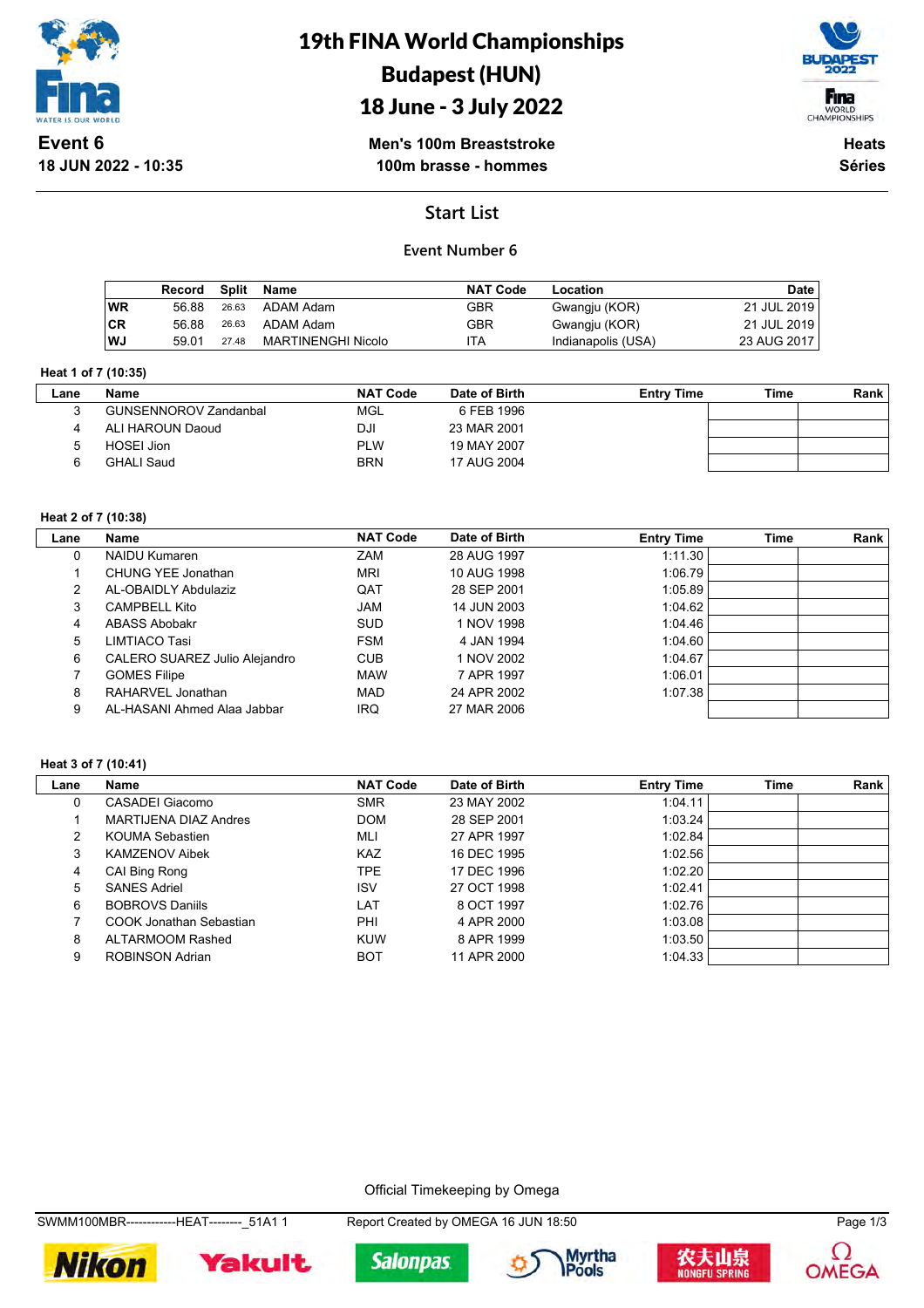

# 18 June - 3 July 2022



**Men's 100m Breaststroke 100m brasse - hommes**

**Heats Séries**

### **Start List**

### **Event Number 6**

**Heat 4 of 7 (10:43)**

**18 JUN 2022 - 10:35**

| Name<br>CHILLINGWORTH Adam John | <b>NAT Code</b><br><b>HKG</b> | Date of Birth | <b>Entry Time</b> | Time | Rank |
|---------------------------------|-------------------------------|---------------|-------------------|------|------|
|                                 |                               |               |                   |      |      |
|                                 |                               | 23 SEP 1997   | 1:01.95           |      |      |
| VAKASAMA Taichi                 | FIJ                           | 12 OCT 1999   | 1:01.76           |      |      |
| <b>COLL MARTI Carles</b>        | <b>ESP</b>                    | 15 OCT 2001   | 1:01.59           |      |      |
| <b>WIEKIERA Dawid</b>           | <b>POL</b>                    | 4 NOV 2002    | 1:01.20           |      |      |
| PHAM Thanh Bao                  | VIE.                          | 17 MAR 2001   | 1:01.17           |      |      |
| <b>HORREGO VALLE Julio</b>      | <b>HON</b>                    | 8 OCT 1998    | 1:01.18           |      |      |
| ANG Maximillian Wei             | <b>SGP</b>                    | 19 MAR 2001   | 1:01.58           |      |      |
| <b>ELKAMASH Youssef</b>         | EGY                           | 20 JUL 1995   | 1:01.66           |      |      |
| CRESPO ECHEVERRIA Edgar         | <b>PAN</b>                    | 11 MAY 1989   | 1:01.85           |      |      |
|                                 | <b>JOR</b>                    | 23 JAN 2001   | 1:02.17           |      |      |
|                                 | AL-WIR Amro                   |               |                   |      |      |

#### **Heat 5 of 7 (10:46)**

| Lane | Name                         | <b>NAT Code</b> | Date of Birth | <b>Entry Time</b> | <b>Time</b> | Rank |
|------|------------------------------|-----------------|---------------|-------------------|-------------|------|
| 0    | <b>BASTIAN Izaak</b>         | <b>BAH</b>      | 3 JAN 2001    | 1:00.87           |             |      |
|      | <b>DESPLANCHES Jeremy</b>    | SUI             | 7 AUG 1994    | 1:00.29           |             |      |
| 2    | ALVES FRANCA da SILVA Felipe | <b>BRA</b>      | 14 MAY 1987   | 59.88             |             |      |
| 3    | MURA Ryuya                   | <b>JPN</b>      | 3 JUL 1996    | 59.31             |             |      |
| 4    | <b>MARTINENGHI Nicolo</b>    | <b>ITA</b>      | 1 AUG 1999    | 58.28             |             |      |
| 5    | YAN Zibei                    | <b>CHN</b>      | 12 OCT 1995   | 58.72             |             |      |
| 6    | STUBBLETY-COOK Zac           | <b>AUS</b>      | 4 JAN 1999    | 59.60             |             |      |
|      | <b>GRINDHEIM Andre</b>       | <b>NOR</b>      | 7 APR 2000    | 1:00.23           |             |      |
| 8    | <b>AIT KACI Carl</b>         | <b>FRA</b>      | 8 JUN 2001    | 1:00.77           |             |      |
| 9    | <b>TAKACS Tamas</b>          | <b>HUN</b>      | 10 OCT 1998   | 1:01.08           |             |      |

#### **Heat 6 of 7 (10:48)**

| Lane | Name                            | <b>NAT Code</b> | Date of Birth | <b>Entry Time</b> | <b>Time</b> | Rank |
|------|---------------------------------|-----------------|---------------|-------------------|-------------|------|
| 0    | <b>MERETSOLIAS Konstantinos</b> | <b>GRE</b>      | 23 AUG 1998   | 1:00.83           |             |      |
|      | LISOVETS Volodymyr              | <b>UKR</b>      | 30 MAY 2004   | 1:00.28           |             |      |
| 2    | PETRASHOV Denis                 | <b>KGZ</b>      | 1 FEB 2000    | 59.87             |             |      |
| 3    | SIDLAUSKAS Andrius              | LTU             | 6 APR 1997    | 59.30             |             |      |
| 4    | <b>ANDREW Michael</b>           | USA             | 18 APR 1999   | 58.14             |             |      |
| 5    | <b>WILBY James</b>              | <b>GBR</b>      | 12 NOV 1993   | 58.58             |             |      |
| 6    | <b>CORBEAU Caspar</b>           | <b>NED</b>      | 3 APR 2001    | 59.56             |             |      |
|      | <b>MATTSSON Matti</b>           | <b>FIN</b>      | 5 OCT 1993    | 59.99             |             |      |
| 8    | PITSHUGIN Kristian              | <b>ISR</b>      | 18 JUL 2001   | 1:00.37           |             |      |
| 9    | <b>CRAWFORD Brenden</b>         | <b>RSA</b>      | 23 MAR 1996   | 1:01.00           |             |      |

Official Timekeeping by Omega











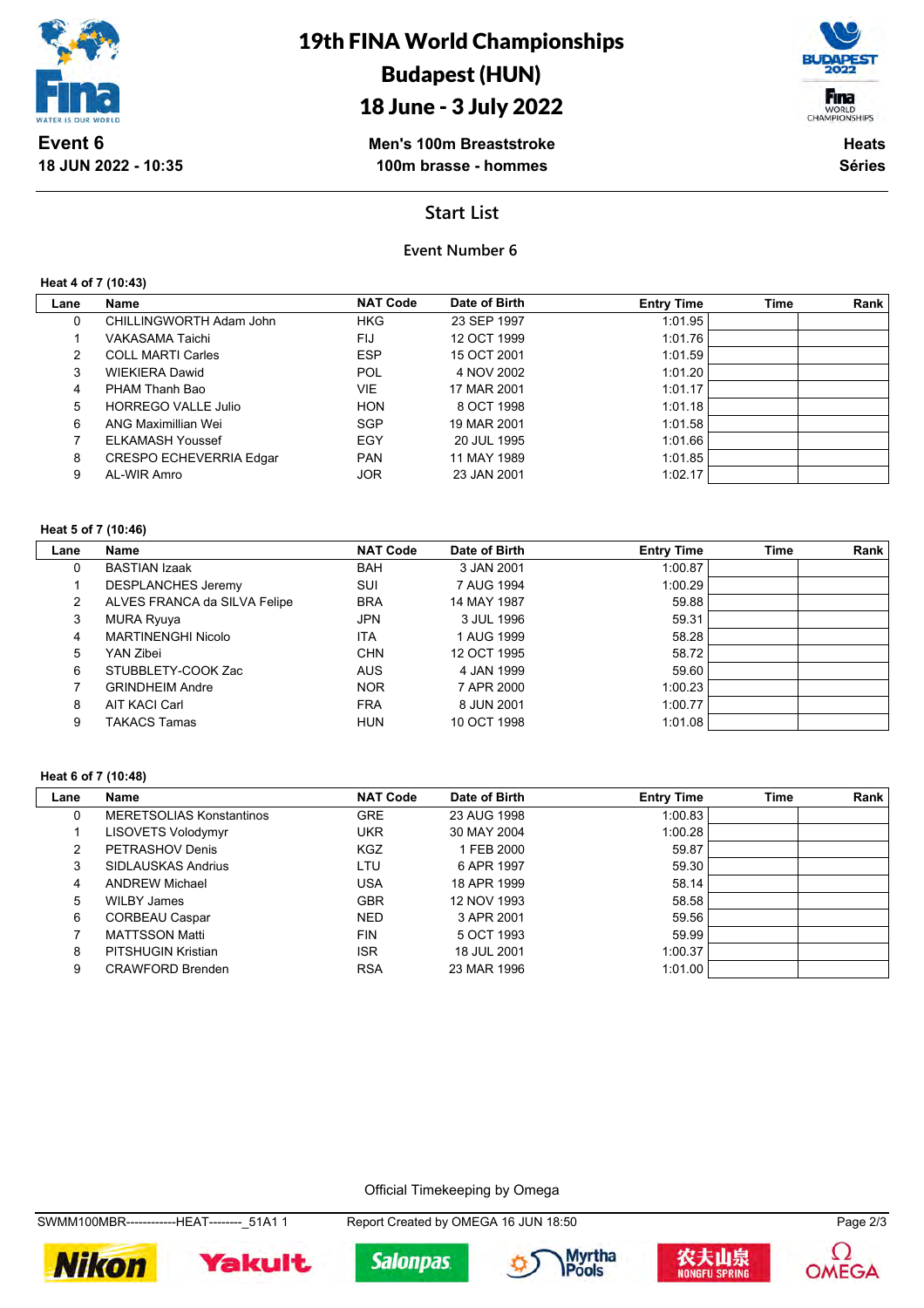

# 18 June - 3 July 2022

Fina WORLD<br>CHAMPIONSHIPS

**Men's 100m Breaststroke 100m brasse - hommes**

**Heats Séries**

### **Start List**

### **Event Number 6**

#### **Heat 7 of 7 (10:51)**

 $\lceil$ 

**18 JUN 2022 - 10:35**

| Lane | Name                        | <b>NAT Code</b> | Date of Birth | <b>Entry Time</b> | Time | Rank |
|------|-----------------------------|-----------------|---------------|-------------------|------|------|
| 0    | McKEE Anton                 | ISL             | 18 DEC 1993   | 1:00.80           |      |      |
|      | <b>PERSSON Erik</b>         | <b>SWE</b>      | 12 JAN 1994   | 1:00.23           |      |      |
| 2    | CHO Sung Jae                | <b>KOR</b>      | 13 MAR 2001   | 59.82             |      |      |
| 3    | <b>OGRETIR Berkay</b>       | TUR             | 16 FEB 1998   | 59.23             |      |      |
| 4    | KAMMINGA Arno               | <b>NED</b>      | 22 OCT 1995   | 57.80             |      |      |
| 5    | <b>FINK Nic</b>             | USA             | 3 JUL 1993    | 58.37             |      |      |
| 6    | MATZERATH Lucas Joachim     | <b>GER</b>      | 3 MAY 2000    | 59.31             |      |      |
|      | <b>REITSHAMMER Bernhard</b> | <b>AUT</b>      | 17 JUN 1994   | 59.93             |      |      |
| 8    | <b>EPITROPOV Lyubomir</b>   | <b>BUL</b>      | 27 APR 1999   | 1:00.32           |      |      |
| 9    | <b>DERGOUSOFF James</b>     | CAN             | 28 OCT 1996   | 1:00.88           |      |      |
|      |                             |                 |               |                   |      |      |

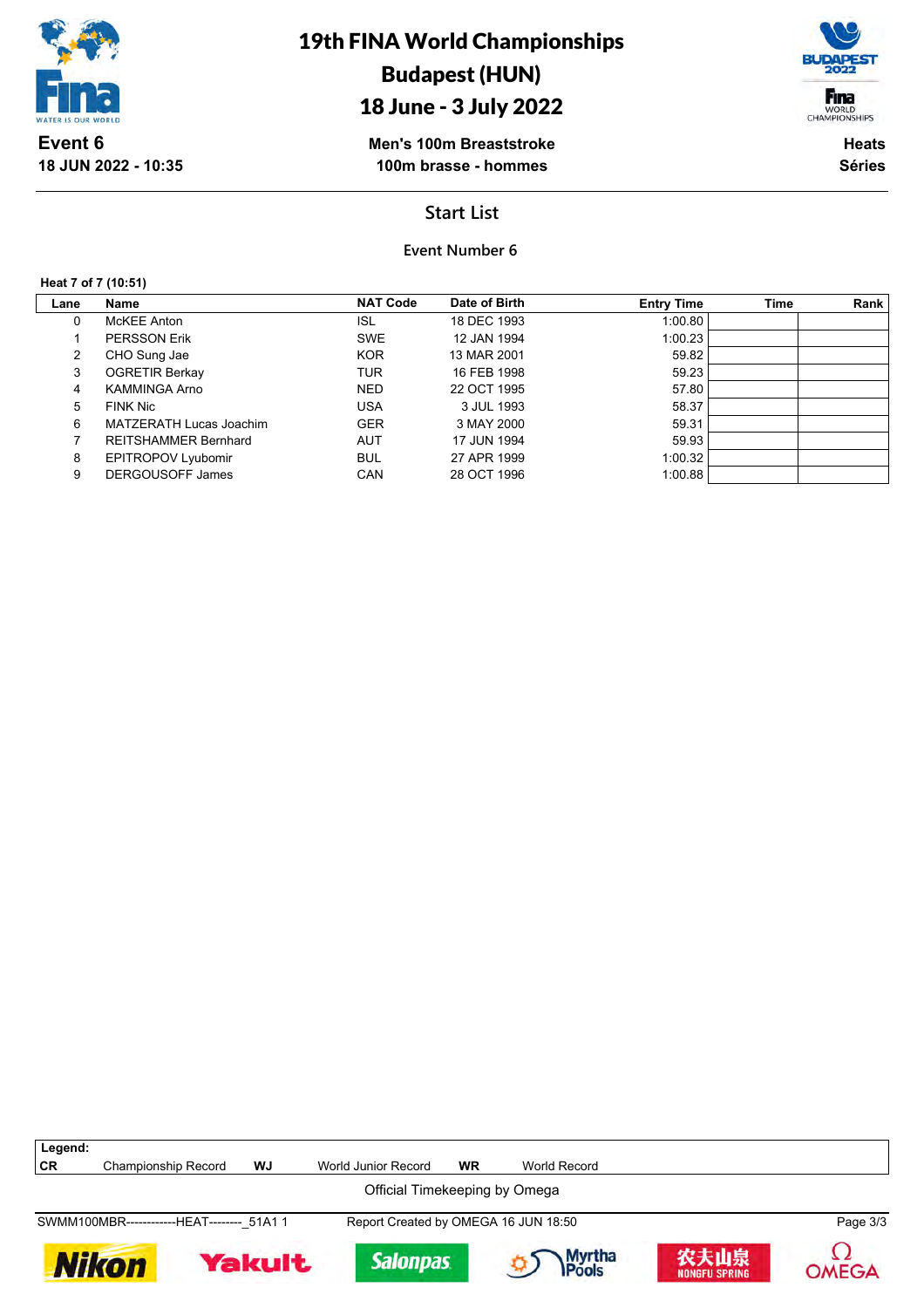

# 19th FINA World Championships Budapest (HUN)

# 18 June - 3 July 2022



**Men's 400m Individual Medley 400m quatre nages individuel - hommes**

**Heats Séries**

## **Start List**

### **Event Number 7**

|           | Record  |       | <b>Splits</b> |         | Name            | <b>NAT Code</b> | Location       | <b>Date</b> |
|-----------|---------|-------|---------------|---------|-----------------|-----------------|----------------|-------------|
| <b>WR</b> | 4:03.84 | 54.92 | 1:56.49       | 3:07.05 | MICHAEL Michael | USA             | Beijing (CHN)  | 10 AUG 2008 |
| <b>CR</b> | 4:05.90 | 55.93 | 1:59.58       | 3:07.25 | KALISZ Chase    | USA             | Budapest (HUN) | 30 JUL 2017 |
| WJ        | 4:10.02 | 57.44 | 2:01.31       | 3:11.72 | ILIA Ilia       | <b>RUS</b>      | Budapest (HUN) | 23 MAY 2021 |

#### **Heat 1 of 4 (10:54)**

| _ane | <b>Name</b>            | <b>NAT Code</b> | Date of Birth | <b>Entry Time</b> | Time | Rank |
|------|------------------------|-----------------|---------------|-------------------|------|------|
|      | IBRAHIM Mubal Azzam    | <b>MDV</b>      | 3 NOV 2000    |                   |      |      |
|      | MATEOS MONGELOS Matheo | <b>PAR</b>      | 10 NOV 2000   | 4.26.99           |      |      |
|      | ABOUELELA Omar         | QAT             | 19 JAN 2005   |                   |      |      |

#### **Heat 2 of 4 (11:00)**

| Lane | Name                       | <b>NAT Code</b> | Date of Birth | <b>Entry Time</b> | Time | Rank |
|------|----------------------------|-----------------|---------------|-------------------|------|------|
|      | PRAWIRA Aflah              | <b>INA</b>      | 13 NOV 1997   | 4:23.43           |      |      |
| 2    | RUVALCABA CRUZ Hector      | <b>MEX</b>      | 26 JUN 1997   | 4:19.01           |      |      |
| 3    | <b>SATES Matthew</b>       | <b>RSA</b>      | 28 JUL 2003   | 4:18.93           |      |      |
| 4    | KIM Minseop                | <b>KOR</b>      | 18 MAR 2004   | 4:18.22           |      |      |
| 5    | <b>NAGY Richard</b>        | <b>SVK</b>      | 9 MAR 1993    | 4:18.29           |      |      |
| 6    | POLONSKY Ron               | <b>ISR</b>      | 28 MAR 2001   | 4:19.00           |      |      |
|      | <b>NGUYEN Quang Thuan</b>  | VIE             | 9 JAN 2006    | 4:22.46           |      |      |
| 8    | <b>KABBARA Munzer Mark</b> | LBN             | 3 SEP 2002    | 4:26.96           |      |      |

#### **Heat 3 of 4 (11:06)**

| Lane | Name                         | <b>NAT Code</b> | Date of Birth | <b>Entry Time</b> | Time | Rank |
|------|------------------------------|-----------------|---------------|-------------------|------|------|
| 0    | de FREITAS STEVERINK Stephan | <b>BRA</b>      | 27 FEB 2004   | 4:16.44           |      |      |
|      | L <b>EE Se-Bom</b>           | <b>AUS</b>      | 12 JUN 2001   | 4:14.16           |      |      |
| 2    | PAPASTAMOS Apostolos         | <b>GRE</b>      | 20 MAR 2001   | 4:12.50           |      |      |
| 3    | MARCHAND Leon                | <b>FRA</b>      | 17 MAY 2002   | 4:09.65           |      |      |
| 4    | <b>KALISZ Chase</b>          | <b>USA</b>      | 7 MAR 1994    | 4:09.09           |      |      |
| 5    | <b>FOSTER Carson</b>         | <b>USA</b>      | 26 OCT 2001   | 4:09.33           |      |      |
| 6    | WANG Shun                    | <b>CHN</b>      | 11 FEB 1994   | 4:10.63           |      |      |
|      | <b>HOLLO Balazs</b>          | <b>HUN</b>      | 10 FEB 1999   | 4:13.15           |      |      |
| 8    | <b>DESPLANCHES Jeremy</b>    | SUI             | 7 AUG 1994    | 4:15.12           |      |      |
| 9    | <b>GORDILLO GUZMAN Erick</b> | <b>GUA</b>      | 5 OCT 1999    | 4:17.90           |      |      |

#### **Heat 4 of 4 (11:12)**

| Lane | Name                        | <b>NAT Code</b> | Date of Birth | <b>Entry Time</b> | Time | <b>Rank</b> |
|------|-----------------------------|-----------------|---------------|-------------------|------|-------------|
| 0    | <b>MATTENET Emilien</b>     | <b>FRA</b>      | 8 NOV 2000    | 4:15.69           |      |             |
|      | KOS Hubert                  | <b>HUN</b>      | 28 MAR 2003   | 4:13.50           |      |             |
| 2    | <b>HONDA Tomoru</b>         | JPN             | 31 DEC 2001   | 4:10.75           |      |             |
| 3    | <b>CLAREBURT Lewis</b>      | NZL             | 4 JUL 1999    | 4:09.49           |      |             |
| 4    | <b>SETO Daiya</b>           | JPN             | 24 MAY 1994   | 4:09.02           |      |             |
| 5    | <b>SMITH Brendon Peter</b>  | <b>AUS</b>      | 4 JUL 2000    | 4:09.27           |      |             |
| 6    | RAZZETTI Alberto            | <b>ITA</b>      | 2 JUN 1999    | 4:09.91           |      |             |
|      | <b>WILLIAMS Brodie Paul</b> | <b>GBR</b>      | 18 MAR 1999   | 4:12.95           |      |             |
| 8    | LIU Zongyu                  | <b>CHN</b>      | 21 SEP 2002   | 4:14.66           |      |             |
| 9    | <b>GAGNE Collyn</b>         | CAN             | 20 NOV 2000   | 4:17.82           |      |             |

Official Timekeeping by Omega

SWMM400MIM-------------HEAT---------\_51A1 1 Report Created by OMEGA 16 JUN 18:50 Page 1/2









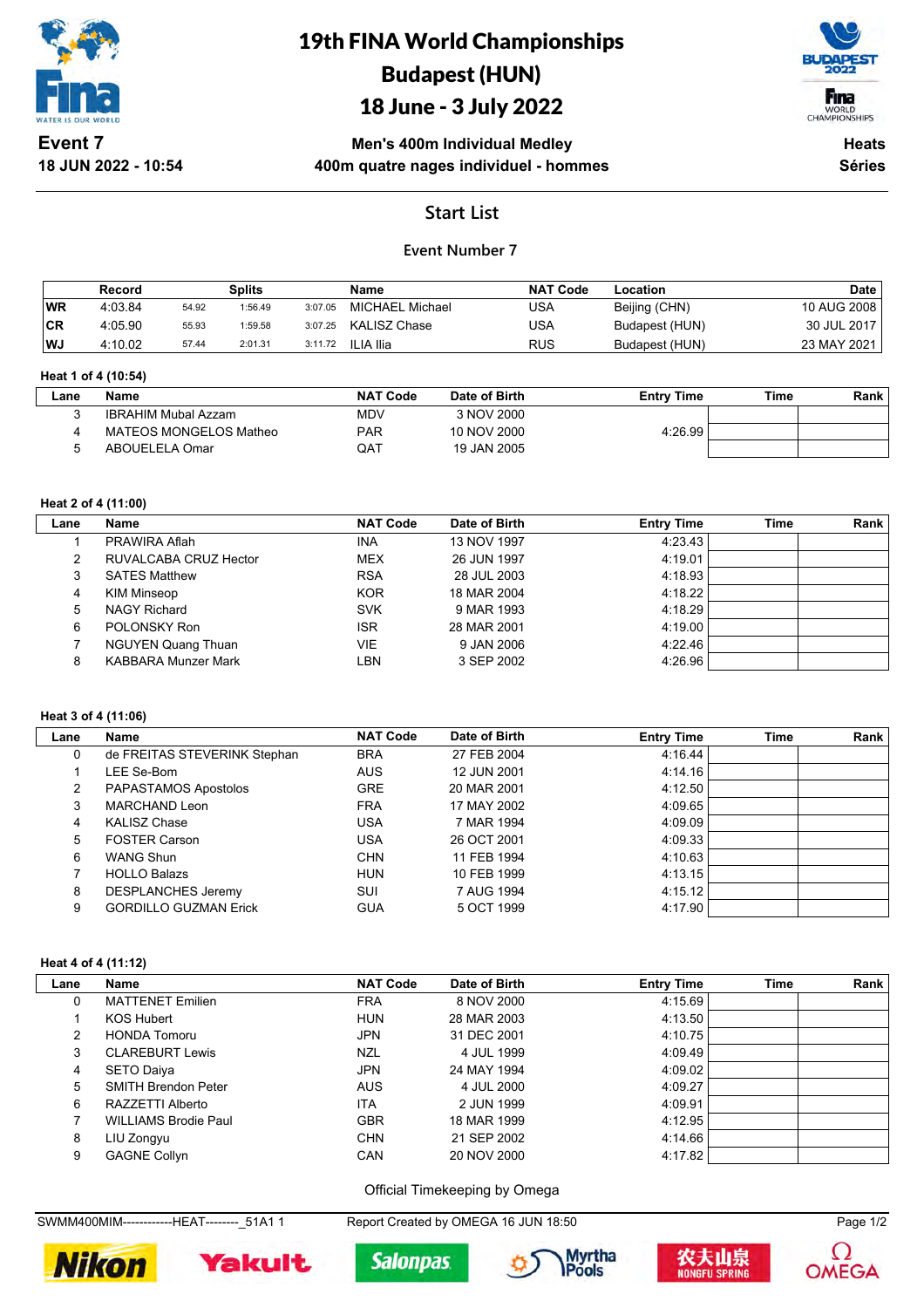

Budapest (HUN) 18 June - 3 July 2022

> **Men's 400m Individual Medley 400m quatre nages individuel - hommes**

19th FINA World Championships

Fina WORLD<br>CHAMPIONSHIPS

> **Heats Séries**

**Start List**

**Event Number 7**

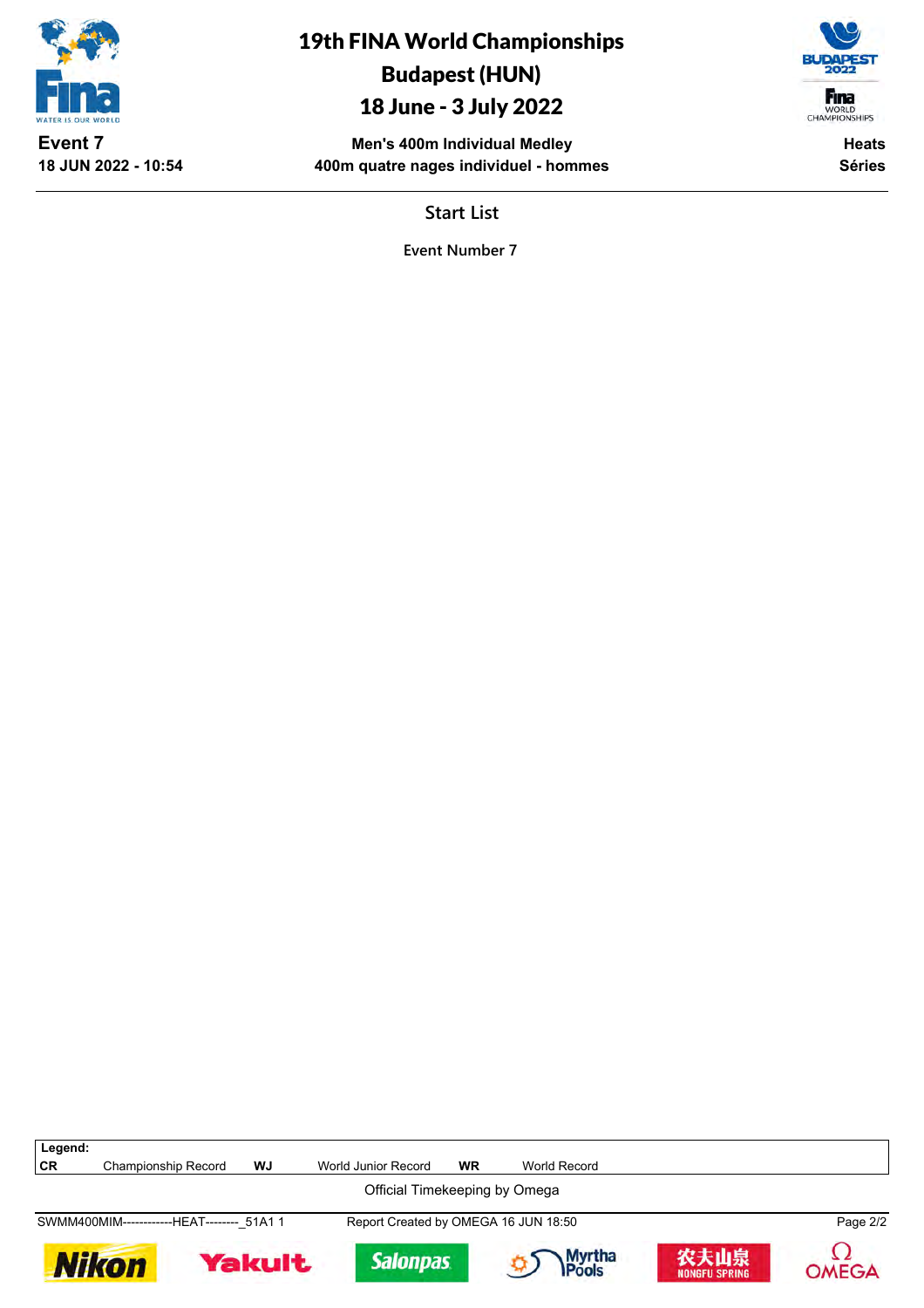

# 19th FINA World Championships Budapest (HUN)

# 18 June - 3 July 2022



**Women's 4x100m Freestyle 4x100m nage libre - femmes**

**Heats Séries**

# **Start List**

### **Event Number 8**

|           | Record  |       | <b>Splits</b> |         | NAT (Relay)             | Location           | <b>Date</b> |
|-----------|---------|-------|---------------|---------|-------------------------|--------------------|-------------|
| <b>WR</b> | 3:29.69 | 53.01 | 1:46.10       | 2:37.45 | AUS - Australia         | Tokyo (JPN)        | 25 JUL 2021 |
| 'CR       | 3:30.21 | 52.85 | 1:46.19       |         | 2:38.76 AUS - Australia | Gwangju (KOR)      | 21 JUL 2019 |
| WJ        | 3:36.19 | 53.63 | 1:47.33       | 2:41.98 | CAN - Canada            | Indianapolis (USA) | 27 AUG 2017 |

#### **Heat 1 of 2 (11:18)**

| Lane | NAT                                | <b>Entry Time</b> | <b>Time</b> | Rank |
|------|------------------------------------|-------------------|-------------|------|
|      | 2 THA - Thailand                   | 3:48.63           |             |      |
|      | 3 CHN - People's Republic of China | 3:34.76           |             |      |
|      | 4 CAN - Canada                     | 3:32.78           |             |      |
|      | 5 NED - Netherlands                | 3:33.51           |             |      |
| 6.   | HUN - Hungary                      | 3:40.62           |             |      |

#### **Heat 2 of 2 (11:23)**

| Lane | <b>NAT</b>                       | <b>Entry Time</b> | <b>Time</b> | Rank |
|------|----------------------------------|-------------------|-------------|------|
|      | 2 ISR - Israel                   | 3:41.61           |             |      |
|      | 3 GBR - Great Britain            | 3:33.96           |             |      |
|      | 4 AUS - Australia                | 3:29.69           |             |      |
|      | 5 USA - United States of America | 3:32.81           |             |      |
|      | 6 BRA - Brazil                   | 3:38.59           |             |      |
|      | 7 KOR - Republic of Korea        |                   |             |      |

| Legend: |                                            |               |                                      |           |                        |                              |              |
|---------|--------------------------------------------|---------------|--------------------------------------|-----------|------------------------|------------------------------|--------------|
| CR      | <b>Championship Record</b>                 | WJ            | World Junior Record                  | <b>WR</b> | World Record           |                              |              |
|         |                                            |               | Official Timekeeping by Omega        |           |                        |                              |              |
|         | SWMW4X100MFR-----------HEAT-------- 51B1 1 |               | Report Created by OMEGA 16 JUN 18:51 |           |                        |                              | Page 1/1     |
|         | <b>Nikon</b>                               | <b>Yakult</b> | <b>Salonpas</b>                      |           | <b>Myrtha</b><br>Pools | 农夫山泉<br><b>NONGFU SPRING</b> | <b>OMEGA</b> |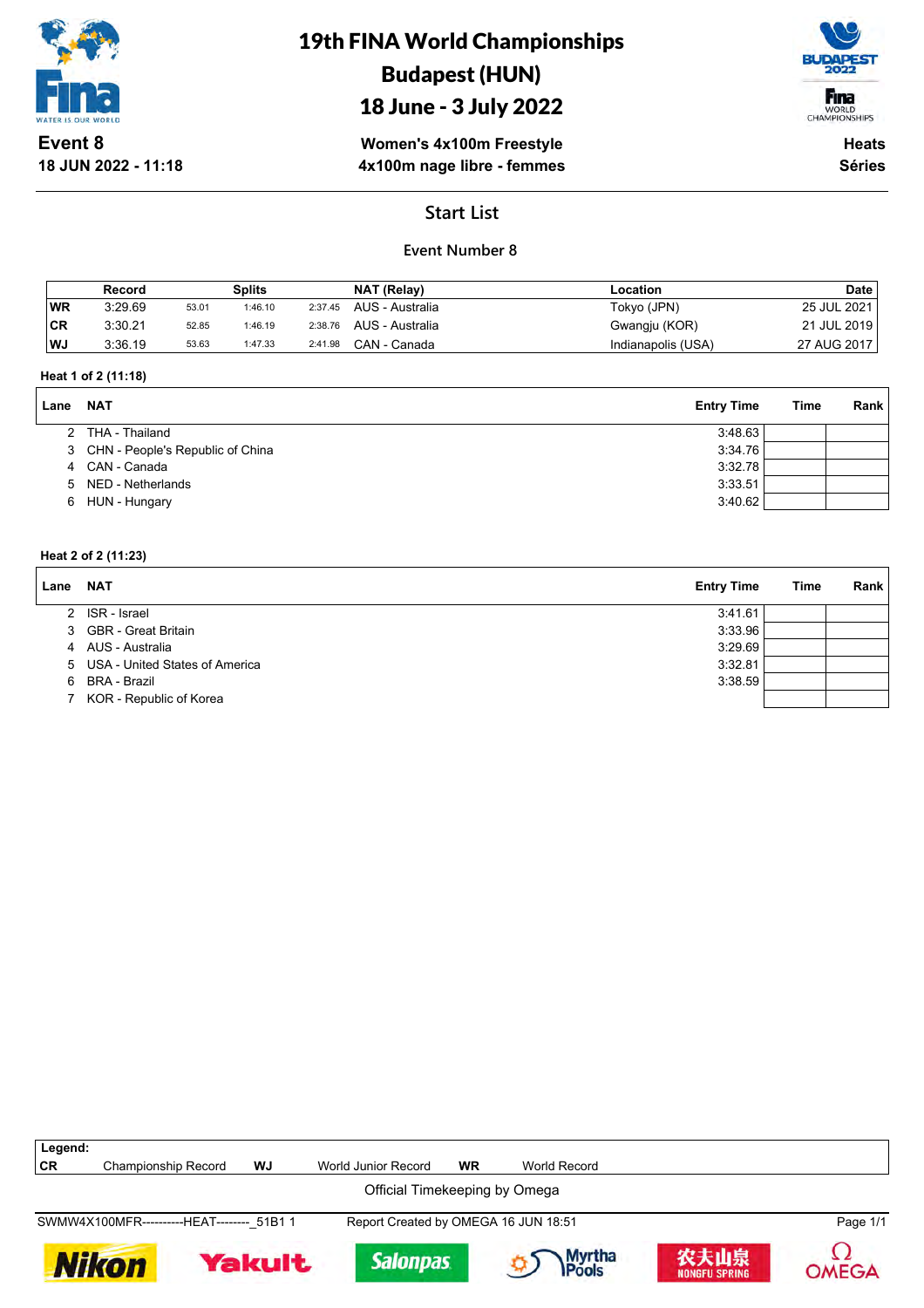

# 19th FINA World Championships Budapest (HUN)

# 18 June - 3 July 2022



**Men's 4x100m Freestyle 4x100m nage libre - hommes**

**Heats Séries**

# **Start List**

### **Event Number 9**

|           | Record  |       | Splits  |         | NAT (Relay)                    | Location       | <b>Date</b>   |
|-----------|---------|-------|---------|---------|--------------------------------|----------------|---------------|
| <b>WR</b> | 3:08.24 | 47.51 | 1:34.53 | 2:22.18 | USA - United States of America | Beijing (CHN)  | 11 AUG 2008 i |
| 'CR       | 3:09.06 | 47.63 | 1:35.12 | 2:21.98 | USA - United States of America | Gwangju (KOR)  | 21 JUL 2019   |
| WJ        | 3:15.80 | 49.51 | 1:38.24 | 2:26.88 | USA - United States of America | Budapest (HUN) | 20 AUG 2019   |

#### **Heat 1 of 2 (11:29)**

| Lane | <b>NAT</b>              | <b>Entry Time</b> | Time | <b>Rank</b> |
|------|-------------------------|-------------------|------|-------------|
|      | 0 SGP - Singapore       |                   |      |             |
|      | THA - Thailand          | 3:24.28           |      |             |
|      | 2 SWE - Sweden          | 3:15.83           |      |             |
|      | 3 GBR - Great Britain   | 3:11.56           |      |             |
|      | 4 ITA - Italy           | 3:10.11           |      |             |
|      | 5 CAN - Canada          | 3:10.82           |      |             |
|      | 6 GRE - Greece          | 3:13.39           |      |             |
|      | 7 EGY - Egypt           | 3:20.04           |      |             |
| 8    | KOR - Republic of Korea |                   |      |             |

#### **Heat 2 of 2 (11:34)**

| Lane | <b>NAT</b>                         | <b>Entry Time</b> | Time | Rank |
|------|------------------------------------|-------------------|------|------|
|      | 0 HKG - Hong Kong, China           |                   |      |      |
|      | VIE - Vietnam                      | 3:21.81           |      |      |
|      | 2 SRB - Serbia                     | 3:13.71           |      |      |
|      | 3 HUN - Hungary                    | 3:11.06           |      |      |
|      | 4 USA - United States of America   | 3:08.97           |      |      |
|      | 5 AUS - Australia                  | 3:10.22           |      |      |
|      | 6 BRA - Brazil                     | 3:12.59           |      |      |
|      | ISR - Israel                       | 3:17.82           |      |      |
|      | 8 CHN - People's Republic of China |                   |      |      |

| Legend: |                                            |               |                                      |           |               |                              |              |
|---------|--------------------------------------------|---------------|--------------------------------------|-----------|---------------|------------------------------|--------------|
| CR      | Championship Record                        | WJ            | World Junior Record                  | <b>WR</b> | World Record  |                              |              |
|         |                                            |               | Official Timekeeping by Omega        |           |               |                              |              |
|         | SWMM4X100MFR-----------HEAT-------- 51B1 1 |               | Report Created by OMEGA 16 JUN 18:51 |           |               |                              | Page 1/1     |
|         | <b>Nikon</b>                               | <b>Yakult</b> | <b>Salonpas</b>                      |           | <b>Myrtha</b> | 农夫山泉<br><b>NONGFU SPRING</b> | <b>OMEGA</b> |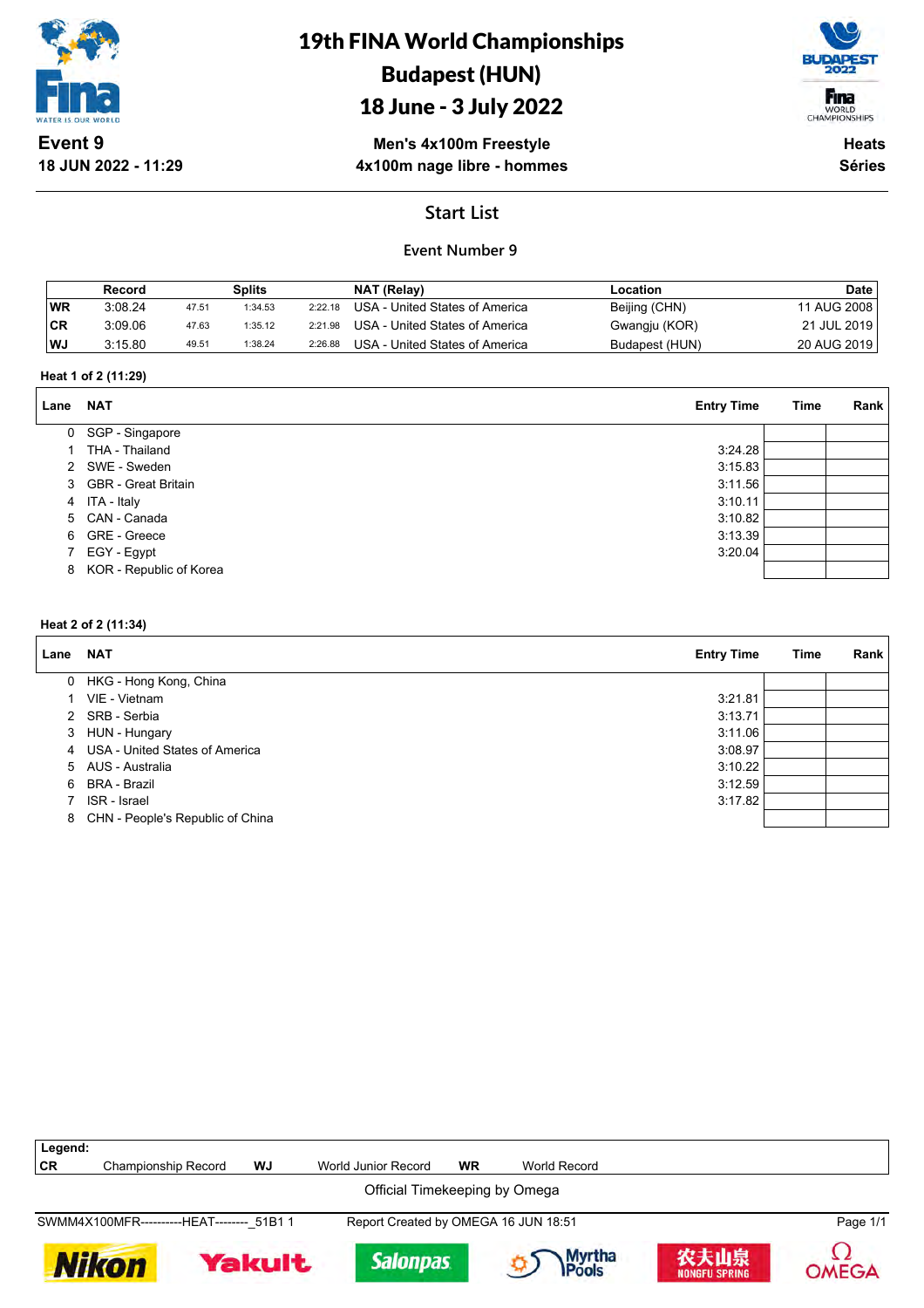



#### **18 JUN 2022 - 9:00**

# **Start List by Session**

#### **Morning Session**

|                                       | Women's 200m Individual Medley<br>Event 1 |                          | 09:00                     | Heat 1 of 4        | Event 1                          | Women's 200m Individual Medley  |                          | 09:04                     | Heat 2 of 4        |
|---------------------------------------|-------------------------------------------|--------------------------|---------------------------|--------------------|----------------------------------|---------------------------------|--------------------------|---------------------------|--------------------|
| <b>WR</b>                             | 2:06.12 HOSSZU Katinka                    | <b>HUN</b>               | Kazan (RUS)               | 2015               | W <sub>R</sub>                   | 2:06.12 HOSSZU Katinka          | <b>HUN</b>               | Kazan (RUS)               | 2015               |
| <b>CR</b>                             | 2:06.12 HOSSZU Katinka                    | <b>HUN</b>               | Kazan (RUS)               | 2015               | CR.                              | 2:06.12 HOSSZU Katinka          | <b>HUN</b>               | Kazan (RUS)               | 2015               |
| WJ                                    | 2:09.57 YITING Yiting                     | <b>CHN</b>               | Tokyo (JPN)               | 2021               | <b>WJ</b>                        | 2:09.57 YITING Yiting           | <b>CHN</b>               | Tokyo (JPN)               | 2021               |
| 0                                     |                                           |                          |                           |                    | $\mathbf{0}$                     | <b>BALDUCCINI Stephanie</b>     | <b>BRA</b>               | 20 SEP 2004               | 2:16.62            |
| 1                                     | <b>WONG Hayley</b>                        | <b>BRU</b>               | 13 MAY 2008               |                    | 1                                | ROMANO Kristen Elena            | <b>PUR</b>               | 24 SEP 1999               | 2:12.86            |
| $\overline{\mathbf{2}}$               | THOMPSON Zaylie Elizabeth                 | <b>BAH</b>               | 14 FEB 2004               | 2:28.78            | $\overline{\mathbf{2}}$          | <b>RAMSAY Ella</b>              | AUS                      | 12 JUL 2004               | 2:12.12            |
| 3                                     | ORTIZ ROMAN Alondra                       | <b>CRC</b>               | 18 AUG 2002               | 2:21.55            | 3                                | <b>HAYES Leah</b>               | <b>USA</b>               | 21 OCT 2005               | 2:09.99            |
| 4                                     | RODRIGUEZ VILLANUE                        | <b>MEX</b>               | 13 SEP 1994               | 2:17.47            | 4                                | <b>OHASHI Yui</b>               | <b>JPN</b>               | 18 OCT 1995               | 2:08.52            |
| 5                                     | <b>MALUKA</b> leva                        | LAT                      |                           |                    | 5                                | HOSSZU Katinka                  | <b>HUN</b>               |                           | 2:09.70            |
|                                       |                                           | <b>DOM</b>               | 9 APR 2003                | 2:17.58            |                                  |                                 | <b>FRA</b>               | 3 MAY 1989                |                    |
| 6                                     | JIMENEZ GARRIDO Elizabeth                 |                          | 6 FEB 2006                | 2:27.01            | 6                                | <b>DUHAMEL Cyrielle</b>         |                          | 6 JAN 2000                | 2:10.84            |
| 7                                     | <b>FORSON Zaira</b>                       | <b>GHA</b>               | 6 APR 2005                | 2:45.91            | 7                                | <b>STEENBERGEN Marrit</b>       | <b>NED</b>               | 11 JAN 2000               | 2:12.22            |
| 8                                     | <b>KABBARA Simone</b>                     | <b>LBN</b>               | 10 NOV 2005               |                    | 8                                | <b>CHENG Chloe</b>              | <b>HKG</b>               | 26 OCT 2004               | 2:15.30            |
| 9                                     |                                           |                          |                           |                    | 9                                | <b>FRANK RODRIGUEZ Nicole</b>   | <b>URU</b>               | 8 SEP 2003                | 2:17.46            |
|                                       |                                           |                          |                           |                    |                                  |                                 |                          |                           |                    |
|                                       | Event 1<br>Women's 200m Individual Medley |                          | 09:08                     | Heat 3 of 4        | Event 1                          | Women's 200m Individual Medley  |                          | 09:11                     | Heat 4 of 4        |
| <b>WR</b>                             | 2:06.12 HOSSZU Katinka                    | <b>HUN</b>               | Kazan (RUS)               | 2015               | $\overline{\textsf{WR}}$         | 2:06.12 HOSSZU Katinka          | <b>HUN</b>               | Kazan (RUS)               | 2015               |
| <b>CR</b>                             | 2:06.12 HOSSZU Katinka                    | <b>HUN</b>               | Kazan (RUS)               | 2015               | CR.                              | 2:06.12 HOSSZU Katinka          | <b>HUN</b>               | Kazan (RUS)               | 2015               |
| WJ                                    | 2:09.57 YITING Yiting                     | <b>CHN</b>               | Tokyo (JPN)               | 2021               | WJ                               | 2:09.57 YITING Yiting           | <b>CHN</b>               | Tokyo (JPN)               | 2021               |
| $\mathbf{0}$                          | PEROTTI Florencia                         | <b>ARG</b>               | 24 SEP 1992               | 2:16.59            | $\mathbf{0}$                     | SIM En Yi Letitia               | <b>SGP</b>               | 3 MAR 2003                | 2:16.43            |
| 1                                     | POLONSKY Lea                              | <b>ISR</b>               | 25 MAY 2002               | 2:12.65            | 1                                | PETKOVA Diana                   | <b>BUL</b>               | 10 JUN 2000               | 2:12.38            |
| 2                                     | <b>SEBESTYEN Dalma</b>                    | <b>HUN</b>               | 23 JAN 1997               | 2:11.87            | 2                                | <b>HARVEY Mary-Sophie</b>       | CAN                      | 11 AUG 1999               | 2:10.98            |
| 3                                     | GORBENKO Anastasia                        | <b>ISR</b>               | 7 AUG 2003                | 2:09.99            | 3                                | OMOTO Rika                      | <b>JPN</b>               | 8 MAY 1997                | 2:09.85            |
|                                       |                                           |                          |                           |                    |                                  |                                 |                          |                           |                    |
| 4                                     | McKEOWN Kaylee                            | <b>AUS</b>               | 12 JUL 2001               | 2:08.19            | 4<br>5                           | <b>WALSH Alex</b>               | <b>USA</b>               | 31 JUL 2001               | 2:07.84            |
| 5                                     | <b>PICKREM Sydney</b>                     | CAN                      | 21 MAY 1997               | 2:09.24            |                                  | <b>WOOD Abbie</b>               | <b>GBR</b>               | 2 MAR 1999                | 2:09.15            |
| 6                                     | <b>KIM Seoyeong</b>                       | <b>KOR</b>               | 17 MAR 1994               | 2:10.66            | $6\phantom{a}6$                  | UGOLKOVA Maria                  | SUI                      | 18 JUL 1989               | 2:10.04            |
| 17                                    | <b>HORSKA Kristyna</b>                    | CZE                      | 30 SEP 1997               | 2:12.21            | $\overline{7}$                   | <b>GASSON Helena</b>            | <b>NZL</b>               | 8 DEC 1994                | 2:12.13            |
| 8                                     | <b>KREUNDL Lena</b>                       | AUT                      | 19 SEP 1997               | 2:13.82            | 8                                | <b>GE Chutong</b>               | <b>CHN</b>               | 23 SEP 2003               | 2:13.21            |
| 9                                     | TRNIKOVA Nikoleta                         | <b>SVK</b>               | 29 JUL 2002               | 2:17.33            | 9                                | PHOLJAMJUMRUS Jinjutha          | <b>THA</b>               | 23 SEP 2005               | 2:16.75            |
|                                       |                                           |                          |                           |                    |                                  |                                 |                          |                           |                    |
|                                       |                                           |                          |                           |                    |                                  |                                 |                          |                           |                    |
|                                       | Men's 400m Freestyle<br>Event 2           |                          | 09:16                     | Heat 1 of 5        | Event 2                          | Men's 400m Freestyle            |                          | 09:21                     | Heat 2 of 5        |
| <b>WR</b>                             | 3:40.07 PAUL Paul                         | <b>GER</b>               | Rome (ITA)                | 2009               | $\overline{\text{WR}}$           | 3:40.07 PAUL Paul               | <b>GER</b>               | Rome (ITA)                | 2009               |
| <b>CR</b>                             | 3:40.07 PAUL Paul                         | <b>GER</b>               | Rome (ITA)                | 2009               | CR                               | 3:40.07 PAUL Paul               | <b>GER</b>               | Rome (ITA)                | 2009               |
| <b>WJ</b>                             | 3:44.60 HORTON Mack                       | AUS                      | Brisbane (AUS)            | 2014               | WJ                               | 3:44.60 HORTON Mack             | <b>AUS</b>               | Brisbane (AUS)            | 2014               |
|                                       |                                           |                          |                           |                    |                                  |                                 |                          |                           |                    |
| $\mathbf{0}$                          |                                           |                          |                           |                    | $\mathbf 0$                      | <b>BIANCHI Loris</b>            | <b>SMR</b>               | 1 AUG 2001                | 4:02.79            |
| 1                                     |                                           |                          |                           |                    | 1                                | <b>ALOVATKI Pavel</b>           | <b>MDA</b>               | 31 OCT 2003               | 3:59.96            |
| 2                                     |                                           |                          |                           |                    | $\overline{\mathbf{2}}$          | KANTEEMOOL Tonnam               | <b>THA</b>               | 20 APR 2005               | 3:58.60            |
| 3                                     | SIDDIQUI Muhammad Amaan                   | <b>PAK</b>               | 15 NOV 2006               |                    | 3                                | RAWAT Kushagra                  | <b>IND</b>               | 16 FEB 2000               | 3:53.45            |
|                                       | <b>SAMIL Haziq</b>                        | <b>BRU</b>               | 25 JAN 2001               | 4:20.14            | 4                                | <b>ROBERTS Wesley Tikiariki</b> | <b>COK</b>               | 24 JUN 1997               | 3:52.50            |
| $\begin{array}{c} 4 \\ 5 \end{array}$ | <b>BENNICI Charles Rachana</b>            | CAM                      | 30 OCT 2001               |                    | 5                                | LIM Glen Jun Wei                | <b>SGP</b>               | 28 MAR 2002               | 3:53.23            |
| 6                                     |                                           |                          |                           |                    | 6                                | REVISHVILI Irakli               | <b>GEO</b>               | 3 NOV 1989                | 3:57.49            |
| 7                                     |                                           |                          |                           |                    | 7                                | <b>KHALIL Adib</b>              | LBN                      | 24 AUG 2002               | 3:59.59            |
| 8                                     |                                           |                          |                           |                    | 8                                | MASCOLL-GOMES Noah              | <b>ANT</b>               | 27 MAY 1999               | 4:00.79            |
| 9                                     |                                           |                          |                           |                    | 9                                | <b>OMAROV Ramazan</b>           | KGZ                      | 2 AUG 2005                | 4:09.61            |
|                                       |                                           |                          |                           |                    |                                  |                                 |                          |                           |                    |
|                                       | Men's 400m Freestyle<br>Event 2           |                          | 09:27                     | Heat 3 of 5        | Event 2                          | Men's 400m Freestyle            |                          | 09:32                     | Heat 4 of 5        |
| <b>WR</b>                             | 3:40.07 PAUL Paul                         | <b>GER</b>               | Rome (ITA)                | 2009               | <b>WR</b>                        | 3:40.07 PAUL Paul               | <b>GER</b>               | Rome (ITA)                | 2009               |
| <b>CR</b>                             | 3:40.07 PAUL Paul                         | <b>GER</b>               | Rome (ITA)                | 2009               | CR                               | 3:40.07 PAUL Paul               | <b>GER</b>               | Rome (ITA)                | 2009               |
| WJ                                    | 3:44.60 HORTON Mack                       | <b>AUS</b>               | Brisbane (AUS)            | 2014               | <b>WJ</b>                        | 3:44.60 HORTON Mack             | <b>AUS</b>               | Brisbane (AUS)            | 2014               |
| $\bf{0}$                              | YANCHEV Yordan                            | <b>BUL</b>               | 30 AUG 2001               | 3:51.60            | $\mathbf{0}$                     | <b>NGUYEN Huy Hoang</b>         | VIE                      | 10 JUL 2000               | 3:48.06            |
| 1                                     | LOPES J                                   | <b>POR</b>               | 16 OCT 2000               | 3:50.56            | $\mathbf{1}$                     | <b>FREEMAN III Trey</b>         | <b>USA</b>               | 24 MAR 2000               | 3:46.93            |
| 2                                     |                                           | <b>MAS</b>               | 2 SEP 2002                | 3:50.52            | $\overline{\mathbf{2}}$          | <b>COSTA G</b>                  | <b>BRA</b>               | 1 OCT 1998                | 3:45.85            |
|                                       | KHIEW Hoe Yean<br><b>SATES Matthew</b>    |                          |                           |                    | 3                                |                                 |                          |                           | 3:43.94            |
| 3<br>14                               | <b>KIM Woomin</b>                         | <b>RSA</b><br><b>KOR</b> | 28 JUL 2003               | 3:49.37<br>3:48.26 | $\overline{\mathbf{4}}$          | SMITH Kieran                    | <b>USA</b><br><b>AUS</b> | 20 MAY 2000               | 3:42.65            |
|                                       |                                           |                          | 24 AUG 2001               |                    |                                  | <b>WINNINGTON Elijah</b>        |                          | 5 MAY 2000                |                    |
| 5                                     | <b>MARKOS Dimitrios</b>                   | <b>GRE</b>               | 13 SEP 2001               | 3:49.22            | 5                                | <b>AUBOCK Felix</b>             | AUT                      | 19 DEC 1996               | 3:43.91            |
| 6                                     | <b>BAGSHAW Jeremy</b>                     | CAN                      | 21 APR 1992               | 3:50.10            | 6                                | <b>RAPSYS Danas</b>             | LTU                      | 21 MAY 1995               | 3:45.39            |
| 7<br>8                                | CHEUK Ming Ho<br><b>MORALES JM</b>        | <b>HKG</b><br>COL        | 18 MAY 2002<br>5 DEC 2000 | 3:50.53<br>3:50.93 | $\overline{7}$<br>8<br>JI Xinjie | <b>JERVIS Daniel</b>            | <b>GBR</b><br><b>CHN</b> | 9 JUN 1996<br>27 OCT 1997 | 3:46.44<br>3:47.05 |

#### Official Timekeeping by Omega

SWM-------------------SESS000100--\_52A4 1 Report Created by OMEGA 16 JUN 20:43 Page 1/5

**Salonpas** 









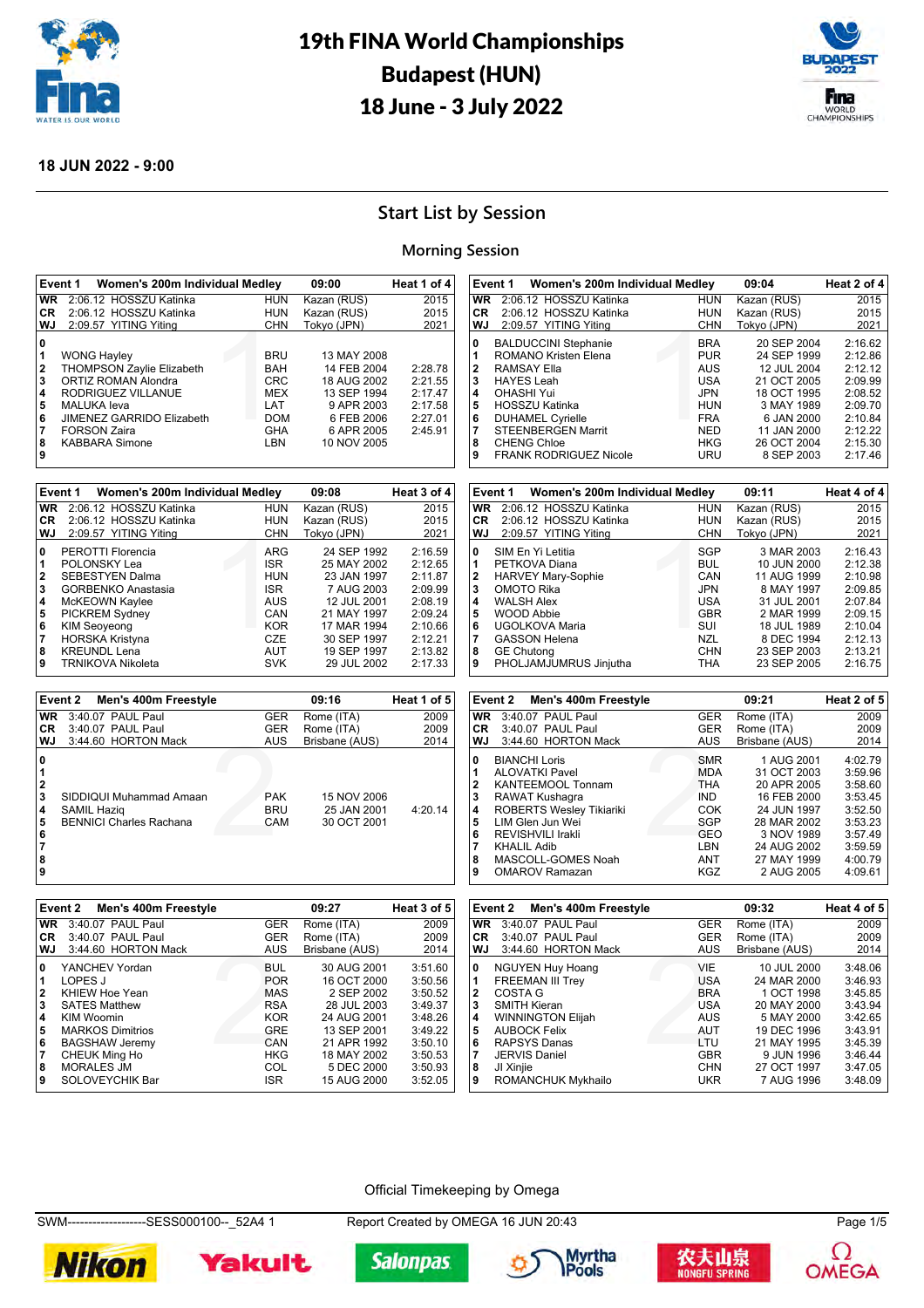



#### **18 JUN 2022 - 9:00**

# **Start List by Session**

#### **Morning Session**

|                                                | Event 2<br>Men's 400m Freestyle                                                                                                                                                                                                    |                                                                                                              | 09:38                                                                                                                                          | Heat 5 of 5                                                                                                |
|------------------------------------------------|------------------------------------------------------------------------------------------------------------------------------------------------------------------------------------------------------------------------------------|--------------------------------------------------------------------------------------------------------------|------------------------------------------------------------------------------------------------------------------------------------------------|------------------------------------------------------------------------------------------------------------|
| <b>WR</b>                                      | 3:40.07 PAUL Paul                                                                                                                                                                                                                  | <b>GER</b>                                                                                                   | Rome (ITA)                                                                                                                                     | 2009                                                                                                       |
| <b>CR</b>                                      | 3:40.07 PAUL Paul                                                                                                                                                                                                                  | <b>GER</b>                                                                                                   | Rome (ITA)                                                                                                                                     | 2009                                                                                                       |
| WJ                                             | 3:44.60 HORTON Mack                                                                                                                                                                                                                | AUS                                                                                                          | Brisbane (AUS)                                                                                                                                 | 2014                                                                                                       |
| 0<br>1<br>2<br>3<br>4<br>5<br>6<br>7<br>8<br>9 | <b>ZIRK Kregor</b><br><b>CHRISTIANSEN Henrik</b><br><b>DJAKOVIC Antonio</b><br><b>HORTON Mack</b><br><b>MARTENS Lukas</b><br><b>MUHLLEITNER HB</b><br>de TULLIO Marco<br>GALOSSI Lorenzo<br>ELKAMASH Marwan<br><b>ZHANG Ziyang</b> | <b>EST</b><br><b>NOR</b><br>SUI<br>AUS<br><b>GER</b><br><b>GER</b><br><b>ITA</b><br><b>ITA</b><br>EGY<br>CHN | 3 JUL 1999<br>9 OCT 1996<br>8 OCT 2002<br>25 APR 1996<br>27 DEC 2001<br>15 JUL 1997<br>21 SEP 2000<br>25 MAY 2006<br>14 NOV 1993<br>1 JAN 2001 | 3:47.05<br>3:46.87<br>3:45.82<br>3:43.92<br>3:41.60<br>3:43.67<br>3:44.47<br>3:45.93<br>3:46.94<br>3:48.08 |
|                                                |                                                                                                                                                                                                                                    |                                                                                                              |                                                                                                                                                |                                                                                                            |

|           | <b>Women's 100m Butterfly</b><br>Event 3 |            | 09:46          | Heat 2 of 4 |
|-----------|------------------------------------------|------------|----------------|-------------|
| <b>WR</b> | 55.48 SJOSTROM Sarah                     | <b>SWE</b> | Rio de Janeiro | 2016        |
| CR.       | 55.53 SJOSTROM Sarah                     | <b>SWE</b> | Budapest (HUN) | 2017        |
| WJ        | 56.43 CURZAN Claire                      | <b>USA</b> | Cary (USA)     | 2021        |
| 0         | AVILA MANCIA Julimar                     | <b>HON</b> | 21 JAN 1997    | 1:02.31     |
| 1         | ALONSO MENDEZ Luana                      | <b>PAR</b> | 19 MAR 2004    | 1:00.14     |
| 2         | <b>KIM Seoveong</b>                      | <b>KOR</b> | 17 MAR 1994    | 58.32       |
| 3         | di LIDDO Elena                           | ITA.       | 8 SEP 1993     | 57.41       |
| 4         | <b>WATTEL Marie</b>                      | <b>FRA</b> | 2 JUN 1997     | 56.16       |
| 5         | <b>THROSSELL Brianna</b>                 | <b>AUS</b> | 10 FEB 1996    | 57.11       |
| 6         | <b>SMITH Rebecca</b>                     | CAN        | 14 MAR 2000    | 57.93       |
| 7         | <b>TOMANIK DIAMANTE Giovanna</b>         | <b>BRA</b> | 26 JUN 1997    | 58.87       |
| 8         | ALKHALDI Jasmine                         | PHI        | 20 JUN 1993    | 1:01.15     |
| 9         | MEJIA ARCE Lucero                        | <b>GUA</b> | 17 OCT 2007    | 1:07.64     |

|              | Event 3<br><b>Women's 100m Butterfly</b> |            | 09:51          | Heat 4 of 4 |
|--------------|------------------------------------------|------------|----------------|-------------|
| <b>WR</b>    | 55.48 SJOSTROM Sarah                     | SWE        | Rio de Janeiro | 2016        |
| CR.          | 55.53 SJOSTROM Sarah                     | SWE        | Budapest (HUN) | 2017        |
| WJ           | 56.43 CURZAN Claire                      | <b>USA</b> | Cary (USA)     | 2021        |
| 0            | LE Thi My Thao                           | VIE        | 13 AUG 1996    | 1:01.24     |
| 1            | <b>QUAH Jing Wen</b>                     | SGP        | 20 DEC 2000    | 59.15       |
| $\mathbf{2}$ | <b>STEPHENS Laura</b>                    | <b>GBR</b> | 2 JUN 1999     | 57.98       |
| 3            | NTOUNTOUNAKI Anna                        | <b>GRE</b> | 9 SEP 1995     | 57.25       |
| 4            | <b>ZHANG Yufei</b>                       | <b>CHN</b> | 19 APR 1998    | 55.62       |
| 5            | <b>HANSSON Louise</b>                    | <b>SWE</b> | 24 NOV 1996    | 56.22       |
| 6            | <b>SAVARD Katerine</b>                   | CAN        | 26 MAY 1993    | 57.51       |
| 7            | <b>KOHLER Angelina</b>                   | <b>GER</b> | 12 NOV 2000    | 58.63       |
| 8            | POTOCKA Tamara                           | <b>SVK</b> | 15 AUG 2002    | 1:00.28     |
| 9            | LIMA Lia Ana                             | ANG        | 9 SEP 2001     | 1:03.89     |

|                                 | Event 3 Women's 100m Butterfly                                                |                                               | 09:44                                                  | Heat 1 of 4 |
|---------------------------------|-------------------------------------------------------------------------------|-----------------------------------------------|--------------------------------------------------------|-------------|
| <b>WR</b>                       | 55.48 SJOSTROM Sarah                                                          | <b>SWE</b>                                    | Rio de Janeiro                                         | 2016        |
| CR.                             | 55.53 SJOSTROM Sarah                                                          | <b>SWE</b>                                    | Budapest (HUN)                                         | 2017        |
| <b>WJ</b>                       | 56.43 CURZAN Claire                                                           | USA                                           | Cary (USA)                                             | 2021        |
| 0<br>2<br>3<br>4<br>5<br>6<br>8 | NAFAL Daniella Eddy<br><b>HOY Hayley</b><br><b>PANUVE Charissa</b><br>LEE Mia | <b>PLE</b><br>SWZ<br><b>TGA</b><br><b>GUM</b> | 8 JUL 2004<br>1 MAR 2008<br>19 NOV 1994<br>12 MAY 2008 | 1:09.76     |

|              | Event 3<br><b>Women's 100m Butterfly</b> |            | 09:49          | Heat 3 of 4 |
|--------------|------------------------------------------|------------|----------------|-------------|
| <b>WR</b>    | 55.48 SJOSTROM Sarah                     | <b>SWE</b> | Rio de Janeiro | 2016        |
| CR.          | 55.53 SJOSTROM Sarah                     | <b>SWE</b> | Budapest (HUN) | 2017        |
| WJ           | 56.43 CURZAN Claire                      | <b>USA</b> | Cary (USA)     | 2021        |
| 0            | ALAS CHONG Isabella                      | <b>ESA</b> | 1 DEC 2004     | 1:02.27     |
| 1            | MATA COCCO Maria Jose                    | <b>MEX</b> | 3 DEC 1994     | 59.66       |
| $\mathbf{2}$ | UGOLKOVA Maria                           | SUI        | 18 JUL 1989    | 58.22       |
| 3            | PUDAR Lana                               | <b>BIH</b> | 19 JAN 2006    | 57.37       |
| 4            | <b>HUSKE Torri</b>                       | <b>USA</b> | 7 DEC 2002     | 55.66       |
| 5            | <b>CURZAN Claire</b>                     | <b>USA</b> | 30 JUN 2004    | 56.35       |
| 6            | OSMAN Farida                             | EGY        | 18 JAN 1995    | 57.84       |
| 7            | <b>SEBESTYEN Dalma</b>                   | <b>HUN</b> | 23 JAN 1997    | 58.85       |
| 8            | <b>BORG Olivia</b>                       | SAM        | 19 JAN 2001    | 1:01.13     |
| 9            | <b>GAFFOOR Anigah</b>                    | SRI        | 23 JAN 2004    | 1:05.33     |

|                                                        | Event 4<br>Men's 50m Butterfly                                                                                                                     |                                                                                  | 09:55                                                                                | Heat 1 of 8 |
|--------------------------------------------------------|----------------------------------------------------------------------------------------------------------------------------------------------------|----------------------------------------------------------------------------------|--------------------------------------------------------------------------------------|-------------|
| <b>WR</b>                                              | 22.27 GOVOROV Andrii                                                                                                                               | <b>UKR</b>                                                                       | Rome (ITA)                                                                           | 2018        |
| <b>CR</b>                                              | 22.35 DRESSEL Caeleb                                                                                                                               | <b>USA</b>                                                                       | Gwangju (KOR)                                                                        | 2019        |
| <b>WJ</b>                                              | 23.05 ANDREI Andrei                                                                                                                                | <b>RUS</b>                                                                       | Kazan (RUS)                                                                          | 2020        |
| 0<br>$\overline{2}$<br>3<br>4<br>5<br>6<br>7<br>8<br>9 | NDJOUME EHOWE EPOH Charly<br>TURSUNOV Khurshidjon<br><b>RASHED BNAA</b><br><b>MALEDE Tilahun Ayal</b><br><b>ZHALAYEV Musa</b><br><b>HEYNS</b> Jeno | <b>CMR</b><br><b>UZB</b><br><b>YEM</b><br><b>ETH</b><br><b>TKM</b><br><b>SUR</b> | 11 NOV 1986<br>5 AUG 1994<br>15 DEC 2003<br>6 APR 2002<br>15 MAY 2003<br>29 MAY 2003 |             |

|                | Event 4<br>Men's 50m Butterfly |            | 09:57         | Heat 2 of 8 |
|----------------|--------------------------------|------------|---------------|-------------|
| <b>WR</b>      | 22.27 GOVOROV Andrii           | <b>UKR</b> | Rome (ITA)    | 2018        |
| CR.            | 22.35 DRESSEL Caeleb           | USA        | Gwangju (KOR) | 2019        |
| WJ             | 23.05 ANDREI Andrei            | <b>RUS</b> | Kazan (RUS)   | 2020        |
| 0              | <b>AKIMARU Taiyo</b>           | <b>NMA</b> | 29 DEC 2005   |             |
| 11             | MIKO EYANGA Diosdado           | GEQ        | 10 OCT 1990   |             |
| $\overline{2}$ | <b>AL-ZINKEE HAK</b>           | <b>IRQ</b> | 14 FEB 2004   |             |
| 3              | CHOPHO Refiloe                 | <b>LES</b> | 25 JUL 1990   | 37.07       |
| 4              | DIALLO Elhadj N'Gnane          | GUI        | 15 JUN 2003   | 28.88       |
| 5              | <b>HOUSSEIN BARKAT Houmed</b>  | DJI        | 4 APR 2004    | 29.47       |
| 6              | <b>ASHOUR AAS</b>              | LBA        | 1 JUL 2006    |             |
| 17             | ABU GHARBIEH Mahmoud           | <b>PLE</b> | 22 MAR 2006   |             |
| 8              | <b>MADKAMOV Fakhriddin</b>     | TJK        | 14 JAN 2000   |             |
| و ا            | JONGA Pap D                    | GAM        | 1 JUL 1997    |             |

|              | Event 4<br>Men's 50m Butterfly |            | 09:59         | Heat 3 of 8 |
|--------------|--------------------------------|------------|---------------|-------------|
| <b>WR</b>    | 22.27 GOVOROV Andrii           | <b>UKR</b> | Rome (ITA)    | 2018        |
| CR.          | 22.35 DRESSEL Caeleb           | <b>USA</b> | Gwangju (KOR) | 2019        |
| <b>WJ</b>    | 23.05 ANDREI Andrei            | <b>RUS</b> | Kazan (RUS)   | 2020        |
| 0            | <b>DLAMINI Simanga</b>         | SWZ        | 8 OCT 1997    | 28.66       |
| 1            | <b>PINA Troy</b>               | <b>CPV</b> | 4 FEB 1999    | 28.08       |
| $\mathbf{2}$ | MASOUD Mohamad Eyad            | <b>FRT</b> | 10 JAN 1995   | 26.16       |
| 3            | <b>EBINGHA Colins Obi</b>      | <b>NGR</b> | 29 OCT 2002   | 25.44       |
| 4            | <b>KLZIE Ayman</b>             | <b>SYR</b> | 7 JAN 1993    | 25.30       |
| 5            | <b>GORDO Salvador</b>          | ANG        | 7 JAN 2003    | 25.34       |
| 6            | <b>WASHINGTON Jesse</b>        | <b>BER</b> | 8 MAY 1999    | 25.78       |
| 7            | <b>IRANKUNDA Isihaka</b>       | <b>RWA</b> | 30 DEC 1997   | 27.55       |
| 8            | <b>NAPARE Souleymane</b>       | <b>BUR</b> | 31 MAR 2003   | 28.28       |
| 9            | <b>ANWARI Fahim</b>            | AFG        | 5 MAY 1999    | 28.79       |

#### Official Timekeeping by Omega

SWM-------------------SESS000100--\_52A4 1 Report Created by OMEGA 16 JUN 20:43 Page 2/5









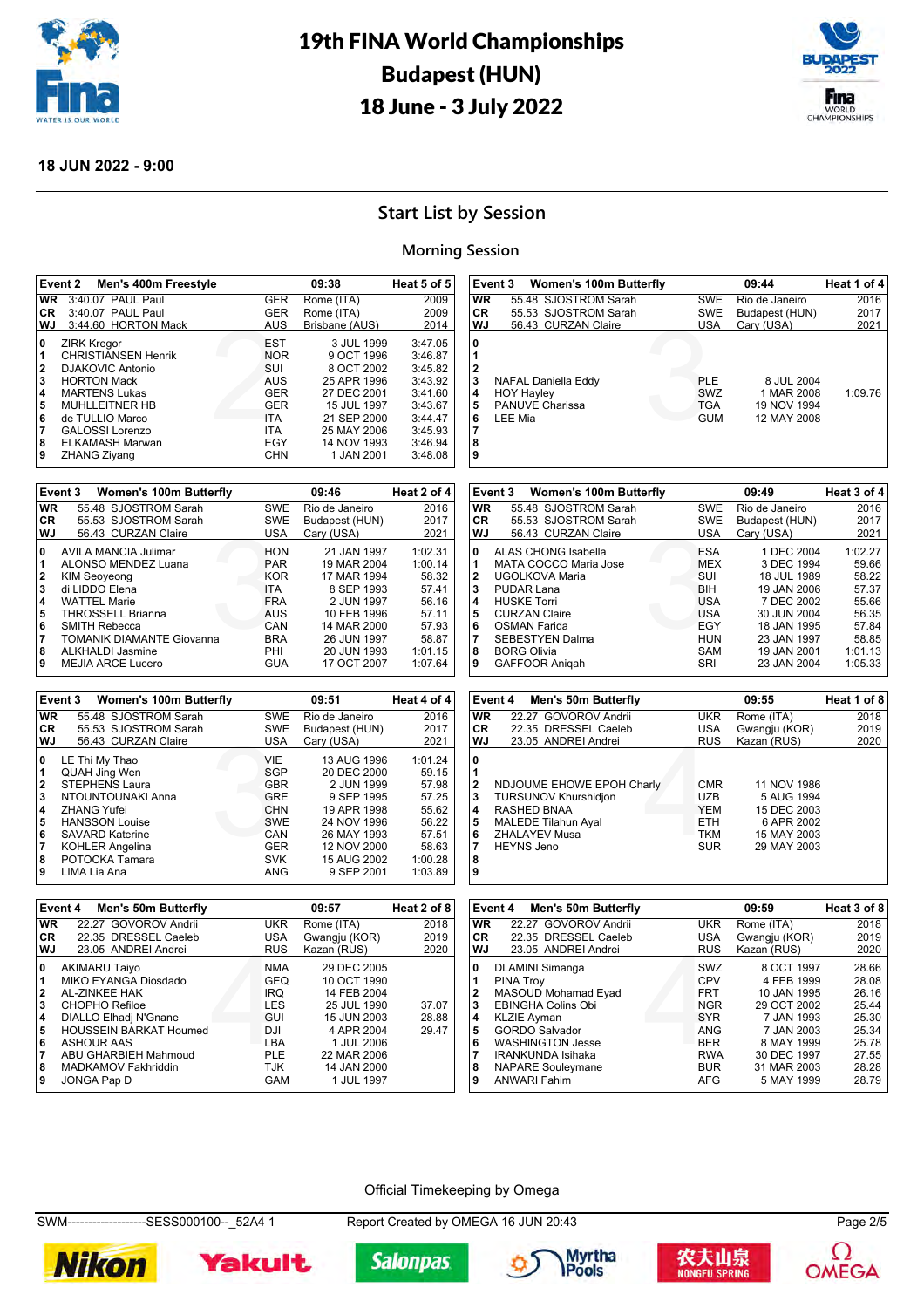



#### **18 JUN 2022 - 9:00**

## **Start List by Session**

#### **Morning Session**

|                                    | Event 4<br><b>Men's 50m Butterfly</b>                                                                                    |                                               | 10:01                                                                  | Heat 4 of 8                               |
|------------------------------------|--------------------------------------------------------------------------------------------------------------------------|-----------------------------------------------|------------------------------------------------------------------------|-------------------------------------------|
| <b>WR</b>                          | 22.27 GOVOROV Andrii                                                                                                     | <b>UKR</b>                                    | Rome (ITA)                                                             | 2018                                      |
| CR.                                | 22.35 DRESSEL Caeleb                                                                                                     | <b>USA</b>                                    | Gwangju (KOR)                                                          | 2019                                      |
| WJ                                 | 23.05 ANDREI Andrei                                                                                                      | <b>RUS</b>                                    | Kazan (RUS)                                                            | 2020                                      |
| 0<br>1<br>$\overline{2}$<br>3<br>4 | <b>LAWRENCE Matthew</b><br>ODLUM-SMITH Jayhan Jamaud<br>AFGHARI Mehrshad<br><b>BUSCAGLIA Guido</b><br>ABDULRAZZAQ Waleed | MOZ<br><b>LCA</b><br>IRI<br>ARG<br><b>KUW</b> | 27 DEC 2003<br>11 JAN 2002<br>12 NOV 2001<br>8 OCT 1996<br>27 MAR 1998 | 24.85<br>24.55<br>24.30<br>24.29<br>24.27 |
| 5                                  | HO Ian Yentou                                                                                                            | <b>HKG</b>                                    | 25 APR 1997                                                            | 24.27                                     |
| 6                                  | <b>HALAS Adam</b>                                                                                                        | <b>SVK</b>                                    | 2 AUG 1998                                                             | 24.29                                     |
| 7                                  | <b>LOMERO ARENAS Bernat</b>                                                                                              | <b>AND</b>                                    | 28 DEC 1997                                                            | 24.33                                     |
| 8                                  | <b>SAKCI Huseyin</b>                                                                                                     | <b>TUR</b>                                    | 15 NOV 1997                                                            | 24.58                                     |
| 9                                  | <b>HAMOUCHANE Souhail</b>                                                                                                | <b>MAR</b>                                    | 26 JAN 1997                                                            | 25.03                                     |

|                                  | Event 4<br><b>Men's 50m Butterfly</b>                                                                               |                                               | 10:04                                                                   | Heat 6 of 8                               |
|----------------------------------|---------------------------------------------------------------------------------------------------------------------|-----------------------------------------------|-------------------------------------------------------------------------|-------------------------------------------|
| <b>WR</b>                        | 22.27 GOVOROV Andrii                                                                                                | <b>UKR</b>                                    | Rome (ITA)                                                              | 2018                                      |
| CR.                              | 22.35 DRESSEL Caeleb                                                                                                | <b>USA</b>                                    | Gwangju (KOR)                                                           | 2019                                      |
| WJ                               | 23.05 ANDREI Andrei                                                                                                 | <b>RUS</b>                                    | Kazan (RUS)                                                             | 2020                                      |
| 0<br>1<br>$\mathbf{2}$<br>3<br>4 | <b>BUCHER Simon</b><br><b>NICKELSEN Rasmus</b><br>MIZUNUMA Naoki<br><b>CZERNIAK Konrad</b><br><b>ANDREW Michael</b> | <b>AUT</b><br>DEN<br><b>JPN</b><br>POL<br>USA | 23 MAY 2000<br>28 FEB 2003<br>13 DEC 1996<br>11 JUL 1989<br>18 APR 1999 | 23.63<br>23.42<br>23.32<br>23.09<br>22.87 |
| 5                                | <b>KORSTANJE Nyls</b>                                                                                               | <b>NED</b>                                    | 5 FEB 1999                                                              | 23.02                                     |
| 6                                | <b>GROUSSET Maxime</b>                                                                                              | <b>FRA</b>                                    | 24 APR 1999                                                             | 23.31                                     |
| 7                                | CODIA Piero                                                                                                         | <b>ITA</b>                                    | 22 OCT 1989                                                             | 23.35                                     |
| 8                                | <b>BUKHOV Vladyslav</b>                                                                                             | UKR                                           | 5 JUL 2002                                                              | 23.47                                     |
| 9                                | le CLOS Chad                                                                                                        | <b>RSA</b>                                    | 12 APR 1992                                                             | 23.72                                     |

|              | Event 4<br><b>Men's 50m Butterfly</b> |            | 10:08         | Heat 8 of 8 |
|--------------|---------------------------------------|------------|---------------|-------------|
| <b>WR</b>    | 22.27 GOVOROV Andrii                  | <b>UKR</b> | Rome (ITA)    | 2018        |
| <b>CR</b>    | 22.35 DRESSEL Caeleb                  | USA        | Gwangju (KOR) | 2019        |
| WJ           | 23.05 ANDREI Andrei                   | <b>RUS</b> | Kazan (RUS)   | 2020        |
| 0            | <b>MOREIRA LANZA Vinicius</b>         | <b>BRA</b> | 22 MAR 1997   | 23.54       |
| 1            | <b>ZAITSEV Daniel</b>                 | <b>EST</b> | 13 DEC 1997   | 23.39       |
| $\mathbf{2}$ | <b>MANAUDOU Florent</b>               | <b>FRA</b> | 12 NOV 1990   | 23.31       |
| 3            | <b>TEONG Tzen Wei</b>                 | SGP        | 17 OCT 1997   | 23.04       |
| 4            | <b>SANTOS N</b>                       | <b>BRA</b> | 14 FEB 1980   | 22.73       |
| 5            | SZABO Szebasztian                     | <b>HUN</b> | 11 MAR 1996   | 22.96       |
| 6            | <b>CECCON Thomas</b>                  | <b>ITA</b> | 27 JAN 2001   | 23.22       |
|              | LIA Nicholas                          | <b>NOR</b> | 13 FEB 2001   | 23.33       |
| 8            | <b>CHERUTI Meiron Amir</b>            | ISR        | 19 OCT 1997   | 23.43       |
| 9            | LOZANO MATEOS Alberto                 | <b>ESP</b> | 18 AUG 1998   | 23.64       |

|                                                           | Event 4<br><b>Men's 50m Butterfly</b>                                                                                                                                                                             |                                                                                                               | 10:03                                                                                                                                            | Heat 5 of 8                                                                            |
|-----------------------------------------------------------|-------------------------------------------------------------------------------------------------------------------------------------------------------------------------------------------------------------------|---------------------------------------------------------------------------------------------------------------|--------------------------------------------------------------------------------------------------------------------------------------------------|----------------------------------------------------------------------------------------|
| <b>WR</b>                                                 | 22.27 GOVOROV Andrii                                                                                                                                                                                              | <b>UKR</b>                                                                                                    | Rome (ITA)                                                                                                                                       | 2018                                                                                   |
| CR.                                                       | 22.35 DRESSEL Caeleb                                                                                                                                                                                              | <b>USA</b>                                                                                                    | Gwangju (KOR)                                                                                                                                    | 2019                                                                                   |
| WJ                                                        | 23.05 ANDREI Andrei                                                                                                                                                                                               | <b>RUS</b>                                                                                                    | Kazan (RUS)                                                                                                                                      | 2020                                                                                   |
| 0<br>1<br>$\mathbf{2}$<br>3<br>4<br>5<br>6<br>7<br>8<br>9 | <b>HOCKIN B</b><br>KIM Jihun<br>IGA CESAR Jorge<br>SUN Jiajun<br><b>GRAY Cameron</b><br><b>BILAS Stergios Marios</b><br><b>HENX Julien</b><br><b>JACKSON Abeku</b><br><b>CARTER Dylan</b><br><b>SUTANTO Glenn</b> | <b>PAR</b><br><b>KOR</b><br>MEX<br><b>CHN</b><br>NZL<br><b>GRE</b><br>LUX.<br><b>GHA</b><br>TTO<br><b>INA</b> | 27 SEP 1986<br>15 MAY 2000<br>12 JAN 1997<br>1 AUG 2000<br>13 AUG 2003<br>21 NOV 2001<br>20 JUN 1995<br>12 APR 2000<br>30 JAN 1996<br>7 NOV 1989 | 24.16<br>24.07<br>24.00<br>23.81<br>23.77<br>23.79<br>23.85<br>24.04<br>24.07<br>24.23 |
|                                                           |                                                                                                                                                                                                                   |                                                                                                               |                                                                                                                                                  |                                                                                        |

|                                                             | Event 4<br><b>Men's 50m Butterfly</b>                                                                                                                                                                               |                                                                                                              | 10:06                                                                                                                                           | Heat 7 of 8                                                                            |
|-------------------------------------------------------------|---------------------------------------------------------------------------------------------------------------------------------------------------------------------------------------------------------------------|--------------------------------------------------------------------------------------------------------------|-------------------------------------------------------------------------------------------------------------------------------------------------|----------------------------------------------------------------------------------------|
| <b>WR</b>                                                   | 22.27 GOVOROV Andrii                                                                                                                                                                                                | <b>UKR</b>                                                                                                   | Rome (ITA)                                                                                                                                      | 2018                                                                                   |
| <b>CR</b>                                                   | 22.35 DRESSEL Caeleb                                                                                                                                                                                                | <b>USA</b>                                                                                                   | Gwangju (KOR)                                                                                                                                   | 2019                                                                                   |
| WJ                                                          | 23.05 ANDREI Andrei                                                                                                                                                                                                 | <b>RUS</b>                                                                                                   | Kazan (RUS)                                                                                                                                     | 2020                                                                                   |
| 0<br>1<br>$\overline{2}$<br>3<br>4<br>5<br>6<br>7<br>8<br>9 | <b>HOFF Oskar</b><br>PONTI Noe<br><b>SMOLINSKI Pawel</b><br>PROUD Benjamin<br><b>DRESSEL Caeleb</b><br><b>GOVOROV Andrii</b><br>SAMEH Abdelrahman<br><b>VERHOEVEN Thomas</b><br>PETERS JTT<br><b>MUSSIN Adilbek</b> | <b>SWE</b><br>SUI<br><b>POL</b><br><b>GBR</b><br><b>USA</b><br>UKR<br>EGY<br><b>NED</b><br><b>GBR</b><br>KAZ | 13 DEC 1998<br>1 JUN 2001<br>24 APR 2001<br>21 SEP 1994<br>16 AUG 1996<br>10 APR 1992<br>9 MAR 2000<br>18 APR 1997<br>20 AUG 2000<br>4 OCT 1999 | 23.55<br>23.39<br>23.32<br>23.09<br>22.84<br>22.97<br>23.24<br>23.34<br>23.47<br>23.66 |

|                                            | Event 5 Women's 400m Freestyle                                                                   |                                                             | 10:11                                                                 | Heat 1 of 4                   |
|--------------------------------------------|--------------------------------------------------------------------------------------------------|-------------------------------------------------------------|-----------------------------------------------------------------------|-------------------------------|
| WR                                         | 3:56.40 ARIARNE Ariarne                                                                          | AUS                                                         | Adelaide (AUS)                                                        | 2022                          |
| <b>CR</b>                                  | 3:58.34 LEDECKY Katie                                                                            | <b>USA</b>                                                  | Budapest (HUN)                                                        | 2017                          |
| WJ                                         | 3:58.37 LEDECKY Katie                                                                            | USA                                                         | Gold Coast (AUS)                                                      | 2014                          |
| 0<br>$\mathbf{2}$<br>3<br>4<br>5<br>6<br>8 | <b>MITCHELL Bianca</b><br>LONT Arianna<br>NABI Jehanara<br><b>SOUKUP Therese</b><br>SANTOS Keana | ANT<br><b>MAA</b><br><b>PAK</b><br><b>SEY</b><br><b>GUM</b> | 24 JUL 2001<br>1 OCT 2006<br>14 JUL 2004<br>8 JUL 2003<br>17 AUG 2007 | 5:22.77<br>4:40.10<br>4:52.92 |

|              | Event 5 Women's 400m Freestyle |            | 10:18            | Heat 2 of 4 |
|--------------|--------------------------------|------------|------------------|-------------|
| <b>WR</b>    | 3:56.40 ARIARNE Ariarne        | <b>AUS</b> | Adelaide (AUS)   | 2022        |
| CR.          | 3:58.34 LEDECKY Katie          | <b>USA</b> | Budapest (HUN)   | 2017        |
| WJ.          | 3:58.37 LEDECKY Katie          | <b>USA</b> | Gold Coast (AUS) | 2014        |
| 0            | <b>TE FLAN Talita</b>          | CIV        | 2 JUN 1995       | 4:38.92     |
| 1            | VO Thi My Tien                 | VIE        | 29 OCT 2005      | 4:17.52     |
| $\mathbf{2}$ | ANGELOVA Zhanet Yavorova       | <b>BUL</b> | 13 NOV 2004      | 4:15.57     |
| 3            | OTERO FERNANDEZ Paula          | <b>ESP</b> | 30 MAR 2004      | 4:13.67     |
| 4            | <b>HAN Dakyung</b>             | <b>KOR</b> | 31 JAN 2000      | 4:10.89     |
| 5            | <b>BACH Helena</b>             | DEN        | 12 JUN 2000      | 4:11.79     |
| 6            | <b>GAN Ching Hwee</b>          | SGP        | 22 JUL 2003      | 4:14.16     |
| 7            | <b>KWANMUANG Kamonchanok</b>   | <b>THA</b> | 4 MAR 2005       | 4:17.13     |
| 8            | <b>BOULAKBECH Jamila</b>       | <b>TUN</b> | 19 DEC 2006      | 4:35.61     |
| 9            | KUIPERS Natalia Jean           | ISV        | 13 JUN 2002      | 4:39.42     |

|           | Event 5 Women's 400m Freestyle |            | 10:24            | Heat 3 of 4 |
|-----------|--------------------------------|------------|------------------|-------------|
| <b>WR</b> | 3:56.40 ARIARNE Ariarne        | <b>AUS</b> | Adelaide (AUS)   | 2022        |
| CR.       | 3:58.34 LEDECKY Katie          | USA        | Budapest (HUN)   | 2017        |
| WJ.       | 3:58.37 LEDECKY Katie          | USA        | Gold Coast (AUS) | 2014        |
| 0         | <b>COLBERT Freya Constance</b> | <b>GBR</b> | 8 MAR 2004       | 4:09.04     |
| 1         | <b>THOMAS Eve</b>              | <b>NZL</b> | 9 FEB 2001       | 4:08.13     |
| 2         | <b>NAMBA Miyu</b>              | <b>JPN</b> | 31 MAY 2002      | 4:05.25     |
| 3         | <b>FAIRWEATHER Erika</b>       | <b>NZL</b> | 31 DEC 2003      | 4:02.28     |
| 4         | LI Bingjie                     | <b>CHN</b> | 3 MAR 2002       | 4:01.08     |
| 5         | <b>TANG Muhan</b>              | <b>CHN</b> | 4 SEP 2003       | 4:01.95     |
| 6         | <b>GOSE</b> Isabel             | <b>GER</b> | 9 MAY 2002       | 4:03.21     |
| 7         | KOBORI Waka                    | <b>JPN</b> | 10 AUG 2000      | 4:05.57     |
| 8         | <b>ANDERSON Freya</b>          | <b>GBR</b> | 4 MAR 2001       | 4:08.46     |
| 9         | <b>FAIN Katja</b>              | <b>SLO</b> | 31 AUG 2001      | 4:09.73     |

#### Official Timekeeping by Omega

SWM-------------------SESS000100--\_52A4 1 Report Created by OMEGA 16 JUN 20:43 Page 3/5











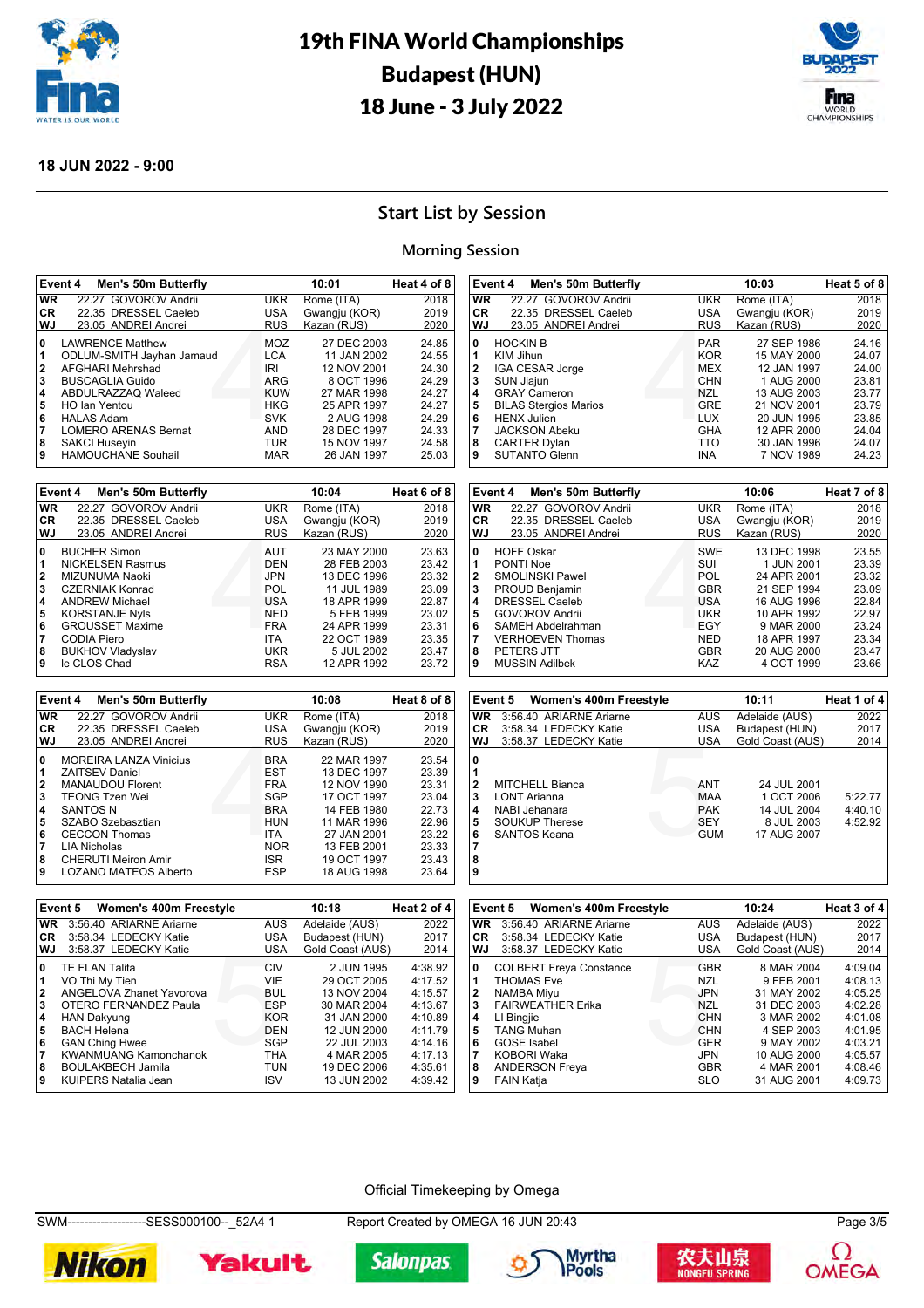



#### **18 JUN 2022 - 9:00**

# **Start List by Session**

#### **Morning Session**

|                                           | Women's 400m Freestyle<br>Event 5                                                                                                                                                             |                                                                                  | 10:29                                                                                                                             | Heat 4 of 4                                                                                     |
|-------------------------------------------|-----------------------------------------------------------------------------------------------------------------------------------------------------------------------------------------------|----------------------------------------------------------------------------------|-----------------------------------------------------------------------------------------------------------------------------------|-------------------------------------------------------------------------------------------------|
| <b>WR</b>                                 | 3:56.40 ARIARNE Ariarne                                                                                                                                                                       | <b>AUS</b>                                                                       | Adelaide (AUS)                                                                                                                    | 2022                                                                                            |
| CR.                                       | 3:58.34 LEDECKY Katie                                                                                                                                                                         | USA                                                                              | Budapest (HUN)                                                                                                                    | 2017                                                                                            |
| WJ.                                       | 3:58.37 LEDECKY Katie                                                                                                                                                                         | USA                                                                              | Gold Coast (AUS)                                                                                                                  | 2014                                                                                            |
| 0<br>1<br>2<br>3<br>4<br>5<br>6<br>7<br>8 | RONCATTO G<br><b>FABIAN Bettina</b><br><b>MELVERTON Kiah</b><br><b>PALLISTER Lani</b><br><b>LEDECKY Katie</b><br>McINTOSH Summer<br>SMITH Leah<br><b>KESELY Ajna</b><br><b>KAHLER Marlene</b> | <b>BRA</b><br>HUN<br>AUS<br>AUS<br><b>USA</b><br>CAN<br><b>USA</b><br>HUN<br>AUT | 19 JUL 1998<br>13 DEC 2004<br>5 NOV 1996<br>6 JUN 2002<br>17 MAR 1997<br>18 AUG 2006<br>19 APR 1995<br>10 SEP 2001<br>15 MAY 2001 | 4:08.91<br>4:07.81<br>4:03.43<br>4:02.21<br>3:57.36<br>4:01.59<br>4:03.15<br>4:05.34<br>4:08.37 |
| 9                                         | <b>DUMONT Valentine</b>                                                                                                                                                                       | BEL                                                                              | 2 JUL 2000                                                                                                                        | 4:09.41                                                                                         |

|           | Event 6<br>Men's 100m Breaststroke           |                          | 10:38                      | Heat 2 of 7        |
|-----------|----------------------------------------------|--------------------------|----------------------------|--------------------|
| <b>WR</b> | 56.88 ADAM Adam                              | <b>GBR</b>               | Gwangju (KOR)              | 2019               |
| CR.       | 56.88 ADAM Adam                              | <b>GBR</b>               | Gwangju (KOR)              | 2019               |
| WJ        | 59.01 MARTINENGHI Nicolo                     | <b>ITA</b>               | Indianapolis (USA)         | 2017               |
| 0<br>1    | <b>NAIDU Kumaren</b><br>CHUNG YEE Jonathan   | ZAM<br><b>MRI</b>        | 28 AUG 1997<br>10 AUG 1998 | 1:11.30<br>1:06.79 |
| 2         | <b>AL-OBAIDLY Abdulaziz</b>                  | <b>OAT</b>               | 28 SEP 2001                | 1:05.89            |
| 3<br>4    | <b>CAMPBELL Kito</b><br><b>ABASS Abobakr</b> | <b>JAM</b><br><b>SUD</b> | 14 JUN 2003<br>1 NOV 1998  | 1:04.62<br>1:04.46 |
| 5         | LIMTIACO Tasi                                | <b>FSM</b>               | 4 JAN 1994                 | 1:04.60            |
| 6         | CALERO SUAREZ JA                             | <b>CUB</b>               | 1 NOV 2002                 | 1:04.67            |
| 7         | <b>GOMES Filipe</b>                          | <b>MAW</b>               | 7 APR 1997                 | 1:06.01            |
| 8         | RAHARVEL Jonathan                            | <b>MAD</b>               | 24 APR 2002                | 1:07.38            |
| 9         | AL-HASANI AAJ                                | IRQ                      | 27 MAR 2006                |                    |

|           | Event 6<br>Men's 100m Breaststroke |            | 10:43              | Heat 4 of 7 |
|-----------|------------------------------------|------------|--------------------|-------------|
| <b>WR</b> | 56.88 ADAM Adam                    | <b>GBR</b> | Gwangju (KOR)      | 2019        |
| CR.       | 56.88 ADAM Adam                    | <b>GBR</b> | Gwangju (KOR)      | 2019        |
| WJ        | 59.01 MARTINENGHI Nicolo           | ITA        | Indianapolis (USA) | 2017        |
| 0         | CHILLINGWORTH Adam John            | <b>HKG</b> | 23 SEP 1997        | 1:01.95     |
| 1         | VAKASAMA Taichi                    | FIJ        | 12 OCT 1999        | 1:01.76     |
| 2         | <b>COLL MARTI Carles</b>           | <b>ESP</b> | 15 OCT 2001        | 1:01.59     |
| 3         | <b>WIEKIERA Dawid</b>              | <b>POL</b> | 4 NOV 2002         | 1:01.20     |
| 4         | PHAM Thanh Bao                     | <b>VIE</b> | 17 MAR 2001        | 1:01.17     |
| 5         | <b>HORREGO VALLE Julio</b>         | <b>HON</b> | 8 OCT 1998         | 1:01.18     |
| 6         | ANG Maximillian Wei                | SGP        | 19 MAR 2001        | 1:01.58     |
| 7         | <b>ELKAMASH Youssef</b>            | EGY        | 20 JUL 1995        | 1:01.66     |
| 8         | CRESPO ECHEVERRIA Edgar            | <b>PAN</b> | 11 MAY 1989        | 1:01.85     |
| 9         | AL-WIR Amro                        | <b>JOR</b> | 23 JAN 2001        | 1:02.17     |

|           | Event 6<br>Men's 100m Breaststroke |            | 10:48              | Heat 6 of 7 |
|-----------|------------------------------------|------------|--------------------|-------------|
| <b>WR</b> | 56.88 ADAM Adam                    | <b>GBR</b> | Gwangju (KOR)      | 2019        |
| CR        | 56.88 ADAM Adam                    | <b>GBR</b> | Gwangju (KOR)      | 2019        |
| WJ        | 59.01 MARTINENGHI Nicolo           | <b>ITA</b> | Indianapolis (USA) | 2017        |
| 0         | <b>MERETSOLIAS Konstantinos</b>    | <b>GRE</b> | 23 AUG 1998        | 1:00.83     |
| 1         | LISOVETS Volodymyr                 | <b>UKR</b> | 30 MAY 2004        | 1:00.28     |
| 2         | PETRASHOV Denis                    | <b>KGZ</b> | 1 FEB 2000         | 59.87       |
| 3         | SIDLAUSKAS Andrius                 | LTU        | 6 APR 1997         | 59.30       |
| 4         | <b>ANDREW Michael</b>              | <b>USA</b> | 18 APR 1999        | 58.14       |
| 5         | <b>WILBY James</b>                 | <b>GBR</b> | 12 NOV 1993        | 58.58       |
| 6         | <b>CORBEAU Caspar</b>              | <b>NED</b> | 3 APR 2001         | 59.56       |
| 7         | <b>MATTSSON Matti</b>              | <b>FIN</b> | 5 OCT 1993         | 59.99       |
| 8         | <b>PITSHUGIN Kristian</b>          | <b>ISR</b> | 18 JUL 2001        | 1:00.37     |
| 9         | <b>CRAWFORD Brenden</b>            | <b>RSA</b> | 23 MAR 1996        | 1:01.00     |
|           |                                    |            |                    |             |

|                                       | Event 6<br><b>Men's 100m Breaststroke</b> |            | 10:51              | Heat 7 of 7 |
|---------------------------------------|-------------------------------------------|------------|--------------------|-------------|
| WR.                                   | 56.88 ADAM Adam                           | <b>GBR</b> | Gwangju (KOR)      | 2019        |
| CR.                                   | 56.88 ADAM Adam                           | <b>GBR</b> | Gwangju (KOR)      | 2019        |
| l WJ                                  | 59.01 MARTINENGHI Nicolo                  | <b>ITA</b> | Indianapolis (USA) | 2017        |
| ۱٥                                    | <b>McKEE</b> Anton                        | <b>ISL</b> | 18 DEC 1993        | 1:00.80     |
|                                       | <b>PERSSON Erik</b>                       | <b>SWE</b> | 12 JAN 1994        | 1:00.23     |
| $\begin{array}{c} 1 \\ 2 \end{array}$ | CHO Sung Jae                              | <b>KOR</b> | 13 MAR 2001        | 59.82       |
| 3                                     | <b>OGRETIR Berkay</b>                     | <b>TUR</b> | 16 FEB 1998        | 59.23       |
| 4                                     | <b>KAMMINGA Arno</b>                      | <b>NED</b> | 22 OCT 1995        | 57.80       |
| 5                                     | <b>FINK Nic</b>                           | <b>USA</b> | 3 JUL 1993         | 58.37       |
| l 6                                   | MATZERATH Lucas Joachim                   | <b>GER</b> | 3 MAY 2000         | 59.31       |
| 17                                    | <b>REITSHAMMER Bernhard</b>               | <b>AUT</b> | 17 JUN 1994        | 59.93       |
| 8                                     | <b>EPITROPOV Lyubomir</b>                 | <b>BUL</b> | 27 APR 1999        | 1:00.32     |
| 9١                                    | <b>DERGOUSOFF James</b>                   | CAN        | 28 OCT 1996        | 1:00.88     |

#### Official Timekeeping by Omega

SWM-------------------SESS000100--\_52A4 1 Report Created by OMEGA 16 JUN 20:43 Page 4/5













| <b>WR</b>                       | 56.88 ADAM Adam                                                              | <b>GBR</b>                             | Gwangju (KOR)                                           | 2019 |
|---------------------------------|------------------------------------------------------------------------------|----------------------------------------|---------------------------------------------------------|------|
| <b>CR</b>                       | 56.88 ADAM Adam                                                              | <b>GBR</b>                             | Gwangju (KOR)                                           | 2019 |
| WJ                              | 59.01 MARTINENGHI Nicolo                                                     | ITA.                                   | Indianapolis (USA)                                      | 2017 |
| 0<br>3<br>4<br>5<br>6<br>8<br>9 | GUNSENNOROV Zandanbal<br>ALI HAROUN Daoud<br>HOSEI Jion<br><b>GHALI Saud</b> | MGL<br>DJI<br><b>PLW</b><br><b>BRN</b> | 6 FEB 1996<br>23 MAR 2001<br>19 MAY 2007<br>17 AUG 2004 |      |

**Event 6 Men's 100m Breaststroke** 10:36 Heat 1 of 7

|                                           | Event 6<br>Men's 100m Breaststroke                                                                                                                                                                                  |                                                                                                       | 10:41                                                                                                                            | Heat 3 of 7                                                                                     |
|-------------------------------------------|---------------------------------------------------------------------------------------------------------------------------------------------------------------------------------------------------------------------|-------------------------------------------------------------------------------------------------------|----------------------------------------------------------------------------------------------------------------------------------|-------------------------------------------------------------------------------------------------|
| <b>WR</b>                                 | 56.88 ADAM Adam                                                                                                                                                                                                     | <b>GBR</b>                                                                                            | Gwangju (KOR)                                                                                                                    | 2019                                                                                            |
| <b>CR</b>                                 | 56.88 ADAM Adam                                                                                                                                                                                                     | <b>GBR</b>                                                                                            | Gwangju (KOR)                                                                                                                    | 2019                                                                                            |
| <b>WJ</b>                                 | 59.01 MARTINENGHI Nicolo                                                                                                                                                                                            | ITA.                                                                                                  | Indianapolis (USA)                                                                                                               | 2017                                                                                            |
| 0<br>1<br>2<br>3<br>4<br>5<br>6<br>7<br>8 | CASADEI Giacomo<br>MARTIJENA DIAZ Andres<br><b>KOUMA Sebastien</b><br><b>KAMZENOV Aibek</b><br>CAI Bing Rong<br><b>SANES Adriel</b><br><b>BOBROVS Daniils</b><br>COOK Jonathan Sebastian<br><b>ALTARMOOM Rashed</b> | <b>SMR</b><br><b>DOM</b><br>MLI<br><b>KAZ</b><br><b>TPE</b><br><b>ISV</b><br>LAT<br>PHI<br><b>KUW</b> | 23 MAY 2002<br>28 SEP 2001<br>27 APR 1997<br>16 DEC 1995<br>17 DEC 1996<br>27 OCT 1998<br>8 OCT 1997<br>4 APR 2000<br>8 APR 1999 | 1:04.11<br>1:03.24<br>1:02.84<br>1:02.56<br>1:02.20<br>1:02.41<br>1:02.76<br>1:03.08<br>1:03.50 |
| 9                                         | ROBINSON Adrian                                                                                                                                                                                                     | <b>BOT</b>                                                                                            | 11 APR 2000                                                                                                                      | 1:04.33                                                                                         |

| Event 6<br><b>Men's 100m Breaststroke</b><br>10:46<br><b>WR</b><br>56.88 ADAM Adam<br><b>GBR</b><br>Gwangju (KOR)<br>56.88 ADAM Adam<br><b>GBR</b><br>Gwangju (KOR)<br><b>CR</b><br>Indianapolis (USA)<br>59.01 MARTINENGHI Nicolo<br>WJ<br>ITA<br>0<br><b>BASTIAN Izaak</b><br><b>BAH</b><br>3 JAN 2001<br>7 AUG 1994<br><b>DESPLANCHES Jeremy</b><br>SUI<br>1<br><b>FRANCA SILVA F</b><br>$\mathbf{2}$<br><b>BRA</b><br>14 MAY 1987<br>3<br><b>JPN</b><br>3 JUL 1996<br><b>MURA Ryuya</b><br><b>MARTINENGHI Nicolo</b><br>1 AUG 1999<br>4<br><b>ITA</b><br><b>CHN</b><br>12 OCT 1995<br>5<br>YAN Zibei<br>6<br>STUBBLETY-COOK Zac<br>4 JAN 1999<br>AUS<br>7<br><b>GRINDHEIM Andre</b><br><b>NOR</b><br>7 APR 2000<br><b>AIT KACI Carl</b><br><b>FRA</b><br>8 JUN 2001<br>8 |   |                     |     |             |                                                                                                  |
|------------------------------------------------------------------------------------------------------------------------------------------------------------------------------------------------------------------------------------------------------------------------------------------------------------------------------------------------------------------------------------------------------------------------------------------------------------------------------------------------------------------------------------------------------------------------------------------------------------------------------------------------------------------------------------------------------------------------------------------------------------------------------|---|---------------------|-----|-------------|--------------------------------------------------------------------------------------------------|
|                                                                                                                                                                                                                                                                                                                                                                                                                                                                                                                                                                                                                                                                                                                                                                              |   |                     |     |             | Heat 5 of 7                                                                                      |
|                                                                                                                                                                                                                                                                                                                                                                                                                                                                                                                                                                                                                                                                                                                                                                              |   |                     |     |             | 2019                                                                                             |
|                                                                                                                                                                                                                                                                                                                                                                                                                                                                                                                                                                                                                                                                                                                                                                              |   |                     |     |             | 2019                                                                                             |
|                                                                                                                                                                                                                                                                                                                                                                                                                                                                                                                                                                                                                                                                                                                                                                              |   |                     |     |             | 2017                                                                                             |
|                                                                                                                                                                                                                                                                                                                                                                                                                                                                                                                                                                                                                                                                                                                                                                              | 9 | <b>TAKACS Tamas</b> | HUN | 10 OCT 1998 | 1:00.87<br>1:00.29<br>59.88<br>59.31<br>58.28<br>58.72<br>59.60<br>1:00.23<br>1:00.77<br>1:01.08 |
|                                                                                                                                                                                                                                                                                                                                                                                                                                                                                                                                                                                                                                                                                                                                                                              |   |                     |     |             |                                                                                                  |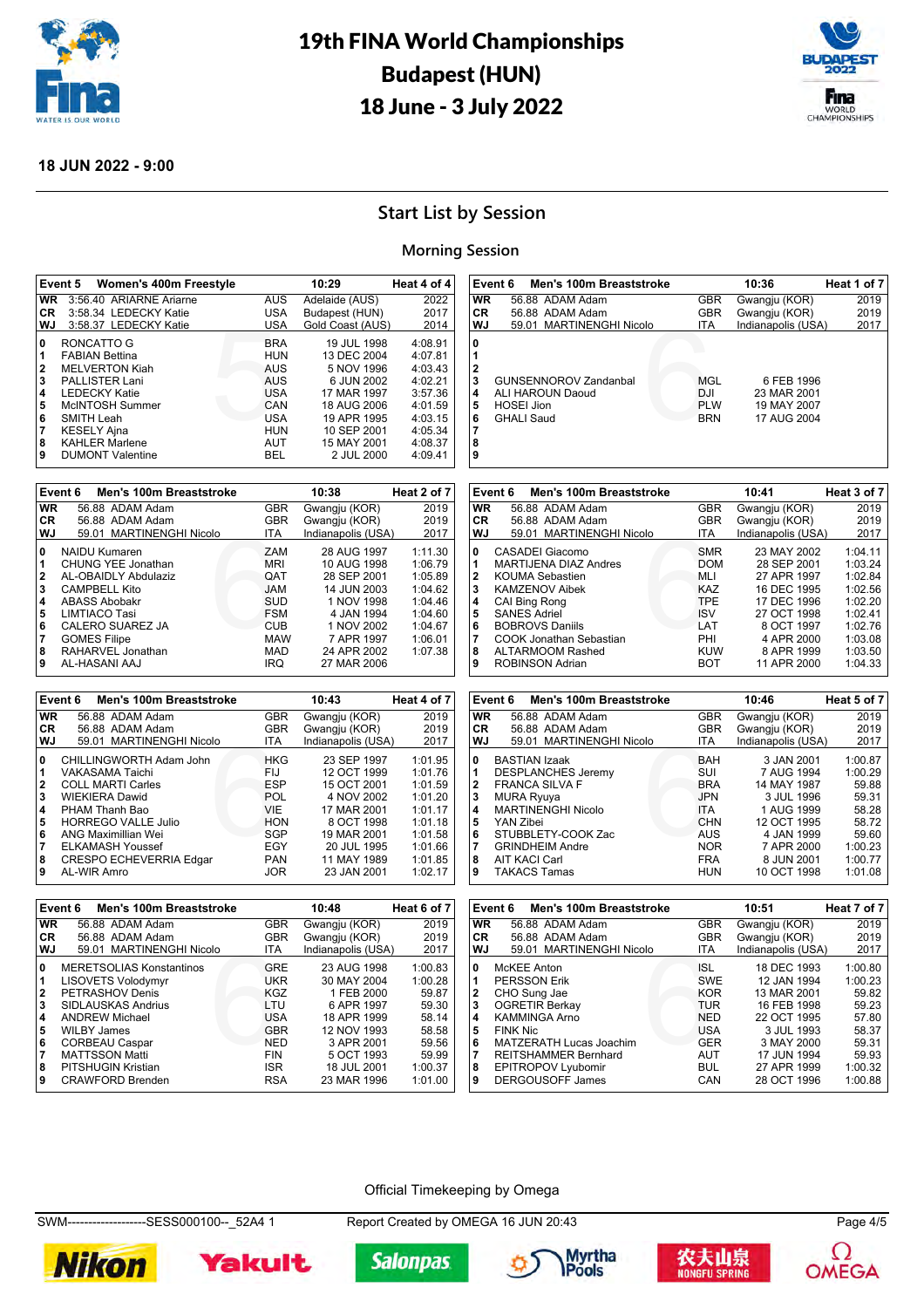



#### **18 JUN 2022 - 9:00**

# **Start List by Session**

#### **Morning Session**

|                                        | Event 7<br>Men's 400m Individual Medley |            | 10:54              | Heat 1 of 4 |                             | Event 7 | Men's 400m Individual Medley                                   |                                 | 11:00                                     | Heat 2 of 4                   |
|----------------------------------------|-----------------------------------------|------------|--------------------|-------------|-----------------------------|---------|----------------------------------------------------------------|---------------------------------|-------------------------------------------|-------------------------------|
| <b>WR</b>                              | 4:03.84 MICHAEL Michael                 | <b>USA</b> | Beijing (CHN)      | 2008        |                             |         | WR 4:03.84 MICHAEL Michael                                     | <b>USA</b>                      | Beijing (CHN)                             | 2008                          |
| CR                                     | 4:05.90 KALISZ Chase                    | <b>USA</b> | Budapest (HUN)     | 2017        | <b>CR</b>                   |         | 4:05.90 KALISZ Chase                                           | <b>USA</b>                      | Budapest (HUN)                            | 2017                          |
| WJ                                     | 4:10.02 ILIA Ilia                       | <b>RUS</b> | Budapest (HUN)     | 2021        | WJ                          |         | 4:10.02 ILIA Ilia                                              | <b>RUS</b>                      | Budapest (HUN)                            | 2021                          |
| 0<br>1<br>$\overline{\mathbf{2}}$<br>3 | <b>IBRAHIM Mubal Azzam</b>              | <b>MDV</b> | 3 NOV 2000         |             | 0<br>1<br>$\mathbf{2}$<br>3 |         | PRAWIRA Aflah<br>RUVALCABA CRUZ Hector<br><b>SATES Matthew</b> | INA<br><b>MEX</b><br><b>RSA</b> | 13 NOV 1997<br>26 JUN 1997<br>28 JUL 2003 | 4:23.43<br>4:19.01<br>4:18.93 |
| 4                                      | MATEOS MONGELOS Matheo                  | <b>PAR</b> | 10 NOV 2000        | 4:26.99     | 4                           |         | <b>KIM Minseop</b>                                             | <b>KOR</b>                      | 18 MAR 2004                               | 4:18.22                       |
| 5                                      | ABOUELELA Omar                          | QAT        | 19 JAN 2005        |             | 5                           |         | <b>NAGY Richard</b>                                            | <b>SVK</b>                      | 9 MAR 1993                                | 4:18.29                       |
| 6                                      |                                         |            |                    |             | 6                           |         | POLONSKY Ron                                                   | <b>ISR</b>                      | 28 MAR 2001                               | 4:19.00                       |
| $\overline{\mathbf{7}}$                |                                         |            |                    |             | $\overline{7}$              |         | <b>NGUYEN Quang Thuan</b>                                      | VIE                             | 9 JAN 2006                                | 4:22.46                       |
| 8                                      |                                         |            |                    |             | 8                           |         | <b>KABBARA Munzer Mark</b>                                     | LBN                             | 3 SEP 2002                                | 4:26.96                       |
| 9                                      |                                         |            |                    |             | 9                           |         |                                                                |                                 |                                           |                               |
|                                        |                                         |            |                    |             |                             |         |                                                                |                                 |                                           |                               |
|                                        | Event 7<br>Men's 400m Individual Medley |            | 11:06              | Heat 3 of 4 |                             | Event 7 | Men's 400m Individual Medley                                   |                                 | 11:12                                     | Heat 4 of 4                   |
| <b>WR</b>                              | 4:03.84 MICHAEL Michael                 | <b>USA</b> | Beijing (CHN)      | 2008        |                             |         | WR 4:03.84 MICHAEL Michael                                     | <b>USA</b>                      | Beijing (CHN)                             | 2008                          |
| CR                                     | 4:05.90 KALISZ Chase                    | <b>USA</b> | Budapest (HUN)     | 2017        | <b>CR</b>                   |         | 4:05.90 KALISZ Chase                                           | <b>USA</b>                      | Budapest (HUN)                            | 2017                          |
| WJ                                     | 4:10.02 ILIA Ilia                       | <b>RUS</b> | Budapest (HUN)     | 2021        | WJ                          |         | 4:10.02 ILIA Ilia                                              | <b>RUS</b>                      | Budapest (HUN)                            | 2021                          |
| 0                                      | <b>STEVERINK S</b>                      | <b>BRA</b> | 27 FEB 2004        | 4:16.44     | 0                           |         | <b>MATTENET Emilien</b>                                        | <b>FRA</b>                      | 8 NOV 2000                                | 4:15.69                       |
| 1                                      | LEE Se-Bom                              | AUS        | 12 JUN 2001        | 4:14.16     | 1                           |         | <b>KOS Hubert</b>                                              | <b>HUN</b>                      | 28 MAR 2003                               | 4:13.50                       |
| $\mathbf{2}$                           | PAPASTAMOS Apostolos                    | <b>GRE</b> | 20 MAR 2001        | 4:12.50     | 2                           |         | <b>HONDA Tomoru</b>                                            | <b>JPN</b>                      | 31 DEC 2001                               | 4:10.75                       |
| 3                                      | MARCHAND Leon                           | <b>FRA</b> | 17 MAY 2002        | 4:09.65     | 3                           |         | <b>CLAREBURT Lewis</b>                                         | <b>NZL</b>                      | 4 JUL 1999                                | 4:09.49                       |
| 4                                      | <b>KALISZ Chase</b>                     | <b>USA</b> | 7 MAR 1994         | 4:09.09     | 4                           |         | <b>SETO Daiya</b>                                              | <b>JPN</b>                      | 24 MAY 1994                               | 4:09.02                       |
| 5                                      | <b>FOSTER Carson</b>                    | <b>USA</b> | 26 OCT 2001        | 4:09.33     | 5                           |         | <b>SMITH Brendon Peter</b>                                     | AUS                             | 4 JUL 2000                                | 4:09.27                       |
| 6                                      | <b>WANG Shun</b>                        | <b>CHN</b> | 11 FEB 1994        | 4:10.63     | 6                           |         | RAZZETTI Alberto                                               | ITA                             | 2 JUN 1999                                | 4:09.91                       |
| $\overline{7}$                         | <b>HOLLO Balazs</b>                     | <b>HUN</b> | 10 FEB 1999        | 4:13.15     | 7                           |         | <b>WILLIAMS Brodie Paul</b>                                    | <b>GBR</b>                      | 18 MAR 1999                               | 4:12.95                       |
| 8                                      | <b>DESPLANCHES Jeremy</b>               | SUI        | 7 AUG 1994         | 4:15.12     | 8                           |         | LIU Zongyu                                                     | <b>CHN</b>                      | 21 SEP 2002                               | 4:14.66                       |
| 9                                      | <b>GORDILLO GUZMAN Erick</b>            | <b>GUA</b> | 5 OCT 1999         | 4:17.90     | 9                           |         | <b>GAGNE Collyn</b>                                            | CAN                             | 20 NOV 2000                               | 4:17.82                       |
|                                        |                                         |            |                    |             |                             |         |                                                                |                                 |                                           |                               |
|                                        | Event 8<br>Women's 4x100m Freestyle     |            | 11:18              | Heat 1 of 2 |                             | Event 8 | Women's 4x100m Freestyle                                       |                                 | 11:23                                     | Heat 2 of 2                   |
| <b>WR</b>                              | 3:29.69 Australia                       | <b>AUS</b> | Tokyo (JPN)        | 2021        | <b>WR</b>                   |         | 3:29.69 Australia                                              | <b>AUS</b>                      | Tokyo (JPN)                               | 2021                          |
| СR                                     | 3:30.21 Australia                       | <b>AUS</b> | Gwangju (KOR)      | 2019        | <b>CR</b>                   |         | 3:30.21 Australia                                              | AUS                             | Gwangju (KOR)                             | 2019                          |
| WJ                                     | 3:36.19 Canada                          | CAN        | Indianapolis (USA) | 2017        | <b>WJ</b>                   |         | 3:36.19 Canada                                                 | CAN                             | Indianapolis (USA)                        | 2017                          |
| 0<br>1                                 |                                         |            |                    |             | 0<br>1                      |         |                                                                |                                 |                                           |                               |
| $\bf{2}$                               | Thailand                                | <b>THA</b> |                    | 3:48.63     | $\bf{2}$                    | Israel  |                                                                | <b>ISR</b>                      |                                           | 3:41.61                       |
| 3                                      | China                                   | <b>CHN</b> |                    | 3:34.76     | 3                           |         | <b>Great Britain</b>                                           | <b>GBR</b>                      |                                           | 3:33.96                       |
| 4                                      | Canada                                  | CAN        |                    | 3:32.78     | 4                           |         | Australia                                                      | <b>AUS</b>                      |                                           | 3:29.69                       |
| 5                                      | Netherlands                             | <b>NED</b> |                    | 3:33.51     | 5                           |         | United States of America                                       | <b>USA</b>                      |                                           | 3:32.81                       |
| 6                                      | Hungary                                 | <b>HUN</b> |                    | 3:40.62     | 6                           | Brazil  |                                                                | <b>BRA</b>                      |                                           | 3:38.59                       |
| $\overline{7}$                         |                                         |            |                    |             | 7                           |         | Republic of Korea                                              | <b>KOR</b>                      |                                           |                               |
| 8<br>9                                 |                                         |            |                    |             | 8<br>9                      |         |                                                                |                                 |                                           |                               |
|                                        |                                         |            |                    |             |                             |         |                                                                |                                 |                                           |                               |
|                                        | Event 9<br>Men's 4x100m Freestyle       |            | 11:29              | Heat 1 of 2 |                             | Event 9 | Men's 4x100m Freestyle                                         |                                 | 11:34                                     | Heat 2 of 2                   |
| <b>WR</b>                              | 3:08.24 United States of America        | <b>USA</b> | Beijing (CHN)      | 2008        |                             |         | WR 3:08.24 United States of America                            | <b>USA</b>                      | Beijing (CHN)                             | 2008                          |
| CR                                     | 3:09.06 United States of America        | <b>USA</b> | Gwangju (KOR)      | 2019        | CR.                         |         | 3:09.06 United States of America                               | USA                             | Gwangju (KOR)                             | 2019                          |
| WJ                                     | 3:15.80 United States of America        | <b>USA</b> | Budapest (HUN)     | 2019        | WJ                          |         | 3:15.80 United States of America                               | <b>USA</b>                      | Budapest (HUN)                            | 2019                          |
| $\mathbf{0}$                           | Singapore                               | SGP        |                    |             | $\mathbf{0}$                |         | Hong Kong, China                                               | <b>HKG</b>                      |                                           |                               |
| 1                                      | Thailand                                | <b>THA</b> |                    | 3:24.28     | $\vert$ 1                   |         | Vietnam                                                        | VIE                             |                                           | 3:21.81                       |
| 2                                      | Sweden                                  | <b>SWE</b> |                    | 3:15.83     | 2                           |         | Serbia                                                         | <b>SRB</b>                      |                                           | 3:13.71                       |
| 3                                      | <b>Great Britain</b>                    | <b>GBR</b> |                    | 3:11.56     | 3                           |         | Hungary                                                        | <b>HUN</b>                      |                                           | 3:11.06                       |
| 4                                      | Italy                                   | ITA        |                    | 3:10.11     | 4                           |         | <b>United States of America</b>                                | <b>USA</b>                      |                                           | 3:08.97                       |
| 5                                      | Canada                                  | CAN        |                    | 3:10.82     | 5                           |         | Australia                                                      | <b>AUS</b>                      |                                           | 3:10.22                       |
| 6                                      | Greece                                  | <b>GRE</b> |                    | 3:13.39     | 6                           | Brazil  |                                                                | <b>BRA</b>                      |                                           | 3:12.59                       |
| $\overline{\mathbf{r}}$                | Egypt                                   | EGY        |                    | 3:20.04     | 7                           | Israel  |                                                                | <b>ISR</b>                      |                                           | 3:17.82                       |
| 8                                      | Republic of Korea                       | <b>KOR</b> |                    |             | 8                           | China   |                                                                | <b>CHN</b>                      |                                           |                               |
| 9                                      |                                         |            |                    |             | 9                           |         |                                                                |                                 |                                           |                               |
|                                        |                                         |            |                    |             |                             |         |                                                                |                                 |                                           |                               |
|                                        |                                         |            |                    |             |                             |         |                                                                |                                 |                                           |                               |
|                                        |                                         |            |                    |             |                             |         |                                                                |                                 |                                           |                               |
|                                        |                                         |            |                    |             |                             |         |                                                                |                                 |                                           |                               |

**Legend:**

**CR** Championship Record **WJ** World Junior Record **WR** World Record Official Timekeeping by Omega

**Salonpas** 

SWM-------------------SESS000100--\_52A4 1 Report Created by OMEGA 16 JUN 20:43 Page 5/5











**OMEGA**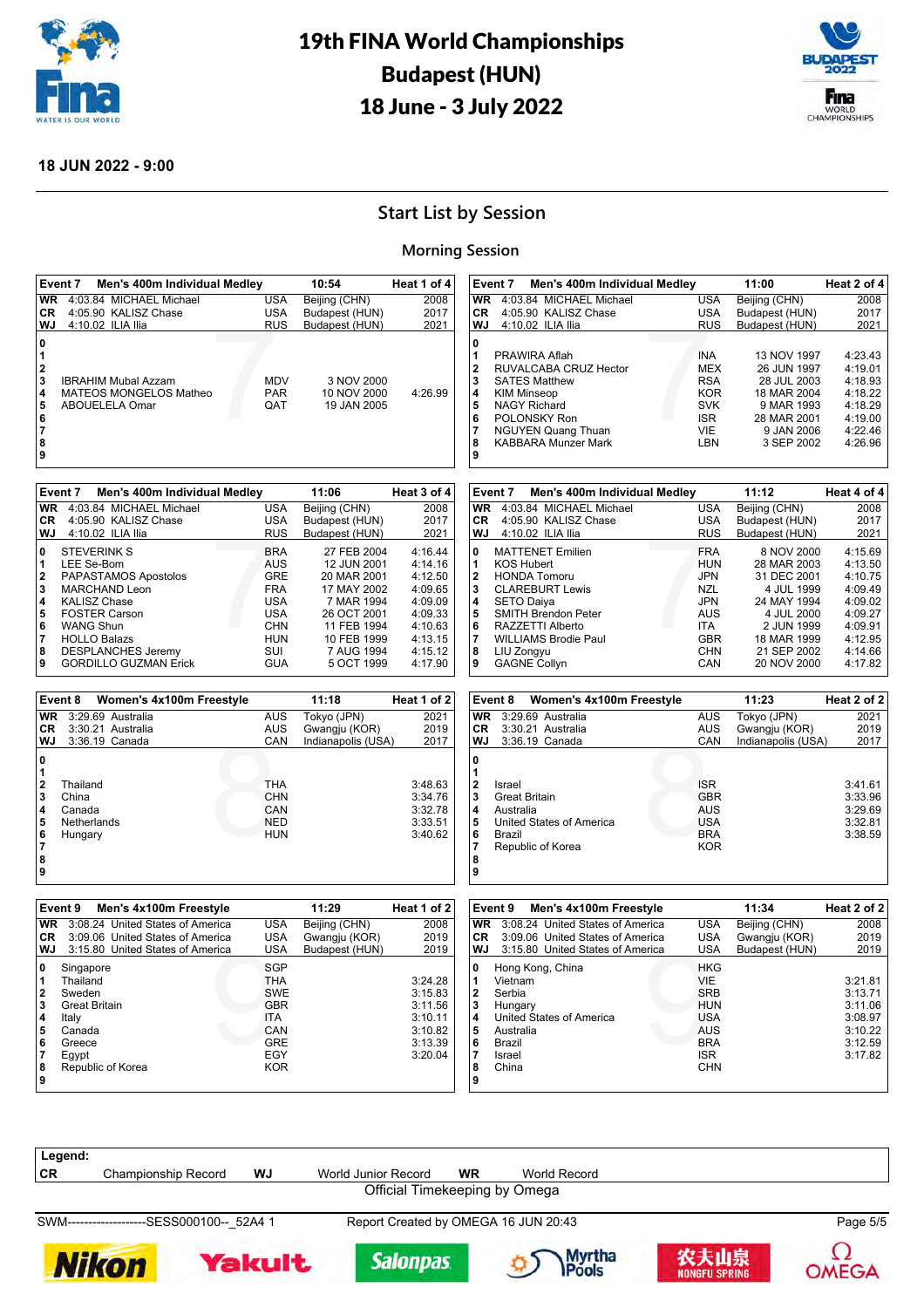

19th FINA World Championships Budapest (HUN)

# 18 June - 3 July 2022



**Women's 100m Backstroke 100m dos - femmes**

**Heats Séries**

# **Start List**

### **Event Number 10**

|           | Record Split |       | Name           | <b>NAT Code</b> | Location       | Date        |
|-----------|--------------|-------|----------------|-----------------|----------------|-------------|
| WR        | 57.45        | 28.10 | McKEOWN Kaylee | AUS             | Adelaide (AUS) | 13 JUN 2021 |
| <b>CR</b> | 57.57        | 27.74 | SMITH Regan    | USA             | Gwangju (KOR)  | 28 JUL 2019 |
| WJ        | 57.57        | 27.74 | SMITH Regan    | USA             | Gwangju (KOR)  | 28 JUL 2019 |

#### **Heat 1 of 5 (9:00)**

| Lane | <b>Name</b>                  | <b>NAT Code</b> | Date of Birth | <b>Entry Time</b> | Time | <b>Rank</b> |
|------|------------------------------|-----------------|---------------|-------------------|------|-------------|
|      | TAHA Noor                    | <b>BRN</b>      | 3 OCT 2005    |                   |      |             |
|      | <b>SAUSAN Aishath</b>        | <b>MDV</b>      | 20 JUN 1988   |                   |      |             |
| 4    | HARDING-MARLIN Jennifer Lynn | <b>SKN</b>      | 11 JUN 1992   | 1:13.78           |      |             |
|      | ENKH-AMGALAN Ariuntamir      | MGL             | 8 APR 2004    |                   |      |             |
|      | PRIMOVA Aynura               | TKM             | 2 SEP 2006    |                   |      |             |

#### **Heat 2 of 5 (9:02)**

| Lane | Name                             | <b>NAT Code</b> | Date of Birth | <b>Entry Time</b> | <b>Time</b> | Rank |
|------|----------------------------------|-----------------|---------------|-------------------|-------------|------|
| 0    | MALWATHTHAGE Ganga               | SRI             | 27 MAY 2003   | 1:06.51           |             |      |
|      | BLAZHEVSKA EMINOVA Mia           | <b>MKD</b>      | 4 AUG 2005    | 1.04.59           |             |      |
| 2    | <b>CERMELLI DAVEGNA Carolina</b> | <b>PAN</b>      | 31 JAN 2001   | 1:04.51           |             |      |
| 3    | JIMENEZ GARRIDO Elizabeth        | <b>DOM</b>      | 6 FEB 2006    | 1:03.29           |             |      |
| 4    | LEGUIZAMON LEAL Jimena           | COL             | 12 MAY 2005   | 1:03.12           |             |      |
| 5    | <b>TITUS Danielle</b>            | <b>BAR</b>      | 13 AUG 2002   | 1:03.15           |             |      |
| 6    | VEERENDRAKUMAR Ridhima           | <b>IND</b>      | 4 MAY 2007    | 1.04.40           |             |      |
|      | <b>WOLF Masniari</b>             | <b>INA</b>      | 2 DEC 2005    | 1:04.51           |             |      |
| 8    | <b>BECALI MARTI Andrea</b>       | <b>CUB</b>      | 24 APR 2004   | 1:04.70           |             |      |
| 9    | <b>JOACHIM Jamie</b>             | VIN             | 30 AUG 2007   | 1:13.62           |             |      |

#### **Heat 3 of 5 (9:05)**

| Lane | Name                   | <b>NAT Code</b> | Date of Birth | <b>Entry Time</b> | Time | Rank |
|------|------------------------|-----------------|---------------|-------------------|------|------|
| 0    | <b>IGNATOVA Xeniya</b> | KAZ             | 2 AUG 2005    | 1:02.52           |      |      |
|      | AU Hoi Shun Stephanie  | <b>HKG</b>      | 30 MAY 1992   | 1:01.07           |      |      |
|      | <b>BURIAN Katalin</b>  | <b>HUN</b>      | 17 JAN 1995   | 1:00.02           |      |      |
| 3    | de WAARD Maaike        | <b>NED</b>      | 11 OCT 1996   | 59.62             |      |      |
| 4    | SMITH Regan            | USA             | 9 FEB 2002    | 57.76             |      |      |
| 5    | PANZIERA Margherita    | <b>ITA</b>      | 12 AUG 1995   | 59.01             |      |      |
| 6    | PEDA Paulina           | POL             | 18 MAR 1998   | 59.75             |      |      |
|      | <b>JALLOW Mimosa</b>   | <b>FIN</b>      | 17 JUN 1994   | 1:00.06           |      |      |
| 8    | <b>BERRINO Andrea</b>  | <b>ARG</b>      | 14 FEB 1994   | 1:01.75           |      |      |
| 9    | <b>KATAI Donata</b>    | ZIM             | 7 MAY 2004    | 1:02.73           |      |      |

#### Official Timekeeping by Omega

SWMW100MBA-------------HEAT--------\_51A1 1 Report Created by OMEGA 16 JUN 18:50 Page 1/2











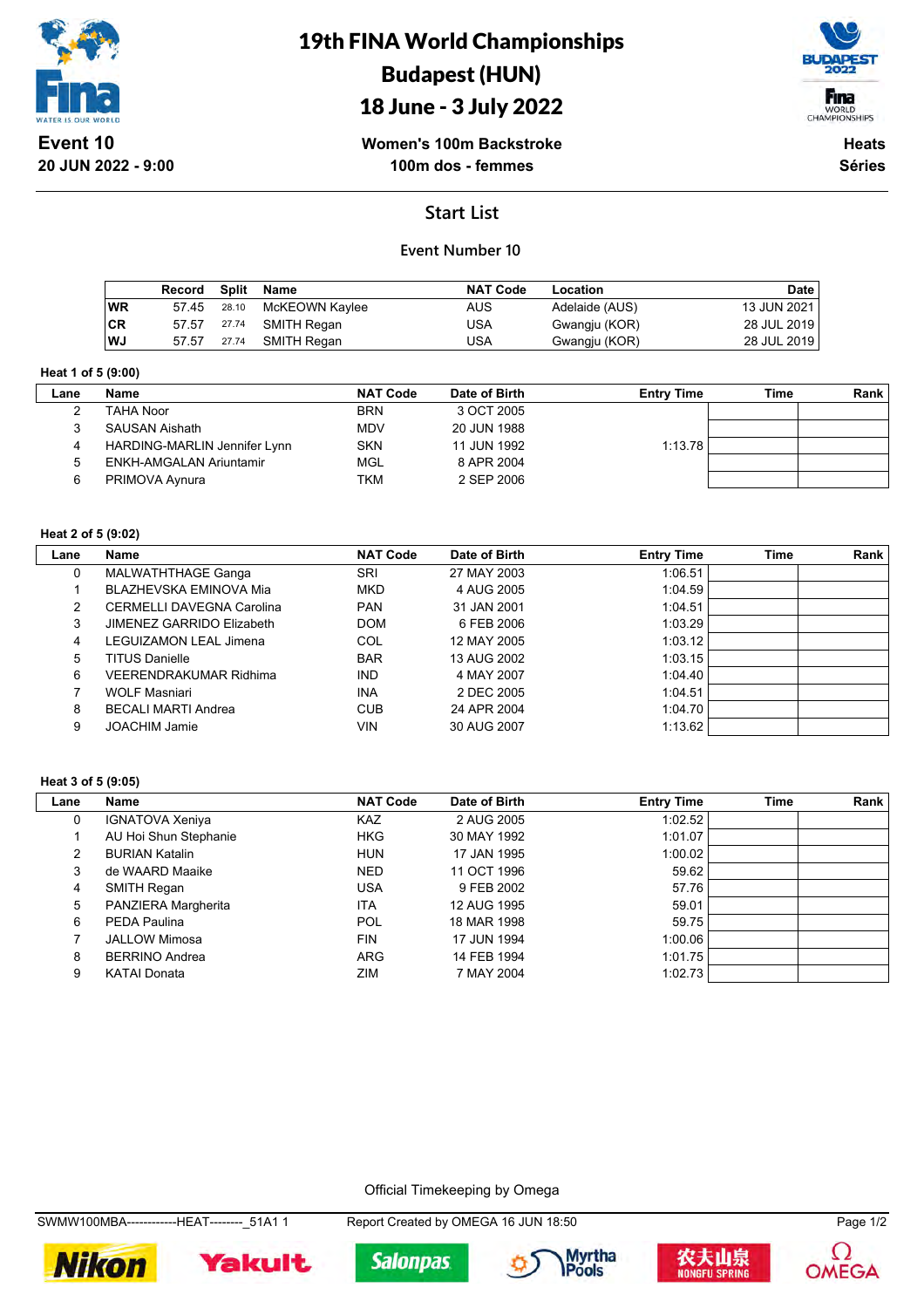

# 18 June - 3 July 2022



Fina WORLD<br>CHAMPIONSHIPS **Heats**

**Séries**

## **Start List**

### **Event Number 10**

#### **Heat 4 of 5 (9:08)**

| Lane | Name                      | <b>NAT Code</b> | Date of Birth | <b>Entry Time</b> | Time | Rank |
|------|---------------------------|-----------------|---------------|-------------------|------|------|
| 0    | <b>GEORGIEVA Gabriela</b> | <b>BUL</b>      | 16 JUN 1997   | 1:02.23           |      |      |
|      | ROSVALL Hanna             | <b>SWE</b>      | 10 FEB 2000   | 1:00.81           |      |      |
| 2    | <b>HARRIS Medi Eira</b>   | <b>GBR</b>      | 15 SEP 2002   | 59.95             |      |      |
| 3    | <b>RUCK Taylor</b>        | CAN             | 28 MAY 2000   | 59.45             |      |      |
| 4    | <b>MASSE Kylie</b>        | CAN             | 18 JAN 1996   | 57.70             |      |      |
| 5    | <b>TOUSSAINT Kira</b>     | <b>NED</b>      | 22 MAY 1994   | 58.65             |      |      |
| 6    | TEREBO Emma               | <b>FRA</b>      | 10 JUL 1998   | 59.64             |      |      |
|      | KUBOVA Simona             | <b>CZE</b>      | 24 AUG 1991   | 1:00.03           |      |      |
| 8    | <b>BARZELAY Aviv</b>      | <b>ISR</b>      | 28 MAY 2002   | 1:01.61           |      |      |
| 9    | HSU An                    | TPE             | 29 JUN 1998   | 1:02.62           |      |      |

#### **Heat 5 of 5 (9:10)**

| Lane | <b>Name</b>          | <b>NAT Code</b> | Date of Birth | <b>Entry Time</b> | <b>Time</b> | Rank |
|------|----------------------|-----------------|---------------|-------------------|-------------|------|
| 0    | <b>GOLD Aleksa</b>   | <b>EST</b>      | 3 JAN 2000    | 1:01.85           |             |      |
|      | <b>SCALIA Silvia</b> | <b>ITA</b>      | 16 JUL 1995   | 1:00.29           |             |      |
| 2    | <b>PIGREE Analia</b> | <b>FRA</b>      | 31 JUL 2001   | 59.88             |             |      |
| 3    | <b>PENG Xuwei</b>    | <b>CHN</b>      | 15 JAN 2003   | 59.27             |             |      |
| 4    | McKEOWN Kaylee       | <b>AUS</b>      | 12 JUL 2001   | 57.45             |             |      |
| 5    | <b>CURZAN Claire</b> | <b>USA</b>      | 30 JUN 2004   | 58.39             |             |      |
| 6    | WAN Letian           | <b>CHN</b>      | 12 AUG 2004   | 59.63             |             |      |
|      | LEE Eunji            | <b>KOR</b>      | 23 JUL 2006   | 1:00.03           |             |      |
| 8    | DRAKOU Theodora      | <b>GRE</b>      | 6 FEB 1992    | 1:01.51           |             |      |
| 9    | <b>NEL Olivia</b>    | <b>RSA</b>      | 23 JUL 2002   | 1:02.52           |             |      |

| Legend:                                                      |                                            |    |                                      |           |              |                       |              |  |
|--------------------------------------------------------------|--------------------------------------------|----|--------------------------------------|-----------|--------------|-----------------------|--------------|--|
| CR                                                           | <b>Championship Record</b>                 | WJ | World Junior Record                  | <b>WR</b> | World Record |                       |              |  |
|                                                              | Official Timekeeping by Omega              |    |                                      |           |              |                       |              |  |
|                                                              | SWMW100MBA-------------HEAT-------- 51A1 1 |    | Report Created by OMEGA 16 JUN 18:50 |           |              |                       | Page 2/2     |  |
| Myrtha<br><b>Pools</b><br><b>Salonpas</b><br>Yakult<br>Nikon |                                            |    |                                      |           |              | 农夫山泉<br>NONGFU SPRING | <b>OMEGA</b> |  |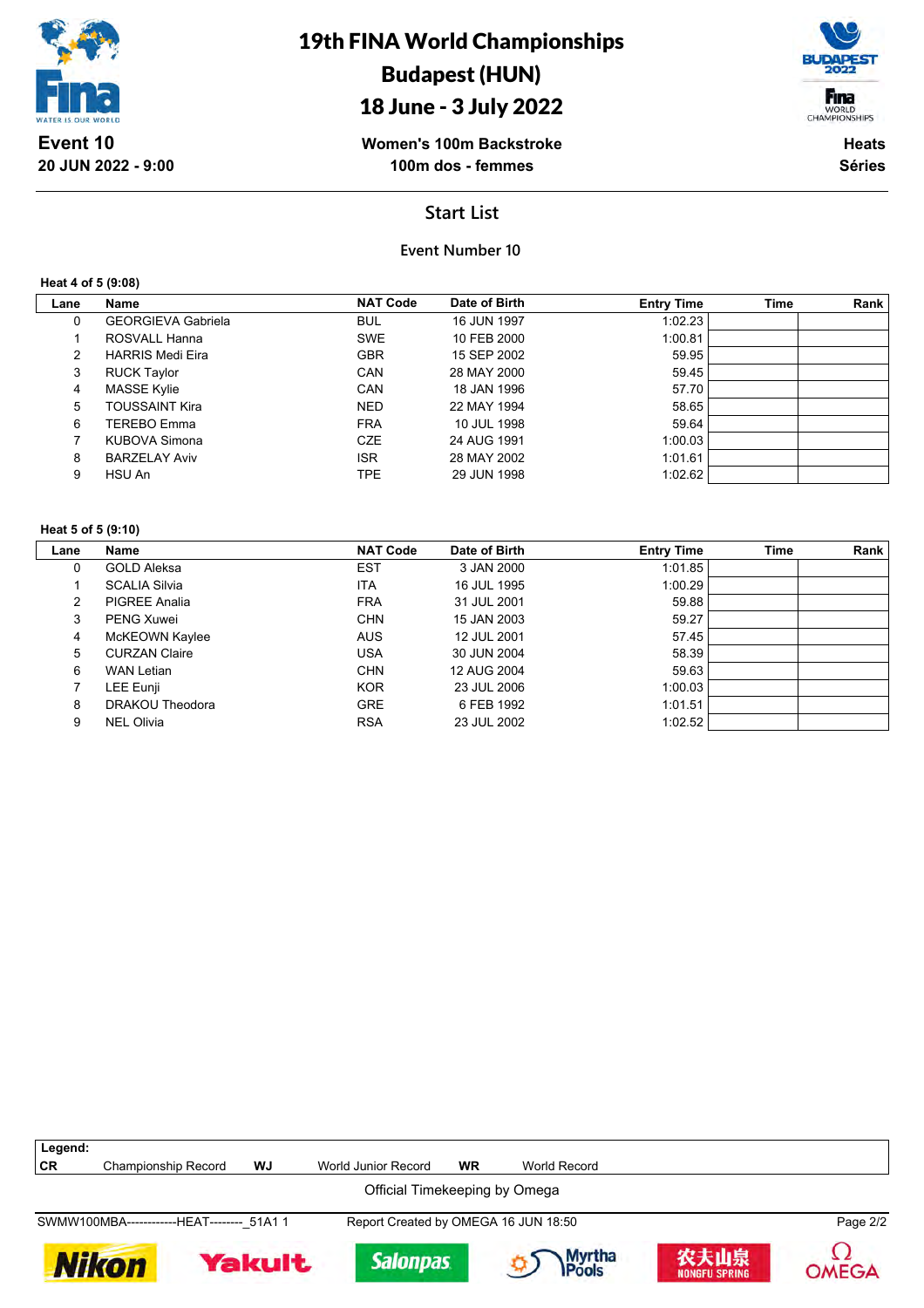

# 19th FINA World Championships Budapest (HUN)





**Men's 100m Backstroke 100m dos - hommes**

**Heats Séries**

# **Start List**

### **Event Number 11**

|           | Record | Split | Name                   | <b>NAT Code</b> | Location             | Date        |
|-----------|--------|-------|------------------------|-----------------|----------------------|-------------|
| <b>WR</b> | 51.85  | 25.13 | MURPHY Ryan            | USA             | Rio de Janeiro (BRA) | 13 AUG 2016 |
| ∣CR       | 52.17  | 25.27 | XU Jiavu               | <b>CHN</b>      | Gwangju (KOR)        | 22 JUL 2019 |
| WJ        | 52.53  | 25.53 | <b>KLIMENT Kliment</b> | <b>RUS</b>      | Glasgow (GBR)        | 6 AUG 2018  |

#### **Heat 1 of 6 (9:13)**

| Lane | <b>Name</b>                 | <b>NAT Code</b> | Date of Birth | <b>Entry Time</b> | Time | Rank |
|------|-----------------------------|-----------------|---------------|-------------------|------|------|
|      | <b>ENGEL Mekhayl</b>        | <b>CUR</b>      | 11 SEP 2002   |                   |      |      |
|      | KO Benjamin                 | <b>GUM</b>      | 30 MAR 2005   |                   |      |      |
|      | <b>HUSSAIN Mohamed Aan</b>  | <b>MDV</b>      | 11 JUL 2004   |                   |      |      |
|      | AL KINDI Nasser Saif Nasser | <b>OMA</b>      | 16 OCT 2005   |                   |      |      |
| ี    | ALROWAILA Omar              | <b>BRN</b>      | 18 SEP 2003   |                   |      |      |

#### **Heat 2 of 6 (9:16)**

| Lane | Name                           | <b>NAT Code</b> | Date of Birth | <b>Entry Time</b> | <b>Time</b> | Rank |
|------|--------------------------------|-----------------|---------------|-------------------|-------------|------|
| 0    | <b>TENORIO Juhn</b>            | <b>NMA</b>      | 2 JUN 2004    |                   |             |      |
|      | <b>BENNICI Charles Rachana</b> | CAM             | 30 OCT 2001   |                   |             |      |
| 2    | AL BAWWAB Yazan                | <b>PLE</b>      | 30 OCT 1999   |                   |             |      |
| 3    | <b>PEIRIS Dimuth Akalanka</b>  | <b>SRI</b>      | 11 JAN 2000   | 59.75             |             |      |
| 4    | LAU Shiu Yue                   | <b>HKG</b>      | 20 JUL 1997   | 56.50             |             |      |
| 5    | <b>CYPRIANOS Denilson</b>      | ZIM             | 7 OCT 2002    | 57.78             |             |      |
| 6    | AITU Bede                      | <b>COK</b>      | 11 OCT 2001   | 1:01.38           |             |      |
|      | <b>MHINI Dennis</b>            | <b>TAN</b>      | 10 AUG 2001   |                   |             |      |
| 8    | RAFI Samiul Islam              | <b>BAN</b>      | 12 OCT 2004   |                   |             |      |
| 9    | <b>AKBAR Faizan</b>            | <b>PAK</b>      | 15 SEP 1999   |                   |             |      |

#### **Heat 3 of 6 (9:18)**

| Lane | Name                                       | <b>NAT Code</b> | Date of Birth | <b>Entry Time</b> | Time | Rank |
|------|--------------------------------------------|-----------------|---------------|-------------------|------|------|
|      | TANGKAS Farrel                             | <b>INA</b>      | 22 DEC 2001   | 56.21             |      |      |
|      | <b>GROTERS Patrick</b>                     | ARU             | 28 JAN 1999   | 55.75             |      |      |
|      | GRIGAITIS Erikas<br>ELSAYED MAHMOUD HASSAN | LTU             | 21 DEC 2002   | 55.63             |      |      |
|      | Mohamed                                    | EGY             | 17 MAR 1997   | 55.55             |      |      |
| 4    | <b>HOCKIN BRUSQUETTI Charles</b>           | <b>PAR</b>      | 4 NOV 1989    | 55.43             |      |      |
| 5    | AHMED Ziyad                                | <b>SUD</b>      | 24 MAR 2003   | 55.54             |      |      |
| 6    | KIRBY Jack                                 | <b>BAR</b>      | 24 JUL 2000   | 55.55             |      |      |
|      | <b>FELDBERGS Girts</b>                     | LAT             | 17 FEB 1993   | 55.66             |      |      |
| 8    | <b>MANNES Max</b>                          | LUX             | 19 NOV 1997   | 55.83             |      |      |
| 9    | <b>CHUANG Mu-Lun</b>                       | TPE             | 6 FEB 2001    | 56.23             |      |      |

#### Official Timekeeping by Omega

SWMM100MBA------------HEAT--------\_51A1 1 Report Created by OMEGA 16 JUN 18:50 Page 1/2









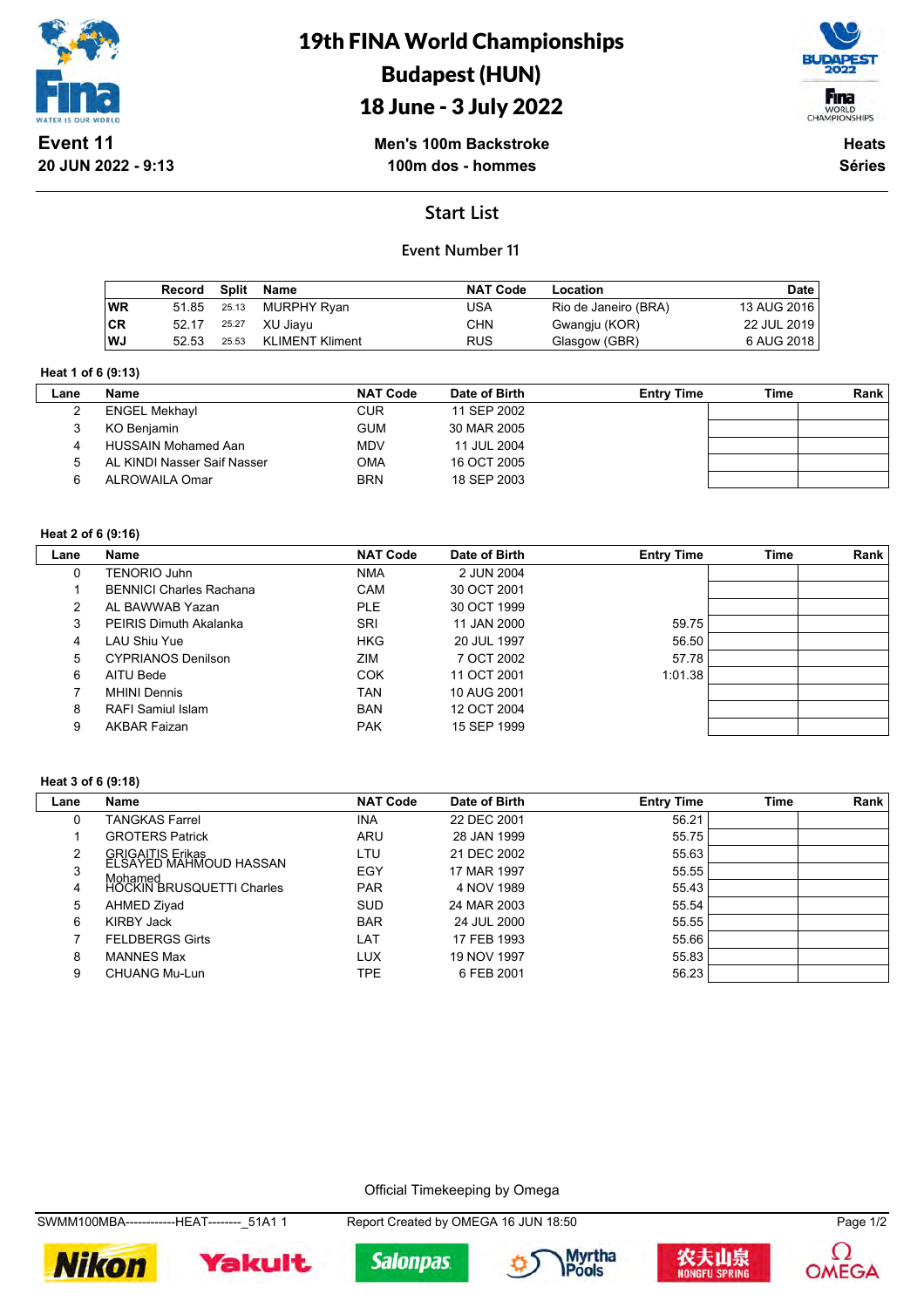

# 18 June - 3 July 2022



**Men's 100m Backstroke 100m dos - hommes**

**Heats Séries**

### **Start List**

### **Event Number 11**

**Heat 4 of 6 (9:21)**

| Lane | Name                   | <b>NAT Code</b> | Date of Birth | <b>Entry Time</b> | <b>Time</b> | Rank |
|------|------------------------|-----------------|---------------|-------------------|-------------|------|
| 0    | ACEVEDO Javier         | <b>CAN</b>      | 28 JAN 1998   | 54.37             |             |      |
|      | LAITAROVSKY Michael    | <b>ISR</b>      | 15 AUG 1999   | 53.84             |             |      |
| 2    | LEE Juho               | <b>KOR</b>      | 23 JAN 1995   | 53.68             |             |      |
| 3    | <b>TOMAC Mewen</b>     | <b>FRA</b>      | 11 SEP 2001   | 52.86             |             |      |
| 4    | <b>CECCON Thomas</b>   | <b>ITA</b>      | 27 JAN 2001   | 52.30             |             |      |
| 5    | NDOYE-BROUARD Y        | <b>FRA</b>      | 29 NOV 2000   | 52.77             |             |      |
| 6    | <b>GREENBANK Luke</b>  | <b>GBR</b>      | 17 SEP 1997   | 53.34             |             |      |
|      | LITCHFIELD Joe Richard | <b>GBR</b>      | 8 JUL 1998    | 53.75             |             |      |
| 8    | ZHELTIAKOV Oleksandr   | <b>UKR</b>      | 15 NOV 2005   | 53.98             |             |      |
| 9    | LELLE Armin Evert      | <b>EST</b>      | 21 JUN 1999   | 55.08             |             |      |
|      |                        |                 |               |                   |             |      |

#### **Heat 5 of 6 (9:23)**

| Lane | <b>Name</b>                    | <b>NAT Code</b> | Date of Birth | <b>Entry Time</b> | <b>Time</b> | Rank |
|------|--------------------------------|-----------------|---------------|-------------------|-------------|------|
| 0    | <b>KOVACS Benedek Bendeguz</b> | HUN             | 18 MAY 1998   | 54.12             |             |      |
|      | DIAS MASSE BASSETO Guilherme   | <b>BRA</b>      | 12 MAR 1997   | 53.84             |             |      |
| 2    | COOPER Isaac Alan              | <b>AUS</b>      | 7 JAN 2004    | 53.43             |             |      |
| 3    | GONZALEZ de OLIVEIRA Hugo      | <b>ESP</b>      | 19 FEB 1999   | 52.78             |             |      |
| 4    | <b>ARMSTRONG Hunter</b>        | <b>USA</b>      | 24 JAN 2001   | 52.20             |             |      |
| 5    | <b>LARKIN Mitchell</b>         | <b>AUS</b>      | 9 JUL 1993    | 52.75             |             |      |
| 6    | <b>IRIE Ryosuke</b>            | <b>JPN</b>      | 24 JAN 1990   | 52.94             |             |      |
|      | <b>BRAUNSCHWEIG Ole</b>        | <b>GER</b>      | 15 NOV 1997   | 53.74             |             |      |
| 8    | QUAH Zheng Wen                 | SGP             | 29 SEP 1996   | 53.94             |             |      |
| 9    | <b>MORALES MIRANDA Yeziel</b>  | <b>PUR</b>      | 16 JAN 1996   | 54.89             |             |      |

#### **Heat 6 of 6 (9:25)**

| Lane | <b>Name</b>                 | <b>NAT Code</b> | Date of Birth | <b>Entry Time</b> | <b>Time</b> | Rank |
|------|-----------------------------|-----------------|---------------|-------------------|-------------|------|
| 0    | CEJKA Jan                   | <b>CZE</b>      | 29 MAY 2001   | 54.03             |             |      |
|      | <b>REITSHAMMER Bernhard</b> | <b>AUT</b>      | 17 JUN 1994   | 53.76             |             |      |
| 2    | <b>MASIUK Ksawery</b>       | POL             | 17 DEC 2004   | 53.40             |             |      |
| 3    | <b>CHRISTOU Apostolos</b>   | <b>GRE</b>      | 1 NOV 1996    | 52.77             |             |      |
| 4    | <b>MURPHY Ryan</b>          | USA             | 2 JUL 1995    | 52.19             |             |      |
| 5    | XU Jiayu                    | <b>CHN</b>      | 19 AUG 1995   | 52.37             |             |      |
| 6    | <b>GLINTA Robert</b>        | <b>ROU</b>      | 18 APR 1997   | 52.88             |             |      |
|      | <b>JEFFCOAT Andrew</b>      | <b>NZL</b>      | 22 JUL 1999   | 53.72             |             |      |
| 8    | MITYUKOV Roman              | SUI             | 30 JUL 2000   | 53.87             |             |      |
| 9    | PINZON GARCIA Omar          | COL             | 17 JUN 1989   | 54.76             |             |      |

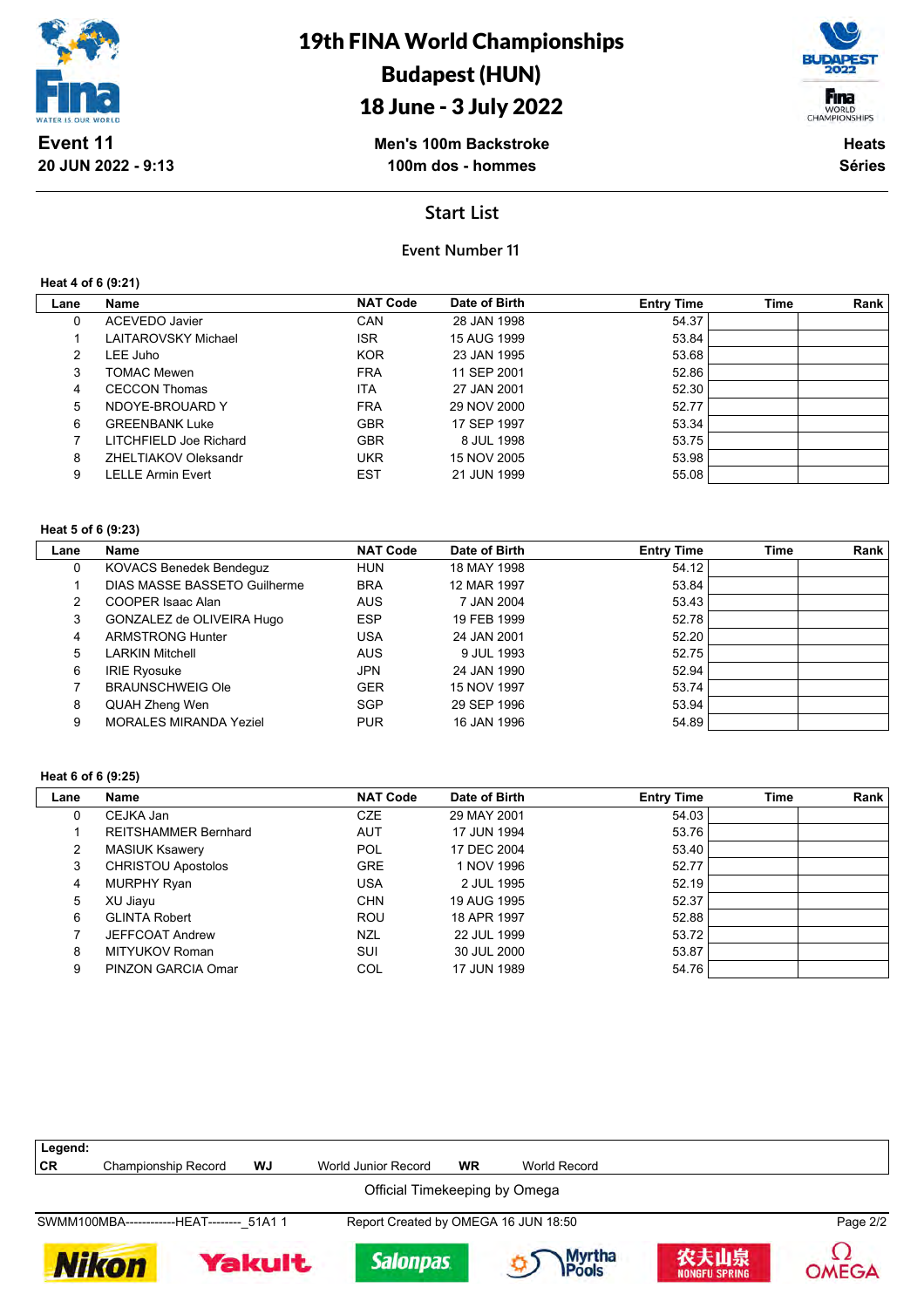

# 19th FINA World Championships Budapest (HUN)

# 18 June - 3 July 2022



**Women's 100m Breaststroke 100m brasse - femmes**

**Heats Séries**

# **Start List**

### **Event Number 12**

|           | Record Split |       | Name           | <b>NAT Code</b> | Location        | <b>Date</b> |
|-----------|--------------|-------|----------------|-----------------|-----------------|-------------|
| <b>WR</b> | 1:04.13      | 29.80 | KING Lilly     | USA             | Budapest (HUN)  | 25 JUL 2017 |
| ∣CR       | 1:04.13      | 29.80 | KING Lilly     | USA             | Budapest (HUN)  | 25 JUL 2017 |
| ∣wJ       | 1:04.35      | 29.97 | MEILUTYTE Ruta | ∟TU             | Barcelona (ESP) | 29 JUL 2013 |

#### **Heat 1 of 6 (9:28)**

| Lane | Name                           | <b>NAT Code</b> | Date of Birth | <b>Entry Time</b> | Time | Rank |
|------|--------------------------------|-----------------|---------------|-------------------|------|------|
|      | LAMA Duana                     | <b>NEP</b>      | 14 JUL 2006   |                   |      |      |
|      | DASHTI Lara                    | <b>KUW</b>      | 24 JAN 2004   | 1:22.28           |      |      |
|      | BATALLONES Maria Corazon Ayson | <b>NMA</b>      | 3 JUN 2008    |                   |      |      |
|      | SINGSOMBATH Makelyta           | LAO             | 19 APR 2006   |                   |      |      |

#### **Heat 2 of 6 (9:31)**

| Lane | Name                                  | <b>NAT Code</b> | Date of Birth | <b>Entry Time</b> | <b>Time</b> | Rank |
|------|---------------------------------------|-----------------|---------------|-------------------|-------------|------|
| 0    | TOUMAZOU Polyxeni                     | <b>CYP</b>      | 19 MAR 2005   | 1:16.90           |             |      |
|      | IP HEN CHEUNG Tessa                   | <b>MRI</b>      | 10 MAR 2001   | 1:16.11           |             |      |
|      | <b>FISHER-MARSTERS Kirsten Andrea</b> | <b>COK</b>      | 11 FEB 1998   | 1:13.98           |             |      |
| 3    | SANTOS SILVA Emily                    | <b>PAN</b>      | 15 JUL 2005   | 1:10.99           |             |      |
| 4    | <b>FRANK RODRIGUEZ Nicole</b>         | <b>URU</b>      | 8 SEP 2003    | 1:10.20           |             |      |
| 5    | PAWAPOTAKO Phiangkhwan                | THA             | 14 NOV 1996   | 1:10.95           |             |      |
| 6    | PCHELINTSEVA Adelaida                 | <b>KAZ</b>      | 29 SEP 1999   | 1:11.29           |             |      |
|      | <b>ABU SHAMALEH Marina</b>            | <b>PLE</b>      | 22 JUL 2005   | 1:15.20           |             |      |
| 8    | PINA Jayla                            | <b>CPV</b>      | 23 JUL 2004   | 1:16.29           |             |      |
| 9    | <b>FREITAS Maria Lopes</b>            | <b>ANG</b>      | 11 APR 1997   | 1:21.44           |             |      |

#### **Heat 3 of 6 (9:34)**

| Lane | Name                        | <b>NAT Code</b> | Date of Birth | <b>Entry Time</b> | <b>Time</b> | Rank |
|------|-----------------------------|-----------------|---------------|-------------------|-------------|------|
| 0    | VIVAS POSADA Karina         | COL             | 2 SEP 1991    | 1:10.07           |             |      |
|      | DRASIDOU Maria Thaleia      | <b>GRE</b>      | 26 JAN 1995   | 1:09.54           |             |      |
| 2    | <b>KREUNDL Lena</b>         | <b>AUT</b>      | 19 SEP 1997   | 1:09.15           |             |      |
| 3    | <b>BLANCHETIERE Adele</b>   | <b>FRA</b>      | 16 APR 1999   | 1:08.76           |             |      |
| 4    | KIVIRINTA Veera             | <b>FIN</b>      | 6 APR 1995    | 1:08.59           |             |      |
| 5    | HORSKA Kristyna             | <b>CZE</b>      | 30 SEP 1997   | 1:08.67           |             |      |
| 6    | MOON Sua                    | <b>KOR</b>      | 22 NOV 2008   | 1:08.88           |             |      |
|      | LIN Pei-Wun                 | TPE.            | 25 NOV 1999   | 1:09.35           |             |      |
| 8    | <b>ISAIEVA Kamila</b>       | UKR             | 19 OCT 2005   | 1:09.71           |             |      |
| 9    | <b>HIGGS Lillian Louise</b> | <b>BAH</b>      | 8 OCT 2000    | 1:10.12           |             |      |

Official Timekeeping by Omega

SWMW100MBR------------HEAT--------\_51A1 1 Report Created by OMEGA 16 JUN 18:50 Page 1/2











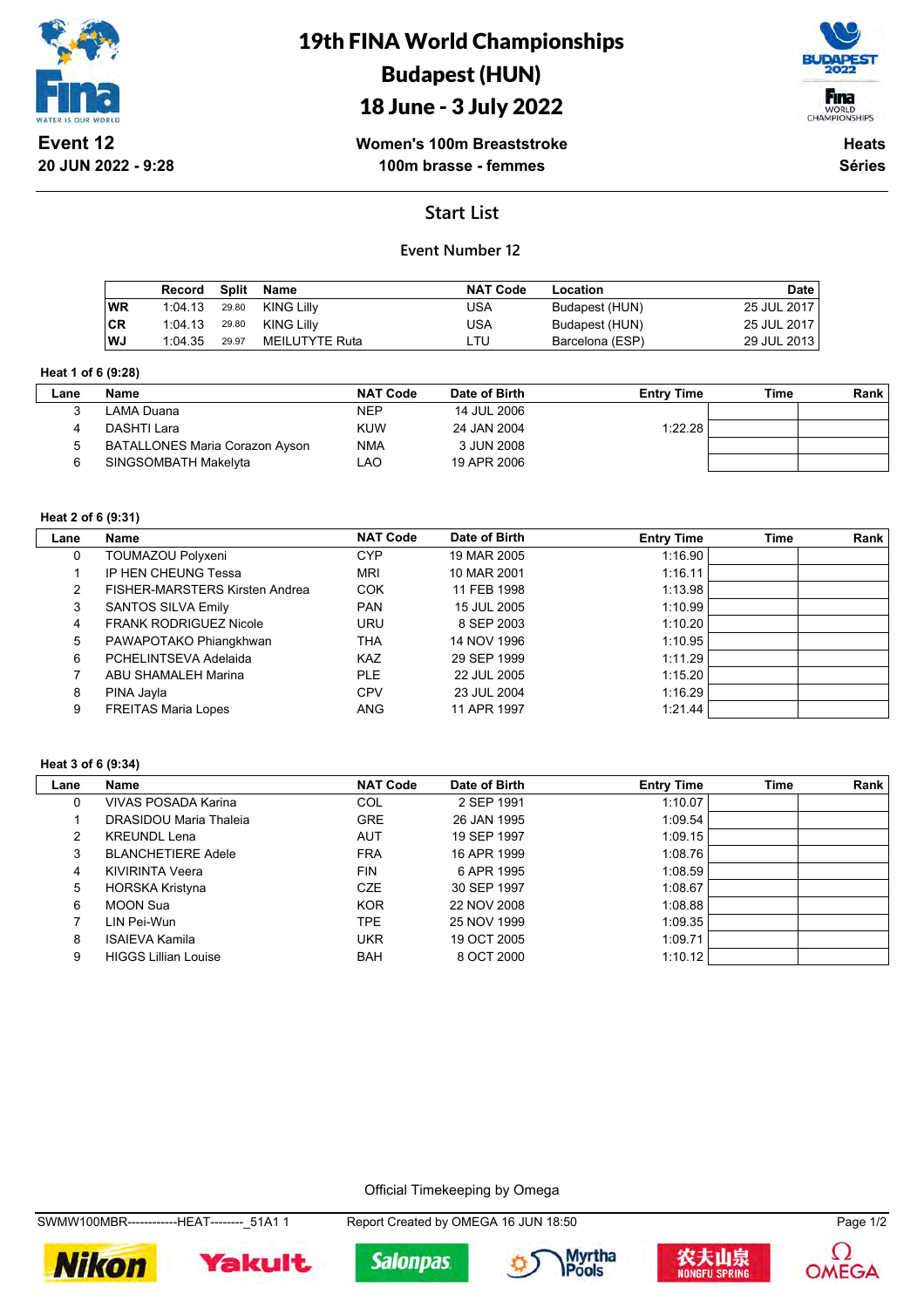

# 18 June - 3 July 2022

**Women's 100m Breaststroke 100m brasse - femmes**

Fina WORLD<br>CHAMPIONSHIPS

**Heats Séries**

### **Start List**

### **Event Number 12**

**Heat 4 of 6 (9:37)**

| Lane | Name                     | <b>NAT Code</b> | Date of Birth | <b>Entry Time</b> | <b>Time</b> | Rank |
|------|--------------------------|-----------------|---------------|-------------------|-------------|------|
| 0    | RODRIGUEZ VILLANUE       | <b>MEX</b>      | 13 SEP 1994   | 1:08.05           |             |      |
|      | MEILUTYTE Ruta           | LTU             | 19 MAR 1997   | 1:07.07           |             |      |
| 2    | MAMIE Lisa               | SUI             | 27 OCT 1998   | 1:06.60           |             |      |
| 3    | PILATO Benedetta         | <b>ITA</b>      | 18 JAN 2005   | 1:05.70           |             |      |
| 4    | <b>LAZOR Annie</b>       | <b>USA</b>      | 17 AUG 1994   | 1:05.37           |             |      |
| 5    | <b>HANSSON Sophie</b>    | <b>SWE</b>      | 2 AUG 1998    | 1:05.66           |             |      |
| 6    | TETEREVKOVA Kotryna      | LTU             | 23 JAN 2002   | 1:06.35           |             |      |
|      | <b>HARKIN Abbey</b>      | <b>AUS</b>      | 6 MAY 1998    | 1.06.88           |             |      |
| 8    | <b>GASPARD Florine</b>   | <b>BEL</b>      | 28 DEC 2001   | 1:07.72           |             |      |
| 9    | <b>CEBALLOS Macarena</b> | ARG             | 12 JAN 1995   | 1:08.50           |             |      |
|      |                          |                 |               |                   |             |      |

#### **Heat 5 of 6 (9:39)**

| Lane | Name                        | <b>NAT Code</b> | Date of Birth | <b>Entry Time</b> | Time | Rank |
|------|-----------------------------|-----------------|---------------|-------------------|------|------|
| 0    | <b>HALMAI Petra</b>         | <b>HUN</b>      | 29 MAY 1997   | 1:08.02           |      |      |
|      | <b>VALL MONTERO Jessica</b> | <b>ESP</b>      | 22 NOV 1988   | 1:06.93           |      |      |
| 2    | JEFIMOVA Eneli              | <b>EST</b>      | 27 DEC 2006   | 1:06.47           |      |      |
| 3    | <b>CASTIGLIONI Arianna</b>  | <b>ITA</b>      | 15 AUG 1997   | 1:05.67           |      |      |
| 4    | AOKI Reona                  | <b>JPN</b>      | 24 FEB 1995   | 1:05.19           |      |      |
| 5    | YU Jingyao                  | <b>CHN</b>      | 13 FEB 1999   | 1:05.63           |      |      |
| 6    | <b>RENSHAW Molly</b>        | <b>GBR</b>      | 6 MAY 1996    | 1:06.21           |      |      |
|      | <b>GORBENKO Anastasia</b>   | <b>ISR</b>      | 7 AUG 2003    | 1:06.69           |      |      |
| 8    | <b>ANGUS Sophie</b>         | CAN             | 12 MAR 1999   | 1:07.60           |      |      |
| 9    | PHEE Jing En                | <b>MAS</b>      | 29 NOV 1997   | 1:08.40           |      |      |

#### **Heat 6 of 6 (9:42)**

| Lane | <b>Name</b>                  | <b>NAT Code</b> | Date of Birth | <b>Entry Time</b> | <b>Time</b> | Rank |
|------|------------------------------|-----------------|---------------|-------------------|-------------|------|
| 0    | SIM En Yi Letitia            | <b>SGP</b>      | 3 MAR 2003    | 1:07.90           |             |      |
|      | <b>SCHOUTEN Tes</b>          | <b>NED</b>      | 31 DEC 2000   | 1.06.92           |             |      |
| 2    | STRAUCH Jenna                | <b>AUS</b>      | 24 MAR 1997   | 1:06.37           |             |      |
| 3    | van NIEKERK Lara             | <b>RSA</b>      | 13 MAY 2003   | 1:05.67           |             |      |
| 4    | <b>KING Lilly</b>            | USA             | 10 FEB 1997   | 1:04.72           |             |      |
| 5    | <b>ELENDT Anna</b>           | <b>GER</b>      | 4 SEP 2001    | 1:05.58           |             |      |
| 6    | <b>TANG Qianting</b>         | <b>CHN</b>      | 14 MAR 2004   | 1:05.82           |             |      |
|      | <b>FAST Emelie</b>           | <b>SWE</b>      | 20 FEB 2004   | 1.06.64           |             |      |
| 8    | ALVES da CONCEICAO Jhennifer | <b>BRA</b>      | 13 JUN 1997   | 1:07.12           |             |      |
| 9    | PETKOVA Diana                | <b>BUL</b>      | 10 JUN 2000   | 1:08.06           |             |      |

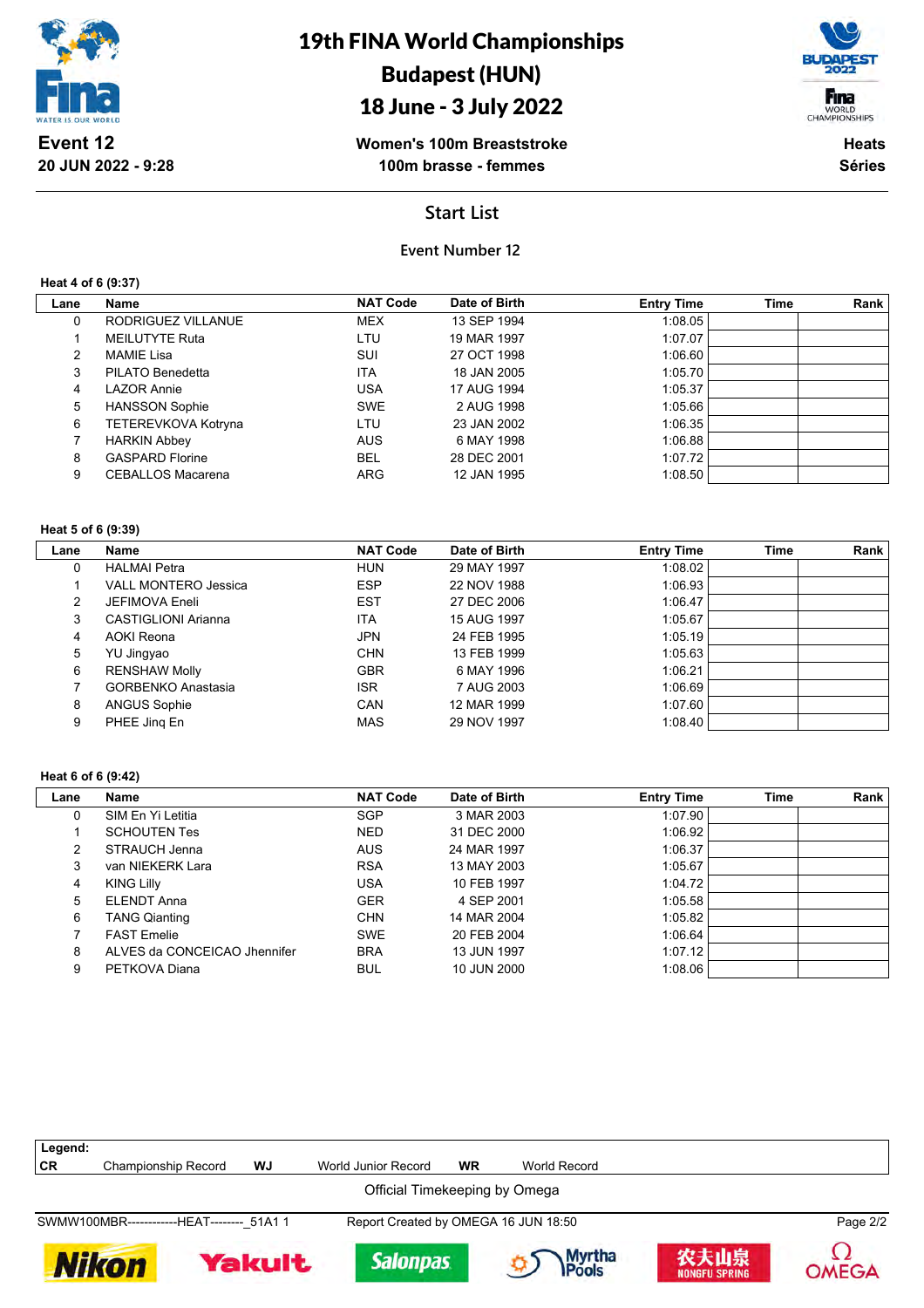

# 19th FINA World Championships Budapest (HUN)

# 18 June - 3 July 2022



**Men's 200m Freestyle 200m nage libre - hommes**

**Heats Séries**

# **Start List**

### **Event Number 13**

|           | Record  |       | Splits |         | Name                | <b>NAT Code</b> | Location    | <b>Date</b> |
|-----------|---------|-------|--------|---------|---------------------|-----------------|-------------|-------------|
| <b>WR</b> | 1:42.00 | 24.23 | 50.12  | 1:16.30 | PAUL Paul           | GER             | Rome (ITA)  | 28 JUL 2009 |
| <b>CR</b> | 1:42.00 | 24.23 | 50.12  | 1:16.30 | PAUL Paul           | GER             | Rome (ITA)  | 28 JUL 2009 |
| WJ        | 1:44.62 | 24.08 | 50.12  | 1:17.01 | <b>HWANG Sunwoo</b> | <b>KOR</b>      | Tokyo (JPN) | 25 JUL 2021 |

#### **Heat 1 of 7 (9:45)**

| Lane | Name                     | <b>NAT Code</b> | Date of Birth | <b>Entry Time</b> | Time | Rank |
|------|--------------------------|-----------------|---------------|-------------------|------|------|
|      | HUSSAIN Nasir Yahya      | <b>NEP</b>      | 13 APR 2006   |                   |      |      |
|      | AL ABDALLAT Adnan        | JOR             | 18 MAY 2007   |                   |      |      |
|      | <b>BALLYKOV Eminguly</b> | TKM             | 22 JUL 2003   |                   |      |      |

#### **Heat 2 of 7 (9:49)**

| Lane | Name                         | <b>NAT Code</b> | Date of Birth | <b>Entry Time</b> | Time | Rank |
|------|------------------------------|-----------------|---------------|-------------------|------|------|
|      | <b>SABT Salem</b>            | UAE.            | 19 MAY 2005   |                   |      |      |
| 2    | SAMIL Hazig                  | <b>BRU</b>      | 25 JAN 2001   | 2:02.45           |      |      |
| 3    | EIDESGAARD Bartal Erlingsson | <b>FAR</b>      | 10 JUN 2003   | 1:59.17           |      |      |
| 4    | GARGOVIC Ado                 | <b>MNE</b>      | 15 JUL 1998   | 1:56.34           |      |      |
| 5    | <b>MASCARENHAS Henrique</b>  | <b>ANG</b>      | 21 JUN 2001   | 1:56.95           |      |      |
| 6    | <b>OMAROV Ramazan</b>        | <b>KGZ</b>      | 2 AUG 2005    | 1:59.77           |      |      |
|      | <b>TENZIN Sangay</b>         | <b>BHU</b>      | 7 SEP 2003    | 2:12.00           |      |      |
| 8    | POPPE Israel                 | <b>GUM</b>      | 26 NOV 2006   |                   |      |      |

#### **Heat 3 of 7 (9:53)**

 $\mathbb{R}$ 

| Lane | Name                        | <b>NAT Code</b> | Date of Birth | <b>Entry Time</b> | Time | Rank |
|------|-----------------------------|-----------------|---------------|-------------------|------|------|
| 0    | CHIANCONE STANHAM Pedro     | URU             | 20 JUL 1997   | 1:54.95           |      |      |
|      | ABBASS Omar                 | <b>SYR</b>      | 2 MAR 1999    | 1:53.01           |      |      |
| 2    | <b>JABLCNIK Frantisek</b>   | <b>SVK</b>      | 23 OCT 2003   | 1:52.70           |      |      |
| 3    | TARASENKO Aleksey           | <b>UZB</b>      | 13 MAY 1999   | 1:51.27           |      |      |
| 4    | <b>SCHREUDERS Mikel</b>     | ARU             | 21 SEP 1998   | 1.49.43           |      |      |
| 5    | <b>MANNES Max</b>           | LUX             | 19 NOV 1997   | 1:50.68           |      |      |
| 6    | KUKHALASHVILI Luka          | <b>GEO</b>      | 17 OCT 2002   | 1:52.43           |      |      |
|      | <b>ALOVATKI Pavel</b>       | <b>MDA</b>      | 31 OCT 2003   | 1:52.98           |      |      |
| 8    | MASCOLL-GOMES Noah          | <b>ANT</b>      | 27 MAY 1999   | 1:53.20           |      |      |
| 9    | CAMPO HERNANDEZ Jose Manuel | <b>ESA</b>      | 14 JAN 2004   | 1:55.20           |      |      |

#### **Heat 4 of 7 (9:56)**

| Lane | Name                            | <b>NAT Code</b> | Date of Birth | <b>Entry Time</b> | <b>Time</b> | Rank |
|------|---------------------------------|-----------------|---------------|-------------------|-------------|------|
| 0    | YANCHEV Yordan                  | <b>BUL</b>      | 30 AUG 2001   | 1:49.36           |             |      |
|      | LIM Glen Jun Wei                | <b>SGP</b>      | 28 MAR 2002   | 1:49.02           |             |      |
| 2    | <b>GRAY Cameron</b>             | <b>NZL</b>      | 13 AUG 2003   | 1:48.94           |             |      |
| 3    | <b>MARKOS Dimitrios</b>         | <b>GRE</b>      | 13 SEP 2001   | 1:48.23           |             |      |
| 4    | KHIEW Hoe Yean                  | <b>MAS</b>      | 2 SEP 2002    | 1:47.81           |             |      |
| 5    | ELKAMASH Marwan                 | EGY             | 14 NOV 1993   | 1:48.23           |             |      |
| 6    | <b>ROBERTS Wesley Tikiariki</b> | <b>COK</b>      | 24 JUN 1997   | 1:48.55           |             |      |
|      | de CELIS MONTALBAN Sergio       | <b>ESP</b>      | 18 JAN 2000   | 1:48.97           |             |      |
| 8    | <b>HOANG Quy Phuoc</b>          | <b>VIE</b>      | 24 MAR 1993   | 1:49.35           |             |      |
| 9    | <b>CORREDOR ZABALA Santiago</b> | COL             | 22 MAY 1999   | 1:49.37           |             |      |

Official Timekeeping by Omega

SWMM200MFR------------HEAT--------\_51A1 1 Report Created by OMEGA 16 JUN 19:14 Page 1/2









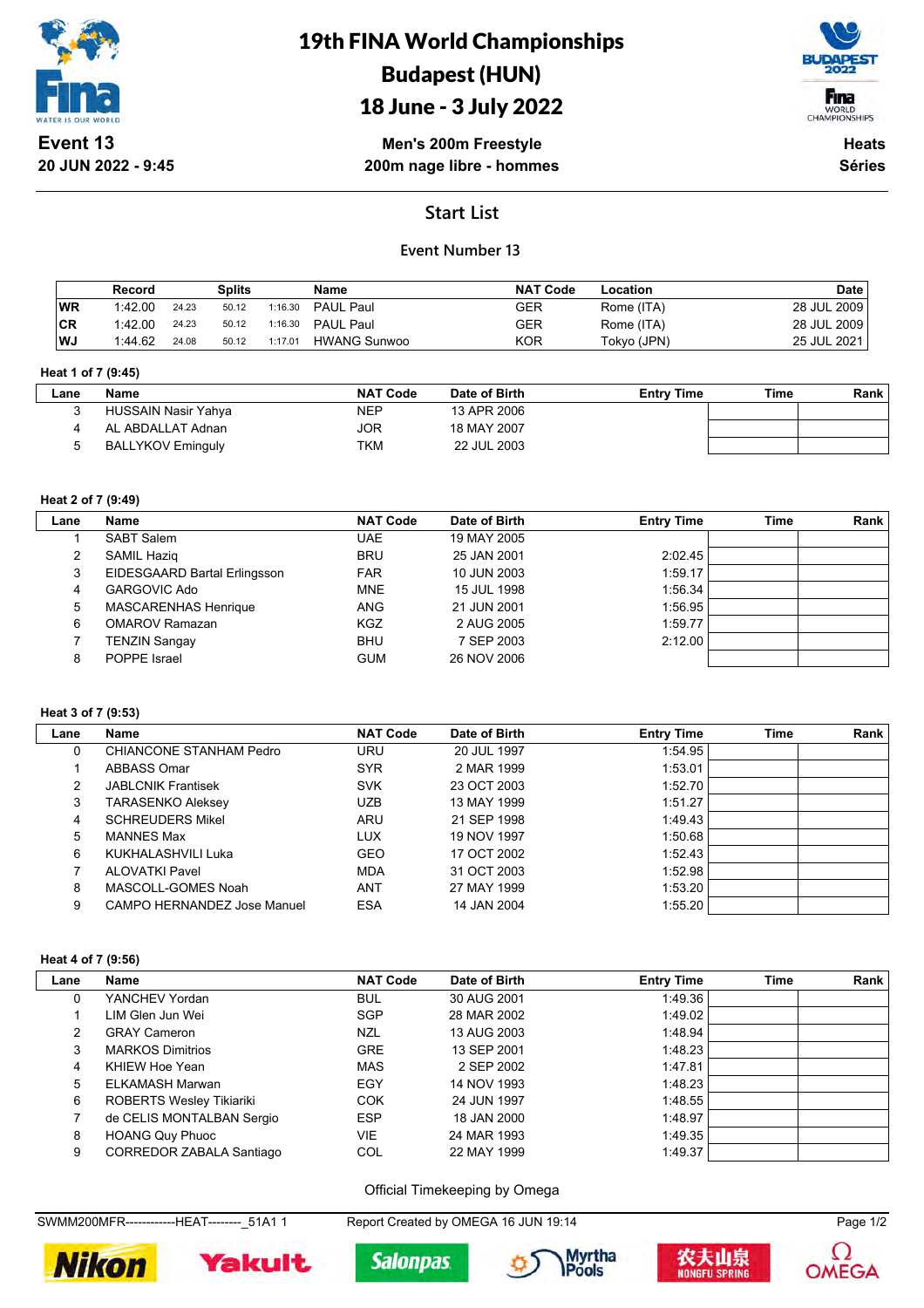

# 18 June - 3 July 2022



**Men's 200m Freestyle 200m nage libre - hommes**

**Heats Séries**

## **Start List**

### **Event Number 13**

**Heat 5 of 7 (9:59)**

| Lane | Name                         | <b>NAT Code</b> | Date of Birth | <b>Entry Time</b> | <b>Time</b> | Rank |
|------|------------------------------|-----------------|---------------|-------------------|-------------|------|
| 0    | MITYUKOV Roman               | SUI             | 30 JUL 2000   | 1:47.06           |             |      |
|      | <b>HANSON Robin</b>          | <b>SWE</b>      | 2 APR 2001    | 1:46.50           |             |      |
| 2    | <b>MIROSLAW Rafael</b>       | <b>GER</b>      | 25 MAR 2001   | 1.46.04           |             |      |
| 3    | <b>WINNINGTON Elijah</b>     | <b>AUS</b>      | 5 MAY 2000    | 1:45.55           |             |      |
| 4    | MUHLENBERG SCHEFFER Fernando | <b>BRA</b>      | 6 APR 1998    | 1:44.66           |             |      |
| 5    | RAPSYS Danas                 | LTU             | 21 MAY 1995   | 1:45.32           |             |      |
| 6    | <b>RICHARDS Matthew</b>      | <b>GBR</b>      | 17 DEC 2002   | 1:45.77           |             |      |
|      | STJEPANOVIC Velimir          | <b>SRB</b>      | 7 AUG 1993    | 1:46.26           |             |      |
| 8    | <b>MARTINS CORREIA Breno</b> | <b>BRA</b>      | 19 FEB 1999   | 1:46.72           |             |      |
| 9    | CHEUK Ming Ho                | <b>HKG</b>      | 18 MAY 2002   | 1.47.46           |             |      |

#### **Heat 6 of 7 (10:03)**

| Lane | Name                       | <b>NAT Code</b> | Date of Birth | <b>Entry Time</b> | Time | Rank |
|------|----------------------------|-----------------|---------------|-------------------|------|------|
| 0    | <b>SALVAN Hadrien</b>      | <b>FRA</b>      | 10 JUL 1997   | 1:46.76           |      |      |
|      | JI Xinjie                  | <b>CHN</b>      | 27 OCT 1997   | 1:46.48           |      |      |
| 2    | <b>INCERTI Zac</b>         | <b>AUS</b>      | 13 JUL 1996   | 1:45.80           |      |      |
| 3    | <b>MARTENS Lukas</b>       | <b>GER</b>      | 27 DEC 2001   | 1:45.44           |      |      |
| 4    | <b>MATSUMOTO Katsuhiro</b> | <b>JPN</b>      | 28 FEB 1997   | 1:44.65           |      |      |
| 5    | <b>SMITH Kieran</b>        | <b>USA</b>      | 20 MAY 2000   | 1:44.74           |      |      |
| 6    | DJAKOVIC Antonio           | SUI             | 8 OCT 2002    | 1:45.77           |      |      |
|      | <b>NEMETH Nandor</b>       | <b>HUN</b>      | 19 NOV 1999   | 1.46.19           |      |      |
| 8    | di COLA Stefano            | <b>ITA</b>      | 11 DEC 1998   | 1:46.67           |      |      |
| 9    | <b>GAZIEV Ruslan</b>       | CAN             | 16 AUG 1999   | 1:47.44           |      |      |

#### **Heat 7 of 7 (10:06)**

| Lane | Name                 | <b>NAT Code</b> | Date of Birth | <b>Entry Time</b> | <b>Time</b> | Rank |
|------|----------------------|-----------------|---------------|-------------------|-------------|------|
| 0    | POTHAIN Jordan       | <b>FRA</b>      | 14 OCT 1994   | 1:46.75           |             |      |
|      | de TULLIO Marco      | ITA             | 21 SEP 2000   | 1.46.29           |             |      |
| 2    | <b>HWANG Sunwoo</b>  | <b>KOR</b>      | 21 MAY 2003   | 1:45.79           |             |      |
| 3    | <b>KIBLER Drew</b>   | USA             | 9 MAR 2000    | 1:45.32           |             |      |
| 4    | <b>DEAN Tom</b>      | <b>GBR</b>      | 2 MAY 2000    | 1.44.22           |             |      |
| 5    | POPOVICI David       | <b>ROU</b>      | 15 SEP 2004   | 1:44.68           |             |      |
| 6    | <b>AUBOCK Felix</b>  | <b>AUT</b>      | 19 DEC 1996   | 1.45.70           |             |      |
|      | <b>SATES Matthew</b> | <b>RSA</b>      | 28 JUL 2003   | 1.46.15           |             |      |
| 8    | <b>LOKTEV Denis</b>  | <b>ISR</b>      | 6 APR 2000    | 1.46.64           |             |      |
| 9    | IGA CESAR Jorge      | <b>MEX</b>      | 12 JAN 1997   | 1:47.40           |             |      |

| Legend:      |                                            |               |                                      |           |                 |                       |              |
|--------------|--------------------------------------------|---------------|--------------------------------------|-----------|-----------------|-----------------------|--------------|
| <b>CR</b>    | Championship Record                        | WJ            | World Junior Record                  | <b>WR</b> | World Record    |                       |              |
|              |                                            |               | Official Timekeeping by Omega        |           |                 |                       |              |
|              | SWMM200MFR-------------HEAT-------- 51A1 1 |               | Report Created by OMEGA 16 JUN 19:14 |           |                 |                       | Page 2/2     |
| <b>Nikon</b> |                                            | <b>Yakult</b> | <b>Salonpas</b>                      |           | Myrtha<br>Pools | 农夫山泉<br>NONGFU SPRING | <b>OMEGA</b> |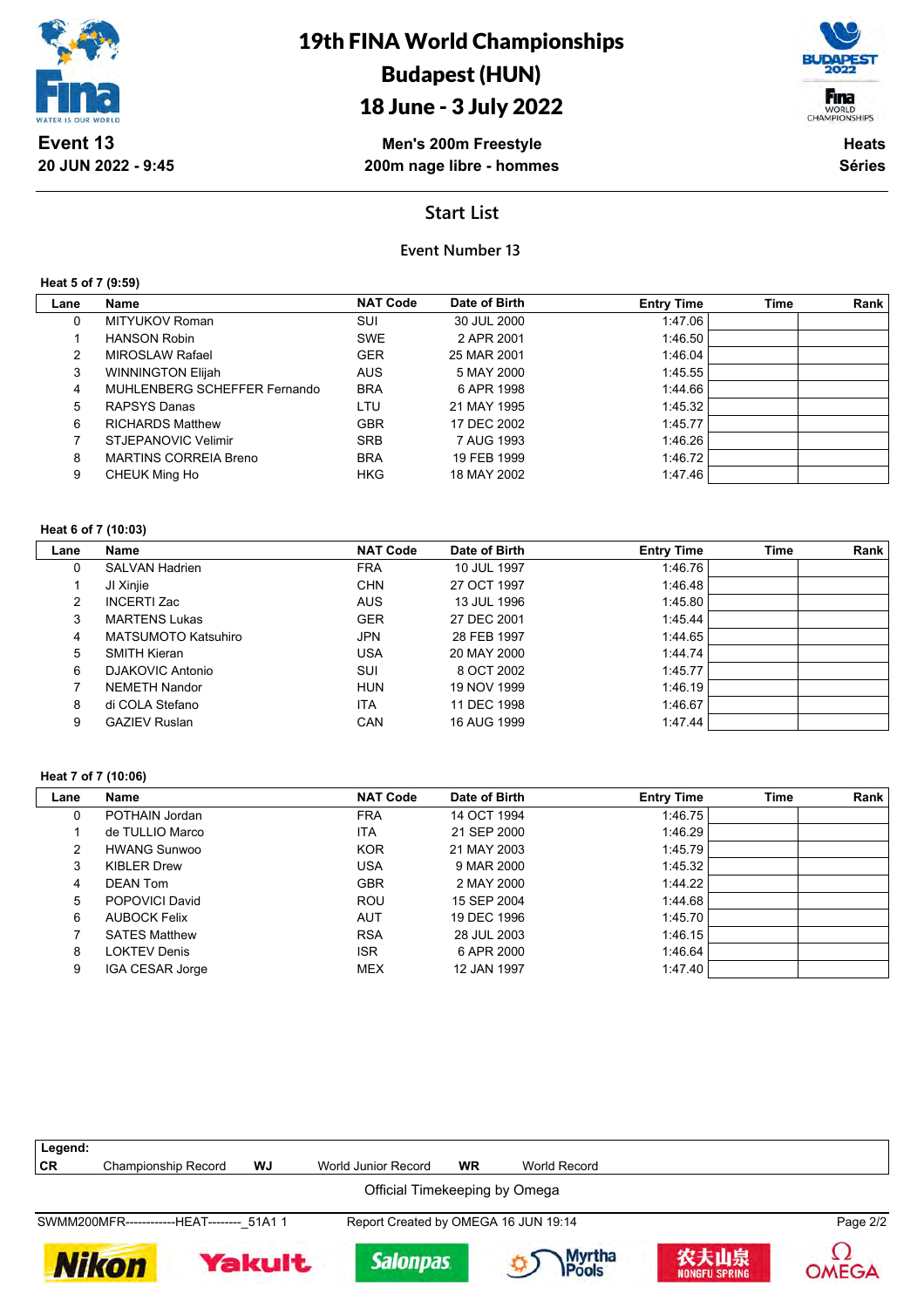

# 19th FINA World Championships Budapest (HUN)





**Women's 1500m Freestyle 1500m nage libre - femmes**

**Heats Séries**

## **Start List**

### **Event Number 14**

|           | Record   |       | Splits  |         |         | Name                  | <b>NAT Code</b> | Location           | <b>Date</b> |
|-----------|----------|-------|---------|---------|---------|-----------------------|-----------------|--------------------|-------------|
| <b>WR</b> | 15:20.48 | 58.50 | 2:00.25 | 4:04.88 |         | 8:11.70 LEDECKY Katie | USA             | Indianapolis (USA) | 16 MAY 2018 |
| ∣CR       | 15:25.48 | 59.04 | 2:00.52 | 4:04.69 |         | 8:13.25 LEDECKY Katie | USA             | Kazan (RUS)        | 4 AUG 2015  |
| WJ        | 15:28.36 | 59.34 | 2:01.85 | 4:06.57 | 8:16.90 | LEDECKY Katie         | USA             | Gold Coast (AUS)   | 24 AUG 2014 |

#### **Heat 1 of 3 (10:10)**

 $\overline{\phantom{a}}$ 

| Lane | Name                     | <b>NAT Code</b> | Date of Birth | <b>Entry Time</b> | Time | Rank |
|------|--------------------------|-----------------|---------------|-------------------|------|------|
|      | EIDESGAARD Var           | <b>FAR</b>      | 18 MAR 2001   |                   |      |      |
|      | GOH Chia Tong            | <b>MAS</b>      | 14 JAN 2003   | 17:07.64          |      |      |
|      | VO Thi My Tien           | VIE             | 29 OCT 2005   | 16:55.88          |      |      |
|      | <b>GAN Ching Hwee</b>    | <b>SGP</b>      | 22 JUL 2003   | 16:35.03          |      |      |
| 5    | <b>HOUTMAN Stephanie</b> | <b>RSA</b>      | 30 SEP 2002   | 16:55.55          |      |      |
| 6    | SUNTHORNRANGSRI Yarinda  | <b>THA</b>      | 10 FEB 2008   | 17:07.45          |      |      |
|      | NIP Tsz Yin              | <b>HKG</b>      | 11 APR 2000   | 17:20.41          |      |      |
|      |                          |                 |               |                   |      |      |

#### **Heat 2 of 3 (10:28)**

| Lane | Name                     | <b>NAT Code</b> | Date of Birth | <b>Entry Time</b> | Time | Rank |
|------|--------------------------|-----------------|---------------|-------------------|------|------|
| 0    | COELHO DURAES Diana      | <b>POR</b>      | 8 JUN 1996    | 16:26.82          |      |      |
|      | <b>DUNFORD Abby</b>      | CAN             | 2 JAN 2006    | 16:20.26          |      |      |
|      | ZHANG Ke                 | <b>CHN</b>      | 12 APR 2001   | 16:13.26          |      |      |
| 3    | JOHNSON Moesha           | <b>AUS</b>      | 19 SEP 1997   | 15:59.96          |      |      |
| 4    | QUADARELLA Simona        | <b>ITA</b>      | 18 DEC 1998   | 15:47.34          |      |      |
| 5    | PALLISTER Lani           | <b>AUS</b>      | 6 JUN 2002    | 15:55.40          |      |      |
| 6    | KOBRICH SCHIMPL Kristel  | <b>CHI</b>      | 9 AUG 1985    | 16:06.78          |      |      |
|      | OTERO FERNANDEZ Paula    | <b>ESP</b>      | 30 MAR 2004   | 16:19.92          |      |      |
| 8    | PIMENTEL DIZOTTI Beatriz | <b>BRA</b>      | 13 APR 2000   | 16:22.07          |      |      |
| 9    | <b>HAN Dakyung</b>       | <b>KOR</b>      | 31 JAN 2000   | 16:30.77          |      |      |

#### **Heat 3 of 3 (10:46)**

| Lane | <b>Name</b>                    | <b>NAT Code</b> | Date of Birth | <b>Entry Time</b> | <b>Time</b> | Rank |
|------|--------------------------------|-----------------|---------------|-------------------|-------------|------|
| 0    | <b>BELLIO Katrina</b>          | <b>CAN</b>      | 1 AUG 2004    | 16:24.37          |             |      |
|      | <b>KAHLER Marlene</b>          | <b>AUT</b>      | 15 MAY 2001   | 16:20.05          |             |      |
| 2    | NAMBA Miyu                     | <b>JPN</b>      | 31 MAY 2002   | 16:12.97          |             |      |
| 3    | LI Bingjie                     | <b>CHN</b>      | 3 MAR 2002    | 15:58.35          |             |      |
| 4    | LEDECKY Katie                  | USA             | 17 MAR 1997   | 15:29.51          |             |      |
| 5    | <b>GRIMES Katie</b>            | USA             | 8 JAN 2006    | 15:51.36          |             |      |
| 6    | MIHALYVARI-FARKAS Viktoria     | <b>HUN</b>      | 26 NOV 2003   | 16:02.26          |             |      |
|      | EICHELBERGER JUNGBLUT Viviane  | <b>BRA</b>      | 29 JUN 1996   | 16:14.00          |             |      |
| 8    | <b>MARTINEZ GUILLEN Angela</b> | <b>ESP</b>      | 18 MAR 2004   | 16:20.66          |             |      |
| 9    | <b>DEANS Caitlin</b>           | NZL             | 5 DEC 1999    | 16:27.34          |             |      |

| Legend: |                                            |               |                                      |           |                  |                              |          |
|---------|--------------------------------------------|---------------|--------------------------------------|-----------|------------------|------------------------------|----------|
| CR      | Championship Record                        | WJ            | World Junior Record                  | <b>WR</b> | World Record     |                              |          |
|         |                                            |               | Official Timekeeping by Omega        |           |                  |                              |          |
|         | SWMW1500MFR------------HEAT-------- 51A1 1 |               | Report Created by OMEGA 16 JUN 18:50 |           |                  |                              | Page 1/1 |
|         | Nikon                                      | <b>Yakult</b> | <b>Salonpas</b>                      |           | Myrtha<br>IPools | 农夫山泉<br><b>NONGFU SPRING</b> | OMEGA    |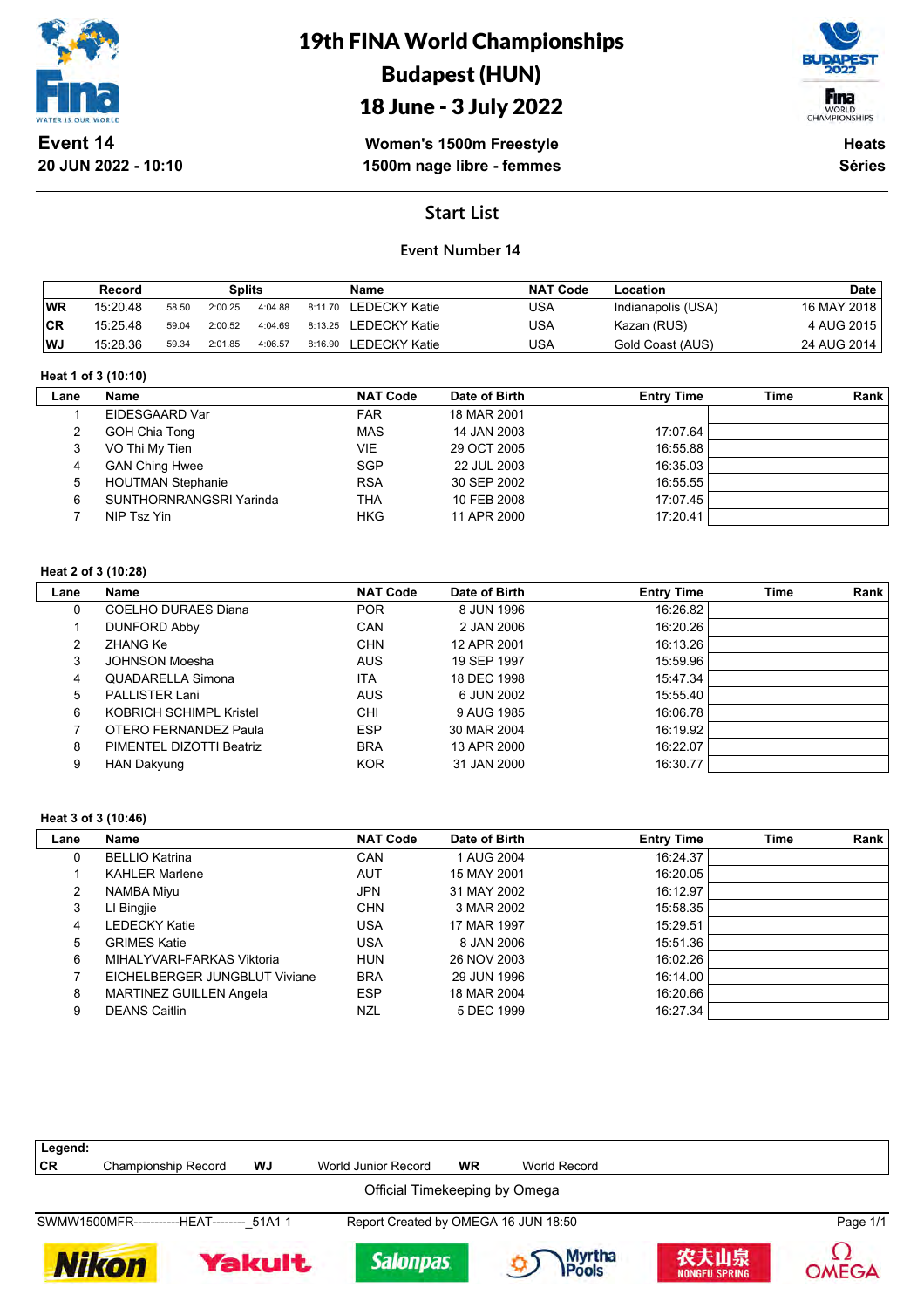



#### **19 JUN 2022 - 9:00**

# **Start List by Session**

#### **Morning Session**

|                | Event 10 Women's 100m Backstroke             |                          | 09:00                      | Heat 1 of 5    | 09:02<br>Event 10 Women's 100m Backstroke                                         | Heat 2 of 5 |
|----------------|----------------------------------------------|--------------------------|----------------------------|----------------|-----------------------------------------------------------------------------------|-------------|
| <b>WR</b>      | 57.45 McKEOWN Kaylee                         | <b>AUS</b>               | Adelaide (AUS)             | 2021           | 57.45 McKEOWN Kaylee<br>Adelaide (AUS)<br>WR<br><b>AUS</b>                        | 2021        |
| CR             | 57.57 SMITH Regan                            | <b>USA</b>               | Gwangju (KOR)              | 2019           | <b>CR</b><br><b>USA</b><br>57.57 SMITH Regan<br>Gwangju (KOR)                     | 2019        |
| WJ             | 57.57 SMITH Regan                            | <b>USA</b>               | Gwangju (KOR)              | 2019           | WJ<br>57.57 SMITH Regan<br><b>USA</b><br>Gwangju (KOR)                            | 2019        |
| 0              |                                              |                          |                            |                | 0<br><b>MALWATHTHAGE Ganga</b><br>SRI<br>27 MAY 2003                              | 1:06.51     |
| 1              |                                              |                          |                            |                | 1<br>BLAZHEVSKA EMINOVA Mia<br><b>MKD</b><br>4 AUG 2005                           | 1:04.59     |
| $\mathbf 2$    | <b>TAHA Noor</b>                             | <b>BRN</b>               | 3 OCT 2005                 |                | $\overline{\mathbf{2}}$<br><b>CERMELLI DAVEGNA Carolina</b><br>PAN<br>31 JAN 2001 | 1:04.51     |
| 3              | <b>SAUSAN Aishath</b>                        | <b>MDV</b>               | 20 JUN 1988                |                | 3<br><b>DOM</b><br>6 FEB 2006<br>JIMENEZ GARRIDO Elizabeth                        | 1:03.29     |
| 4              | <b>HARDING-MARLIN JL</b>                     | <b>SKN</b>               | 11 JUN 1992                | 1:13.78        | 4<br>COL<br>LEGUIZAMON LEAL Jimena<br>12 MAY 2005                                 | 1:03.12     |
| 5              | ENKH-AMGALAN Ariuntamir                      | MGL                      | 8 APR 2004                 |                | 5<br><b>TITUS Danielle</b><br><b>BAR</b><br>13 AUG 2002                           | 1:03.15     |
| 6              | PRIMOVA Aynura                               | <b>TKM</b>               | 2 SEP 2006                 |                | 6<br>VEERENDRAKUMAR Ridhima<br><b>IND</b><br>4 MAY 2007                           | 1:04.40     |
| $\overline{7}$ |                                              |                          |                            |                | 7<br><b>INA</b><br><b>WOLF Masniari</b><br>2 DEC 2005                             | 1:04.51     |
| 8              |                                              |                          |                            |                | 8<br><b>CUB</b><br><b>BECALI MARTI Andrea</b><br>24 APR 2004                      | 1:04.70     |
| 9              |                                              |                          |                            |                | 9<br><b>VIN</b><br><b>JOACHIM Jamie</b><br>30 AUG 2007                            | 1:13.62     |
|                |                                              |                          |                            |                |                                                                                   |             |
|                | Event 10 Women's 100m Backstroke             |                          | 09:05                      | Heat 3 of 5    | Event 10 Women's 100m Backstroke<br>09:08                                         | Heat 4 of 5 |
| <b>WR</b>      | 57.45 McKEOWN Kaylee                         | <b>AUS</b>               | Adelaide (AUS)             | 2021           | <b>AUS</b><br><b>WR</b><br>57.45 McKEOWN Kaylee<br>Adelaide (AUS)                 | 2021        |
| CR             | 57.57 SMITH Regan                            | <b>USA</b>               | Gwangju (KOR)              | 2019           | CR<br>57.57 SMITH Regan<br><b>USA</b><br>Gwangju (KOR)                            | 2019        |
| WJ             | 57.57 SMITH Regan                            | <b>USA</b>               | Gwangju (KOR)              | 2019           | WJ<br><b>USA</b><br>57.57 SMITH Regan<br>Gwangju (KOR)                            | 2019        |
| 0              | <b>IGNATOVA Xeniya</b>                       | KAZ                      | 2 AUG 2005                 | 1:02.52        | 0<br><b>GEORGIEVA Gabriela</b><br><b>BUL</b><br>16 JUN 1997                       | 1:02.23     |
| 1              | AU Hoi Shun Stephanie                        | <b>HKG</b>               | 30 MAY 1992                | 1:01.07        | 1<br><b>ROSVALL Hanna</b><br><b>SWE</b><br>10 FEB 2000                            | 1:00.81     |
| $\bf 2$        | <b>BURIAN Katalin</b>                        | <b>HUN</b>               | 17 JAN 1995                | 1:00.02        | $\overline{\mathbf{2}}$<br><b>HARRIS Medi Eira</b><br><b>GBR</b><br>15 SEP 2002   | 59.95       |
| 3              | de WAARD Maaike                              | <b>NED</b>               | 11 OCT 1996                | 59.62          | 3<br><b>RUCK Taylor</b><br>CAN<br>28 MAY 2000                                     | 59.45       |
| 4              | SMITH Regan                                  | <b>USA</b>               | 9 FEB 2002                 | 57.76          | 4<br><b>MASSE Kylie</b><br>CAN<br>18 JAN 1996                                     | 57.70       |
| 5              | PANZIERA Margherita                          | <b>ITA</b>               | 12 AUG 1995                | 59.01          | 5<br><b>TOUSSAINT Kira</b><br><b>NED</b><br>22 MAY 1994                           | 58.65       |
| 6              | <b>PEDA Paulina</b>                          | <b>POL</b>               | 18 MAR 1998                | 59.75          | 6<br><b>FRA</b><br><b>TEREBO Emma</b><br>10 JUL 1998                              | 59.64       |
| $\overline{7}$ | <b>JALLOW Mimosa</b>                         | <b>FIN</b>               | 17 JUN 1994                | 1:00.06        | $\overline{7}$<br>CZE<br><b>KUBOVA Simona</b><br>24 AUG 1991                      | 1:00.03     |
| 8              | <b>BERRINO Andrea</b>                        | <b>ARG</b>               | 14 FEB 1994                | 1:01.75        | 8<br><b>ISR</b><br><b>BARZELAY Aviv</b><br>28 MAY 2002                            | 1:01.61     |
| 9              | <b>KATAI Donata</b>                          | ZIM                      | 7 MAY 2004                 | 1:02.73        | 9<br><b>TPE</b><br>HSU An<br>29 JUN 1998                                          | 1:02.62     |
|                | Event 10 Women's 100m Backstroke             |                          | 09:10                      | Heat 5 of 5    | Event 11 Men's 100m Backstroke<br>09:13                                           | Heat 1 of 6 |
| <b>WR</b>      | 57.45 McKEOWN Kaylee                         | <b>AUS</b>               | Adelaide (AUS)             | 2021           | <b>WR</b><br>51.85 MURPHY Ryan<br><b>USA</b><br>Rio de Janeiro                    | 2016        |
| CR             | 57.57 SMITH Regan                            | <b>USA</b>               | Gwangju (KOR)              | 2019           | CR<br>52.17 XU Jiayu<br><b>CHN</b><br>Gwangju (KOR)                               | 2019        |
| WJ             | 57.57 SMITH Regan                            | <b>USA</b>               | Gwangju (KOR)              | 2019           | WJ<br>52.53 KLIMENT Kliment<br><b>RUS</b><br>Glasgow (GBR)                        | 2018        |
|                |                                              |                          |                            |                | 0                                                                                 |             |
| 0<br>1         | <b>GOLD Aleksa</b>                           | <b>EST</b>               | 3 JAN 2000                 | 1:01.85        | 1                                                                                 |             |
| $\bf{2}$       | <b>SCALIA Silvia</b><br><b>PIGREE Analia</b> | <b>ITA</b><br><b>FRA</b> | 16 JUL 1995                | 1:00.29        | $\mathbf 2$<br><b>ENGEL Mekhayl</b><br><b>CUR</b>                                 |             |
| 3              | <b>PENG Xuwei</b>                            | <b>CHN</b>               | 31 JUL 2001<br>15 JAN 2003 | 59.88<br>59.27 | 11 SEP 2002<br>$\mathbf 3$<br><b>GUM</b><br><b>KO Benjamin</b><br>30 MAR 2005     |             |
| 4              | McKEOWN Kaylee                               | <b>AUS</b>               | 12 JUL 2001                | 57.45          | <b>HUSSAIN Mohamed Aan</b><br>4<br><b>MDV</b><br>11 JUL 2004                      |             |
| 5              | <b>CURZAN Claire</b>                         | <b>USA</b>               | 30 JUN 2004                | 58.39          | 5<br>AL KINDI NSN<br><b>OMA</b><br>16 OCT 2005                                    |             |
| 6              | <b>WAN Letian</b>                            | <b>CHN</b>               | 12 AUG 2004                | 59.63          | 6<br><b>BRN</b><br>ALROWAILA Omar<br>18 SEP 2003                                  |             |
| $\overline{7}$ | <b>LEE Eunji</b>                             | <b>KOR</b>               | 23 JUL 2006                | 1:00.03        | 7                                                                                 |             |
| 8              | DRAKOU Theodora                              | <b>GRE</b>               | 6 FEB 1992                 | 1:01.51        | 8                                                                                 |             |
| 9              | <b>NEL Olivia</b>                            | <b>RSA</b>               | 23 JUL 2002                | 1:02.52        | 9                                                                                 |             |
|                |                                              |                          |                            |                |                                                                                   |             |
|                | Event 11 Men's 100m Backstroke               |                          | 09:16                      | Heat 2 of 6    | Event 11 Men's 100m Backstroke<br>09:18                                           | Heat 3 of 6 |
| <b>WR</b>      | 51.85 MURPHY Ryan                            | <b>USA</b>               | Rio de Janeiro             | 2016           | <b>WR</b><br>51.85 MURPHY Ryan<br><b>USA</b><br>Rio de Janeiro                    | 2016        |
| СR             | 52.17 XU Jiayu                               | <b>CHN</b>               | Gwangju (KOR)              | 2019           | CR<br><b>CHN</b><br>52.17 XU Jiayu<br>Gwangju (KOR)                               | 2019        |
| WJ             | 52.53 KLIMENT Kliment                        | <b>RUS</b>               | Glasgow (GBR)              | 2018           | WJ<br>52.53 KLIMENT Kliment<br><b>RUS</b><br>Glasgow (GBR)                        | 2018        |
| 0              | <b>TENORIO Juhn</b>                          | <b>NMA</b>               | 2 JUN 2004                 |                | 22 DEC 2001<br>0<br><b>TANGKAS Farrel</b><br><b>INA</b>                           | 56.21       |

|              | Event 11 Men's 100m Backstroke   |            | 09:18          | Heat 3 of 6 |
|--------------|----------------------------------|------------|----------------|-------------|
| <b>WR</b>    | 51.85 MURPHY Ryan                | USA        | Rio de Janeiro | 2016        |
| CR.          | 52.17 XU Jiayu                   | <b>CHN</b> | Gwangju (KOR)  | 2019        |
| WJ           | 52.53 KLIMENT Kliment            | <b>RUS</b> | Glasgow (GBR)  | 2018        |
| 0            | <b>TANGKAS Farrel</b>            | <b>INA</b> | 22 DEC 2001    | 56.21       |
| 1            | <b>GROTERS Patrick</b>           | ARU        | 28 JAN 1999    | 55.75       |
| $\mathbf{2}$ | <b>GRIGAITIS Erikas</b>          | LTU        | 21 DEC 2002    | 55.63       |
| 3            | SAMY M                           | <b>EGY</b> | 17 MAR 1997    | 55.55       |
| 4            | <b>HOCKIN BRUSQUETTI Charles</b> | <b>PAR</b> | 4 NOV 1989     | 55.43       |
| 5            | AHMED Ziyad                      | <b>SUD</b> | 24 MAR 2003    | 55.54       |
| 6            | KIRBY Jack                       | <b>BAR</b> | 24 JUL 2000    | 55.55       |
| 7            | <b>FELDBERGS Girts</b>           | LAT        | 17 FEB 1993    | 55.66       |
| 8            | <b>MANNES Max</b>                | <b>LUX</b> | 19 NOV 1997    | 55.83       |
| 9            | <b>CHUANG Mu-Lun</b>             | <b>TPE</b> | 6 FEB 2001     | 56.23       |

#### Official Timekeeping by Omega

SWM-------------------SESS000300--\_52A4 1 Report Created by OMEGA 16 JUN 20:42 Page 1/4











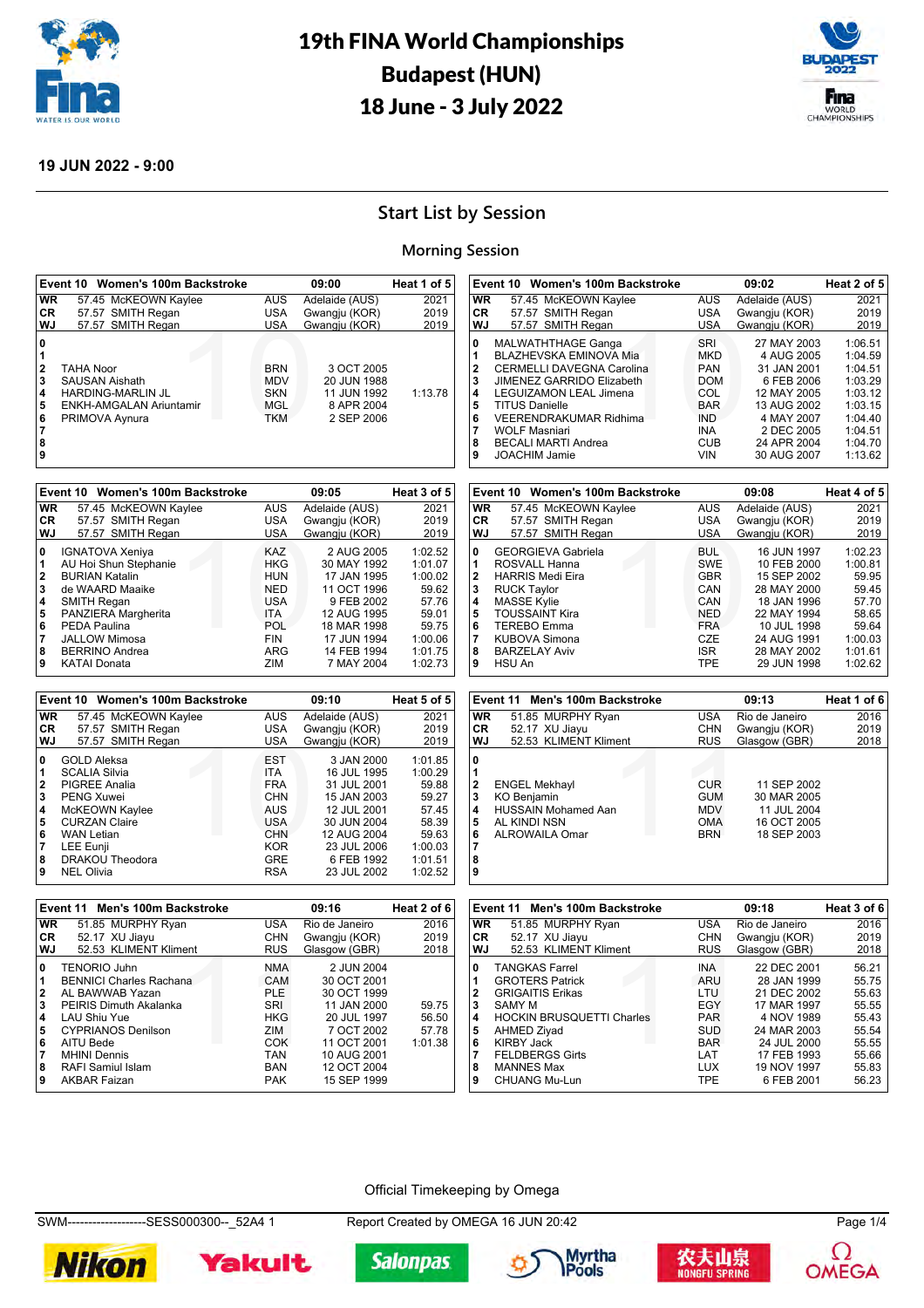



#### **19 JUN 2022 - 9:00**

# **Start List by Session**

#### **Morning Session**

|                         | Event 11 Men's 100m Backstroke                          |                          | 09:21                      | Heat 4 of 6        |                         | Event 11 Men's 100m Backstroke                   |                          | 09:23                      | Heat 5 of 6        |
|-------------------------|---------------------------------------------------------|--------------------------|----------------------------|--------------------|-------------------------|--------------------------------------------------|--------------------------|----------------------------|--------------------|
| WR                      | 51.85 MURPHY Ryan                                       | <b>USA</b>               | Rio de Janeiro             | 2016               | WR                      | 51.85 MURPHY Ryan                                | <b>USA</b>               | Rio de Janeiro             | 2016               |
| CR                      | 52.17 XU Jiayu                                          | <b>CHN</b>               | Gwangju (KOR)              | 2019               | CR                      | 52.17 XU Jiayu                                   | <b>CHN</b>               | Gwangju (KOR)              | 2019               |
| WJ                      | 52.53 KLIMENT Kliment                                   | <b>RUS</b>               | Glasgow (GBR)              | 2018               | WJ                      | 52.53 KLIMENT Kliment                            | <b>RUS</b>               | Glasgow (GBR)              | 2018               |
| 0                       | <b>ACEVEDO Javier</b>                                   | CAN                      | 28 JAN 1998                | 54.37              | 0                       | <b>KOVACS Benedek Bendeguz</b>                   | <b>HUN</b>               | 18 MAY 1998                | 54.12              |
| 1                       | LAITAROVSKY Michael                                     | <b>ISR</b>               | 15 AUG 1999                | 53.84              | 1                       | <b>BASSETO G</b>                                 | <b>BRA</b>               | 12 MAR 1997                | 53.84              |
| $\overline{\mathbf{2}}$ | LEE Juho                                                | <b>KOR</b>               | 23 JAN 1995                | 53.68              | $\bf 2$                 | COOPER Isaac Alan                                | <b>AUS</b>               | 7 JAN 2004                 | 53.43              |
| 3                       | <b>TOMAC Mewen</b>                                      | <b>FRA</b>               | 11 SEP 2001                | 52.86              | 3                       | GONZALEZ de OLIVEIRA Hugo                        | <b>ESP</b>               | 19 FEB 1999                | 52.78              |
| 4                       | <b>CECCON Thomas</b>                                    | ITA.                     | 27 JAN 2001                | 52.30              | 4                       | <b>ARMSTRONG Hunter</b>                          | <b>USA</b>               | 24 JAN 2001                | 52.20              |
| 5                       | NDOYE-BROUARD Y                                         | <b>FRA</b>               | 29 NOV 2000                | 52.77              | 5                       | <b>LARKIN Mitchell</b>                           | AUS                      | 9 JUL 1993                 | 52.75              |
| $\bf{6}$                | <b>GREENBANK Luke</b>                                   | <b>GBR</b>               | 17 SEP 1997                | 53.34              | 6                       | <b>IRIE Ryosuke</b>                              | <b>JPN</b>               | 24 JAN 1990                | 52.94              |
| 7                       | LITCHFIELD Joe Richard                                  | <b>GBR</b>               | 8 JUL 1998                 | 53.75              | 7                       | <b>BRAUNSCHWEIG Ole</b>                          | <b>GER</b>               | 15 NOV 1997                | 53.74              |
| 8<br>9                  | ZHELTIAKOV Oleksandr                                    | <b>UKR</b><br><b>EST</b> | 15 NOV 2005<br>21 JUN 1999 | 53.98              | 8<br>9                  | <b>QUAH Zheng Wen</b>                            | <b>SGP</b><br><b>PUR</b> | 29 SEP 1996                | 53.94              |
|                         | <b>LELLE Armin Evert</b>                                |                          |                            | 55.08              |                         | <b>MORALES MIRANDA Yeziel</b>                    |                          | 16 JAN 1996                | 54.89              |
|                         | Event 11 Men's 100m Backstroke                          |                          | 09:25                      | Heat 6 of 6        |                         | Event 12 Women's 100m Breaststroke               |                          | 09:28                      | Heat 1 of 6        |
| <b>WR</b>               | 51.85 MURPHY Ryan                                       | <b>USA</b>               | Rio de Janeiro             | 2016               | <b>WR</b>               | 1:04.13 KING Lilly                               | <b>USA</b>               | Budapest (HUN)             | 2017               |
| CR                      | 52.17 XU Jiayu                                          | CHN                      | Gwangju (KOR)              | 2019               | CR                      | 1:04.13 KING Lilly                               | <b>USA</b>               | Budapest (HUN)             | 2017               |
| WJ                      | 52.53 KLIMENT Kliment                                   | <b>RUS</b>               | Glasgow (GBR)              | 2018               | WJ                      | 1:04.35 MEILUTYTE Ruta                           | LTU                      | Barcelona (ESP)            | 2013               |
| 0                       | CEJKA Jan                                               | <b>CZE</b>               | 29 MAY 2001                | 54.03              | $\mathbf 0$             |                                                  |                          |                            |                    |
| 1                       | REITSHAMMER Bernhard                                    | <b>AUT</b>               | 17 JUN 1994                | 53.76              | 1                       |                                                  |                          |                            |                    |
| $\overline{\mathbf{2}}$ | <b>MASIUK Ksawery</b>                                   | <b>POL</b>               | 17 DEC 2004                | 53.40              | $\overline{\mathbf{2}}$ |                                                  |                          |                            |                    |
| 3                       | <b>CHRISTOU Apostolos</b>                               | <b>GRE</b>               | 1 NOV 1996                 | 52.77              | 3                       | <b>LAMA Duana</b>                                | <b>NEP</b>               | 14 JUL 2006                |                    |
| 4                       | <b>MURPHY Ryan</b>                                      | <b>USA</b>               | 2 JUL 1995                 | 52.19              | 4                       | DASHTI Lara                                      | <b>KUW</b>               | 24 JAN 2004                | 1:22.28            |
| 5                       | XU Jiayu                                                | <b>CHN</b>               | 19 AUG 1995                | 52.37              | 5                       | <b>BATALLONES MCA</b>                            | <b>NMA</b>               | 3 JUN 2008                 |                    |
| 6                       | <b>GLINTA Robert</b>                                    | <b>ROU</b>               | 18 APR 1997                | 52.88              | 6                       | SINGSOMBATH Makelyta                             | <b>LAO</b>               | 19 APR 2006                |                    |
| 7                       | <b>JEFFCOAT Andrew</b>                                  | <b>NZL</b>               | 22 JUL 1999                | 53.72              | 7                       |                                                  |                          |                            |                    |
| 8                       | MITYUKOV Roman                                          | SUI                      | 30 JUL 2000                | 53.87              | 8                       |                                                  |                          |                            |                    |
| 9                       | PINZON GARCIA Omar                                      | COL                      | 17 JUN 1989                | 54.76              | 9                       |                                                  |                          |                            |                    |
|                         |                                                         |                          |                            |                    |                         |                                                  |                          |                            |                    |
|                         |                                                         |                          |                            |                    |                         |                                                  |                          |                            |                    |
|                         | Event 12 Women's 100m Breaststroke                      |                          | 09:31                      | Heat 2 of 6        |                         | Event 12 Women's 100m Breaststroke               |                          | 09:34                      | Heat 3 of 6        |
| <b>WR</b>               | 1:04.13 KING Lilly                                      | <b>USA</b>               | Budapest (HUN)             | 2017               | <b>WR</b>               | 1:04.13 KING Lilly                               | <b>USA</b>               | Budapest (HUN)             | 2017               |
| CR                      | 1:04.13 KING Lilly                                      | <b>USA</b>               | Budapest (HUN)             | 2017               | CR                      | 1:04.13 KING Lilly                               | <b>USA</b>               | Budapest (HUN)             | 2017               |
| WJ                      | 1:04.35 MEILUTYTE Ruta                                  | LTU                      | Barcelona (ESP)            | 2013               | WJ                      | 1:04.35 MEILUTYTE Ruta                           | LTU                      | Barcelona (ESP)            | 2013               |
|                         |                                                         |                          |                            |                    |                         |                                                  |                          |                            |                    |
| 0                       | TOUMAZOU Polyxeni                                       | <b>CYP</b>               | 19 MAR 2005                | 1:16.90            | $\mathbf 0$             | VIVAS POSADA Karina                              | COL                      | 2 SEP 1991                 | 1:10.07            |
| 1                       | IP HEN CHEUNG Tessa                                     | MRI                      | 10 MAR 2001                | 1:16.11            | 1                       | DRASIDOU Maria Thaleia                           | <b>GRE</b>               | 26 JAN 1995                | 1:09.54            |
| 2                       | <b>FISHER-MARSTERS KA</b>                               | <b>COK</b>               | 11 FEB 1998                | 1:13.98            | 2                       | <b>KREUNDL Lena</b>                              | <b>AUT</b><br><b>FRA</b> | 19 SEP 1997                | 1:09.15            |
| 3<br>4                  | <b>SANTOS SILVA Emily</b>                               | <b>PAN</b><br>URU        | 15 JUL 2005                | 1:10.99<br>1:10.20 | 3<br>4                  | <b>BLANCHETIERE Adele</b>                        | FIN                      | 16 APR 1999                | 1:08.76<br>1:08.59 |
| 5                       | <b>FRANK RODRIGUEZ Nicole</b><br>PAWAPOTAKO Phiangkhwan | <b>THA</b>               | 8 SEP 2003<br>14 NOV 1996  | 1:10.95            | 5                       | <b>KIVIRINTA Veera</b><br><b>HORSKA Kristyna</b> | <b>CZE</b>               | 6 APR 1995<br>30 SEP 1997  | 1:08.67            |
| 6                       | PCHELINTSEVA Adelaida                                   | <b>KAZ</b>               | 29 SEP 1999                | 1:11.29            | 6                       | <b>MOON Sua</b>                                  | <b>KOR</b>               | 22 NOV 2008                | 1:08.88            |
| 7                       | ABU SHAMALEH Marina                                     | PLE                      | 22 JUL 2005                | 1:15.20            | 7                       | LIN Pei-Wun                                      | TPE                      | 25 NOV 1999                | 1:09.35            |
| 8                       | PINA Jayla                                              | <b>CPV</b>               | 23 JUL 2004                | 1:16.29            | 8                       | <b>ISAIEVA Kamila</b>                            | <b>UKR</b>               | 19 OCT 2005                | 1:09.71            |
| 9                       | <b>FREITAS Maria Lopes</b>                              | <b>ANG</b>               | 11 APR 1997                | 1:21.44            | 9                       | <b>HIGGS Lillian Louise</b>                      | <b>BAH</b>               | 8 OCT 2000                 | 1:10.12            |
|                         |                                                         |                          |                            |                    |                         |                                                  |                          |                            |                    |
|                         | Event 12 Women's 100m Breaststroke                      |                          | 09:37                      | Heat 4 of 6        |                         | Event 12 Women's 100m Breaststroke               |                          | 09:39                      | Heat 5 of 6        |
| WR.                     | 1:04.13 KING Lilly                                      | <b>USA</b>               | Budapest (HUN)             | 2017               |                         | WR 1:04.13 KING Lilly                            | <b>USA</b>               | Budapest (HUN)             | 2017               |
| CR.                     | 1:04.13 KING Lilly                                      | <b>USA</b>               | Budapest (HUN)             | 2017               | CR.                     | 1:04.13 KING Lilly                               | <b>USA</b>               | Budapest (HUN)             | 2017               |
| WJ                      | 1:04.35 MEILUTYTE Ruta                                  | LTU                      | Barcelona (ESP)            | 2013               | WJ                      | 1:04.35 MEILUTYTE Ruta                           | LTU                      | Barcelona (ESP)            | 2013               |
| 0                       | RODRIGUEZ VILLANUE                                      | <b>MEX</b>               | 13 SEP 1994                | 1:08.05            | 0                       | <b>HALMAI</b> Petra                              | <b>HUN</b>               | 29 MAY 1997                | 1:08.02            |
| 1                       | <b>MEILUTYTE Ruta</b>                                   | LTU                      | 19 MAR 1997                | 1:07.07            | 1                       | VALL MONTERO Jessica                             | <b>ESP</b>               | 22 NOV 1988                | 1:06.93            |
| 2                       | <b>MAMIE Lisa</b>                                       | SUI                      | 27 OCT 1998                | 1:06.60            | 2                       | <b>JEFIMOVA Eneli</b>                            | <b>EST</b>               | 27 DEC 2006                | 1:06.47            |
| 3                       | PILATO Benedetta                                        | ITA                      | 18 JAN 2005                | 1:05.70            | 3                       | CASTIGLIONI Arianna                              | ITA                      | 15 AUG 1997                | 1:05.67            |
| 4                       | <b>LAZOR Annie</b>                                      | <b>USA</b>               | 17 AUG 1994                | 1:05.37            | 4                       | <b>AOKI</b> Reona                                | <b>JPN</b>               | 24 FEB 1995                | 1:05.19            |
| 5                       | <b>HANSSON Sophie</b>                                   | <b>SWE</b>               | 2 AUG 1998                 | 1:05.66            | 5                       | YU Jingyao                                       | <b>CHN</b>               | 13 FEB 1999                | 1:05.63            |
| 6                       | TETEREVKOVA Kotryna                                     | LTU                      | 23 JAN 2002                | 1:06.35            | 6                       | <b>RENSHAW Molly</b>                             | <b>GBR</b>               | 6 MAY 1996                 | 1:06.21            |
| $\overline{7}$          | <b>HARKIN Abbey</b>                                     | <b>AUS</b>               | 6 MAY 1998                 | 1:06.88            | 7                       | GORBENKO Anastasia                               | ISR                      | 7 AUG 2003                 | 1:06.69            |
| 8<br>9                  | <b>GASPARD Florine</b><br>CEBALLOS Macarena             | BEL<br>ARG               | 28 DEC 2001<br>12 JAN 1995 | 1:07.72<br>1:08.50 | 8<br>9                  | <b>ANGUS Sophie</b><br>PHEE Jing En              | CAN<br>MAS               | 12 MAR 1999<br>29 NOV 1997 | 1:07.60<br>1:08.40 |

#### Official Timekeeping by Omega

SWM-------------------SESS000300--\_52A4 1 Report Created by OMEGA 16 JUN 20:42 Page 2/4



**Yakult Salonpas** 







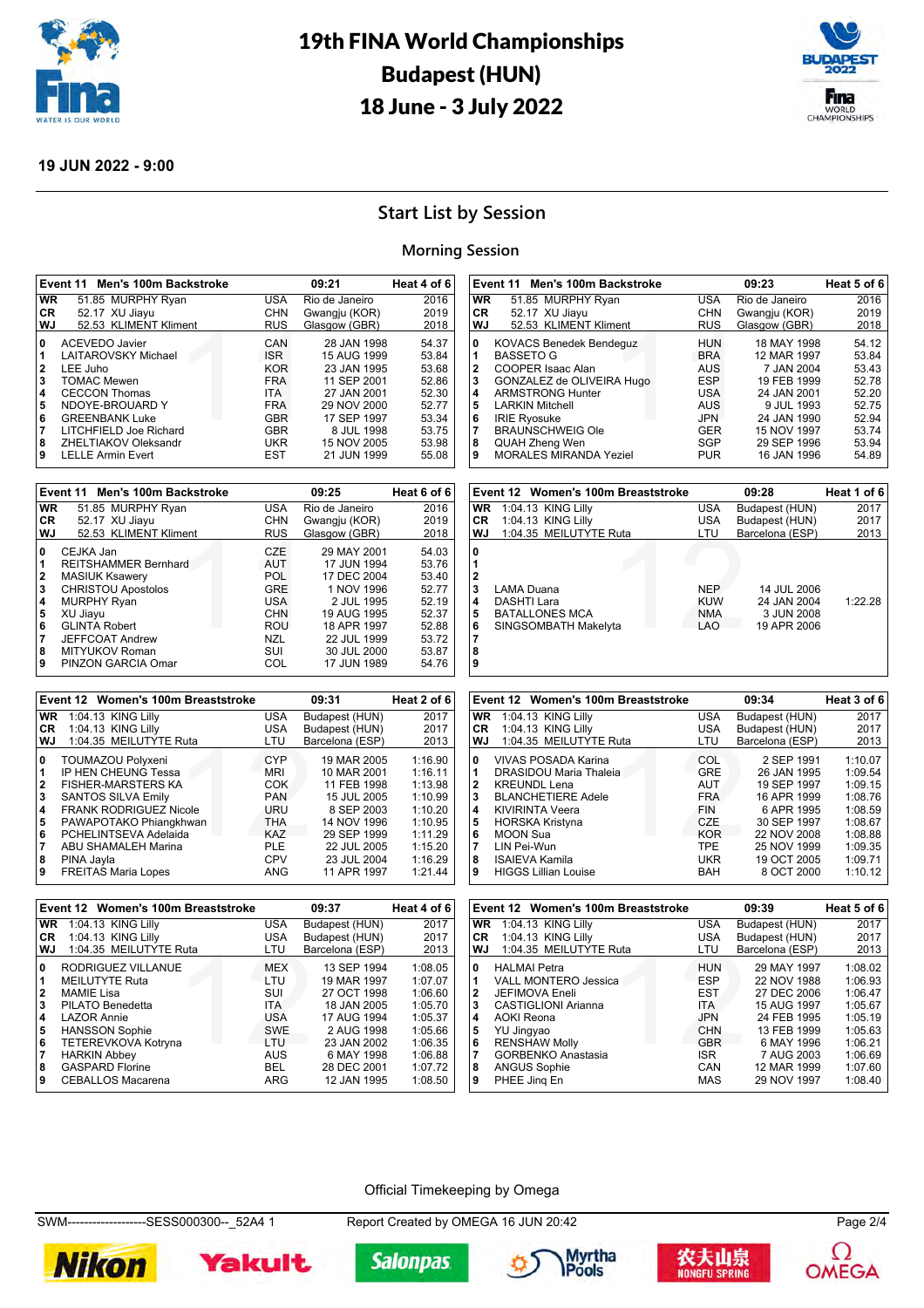



#### **19 JUN 2022 - 9:00**

**POPPE** Israel

**7**<br>8<br>9

# **Start List by Session**

#### **Morning Session**

|           | Event 12 Women's 100m Breaststroke |            | 09:42           | Heat 6 of $6 $ |
|-----------|------------------------------------|------------|-----------------|----------------|
| <b>WR</b> | 1:04.13 KING Lilly                 | <b>USA</b> | Budapest (HUN)  | 2017           |
| CR        | 1:04.13 KING Lilly                 | <b>USA</b> | Budapest (HUN)  | 2017           |
| WJ        | 1:04.35 MEILUTYTE Ruta             | LTU        | Barcelona (ESP) | 2013           |
| 0         | SIM En Yi Letitia                  | <b>SGP</b> | 3 MAR 2003      | 1:07.90        |
| 1         | <b>SCHOUTEN Tes</b>                | <b>NED</b> | 31 DEC 2000     | 1:06.92        |
| 2         | STRAUCH Jenna                      | <b>AUS</b> | 24 MAR 1997     | 1:06.37        |
| 3         | van NIEKERK Lara                   | <b>RSA</b> | 13 MAY 2003     | 1:05.67        |
| 4         | <b>KING Lilly</b>                  | <b>USA</b> | 10 FEB 1997     | 1:04.72        |
| 5         | <b>ELENDT Anna</b>                 | <b>GER</b> | 4 SEP 2001      | 1:05.58        |
| 6         | <b>TANG Qianting</b>               | <b>CHN</b> | 14 MAR 2004     | 1:05.82        |
| 7         | <b>FAST Emelie</b>                 | <b>SWE</b> | 20 FEB 2004     | 1:06.64        |
| 8         | CONCEICAO J                        | <b>BRA</b> | 13 JUN 1997     | 1:07.12        |
| 9         | PETKOVA Diana                      | <b>BUL</b> | 10 JUN 2000     | 1:08.06        |
|           |                                    |            |                 |                |
|           | Event 13 Men's 200m Freestyle      |            | 09:49           | Heat 2 of 7    |
| <b>WR</b> | 1:42.00 PAUL Paul                  | <b>GER</b> | Rome (ITA)      | 2009           |
| <b>CR</b> | 1:42.00 PAUL Paul                  | <b>GER</b> | Rome (ITA)      | 2009           |
| WJ        | 1:44.62 HWANG Sunwoo               | <b>KOR</b> | Tokyo (JPN)     | 2021           |
| 0         |                                    |            |                 |                |
| 1         | <b>SABT Salem</b>                  | <b>UAE</b> | 19 MAY 2005     |                |
| 2         | <b>SAMIL Haziq</b>                 | <b>BRU</b> | 25 JAN 2001     | 2:02.45        |
| 3         | EIDESGAARD BE                      | <b>FAR</b> | 10 JUN 2003     | 1:59.17        |
| 4         | <b>GARGOVIC Ado</b>                | <b>MNE</b> | 15 JUL 1998     | 1:56.34        |
| 5         | MASCARENHAS Henrique               | <b>ANG</b> | 21 JUN 2001     | 1:56.95        |
| 6         | <b>OMAROV Ramazan</b>              | KGZ        | 2 AUG 2005      | 1:59.77        |
| 7         | <b>TENZIN Sangay</b>               | <b>BHU</b> | 7 SEP 2003      | 2:12.00        |
| 8         | POPPE Israel                       | <b>GUM</b> | 26 NOV 2006     |                |

TENZIN Sangay **8** TENZIN Sangay **BHU** 7 SEP 2003<br>
POPPE Israel **BUCK 26 NOV 2006** 

| Event 13 Men's 200m Freestyle        |                                                                      |                                        | 09:45                                     | Heat 1 of 7 |
|--------------------------------------|----------------------------------------------------------------------|----------------------------------------|-------------------------------------------|-------------|
| <b>WR</b>                            | 1:42.00 PAUL Paul                                                    | <b>GER</b>                             | Rome (ITA)                                | 2009        |
| <b>CR</b>                            | 1:42.00 PAUL Paul                                                    | <b>GER</b>                             | Rome (ITA)                                | 2009        |
| WJ                                   | 1:44.62 HWANG Sunwoo                                                 | <b>KOR</b>                             | Tokyo (JPN)                               | 2021        |
| 0<br>1<br>2<br>3<br>4<br>5<br>6<br>8 | HUSSAIN Nasir Yahya<br>AL ABDALLAT Adnan<br><b>BALLYKOV Eminguly</b> | <b>NEP</b><br><b>JOR</b><br><b>TKM</b> | 13 APR 2006<br>18 MAY 2007<br>22 JUL 2003 |             |

|              | Event 13 Men's 200m Freestyle |            | 09:53       | Heat 3 of 7 |
|--------------|-------------------------------|------------|-------------|-------------|
| WR           | 1:42.00 PAUL Paul             | <b>GER</b> | Rome (ITA)  | 2009        |
| CR.          | 1:42.00 PAUL Paul             | <b>GER</b> | Rome (ITA)  | 2009        |
| WJ           | 1:44.62 HWANG Sunwoo          | <b>KOR</b> | Tokyo (JPN) | 2021        |
| 0            | CHIANCONE STANHAM Pedro       | URU        | 20 JUL 1997 | 1:54.95     |
| 1            | ABBASS Omar                   | <b>SYR</b> | 2 MAR 1999  | 1:53.01     |
| $\mathbf{2}$ | <b>JABLCNIK Frantisek</b>     | <b>SVK</b> | 23 OCT 2003 | 1:52.70     |
| 3            | <b>TARASENKO Aleksey</b>      | <b>UZB</b> | 13 MAY 1999 | 1:51.27     |
| 4            | <b>SCHREUDERS Mikel</b>       | ARU        | 21 SEP 1998 | 1:49.43     |
| 5            | <b>MANNES Max</b>             | <b>LUX</b> | 19 NOV 1997 | 1:50.68     |
| 6            | KUKHALASHVILI Luka            | GEO        | 17 OCT 2002 | 1:52.43     |
| 7            | <b>ALOVATKI Pavel</b>         | <b>MDA</b> | 31 OCT 2003 | 1:52.98     |
| 8            | MASCOLL-GOMES Noah            | <b>ANT</b> | 27 MAY 1999 | 1:53.20     |
| 9            | CAMPO JM                      | <b>ESA</b> | 14 JAN 2004 | 1:55.20     |

|                         | Event 13 Men's 200m Freestyle |            | Heat 4 of 7 |         |
|-------------------------|-------------------------------|------------|-------------|---------|
| WR                      | 1:42.00 PAUL Paul             | <b>GER</b> | Rome (ITA)  | 2009    |
| <b>CR</b>               | 1:42.00 PAUL Paul             | <b>GER</b> | Rome (ITA)  | 2009    |
| WJ                      | 1:44.62 HWANG Sunwoo          | <b>KOR</b> | Tokyo (JPN) | 2021    |
| 0                       | YANCHEV Yordan                | <b>BUL</b> | 30 AUG 2001 | 1:49.36 |
| l 1                     | LIM Glen Jun Wei              | SGP        | 28 MAR 2002 | 1:49.02 |
| 2                       | <b>GRAY Cameron</b>           | NZL        | 13 AUG 2003 | 1:48.94 |
| 3                       | <b>MARKOS Dimitrios</b>       | <b>GRE</b> | 13 SEP 2001 | 1:48.23 |
| $\overline{\mathbf{4}}$ | KHIEW Hoe Yean                | MAS        | 2 SEP 2002  | 1:47.81 |
| 5                       | ELKAMASH Marwan               | EGY        | 14 NOV 1993 | 1:48.23 |
| 6                       | ROBERTS Wesley Tikiariki      | COK        | 24 JUN 1997 | 1:48.55 |
| 17                      | de CELIS MONTALBAN Sergio     | <b>ESP</b> | 18 JAN 2000 | 1:48.97 |
| 8                       | <b>HOANG Quy Phuoc</b>        | VIE        | 24 MAR 1993 | 1:49.35 |
| 9                       | CORREDOR ZABALA Santiago      | COL        | 22 MAY 1999 | 1:49.37 |

|              | Event 13 Men's 200m Freestyle |            | Heat 5 of 7 |         |
|--------------|-------------------------------|------------|-------------|---------|
| <b>WR</b>    | 1:42.00 PAUL Paul             | <b>GER</b> | Rome (ITA)  | 2009    |
| CR.          | 1:42.00 PAUL Paul             | <b>GER</b> | Rome (ITA)  | 2009    |
| WJ           | 1:44.62 HWANG Sunwoo          | <b>KOR</b> | Tokyo (JPN) | 2021    |
| 0            | MITYUKOV Roman                | SUI        | 30 JUL 2000 | 1:47.06 |
| 1            | <b>HANSON Robin</b>           | <b>SWE</b> | 2 APR 2001  | 1:46.50 |
| $\mathbf{2}$ | <b>MIROSLAW Rafael</b>        | <b>GER</b> | 25 MAR 2001 | 1:46.04 |
| 3            | <b>WINNINGTON Elijah</b>      | <b>AUS</b> | 5 MAY 2000  | 1:45.55 |
| 4            | <b>SCHEFFER F</b>             | <b>BRA</b> | 6 APR 1998  | 1:44.66 |
| 5            | <b>RAPSYS Danas</b>           | LTU        | 21 MAY 1995 | 1:45.32 |
| 6            | <b>RICHARDS Matthew</b>       | <b>GBR</b> | 17 DEC 2002 | 1:45.77 |
| 7            | STJEPANOVIC Velimir           | <b>SRB</b> | 7 AUG 1993  | 1:46.26 |
| 8            | <b>MARTINS CORREIA Breno</b>  | <b>BRA</b> | 19 FEB 1999 | 1:46.72 |
| 9            | CHEUK Ming Ho                 | <b>HKG</b> | 18 MAY 2002 | 1:47.46 |
|              |                               |            |             |         |

|                                                 | Event 13 Men's 200m Freestyle                                                                                                                                                                               |                                                                                                                     | 10:03                                                                                                                              | Heat 6 of 7                                                                                     |
|-------------------------------------------------|-------------------------------------------------------------------------------------------------------------------------------------------------------------------------------------------------------------|---------------------------------------------------------------------------------------------------------------------|------------------------------------------------------------------------------------------------------------------------------------|-------------------------------------------------------------------------------------------------|
| <b>WR</b>                                       | 1:42.00 PAUL Paul                                                                                                                                                                                           | <b>GER</b>                                                                                                          | Rome (ITA)                                                                                                                         | 2009                                                                                            |
| <b>CR</b>                                       | 1:42.00 PAUL Paul                                                                                                                                                                                           | <b>GER</b>                                                                                                          | Rome (ITA)                                                                                                                         | 2009                                                                                            |
| WJ                                              | 1:44.62 HWANG Sunwoo                                                                                                                                                                                        | <b>KOR</b>                                                                                                          | Tokyo (JPN)                                                                                                                        | 2021                                                                                            |
| 0<br>$\mathbf{2}$<br>3<br>4<br>5<br>6<br>7<br>8 | <b>SALVAN Hadrien</b><br>JI Xinjie<br><b>INCERTI Zac</b><br><b>MARTENS Lukas</b><br><b>MATSUMOTO Katsuhiro</b><br><b>SMITH Kieran</b><br><b>DJAKOVIC Antonio</b><br><b>NEMETH Nandor</b><br>di COLA Stefano | <b>FRA</b><br><b>CHN</b><br><b>AUS</b><br><b>GER</b><br><b>JPN</b><br><b>USA</b><br>SUI<br><b>HUN</b><br><b>ITA</b> | 10 JUL 1997<br>27 OCT 1997<br>13 JUL 1996<br>27 DEC 2001<br>28 FEB 1997<br>20 MAY 2000<br>8 OCT 2002<br>19 NOV 1999<br>11 DEC 1998 | 1:46.76<br>1:46.48<br>1:45.80<br>1:45.44<br>1:44.65<br>1:44.74<br>1:45.77<br>1:46.19<br>1:46.67 |
| 9                                               | <b>GAZIEV Ruslan</b>                                                                                                                                                                                        | CAN                                                                                                                 | 16 AUG 1999                                                                                                                        | 1:47.44                                                                                         |

|                                 | Event 13 Men's 200m Freestyle                                                                                                              |                                                                                         | 10:06                                                                                               | Heat 7 of 7                                                               |
|---------------------------------|--------------------------------------------------------------------------------------------------------------------------------------------|-----------------------------------------------------------------------------------------|-----------------------------------------------------------------------------------------------------|---------------------------------------------------------------------------|
| WR                              | 1:42.00 PAUL Paul                                                                                                                          | <b>GER</b>                                                                              | Rome (ITA)                                                                                          | 2009                                                                      |
| <b>CR</b>                       | 1:42.00 PAUL Paul                                                                                                                          | <b>GER</b>                                                                              | Rome (ITA)                                                                                          | 2009                                                                      |
| WJ                              | 1:44.62 HWANG Sunwoo                                                                                                                       | <b>KOR</b>                                                                              | Tokyo (JPN)                                                                                         | 2021                                                                      |
| 0<br>1<br>2<br>3<br>4<br>5<br>6 | POTHAIN Jordan<br>de TULLIO Marco<br><b>HWANG Sunwoo</b><br><b>KIBLER Drew</b><br><b>DEAN Tom</b><br>POPOVICI David<br><b>AUBOCK Felix</b> | <b>FRA</b><br><b>ITA</b><br><b>KOR</b><br>USA<br><b>GBR</b><br><b>ROU</b><br><b>AUT</b> | 14 OCT 1994<br>21 SEP 2000<br>21 MAY 2003<br>9 MAR 2000<br>2 MAY 2000<br>15 SEP 2004<br>19 DEC 1996 | 1:46.75<br>1:46.29<br>1:45.79<br>1:45.32<br>1:44.22<br>1:44.68<br>1:45.70 |
| 8<br>9                          | <b>SATES Matthew</b><br><b>LOKTEV Denis</b><br><b>IGA CESAR Jorge</b>                                                                      | <b>RSA</b><br><b>ISR</b><br>MEX                                                         | 28 JUL 2003<br>6 APR 2000<br>12 JAN 1997                                                            | 1:46.15<br>1:46.64<br>1:47.40                                             |

#### Official Timekeeping by Omega

SWM---------------------SESS000300--\_52A4 1 Report Created by OMEGA 16 JUN 20:42 Page 3/4









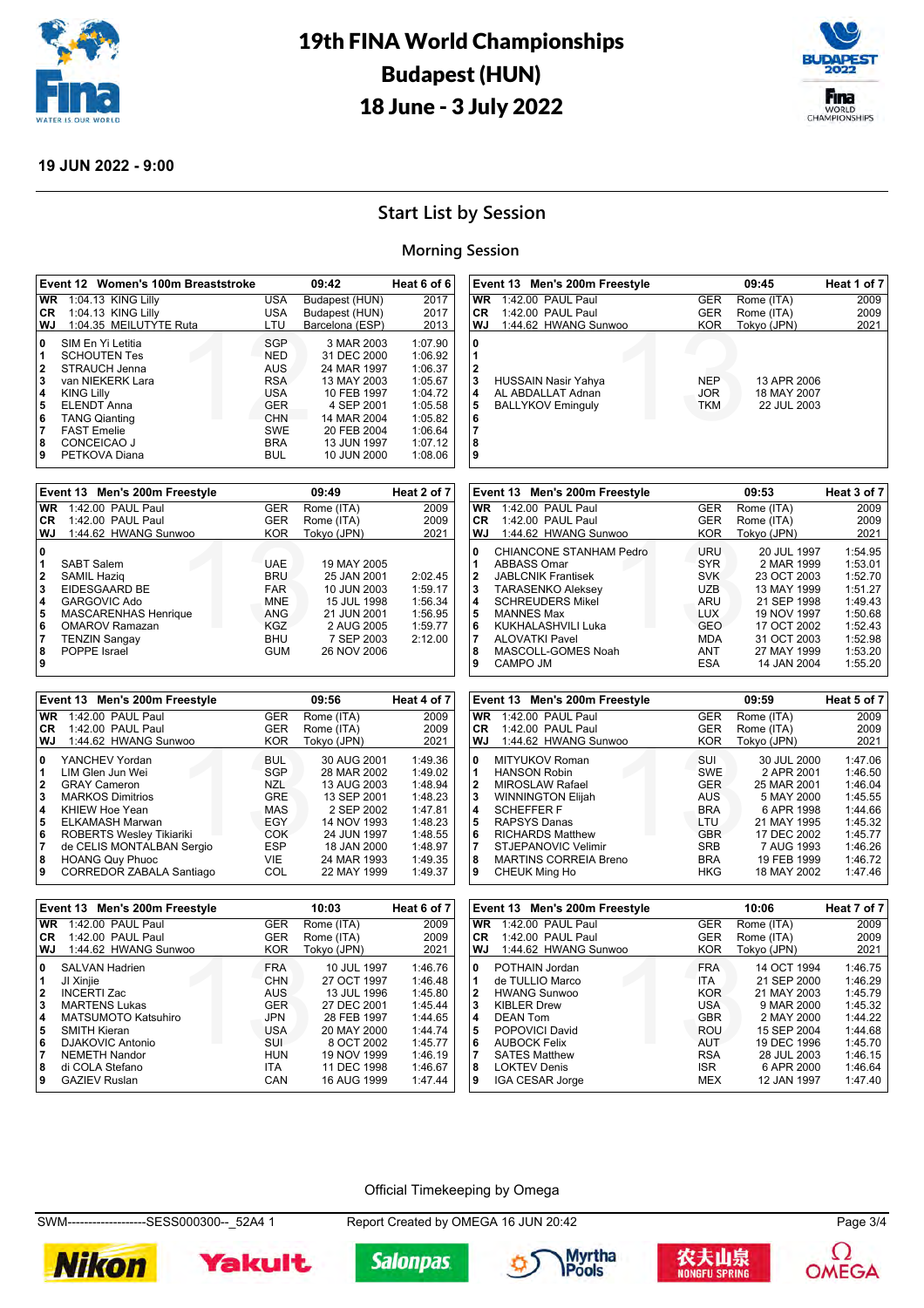



#### **19 JUN 2022 - 9:00**

# **Start List by Session**

### **Morning Session**

|                                                    | Event 14 Women's 1500m Freestyle                                                                                                                        |                                                                                         | 10:10                                                                                                 | Heat 1 of 3                                                          |
|----------------------------------------------------|---------------------------------------------------------------------------------------------------------------------------------------------------------|-----------------------------------------------------------------------------------------|-------------------------------------------------------------------------------------------------------|----------------------------------------------------------------------|
|                                                    | WR 15:20.48 LEDECKY Katie                                                                                                                               | <b>USA</b>                                                                              | Indianapolis (USA)                                                                                    | 2018                                                                 |
|                                                    | CR 15:25.48 LEDECKY Katie                                                                                                                               | <b>USA</b>                                                                              | Kazan (RUS)                                                                                           | 2015                                                                 |
| WJ.                                                | 15:28.36 LEDECKY Katie                                                                                                                                  | <b>USA</b>                                                                              | Gold Coast (AUS)                                                                                      | 2014                                                                 |
| 10<br>1<br>2<br>3<br>4<br>5<br>6<br>17<br>8<br>و ا | EIDESGAARD Var<br><b>GOH Chia Tong</b><br>VO Thi My Tien<br><b>GAN Ching Hwee</b><br><b>HOUTMAN Stephanie</b><br>SUNTHORNRANGSRI Yarinda<br>NIP Tsz Yin | <b>FAR</b><br><b>MAS</b><br><b>VIE</b><br>SGP<br><b>RSA</b><br><b>THA</b><br><b>HKG</b> | 18 MAR 2001<br>14 JAN 2003<br>29 OCT 2005<br>22 JUL 2003<br>30 SEP 2002<br>10 FEB 2008<br>11 APR 2000 | 17:07.64<br>16:55.88<br>16:35.03<br>16:55.55<br>17:07.45<br>17:20.41 |

|     | Event 14 Women's 1500m Freestyle |            | 10:28              | Heat 2 of 3 |
|-----|----------------------------------|------------|--------------------|-------------|
|     | WR 15:20.48 LEDECKY Katie        | <b>USA</b> | Indianapolis (USA) | 2018        |
|     | <b>CR</b> 15:25.48 LEDECKY Katie | USA        | Kazan (RUS)        | 2015        |
| WJ. | 15:28.36 LEDECKY Katie           | USA        | Gold Coast (AUS)   | 2014        |
| 0   | COELHO DURAES Diana              | <b>POR</b> | 8 JUN 1996         | 16:26.82    |
|     | <b>DUNFORD Abby</b>              | CAN        | 2 JAN 2006         | 16:20.26    |
| 2   | <b>ZHANG Ke</b>                  | <b>CHN</b> | 12 APR 2001        | 16:13.26    |
| 3   | JOHNSON Moesha                   | <b>AUS</b> | 19 SEP 1997        | 15:59.96    |
| 4   | <b>QUADARELLA Simona</b>         | <b>ITA</b> | 18 DEC 1998        | 15:47.34    |
| 5   | <b>PALLISTER Lani</b>            | <b>AUS</b> | 6 JUN 2002         | 15:55.40    |
| 6   | KOBRICH SCHIMPL Kristel          | CHI        | 9 AUG 1985         | 16:06.78    |
| 7   | OTERO FERNANDEZ Paula            | <b>ESP</b> | 30 MAR 2004        | 16:19.92    |
| 8   | PIMENTEL DIZOTTI Beatriz         | <b>BRA</b> | 13 APR 2000        | 16:22.07    |
| 9   | <b>HAN Dakyung</b>               | <b>KOR</b> | 31 JAN 2000        | 16:30.77    |
|     |                                  |            |                    |             |

|                       | Event 14 Women's 1500m Freestyle                                                                                        |                                                             | 10:46                                                                 | Heat 3 of 3                                              |
|-----------------------|-------------------------------------------------------------------------------------------------------------------------|-------------------------------------------------------------|-----------------------------------------------------------------------|----------------------------------------------------------|
|                       | WR 15:20.48 LEDECKY Katie                                                                                               | <b>USA</b>                                                  | Indianapolis (USA)                                                    | 2018                                                     |
|                       | CR 15:25.48 LEDECKY Katie                                                                                               | <b>USA</b>                                                  | Kazan (RUS)                                                           | 2015                                                     |
| WJ                    | 15:28.36 LEDECKY Katie                                                                                                  | <b>USA</b>                                                  | Gold Coast (AUS)                                                      | 2014                                                     |
| 0<br>1<br>2           | <b>BELLIO Katrina</b><br><b>KAHLER Marlene</b><br><b>NAMBA Miyu</b>                                                     | CAN<br><b>AUT</b><br><b>JPN</b>                             | 1 AUG 2004<br>15 MAY 2001<br>31 MAY 2002                              | 16:24.37<br>16:20.05<br>16:12.97                         |
| 3                     | LI Bingjie                                                                                                              | <b>CHN</b>                                                  | 3 MAR 2002                                                            | 15:58.35                                                 |
| 4                     | <b>LEDECKY Katie</b>                                                                                                    | <b>USA</b>                                                  | 17 MAR 1997                                                           | 15:29.51                                                 |
| 5<br>6<br>7<br>8<br>9 | <b>GRIMES Katie</b><br>MIHALYVARI-FARKAS<br><b>JUNGBLUT V</b><br><b>MARTINEZ GUILLEN Angela</b><br><b>DEANS Caitlin</b> | <b>USA</b><br><b>HUN</b><br><b>BRA</b><br><b>ESP</b><br>N71 | 8 JAN 2006<br>26 NOV 2003<br>29 JUN 1996<br>18 MAR 2004<br>5 DEC 1999 | 15:51.36<br>16:02.26<br>16:14.00<br>16:20.66<br>16:27.34 |

| Legend:                          |                            |           |                            |           |              |  |
|----------------------------------|----------------------------|-----------|----------------------------|-----------|--------------|--|
| ' CR                             | <b>Championship Record</b> | <b>WJ</b> | <b>World Junior Record</b> | <b>WR</b> | World Record |  |
| ∩fficial<br>Timekeening hy Omega |                            |           |                            |           |              |  |

Official Timekeeping by Omega

SWM-------------------SESS000300--\_52A4 1 Report Created by OMEGA 16 JUN 20:42 Page 4/4











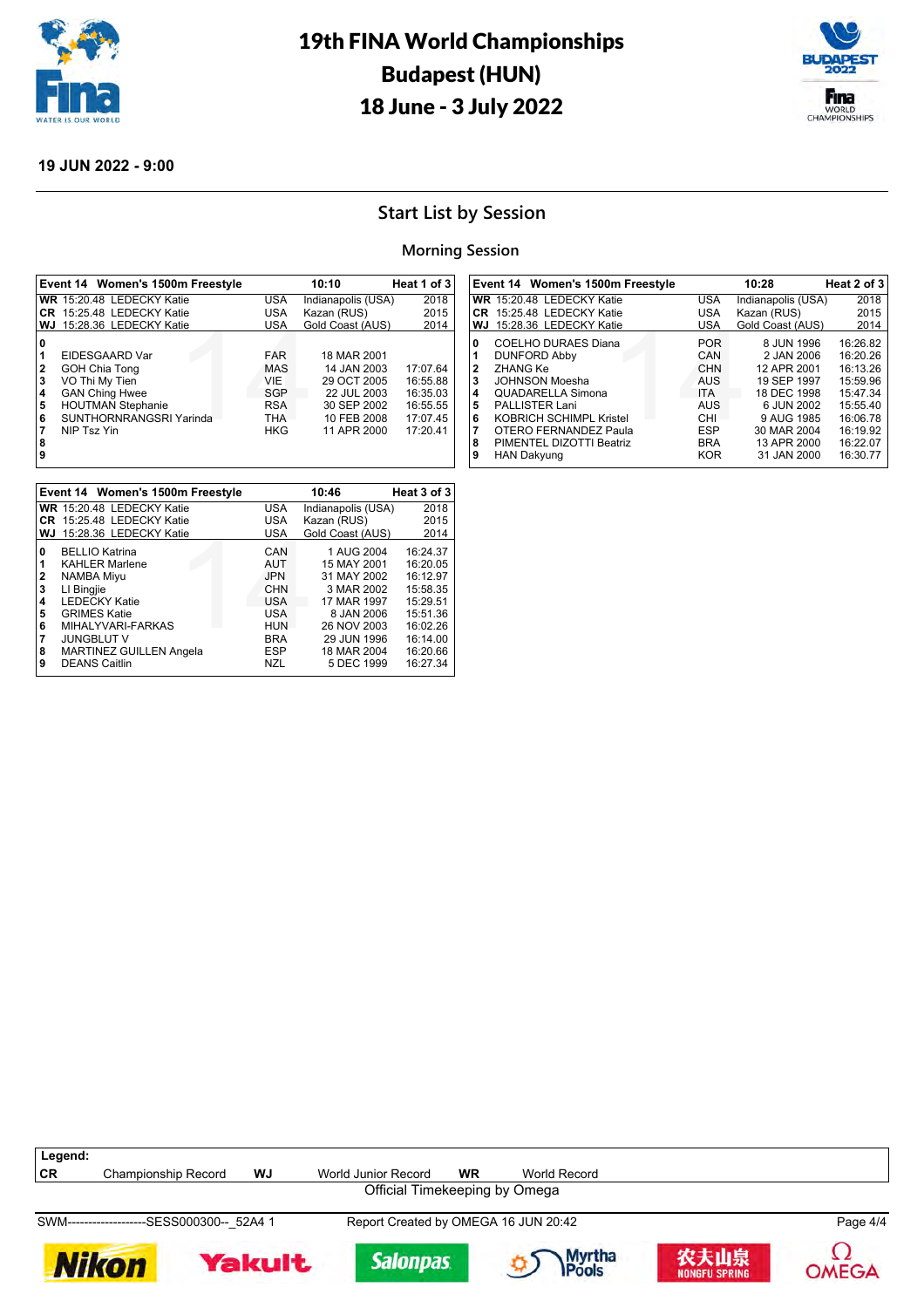

# 19th FINA World Championships Budapest (HUN)

## 18 June - 3 July 2022



**Men's 50m Breaststroke 50m brasse - hommes**

**Heats Séries**

## **Start List**

### **Event Number 15**

|           | Record Name |                          | <b>NAT Code</b> | Location       | Date        |
|-----------|-------------|--------------------------|-----------------|----------------|-------------|
| <b>WR</b> |             | 25.95 ADAM Adam          | GBR             | Budapest (HUN) | 25 JUL 2017 |
| <b>CR</b> |             | 25.95 ADAM Adam          | GBR             | Budapest (HUN) | 25 JUL 2017 |
| WJ        |             | 26.97 MARTINENGHI Nicolo | 'TA             | Riccione (ITA) | 4 APR 2017  |

#### **Heat 1 of 7 (9:00)**

| Name                           | <b>NAT Code</b> | Date of Birth | <b>Entry Time</b> | Time | Rank |
|--------------------------------|-----------------|---------------|-------------------|------|------|
| KADIU Kledi                    | <b>ALB</b>      | 28 OCT 2003   |                   |      |      |
| <b>GUNSENNOROV Zandanbal</b>   | MGL             | 6 FEB 1996    |                   |      |      |
| RASHED Basem Nabil Ahmed Ahmed | <b>YEM</b>      | 15 DEC 2003   |                   |      |      |
| OBAMA NKARA Higinio            | <b>GEQ</b>      | 19 SEP 1998   |                   |      |      |
| SIHANOUVONG Slava              | LAO             | 1 OCT 1999    |                   |      |      |
| MOPAMA SUKASUKA Fabrice        | COD             | 8 AUG 1999    |                   |      |      |
| <b>IAKOVIDIS Filippos</b>      | <b>CYP</b>      | 14 APR 1998   |                   |      |      |
| ALI HAROUN Daoud               | DJI             | 23 MAR 2001   |                   |      |      |
|                                |                 |               |                   |      |      |

#### **Heat 2 of 7 (9:02)**

 $\overline{\phantom{a}}$ 

| Lane          | <b>Name</b>                   | <b>NAT Code</b> | Date of Birth | <b>Entry Time</b> | <b>Time</b> | Rank |
|---------------|-------------------------------|-----------------|---------------|-------------------|-------------|------|
| 0             | <b>AMEGASHIE Patrick</b>      | TOG             | 17 MAR 1997   |                   |             |      |
|               | CHOPHO Refiloe                | <b>LES</b>      | 25 JUL 1990   | 39.46             |             |      |
| $\mathcal{P}$ | <b>NAIDU Kumaren</b>          | <b>ZAM</b>      | 28 AUG 1997   | 31.03             |             |      |
| 3             | <b>GOMES Filipe</b>           | <b>MAW</b>      | 7 APR 1997    | 30.14             |             |      |
| 4             | LIMTIACO Tasi                 | <b>FSM</b>      | 4 JAN 1994    | 29.76             |             |      |
| 5             | CALERO SUAREZ Julio Alejandro | <b>CUB</b>      | 1 NOV 2002    | 30.06             |             |      |
| 6             | MUKALAZI Tendo                | <b>UGA</b>      | 15 JUN 2002   | 30.56             |             |      |
|               | ANWARI Fahim                  | <b>AFG</b>      | 5 MAY 1999    | 31.89             |             |      |
| 8             | FENELUS J Asdad               | HAI             | 17 OCT 1996   |                   |             |      |
| 9             | <b>HOSEI Jion</b>             | <b>PLW</b>      | 19 MAY 2007   |                   |             |      |

#### **Heat 3 of 7 (9:04)**

| Lane | <b>Name</b>                  | <b>NAT Code</b> | Date of Birth | <b>Entry Time</b> | Time | Rank |
|------|------------------------------|-----------------|---------------|-------------------|------|------|
| 0    | RAHARVEL Jonathan            | <b>MAD</b>      | 24 APR 2002   | 29.63             |      |      |
|      | HERRERA PORTUGUEZ Arnoldo    | <b>CRC</b>      | 7 MAR 1996    | 29.22             |      |      |
| 2    | <b>MALACHI Constantin</b>    | <b>MDA</b>      | 11 APR 1997   | 28.92             |      |      |
| 3    | KOUMA Sebastien              | MLI             | 27 APR 1997   | 28.79             |      |      |
| 4    | <b>LAWRENCE Matthew</b>      | <b>MOZ</b>      | 27 DEC 2003   | 28.54             |      |      |
| 5    | <b>WEEKES Luis Sebastian</b> | <b>BAR</b>      | 10 APR 2000   | 28.66             |      |      |
| 6    | ALTARMOOM Rashed             | <b>KUW</b>      | 8 APR 1999    | 28.81             |      |      |
|      | ROBINSON Adrian              | <b>BOT</b>      | 11 APR 2000   | 29.10             |      |      |
| 8    | CASADEI Giacomo              | <b>SMR</b>      | 23 MAY 2002   | 29.59             |      |      |
| 9    | ABASS Abobakr                | <b>SUD</b>      | 1 NOV 1998    | 29.72             |      |      |

Official Timekeeping by Omega

SWMM50MBR--------------HEAT---------\_51A1 1 Report Created by OMEGA 16 JUN 18:50 Page 1/3









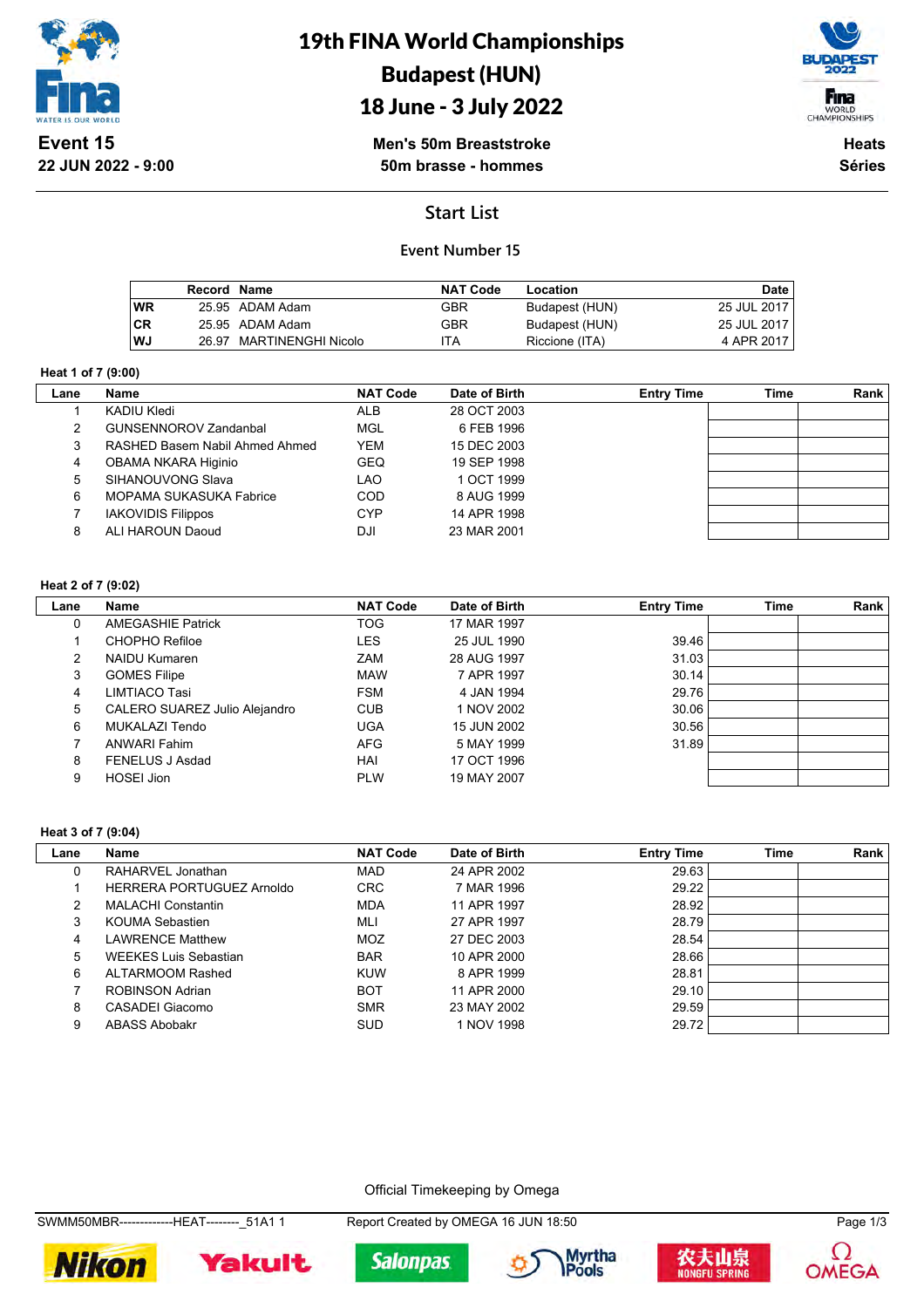

## 18 June - 3 July 2022



**Men's 50m Breaststroke 50m brasse - hommes**

**Heats Séries**

### **Start List**

### **Event Number 15**

**Heat 4 of 7 (9:06)**

| Lane | <b>Name</b>                  | <b>NAT Code</b> | Date of Birth | <b>Entry Time</b> | <b>Time</b> | Rank |
|------|------------------------------|-----------------|---------------|-------------------|-------------|------|
| 0    | <b>MARTIJENA DIAZ Andres</b> | <b>DOM</b>      | 28 SEP 2001   | 28.34             |             |      |
|      | <b>MAHABIR Nicholas</b>      | <b>SGP</b>      | 26 NOV 2005   | 28.29             |             |      |
| 2    | <b>SCHREUDERS Mikel</b>      | ARU             | 21 SEP 1998   | 28.18             |             |      |
| 3    | <b>CRAWFORD Brenden</b>      | <b>RSA</b>      | 23 MAR 1996   | 28.12             |             |      |
| 4    | <b>OVCHINNIKOV Maksym</b>    | <b>UKR</b>      | 18 MAY 2003   | 28.02             |             |      |
| 5    | MELCONIAN ALVEZ Martin       | URU             | 2 JAN 1990    | 28.07             |             |      |
| 6    | <b>KAMZENOV Aibek</b>        | <b>KAZ</b>      | 16 DEC 1995   | 28.17             |             |      |
|      | PHAM Thanh Bao               | <b>VIE</b>      | 17 MAR 2001   | 28.28             |             |      |
| 8    | <b>BOUTOUIL Samy</b>         | <b>MAR</b>      | 3 OCT 2000    | 28.31             |             |      |
| 9    | <b>CAMPBELL Kito</b>         | <b>JAM</b>      | 14 JUN 2003   | 28.36             |             |      |

### **Heat 5 of 7 (9:08)**

| Lane | Name                      | <b>NAT Code</b> | Date of Birth | <b>Entry Time</b> | <b>Time</b> | Rank |
|------|---------------------------|-----------------|---------------|-------------------|-------------|------|
| 0    | WU Chun-Feng              | TPE.            | 2 DEC 1990    | 27.84             |             |      |
|      | <b>GAL Oliver</b>         | <b>HUN</b>      | 18 APR 2001   | 27.64             |             |      |
| 2    | <b>SIDLAUSKAS Andrius</b> | LTU             | 6 APR 1997    | 27.39             |             |      |
| 3    | MATZERATH Lucas Joachim   | <b>GER</b>      | 3 MAY 2000    | 27.13             |             |      |
| 4    | <b>FINK Nic</b>           | USA             | 3 JUL 1993    | 26.55             |             |      |
| 5    | CERASUOLO Simone          | <b>ITA</b>      | 22 JUN 2003   | 26.85             |             |      |
| 6    | <b>PITSHUGIN Kristian</b> | <b>ISR</b>      | 18 JUL 2001   | 27.27             |             |      |
|      | <b>CHOI Dongyeol</b>      | <b>KOR</b>      | 1 MAY 1999    | 27.57             |             |      |
| 8    | <b>VIQUERAT Antoine</b>   | <b>FRA</b>      | 5 OCT 1998    | 27.73             |             |      |
| 9    | <b>EPITROPOV Lyubomir</b> | <b>BUL</b>      | 27 APR 1999   | 27.95             |             |      |

#### **Heat 6 of 7 (9:10)**

 $\overline{\phantom{a}}$ 

| Lane | Name                         | <b>NAT Code</b> | Date of Birth | <b>Entry Time</b> | <b>Time</b> | Rank |
|------|------------------------------|-----------------|---------------|-------------------|-------------|------|
| 0    | <b>HORREGO VALLE Julio</b>   | <b>HON</b>      | 8 OCT 1998    | 27.81             |             |      |
|      | <b>BASTIAN Izaak</b>         | <b>BAH</b>      | 3 JAN 2001    | 27.60             |             |      |
| 2    | <b>REITSHAMMER Bernhard</b>  | <b>AUT</b>      | 17 JUN 1994   | 27.33             |             |      |
| 3    | ALVES FRANCA da SILVA Felipe | <b>BRA</b>      | 14 MAY 1987   | 27.11             |             |      |
| 4    | <b>ANDREW Michael</b>        | USA             | 18 APR 1999   | 26.52             |             |      |
| 5    | <b>SAKCI Huseyin</b>         | TUR             | 15 NOV 1997   | 26.83             |             |      |
| 6    | <b>ELKAMASH Youssef</b>      | EGY             | 20 JUL 1995   | 27.21             |             |      |
|      | <b>CORBEAU Caspar</b>        | <b>NED</b>      | 3 APR 2001    | 27.48             |             |      |
| 8    | <b>BELL Grayson</b>          | <b>AUS</b>      | 21 MAR 1997   | 27.71             |             |      |
| 9    | <b>DERGOUSOFF James</b>      | CAN             | 28 OCT 1996   | 27.95             |             |      |

#### Official Timekeeping by Omega

SWMM50MBR--------------HEAT--------\_51A1 1 Report Created by OMEGA 16 JUN 18:50 Page 2/3











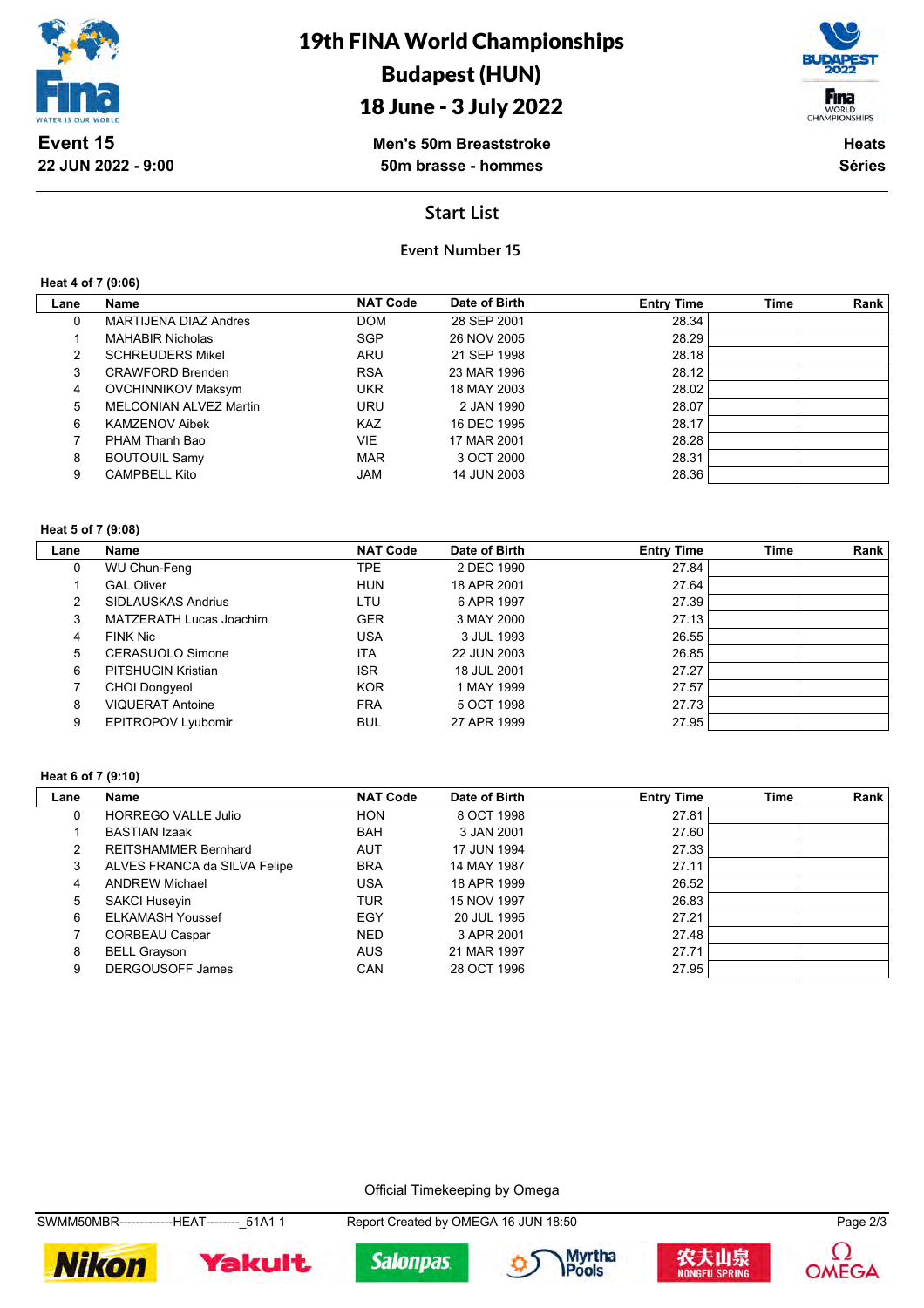

## 18 June - 3 July 2022



**Men's 50m Breaststroke 50m brasse - hommes**

**Heats Séries**

## **Start List**

**Event Number 15**

#### **Heat 7 of 7 (9:12)**

Г

| Lane | Name                      | <b>NAT Code</b> | Date of Birth | <b>Entry Time</b> | Time | Rank |
|------|---------------------------|-----------------|---------------|-------------------|------|------|
| 0    | CRESPO ECHEVERRIA Edgar   | <b>PAN</b>      | 11 MAY 1989   | 27.79             |      |      |
|      | PRONO FERNANDEZ Renato    | <b>PAR</b>      | 2 MAR 1991    | 27.60             |      |      |
| 2    | <b>STEVENS Peter</b>      | <b>SLO</b>      | 1 JUN 1995    | 27.32             |      |      |
| 3    | <b>GOLDFADEN Itay</b>     | <b>ISR</b>      | 24 APR 1996   | 27.05             |      |      |
| 4    | <b>MARTINENGHI Nicolo</b> | <b>ITA</b>      | 1 AUG 1999    | 26.39             |      |      |
| 5    | GOMES JUNIOR Joao         | <b>BRA</b>      | 21 JAN 1986   | 26.62             |      |      |
| 6    | <b>GRINDHEIM Andre</b>    | <b>NOR</b>      | 7 APR 2000    | 27.20             |      |      |
|      | YAN Zibei                 | <b>CHN</b>      | 12 OCT 1995   | 27.44             |      |      |
| 8    | ASPOUGALIS Arkadios       | <b>GRE</b>      | 21 FEB 2001   | 27.69             |      |      |
| 9    | PETRASHOV Denis           | <b>KGZ</b>      | 1 FEB 2000    | 27.90             |      |      |

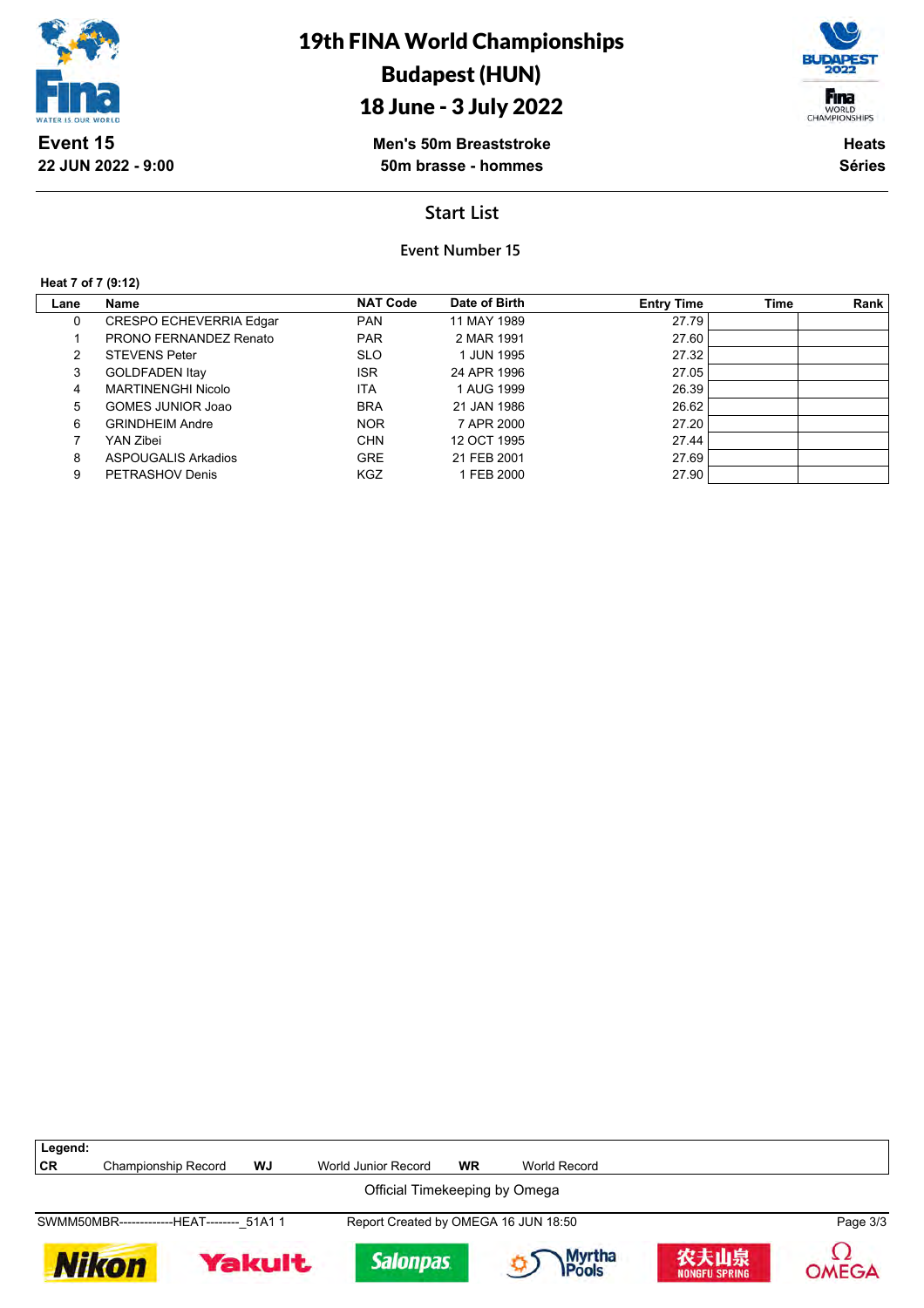

# 19th FINA World Championships Budapest (HUN)



## 18 June - 3 July 2022

**Women's 200m Freestyle 200m nage libre - femmes**

**Heats Séries**

## **Start List**

### **Event Number 16**

|           | Record  |       | Splits |         | Name               | <b>NAT Code</b> | Location    | <b>Date</b> |
|-----------|---------|-------|--------|---------|--------------------|-----------------|-------------|-------------|
| <b>WR</b> | 1:52.98 | 27.34 | 55.60  | 1:24.38 | FEDERICA Federica  | ITA             | Rome (ITA)  | 29 JUL 2009 |
| CR        | 1:52.98 | 27.34 | 55.60  | 1:24.38 | FEDERICA Federica  | ITA             | Rome (ITA)  | 29 JUL 2009 |
| WJ        | 1.55.11 | 27.25 | 56.94  | 1:26.70 | O'CALLAGHAN Mollie | AUS             | Tokyo (JPN) | 28 JUL 2021 |

#### **Heat 1 of 5 (9:14)**

| -ane | <b>Name</b>            | <b>NAT Code</b> | Date of Birth | <b>Entry Time</b> | Time | Rank |
|------|------------------------|-----------------|---------------|-------------------|------|------|
|      | SANTOS Keana           | <b>GUM</b>      | 17 AUG 2007   |                   |      |      |
|      | <b>PANUVE Charissa</b> | TGA             | 19 NOV 1994   | 2:25.83           |      |      |
|      | <b>COLLYMORE Tilly</b> | GRN             | 27 NOV 2007   |                   |      |      |

#### **Heat 2 of 5 (9:18)**

| Lane | Name                         | <b>NAT Code</b> | Date of Birth | <b>Entry Time</b> | Time | Rank |
|------|------------------------------|-----------------|---------------|-------------------|------|------|
|      | <b>SOUKUP Therese</b>        | SEY             | 8 JUL 2003    | 2:17.45           |      |      |
| 2    | KUIPERS Natalia Jean         | <b>ISV</b>      | 13 JUN 2002   | 2:15.89           |      |      |
| 3    | MEJIA ARCE Lucero            | <b>GUA</b>      | 17 OCT 2007   | 2:08.36           |      |      |
|      | <b>KWANMUANG Kamonchanok</b> | THA             | 4 MAR 2005    | 2:02.63           |      |      |
| 5    | DURANGO RESTREPO Karen       | COL             | 4 OCT 2001    | 2:03.09           |      |      |
| 6    | NABI Jehanara                | <b>PAK</b>      | 14 JUL 2004   | 2:12.38           |      |      |
|      | MITCHELL Bianca              | ANT             | 24 JUL 2001   | 2:16.56           |      |      |
| 8    | <b>FORSON Zaira</b>          | GHA             | 6 APR 2005    | 2:21.43           |      |      |

#### **Heat 3 of 5 (9:22)**

| Lane | Name                       | <b>NAT Code</b> | Date of Birth | <b>Entry Time</b> | <b>Time</b> | Rank |
|------|----------------------------|-----------------|---------------|-------------------|-------------|------|
| 0    | <b>JUNG Hyunyoung</b>      | <b>KOR</b>      | 12 SEP 2005   | 2:00.92           |             |      |
|      | <b>KAHLER Marlene</b>      | AUT             | 15 MAY 2001   | 1:59.60           |             |      |
| 2    | FAIN Katja                 | <b>SLO</b>      | 31 AUG 2001   | 1:57.83           |             |      |
| 3    | <b>GOSE</b> Isabel         | <b>GER</b>      | 9 MAY 2002    | 1:56.80           |             |      |
| 4    | YANG Junxuan               | <b>CHN</b>      | 26 JAN 2002   | 1:54.37           |             |      |
| 5    | <b>WILSON Madison</b>      | <b>AUS</b>      | 31 MAY 1994   | 1:55.68           |             |      |
| 6    | SMITH Leah                 | <b>USA</b>      | 19 APR 1995   | 1:57.44           |             |      |
|      | <b>DUMONT Valentine</b>    | <b>BEL</b>      | 2 JUL 2000    | 1:57.98           |             |      |
| 8    | <b>GAMEZ MATOS Elisbet</b> | <b>CUB</b>      | 17 JAN 1997   | 2:00.56           |             |      |
| 9    | ANGELOVA Zhanet Yavorova   | <b>BUL</b>      | 13 NOV 2004   | 2:02.43           |             |      |

#### **Heat 4 of 5 (9:25)**

| Lane | Name                         | <b>NAT Code</b> | Date of Birth | <b>Entry Time</b> | Time | Rank |
|------|------------------------------|-----------------|---------------|-------------------|------|------|
|      | <b>GAN Ching Hwee</b>        | <b>SGP</b>      | 22 JUL 2003   | 2:00.89           |      |      |
|      | SEGEL Janja                  | <b>SLO</b>      | 17 JUN 2001   | 1:58.38           |      |      |
| 2    | <b>BALDUCCINI Stephanie</b>  | <b>BRA</b>      | 20 SEP 2004   | 1:57.77           |      |      |
| 3    | <b>BONNET Charlotte</b>      | <b>FRA</b>      | 14 FEB 1995   | 1:56.47           |      |      |
| 4    | TANG Muhan                   | <b>CHN</b>      | 4 SEP 2003    | 1:54.26           |      |      |
| 5.   | O'CALLAGHAN Mollie           | <b>AUS</b>      | 2 APR 2004    | 1:54.94           |      |      |
| 6    | <b>FAIRWEATHER Erika</b>     | <b>NZL</b>      | 31 DEC 2003   | 1:57.26           |      |      |
|      | <b>PADAR Nikolett</b>        | <b>HUN</b>      | 30 MAR 2006   | 1:57.91           |      |      |
| 8    | JORUNNARDOTTIR Saefridur Sol | ISL             | 31 OCT 2000   | 2:00.20           |      |      |
| 9    | <b>MALUKA</b> leva           | LAT             | 9 APR 2003    | 2:02.28           |      |      |

Official Timekeeping by Omega

SWMW200MFR-------------HEAT--------\_51A1 1 Report Created by OMEGA 16 JUN 18:50 Page 1/2









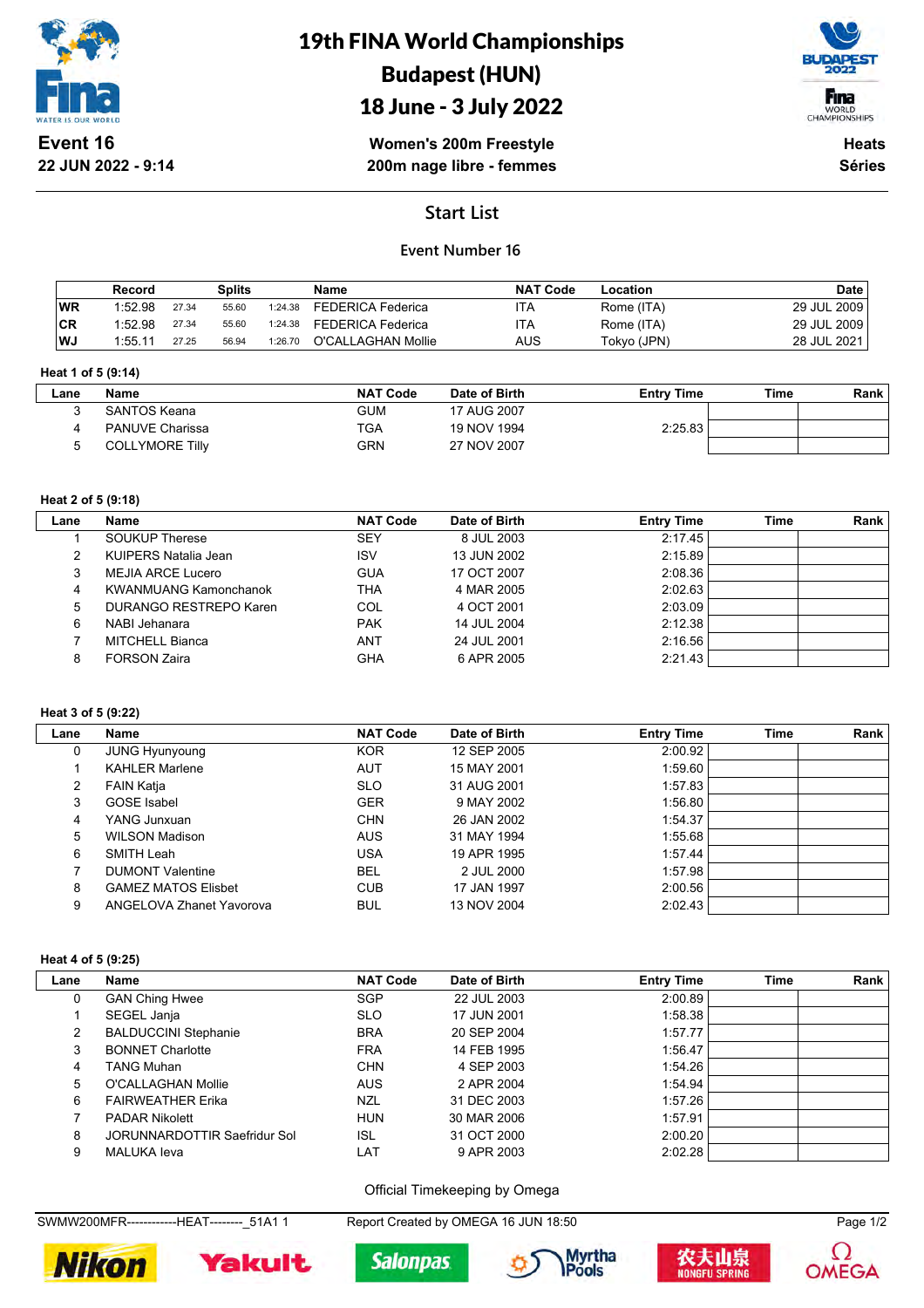

## 18 June - 3 July 2022

**Women's 200m Freestyle 200m nage libre - femmes**

**Heats Séries**

Fina WORLD<br>CHAMPIONSHIPS

## **Start List**

## **Event Number 16**

#### **Heat 5 of 5 (9:29)**

 $\sqrt{ }$ 

| Lane           | Name                              | <b>NAT Code</b> | Date of Birth | <b>Entry Time</b> | Time | Rank |
|----------------|-----------------------------------|-----------------|---------------|-------------------|------|------|
| 0              | <b>GOLD Aleksa</b>                | <b>EST</b>      | 3 JAN 2000    | 2:00.65           |      |      |
|                | <b>STEENBERGEN Marrit</b>         | <b>NED</b>      | 11 JAN 2000   | 1:58.30           |      |      |
| $\overline{2}$ | <b>RUCK Taylor</b>                | CAN             | 28 MAY 2000   | 1:57.60           |      |      |
| 3              | <b>ANDERSON Freya</b>             | <b>GBR</b>      | 4 MAR 2001    | 1:56.42           |      |      |
| 4              | <b>HAUGHEY Siobhan Bernadette</b> | <b>HKG</b>      | 31 OCT 1997   | 1:53.92           |      |      |
| 5              | <b>OLEKSIAK Penny</b>             | CAN             | 13 JUN 2000   | 1:54.70           |      |      |
| 6              | <b>WEINSTEIN Claire</b>           | USA             | 1 MAR 2007    | 1:57.08           |      |      |
|                | <b>COLBERT Freya Constance</b>    | <b>GBR</b>      | 8 MAR 2004    | 1:57.90           |      |      |
| 8              | <b>GOLOVATY Daria</b>             | <b>ISR</b>      | 30 AUG 2005   | 1:59.67           |      |      |
| 9              | ASTEDT Sofia                      | <b>SWE</b>      | 13 NOV 2003   | 2:00.92           |      |      |

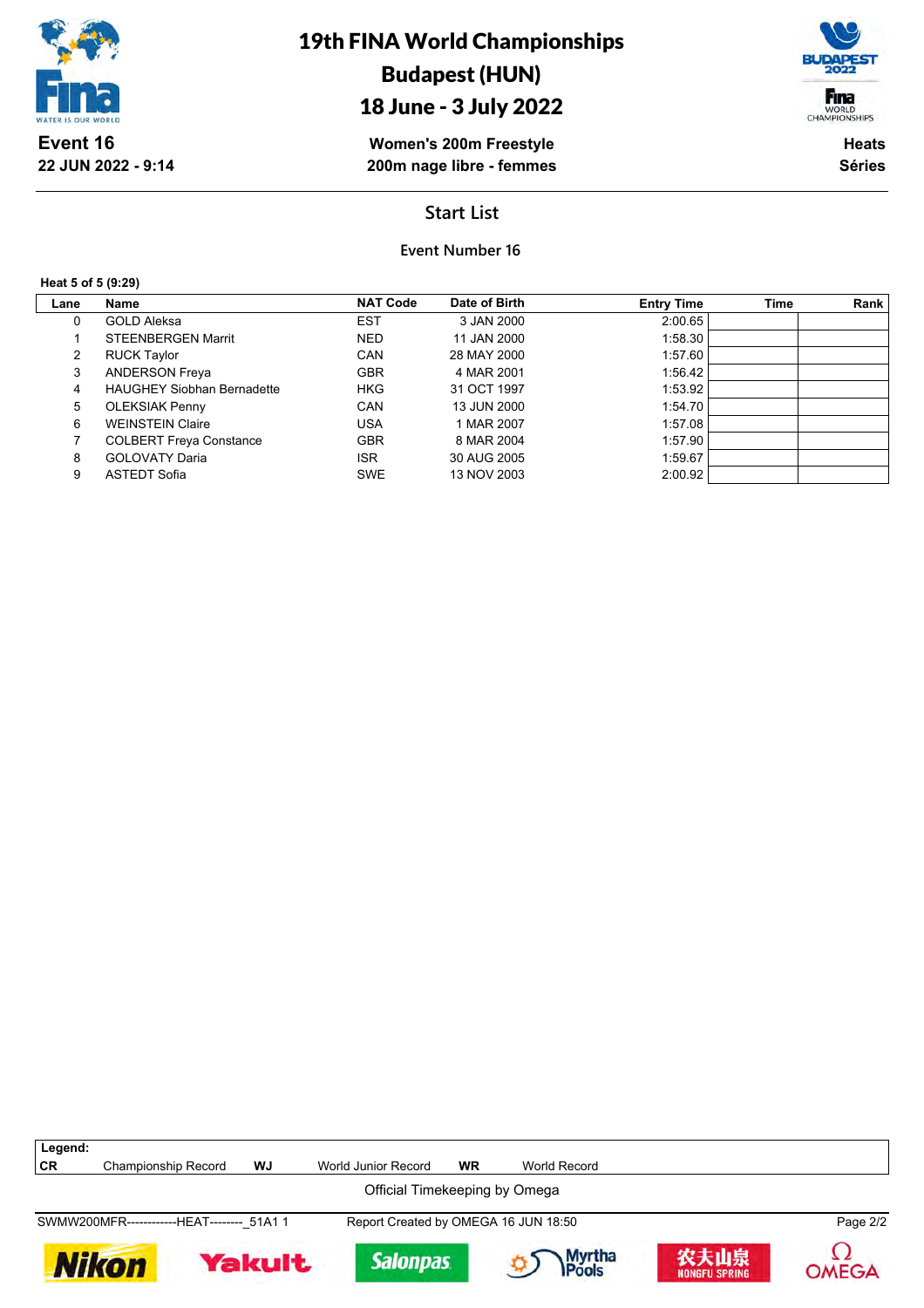



**Men's 200m Butterfly 200m papillon - hommes**

**Heats Séries**

## **Start List**

### **Event Number 17**

|     | Record  |       | Splits |         | Name          | <b>NAT Code</b> | Location      | Date        |
|-----|---------|-------|--------|---------|---------------|-----------------|---------------|-------------|
| 'WR | 1:50.73 | 24.66 | 52.88  | 1:21.57 | MILAK Kristof | HUN             | Gwangju (KOR) | 24 JUL 2019 |
| ∣CR | 1:50.73 | 24.66 | 52.88  | 1:21.57 | MILAK Kristof | HUN             | Gwangju (KOR) | 24 JUL 2019 |
| WJ  | 1:53.79 | 24.69 | 53.24  | 1:22.71 | MILAK Kristof | HUN             | Netanya (ISR) | 30 JUN 2017 |

#### **Heat 1 of 5 (9:33)**

| Lane | <b>Name</b>                | <b>NAT Code</b> | Date of Birth | <b>Entry Time</b> | Time | Rank |
|------|----------------------------|-----------------|---------------|-------------------|------|------|
|      | MESFAR Heni                | TUN             | 9 JUN 2007    |                   |      |      |
|      | <b>SABT Salem</b>          | UAE             | 19 MAY 2005   |                   |      |      |
|      | <b>IBRAHIM Mubal Azzam</b> | MDV             | 3 NOV 2000    |                   |      |      |

#### **Heat 2 of 5 (9:37)**

| Lane | Name                           | <b>NAT Code</b> | Date of Birth | <b>Entry Time</b> | <b>Time</b> | Rank |
|------|--------------------------------|-----------------|---------------|-------------------|-------------|------|
| 0    | <b>BACHMANN Simon</b>          | SEY             | 17 FEB 1999   | 2:03.54           |             |      |
|      | NAGY Richard                   | <b>SVK</b>      | 9 MAR 1993    | 2:01.91           |             |      |
| 2    | <b>HUSSEY Patrick</b>          | CAN             | 1 MAR 2001    | 2:00.51           |             |      |
| 3    | HO Nguyen Duy Khoa             | VIE             | 18 MAR 2005   | 2:00.04           |             |      |
| 4    | VALIZADA Ramil                 | <b>AZE</b>      | 16 FEB 2004   | 1:59.34           |             |      |
| 5    | DOLS Keanan                    | <b>JAM</b>      | 24 JUL 1998   | 2:00.03           |             |      |
| 6    | <b>GORDILLO GUZMAN Erick</b>   | <b>GUA</b>      | 5 OCT 1999    | 2:00.35           |             |      |
|      | OTAIZA HERNANDEZ Jorge Eliezer | VEN             | 7 FEB 2003    | 2:00.71           |             |      |
| 8    | <b>BAFFICO BALHARRY Felipe</b> | <b>CHI</b>      | 8 MAR 2005    | 2:02.09           |             |      |
| 9    | <b>HERNANDEZ HUERTA Gerald</b> | <b>NCA</b>      | 27 OCT 2004   |                   |             |      |

#### **Heat 3 of 5 (9:40)**

| Lane | Name                        | <b>NAT Code</b> | Date of Birth | <b>Entry Time</b> | Time | Rank |
|------|-----------------------------|-----------------|---------------|-------------------|------|------|
| 0    | RUVALCABA CRUZ Hector       | <b>MEX</b>      | 26 JUN 1997   | 1:56.89           |      |      |
|      | <b>GONCHE M</b>             | <b>BRA</b>      | 5 JAN 1999    | 1:56.30           |      |      |
| 2    | CARINI Giacomo              | <b>ITA</b>      | 2 JUL 1997    | 1:55.33           |      |      |
| 3    | GOMES de DEUS Leonardo      | <b>BRA</b>      | 18 JAN 1991   | 1.54.83           |      |      |
| 4    | <b>URLANDO Luca</b>         | USA             | 16 MAR 2002   | 1:54.10           |      |      |
| 5    | WANG Kuan-Hung              | TPE.            | 23 JAN 2002   | 1.54.44           |      |      |
| 6    | GUY James                   | <b>GBR</b>      | 26 NOV 1995   | 1:55.20           |      |      |
|      | RAZZETTI Alberto            | <b>ITA</b>      | 2 JUN 1999    | 1:55.79           |      |      |
| 8    | KIM Minseop                 | <b>KOR</b>      | 18 MAR 2004   | 1:56.47           |      |      |
| 9    | <b>WONGCHAROEN Navaphat</b> | THA             | 3 MAR 1997    | 1:58.93           |      |      |

Official Timekeeping by Omega



**Salonpas** 









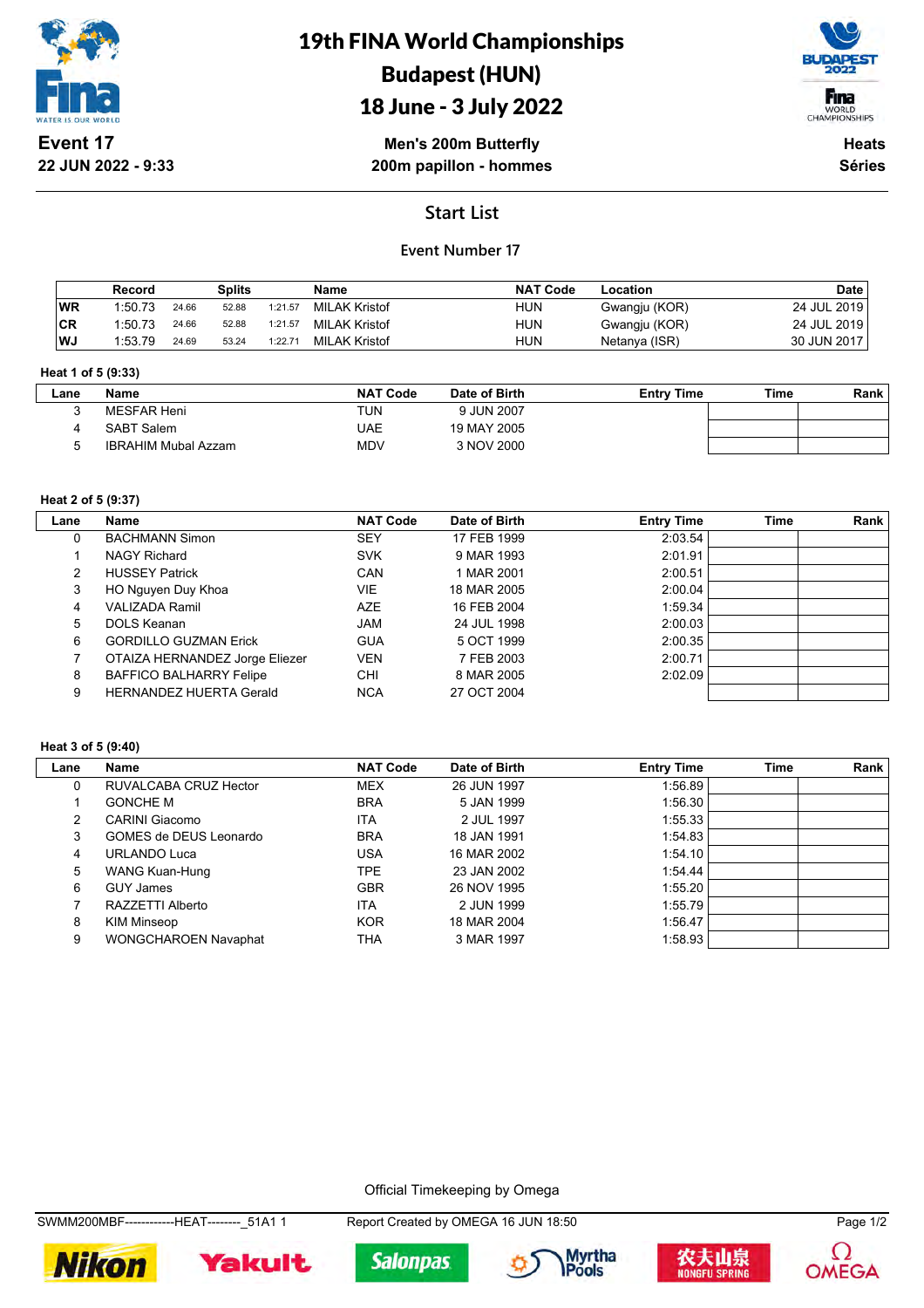

## 18 June - 3 July 2022

**Men's 200m Butterfly 200m papillon - hommes**



**Heats Séries**

## **Start List**

### **Event Number 17**

**Heat 4 of 5 (9:44)**

| Lane           | Name                   | <b>NAT Code</b> | Date of Birth | <b>Entry Time</b> | Time | Rank |
|----------------|------------------------|-----------------|---------------|-------------------|------|------|
| 0              | NIU Guangsheng         | <b>CHN</b>      | 9 JUN 2004    | 1:56.68           |      |      |
|                | <b>MOON Seungwoo</b>   | <b>KOR</b>      | 3 DEC 2002    | 1:56.25           |      |      |
| $\overline{2}$ | CHMIELEWSKI Krzysztof  | <b>POL</b>      | 8 JUN 2004    | 1:55.28           |      |      |
| 3              | CHEN Juner             | <b>CHN</b>      | 17 FEB 2004   | 1:54.61           |      |      |
| 4              | <b>HONDA Tomoru</b>    | <b>JPN</b>      | 31 DEC 2001   | 1:53.73           |      |      |
| 5              | <b>KENDERESI Tamas</b> | <b>HUN</b>      | 13 DEC 1996   | 1:54.37           |      |      |
| 6              | PONTI Noe              | SUI             | 1 JUN 2001    | 1:55.05           |      |      |
|                | <b>CROENEN Louis</b>   | <b>BEL</b>      | 4 JAN 1994    | 1:55.69           |      |      |
| 8              | PRAKASH Sajan          | <b>IND</b>      | 14 SEP 1993   | 1:56.38           |      |      |
| 9              | ONG Jung Yi            | <b>SGP</b>      | 15 MAR 2001   | 1:58.71           |      |      |

#### **Heat 5 of 5 (9:47)**

| Lane | <b>Name</b>           | <b>NAT Code</b> | Date of Birth | <b>Entry Time</b> | <b>Time</b> | Rank |
|------|-----------------------|-----------------|---------------|-------------------|-------------|------|
| 0    | <b>ZIRK Kregor</b>    | <b>EST</b>      | 3 JUL 1999    | 1:56.63           |             |      |
|      | <b>GOUGH Bowen</b>    | <b>AUS</b>      | 7 MAY 1998    | 1:55.88           |             |      |
| 2    | <b>TERADA Takumi</b>  | <b>JPN</b>      | 28 JAN 1998   | 1:55.21           |             |      |
| 3    | <b>IVANOV Antani</b>  | <b>BUL</b>      | 17 JUL 1999   | 1:54.50           |             |      |
| 4    | <b>MILAK Kristof</b>  | <b>HUN</b>      | 20 FEB 2000   | 1:51.10           |             |      |
| 5    | <b>JULIAN Trenton</b> | USA             | 9 DEC 1998    | 1:54.22           |             |      |
| 6    | le CLOS Chad          | <b>RSA</b>      | 12 APR 1992   | 1:54.93           |             |      |
|      | MARCHAND Leon         | <b>FRA</b>      | 17 MAY 2002   | 1:55.40           |             |      |
| 8    | <b>KESIL Denys</b>    | UKR             | 26 OCT 2000   | 1:56.37           |             |      |
| 9    | STJEPANOVIC Velimir   | <b>SRB</b>      | 7 AUG 1993    | 1:57.26           |             |      |

| Legend:                       |                                            |        |                                      |           |                         |                       |          |  |  |
|-------------------------------|--------------------------------------------|--------|--------------------------------------|-----------|-------------------------|-----------------------|----------|--|--|
| <b>CR</b>                     | Championship Record                        | WJ     | World Junior Record                  | <b>WR</b> | World Record            |                       |          |  |  |
| Official Timekeeping by Omega |                                            |        |                                      |           |                         |                       |          |  |  |
|                               | SWMM200MBF-------------HEAT-------- 51A1 1 |        | Report Created by OMEGA 16 JUN 18:50 |           |                         |                       | Page 2/2 |  |  |
| Nikon                         |                                            | Yakult | <b>Salonpas</b>                      |           | Myrtha<br><b>IPools</b> | 农夫山泉<br>NONGFU SPRING | OMEGA    |  |  |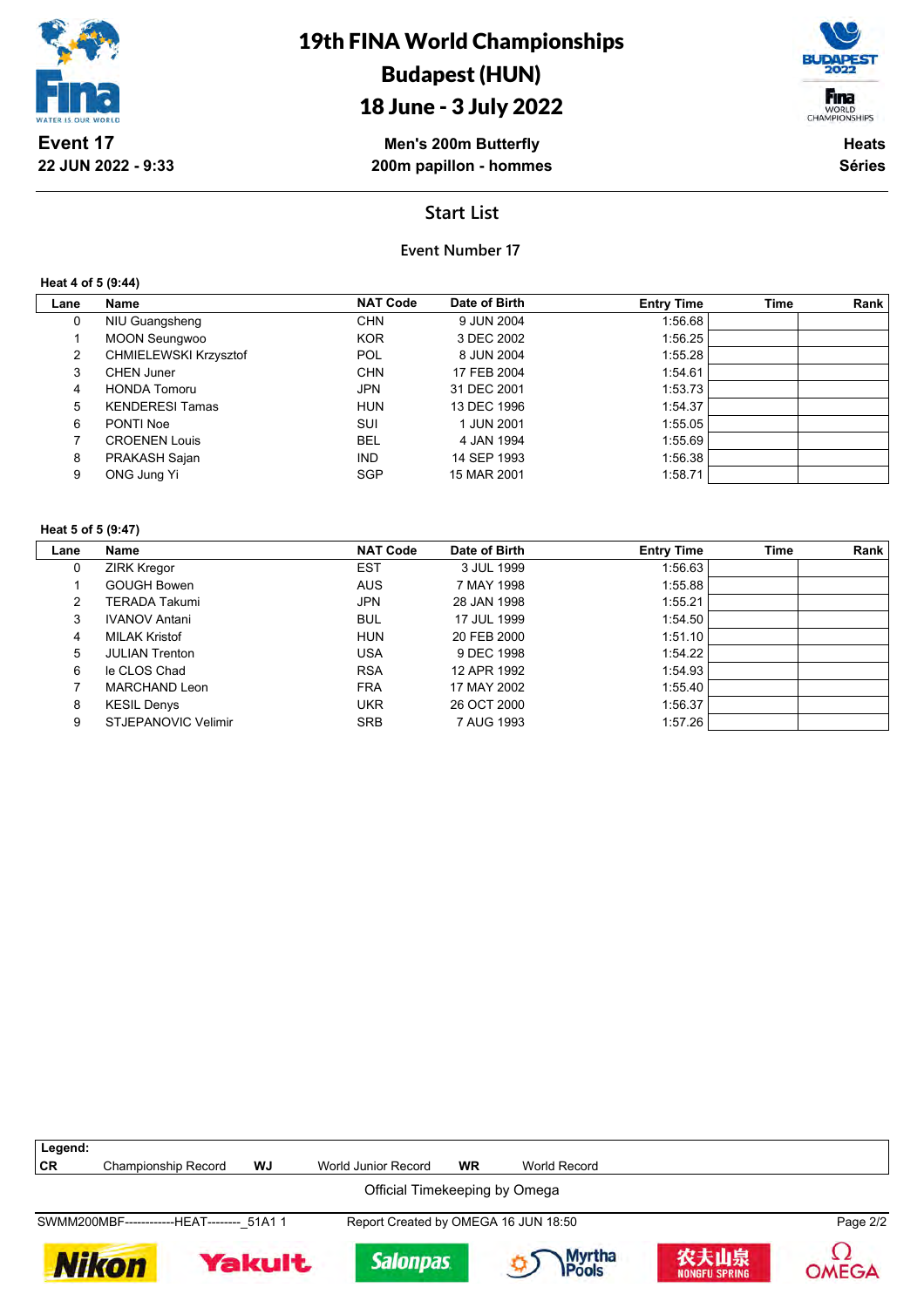

# 19th FINA World Championships Budapest (HUN)

## 18 June - 3 July 2022



**Men's 800m Freestyle 800m nage libre - hommes**

**Heats Séries**

## **Start List**

### **Event Number 18**

|           | Record  |       | Splits  |         | Name               | <b>NAT Code</b> | Location    | <b>Date</b> |
|-----------|---------|-------|---------|---------|--------------------|-----------------|-------------|-------------|
| <b>WR</b> | 7:32.12 | 55.20 | 1:52.55 | 3:46.79 | LIN Lin            | CHN             | Rome (ITA)  | 29 JUL 2009 |
| <b>CR</b> | 7:32.12 | 55.20 | 1:52.55 | 3:46.79 | LIN Lin            | CHN             | Rome (ITA)  | 29 JUL 2009 |
| <b>WJ</b> | 7:45.67 | 55.75 | 1:53.99 | 3:52.05 | <b>HORTON Mack</b> | AUS             | Dubai (UAE) | 28 AUG 2013 |

#### **Heat 1 of 4 (9:51)**

| _ane | Name                          | <b>NAT Code</b> | Date of Birth | <b>Entry Time</b> | Time | Rank |
|------|-------------------------------|-----------------|---------------|-------------------|------|------|
|      | SIDDIQUI Muhammad Amaan       | <b>PAK</b>      | 15 NOV 2006   |                   |      |      |
|      | <b>BIANCHI Loris</b>          | SMR             | 1 AUG 2001    | 8:22.61           |      |      |
|      | PONCE de LEON CASTILLA Rafael | <b>PER</b>      | 27 NOV 2000   |                   |      |      |

#### **Heat 2 of 4 (10:01)**

| Lane | Name                                | <b>NAT Code</b> | Date of Birth | <b>Entry Time</b> | Time | Rank |
|------|-------------------------------------|-----------------|---------------|-------------------|------|------|
|      | FALCON MOJARRIETA Rodolfo           | <b>CUB</b>      | 26 DEC 2001   | 8:16.24           |      |      |
|      | NGUYEN Huu Kim Son                  | <b>VIE</b>      | 15 MAR 2002   | 8:04.23           |      |      |
| 2    | RAWAT Kushagra                      | <b>IND</b>      | 16 FEB 2000   | 8:01.31           |      |      |
|      | KIM Woomin                          | <b>KOR</b>      | 24 AUG 2001   | 7:57.60           |      |      |
| 4    | <b>KALMAR Akos</b>                  | <b>HUN</b>      | 11 JAN 2000   | 7:55.85           |      |      |
| 5.   | <b>GARACH BENITO Carlos</b>         | <b>ESP</b>      | 25 JUL 2004   | 7:56.95           |      |      |
| 6    | <b>MORALES RESTREPO Juan Manuel</b> | COL             | 5 DEC 2000    | 8:01.04           |      |      |
|      | CHEUK Ming Ho                       | <b>HKG</b>      | 18 MAY 2002   | 8:03.41           |      |      |
| 8    | <b>THAMMANANTHACHOTE Ratthawit</b>  | THA             | 11 SEP 2002   | 8:08.52           |      |      |

#### **Heat 3 of 4 (10:11)**

| Lane | Name                        | <b>NAT Code</b> | Date of Birth | <b>Entry Time</b> | Time | Rank |
|------|-----------------------------|-----------------|---------------|-------------------|------|------|
| 0    | da GRACA ANTUNES LOPES Jose | <b>POR</b>      | 16 OCT 2000   | 7:52.68           |      |      |
|      | <b>WIFFEN Daniel</b>        | <b>IRL</b>      | 14 JUL 2001   | 7:50.74           |      |      |
| 2    | <b>CHRISTIANSEN Henrik</b>  | <b>NOR</b>      | 9 OCT 1996    | 7:47.99           |      |      |
| 3    | <b>WINNINGTON Elijah</b>    | <b>AUS</b>      | 5 MAY 2000    | 7:45.30           |      |      |
| 4    | ROMANCHUK Mykhailo          | UKR             | 7 AUG 1996    | 7:41.28           |      |      |
| 5    | <b>WELLBROCK Florian</b>    | <b>GER</b>      | 19 AUG 1997   | 7:41.77           |      |      |
| 6    | <b>DETTI Gabriele</b>       | <b>ITA</b>      | 29 AUG 1994   | 7:46.04           |      |      |
|      | <b>CLARK Charlie</b>        | USA             | 17 JUN 2002   | 7:50.07           |      |      |
| 8    | ZHANG Ziyang                | <b>CHN</b>      | 1 JAN 2001    | 7:51.86           |      |      |
| 9    | SOLOVEYCHIK Bar             | <b>ISR</b>      | 15 AUG 2000   | 7:55.48           |      |      |

Official Timekeeping by Omega











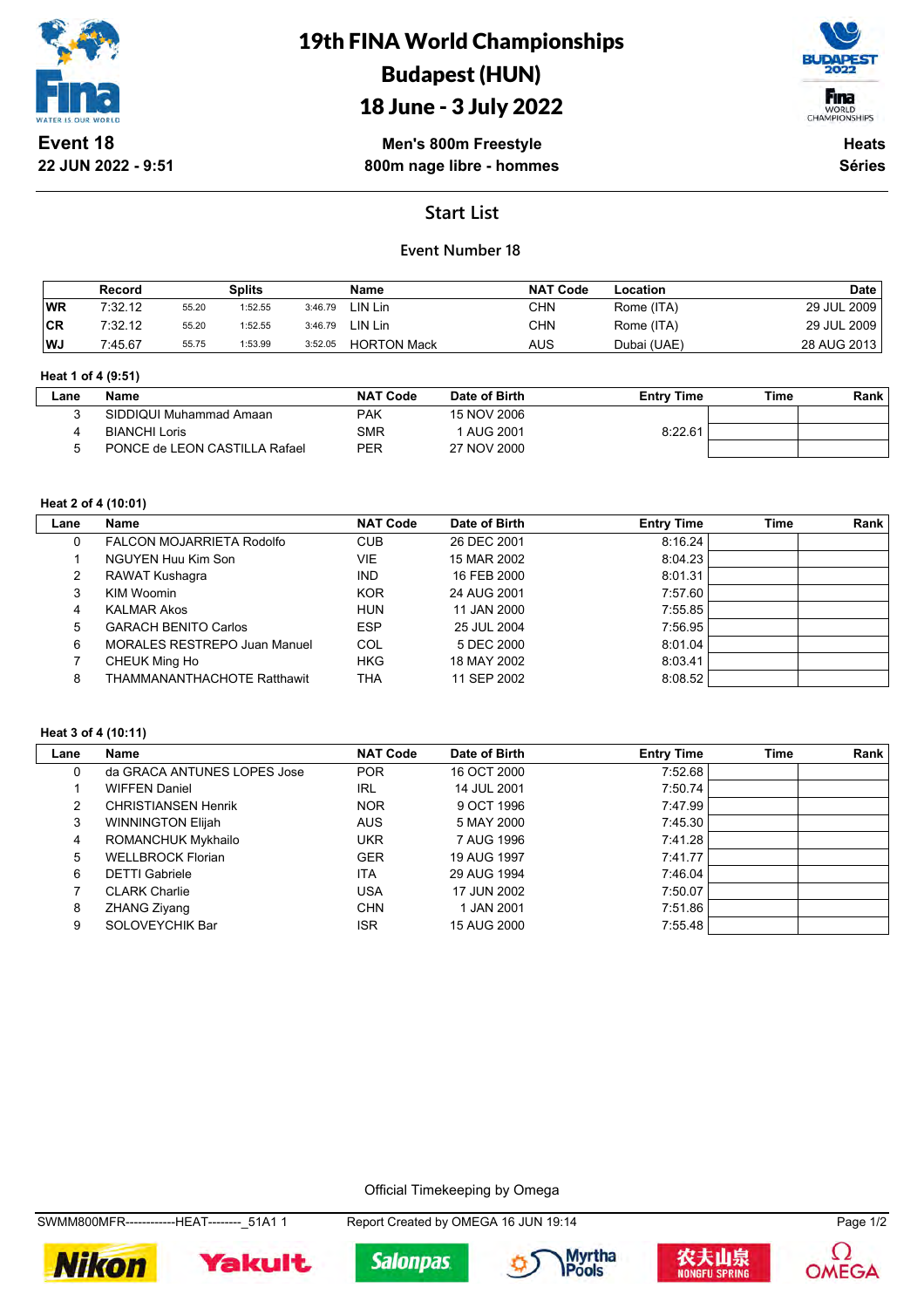

## 18 June - 3 July 2022

**Men's 800m Freestyle 800m nage libre - hommes**

Fina WORLD<br>CHAMPIONSHIPS

> **Heats Séries**

## **Start List**

**Event Number 18**

**Heat 4 of 4 (10:20)**

| Lane | <b>Name</b>                | <b>NAT Code</b> | Date of Birth | <b>Entry Time</b> | Time | Rank |
|------|----------------------------|-----------------|---------------|-------------------|------|------|
| 0    | ELKAMASH Marwan            | EGY             | 14 NOV 1993   | 7:52.19           |      |      |
|      | <b>JERVIS Daniel</b>       | <b>GBR</b>      | 9 JUN 1996    | 7:50.33           |      |      |
| 2    | PEREIRA da COSTA Guilherme | <b>BRA</b>      | 1 OCT 1998    | 7:46.09           |      |      |
| 3    | <b>FINKE Bobby</b>         | <b>USA</b>      | 6 NOV 1999    | 7:41.87           |      |      |
| 4    | PALTRINIERI Gregorio       | ITA             | 5 SEP 1994    | 7:40.22           |      |      |
| 5    | <b>MARTENS Lukas</b>       | <b>GER</b>      | 27 DEC 2001   | 7:41.43           |      |      |
| 6    | <b>AUBOCK Felix</b>        | <b>AUT</b>      | 19 DEC 1996   | 7:45.32           |      |      |
|      | <b>SHORT Samuel Jack</b>   | <b>AUS</b>      | 17 SEP 2003   | 7:48.65           |      |      |
| 8    | <b>JOLY Damien</b>         | <b>FRA</b>      | 4 JUN 1992    | 7:51.25           |      |      |
| 9    | <b>MARKOS Dimitrios</b>    | <b>GRE</b>      | 13 SEP 2001   | 7:53.07           |      |      |
|      |                            |                 |               |                   |      |      |

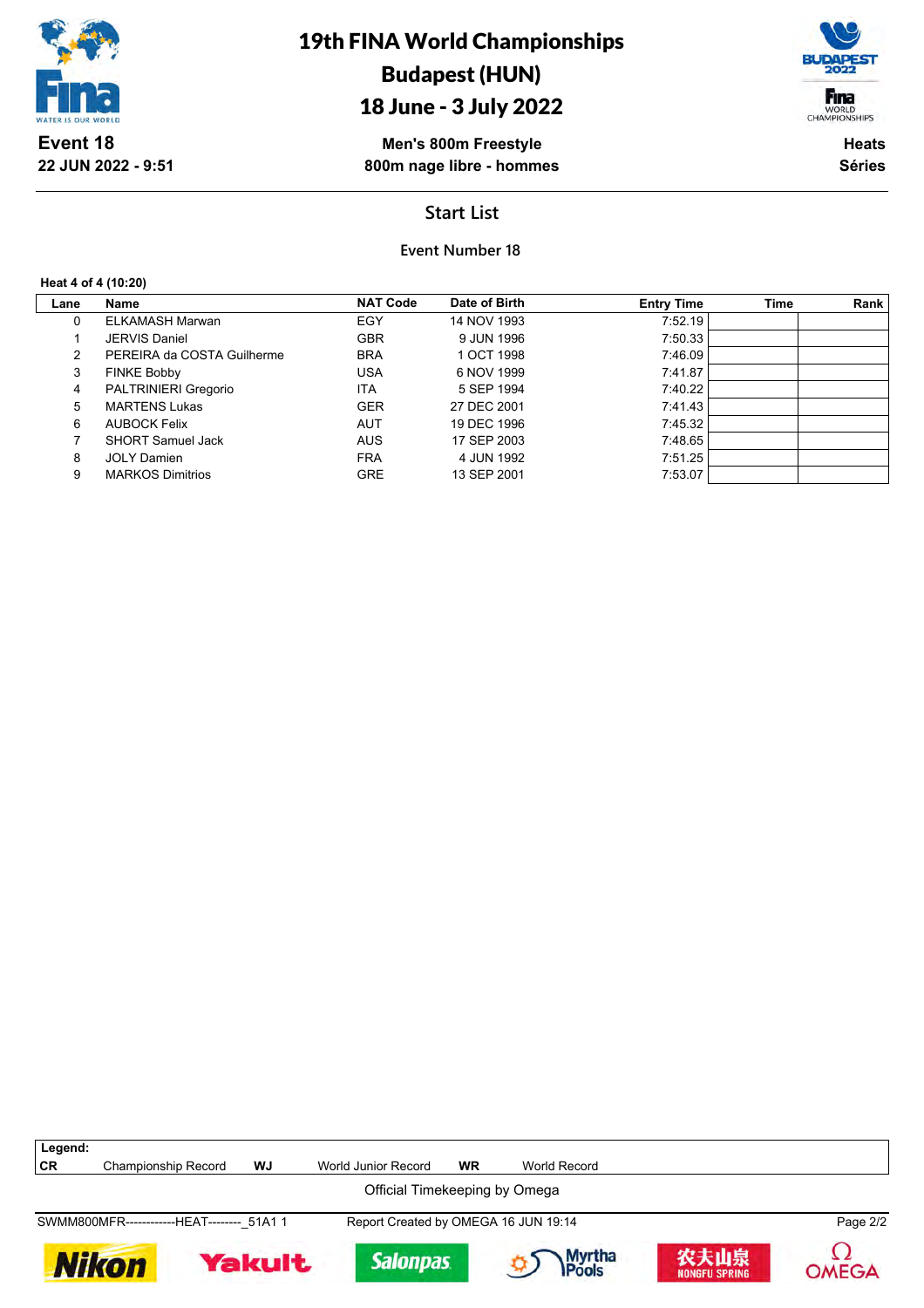



### **20 JUN 2022 - 9:00**

## **Start List by Session**

### **Morning Session**

|                         | Event 15 Men's 50m Breaststroke             |                          | 09:00                            | Heat 1 of 7    |                          | Event 15 Men's 50m Breaststroke                         |                          | 09:02                     | Heat 2 of 7  |
|-------------------------|---------------------------------------------|--------------------------|----------------------------------|----------------|--------------------------|---------------------------------------------------------|--------------------------|---------------------------|--------------|
| <b>WR</b>               | 25.95 ADAM Adam                             | <b>GBR</b>               | Budapest (HUN)                   | 2017           | <b>WR</b>                | 25.95 ADAM Adam                                         | <b>GBR</b>               | <b>Budapest (HUN)</b>     | 2017         |
| <b>CR</b>               | 25.95 ADAM Adam                             | <b>GBR</b>               | Budapest (HUN)                   | 2017           | <b>CR</b>                | 25.95 ADAM Adam                                         | <b>GBR</b>               | Budapest (HUN)            | 2017         |
| WJ                      | 26.97 MARTINENGHI Nicolo                    | <b>ITA</b>               | Riccione (ITA)                   | 2017           | WJ                       | 26.97 MARTINENGHI Nicolo                                | <b>ITA</b>               | Riccione (ITA)            | 2017         |
| $\mathbf 0$             |                                             |                          |                                  |                | 0                        | <b>AMEGASHIE Patrick</b>                                | <b>TOG</b>               | 17 MAR 1997               |              |
| 1                       | <b>KADIU Kledi</b>                          | <b>ALB</b>               | 28 OCT 2003                      |                | 1                        | <b>CHOPHO Refiloe</b>                                   | <b>LES</b>               | 25 JUL 1990               | 39.46        |
| $\overline{\mathbf{2}}$ | GUNSENNOROV Zandanbal                       | <b>MGL</b>               | 6 FEB 1996                       |                | 2                        | <b>NAIDU Kumaren</b>                                    | ZAM                      | 28 AUG 1997               | 31.03        |
| 3                       | <b>RASHED BNAA</b>                          | <b>YEM</b>               | 15 DEC 2003                      |                | 3                        | <b>GOMES Filipe</b>                                     | <b>MAW</b>               | 7 APR 1997                | 30.14        |
| 4                       | OBAMA NKARA Higinio                         | <b>GEQ</b>               | 19 SEP 1998                      |                | 4                        | <b>LIMTIACO Tasi</b>                                    | <b>FSM</b>               | 4 JAN 1994                | 29.76        |
| 5                       | SIHANOUVONG Slava                           | <b>LAO</b>               | 1 OCT 1999                       |                | 5                        | CALERO SUAREZ JA                                        | <b>CUB</b>               | 1 NOV 2002                | 30.06        |
| $6\phantom{1}6$         | MOPAMA SUKASUKA Fabrice                     | COD                      | 8 AUG 1999                       |                | 6                        | <b>MUKALAZI Tendo</b>                                   | <b>UGA</b>               | 15 JUN 2002               | 30.56        |
| 7                       | <b>IAKOVIDIS Filippos</b>                   | <b>CYP</b>               | 14 APR 1998                      |                | $\overline{7}$           | <b>ANWARI Fahim</b>                                     | <b>AFG</b>               | 5 MAY 1999                | 31.89        |
| 8                       | ALI HAROUN Daoud                            | <b>DJI</b>               | 23 MAR 2001                      |                | 8                        | <b>FENELUS J Asdad</b>                                  | HAI                      | 17 OCT 1996               |              |
| 9                       |                                             |                          |                                  |                | 9                        | <b>HOSEI Jion</b>                                       | <b>PLW</b>               | 19 MAY 2007               |              |
|                         | Event 15 Men's 50m Breaststroke             |                          | 09:04                            | Heat 3 of 7    |                          | Event 15 Men's 50m Breaststroke                         |                          | 09:06                     | Heat 4 of 7  |
| <b>WR</b>               | 25.95 ADAM Adam                             | <b>GBR</b>               | Budapest (HUN)                   | 2017           | $\overline{\mathsf{WR}}$ | 25.95 ADAM Adam                                         | <b>GBR</b>               | Budapest (HUN)            | 2017         |
| CR                      | 25.95 ADAM Adam                             | <b>GBR</b>               | Budapest (HUN)                   | 2017           | <b>CR</b>                | 25.95 ADAM Adam                                         | <b>GBR</b>               | Budapest (HUN)            | 2017         |
| WJ                      | 26.97 MARTINENGHI Nicolo                    | <b>ITA</b>               | Riccione (ITA)                   | 2017           | WJ                       | 26.97 MARTINENGHI Nicolo                                | ITA                      | Riccione (ITA)            | 2017         |
|                         |                                             |                          |                                  |                |                          |                                                         |                          |                           |              |
| $\mathbf 0$             | RAHARVEL Jonathan                           | <b>MAD</b>               | 24 APR 2002                      | 29.63          | $\mathbf 0$              | <b>MARTIJENA DIAZ Andres</b>                            | <b>DOM</b>               | 28 SEP 2001               | 28.34        |
| 1                       | HERRERA PORTUGUEZ Arnoldo                   | <b>CRC</b>               | 7 MAR 1996                       | 29.22          | 1                        | <b>MAHABIR Nicholas</b>                                 | <b>SGP</b>               | 26 NOV 2005               | 28.29        |
| $\mathbf 2$             | <b>MALACHI Constantin</b>                   | <b>MDA</b>               | 11 APR 1997                      | 28.92          | 2                        | <b>SCHREUDERS Mikel</b>                                 | <b>ARU</b>               | 21 SEP 1998               | 28.18        |
| 3                       | <b>KOUMA Sebastien</b>                      | MLI                      | 27 APR 1997                      | 28.79          | 3                        | <b>CRAWFORD Brenden</b>                                 | <b>RSA</b>               | 23 MAR 1996               | 28.12        |
| 4                       | <b>LAWRENCE Matthew</b>                     | MOZ                      | 27 DEC 2003                      | 28.54          | 4                        | <b>OVCHINNIKOV Maksym</b>                               | <b>UKR</b>               | 18 MAY 2003               | 28.02        |
| 5                       | <b>WEEKES Luis Sebastian</b>                | <b>BAR</b>               | 10 APR 2000                      | 28.66          | 5                        | MELCONIAN ALVEZ Martin                                  | URU                      | 2 JAN 1990                | 28.07        |
| 6                       | <b>ALTARMOOM Rashed</b>                     | <b>KUW</b>               | 8 APR 1999                       | 28.81          | 6                        | <b>KAMZENOV Aibek</b>                                   | KAZ                      | 16 DEC 1995               | 28.17        |
| $\overline{7}$          | <b>ROBINSON Adrian</b>                      | <b>BOT</b>               | 11 APR 2000                      | 29.10          | $\overline{7}$           | PHAM Thanh Bao                                          | <b>VIE</b>               | 17 MAR 2001               | 28.28        |
| 8                       | CASADEI Giacomo                             | <b>SMR</b>               | 23 MAY 2002                      | 29.59          | 8                        | <b>BOUTOUIL Samy</b>                                    | <b>MAR</b>               | 3 OCT 2000                | 28.31        |
| 9                       | <b>ABASS Abobakr</b>                        | <b>SUD</b>               | 1 NOV 1998                       | 29.72          | 9                        | <b>CAMPBELL Kito</b>                                    | <b>JAM</b>               | 14 JUN 2003               | 28.36        |
|                         |                                             |                          |                                  |                |                          |                                                         |                          |                           |              |
|                         |                                             |                          |                                  |                |                          |                                                         |                          |                           |              |
|                         | Event 15 Men's 50m Breaststroke             |                          | 09:08                            | Heat 5 of 7    |                          | Event 15 Men's 50m Breaststroke                         |                          | 09:10                     | Heat 6 of 7  |
| <b>WR</b>               | 25.95 ADAM Adam                             | <b>GBR</b>               | Budapest (HUN)                   | 2017           | <b>WR</b>                | 25.95 ADAM Adam                                         | <b>GBR</b>               | Budapest (HUN)            | 2017         |
| CR                      | 25.95 ADAM Adam                             | <b>GBR</b>               | Budapest (HUN)                   | 2017           | <b>CR</b>                | 25.95 ADAM Adam                                         | <b>GBR</b>               | Budapest (HUN)            | 2017         |
| <b>WJ</b>               | 26.97 MARTINENGHI Nicolo                    | <b>ITA</b>               | Riccione (ITA)                   | 2017           | <b>WJ</b>                | 26.97 MARTINENGHI Nicolo                                | <b>ITA</b>               | Riccione (ITA)            | 2017         |
| $\bf{0}$                | <b>WU Chun-Feng</b>                         | <b>TPE</b>               | 2 DEC 1990                       | 27.84          | 0                        | <b>HORREGO VALLE Julio</b>                              | <b>HON</b>               | 8 OCT 1998                | 27.81        |
| 1                       | <b>GAL Oliver</b>                           | <b>HUN</b>               | 18 APR 2001                      | 27.64          | 1                        | <b>BASTIAN Izaak</b>                                    | <b>BAH</b>               | 3 JAN 2001                | 27.60        |
| $\mathbf 2$             | SIDLAUSKAS Andrius                          | LTU                      | 6 APR 1997                       | 27.39          | $\overline{\mathbf{2}}$  | <b>REITSHAMMER Bernhard</b>                             | <b>AUT</b>               | 17 JUN 1994               | 27.33        |
| 3                       | MATZERATH Lucas Joachim                     | <b>GER</b>               | 3 MAY 2000                       | 27.13          | 3                        | <b>FRANCA SILVA F</b>                                   | <b>BRA</b>               | 14 MAY 1987               | 27.11        |
| $\overline{\mathbf{4}}$ | <b>FINK Nic</b>                             | <b>USA</b>               | 3 JUL 1993                       | 26.55          | 4                        | <b>ANDREW Michael</b>                                   | <b>USA</b>               | 18 APR 1999               | 26.52        |
| 5                       | CERASUOLO Simone                            | <b>ITA</b>               | 22 JUN 2003                      | 26.85          | 5                        | <b>SAKCI Huseyin</b>                                    | <b>TUR</b>               | 15 NOV 1997               | 26.83        |
| 6                       | PITSHUGIN Kristian                          | <b>ISR</b>               | 18 JUL 2001                      | 27.27          | 6                        | <b>ELKAMASH Youssef</b>                                 | <b>EGY</b>               | 20 JUL 1995               | 27.21        |
| $\overline{7}$          | <b>CHOI Dongyeol</b>                        | <b>KOR</b>               | 1 MAY 1999                       | 27.57          | 7                        | <b>CORBEAU Caspar</b>                                   | <b>NED</b>               | 3 APR 2001                | 27.48        |
| 8                       | <b>VIQUERAT Antoine</b>                     | <b>FRA</b>               | 5 OCT 1998                       | 27.73          | 8                        | <b>BELL Grayson</b>                                     | <b>AUS</b>               | 21 MAR 1997               | 27.71        |
| 9                       | <b>EPITROPOV Lyubomir</b>                   | <b>BUL</b>               | 27 APR 1999                      | 27.95          | 9                        | <b>DERGOUSOFF James</b>                                 | CAN                      | 28 OCT 1996               | 27.95        |
|                         |                                             |                          |                                  |                |                          |                                                         |                          |                           |              |
|                         | Event 15 Men's 50m Breaststroke             |                          | 09:12                            | Heat 7 of 7    |                          | Event 16 Women's 200m Freestyle                         |                          | 09:14                     | Heat 1 of 5  |
| <b>WR</b>               | 25.95 ADAM Adam                             | <b>GBR</b>               | Budapest (HUN)                   | 2017           | <b>WR</b>                | 1:52.98 FEDERICA Federica                               | <b>ITA</b>               | Rome (ITA)                | 2009         |
| <b>CR</b><br><b>WJ</b>  | 25.95 ADAM Adam<br>26.97 MARTINENGHI Nicolo | <b>GBR</b><br><b>ITA</b> | Budapest (HUN)<br>Riccione (ITA) | 2017<br>2017   | <b>CR</b><br><b>WJ</b>   | 1:52.98 FEDERICA Federica<br>1:55.11 O'CALLAGHAN Mollie | <b>ITA</b><br><b>AUS</b> | Rome (ITA)<br>Tokyo (JPN) | 2009<br>2021 |
|                         |                                             |                          |                                  |                |                          |                                                         |                          |                           |              |
| 0                       | CRESPO ECHEVERRIA Edgar                     | <b>PAN</b>               | 11 MAY 1989                      | 27.79          | $\pmb{0}$                |                                                         |                          |                           |              |
| $\mathbf{1}$            | PRONO FERNANDEZ Renato                      | <b>PAR</b>               | 2 MAR 1991                       | 27.60          | 1                        |                                                         |                          |                           |              |
| $\bf 2$                 | <b>STEVENS Peter</b>                        | <b>SLO</b>               | 1 JUN 1995                       | 27.32          | $\overline{\mathbf{2}}$  |                                                         |                          |                           |              |
| 3                       | <b>GOLDFADEN Itay</b>                       | <b>ISR</b>               | 24 APR 1996                      | 27.05          | 3                        | <b>SANTOS Keana</b>                                     | <b>GUM</b>               | 17 AUG 2007               |              |
| 4                       | <b>MARTINENGHI Nicolo</b>                   | <b>ITA</b>               | 1 AUG 1999                       | 26.39          | 4                        | PANUVE Charissa                                         | <b>TGA</b>               | 19 NOV 1994               | 2:25.83      |
| 5                       | <b>GOMES JUNIOR Joao</b>                    | <b>BRA</b>               | 21 JAN 1986                      | 26.62          | 5                        | <b>COLLYMORE Tilly</b>                                  | <b>GRN</b>               | 27 NOV 2007               |              |
| 6                       | <b>GRINDHEIM Andre</b>                      | <b>NOR</b>               | 7 APR 2000                       | 27.20          | 6                        |                                                         |                          |                           |              |
| $\overline{7}$<br>8     | YAN Zibei<br><b>ASPOUGALIS Arkadios</b>     | <b>CHN</b><br><b>GRE</b> | 12 OCT 1995<br>21 FEB 2001       | 27.44<br>27.69 | 7<br>8                   |                                                         |                          |                           |              |

Official Timekeeping by Omega

SWM-------------------SESS000500--\_52A4 1 Report Created by OMEGA 16 JUN 20:42 Page 1/3











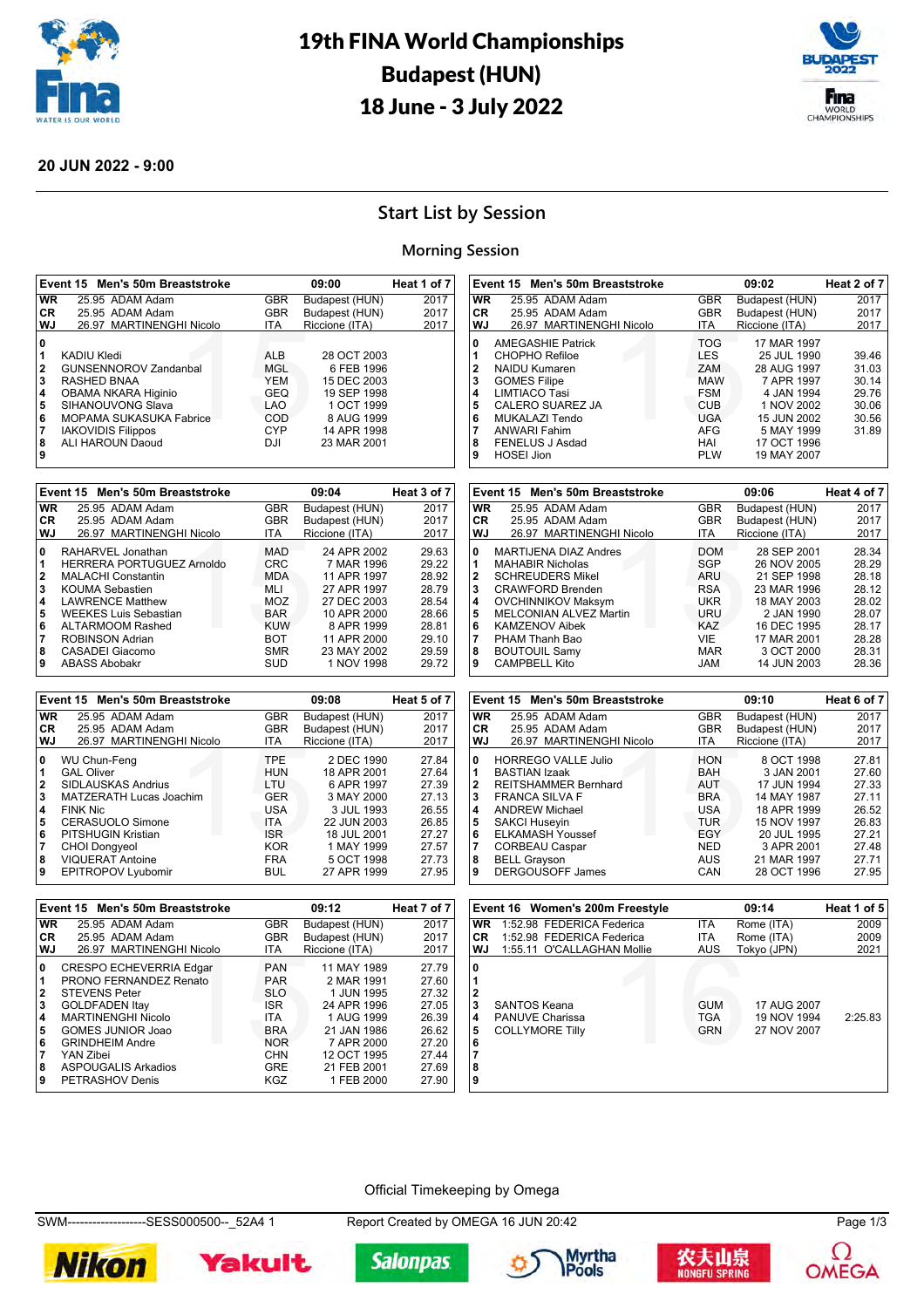



### **20 JUN 2022 - 9:00**

## **Start List by Session**

### **Morning Session**

|                         | Event 16 Women's 200m Freestyle                   |                          | 09:18                          | Heat 2 of 5        | Event 16 Women's 200m Freestyle                             |                          | 09:22                          | Heat 3 of 5        |
|-------------------------|---------------------------------------------------|--------------------------|--------------------------------|--------------------|-------------------------------------------------------------|--------------------------|--------------------------------|--------------------|
| W <sub>R</sub>          | 1:52.98 FEDERICA Federica                         | <b>ITA</b>               | Rome (ITA)                     | 2009               | WR 1:52.98 FEDERICA Federica                                | <b>ITA</b>               | Rome (ITA)                     | 2009               |
| <b>CR</b>               | 1:52.98 FEDERICA Federica                         | <b>ITA</b>               | Rome (ITA)                     | 2009               | <b>CR</b><br>1:52.98 FEDERICA Federica                      | <b>ITA</b>               | Rome (ITA)                     | 2009               |
| <b>WJ</b>               | 1:55.11 O'CALLAGHAN Mollie                        | <b>AUS</b>               | Tokyo (JPN)                    | 2021               | <b>WJ</b><br>1:55.11 O'CALLAGHAN Mollie                     | <b>AUS</b>               | Tokyo (JPN)                    | 2021               |
| $\mathbf{0}$            |                                                   |                          |                                |                    | $\mathbf 0$<br><b>JUNG Hyunyoung</b>                        | <b>KOR</b>               | 12 SEP 2005                    | 2:00.92            |
| 1                       | <b>SOUKUP Therese</b>                             | <b>SEY</b>               | 8 JUL 2003                     | 2:17.45            | 1<br><b>KAHLER Marlene</b>                                  | <b>AUT</b>               | 15 MAY 2001                    | 1:59.60            |
| $\overline{\mathbf{2}}$ | KUIPERS Natalia Jean                              | <b>ISV</b>               | 13 JUN 2002                    | 2:15.89            | $\mathbf{2}$<br><b>FAIN Katja</b>                           | <b>SLO</b>               | 31 AUG 2001                    | 1:57.83            |
| 3                       | <b>MEJIA ARCE Lucero</b>                          | <b>GUA</b>               | 17 OCT 2007                    | 2:08.36            | 3<br><b>GOSE</b> Isabel                                     | <b>GER</b>               | 9 MAY 2002                     | 1:56.80            |
| 4                       | <b>KWANMUANG Kamonchanok</b>                      | <b>THA</b>               | 4 MAR 2005                     | 2:02.63            | 4<br>YANG Junxuan                                           | <b>CHN</b>               | 26 JAN 2002                    | 1:54.37            |
| 5                       | DURANGO RESTREPO Karen                            | COL                      | 4 OCT 2001                     | 2:03.09            | 5<br><b>WILSON Madison</b>                                  | <b>AUS</b>               | 31 MAY 1994                    | 1:55.68            |
| 6<br>$\overline{7}$     | NABI Jehanara                                     | <b>PAK</b>               | 14 JUL 2004                    | 2:12.38            | 6<br>SMITH Leah<br>7                                        | <b>USA</b>               | 19 APR 1995                    | 1:57.44            |
| 8                       | <b>MITCHELL Bianca</b>                            | ANT<br><b>GHA</b>        | 24 JUL 2001                    | 2:16.56<br>2:21.43 | <b>DUMONT Valentine</b><br>8                                | <b>BEL</b><br><b>CUB</b> | 2 JUL 2000                     | 1:57.98<br>2:00.56 |
| 9                       | <b>FORSON Zaira</b>                               |                          | 6 APR 2005                     |                    | <b>GAMEZ MATOS Elisbet</b><br>9<br>ANGELOVA Zhanet Yavorova | <b>BUL</b>               | 17 JAN 1997<br>13 NOV 2004     | 2:02.43            |
|                         |                                                   |                          |                                |                    |                                                             |                          |                                |                    |
|                         | Event 16 Women's 200m Freestyle                   |                          | 09:25                          | Heat 4 of 5        | Event 16 Women's 200m Freestyle                             |                          | 09:29                          | Heat 5 of 5        |
| <b>WR</b>               | 1:52.98 FEDERICA Federica                         | <b>ITA</b>               | Rome (ITA)                     | 2009               | <b>WR</b><br>1:52.98 FEDERICA Federica                      | <b>ITA</b>               | Rome (ITA)                     | 2009               |
| CR                      | 1:52.98 FEDERICA Federica                         | <b>ITA</b>               | Rome (ITA)                     | 2009               | <b>CR</b><br>1:52.98 FEDERICA Federica                      | ITA                      | Rome (ITA)                     | 2009               |
| <b>WJ</b>               | 1:55.11 O'CALLAGHAN Mollie                        | <b>AUS</b>               | Tokyo (JPN)                    | 2021               | <b>WJ</b><br>1:55.11 O'CALLAGHAN Mollie                     | <b>AUS</b>               | Tokyo (JPN)                    | 2021               |
|                         |                                                   |                          |                                |                    |                                                             |                          |                                |                    |
| $\bf{0}$                | <b>GAN Ching Hwee</b>                             | SGP                      | 22 JUL 2003                    | 2:00.89            | 0<br><b>GOLD Aleksa</b>                                     | <b>EST</b>               | 3 JAN 2000                     | 2:00.65            |
| 1<br>$\overline{2}$     | SEGEL Janja                                       | <b>SLO</b>               | 17 JUN 2001                    | 1:58.38            | 1<br>STEENBERGEN Marrit<br>$\overline{\mathbf{2}}$          | <b>NED</b>               | 11 JAN 2000<br>28 MAY 2000     | 1:58.30            |
| 3                       | <b>BALDUCCINI Stephanie</b>                       | <b>BRA</b>               | 20 SEP 2004                    | 1:57.77            | <b>RUCK Taylor</b>                                          | CAN                      |                                | 1:57.60            |
|                         | <b>BONNET Charlotte</b>                           | <b>FRA</b>               | 14 FEB 1995                    | 1:56.47            | 3<br><b>ANDERSON Freya</b>                                  | <b>GBR</b>               | 4 MAR 2001                     | 1:56.42            |
| 4<br>5                  | <b>TANG Muhan</b><br>O'CALLAGHAN Mollie           | <b>CHN</b><br><b>AUS</b> | 4 SEP 2003<br>2 APR 2004       | 1:54.26<br>1:54.94 | 4<br><b>HAUGHEY SB</b><br>5<br><b>OLEKSIAK Penny</b>        | <b>HKG</b><br>CAN        | 31 OCT 1997<br>13 JUN 2000     | 1:53.92<br>1:54.70 |
| 6                       | <b>FAIRWEATHER Erika</b>                          | <b>NZL</b>               | 31 DEC 2003                    | 1:57.26            | 6<br><b>WEINSTEIN Claire</b>                                | <b>USA</b>               | 1 MAR 2007                     | 1:57.08            |
| $\overline{7}$          | <b>PADAR Nikolett</b>                             | <b>HUN</b>               | 30 MAR 2006                    | 1:57.91            | 7<br><b>COLBERT Freya Constance</b>                         | <b>GBR</b>               | 8 MAR 2004                     | 1:57.90            |
| 8                       | <b>JORUNNARDOTTIR SS</b>                          | <b>ISL</b>               | 31 OCT 2000                    | 2:00.20            | 8<br><b>GOLOVATY Daria</b>                                  | <b>ISR</b>               | 30 AUG 2005                    | 1:59.67            |
| 9                       | <b>MALUKA</b> leva                                | LAT                      | 9 APR 2003                     | 2:02.28            | 9<br><b>ASTEDT Sofia</b>                                    | <b>SWE</b>               | 13 NOV 2003                    | 2:00.92            |
|                         |                                                   |                          |                                |                    |                                                             |                          |                                |                    |
|                         |                                                   |                          |                                |                    |                                                             |                          |                                |                    |
|                         | Event 17 Men's 200m Butterfly                     |                          | 09:33                          | Heat 1 of 5        | Event 17 Men's 200m Butterfly                               |                          | 09:37                          | Heat 2 of 5        |
| <b>WR</b>               | 1:50.73 MILAK Kristof                             | <b>HUN</b>               |                                | 2019               | <b>WR</b><br>1:50.73 MILAK Kristof                          | <b>HUN</b>               |                                | 2019               |
| CR                      | 1:50.73 MILAK Kristof                             | <b>HUN</b>               | Gwangju (KOR)                  | 2019               | <b>CR</b><br>1:50.73 MILAK Kristof                          | <b>HUN</b>               | Gwangju (KOR)                  | 2019               |
| <b>WJ</b>               | 1:53.79 MILAK Kristof                             | <b>HUN</b>               | Gwangju (KOR)<br>Netanya (ISR) | 2017               | WJ<br>1:53.79 MILAK Kristof                                 | <b>HUN</b>               | Gwangju (KOR)<br>Netanya (ISR) | 2017               |
|                         |                                                   |                          |                                |                    |                                                             |                          |                                |                    |
| $\mathbf 0$             |                                                   |                          |                                |                    | $\pmb{0}$<br><b>BACHMANN Simon</b>                          | <b>SEY</b>               | 17 FEB 1999                    | 2:03.54            |
| 1                       |                                                   |                          |                                |                    | <b>NAGY Richard</b><br>1                                    | <b>SVK</b>               | 9 MAR 1993                     | 2:01.91            |
| $\bf{2}$                | <b>MESFAR Heni</b>                                | <b>TUN</b>               | 9 JUN 2007                     |                    | 2<br><b>HUSSEY Patrick</b><br>3                             | CAN<br>VIE               | 1 MAR 2001                     | 2:00.51<br>2:00.04 |
| 3                       | <b>SABT Salem</b>                                 | <b>UAE</b>               | 19 MAY 2005                    |                    | HO Nguyen Duy Khoa<br>4<br><b>VALIZADA Ramil</b>            | <b>AZE</b>               | 18 MAR 2005<br>16 FEB 2004     | 1:59.34            |
| $\frac{4}{5}$           | <b>IBRAHIM Mubal Azzam</b>                        | <b>MDV</b>               | 3 NOV 2000                     |                    | 5<br><b>DOLS Keanan</b>                                     | <b>JAM</b>               | 24 JUL 1998                    | 2:00.03            |
| 6                       |                                                   |                          |                                |                    | 6<br><b>GORDILLO GUZMAN Erick</b>                           | <b>GUA</b>               | 5 OCT 1999                     | 2:00.35            |
| $\overline{7}$          |                                                   |                          |                                |                    | 7<br>OTAIZA HERNANDEZ                                       | <b>VEN</b>               | 7 FEB 2003                     | 2:00.71            |
| 8                       |                                                   |                          |                                |                    | 8<br><b>BAFFICO BALHARRY Felipe</b>                         | CHI                      | 8 MAR 2005                     | 2:02.09            |
| 9                       |                                                   |                          |                                |                    | 9<br>HERNANDEZ HUERTA Gerald                                | <b>NCA</b>               | 27 OCT 2004                    |                    |
|                         |                                                   |                          |                                |                    |                                                             |                          |                                |                    |
|                         | Event 17 Men's 200m Butterfly                     |                          | 09:40                          | Heat 3 of 5        | Event 17 Men's 200m Butterfly                               |                          | 09:44                          | Heat 4 of 5        |
| <b>WR</b>               | 1:50.73 MILAK Kristof                             | <b>HUN</b>               | Gwangju (KOR)                  | 2019               | <b>WR</b><br>1:50.73 MILAK Kristof                          | <b>HUN</b>               | Gwangju (KOR)                  | 2019               |
| <b>CR</b>               | 1:50.73 MILAK Kristof                             | <b>HUN</b>               | Gwangju (KOR)                  | 2019               | <b>CR</b><br>1:50.73 MILAK Kristof                          | <b>HUN</b>               | Gwangju (KOR)                  | 2019               |
| WJ                      | 1:53.79 MILAK Kristof                             | <b>HUN</b>               | Netanya (ISR)                  | 2017               | WJ<br>1:53.79 MILAK Kristof                                 | <b>HUN</b>               | Netanya (ISR)                  | 2017               |
| $\mathbf{0}$            | RUVALCABA CRUZ Hector                             | <b>MEX</b>               | 26 JUN 1997                    | 1:56.89            | $\mathbf 0$<br>NIU Guangsheng                               | <b>CHN</b>               | 9 JUN 2004                     | 1:56.68            |
| $\mathbf{1}$            | <b>GONCHE M</b>                                   | <b>BRA</b>               | 5 JAN 1999                     | 1:56.30            | $\vert$ 1<br><b>MOON Seungwoo</b>                           | <b>KOR</b>               | 3 DEC 2002                     | 1:56.25            |
| $\bf{2}$                | CARINI Giacomo                                    | ITA                      | 2 JUL 1997                     | 1:55.33            | $\overline{\mathbf{2}}$<br>CHMIELEWSKI Krzysztof            | POL                      | 8 JUN 2004                     | 1:55.28            |
| 3                       | GOMES de DEUS Leonardo                            | <b>BRA</b>               | 18 JAN 1991                    | 1:54.83            | 3<br><b>CHEN Juner</b>                                      | <b>CHN</b>               | 17 FEB 2004                    | 1:54.61            |
| 4                       | <b>URLANDO Luca</b>                               | <b>USA</b>               | 16 MAR 2002                    | 1:54.10            | $\overline{\mathbf{4}}$<br><b>HONDA Tomoru</b>              | <b>JPN</b>               | 31 DEC 2001                    | 1:53.73            |
| 5                       | <b>WANG Kuan-Hung</b>                             | <b>TPE</b>               | 23 JAN 2002                    | 1:54.44            | 5<br><b>KENDERESI Tamas</b>                                 | HUN                      | 13 DEC 1996                    | 1:54.37            |
| 6                       | <b>GUY James</b>                                  | <b>GBR</b>               | 26 NOV 1995                    | 1:55.20            | 6<br>PONTI Noe                                              | SUI                      | 1 JUN 2001                     | 1:55.05            |
| $\overline{7}$          | RAZZETTI Alberto                                  | <b>ITA</b>               | 2 JUN 1999                     | 1:55.79            | 7<br><b>CROENEN Louis</b>                                   | <b>BEL</b>               | 4 JAN 1994                     | 1:55.69            |
| 8<br>9                  | <b>KIM Minseop</b><br><b>WONGCHAROEN Navaphat</b> | <b>KOR</b><br><b>THA</b> | 18 MAR 2004<br>3 MAR 1997      | 1:56.47<br>1:58.93 | 8<br>PRAKASH Sajan<br>9<br>ONG Jung Yi                      | <b>IND</b><br><b>SGP</b> | 14 SEP 1993<br>15 MAR 2001     | 1:56.38<br>1:58.71 |

#### Official Timekeeping by Omega

SWM-------------------SESS000500--\_52A4 1 Report Created by OMEGA 16 JUN 20:42 Page 2/3











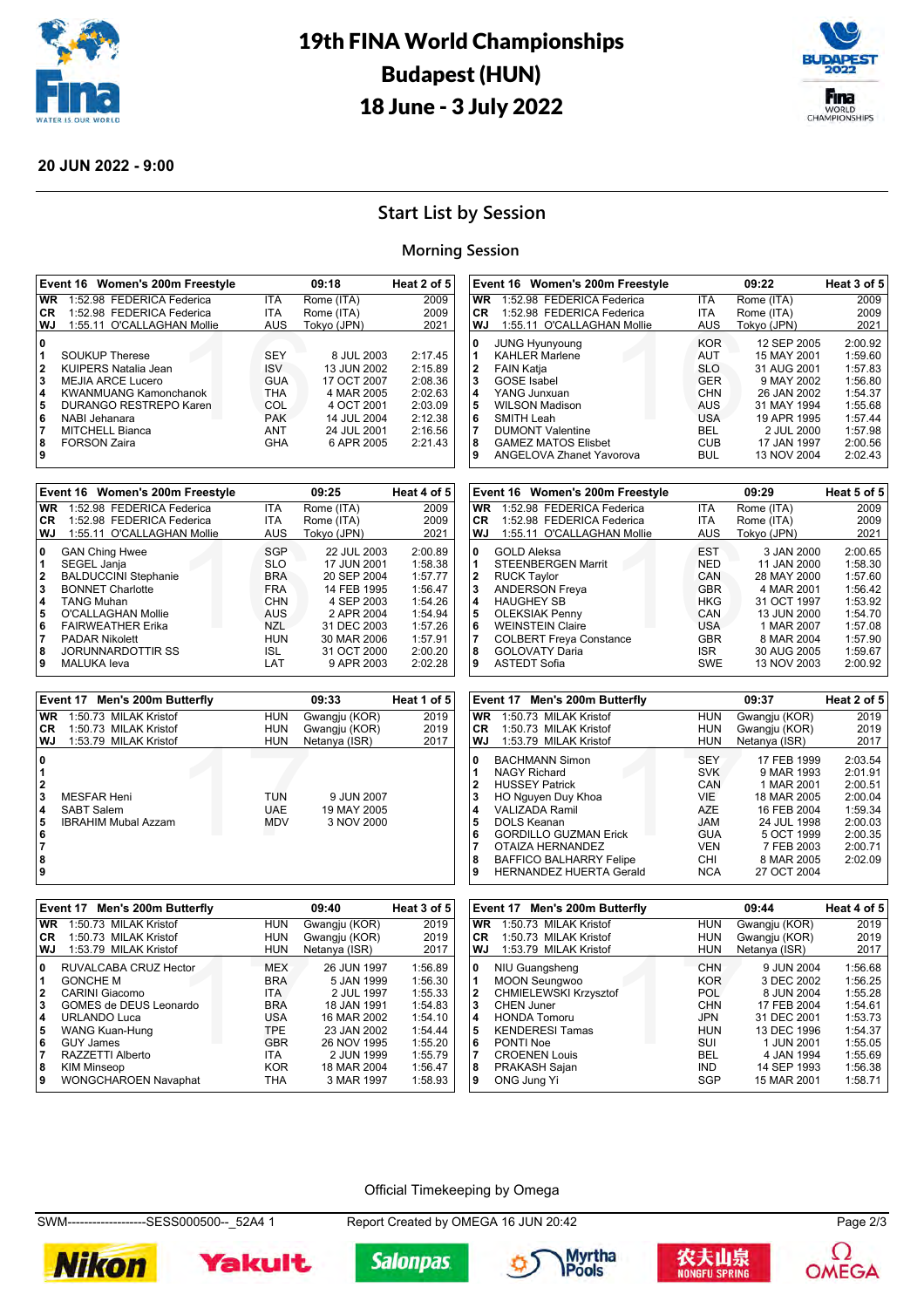



### **20 JUN 2022 - 9:00**

## **Start List by Session**

### **Morning Session**

 

|                                                | Event 17 Men's 200m Butterfly                                                                                                                                                                                                  |                                                                                                                     | 09:47                                                                                                                                          | Heat 5 of 5                                                                                                |
|------------------------------------------------|--------------------------------------------------------------------------------------------------------------------------------------------------------------------------------------------------------------------------------|---------------------------------------------------------------------------------------------------------------------|------------------------------------------------------------------------------------------------------------------------------------------------|------------------------------------------------------------------------------------------------------------|
| <b>WR</b>                                      | 1:50.73 MILAK Kristof                                                                                                                                                                                                          | <b>HUN</b>                                                                                                          | Gwangju (KOR)                                                                                                                                  | 2019                                                                                                       |
| CR.                                            | 1:50.73 MILAK Kristof                                                                                                                                                                                                          | <b>HUN</b>                                                                                                          | Gwangju (KOR)                                                                                                                                  | 2019                                                                                                       |
| WJ                                             | 1:53.79 MILAK Kristof                                                                                                                                                                                                          | <b>HUN</b>                                                                                                          | Netanya (ISR)                                                                                                                                  | 2017                                                                                                       |
| 0<br>1<br>2<br>3<br>4<br>5<br>6<br>7<br>8<br>9 | <b>ZIRK Kregor</b><br><b>GOUGH Bowen</b><br><b>TERADA Takumi</b><br><b>IVANOV Antani</b><br><b>MILAK Kristof</b><br><b>JULIAN Trenton</b><br>le CLOS Chad<br><b>MARCHAND Leon</b><br><b>KESIL Denys</b><br>STJEPANOVIC Velimir | <b>EST</b><br><b>AUS</b><br><b>JPN</b><br><b>BUL</b><br>HUN<br>USA<br><b>RSA</b><br><b>FRA</b><br>UKR<br><b>SRB</b> | 3 JUL 1999<br>7 MAY 1998<br>28 JAN 1998<br>17 JUL 1999<br>20 FEB 2000<br>9 DEC 1998<br>12 APR 1992<br>17 MAY 2002<br>26 OCT 2000<br>7 AUG 1993 | 1:56.63<br>1:55.88<br>1:55.21<br>1:54.50<br>1:51.10<br>1:54.22<br>1:54.93<br>1:55.40<br>1:56.37<br>1:57.26 |

|           | Event 18 Men's 800m Freestyle |            | 10:01       | Heat 2 of 4 |
|-----------|-------------------------------|------------|-------------|-------------|
| <b>WR</b> | 7:32.12 LIN Lin               | <b>CHN</b> | Rome (ITA)  | 2009        |
| СR        | 7:32.12 LIN Lin               | <b>CHN</b> | Rome (ITA)  | 2009        |
| WJ.       | 7:45.67 HORTON Mack           | AUS        | Dubai (UAE) | 2013        |
| 0         | FALCON MOJARRIETA Rodolfo     | <b>CUB</b> | 26 DEC 2001 | 8:16.24     |
| 1         | NGUYEN Huu Kim Son            | VIE        | 15 MAR 2002 | 8:04.23     |
| 2         | RAWAT Kushaqra                | <b>IND</b> | 16 FEB 2000 | 8:01.31     |
| 3         | <b>KIM Woomin</b>             | <b>KOR</b> | 24 AUG 2001 | 7:57.60     |
| 4         | <b>KALMAR Akos</b>            | HUN        | 11 JAN 2000 | 7:55.85     |
| 5         | <b>GARACH BENITO Carlos</b>   | ESP        | 25 JUL 2004 | 7:56.95     |
| 6         | <b>MORALES JM</b>             | COL        | 5 DEC 2000  | 8:01.04     |
| 7         | CHEUK Ming Ho                 | <b>HKG</b> | 18 MAY 2002 | 8:03.41     |
| 8<br>9    | <b>THAMMANANTHACHOTE</b>      | <b>THA</b> | 11 SEP 2002 | 8:08.52     |

|                                 | Event 18 Men's 800m Freestyle                                                                                                                                               |                                                                                                       | 10:20                                                                                                            | Heat 4 of 4                                                                          |
|---------------------------------|-----------------------------------------------------------------------------------------------------------------------------------------------------------------------------|-------------------------------------------------------------------------------------------------------|------------------------------------------------------------------------------------------------------------------|--------------------------------------------------------------------------------------|
| <b>WR</b>                       | 7:32.12 LIN Lin                                                                                                                                                             | <b>CHN</b>                                                                                            | Rome (ITA)                                                                                                       | 2009                                                                                 |
| CR.                             | 7:32.12 LIN Lin                                                                                                                                                             | <b>CHN</b>                                                                                            | Rome (ITA)                                                                                                       | 2009                                                                                 |
| WJ                              | 7:45.67 HORTON Mack                                                                                                                                                         | <b>AUS</b>                                                                                            | Dubai (UAE)                                                                                                      | 2013                                                                                 |
| 0<br>1<br>2<br>3<br>4<br>5<br>6 | ELKAMASH Marwan<br><b>JERVIS Daniel</b><br>COSTA G<br><b>FINKE Bobby</b><br>PALTRINIERI Gregorio<br><b>MARTENS Lukas</b><br><b>AUBOCK Felix</b><br><b>SHORT Samuel Jack</b> | <b>EGY</b><br><b>GBR</b><br><b>BRA</b><br><b>USA</b><br><b>ITA</b><br><b>GER</b><br><b>AUT</b><br>AUS | 14 NOV 1993<br>9 JUN 1996<br>1 OCT 1998<br>6 NOV 1999<br>5 SEP 1994<br>27 DEC 2001<br>19 DEC 1996<br>17 SEP 2003 | 7:52.19<br>7:50.33<br>7:46.09<br>7:41.87<br>7:40.22<br>7:41.43<br>7:45.32<br>7:48.65 |
| 8<br>9                          | <b>JOLY Damien</b><br><b>MARKOS Dimitrios</b>                                                                                                                               | <b>FRA</b><br>GRE                                                                                     | 4 JUN 1992<br>13 SEP 2001                                                                                        | 7:51.25<br>7:53.07                                                                   |

|                                            | Event 18 Men's 800m Freestyle                                      |                                        | 09:51                                    | Heat 1 of 4 |
|--------------------------------------------|--------------------------------------------------------------------|----------------------------------------|------------------------------------------|-------------|
| <b>WR</b>                                  | 7:32.12 LIN Lin                                                    | <b>CHN</b>                             | Rome (ITA)                               | 2009        |
| CR.                                        | 7:32.12 LIN Lin                                                    | CHN                                    | Rome (ITA)                               | 2009        |
| WJ.                                        | 7:45.67 HORTON Mack                                                | AUS                                    | Dubai (UAE)                              | 2013        |
| 0<br>$\mathbf{2}$<br>3<br>4<br>5<br>6<br>8 | SIDDIQUI Muhammad Amaan<br><b>BIANCHI Loris</b><br>PONCE de LEON R | <b>PAK</b><br><b>SMR</b><br><b>PER</b> | 15 NOV 2006<br>1 AUG 2001<br>27 NOV 2000 | 8:22.61     |

|              | Event 18 Men's 800m Freestyle |            | 10:11       | Heat 3 of 4 |
|--------------|-------------------------------|------------|-------------|-------------|
| <b>WR</b>    | 7:32.12 LIN Lin               | <b>CHN</b> | Rome (ITA)  | 2009        |
| CR.          | 7:32.12 LIN Lin               | <b>CHN</b> | Rome (ITA)  | 2009        |
| WJ.          | 7:45.67 HORTON Mack           | <b>AUS</b> | Dubai (UAE) | 2013        |
| 0            | LOPES J                       | <b>POR</b> | 16 OCT 2000 | 7:52.68     |
|              | <b>WIFFEN Daniel</b>          | <b>IRL</b> | 14 JUL 2001 | 7:50.74     |
| $\mathbf{2}$ | <b>CHRISTIANSEN Henrik</b>    | <b>NOR</b> | 9 OCT 1996  | 7:47.99     |
| 3            | <b>WINNINGTON Elijah</b>      | <b>AUS</b> | 5 MAY 2000  | 7:45.30     |
| 4            | ROMANCHUK Mykhailo            | <b>UKR</b> | 7 AUG 1996  | 7:41.28     |
| 5            | <b>WELLBROCK Florian</b>      | <b>GER</b> | 19 AUG 1997 | 7:41.77     |
| 6            | <b>DETTI Gabriele</b>         | <b>ITA</b> | 29 AUG 1994 | 7:46.04     |
| 7            | <b>CLARK Charlie</b>          | USA        | 17 JUN 2002 | 7:50.07     |
| 8            | <b>ZHANG Ziyang</b>           | <b>CHN</b> | 1 JAN 2001  | 7:51.86     |
| 9            | SOLOVEYCHIK Bar               | <b>ISR</b> | 15 AUG 2000 | 7:55.48     |

| Legend: |                                            |    |                                      |    |              |          |
|---------|--------------------------------------------|----|--------------------------------------|----|--------------|----------|
| ∣CR     | Championship Record                        | WJ | World Junior Record                  | WR | World Record |          |
|         |                                            |    | Official Timekeeping by Omega        |    |              |          |
|         | SWM--------------------SESS000500-- 52A4 1 |    | Report Created by OMEGA 16 JUN 20:42 |    |              | Page 3/3 |













**OMEGA**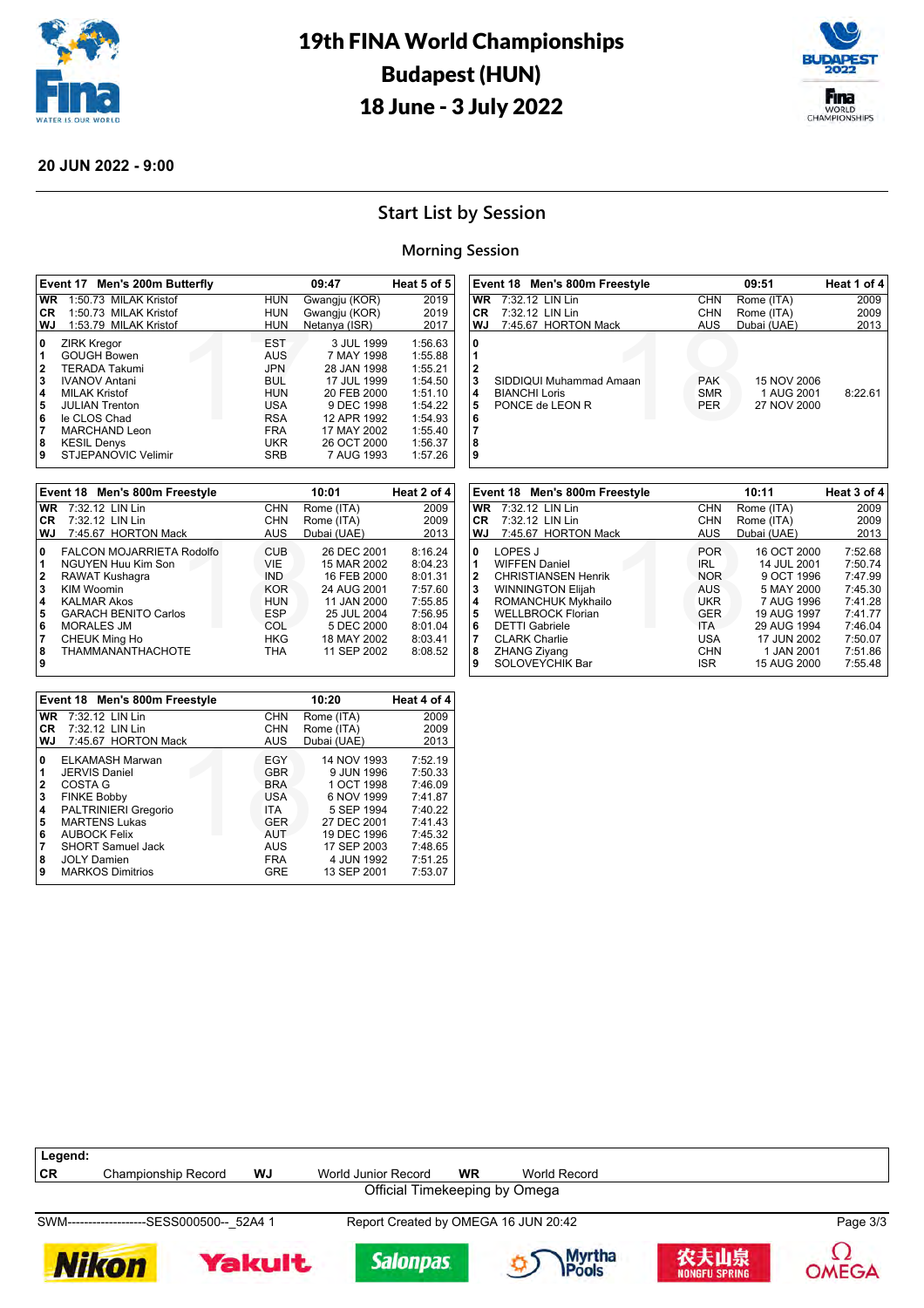

19th FINA World Championships Budapest (HUN)

## 18 June - 3 July 2022



**Women's 50m Backstroke 50m dos - femmes**

**Heats Séries**

## **Start List**

### **Event Number 19**

|           | Record Name |                   | <b>NAT Code</b> | Location       | Date        |
|-----------|-------------|-------------------|-----------------|----------------|-------------|
| <b>WR</b> |             | 26.98 XIANG Xiang | CHN             | Jakarta (INA)  | 21 AUG 2018 |
| <b>CR</b> |             | 27.06 JING Jing   | CHN             | Rome (ITA)     | 30 JUL 2009 |
| <b>WJ</b> |             | 27.49 MINNA Minna | AUS             | Brisbane (AUS) | 29 JAN 2016 |

#### **Heat 1 of 4 (9:00)**

| Lane | Name                    | <b>NAT Code</b> | Date of Birth | <b>Entry Time</b> | Time | Rank |
|------|-------------------------|-----------------|---------------|-------------------|------|------|
| 0    | TEMBA Kayla             | TAN             | 13 JUN 2003   |                   |      |      |
|      | PRIMOVA Aynura          | <b>TKM</b>      | 2 SEP 2006    |                   |      |      |
| 2    | <b>RODRIGUES Ariel</b>  | <b>GUY</b>      | 10 DEC 2007   |                   |      |      |
| 3    | TAHA Noor               | <b>BRN</b>      | 3 OCT 2005    |                   |      |      |
| 4    | <b>DONELLI Denise</b>   | <b>MOZ</b>      | 20 MAY 1996   | 32.33             |      |      |
| 5    | <b>MEYA Avice</b>       | <b>UGA</b>      | 2 DEC 1994    | 33.20             |      |      |
| 6    | RUCHTI Lucia            | <b>SMF</b>      | 9 MAY 2003    |                   |      |      |
|      | AHMED Hamna             | <b>MDV</b>      | 18 APR 2003   |                   |      |      |
| 8    | ENKH-AMGALAN Ariuntamir | <b>MGL</b>      | 8 APR 2004    |                   |      |      |

#### **Heat 2 of 4 (9:02)**

| Lane | <b>Name</b>             | <b>NAT Code</b> | Date of Birth | <b>Entry Time</b> | <b>Time</b> | Rank |
|------|-------------------------|-----------------|---------------|-------------------|-------------|------|
| 0    | BLAZHEVSKA EMINOVA Mia  | <b>MKD</b>      | 4 AUG 2005    | 30.54             |             |      |
|      | <b>NEL Olivia</b>       | <b>RSA</b>      | 23 JUL 2002   | 28.81             |             |      |
| 2    | PEDA Paulina            | <b>POL</b>      | 18 MAR 1998   | 28.19             |             |      |
| 3    | de WAARD Maaike         | <b>NED</b>      | 11 OCT 1996   | 27.69             |             |      |
| 4    | McKEOWN Kaylee          | <b>AUS</b>      | 12 JUL 2001   | 27.16             |             |      |
| 5    | <b>PIGREE Analia</b>    | <b>FRA</b>      | 31 JUL 2001   | 27.41             |             |      |
| 6    | <b>HARRIS Medi Eira</b> | <b>GBR</b>      | 15 SEP 2002   | 27.84             |             |      |
|      | KOMOROCZY Lora Fanni    | <b>HUN</b>      | 22 FEB 2006   | 28.40             |             |      |
| 8    | <b>WOLF Masniari</b>    | <b>INA</b>      | 2 DEC 2005    | 29.21             |             |      |
| 9    | KULJACA Jovana          | <b>MNE</b>      | 6 MAY 2004    | 32.08             |             |      |

#### **Heat 3 of 4 (9:04)**

| Lane           | Name                     | <b>NAT Code</b> | Date of Birth | <b>Entry Time</b> | <b>Time</b> | Rank |
|----------------|--------------------------|-----------------|---------------|-------------------|-------------|------|
|                | <b>KATAI Donata</b>      | ZIM             | 7 MAY 2004    | 30.17             |             |      |
|                | <b>BERRINO Andrea</b>    | <b>ARG</b>      | 14 FEB 1994   | 28.64             |             |      |
| $\overline{2}$ | <b>JENSEN Julie Kepp</b> | <b>DEN</b>      | 3 JAN 2000    | 28.01             |             |      |
| 3              | <b>SCALIA Silvia</b>     | <b>ITA</b>      | 16 JUL 1995   | 27.66             |             |      |
| 4              | <b>BERKOFF Katharine</b> | <b>USA</b>      | 28 JAN 2001   | 27.12             |             |      |
| 5              | SMITH Regan              | <b>USA</b>      | 9 FEB 2002    | 27.25             |             |      |
| 6              | PILHATSCH Caroline       | <b>AUT</b>      | 1 MAR 1999    | 27.81             |             |      |
|                | KUBOVA Simona            | CZE             | 24 AUG 1991   | 28.29             |             |      |
| 8              | AU Hoi Shun Stephanie    | <b>HKG</b>      | 30 MAY 1992   | 28.91             |             |      |
| 9              | <b>KHOURY Marie</b>      | LBN             | 4 MAY 2001    | 30.69             |             |      |

Official Timekeeping by Omega

SWMW50MBA--------------HEAT--------\_51A1 1 Report Created by OMEGA 16 JUN 18:50 Page 1/2









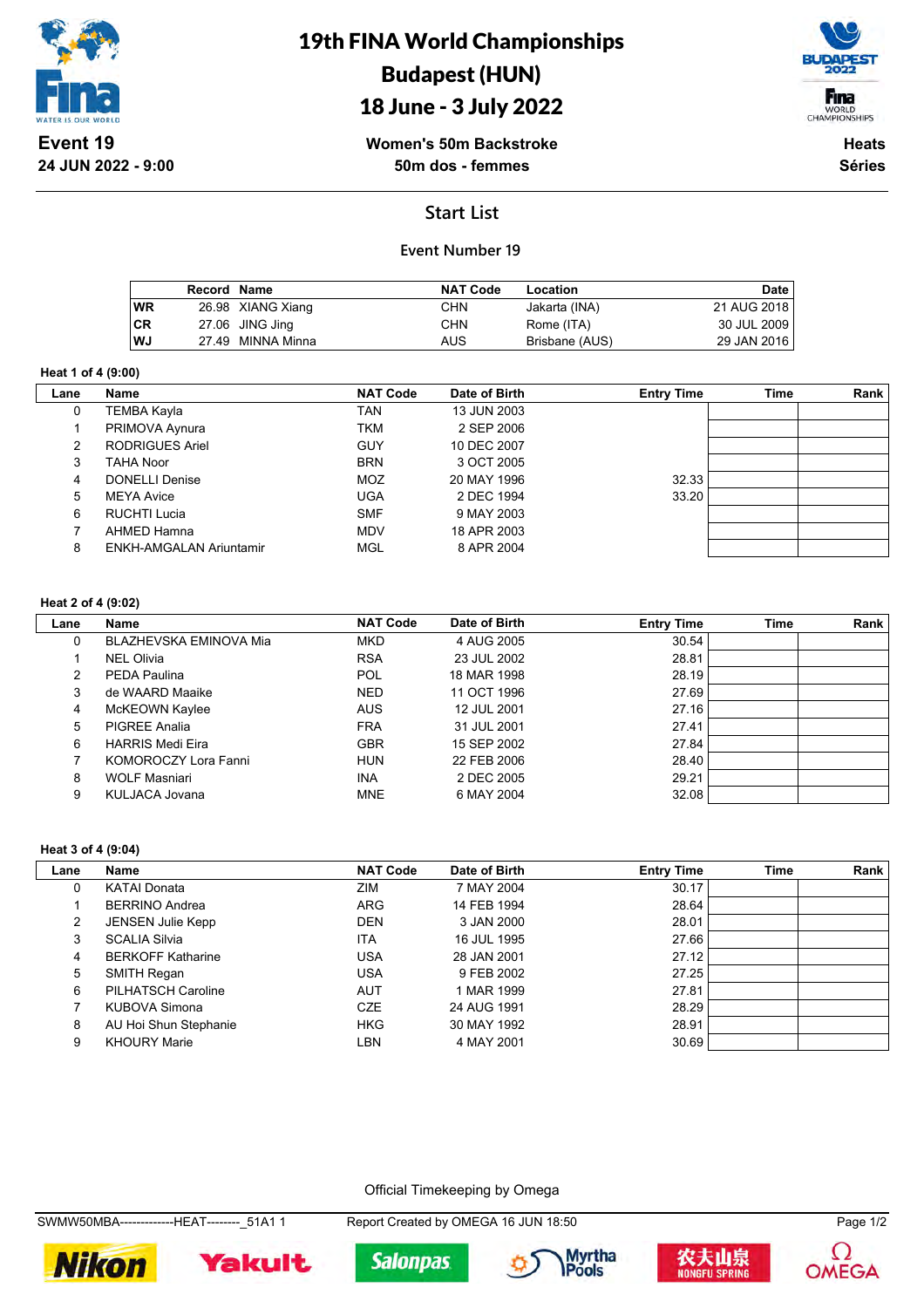





**Women's 50m Backstroke 50m dos - femmes**

**Heats Séries**

## **Start List**

**Event Number 19**

#### **Heat 4 of 4 (9:06)**

| Lane | Name                   | <b>NAT Code</b> | Date of Birth | <b>Entry Time</b> | <b>Time</b> | Rank |
|------|------------------------|-----------------|---------------|-------------------|-------------|------|
| 0    | SOTOMAYOR ACUNA Alexia | <b>PER</b>      | 18 JUL 2006   | 29.37             |             |      |
|      | LEE Eunji              | <b>KOR</b>      | 23 JUL 2006   | 28.52             |             |      |
| 2    | DRAKOU Theodora        | <b>GRE</b>      | 6 FEB 1992    | 27.96             |             |      |
| 3    | <b>WILM Ingrid</b>     | CAN             | 8 JUN 1998    | 27.63             |             |      |
| 4    | TOUSSAINT Kira         | <b>NED</b>      | 22 MAY 1994   | 27.10             |             |      |
| 5    | <b>MASSE Kylie</b>     | CAN             | 18 JAN 1996   | 27.18             |             |      |
| 6    | <b>JALLOW Mimosa</b>   | <b>FIN</b>      | 17 JUN 1994   | 27.80             |             |      |
|      | <b>HANSSON Louise</b>  | <b>SWE</b>      | 24 NOV 1996   | 28.24             |             |      |
| 8    | CHEN Jie               | <b>CHN</b>      | 28 FEB 1995   | 28.83             |             |      |
| 9    | HSU An                 | TPE             | 29 JUN 1998   | 30.56             |             |      |

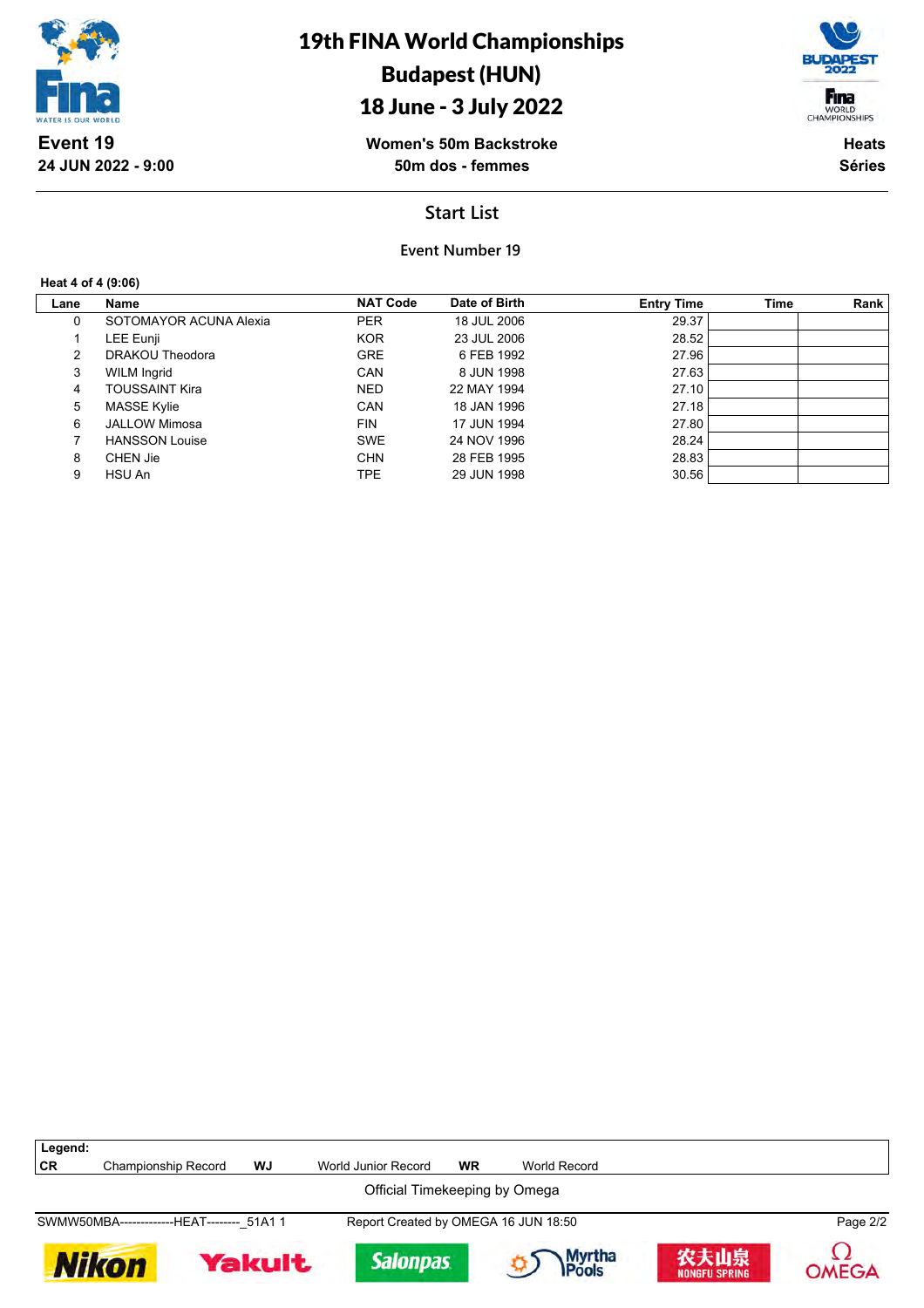

## 19th FINA World Championships Budapest (HUN) 18 June - 3 July 2022



**Men's 100m Freestyle 100m nage libre - hommes**

**Heats Séries**

## **Start List**

### **Event Number 20**

|    | Record | Split | Name                  | <b>NAT Code</b> | Location   | Date        |
|----|--------|-------|-----------------------|-----------------|------------|-------------|
| WR | 46.91  | 22.17 | CESAR Cesar           | <b>BRA</b>      | Rome (ITA) | 30 JUL 2009 |
| CR | 46.91  | 22.17 | CESAR Cesar           | <b>BRA</b>      | Rome (ITA) | 30 JUL 2009 |
| WJ | 47.30  | 22.97 | <b>POPOVICI David</b> | ROU             | Rome (ITA) | 8 JUL 2021  |

#### **Heat 1 of 11 (9:08)**

 $\overline{\phantom{a}}$ 

| Lane | <b>Name</b>                  | <b>NAT Code</b> | Date of Birth | <b>Entry Time</b> | Time | Rank |
|------|------------------------------|-----------------|---------------|-------------------|------|------|
|      | <b>BATBAYAR Enkhtamir</b>    | MGL             | 27 SEP 2004   |                   |      |      |
|      | <b>BACHMANN Mathieu</b>      | <b>SEY</b>      | 26 MAR 1996   |                   |      |      |
| 3    | <b>MAYALA Freddy</b>         | CGO             | 18 JUN 2000   |                   |      |      |
| 4    | <b>KIHLENG Kyler Anthony</b> | <b>FSM</b>      | 23 DEC 2004   |                   |      |      |
| 5.   | <b>HOOST Irvin</b>           | <b>SUR</b>      | 19 APR 1999   |                   |      |      |
| 6    | <b>BENOIT Jenebi</b>         | <b>GRN</b>      | 26 APR 2003   |                   |      |      |
|      | <b>NIKLES Christian</b>      | <b>BRU</b>      | 26 DEC 1997   |                   |      |      |

#### **Heat 2 of 11 (9:11)**

| Lane | Name                        | <b>NAT Code</b> | Date of Birth | <b>Entry Time</b> | <b>Time</b> | <b>Rank</b> |
|------|-----------------------------|-----------------|---------------|-------------------|-------------|-------------|
| 0    | <b>SAKURAI Travis Dui</b>   | <b>PLW</b>      | 4 MAY 2007    |                   |             |             |
|      | MIKO EYANGA Diosdado        | <b>GEQ</b>      | 10 OCT 1990   |                   |             |             |
| 2    | <b>KINONO Phillip</b>       | MHL             | 10 DEC 1997   |                   |             |             |
| 3    | FENELUS J Asdad             | HAI             | 17 OCT 1996   |                   |             |             |
| 4    | IRO Edgar Richardson        | <b>SOL</b>      | 18 NOV 2000   | 59.23             |             |             |
| 5.   | <b>BANDA Asher</b>          | <b>MAW</b>      | 11 NOV 2005   | 1:05.78           |             |             |
| 6    | <b>BALLYKOV Eminguly</b>    | TKM             | 22 JUL 2003   |                   |             |             |
|      | AL-HASANI Ahmed Alaa Jabbar | <b>IRQ</b>      | 27 MAR 2006   |                   |             |             |
| 8    | KO Benjamin                 | <b>GUM</b>      | 30 MAR 2005   |                   |             |             |
| 9    | da SILVA VIEGAS Jose        | TLS             | 24 AUG 2003   |                   |             |             |

#### **Heat 3 of 11 (9:13)**

| Lane | Name                         | <b>NAT Code</b> | Date of Birth | <b>Entry Time</b> | <b>Time</b> | Rank |
|------|------------------------------|-----------------|---------------|-------------------|-------------|------|
| 0    | <b>MANIRAGUHA Eloi</b>       | <b>RWA</b>      | 1 JAN 1995    | 56.70             |             |      |
|      | MUJA Martin                  | <b>KOS</b>      | 22 JUL 2004   | 56.23             |             |      |
| 2    | <b>OHUAFI Finau</b>          | TGA             | 25 JAN 2001   | 55.18             |             |      |
| 3    | AL BAWWAB Yazan              | PLE.            | 30 OCT 1999   | 54.51             |             |      |
| 4    | <b>TALIB Swaleh Abubakar</b> | <b>SMF</b>      | 16 MAY 2000   | 54.37             |             |      |
| 5    | <b>SEATON Leon</b>           | <b>GUY</b>      | 18 MAY 2004   | 54.42             |             |      |
| 6    | CADOGAN Shane                | <b>VIN</b>      | 1 JUN 2001    | 54.90             |             |      |
|      | DANSOU Marc Pascal Pierre    | <b>BEN</b>      | 3 NOV 1983    | 56.20             |             |      |
| 8    | <b>KABUYE Adnan</b>          | <b>UGA</b>      | 8 SEP 2002    | 56.29             |             |      |
| 9    | TENZIN Sangay                | <b>BHU</b>      | 7 SEP 2003    | 57.57             |             |      |

Official Timekeeping by Omega

SWMM100MFR------------HEAT--------\_51A1 1 Report Created by OMEGA 16 JUN 18:50 Page 1/4











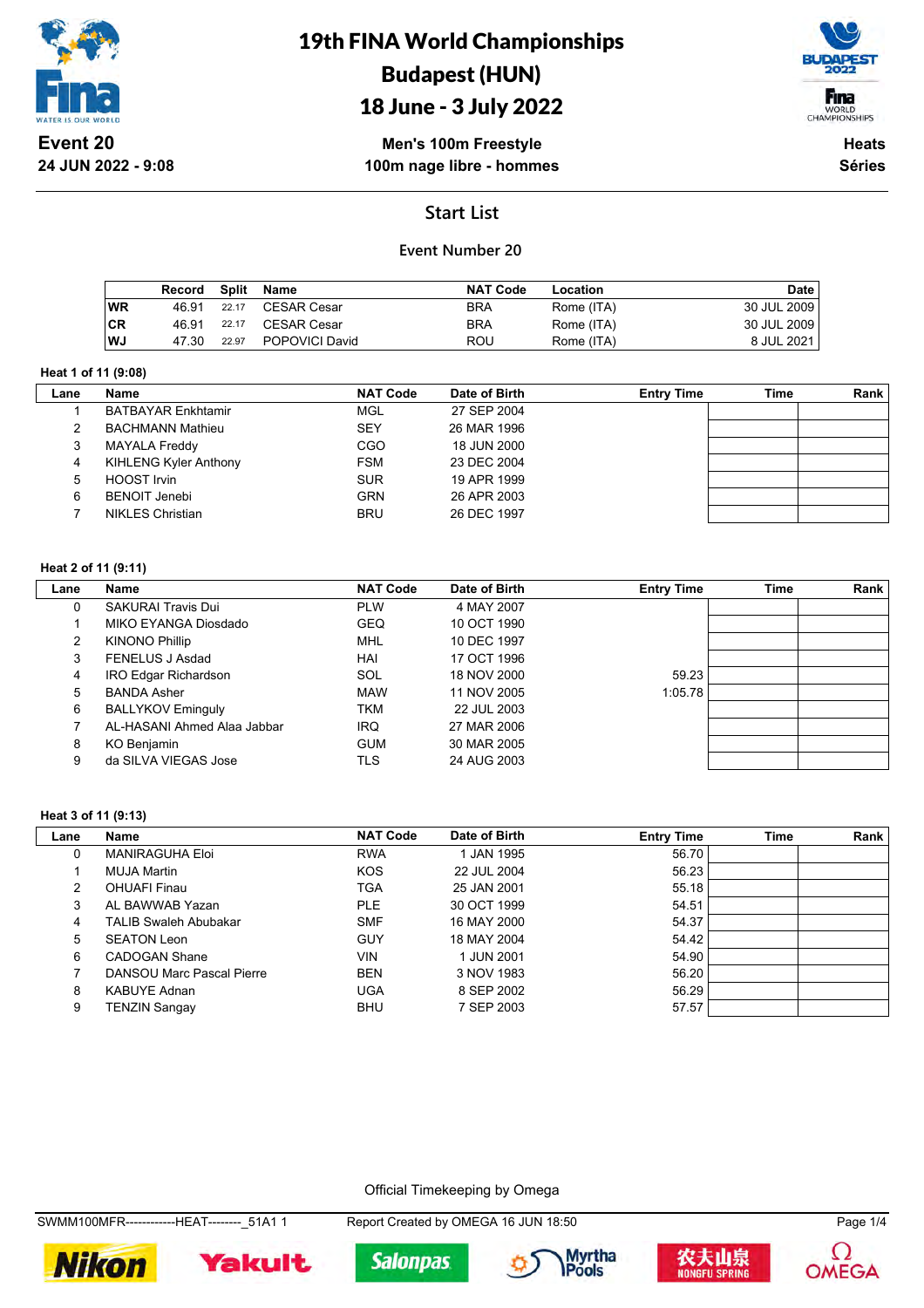

## 18 June - 3 July 2022



**Men's 100m Freestyle 100m nage libre - hommes**

**Heats Séries**

## **Start List**

## **Event Number 20**

**Heat 4 of 11 (9:16)**

| Lane | Name                           | <b>NAT Code</b> | Date of Birth | <b>Entry Time</b> | Time | Rank |
|------|--------------------------------|-----------------|---------------|-------------------|------|------|
| 0    | <b>SALIBOKO Collins</b>        | TAN             | 9 APR 2002    | 54.24             |      |      |
|      | <b>SEYDOU LANCINA Alassane</b> | NIG.            | 9 SEP 1993    | 53.51             |      |      |
| 2    | WEERASINGHE ARACHCHIGE Dhinal  | <b>SRI</b>      | 10 OCT 2001   | 53.31             |      |      |
| 3    | LOMERO ARENAS Tomas            | <b>AND</b>      | 5 JUL 2001    | 52.58             |      |      |
| 4    | <b>WASHINGTON Jesse</b>        | <b>BER</b>      | 8 MAY 1999    | 52.27             |      |      |
| 5    | EBINGHA Colins Obi             | <b>NGR</b>      | 29 OCT 2002   | 52.28             |      |      |
| 6    | EIDESGAARD Bartal Erlingsson   | <b>FAR</b>      | 10 JUN 2003   | 53.07             |      |      |
|      | <b>GARGOVIC Ado</b>            | <b>MNE</b>      | 15 JUL 1998   | 53.46             |      |      |
| 8    | <b>GANIRA Belly-Cresus</b>     | BDI             | 25 MAR 2000   | 54.03             |      |      |
| 9    | <b>MASCARENHAS Henrique</b>    | <b>ANG</b>      | 21 JUN 2001   | 54.36             |      |      |
|      |                                |                 |               |                   |      |      |

#### **Heat 5 of 11 (9:18)**

| Lane | Name                      | <b>NAT Code</b> | Date of Birth | <b>Entry Time</b> | <b>Time</b> | Rank |
|------|---------------------------|-----------------|---------------|-------------------|-------------|------|
| 0    | <b>AIMABLE Steven</b>     | <b>SEN</b>      | 7 FEB 1999    | 51.82             |             |      |
|      | ODLUM-SMITH Jayhan Jamaud | <b>LCA</b>      | 11 JAN 2002   | 51.66             |             |      |
| 2    | <b>ANODIN Gregory</b>     | <b>MRI</b>      | 2 OCT 1999    | 51.61             |             |      |
| 3    | ALMATROOSHI Yousuf        | <b>UAE</b>      | 1 JUN 2003    | 51.49             |             |      |
| 4    | MASOO Alaa                | <b>FRT</b>      | 1 JAN 2000    | 51.24             |             |      |
| 5    | <b>SOHRAN Matin</b>       | <b>IRI</b>      | 14 JUL 2002   | 51.41             |             |      |
| 6    | KUKHALASHVILI Luka        | <b>GEO</b>      | 17 OCT 2002   | 51.51             |             |      |
|      | KADIU Kledi               | <b>ALB</b>      | 28 OCT 2003   | 51.65             |             |      |
| 8    | CHIANCONE STANHAM Pedro   | <b>URU</b>      | 20 JUL 1997   | 51.80             |             |      |
| 9    | ABBASS Omar               | <b>SYR</b>      | 2 MAR 1999    | 51.96             |             |      |

#### **Heat 6 of 11 (9:21)**

| Lane | Name                            | <b>NAT Code</b> | Date of Birth | <b>Entry Time</b> | Time | Rank |
|------|---------------------------------|-----------------|---------------|-------------------|------|------|
| 0    | MITCHELL Stefano                | ANT             | 22 SEP 1999   | 50.98             |      |      |
|      | JIMMIE Clayton                  | <b>RSA</b>      | 10 JUL 1995   | 50.65             |      |      |
| 2    | <b>TAYLOR Lamar</b>             | <b>BAH</b>      | 21 JUN 2003   | 50.52             |      |      |
| 3    | <b>HOANG Quy Phuoc</b>          | <b>VIE</b>      | 24 MAR 1993   | 50.37             |      |      |
| 4    | <b>ROBERTS Wesley Tikiariki</b> | <b>COK</b>      | 24 JUN 1997   | 50.18             |      |      |
| 5    | CROOKS Jordan                   | CAY             | 2 MAY 2002    | 50.25             |      |      |
| 6    | <b>NANKOV Deniel</b>            | <b>BUL</b>      | 2 JAN 2003    | 50.44             |      |      |
|      | <b>VARAKIN Alexandr</b>         | <b>KAZ</b>      | 17 FEB 1996   | 50.56             |      |      |
| 8    | <b>KAEWSRIYONG Dulyawat</b>     | THA             | 13 AUG 2002   | 50.71             |      |      |
| 9    | ABDULRAZZAQ Waleed              | <b>KUW</b>      | 27 MAR 1998   | 51.15             |      |      |

Official Timekeeping by Omega

SWMM100MFR------------HEAT--------\_51A1 1 Report Created by OMEGA 16 JUN 18:50 Page 2/4









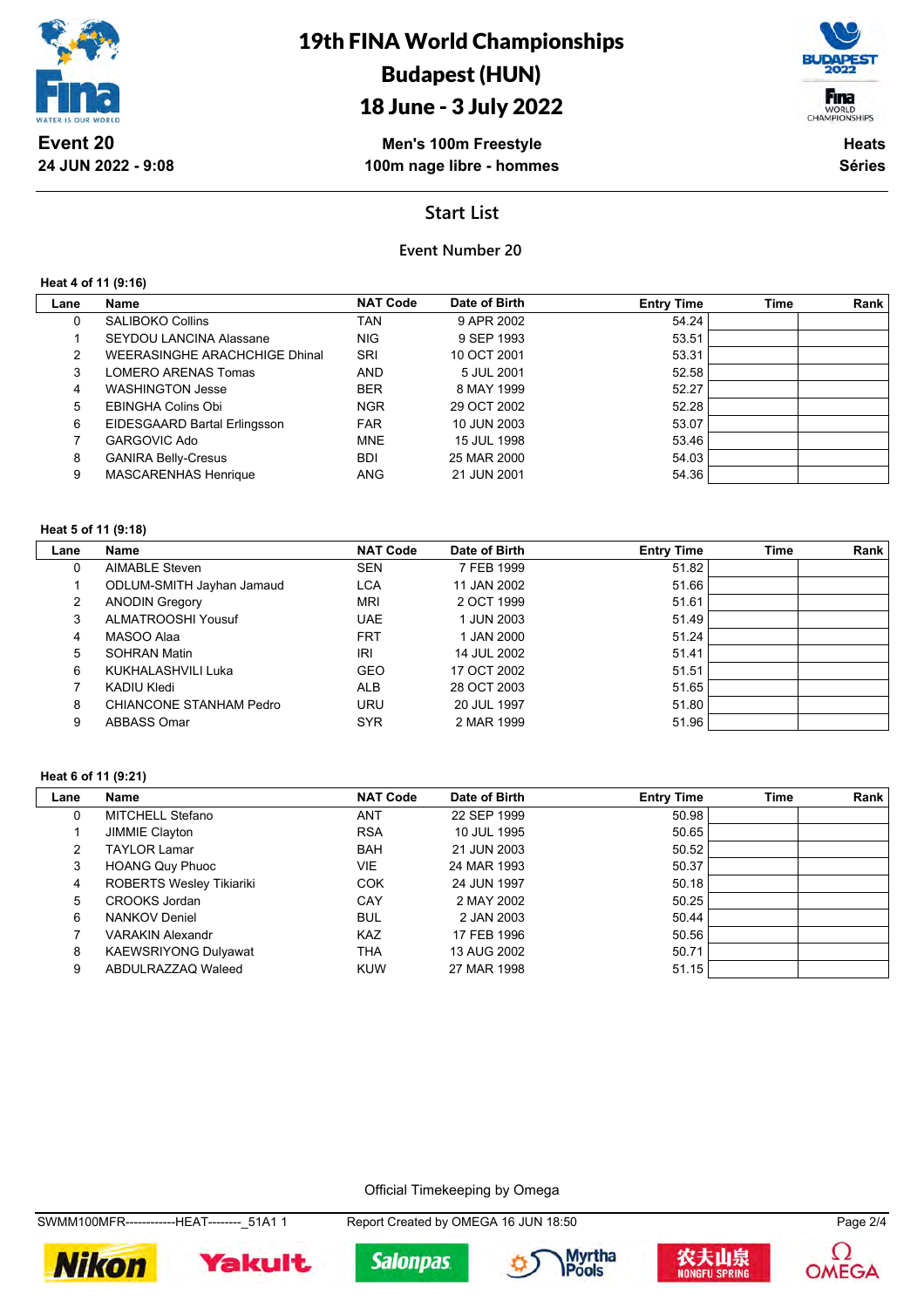

## 18 June - 3 July 2022

Fina WORLD<br>CHAMPIONSHIPS

**Men's 100m Freestyle 100m nage libre - hommes**

**Heats Séries**

## **Start List**

## **Event Number 20**

**Heat 7 of 11 (9:23)**

| Lane | Name                              | <b>NAT Code</b> | Date of Birth | <b>Entry Time</b> | <b>Time</b> | Rank |
|------|-----------------------------------|-----------------|---------------|-------------------|-------------|------|
| 0    | <b>HOCKIN BRUSQUETTI Benjamin</b> | <b>PAR</b>      | 27 SEP 1986   | 50.02             |             |      |
|      | <b>DUSA Matei</b>                 | <b>SVK</b>      | 10 JUL 2000   | 49.96             |             |      |
| 2    | <b>BUSCAGLIA Guido</b>            | <b>ARG</b>      | 8 OCT 1996    | 49.90             |             |      |
| 3    | <b>BARSEGHYAN Artur</b>           | <b>ARM</b>      | 29 MAR 2002   | 49.78             |             |      |
| 4    | <b>TARASENKO Aleksey</b>          | <b>UZB</b>      | 13 MAY 1999   | 49.62             |             |      |
| 5    | DALEIDEN CIUFERRI Ralph           | <b>LUX</b>      | 25 MAR 2003   | 49.67             |             |      |
| 6    | LIA Nicholas                      | <b>NOR</b>      | 13 FEB 2001   | 49.85             |             |      |
|      | <b>NAVIKONIS Tomas</b>            | LTU             | 12 APR 2003   | 49.91             |             |      |
| 8    | <b>ANTONIOU Nikolas</b>           | <b>CYP</b>      | 20 JAN 2004   | 49.99             |             |      |
| 9    | <b>BOUTOUIL Samy</b>              | <b>MAR</b>      | 3 OCT 2000    | 50.14             |             |      |
|      |                                   |                 |               |                   |             |      |

#### **Heat 8 of 11 (9:25)**

| Lane | <b>Name</b>                                  | <b>NAT Code</b> | Date of Birth | <b>Entry Time</b> | <b>Time</b> | Rank |
|------|----------------------------------------------|-----------------|---------------|-------------------|-------------|------|
| 0    | <b>ZAITSEV Daniel</b>                        | EST             | 13 DEC 1997   | 49.51             |             |      |
|      | MESTRE VIVAS Alberto                         | VEN             | 10 FEB 1999   | 49.31             |             |      |
|      | <b>FRANKEL Tomer</b>                         | <b>ISR</b>      | 18 OCT 2000   | 49.27             |             |      |
| 3    | <b>SCHREUDERS Mikel</b>                      | ARU             | 21 SEP 1998   | 49.22             |             |      |
| 4    | de CELIS MONTALBAN Sergio                    | <b>ESP</b>      | 18 JAN 2000   | 49.08             |             |      |
| 5    | IGA CESAR Jorge                              | <b>MEX</b>      | 12 JAN 1997   | 49.20             |             |      |
| 6    | MELADINIS Odyssefs<br>ELSAYED MAHMOUD HASSAN | <b>GRE</b>      | 5 APR 1990    | 49.27             |             |      |
|      | Mohamed                                      | EGY             | 17 MAR 1997   | 49.30             |             |      |
| 8    | <b>HO lan Yentou</b>                         | <b>HKG</b>      | 25 APR 1997   | 49.49             |             |      |
| 9    | <b>SWIFT Carter</b>                          | NZL             | 1 DEC 1998    | 49.61             |             |      |

#### **Heat 9 of 11 (9:28)**

| Lane | Name                       | <b>NAT Code</b> | Date of Birth | <b>Entry Time</b> | <b>Time</b> | Rank |
|------|----------------------------|-----------------|---------------|-------------------|-------------|------|
| 0    | CHIERIGHINI Marcelo        | <b>BRA</b>      | 15 JAN 1991   | 48.76             |             |      |
|      | <b>SALVAN Hadrien</b>      | <b>FRA</b>      | 10 JUL 1997   | 48.51             |             |      |
| 2    | <b>HWANG Sunwoo</b>        | <b>KOR</b>      | 21 MAY 2003   | 48.42             |             |      |
| 3    | <b>CURRY Brooks</b>        | USA             | 22 JAN 2001   | 48.04             |             |      |
| 4    | MIRESSI Alessandro         | ITA             | 2 OCT 1998    | 47.45             |             |      |
| 5    | <b>BURRAS Lewis Edward</b> | <b>GBR</b>      | 12 FEB 2000   | 47.88             |             |      |
| 6    | MITYUKOV Roman             | SUI             | 30 JUL 2000   | 48.20             |             |      |
|      | da SILVA SANTOS Gabriel    | <b>BRA</b>      | 4 MAY 1996    | 48.49             |             |      |
| 8    | YANG William Xu            | <b>AUS</b>      | 11 OCT 1998   | 48.55             |             |      |
| 9    | TAN Jonathan Eu Jin        | SGP             | 11 MAR 2002   | 49.07             |             |      |

Official Timekeeping by Omega

SWMM100MFR------------HEAT--------\_51A1 1 Report Created by OMEGA 16 JUN 18:50 Page 3/4

**Yakult** 

**Nikon** 







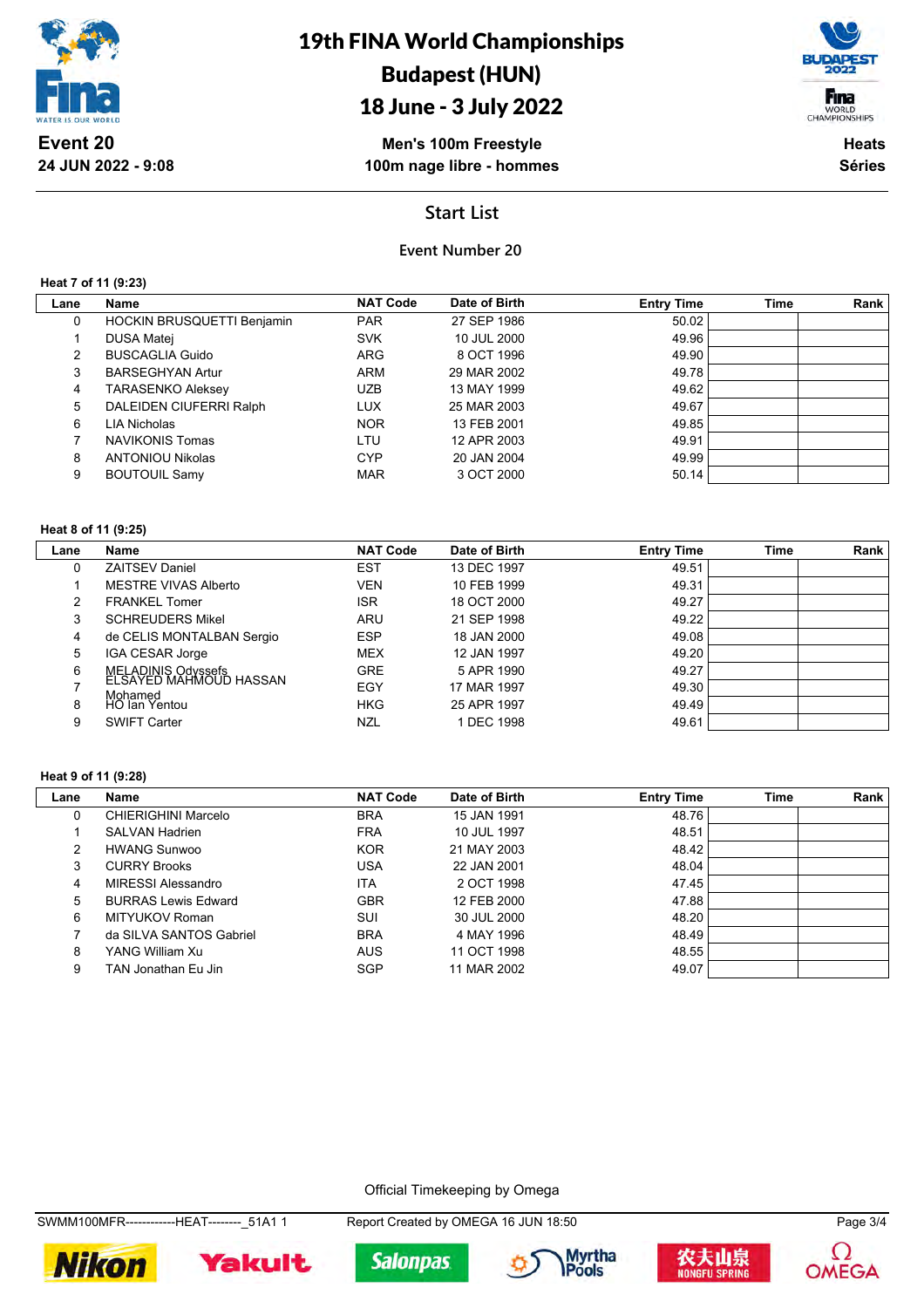

## 18 June - 3 July 2022



**Men's 100m Freestyle 100m nage libre - hommes**

**Heats Séries**

## **Start List**

### **Event Number 20**

**Heat 10 of 11 (9:30)**

| Lane | Name                  | <b>NAT Code</b> | Date of Birth | <b>Entry Time</b> | <b>Time</b> | Rank |
|------|-----------------------|-----------------|---------------|-------------------|-------------|------|
| 0    | <b>CARTER Dylan</b>   | TTO             | 30 JAN 1996   | 48.66             |             |      |
|      | INCERTI Zac           | <b>AUS</b>      | 13 JUL 1996   | 48.51             |             |      |
| 2    | <b>GAZIEV Ruslan</b>  | <b>CAN</b>      | 16 AUG 1999   | 48.41             |             |      |
| 3    | <b>BARNA Andrej</b>   | <b>SRB</b>      | 6 MAR 1998    | 47.94             |             |      |
| 4    | POPOVICI David        | <b>ROU</b>      | 15 SEP 2004   | 47.30             |             |      |
| 5.   | NEMETH Nandor         | <b>HUN</b>      | 19 NOV 1999   | 47.81             |             |      |
| 6    | LIENDO EDWARDS Joshua | <b>CAN</b>      | 20 AUG 2002   | 48.13             |             |      |
|      | ZAZZERI Lorenzo       | ITA             | 9 AUG 1994    | 48.45             |             |      |
| 8    | YANG Jintong          | <b>CHN</b>      | 18 DEC 1998   | 48.55             |             |      |
| 9    | <b>HANSON Robin</b>   | <b>SWE</b>      | 2 APR 2001    | 48.93             |             |      |

#### **Heat 11 of 11 (9:32)**

| Lane | Name                       | <b>NAT Code</b> | Date of Birth | <b>Entry Time</b> | Time | Rank |
|------|----------------------------|-----------------|---------------|-------------------|------|------|
| 0    | <b>PAN Zhanle</b>          | <b>CHN</b>      | 4 AUG 2004    | 48.59             |      |      |
|      | SZABO Szebasztian          | <b>HUN</b>      | 11 MAR 1996   | 48.51             |      |      |
|      | <b>MATSUMOTO Katsuhiro</b> | <b>JPN</b>      | 28 FEB 1997   | 48.37             |      |      |
| 3    | MIROSLAW Rafael            | <b>GER</b>      | 25 MAR 2001   | 47.92             |      |      |
| 4    | DRESSEL Caeleb             | <b>USA</b>      | 16 AUG 1996   | 47.02             |      |      |
| 5    | <b>GROUSSET Maxime</b>     | <b>FRA</b>      | 24 APR 1999   | 47.52             |      |      |
| 6    | <b>WHITTLE Jacob Henry</b> | <b>GBR</b>      | 25 SEP 2004   | 48.11             |      |      |
|      | <b>SHEVTSOV Sergii</b>     | <b>UKR</b>      | 29 JUN 1998   | 48.43             |      |      |
| 8    | PIJNENBURG Stan            | <b>NED</b>      | 4 NOV 1996    | 48.53             |      |      |
| 9    | GIGLER Heiko               | <b>AUT</b>      | 17 JUN 1996   | 48.82             |      |      |

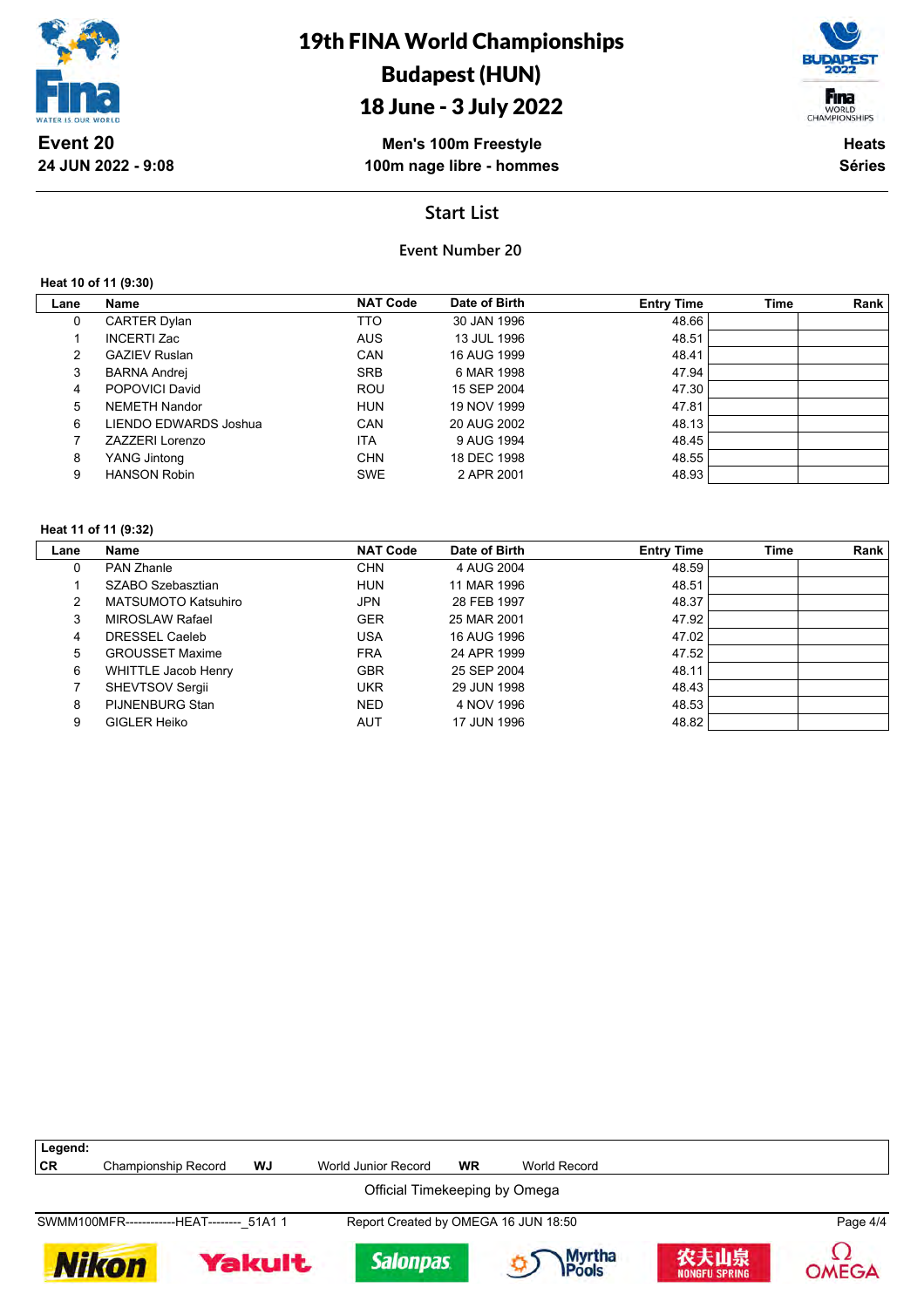

# 19th FINA World Championships Budapest (HUN)

## 18 June - 3 July 2022



**Men's 200m Individual Medley 200m quatre nages individuel - hommes**

**Heats Séries**

## **Start List**

### **Event Number 21**

|           | Record  |       | Splits |         | Name             | <b>NAT Code</b> | Location       | <b>Date</b> |
|-----------|---------|-------|--------|---------|------------------|-----------------|----------------|-------------|
| <b>WR</b> | 1:54.00 | 24.89 | 53.48  | 1:26.51 | <b>RYAN Ryan</b> | USA             | Shanghai (CHN) | 28 JUL 2011 |
| ∣CR       | 1:54.00 | 24.89 | 53.48  | 1:26.51 | RYAN Rvan        | USA             | Shanghai (CHN) | 28 JUL 2011 |
| l WJ      | 1:56.99 | 24.74 | 53.90  | 1:28.95 | KOS Hubert       | HUN             | Budapest (HUN) | 19 MAY 2021 |

#### **Heat 1 of 5 (9:35)**

| Lane | <b>Name</b>                | <b>NAT Code</b> | Date of Birth | <b>Entry Time</b> | Time | Rank |
|------|----------------------------|-----------------|---------------|-------------------|------|------|
|      | ABOUELELA Omar             | QAT             | 19 JAN 2005   |                   |      |      |
|      | AL ABDALLAT Adnan          | <b>JOR</b>      | 18 MAY 2007   |                   |      |      |
|      | <b>BACHMANN Simon</b>      | <b>SEY</b>      | 17 FEB 1999   | 2:09.33           |      |      |
|      | NUNEZ del PRADO E          | <b>BOL</b>      | 2 JUN 2004    | 2:08.79           |      |      |
| 5    | <b>SCHUSTER Brandon</b>    | <b>SAM</b>      | 23 APR 1998   | 2:09.11           |      |      |
| 6    | <b>LHENDUP Kinley</b>      | <b>BHU</b>      | 16 JUN 2004   | 2:39.09           |      |      |
|      | <b>HUSSAIN Nasir Yahya</b> | <b>NEP</b>      | 13 APR 2006   |                   |      |      |

#### **Heat 2 of 5 (9:39)**

| Lane | Name                               | <b>NAT Code</b> | Date of Birth | <b>Entry Time</b> | <b>Time</b> | Rank |
|------|------------------------------------|-----------------|---------------|-------------------|-------------|------|
| 0    | PRAWIRA Aflah                      | <b>INA</b>      | 13 NOV 1997   | 2:03.85           |             |      |
|      | MATEOS MONGELOS Matheo             | <b>PAR</b>      | 10 NOV 2000   | 2:03.31           |             |      |
| 2    | <b>KAEWSRIYONG Dulyawat</b>        | THA             | 13 AUG 2002   | 2:02.89           |             |      |
| 3    | ANG Maximillian Wei                | <b>SGP</b>      | 19 MAR 2001   | 2:02.66           |             |      |
| 4    | <b>GROTERS Patrick</b>             | ARU             | 28 JAN 1999   | 2:01.96           |             |      |
| 5    | DOLS Keanan                        | <b>JAM</b>      | 24 JUL 1998   | 2:02.15           |             |      |
| 6    | <b>CHRISTIANSON Bernhard Tyler</b> | <b>PAN</b>      | 9 DEC 2001    | 2:02.70           |             |      |
|      | <b>KABBARA Munzer Mark</b>         | LBN             | 3 SEP 2002    | 2:03.08           |             |      |
| 8    | <b>JABLCNIK Frantisek</b>          | <b>SVK</b>      | 23 OCT 2003   | 2:03.58           |             |      |
| 9    | <b>CORREDOR ZABALA Santiago</b>    | COL             | 22 MAY 1999   | 2:05.40           |             |      |

#### **Heat 3 of 5 (9:43)**

| Lane | Name                       | <b>NAT Code</b> | Date of Birth | <b>Entry Time</b> | <b>Time</b> | Rank |
|------|----------------------------|-----------------|---------------|-------------------|-------------|------|
| 0    | <b>KIM Minsuk</b>          | <b>KOR</b>      | 4 APR 2001    | 2:00.46           |             |      |
|      | LEE Se-Bom                 | <b>AUS</b>      | 12 JUN 2001   | 1:59.48           |             |      |
|      | <b>SMITH Brendon Peter</b> | <b>AUS</b>      | 4 JUL 2000    | 1:58.57           |             |      |
| 3    | RAZZETTI Alberto           | ITA             | 2 JUN 1999    | 1:57.13           |             |      |
| 4    | <b>KALISZ Chase</b>        | USA             | 7 MAR 1994    | 1:56.21           |             |      |
| 5.   | <b>FOSTER Carson</b>       | USA             | 26 OCT 2001   | 1:56.65           |             |      |
| 6    | <b>KNOX Finlay</b>         | CAN             | 8 JAN 2001    | 1:57.50           |             |      |
|      | POLONSKY Ron               | <b>ISR</b>      | 28 MAR 2001   | 1:58.95           |             |      |
| 8    | <b>TESIC Enzo</b>          | <b>FRA</b>      | 7 JAN 2000    | 1:59.68           |             |      |
| 9    | <b>BRATANOV Kaloyan</b>    | <b>BUL</b>      | 24 JUL 2000   | 2:01.37           |             |      |

Official Timekeeping by Omega

SWMM200MIM-------------HEAT---------\_51A1 1 Report Created by OMEGA 16 JUN 18:50 Page 1/2









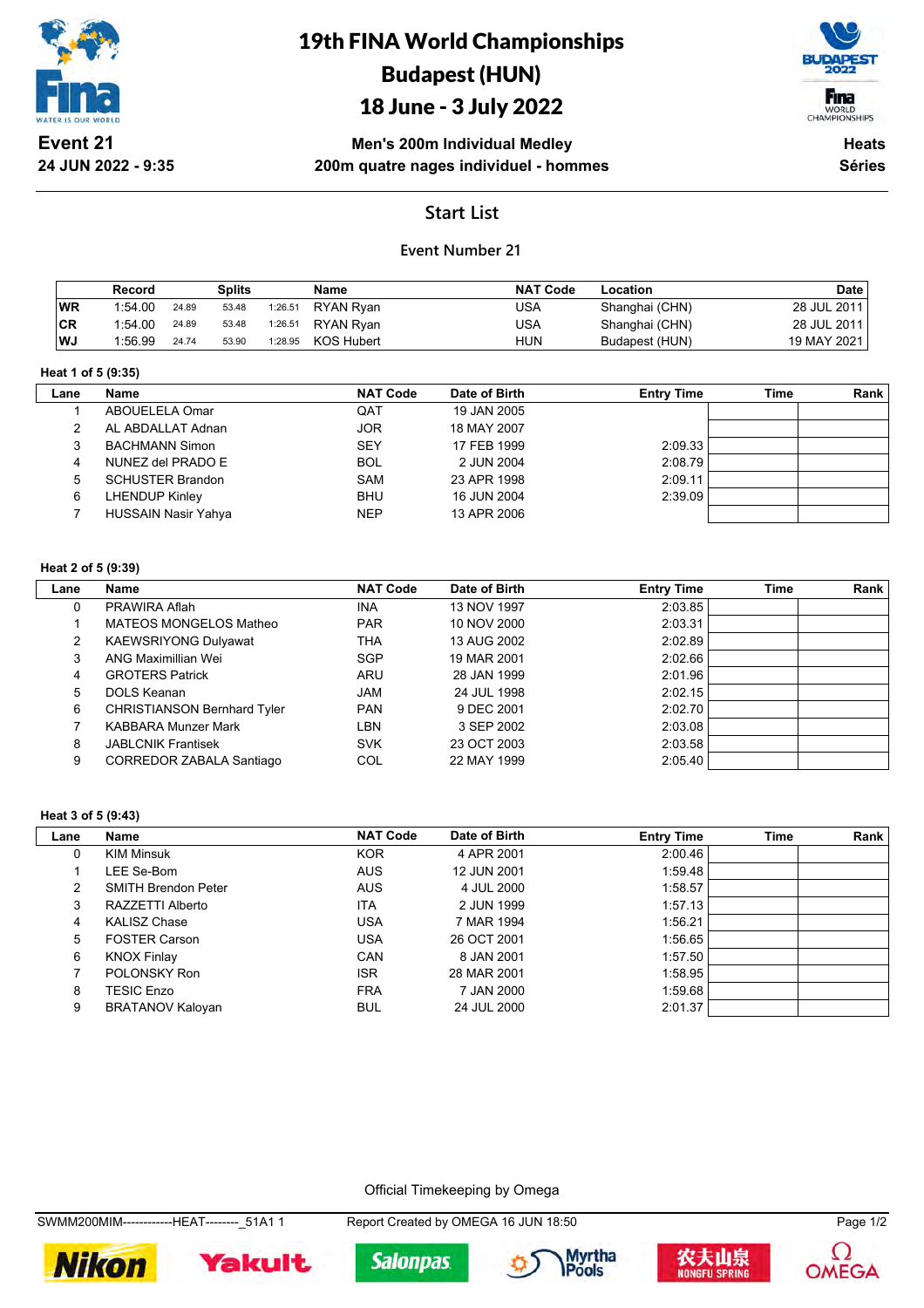

# 19th FINA World Championships Budapest (HUN)

## 18 June - 3 July 2022



**Men's 200m Individual Medley 200m quatre nages individuel - hommes**

**Heats Séries**

## **Start List**

### **Event Number 21**

#### **Heat 4 of 5 (9:46)**

| Lane | Name                          | <b>NAT Code</b> | Date of Birth | <b>Entry Time</b> | <b>Time</b> | Rank |
|------|-------------------------------|-----------------|---------------|-------------------|-------------|------|
| 0    | PAPASTAMOS Apostolos          | <b>GRE</b>      | 20 MAR 2001   | 2:00.38           |             |      |
|      | <b>COHEN GROUMI Gal</b>       | <b>ISR</b>      | 22 APR 2002   | 1:59.44           |             |      |
| 2    | RODRIGUES PUMPUTIS Caio       | <b>BRA</b>      | 8 JAN 1999    | 1:58.36           |             |      |
| 3    | <b>KOS Hubert</b>             | <b>HUN</b>      | 28 MAR 2003   | 1:56.99           |             |      |
| 4    | <b>DESPLANCHES Jeremy</b>     | SUI             | 7 AUG 1994    | 1:56.17           |             |      |
| 5    | GONZALEZ de OLIVEIRA Hugo     | <b>ESP</b>      | 19 FEB 1999   | 1:56.31           |             |      |
| 6    | <b>CLAREBURT Lewis</b>        | <b>NZL</b>      | 4 JUL 1999    | 1:57.27           |             |      |
|      | <b>MOREIRA LANZA Vinicius</b> | <b>BRA</b>      | 22 MAR 1997   | 1:58.92           |             |      |
| 8    | WANG Hsing-Hao                | TPE.            | 5 JUN 1999    | 1:59.62           |             |      |
| 9    | <b>TRAN Hung Nguyen</b>       | VIE             | 20 JAN 2003   | 2:01.22           |             |      |
|      |                               |                 |               |                   |             |      |

#### **Heat 5 of 5 (9:50)**

| Lane | Name                        | <b>NAT Code</b> | Date of Birth | <b>Entry Time</b> | Time | Rank |
|------|-----------------------------|-----------------|---------------|-------------------|------|------|
| 0    | MARTINEZ GOMEZ Jose         | <b>MEX</b>      | 3 JUN 1997    | 1:59.78           |      |      |
|      | <b>TOROK Dominik</b>        | <b>HUN</b>      | 16 JUN 2002   | 1:59.02           |      |      |
| 2    | <b>SATES Matthew</b>        | <b>RSA</b>      | 28 JUL 2003   | 1:57.60           |      |      |
| 3    | MARCHAND Leon               | <b>FRA</b>      | 17 MAY 2002   | 1:56.95           |      |      |
| 4    | <b>WANG Shun</b>            | <b>CHN</b>      | 11 FEB 1994   | 1:55.00           |      |      |
| 5    | <b>SETO Daiya</b>           | <b>JPN</b>      | 24 MAY 1994   | 1:56.22           |      |      |
| 6    | <b>DEAN Tom</b>             | <b>GBR</b>      | 2 MAY 2000    | 1:57.18           |      |      |
|      | QIN Haiyang                 | <b>CHN</b>      | 17 MAY 1999   | 1:58.63           |      |      |
| 8    | <b>REITSHAMMER Bernhard</b> | AUT             | 17 JUN 1994   | 1:59.56           |      |      |
| 9    | NAUMENKO Vadym              | UKR             | 23 JAN 2003   | 2:00.65           |      |      |

| Legend:      |                                            |        |                                      |           |                         |                       |          |  |  |  |
|--------------|--------------------------------------------|--------|--------------------------------------|-----------|-------------------------|-----------------------|----------|--|--|--|
| CR           | Championship Record                        | WJ     | World Junior Record                  | <b>WR</b> | World Record            |                       |          |  |  |  |
|              | Official Timekeeping by Omega              |        |                                      |           |                         |                       |          |  |  |  |
|              | SWMM200MIM-------------HEAT-------- 51A1 1 |        | Report Created by OMEGA 16 JUN 18:50 |           |                         |                       | Page 2/2 |  |  |  |
| <b>Nikon</b> |                                            | Yakult | <b>Salonpas</b>                      |           | Myrtha<br><b>IPools</b> | 农夫山泉<br>NONGFU SPRING | OMEGA    |  |  |  |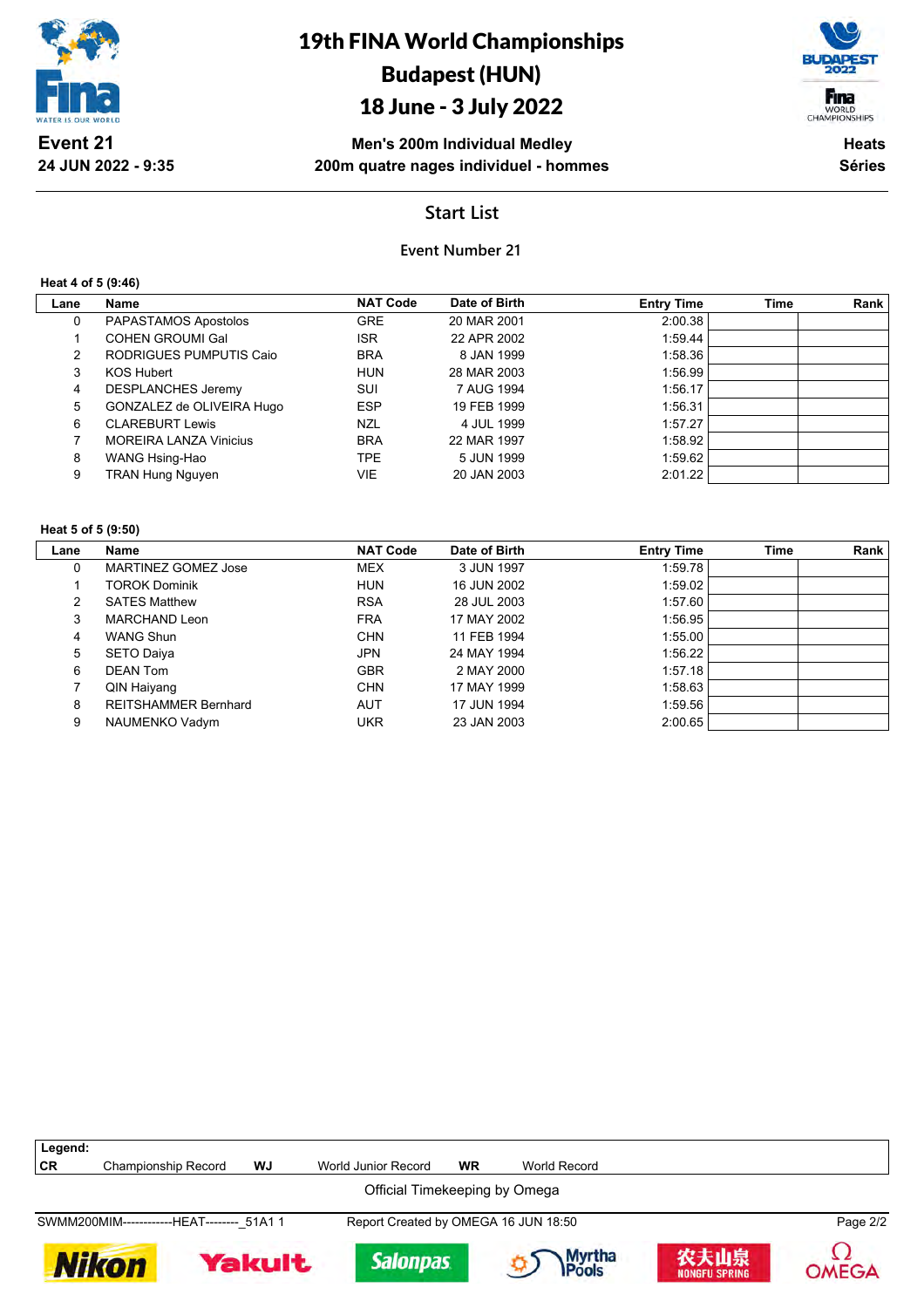

# 19th FINA World Championships Budapest (HUN)



## 18 June - 3 July 2022

**Women's 200m Butterfly 200m papillon - femmes**

**Heats Séries**

## **Start List**

### **Event Number 22**

|           | Record  |       | <b>Splits</b> |         | Name          | <b>NAT Code</b> | Location    | <b>Date</b> |
|-----------|---------|-------|---------------|---------|---------------|-----------------|-------------|-------------|
| <b>WR</b> | 2:01.81 | 27.19 | 58.08         | 1:30.20 | ZIGE Zige     | CHN             | Jinan (CHN) | 21 OCT 2009 |
| <b>CR</b> | 2:03.41 | 28.21 | 1:00.25       | 1:32.23 | JESS Jess     | AUS             | Rome (ITA)  | 30 JUL 2009 |
| l WJ      | 2:06.29 |       |               |         | SUZUKA Suzuka | JPN             | Aichi (JPN) | 13 APR 2017 |

#### **Heat 1 of 3 (9:54)**

 $\overline{\phantom{a}}$ 

| Name                    | <b>NAT Code</b> | Date of Birth | <b>Entry Time</b> | Time | Rank |
|-------------------------|-----------------|---------------|-------------------|------|------|
| LE Thi My Thao          | VIE             | 13 AUG 1996   | 2:13.37           |      |      |
| MATA COCCO Maria Jose   | <b>MEX</b>      | 3 DEC 1994    | 2:09.57           |      |      |
| McINTOSH Summer         | <b>CAN</b>      | 18 AUG 2006   | 2:07.60           |      |      |
| <b>FLICKINGER Hali</b>  | USA             | 7 JUL 1994    | 2:05.65           |      |      |
| <b>STEPHENS Laura</b>   | <b>GBR</b>      | 2 JUN 1999    | 2:07.04           |      |      |
| <b>CONNOR Abbey Lee</b> | <b>AUS</b>      | 21 APR 2005   | 2:08.58           |      |      |
| <b>GASSON Helena</b>    | <b>NZL</b>      | 8 DEC 1994    | 2:12.03           |      |      |
| AVILA MANCIA Julimar    | <b>HON</b>      | 21 JAN 1997   | 2:15.36           |      |      |
|                         |                 |               |                   |      |      |

#### **Heat 2 of 3 (9:58)**

| Lane | Name                             | <b>NAT Code</b> | Date of Birth | <b>Entry Time</b> | Time | Rank |
|------|----------------------------------|-----------------|---------------|-------------------|------|------|
| 0    | <b>WONG Hayley</b>               | <b>BRU</b>      | 13 MAY 2008   |                   |      |      |
|      | DAMASIOTI Georgia                | <b>GRE</b>      | 2 JUL 2003    | 2:13.26           |      |      |
|      | QUAH Jing Wen                    | <b>SGP</b>      | 20 DEC 2000   | 2:09.52           |      |      |
| 3    | <b>DEKKERS Elizabeth</b>         | <b>AUS</b>      | 6 MAY 2004    | 2:07.25           |      |      |
| 4    | SMITH Regan                      | USA             | 9 FEB 2002    | 2:05.30           |      |      |
| 5    | KAPAS Boglarka                   | <b>HUN</b>      | 22 APR 1993   | 2:06.50           |      |      |
| 6    | MIZUGUCHI Chiho                  | JPN             | 30 AUG 2001   | 2:08.22           |      |      |
|      | <b>TOMANIK DIAMANTE Giovanna</b> | <b>BRA</b>      | 26 JUN 1997   | 2:11.38           |      |      |
| 8    | PHOLJAMJUMRUS Jinjutha           | THA             | 23 SEP 2005   | 2:14.66           |      |      |

#### **Heat 3 of 3 (10:01)**

| Lane | <b>Name</b>                | <b>NAT Code</b> | Date of Birth | <b>Entry Time</b> | Time | Rank |
|------|----------------------------|-----------------|---------------|-------------------|------|------|
| 0    | <b>ORTIZ ROMAN Alondra</b> | <b>CRC</b>      | 18 AUG 2002   | 2:17.21           |      |      |
|      | POLONSKY Lea               | <b>ISR</b>      | 25 MAY 2002   | 2:12.11           |      |      |
|      | <b>BACH Helena</b>         | <b>DEN</b>      | 12 JUN 2000   | 2:08.89           |      |      |
|      | ZHU Jiaming                | <b>CHN</b>      | 14 AUG 2001   | 2:07.24           |      |      |
|      | <b>ZHANG Yufei</b>         | <b>CHN</b>      | 19 APR 1998   | 2:03.86           |      |      |
| 5    | HAYASHI Kina               | <b>JPN</b>      | 14 JUL 2001   | 2:06.41           |      |      |
| 6    | HOSSZU Katinka             | <b>HUN</b>      | 3 MAY 1989    | 2:08.14           |      |      |
|      | PUDAR Lana                 | BIH             | 19 JAN 2006   | 2:09.59           |      |      |
| 8    | DURANGO RESTREPO Karen     | COL             | 4 OCT 2001    | 2:13.51           |      |      |

| Legend:   |                                            |        |                                      |           |                         |                              |          |
|-----------|--------------------------------------------|--------|--------------------------------------|-----------|-------------------------|------------------------------|----------|
| <b>CR</b> | <b>Championship Record</b>                 | WJ     | World Junior Record                  | <b>WR</b> | World Record            |                              |          |
|           |                                            |        | Official Timekeeping by Omega        |           |                         |                              |          |
|           | SWMW200MBF-------------HEAT-------- 51A1 1 |        | Report Created by OMEGA 16 JUN 18:50 |           |                         |                              | Page 1/1 |
|           | <b>Nikon</b>                               | Yakult | <b>Salonpas</b>                      |           | Myrtha<br><b>IPools</b> | 农夫山泉<br><b>NONGFU SPRING</b> | OMEGA    |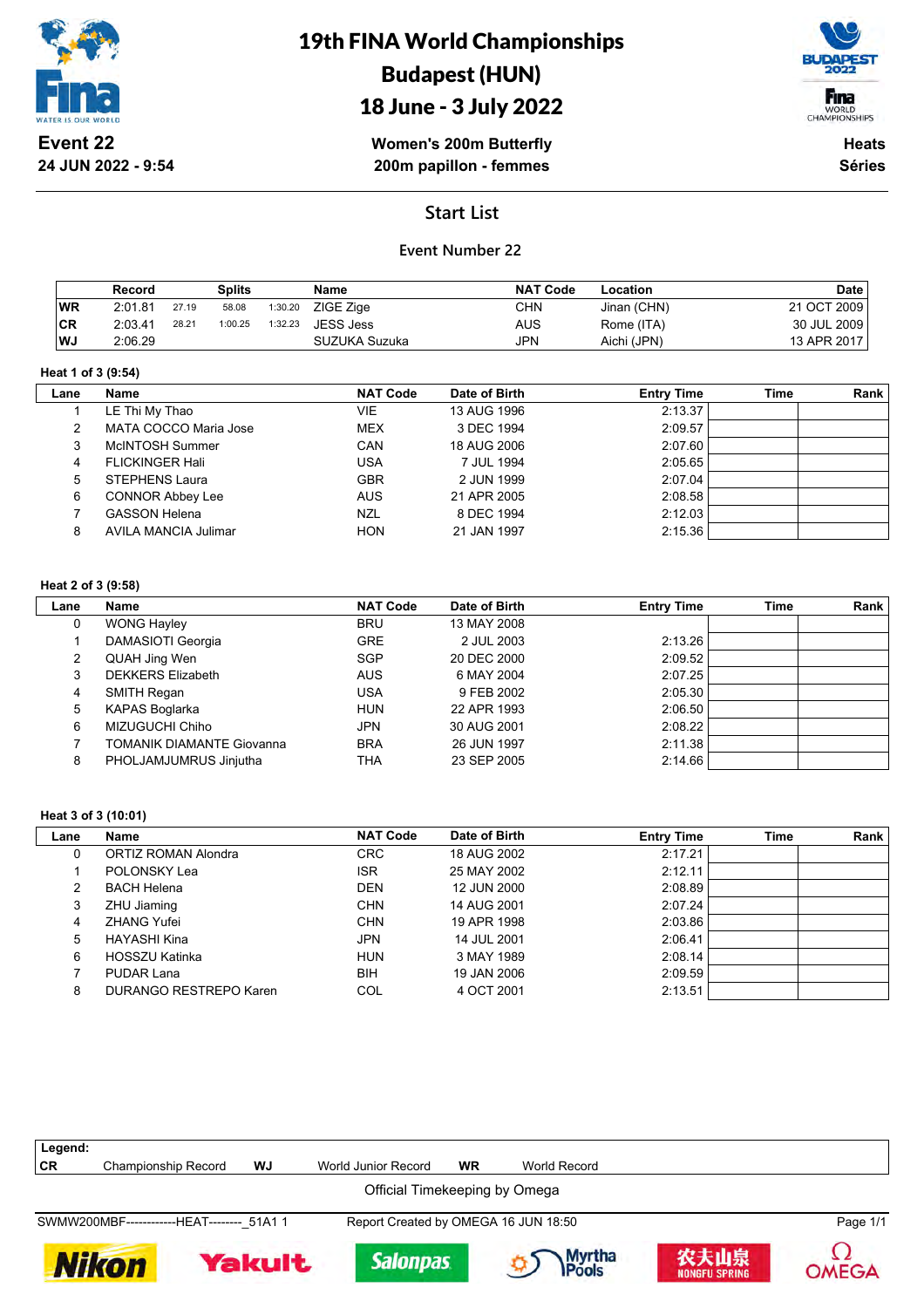

**24 JUN 2022 - 10:06**

## 19th FINA World Championships Budapest (HUN)

## 18 June - 3 July 2022



**Mixed 4x100m Medley Relay 4x100m quatre nages relais - mixte**

**Heats Séries**

## **Start List**

## **Event Number 23**

|           | Record  |       | Splits  |         | NAT (Relay)                    | Location       | <b>Date</b> |
|-----------|---------|-------|---------|---------|--------------------------------|----------------|-------------|
| <b>WR</b> | 3:37.58 | 58.80 | 1:55.58 | 2:45.58 | GBR - Great Britain            | Tokyo (JPN)    | 31 JUL 2021 |
| <b>CR</b> | 3:38.56 | 52.32 | 1:56.47 | 2:46.39 | USA - United States of America | Budapest (HUN) | 26 JUL 2017 |
| WJ        | 3:44.84 | 53.89 | 1:53.20 | 2:51.24 | USA - United States of America | Budapest (HUN) | 21 AUG 2019 |

#### **Heat 1 of 4 (10:06)**

| Lane | NAT                              | <b>Entry Time</b> | Time | Rank |
|------|----------------------------------|-------------------|------|------|
|      | 3 NMA - Northern Mariana Islands |                   |      |      |
|      | 4 VIE - Vietnam                  |                   |      |      |
|      | 5 HKG - Hong Kong, China         |                   |      |      |
| 6    | MDV - Maldives                   |                   |      |      |
|      |                                  |                   |      |      |

#### **Heat 2 of 4 (10:11)**

| Lane | <b>NAT</b>                        | <b>Entry Time</b> | Time | Rank |
|------|-----------------------------------|-------------------|------|------|
|      | 0 SGP - Singapore                 |                   |      |      |
|      | THA - Thailand                    |                   |      |      |
| 2    | TPE - Chinese Taipei              |                   |      |      |
|      | 3 UGA - Uganda                    | 4:37.65           |      |      |
|      | 4 SEY - Seychelles                | 4:28.29           |      |      |
|      | 5 MAR - Morocco                   | 4:29.26           |      |      |
| 6    | TAN - United Republic of Tanzania | 4:53.09           |      |      |
|      | MGL - Mongolia                    |                   |      |      |
| 8    | KOR - Republic of Korea           |                   |      |      |
| 9    | GUM - Guam                        |                   |      |      |

#### **Heat 3 of 4 (10:18)**

| Lane     | <b>NAT</b>                         | <b>Entry Time</b> | Time | Rank |
|----------|------------------------------------|-------------------|------|------|
| $\Omega$ | BAH - Bahamas                      | 4:14.11           |      |      |
|          | LTU - Lithuania                    | 3:54.86           |      |      |
|          | 2 GRE - Greece                     | 3:44.77           |      |      |
|          | 3 NED - Netherlands                | 3:41.25           |      |      |
|          | 4 CHN - People's Republic of China | 3:38.41           |      |      |
|          | 5 ITA - Italy                      | 3:39.28           |      |      |
| 6        | JPN - Japan                        | 3:44.15           |      |      |
|          | 7 CAN - Canada                     | 3:46.54           |      |      |
|          | 8 RSA - South Africa               | 3:56.74           |      |      |
|          | 9 PER - Peru                       | 4:16.76           |      |      |

Official Timekeeping by Omega









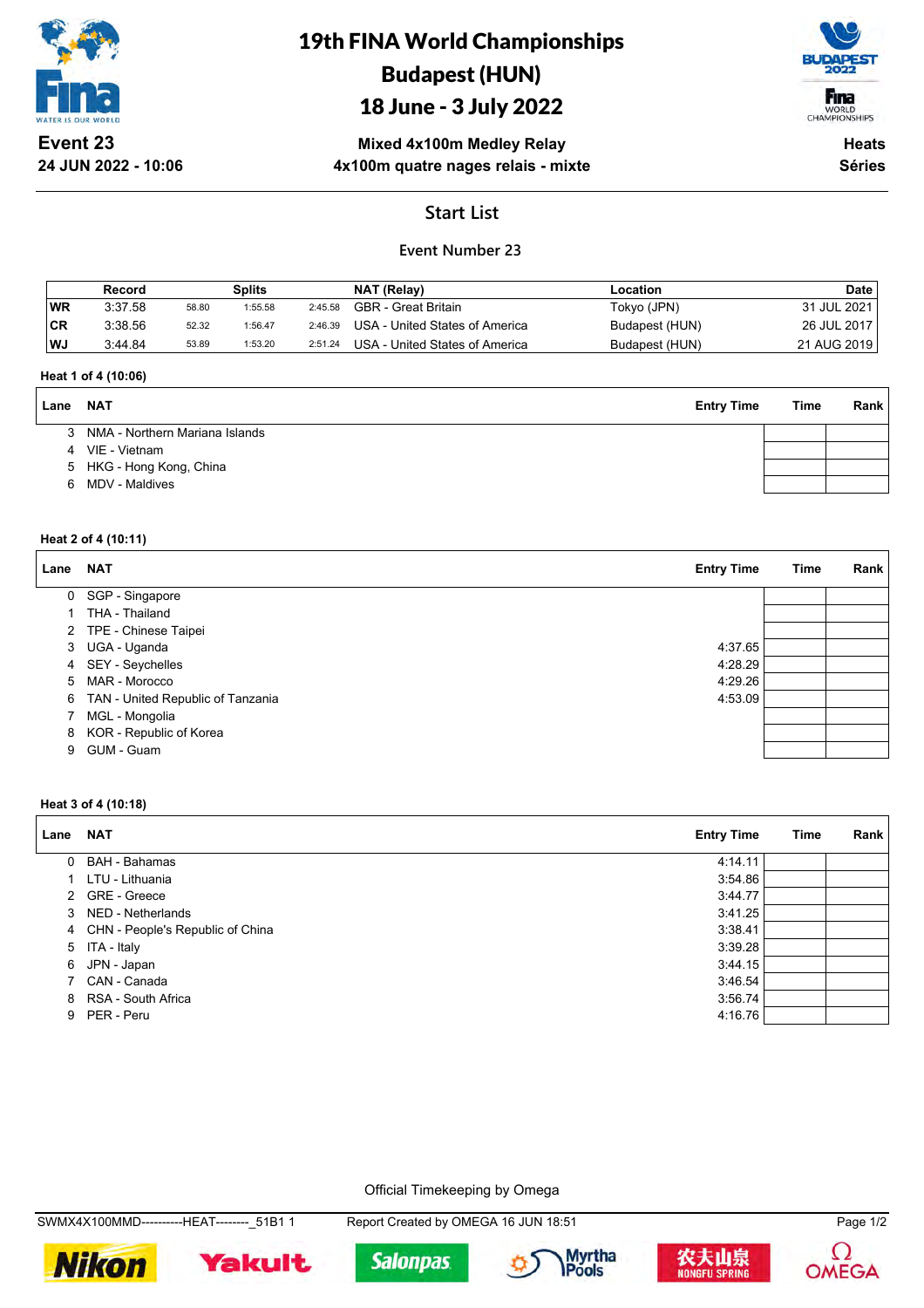

## 18 June - 3 July 2022



**Mixed 4x100m Medley Relay 4x100m quatre nages relais - mixte**

**Heats Séries**

## **Start List**

## **Event Number 23**

#### **Heat 4 of 4 (10:23)**

**24 JUN 2022 - 10:06**

| Lane | <b>NAT</b>                       | <b>Entry Time</b> | Time | Rank |
|------|----------------------------------|-------------------|------|------|
|      | 0 LAT - Latvia                   | 4:00.90           |      |      |
|      | EST - Estonia                    | 3:50.94           |      |      |
|      | 2 GER - Germany                  | 3:44.19           |      |      |
|      | 3 USA - United States of America | 3:40.58           |      |      |
|      | 4 GBR - Great Britain            | 3:37.58           |      |      |
|      | 5 AUS - Australia                | 3:38.95           |      |      |
| 6    | ISR - Israel                     | 3:43.94           |      |      |
|      | BRA - Brazil                     | 3:45.51           |      |      |
| 8    | SVK - Slovakia                   | 3:55.87           |      |      |
| 9    | ANG - Angola                     | 4:14.58           |      |      |

| Legend: |                                            |               |                                      |           |                         |                              |              |
|---------|--------------------------------------------|---------------|--------------------------------------|-----------|-------------------------|------------------------------|--------------|
| CR      | Championship Record                        | WJ            | World Junior Record                  | <b>WR</b> | World Record            |                              |              |
|         |                                            |               | Official Timekeeping by Omega        |           |                         |                              |              |
|         | SWMX4X100MMD-----------HEAT-------- 51B1 1 |               | Report Created by OMEGA 16 JUN 18:51 |           |                         |                              | Page 2/2     |
|         | <b>Nikon</b>                               | <b>Yakult</b> | <b>Salonpas</b>                      |           | Myrtha<br><b>IPools</b> | 农夫山泉<br><b>NONGFU SPRING</b> | <b>OMEGA</b> |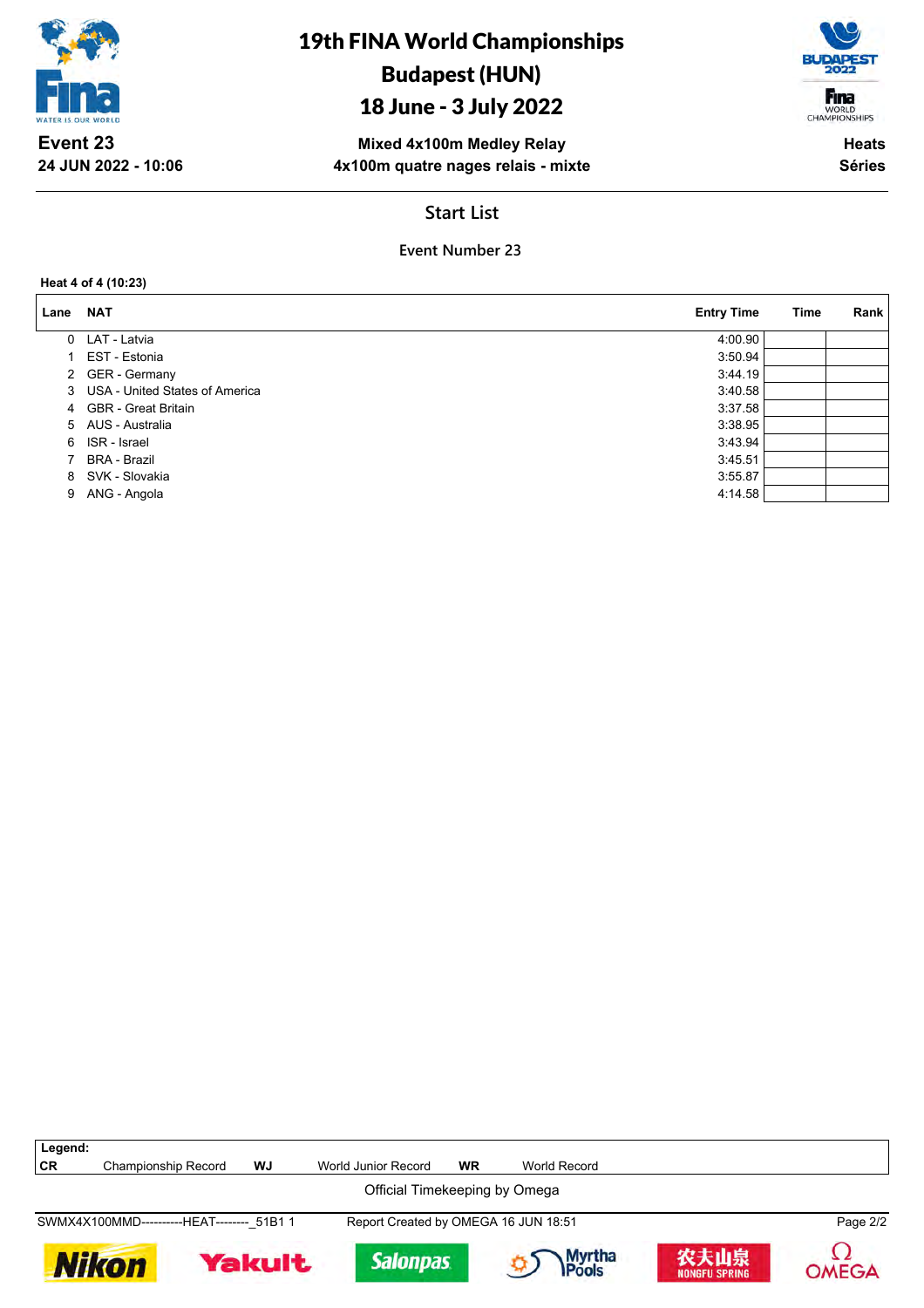



### **21 JUN 2022 - 9:00**

## **Start List by Session**

### **Morning Session**

|                                                           | Event 19 Women's 50m Backstroke                                                                                                                                                                          |                                                                                                              | 09:00                                                                                                                          | Heat 1 of 4    |
|-----------------------------------------------------------|----------------------------------------------------------------------------------------------------------------------------------------------------------------------------------------------------------|--------------------------------------------------------------------------------------------------------------|--------------------------------------------------------------------------------------------------------------------------------|----------------|
| <b>WR</b>                                                 | 26.98 XIANG Xiang                                                                                                                                                                                        | CHN                                                                                                          | Jakarta (INA)                                                                                                                  | 2018           |
| CR.                                                       | 27.06 JING Jing                                                                                                                                                                                          | <b>CHN</b>                                                                                                   | Rome (ITA)                                                                                                                     | 2009           |
| <b>WJ</b>                                                 | 27.49 MINNA Minna                                                                                                                                                                                        | <b>AUS</b>                                                                                                   | Brisbane (AUS)                                                                                                                 | 2016           |
| 0<br>1<br>$\mathbf{2}$<br>3<br>4<br>5<br>6<br>7<br>8<br>9 | <b>TEMBA Kayla</b><br>PRIMOVA Aynura<br><b>RODRIGUES Ariel</b><br><b>TAHA Noor</b><br><b>DONELLI Denise</b><br><b>MEYA Avice</b><br><b>RUCHTI Lucia</b><br>AHMED Hamna<br><b>ENKH-AMGALAN Ariuntamir</b> | <b>TAN</b><br><b>TKM</b><br><b>GUY</b><br><b>BRN</b><br>MOZ<br><b>UGA</b><br><b>SMF</b><br><b>MDV</b><br>MGL | 13 JUN 2003<br>2 SEP 2006<br>10 DEC 2007<br>3 OCT 2005<br>20 MAY 1996<br>2 DEC 1994<br>9 MAY 2003<br>18 APR 2003<br>8 APR 2004 | 32.33<br>33.20 |

|           | Event 19 Women's 50m Backstroke |            | 09:04          | Heat 3 of 4 |
|-----------|---------------------------------|------------|----------------|-------------|
| <b>WR</b> | 26.98 XIANG Xiang               | <b>CHN</b> | Jakarta (INA)  | 2018        |
| CR.       | 27.06 JING Jing                 | <b>CHN</b> | Rome (ITA)     | 2009        |
| WJ        | 27.49 MINNA Minna               | AUS        | Brisbane (AUS) | 2016        |
| 0         | <b>KATAI Donata</b>             | ZIM        | 7 MAY 2004     | 30.17       |
| 1         | <b>BERRINO Andrea</b>           | <b>ARG</b> | 14 FEB 1994    | 28.64       |
| 2         | <b>JENSEN Julie Kepp</b>        | DEN        | 3 JAN 2000     | 28.01       |
| 3         | <b>SCALIA Silvia</b>            | <b>ITA</b> | 16 JUL 1995    | 27.66       |
| 4         | <b>BERKOFF Katharine</b>        | USA        | 28 JAN 2001    | 27.12       |
| 5         | <b>SMITH Regan</b>              | USA        | 9 FEB 2002     | 27.25       |
| 6         | PILHATSCH Caroline              | <b>AUT</b> | 1 MAR 1999     | 27.81       |
| 7         | KUBOVA Simona                   | CZE        | 24 AUG 1991    | 28.29       |
| 8         | AU Hoi Shun Stephanie           | <b>HKG</b> | 30 MAY 1992    | 28.91       |
| 9         | <b>KHOURY Marie</b>             | LBN        | 4 MAY 2001     | 30.69       |

|              | Event 20 Men's 100m Freestyle |            | 09:08       | Heat 1 of 11 |
|--------------|-------------------------------|------------|-------------|--------------|
| <b>WR</b>    | 46.91 CESAR Cesar             | <b>BRA</b> | Rome (ITA)  | 2009         |
| CR.          | 46.91 CESAR Cesar             | <b>BRA</b> | Rome (ITA)  | 2009         |
| WJ           | 47.30 POPOVICI David          | ROU        | Rome (ITA)  | 2021         |
| 0            |                               |            |             |              |
|              | <b>BATBAYAR Enkhtamir</b>     | <b>MGL</b> | 27 SEP 2004 |              |
| $\mathbf{2}$ | <b>BACHMANN Mathieu</b>       | <b>SEY</b> | 26 MAR 1996 |              |
| 3            | <b>MAYALA Freddy</b>          | CGO        | 18 JUN 2000 |              |
| 4            | <b>KIHLENG Kyler Anthony</b>  | <b>FSM</b> | 23 DEC 2004 |              |
| 5            | <b>HOOST Irvin</b>            | <b>SUR</b> | 19 APR 1999 |              |
| 6            | <b>BENOIT Jenebi</b>          | <b>GRN</b> | 26 APR 2003 |              |
| 7            | <b>NIKLES Christian</b>       | <b>BRU</b> | 26 DEC 1997 |              |
| 8            |                               |            |             |              |

| <b>WR</b><br><b>CHN</b><br>Jakarta (INA)<br>26.98 XIANG Xiang<br>27.06 JING Jing<br>Rome (ITA)<br><b>CHN</b><br>CR.<br>Brisbane (AUS)<br>27.49 MINNA Minna<br><b>WJ</b><br><b>AUS</b><br>0<br><b>MKD</b><br>4 AUG 2005<br>BLAZHEVSKA EMINOVA Mia<br>1<br><b>NEL Olivia</b><br><b>RSA</b><br>23 JUL 2002<br>PEDA Paulina<br><b>POL</b><br>18 MAR 1998<br>$\mathbf{2}$<br>11 OCT 1996<br>3<br>de WAARD Maaike<br><b>NED</b><br>AUS<br>McKEOWN Kaylee<br>4<br>12 JUL 2001<br><b>PIGREE Analia</b><br><b>FRA</b><br>31 JUL 2001<br>5<br><b>HARRIS Medi Eira</b><br>6 | 2018<br>2009                                                                                               |
|------------------------------------------------------------------------------------------------------------------------------------------------------------------------------------------------------------------------------------------------------------------------------------------------------------------------------------------------------------------------------------------------------------------------------------------------------------------------------------------------------------------------------------------------------------------|------------------------------------------------------------------------------------------------------------|
|                                                                                                                                                                                                                                                                                                                                                                                                                                                                                                                                                                  |                                                                                                            |
|                                                                                                                                                                                                                                                                                                                                                                                                                                                                                                                                                                  |                                                                                                            |
|                                                                                                                                                                                                                                                                                                                                                                                                                                                                                                                                                                  | 2016                                                                                                       |
| <b>KOMOROCZY Lora Fanni</b><br><b>HUN</b><br>7<br>22 FEB 2006<br><b>WOLF Masniari</b><br>2 DEC 2005<br>8<br><b>INA</b><br><b>MNE</b><br>6 MAY 2004<br>9<br>KULJACA Jovana                                                                                                                                                                                                                                                                                                                                                                                        | 30.54<br>28.81<br>28.19<br>27.69<br>27.16<br>27.41<br><b>GBR</b><br>15 SEP 2002<br>27.84<br>28.40<br>29.21 |

|                | Event 19 Women's 50m Backstroke |            | 09:06          | Heat 4 of 4 |
|----------------|---------------------------------|------------|----------------|-------------|
| <b>WR</b>      | 26.98 XIANG Xiang               | <b>CHN</b> | Jakarta (INA)  | 2018        |
| <b>CR</b>      | 27.06 JING Jing                 | <b>CHN</b> | Rome (ITA)     | 2009        |
| <b>WJ</b>      | 27.49 MINNA Minna               | AUS        | Brisbane (AUS) | 2016        |
| 0              | SOTOMAYOR ACUNA Alexia          | <b>PER</b> | 18 JUL 2006    | 29.37       |
| 1              | <b>LEE Eunji</b>                | <b>KOR</b> | 23 JUL 2006    | 28.52       |
| $\overline{2}$ | DRAKOU Theodora                 | GRE        | 6 FEB 1992     | 27.96       |
| 3              | <b>WILM Ingrid</b>              | CAN        | 8 JUN 1998     | 27.63       |
| 4              | <b>TOUSSAINT Kira</b>           | <b>NED</b> | 22 MAY 1994    | 27.10       |
| 5              | <b>MASSE Kylie</b>              | CAN        | 18 JAN 1996    | 27.18       |
| 6              | <b>JALLOW Mimosa</b>            | <b>FIN</b> | 17 JUN 1994    | 27.80       |
| 7              | <b>HANSSON Louise</b>           | <b>SWE</b> | 24 NOV 1996    | 28.24       |
| 8              | CHEN Jie                        | <b>CHN</b> | 28 FEB 1995    | 28.83       |
| 9              | HSU An                          | <b>TPE</b> | 29 JUN 1998    | 30.56       |

|                                                                              | Event 20 Men's 100m Freestyle                                                                                                                                                                           |                                                                                                              | 09:11                                                                                                                              | Heat 2 of 11     |
|------------------------------------------------------------------------------|---------------------------------------------------------------------------------------------------------------------------------------------------------------------------------------------------------|--------------------------------------------------------------------------------------------------------------|------------------------------------------------------------------------------------------------------------------------------------|------------------|
| <b>WR</b>                                                                    | 46.91 CESAR Cesar                                                                                                                                                                                       | <b>BRA</b>                                                                                                   | Rome (ITA)                                                                                                                         | 2009             |
| CR.                                                                          | 46.91 CESAR Cesar                                                                                                                                                                                       | <b>BRA</b>                                                                                                   | Rome (ITA)                                                                                                                         | 2009             |
| <b>WJ</b>                                                                    | 47.30 POPOVICI David                                                                                                                                                                                    | ROU                                                                                                          | Rome (ITA)                                                                                                                         | 2021             |
| 0<br>1<br>$\mathbf{2}$<br>$\mathbf{3}$<br>4<br>5<br>6<br>$\overline{7}$<br>8 | <b>SAKURAI Travis Dui</b><br>MIKO EYANGA Diosdado<br><b>KINONO Phillip</b><br>FENELUS J Asdad<br>IRO Edgar Richardson<br><b>BANDA Asher</b><br><b>BALLYKOV Eminguly</b><br>AL-HASANI AAJ<br>KO Benjamin | <b>PLW</b><br><b>GEQ</b><br><b>MHL</b><br>HAI<br>SOL<br><b>MAW</b><br><b>TKM</b><br><b>IRQ</b><br><b>GUM</b> | 4 MAY 2007<br>10 OCT 1990<br>10 DEC 1997<br>17 OCT 1996<br>18 NOV 2000<br>11 NOV 2005<br>22 JUL 2003<br>27 MAR 2006<br>30 MAR 2005 | 59.23<br>1:05.78 |
| 9                                                                            | da SILVA VIEGAS Jose                                                                                                                                                                                    | TLS                                                                                                          | 24 AUG 2003                                                                                                                        |                  |

|           | Event 20 Men's 100m Freestyle |            | 09:13       | Heat 3 of 11 |
|-----------|-------------------------------|------------|-------------|--------------|
| <b>WR</b> | 46.91 CESAR Cesar             | <b>BRA</b> | Rome (ITA)  | 2009         |
| CR.       | 46.91 CESAR Cesar             | <b>BRA</b> | Rome (ITA)  | 2009         |
| WJ        | 47.30 POPOVICI David          | ROU        | Rome (ITA)  | 2021         |
| 0         | <b>MANIRAGUHA Eloi</b>        | <b>RWA</b> | 1 JAN 1995  | 56.70        |
|           | <b>MUJA Martin</b>            | KOS        | 22 JUL 2004 | 56.23        |
| 2         | <b>OHUAFI Finau</b>           | <b>TGA</b> | 25 JAN 2001 | 55.18        |
| 3         | AL BAWWAB Yazan               | PLE        | 30 OCT 1999 | 54.51        |
| 4         | <b>TALIB Swaleh Abubakar</b>  | <b>SMF</b> | 16 MAY 2000 | 54.37        |
| 5         | <b>SEATON Leon</b>            | <b>GUY</b> | 18 MAY 2004 | 54.42        |
| 6         | CADOGAN Shane                 | <b>VIN</b> | 1 JUN 2001  | 54.90        |
| 7         | DANSOU Marc Pascal Pierre     | <b>BEN</b> | 3 NOV 1983  | 56.20        |
| 8         | <b>KABUYE Adnan</b>           | UGA        | 8 SEP 2002  | 56.29        |
| 9         | <b>TENZIN Sangay</b>          | <b>BHU</b> | 7 SEP 2003  | 57.57        |

|                                                      | Event 20 Men's 100m Freestyle                                                                                                                                                                                                                                  |                                                                                                                            | 09:16                                                                                                                                          | Heat 4 of 11                                                                           |
|------------------------------------------------------|----------------------------------------------------------------------------------------------------------------------------------------------------------------------------------------------------------------------------------------------------------------|----------------------------------------------------------------------------------------------------------------------------|------------------------------------------------------------------------------------------------------------------------------------------------|----------------------------------------------------------------------------------------|
| <b>WR</b>                                            | 46.91 CESAR Cesar                                                                                                                                                                                                                                              | <b>BRA</b>                                                                                                                 | Rome (ITA)                                                                                                                                     | 2009                                                                                   |
| CR.                                                  | 46.91 CESAR Cesar                                                                                                                                                                                                                                              | <b>BRA</b>                                                                                                                 | Rome (ITA)                                                                                                                                     | 2009                                                                                   |
| WJ                                                   | 47.30 POPOVICI David                                                                                                                                                                                                                                           | ROU                                                                                                                        | Rome (ITA)                                                                                                                                     | 2021                                                                                   |
| 0<br>$\mathbf{2}$<br>3<br>4<br>5<br>6<br>7<br>8<br>9 | <b>SALIBOKO Collins</b><br><b>SEYDOU LANCINA Alassane</b><br><b>WEERASINGHE D</b><br>LOMERO ARENAS Tomas<br><b>WASHINGTON Jesse</b><br><b>EBINGHA Colins Obi</b><br>EIDESGAARD BE<br>GARGOVIC Ado<br><b>GANIRA Belly-Cresus</b><br><b>MASCARENHAS Henrique</b> | <b>TAN</b><br><b>NIG</b><br>SRI<br><b>AND</b><br><b>BER</b><br><b>NGR</b><br><b>FAR</b><br><b>MNE</b><br><b>BDI</b><br>ANG | 9 APR 2002<br>9 SEP 1993<br>10 OCT 2001<br>5 JUL 2001<br>8 MAY 1999<br>29 OCT 2002<br>10 JUN 2003<br>15 JUL 1998<br>25 MAR 2000<br>21 JUN 2001 | 54.24<br>53.51<br>53.31<br>52.58<br>52.27<br>52.28<br>53.07<br>53.46<br>54.03<br>54.36 |

#### Official Timekeeping by Omega

SWM-------------------SESS000700--\_52A4 1 Report Created by OMEGA 16 JUN 20:42 Page 1/4











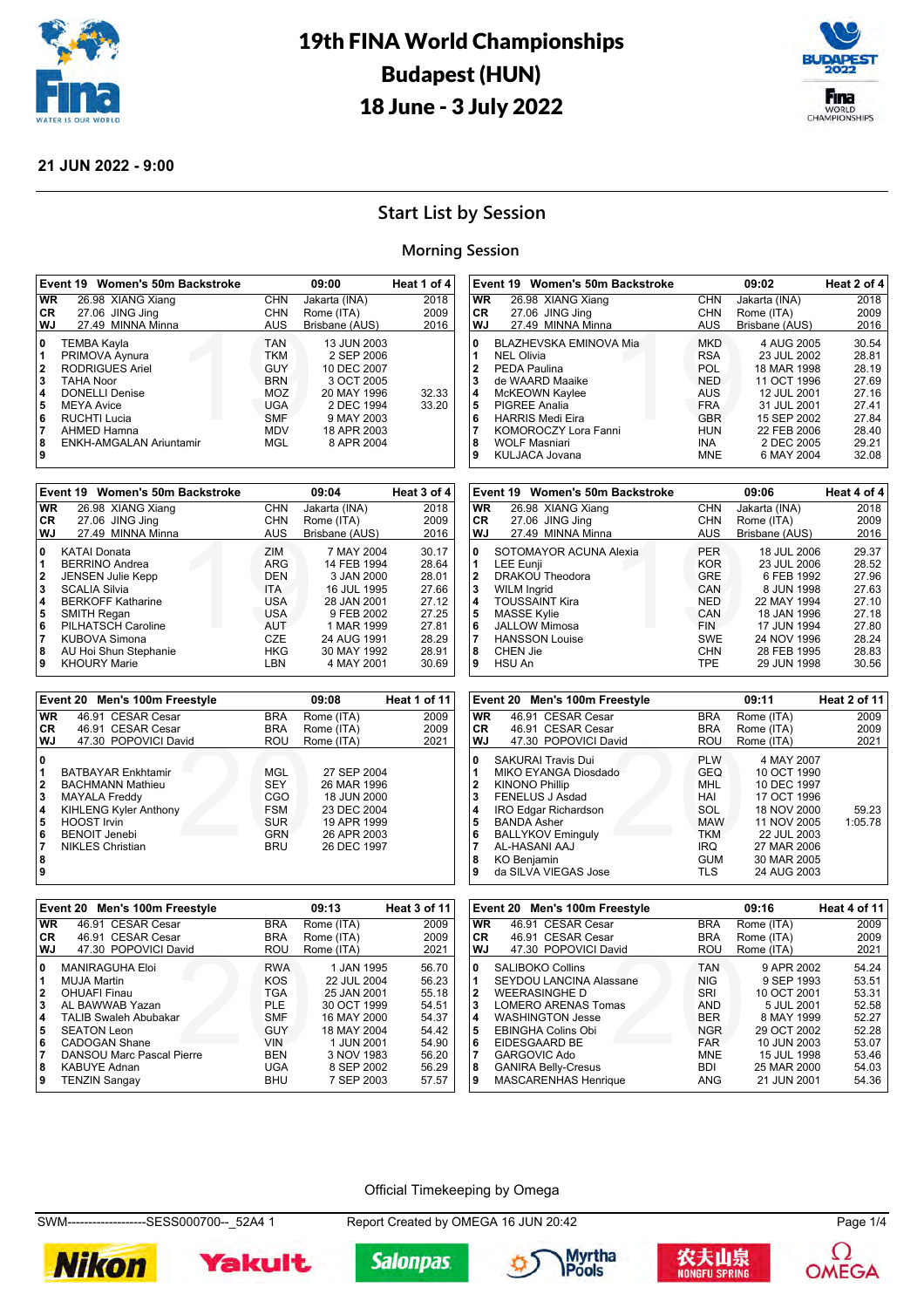



#### **21 JUN 2022 - 9:00**

## **Start List by Session**

#### **Morning Session**

46.91 CESAR Cesar

**KAEWSRIYONG Dulyawat 9** ABDULRAZZAQ Waleed

| <b>WR</b><br>46.91 CESAR Cesar<br><b>BRA</b><br>46.91 CESAR Cesar<br>CR.<br><b>BRA</b><br>47.30 POPOVICI David<br>WJ<br>ROU                                                                                                                                                                                                                                                                                             | Rome (ITA)<br>Rome (ITA)<br>Rome (ITA)<br>7 FEB 1999                                                                            | 2009<br>2009<br>2021                                                                   |
|-------------------------------------------------------------------------------------------------------------------------------------------------------------------------------------------------------------------------------------------------------------------------------------------------------------------------------------------------------------------------------------------------------------------------|---------------------------------------------------------------------------------------------------------------------------------|----------------------------------------------------------------------------------------|
|                                                                                                                                                                                                                                                                                                                                                                                                                         |                                                                                                                                 |                                                                                        |
|                                                                                                                                                                                                                                                                                                                                                                                                                         |                                                                                                                                 |                                                                                        |
|                                                                                                                                                                                                                                                                                                                                                                                                                         |                                                                                                                                 |                                                                                        |
| <b>AIMABLE Steven</b><br><b>SEN</b><br>0<br><b>LCA</b><br>ODLUM-SMITH Jayhan Jamaud<br>1<br><b>ANODIN Gregory</b><br><b>MRI</b><br>$\mathbf{2}$<br>ALMATROOSHI Yousuf<br>3<br><b>UAE</b><br>MASOO Alaa<br><b>FRT</b><br>4<br><b>SOHRAN Matin</b><br>IRI<br>5<br>KUKHALASHVILI Luka<br><b>GEO</b><br>6<br><b>ALB</b><br>7<br>KADIU Kledi<br>CHIANCONE STANHAM Pedro<br>URU<br>8<br>9<br><b>SYR</b><br><b>ABBASS Omar</b> | 11 JAN 2002<br>2 OCT 1999<br>1 JUN 2003<br>1 JAN 2000<br>14 JUL 2002<br>17 OCT 2002<br>28 OCT 2003<br>20 JUL 1997<br>2 MAR 1999 | 51.82<br>51.66<br>51.61<br>51.49<br>51.24<br>51.41<br>51.51<br>51.65<br>51.80<br>51.96 |

|              | Event 20 Men's 100m Freestyle |            | 09:23       | Heat 7 of 11 |
|--------------|-------------------------------|------------|-------------|--------------|
| <b>WR</b>    | 46.91 CESAR Cesar             | <b>BRA</b> | Rome (ITA)  | 2009         |
| CR.          | 46.91 CESAR Cesar             | <b>BRA</b> | Rome (ITA)  | 2009         |
| WJ           | 47.30 POPOVICI David          | ROU        | Rome (ITA)  | 2021         |
| 0            | <b>HOCKIN B</b>               | <b>PAR</b> | 27 SEP 1986 | 50.02        |
| 1            | <b>DUSA Matej</b>             | <b>SVK</b> | 10 JUL 2000 | 49.96        |
| $\mathbf{2}$ | <b>BUSCAGLIA Guido</b>        | ARG        | 8 OCT 1996  | 49.90        |
| 3            | <b>BARSEGHYAN Artur</b>       | ARM        | 29 MAR 2002 | 49.78        |
| 4            | <b>TARASENKO Aleksey</b>      | <b>UZB</b> | 13 MAY 1999 | 49.62        |
| 5            | DALEIDEN CIUFERRI Ralph       | <b>LUX</b> | 25 MAR 2003 | 49.67        |
| 6            | LIA Nicholas                  | <b>NOR</b> | 13 FEB 2001 | 49.85        |
| 7            | <b>NAVIKONIS Tomas</b>        | LTU        | 12 APR 2003 | 49.91        |
| 8            | <b>ANTONIOU Nikolas</b>       | <b>CYP</b> | 20 JAN 2004 | 49.99        |
| 9            | <b>BOUTOUIL Samy</b>          | <b>MAR</b> | 3 OCT 2000  | 50.14        |

|           | Event 20 Men's 100m Freestyle |            | 09:28       | Heat 9 of 11 |
|-----------|-------------------------------|------------|-------------|--------------|
| <b>WR</b> | 46.91 CESAR Cesar             | <b>BRA</b> | Rome (ITA)  | 2009         |
| CR.       | 46.91 CESAR Cesar             | <b>BRA</b> | Rome (ITA)  | 2009         |
| WJ        | 47.30 POPOVICI David          | <b>ROU</b> | Rome (ITA)  | 2021         |
| 0         | CHIERIGHINI Marcelo           | <b>BRA</b> | 15 JAN 1991 | 48.76        |
| 1         | <b>SALVAN Hadrien</b>         | <b>FRA</b> | 10 JUL 1997 | 48.51        |
| 2         | <b>HWANG Sunwoo</b>           | <b>KOR</b> | 21 MAY 2003 | 48.42        |
| 3         | <b>CURRY Brooks</b>           | USA        | 22 JAN 2001 | 48.04        |
| 4         | <b>MIRESSI Alessandro</b>     | <b>ITA</b> | 2 OCT 1998  | 47.45        |
| 5         | <b>BURRAS Lewis Edward</b>    | <b>GBR</b> | 12 FEB 2000 | 47.88        |
| 6         | MITYUKOV Roman                | SUI        | 30 JUL 2000 | 48.20        |
| 7         | da SILVA SANTOS Gabriel       | <b>BRA</b> | 4 MAY 1996  | 48.49        |
| 8         | YANG William Xu               | AUS        | 11 OCT 1998 | 48.55        |
| 9         | TAN Jonathan Eu Jin           | SGP        | 11 MAR 2002 | 49.07        |

|                                           | Event 20 Men's 100m Freestyle                                                                                                                                                                                         |                                                                                                              | 09:30                                                                                                                                           | Heat 10 of 11                                                                          |
|-------------------------------------------|-----------------------------------------------------------------------------------------------------------------------------------------------------------------------------------------------------------------------|--------------------------------------------------------------------------------------------------------------|-------------------------------------------------------------------------------------------------------------------------------------------------|----------------------------------------------------------------------------------------|
| WR                                        | 46.91 CESAR Cesar                                                                                                                                                                                                     | <b>BRA</b>                                                                                                   | Rome (ITA)                                                                                                                                      | 2009                                                                                   |
| <b>CR</b>                                 | 46.91 CESAR Cesar                                                                                                                                                                                                     | <b>BRA</b>                                                                                                   | Rome (ITA)                                                                                                                                      | 2009                                                                                   |
| WJ                                        | 47.30 POPOVICI David                                                                                                                                                                                                  | ROU                                                                                                          | Rome (ITA)                                                                                                                                      | 2021                                                                                   |
| 0<br>2<br>3<br>4<br>5<br>6<br>7<br>8<br>9 | <b>CARTER Dylan</b><br><b>INCERTI Zac</b><br><b>GAZIEV Ruslan</b><br><b>BARNA Andrei</b><br>POPOVICI David<br><b>NEMETH Nandor</b><br>LIENDO EDWARDS Joshua<br>ZAZZERI Lorenzo<br>YANG Jintong<br><b>HANSON Robin</b> | <b>TTO</b><br>AUS<br>CAN<br><b>SRB</b><br>ROU<br><b>HUN</b><br>CAN<br><b>ITA</b><br><b>CHN</b><br><b>SWE</b> | 30 JAN 1996<br>13 JUL 1996<br>16 AUG 1999<br>6 MAR 1998<br>15 SEP 2004<br>19 NOV 1999<br>20 AUG 2002<br>9 AUG 1994<br>18 DEC 1998<br>2 APR 2001 | 48.66<br>48.51<br>48.41<br>47.94<br>47.30<br>47.81<br>48.13<br>48.45<br>48.55<br>48.93 |

200 KOU KOU<br>2012 VEN<br>2013 ARU<br>2013 ARU<br>2013 ARU<br>2015 ARU<br>2015 ARU<br>2015 ARU<br>2015 ARU<br>2015 ARU<br>2015 ARU<br>2015 ARU<br>2015 ARU<br>2015 ARU<br>2015 ARU<br>2015 ARU

**8** HO Ian Yentou HKG 25 APR 1997 49.49 **9** SWIFT Carter **NZL 1 DEC 1998** 49.61

 ZAITSEV Daniel **EST** 13 DEC 1997 49.51<br>**1** MESTRE VIVAS Alberto **10 VEN** 10 FEB 1999 49.31 MESTRE VIVAS Alberto **10 FEB 1999** 49.31<br>**2** FRANKFI Tomer **18 COLL 11 ISR** 18 OCT 2000 49.27 FRANKEL Tomer ISR 18 OCT 2000 49.27<br>**3** SCHREUDERS Mikel ARU 21 SEP 1998 49.22 SCHREUDERS Mikel **1998**<br>**49.22 4** de CELIS MONTALBAN Sergio ESP 18 JAN 2000 49.08 **49.08**<br> **49.08**<br> **49.08**<br> **49.20

IGA CESAR Jorge MEX**<br>
12 JAN 1997<br>
49.20 IGA CESAR Jorge MEX 12 JAN 1997 49.20<br>**6** MELADINIS Odvssefs GRE 5 APR 1990 49.27 MELADINIS Odyssefs GRE 5 APR 1990 49.27<br>**7** SAMY M 68.30 CGY 17 MAR 1997 49.30

**Event 20 Men's 100m Freestyle 09:25 Heat 8 of 11 WR** 46.91 CESAR Cesar BRA Rome (ITA) 2009 **CR** 46.91 CESAR Cesar BRA Rome (ITA) 2009 47.30 POPOVICI David ROU Rome (ITA)

avid ROU RO<br>
ANT<br>
RSAH<br>
RIK<br>
PUE<br>
COK<br>
CAY<br>
BUL<br>
KAZ<br>
Mat<br>
THA

 HOANG Quy Phuoc VIE 24 MAR 1993 50.37 ROBERTS Wesley Tikiariki COK 24 JUN 1997 50.18 CROOKS Jordan **CAY 2 MAY 2002** 50.25<br> **6** NANKOV Deniel **BUL** 2 JAN 2003 50.44 NANKOV Deniel **6** NANKOV Deniel **BUL 2 JAN 2003** 50.44<br>**7** NARAKIN Alexandr **KAZ** 17 FEB 1996 50.56 VARAKIN Alexandr KAZ 17 FEB 1996 50.56

**21 JUN 2003**<br> **24 MAR 1993** 

**77 MAR 1997<br>25 APR 1997<br>1 DEC 1998** 

**Event 20 Men's 100m Freestyle 09:21 Heat 6 of 11 WR** 46.91 CESAR Cesar BRA Rome (ITA) 2009<br>**CR** 46.91 CESAR Cesar BRA Rome (ITA) 2009

**WJ** 47.30 POPOVICI David ROU Rome (ITA) 2021 **0** MITCHELL Stefano **ANT** 22 SEP 1999 50.98<br>1 JIMMIE Clayton **ANT** RSA 10 JUL 1995 50.65 **1** JIMMIE Clayton **11 CONTRESS 10 CONTRESS 10 JUL 1995** 50.65<br> **2** TAYLOR Lamar **BAH** 21 JUN 2003 50.52<br> **3** HOANG Quy Phuoc VIE 24 MAR 1993 50.37

|                                                 | Event 20 Men's 100m Freestyle                                                                                                                                                        |                                                                                                              | 09:32                                                                                                               | <b>Heat 11 of 11</b>                                                 |
|-------------------------------------------------|--------------------------------------------------------------------------------------------------------------------------------------------------------------------------------------|--------------------------------------------------------------------------------------------------------------|---------------------------------------------------------------------------------------------------------------------|----------------------------------------------------------------------|
| <b>WR</b>                                       | 46.91 CESAR Cesar                                                                                                                                                                    | <b>BRA</b>                                                                                                   | Rome (ITA)                                                                                                          | 2009                                                                 |
| CR.                                             | 46.91 CESAR Cesar                                                                                                                                                                    | <b>BRA</b>                                                                                                   | Rome (ITA)                                                                                                          | 2009                                                                 |
| WJ                                              | 47.30 POPOVICI David                                                                                                                                                                 | <b>ROU</b>                                                                                                   | Rome (ITA)                                                                                                          | 2021                                                                 |
| 0<br>1<br>$\mathbf{2}$<br>3<br>4<br>5<br>6<br>7 | <b>PAN Zhanle</b><br>SZABO Szebasztian<br><b>MATSUMOTO Katsuhiro</b><br>MIROSLAW Rafael<br>DRESSEL Caeleb<br><b>GROUSSET Maxime</b><br><b>WHITTLE Jacob Henry</b><br>SHEVTSOV Sergii | <b>CHN</b><br><b>HUN</b><br><b>JPN</b><br><b>GER</b><br><b>USA</b><br><b>FRA</b><br><b>GBR</b><br><b>UKR</b> | 4 AUG 2004<br>11 MAR 1996<br>28 FEB 1997<br>25 MAR 2001<br>16 AUG 1996<br>24 APR 1999<br>25 SEP 2004<br>29 JUN 1998 | 48.59<br>48.51<br>48.37<br>47.92<br>47.02<br>47.52<br>48.11<br>48.43 |
| 8<br>9                                          | PIJNENBURG Stan<br><b>GIGLER Heiko</b>                                                                                                                                               | <b>NED</b><br>AUT                                                                                            | 4 NOV 1996<br>17 JUN 1996                                                                                           | 48.53<br>48.82                                                       |

|              | Event 21 Men's 200m Individual Medley |            | 09:35          | Heat 1 of 5 |
|--------------|---------------------------------------|------------|----------------|-------------|
| <b>WR</b>    | 1:54.00 RYAN Ryan                     | <b>USA</b> | Shanghai (CHN) | 2011        |
| <b>CR</b>    | 1:54.00 RYAN Ryan                     | <b>USA</b> | Shanghai (CHN) | 2011        |
| WJ           | 1:56.99 KOS Hubert                    | <b>HUN</b> | Budapest (HUN) | 2021        |
| 0            |                                       |            |                |             |
|              | ABOUELELA Omar                        | <b>QAT</b> | 19 JAN 2005    |             |
| $\mathbf{2}$ | AL ABDALLAT Adnan                     | <b>JOR</b> | 18 MAY 2007    |             |
| 3            | <b>BACHMANN Simon</b>                 | <b>SEY</b> | 17 FEB 1999    | 2:09.33     |
| 4            | NUNEZ del PRADO E                     | <b>BOL</b> | 2 JUN 2004     | 2:08.79     |
| 5            | <b>SCHUSTER Brandon</b>               | SAM        | 23 APR 1998    | 2:09.11     |
| 6            | <b>LHENDUP Kinley</b>                 | <b>BHU</b> | 16 JUN 2004    | 2:39.09     |
| 7            | <b>HUSSAIN Nasir Yahya</b>            | <b>NEP</b> | 13 APR 2006    |             |
| 8            |                                       |            |                |             |
| 9            |                                       |            |                |             |

#### Official Timekeeping by Omega

SWM-------------------SESS000700--\_52A4 1 Report Created by OMEGA 16 JUN 20:42 Page 2/4









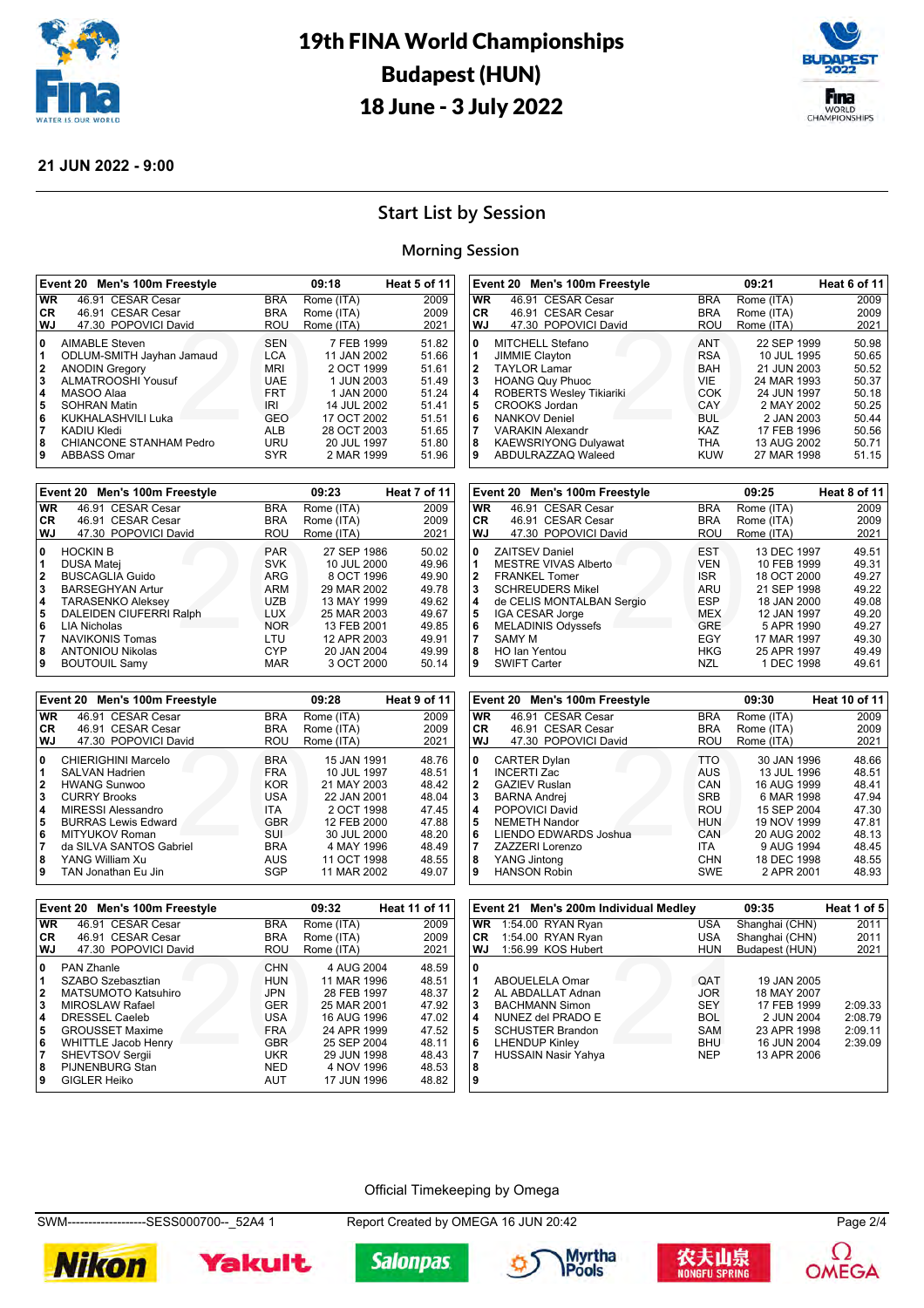



### **21 JUN 2022 - 9:00**

## **Start List by Session**

#### **Morning Session**

| <b>WR</b><br>Shanghai (CHN)<br>1:54.00 RYAN Ryan<br><b>USA</b><br>Shanghai (CHN)<br>1:54.00 RYAN Ryan<br><b>USA</b><br><b>CR</b><br>1:56.99 KOS Hubert<br>Budapest (HUN)<br>WJ<br><b>HUN</b><br><b>INA</b><br>0<br>PRAWIRA Aflah<br>MATEOS MONGELOS Matheo<br><b>PAR</b><br>1<br><b>KAEWSRIYONG Dulyawat</b><br><b>THA</b><br>$\overline{2}$<br>ANG Maximillian Wei<br>3<br><b>SGP</b><br><b>GROTERS Patrick</b><br>ARU<br>4 | 2011<br>2011                                                                                                                                                                                                                                                   |
|------------------------------------------------------------------------------------------------------------------------------------------------------------------------------------------------------------------------------------------------------------------------------------------------------------------------------------------------------------------------------------------------------------------------------|----------------------------------------------------------------------------------------------------------------------------------------------------------------------------------------------------------------------------------------------------------------|
|                                                                                                                                                                                                                                                                                                                                                                                                                              |                                                                                                                                                                                                                                                                |
|                                                                                                                                                                                                                                                                                                                                                                                                                              |                                                                                                                                                                                                                                                                |
|                                                                                                                                                                                                                                                                                                                                                                                                                              | 2021                                                                                                                                                                                                                                                           |
| DOLS Keanan<br><b>MAL</b><br>5<br><b>CHRISTIANSON BT</b><br><b>PAN</b><br>6<br><b>KABBARA Munzer Mark</b><br>LBN<br>7<br><b>JABLCNIK Frantisek</b><br><b>SVK</b><br>8<br><b>CORREDOR ZABALA Santiago</b><br>COL<br>9                                                                                                                                                                                                         | 2:03.85<br>13 NOV 1997<br>10 NOV 2000<br>2:03.31<br>13 AUG 2002<br>2:02.89<br>19 MAR 2001<br>2:02.66<br>28 JAN 1999<br>2:01.96<br>24 JUL 1998<br>2:02.15<br>9 DEC 2001<br>2:02.70<br>3 SEP 2002<br>2:03.08<br>23 OCT 2003<br>2:03.58<br>22 MAY 1999<br>2:05.40 |

|                   | Event 21 Men's 200m Individual Medley              |                          | 09:46                     | Heat 4 of 5        |
|-------------------|----------------------------------------------------|--------------------------|---------------------------|--------------------|
| <b>WR</b>         | 1:54.00 RYAN Ryan                                  | <b>USA</b>               | Shanghai (CHN)            | 2011               |
| <b>CR</b>         | 1:54.00 RYAN Ryan                                  | <b>USA</b>               | Shanghai (CHN)            | 2011               |
| WJ                | 1:56.99 KOS Hubert                                 | <b>HUN</b>               | Budapest (HUN)            | 2021               |
| 0                 | PAPASTAMOS Apostolos                               | <b>GRE</b>               | 20 MAR 2001               | 2:00.38            |
| 1<br>$\mathbf{2}$ | <b>COHEN GROUMI Gal</b><br>RODRIGUES PUMPUTIS Caio | <b>ISR</b><br><b>BRA</b> | 22 APR 2002<br>8 JAN 1999 | 1:59.44<br>1:58.36 |
| 3                 | <b>KOS Hubert</b>                                  | <b>HUN</b>               | 28 MAR 2003               | 1:56.99            |
| 4                 | <b>DESPLANCHES Jeremy</b>                          | SUI                      | 7 AUG 1994                | 1:56.17            |
| 5                 | GONZALEZ de OLIVEIRA Hugo                          | <b>ESP</b>               | 19 FEB 1999               | 1:56.31            |
| 6                 | <b>CLAREBURT Lewis</b>                             | <b>NZL</b>               | 4 JUL 1999                | 1:57.27            |
|                   | <b>MOREIRA LANZA Vinicius</b>                      | <b>BRA</b>               | 22 MAR 1997               | 1:58.92            |
| 8                 | WANG Hsing-Hao                                     | <b>TPE</b>               | 5 JUN 1999                | 1:59.62            |
| 9                 | <b>TRAN Hung Nguyen</b>                            | VIE                      | 20 JAN 2003               | 2:01.22            |

|              | Event 22 Women's 200m Butterfly |            | 09:54       | Heat 1 of 3 |
|--------------|---------------------------------|------------|-------------|-------------|
| <b>WR</b>    | 2:01.81 ZIGE Zige               | <b>CHN</b> | Jinan (CHN) | 2009        |
| <b>CR</b>    | 2:03.41 JESS Jess               | <b>AUS</b> | Rome (ITA)  | 2009        |
| WJ           | 2:06.29 SUZUKA Suzuka           | <b>JPN</b> | Aichi (JPN) | 2017        |
| 0            |                                 |            |             |             |
|              | LE Thi My Thao                  | VIF        | 13 AUG 1996 | 2:13.37     |
| $\mathbf{2}$ | MATA COCCO Maria Jose           | <b>MEX</b> | 3 DEC 1994  | 2:09.57     |
| 3            | McINTOSH Summer                 | CAN        | 18 AUG 2006 | 2:07.60     |
| 4            | <b>FLICKINGER Hali</b>          | USA        | 7 JUL 1994  | 2:05.65     |
| 5            | <b>STEPHENS Laura</b>           | <b>GBR</b> | 2 JUN 1999  | 2:07.04     |
| 6            | <b>CONNOR Abbey Lee</b>         | AUS        | 21 APR 2005 | 2:08.58     |
| 7            | <b>GASSON Helena</b>            | NZL        | 8 DEC 1994  | 2:12.03     |
| 8            | <b>AVILA MANCIA Julimar</b>     | <b>HON</b> | 21 JAN 1997 | 2:15.36     |
| 9            |                                 |            |             |             |

| CR                                        | 1:54.00 RYAN Ryan                                                                                                                                                                           | <b>USA</b>                                                                                                   | Shanghai (CHN)                                                                                                                | 2011                                                                                            |
|-------------------------------------------|---------------------------------------------------------------------------------------------------------------------------------------------------------------------------------------------|--------------------------------------------------------------------------------------------------------------|-------------------------------------------------------------------------------------------------------------------------------|-------------------------------------------------------------------------------------------------|
| WJ                                        | 1:56.99 KOS Hubert                                                                                                                                                                          | <b>HUN</b>                                                                                                   | Budapest (HUN)                                                                                                                | 2021                                                                                            |
| 0<br>1<br>2<br>3<br>4<br>5<br>6<br>7<br>8 | <b>KIM Minsuk</b><br>LEE Se-Bom<br><b>SMITH Brendon Peter</b><br>RAZZETTI Alberto<br><b>KALISZ Chase</b><br><b>FOSTER Carson</b><br><b>KNOX Finlay</b><br>POLONSKY Ron<br><b>TESIC Enzo</b> | <b>KOR</b><br><b>AUS</b><br>AUS<br><b>ITA</b><br><b>USA</b><br><b>USA</b><br>CAN<br><b>ISR</b><br><b>FRA</b> | 4 APR 2001<br>12 JUN 2001<br>4 JUL 2000<br>2 JUN 1999<br>7 MAR 1994<br>26 OCT 2001<br>8 JAN 2001<br>28 MAR 2001<br>7 JAN 2000 | 2:00.46<br>1:59.48<br>1:58.57<br>1:57.13<br>1:56.21<br>1:56.65<br>1:57.50<br>1:58.95<br>1:59.68 |
| 9                                         | <b>BRATANOV Kaloyan</b>                                                                                                                                                                     | <b>BUL</b>                                                                                                   | 24 JUL 2000                                                                                                                   | 2:01.37                                                                                         |
|                                           |                                                                                                                                                                                             |                                                                                                              |                                                                                                                               |                                                                                                 |
|                                           |                                                                                                                                                                                             |                                                                                                              |                                                                                                                               |                                                                                                 |

**Event 21 Men's 200m Individual Medley 09:43 Heat 3 of 5 WR** 1:54.00 RYAN Ryan USA Shanghai (CHN) 2011

|                                                   | Event 21 Men's 200m Individual Medley                                                                                                                                         |                                                                                                       | 09:50                                                                                                              | Heat 5 of 5                                                                          |
|---------------------------------------------------|-------------------------------------------------------------------------------------------------------------------------------------------------------------------------------|-------------------------------------------------------------------------------------------------------|--------------------------------------------------------------------------------------------------------------------|--------------------------------------------------------------------------------------|
| <b>WR</b>                                         | 1:54.00 RYAN Ryan                                                                                                                                                             | <b>USA</b>                                                                                            | Shanghai (CHN)                                                                                                     | 2011                                                                                 |
| CR.                                               | 1:54.00 RYAN Ryan                                                                                                                                                             | <b>USA</b>                                                                                            | Shanghai (CHN)                                                                                                     | 2011                                                                                 |
| <b>WJ</b>                                         | 1:56.99 KOS Hubert                                                                                                                                                            | HUN                                                                                                   | Budapest (HUN)                                                                                                     | 2021                                                                                 |
| 0<br>1<br>$\overline{2}$<br>3<br>4<br>5<br>6<br>7 | <b>MARTINEZ GOMEZ Jose</b><br><b>TOROK Dominik</b><br><b>SATES Matthew</b><br><b>MARCHAND Leon</b><br><b>WANG Shun</b><br><b>SETO Daiya</b><br><b>DEAN Tom</b><br>QIN Haiyang | MEX<br><b>HUN</b><br><b>RSA</b><br><b>FRA</b><br><b>CHN</b><br><b>JPN</b><br><b>GBR</b><br><b>CHN</b> | 3 JUN 1997<br>16 JUN 2002<br>28 JUL 2003<br>17 MAY 2002<br>11 FEB 1994<br>24 MAY 1994<br>2 MAY 2000<br>17 MAY 1999 | 1:59.78<br>1:59.02<br>1:57.60<br>1:56.95<br>1:55.00<br>1:56.22<br>1:57.18<br>1:58.63 |
| 8<br>9                                            | <b>REITSHAMMER Bernhard</b><br>NAUMENKO Vadym                                                                                                                                 | <b>AUT</b><br><b>UKR</b>                                                                              | 17 JUN 1994<br>23 JAN 2003                                                                                         | 1:59.56<br>2:00.65                                                                   |

|                                      | Event 22 Women's 200m Butterfly                                                                                                                                                                                      |                                                                                                       | 09:58                                                                                                                            | Heat 2 of 3                                                                          |
|--------------------------------------|----------------------------------------------------------------------------------------------------------------------------------------------------------------------------------------------------------------------|-------------------------------------------------------------------------------------------------------|----------------------------------------------------------------------------------------------------------------------------------|--------------------------------------------------------------------------------------|
| <b>WR</b>                            | 2:01.81 ZIGE Zige                                                                                                                                                                                                    | <b>CHN</b>                                                                                            | Jinan (CHN)                                                                                                                      | 2009                                                                                 |
| CR.                                  | 2:03.41 JESS Jess                                                                                                                                                                                                    | <b>AUS</b>                                                                                            | Rome (ITA)                                                                                                                       | 2009                                                                                 |
| WJ                                   | 2:06.29 SUZUKA Suzuka                                                                                                                                                                                                | <b>JPN</b>                                                                                            | Aichi (JPN)                                                                                                                      | 2017                                                                                 |
| 0<br>2<br>3<br>4<br>5<br>6<br>8<br>9 | <b>WONG Hayley</b><br>DAMASIOTI Georgia<br><b>QUAH Jing Wen</b><br><b>DEKKERS Elizabeth</b><br>SMITH Regan<br><b>KAPAS Boglarka</b><br>MIZUGUCHI Chiho<br><b>TOMANIK DIAMANTE Giovanna</b><br>PHOLJAMJUMRUS Jinjutha | <b>BRU</b><br><b>GRE</b><br>SGP<br>AUS<br><b>USA</b><br><b>HUN</b><br><b>JPN</b><br><b>BRA</b><br>THA | 13 MAY 2008<br>2 JUL 2003<br>20 DEC 2000<br>6 MAY 2004<br>9 FEB 2002<br>22 APR 1993<br>30 AUG 2001<br>26 JUN 1997<br>23 SEP 2005 | 2:13.26<br>2:09.52<br>2:07.25<br>2:05.30<br>2:06.50<br>2:08.22<br>2:11.38<br>2:14.66 |

|           | Event 22 Women's 200m Butterfly |            | 10:01       | Heat 3 of 3 |
|-----------|---------------------------------|------------|-------------|-------------|
| <b>WR</b> | 2:01.81 ZIGE Zige               | <b>CHN</b> | Jinan (CHN) | 2009        |
| CR.       | 2:03.41 JESS Jess               | <b>AUS</b> | Rome (ITA)  | 2009        |
| WJ        | 2:06.29 SUZUKA Suzuka           | <b>JPN</b> | Aichi (JPN) | 2017        |
| 0         | ORTIZ ROMAN Alondra             | <b>CRC</b> | 18 AUG 2002 | 2:17.21     |
| 1         | POLONSKY Lea                    | <b>ISR</b> | 25 MAY 2002 | 2:12.11     |
| 2         | <b>BACH Helena</b>              | DEN        | 12 JUN 2000 | 2:08.89     |
| 3         | ZHU Jiaming                     | <b>CHN</b> | 14 AUG 2001 | 2:07.24     |
| 4         | <b>ZHANG Yufei</b>              | <b>CHN</b> | 19 APR 1998 | 2:03.86     |
| 5         | HAYASHI Kina                    | <b>JPN</b> | 14 JUL 2001 | 2:06.41     |
| 6         | <b>HOSSZU Katinka</b>           | <b>HUN</b> | 3 MAY 1989  | 2:08.14     |
| 7         | PUDAR Lana                      | <b>BIH</b> | 19 JAN 2006 | 2:09.59     |
| 8         | DURANGO RESTREPO Karen          | COL        | 4 OCT 2001  | 2:13.51     |
| 9         |                                 |            |             |             |

|                                 | Event 23 Mixed 4x100m Medley Relay                                  |                                        | 10:06          | Heat 1 of 4 |
|---------------------------------|---------------------------------------------------------------------|----------------------------------------|----------------|-------------|
| WR                              | 3:37.58 Great Britain                                               | <b>GBR</b>                             | Tokyo (JPN)    | 2021        |
| <b>CR</b>                       | 3:38.56 United States of America                                    | USA                                    | Budapest (HUN) | 2017        |
| WJ                              | 3:44.84 United States of America                                    | <b>USA</b>                             | Budapest (HUN) | 2019        |
| 0<br>3<br>4<br>5<br>6<br>8<br>9 | Northern Mariana Islands<br>Vietnam<br>Hong Kong, China<br>Maldives | <b>NMA</b><br>VIE<br>HKG<br><b>MDV</b> |                |             |

#### Official Timekeeping by Omega

SWM-------------------SESS000700--\_52A4 1 Report Created by OMEGA 16 JUN 20:42 Page 3/4











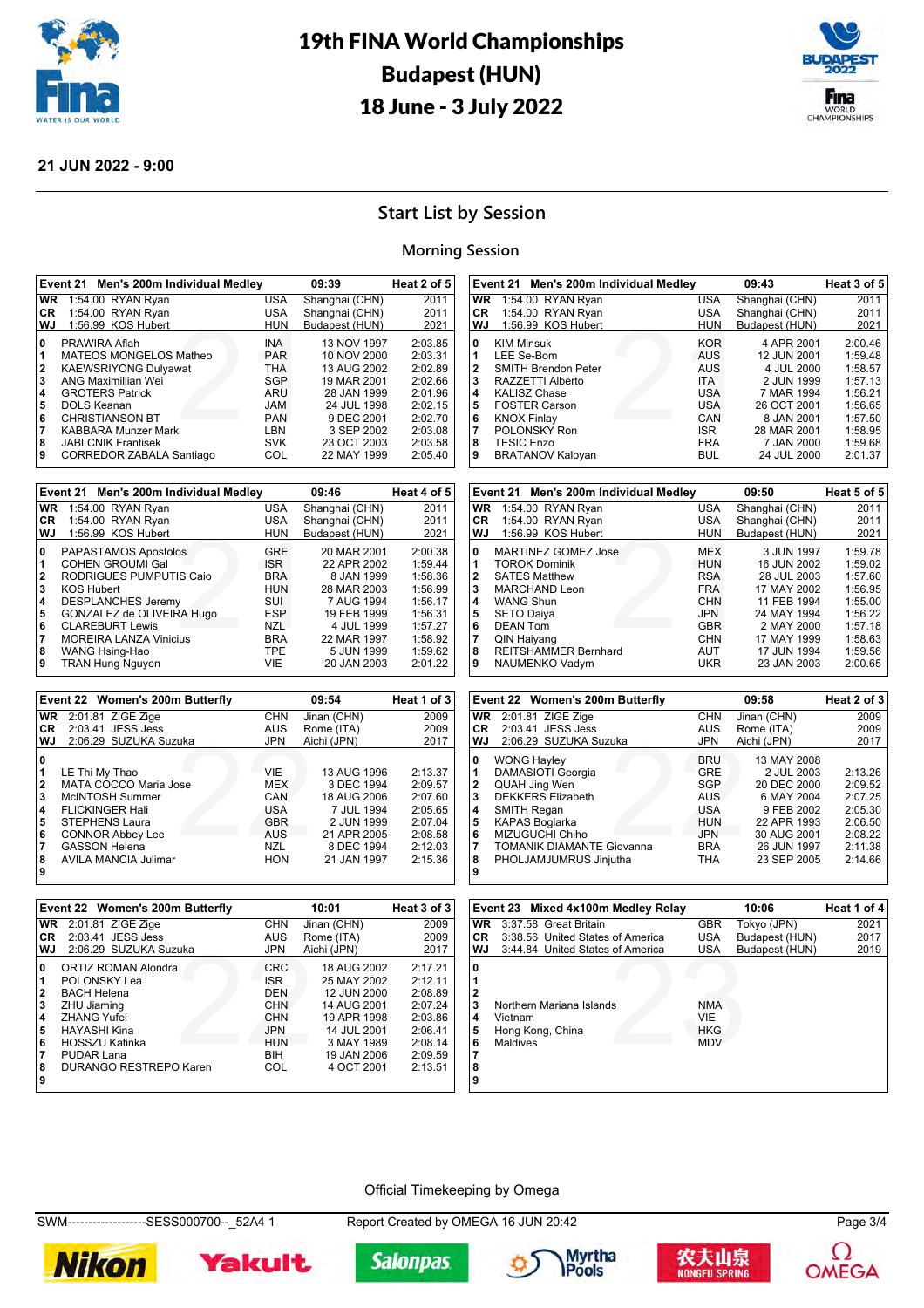



### **21 JUN 2022 - 9:00**

## **Start List by Session**

### **Morning Session**

|              | Event 23 Mixed 4x100m Medley Relay |            | 10:11          | Heat 2 of 4 |
|--------------|------------------------------------|------------|----------------|-------------|
| <b>WR</b>    | 3:37.58 Great Britain              | <b>GBR</b> | Tokyo (JPN)    | 2021        |
| CR.          | 3:38.56 United States of America   | USA        | Budapest (HUN) | 2017        |
| WJ           | 3:44.84 United States of America   | USA        | Budapest (HUN) | 2019        |
| 0            | Singapore                          | <b>SGP</b> |                |             |
|              | Thailand                           | THA        |                |             |
| $\mathbf{2}$ | Chinese Taipei                     | <b>TPE</b> |                |             |
| 3            | Uganda                             | <b>UGA</b> |                | 4:37.65     |
| 4            | Seychelles                         | <b>SEY</b> |                | 4:28.29     |
| 5            | Morocco                            | <b>MAR</b> |                | 4:29.26     |
| 6            | Tanzania                           | <b>TAN</b> |                | 4:53.09     |
| 7            | Mongolia                           | MGL        |                |             |
| 8            | Republic of Korea                  | <b>KOR</b> |                |             |
| 9            | Guam                               | GUM        |                |             |

|           | Event 23 Mixed 4x100m Medley Relay |            | 10:23          | Heat 4 of 4 |
|-----------|------------------------------------|------------|----------------|-------------|
| <b>WR</b> | 3:37.58 Great Britain              | <b>GBR</b> | Tokyo (JPN)    | 2021        |
| CR.       | 3:38.56 United States of America   | USA        | Budapest (HUN) | 2017        |
| WJ        | 3:44.84 United States of America   | <b>USA</b> | Budapest (HUN) | 2019        |
| 0         | Latvia                             | LAT        |                | 4:00.90     |
| 1         | Estonia                            | <b>EST</b> |                | 3:50.94     |
| 2         | Germany                            | <b>GER</b> |                | 3:44.19     |
| 3         | United States of America           | USA        |                | 3:40.58     |
| 4         | <b>Great Britain</b>               | <b>GBR</b> |                | 3:37.58     |
| 5         | Australia                          | AUS        |                | 3:38.95     |
| 6         | Israel                             | <b>ISR</b> |                | 3:43.94     |
|           | Brazil                             | <b>BRA</b> |                | 3:45.51     |
| 8         | Slovakia                           | <b>SVK</b> |                | 3:55.87     |
| 9         | Angola                             | ANG        |                | 4:14.58     |

| Event 23 Mixed 4x100m Medley Relay                                                                        |                                                                                                              | 10:18          | Heat 3 of 4                                                                                                |
|-----------------------------------------------------------------------------------------------------------|--------------------------------------------------------------------------------------------------------------|----------------|------------------------------------------------------------------------------------------------------------|
| 3:37.58 Great Britain                                                                                     | <b>GBR</b>                                                                                                   | Tokyo (JPN)    | 2021                                                                                                       |
| 3:38.56 United States of America                                                                          | USA                                                                                                          | Budapest (HUN) | 2017                                                                                                       |
| 3:44.84 United States of America                                                                          | <b>USA</b>                                                                                                   | Budapest (HUN) | 2019                                                                                                       |
| <b>Bahamas</b><br>Lithuania<br>Greece<br>Netherlands<br>China<br>Italy<br>Japan<br>Canada<br>South Africa | <b>BAH</b><br>LTU<br><b>GRE</b><br><b>NED</b><br><b>CHN</b><br><b>ITA</b><br><b>JPN</b><br>CAN<br><b>RSA</b> |                | 4:14.11<br>3:54.86<br>3:44.77<br>3:41.25<br>3:38.41<br>3:39.28<br>3:44.15<br>3:46.54<br>3:56.74<br>4:16.76 |
|                                                                                                           | Peru                                                                                                         | <b>PER</b>     |                                                                                                            |

| Legend:                       |                     |           |                     |    |              |  |  |  |
|-------------------------------|---------------------|-----------|---------------------|----|--------------|--|--|--|
| CR                            | Championship Record | <b>WJ</b> | World Junior Record | WR | World Record |  |  |  |
| Official Timekeeping by Omega |                     |           |                     |    |              |  |  |  |
|                               |                     |           |                     |    |              |  |  |  |

SWM-------------------SESS000700--\_52A4 1 Report Created by OMEGA 16 JUN 20:42 Page 4/4











Ω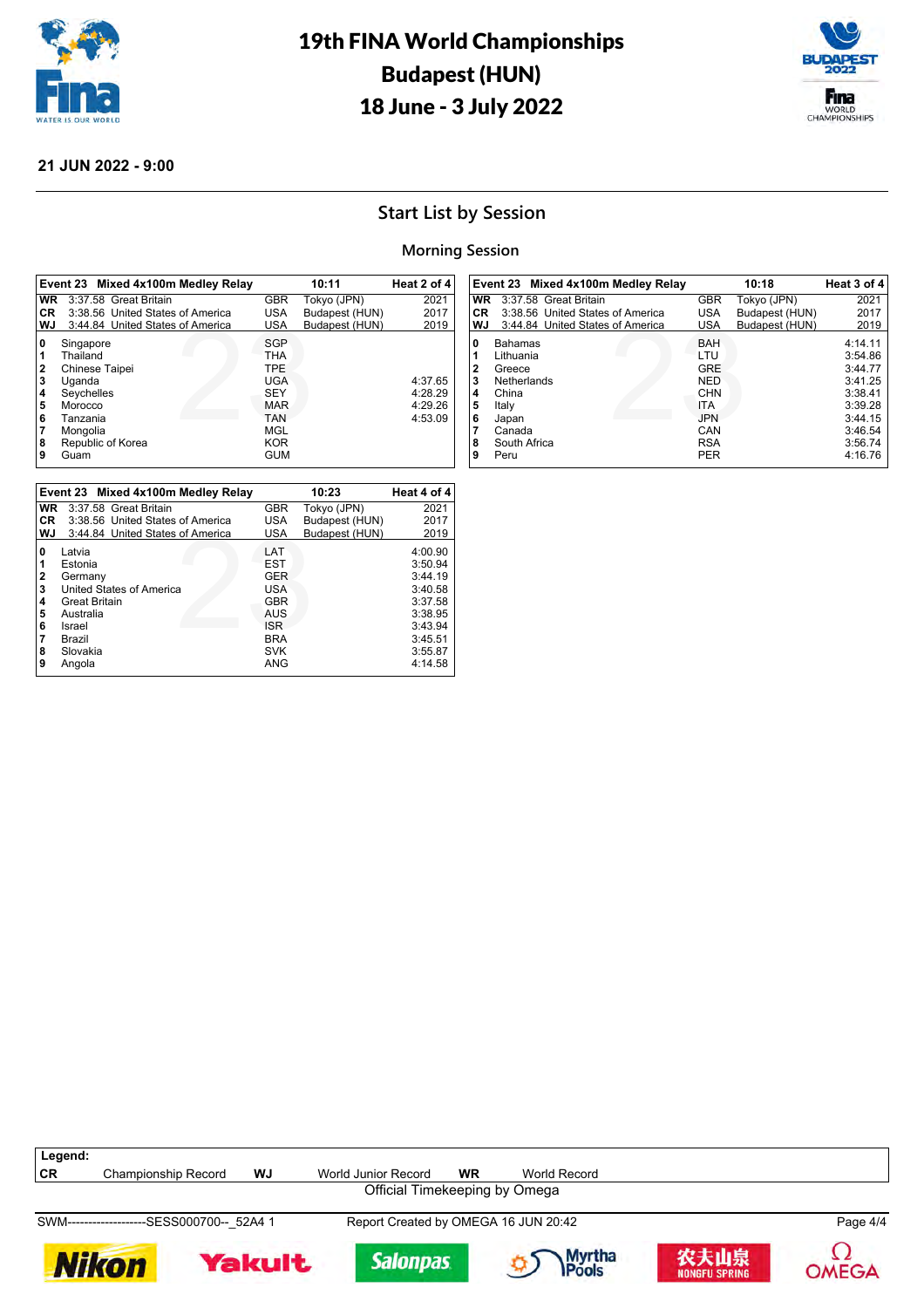

19th FINA World Championships Budapest (HUN) 18 June - 3 July 2022



**Women's 100m Freestyle 100m nage libre - femmes**

**Heats Séries**

## **Start List**

### **Event Number 24**

|           | Record | Split | Name           | <b>NAT Code</b> | Location             | Date        |
|-----------|--------|-------|----------------|-----------------|----------------------|-------------|
| <b>WR</b> | 51 71  | 24.83 | SJOSTROM Sarah | SWE             | Budapest (HUN)       | 23 JUL 2017 |
| CR        | 51 71  | 24.83 | SJOSTROM Sarah | <b>SWE</b>      | Budapest (HUN)       | 23 JUL 2017 |
| ∣WJ       | 52.70  | 25.70 | OLEKSIAK Penny | CAN             | Rio de Janeiro (BRA) | 11 AUG 2016 |

#### **Heat 1 of 7 (9:00)**

| Lane | Name                     | <b>NAT Code</b> | Date of Birth | <b>Entry Time</b> | Time | Rank |
|------|--------------------------|-----------------|---------------|-------------------|------|------|
| 0    | THOMPSON Jinie Kim       | <b>NMA</b>      | 16 DEC 2005   |                   |      |      |
|      | <b>FULLER Olivia</b>     | <b>ANT</b>      | 5 JUN 2003    |                   |      |      |
| 2    | MORGINSHTERN Anastasiya  | <b>TKM</b>      | 29 OCT 2005   |                   |      |      |
| 3    | XIMENES BELO Imelda      | <b>TLS</b>      | 24 OCT 1998   |                   |      |      |
| 4    | BORDACHYOVA Ekaterina    | <b>TJK</b>      | 17 MAY 2003   |                   |      |      |
| 5    | <b>BEIQI Hana</b>        | <b>KOS</b>      | 28 SEP 2008   |                   |      |      |
| 6    | LEE Mia                  | <b>GUM</b>      | 12 MAY 2008   |                   |      |      |
|      | TEMBA Kayla              | TAN             | 13 JUN 2003   |                   |      |      |
| 8    | ALAYED Mashael Meshari A | <b>KSA</b>      | 18 DEC 2006   |                   |      |      |

#### **Heat 2 of 7 (9:02)**

| Lane | Name                        | <b>NAT Code</b> | Date of Birth | <b>Entry Time</b> | Time | <b>Rank</b> |
|------|-----------------------------|-----------------|---------------|-------------------|------|-------------|
| 0    | <b>HOSEI Yuri</b>           | <b>PLW</b>      | 20 MAY 2005   |                   |      |             |
|      | <b>BATBAYAR Enkhkhuslen</b> | <b>MGL</b>      | 14 DEC 2001   |                   |      |             |
| 2    | SINGSOMBATH Makelyta        | LAO             | 19 APR 2006   |                   |      |             |
| 3    | CHANG'ANAMUNO Tayamika      | <b>MAW</b>      | 1 JUL 2000    | 1:13.75           |      |             |
| 4    | RADJI Nafissath             | <b>BEN</b>      | 2 AUG 2002    | 1:07.09           |      |             |
| 5    | MANIRIHO Alyse Leilla       | <b>BDI</b>      | 26 MAY 2007   | 1:12.13           |      |             |
| 6    | MOUSSA MAHAMANE Roukaya     | <b>NIG</b>      | 13 JAN 1997   | 1:17.28           |      |             |
|      | <b>MEYA Avice</b>           | <b>UGA</b>      | 2 DEC 1994    |                   |      |             |
| 8    | <b>COLLYMORE Tilly</b>      | <b>GRN</b>      | 27 NOV 2007   |                   |      |             |
| 9    | <b>FORSON Kaya</b>          | <b>GHA</b>      | 19 MAR 2002   |                   |      |             |

#### **Heat 3 of 7 (9:05)**

| Lane | Name                             | <b>NAT Code</b> | Date of Birth | <b>Entry Time</b> | <b>Time</b> | Rank |
|------|----------------------------------|-----------------|---------------|-------------------|-------------|------|
| 0    | OKA Dorcas                       | <b>NGR</b>      | 27 OCT 2001   | 1.03.04           |             |      |
|      | MJIMBA Nomvula                   | ZIM             | 17 MAR 2002   | 1:02.55           |             |      |
| 2    | <b>KHAN Bisma</b>                | <b>PAK</b>      | 21 APR 2002   | 1:02.37           |             |      |
| 3    | <b>THOMPSON Zaylie Elizabeth</b> | <b>BAH</b>      | 14 FEB 2004   | 59.86             |             |      |
| 4    | KHIYARA Lina                     | <b>MAR</b>      | 29 MAY 2003   | 58.76             |             |      |
| 5    | DIOP Oumy                        | <b>SEN</b>      | 29 AUG 2003   | 58.91             |             |      |
| 6    | <b>ROVA Cheyenne</b>             | FIJ             | 23 APR 1995   | 1:01.37           |             |      |
|      | VELE Georgia-Leigh               | <b>PNG</b>      | 11 DEC 1998   | 1:02.53           |             |      |
| 8    | <b>JOACHIM Jamie</b>             | VIN             | 30 AUG 2007   | 1:02.99           |             |      |
| 9    | ELIZABETH Khema                  | SEY             | 27 JAN 2005   | 1:03.25           |             |      |

Official Timekeeping by Omega

SWMW100MFR------------HEAT--------\_51A1 1 Report Created by OMEGA 16 JUN 18:51 Page 1/3









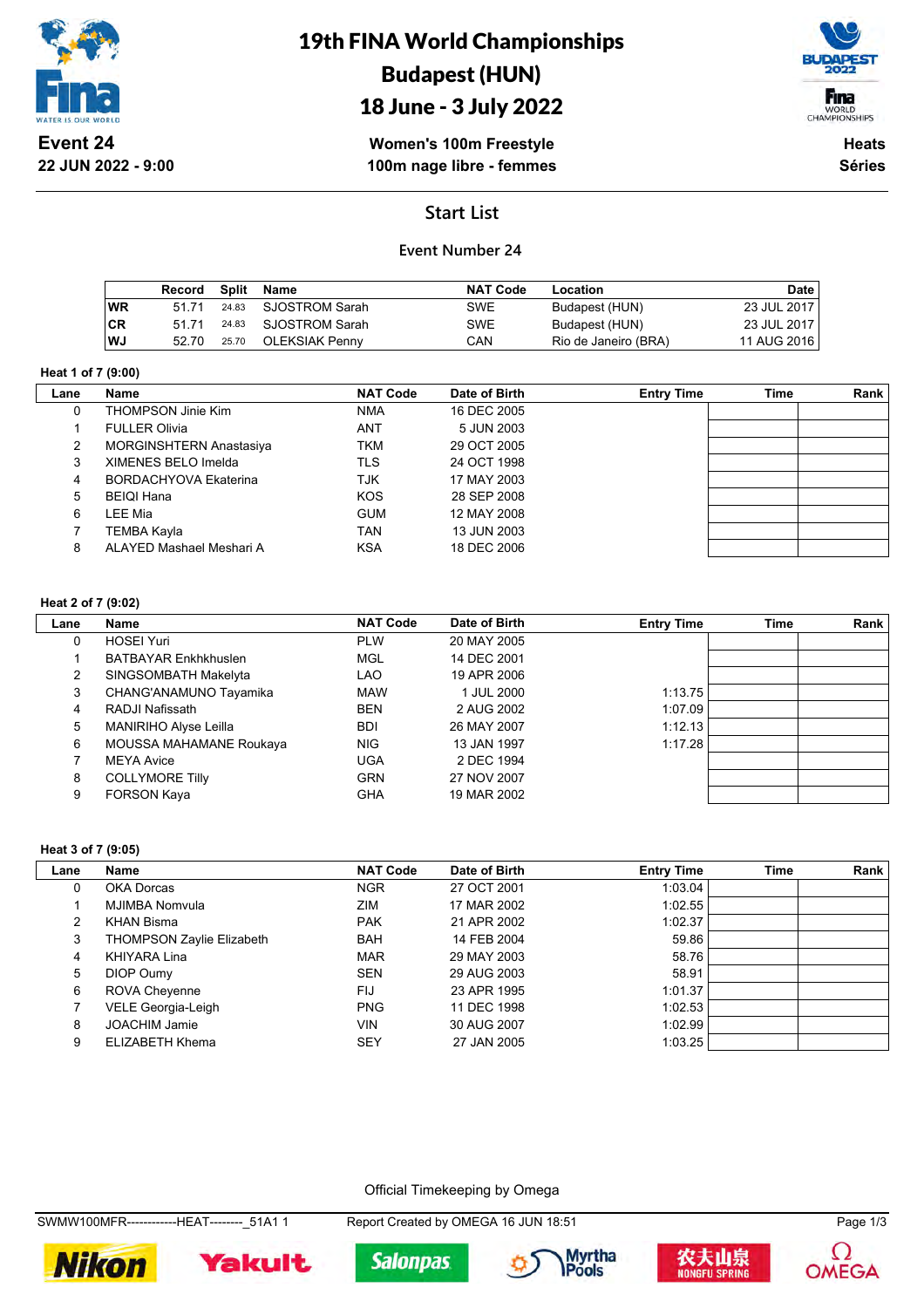

## 18 June - 3 July 2022

Fina WORLD<br>CHAMPIONSHIPS

**Women's 100m Freestyle 100m nage libre - femmes**

**Heats Séries**

## **Start List**

## **Event Number 24**

**Heat 4 of 7 (9:07)**

| Lane           | <b>Name</b>                    | <b>NAT Code</b> | Date of Birth | <b>Entry Time</b> | Time | Rank |
|----------------|--------------------------------|-----------------|---------------|-------------------|------|------|
| 0              | <b>FARRO Chloe</b>             | ARU             | 19 JUN 2003   | 58.09             |      |      |
|                | <b>ALAS CHONG Isabella</b>     | <b>ESA</b>      | 1 DEC 2004    | 57.90             |      |      |
| $\overline{2}$ | CROOKS Jillian Janis Geohagan  | CAY             | 27 JUN 2006   | 57.32             |      |      |
| 3              | FERNANDINI ERAZO Rafaela       | <b>PER</b>      | 17 JUN 2001   | 56.93             |      |      |
| 4              | MALUKA leva                    | LAT             | 9 APR 2003    | 56.11             |      |      |
| 5              | JORUNNARDOTTIR Saefridur Sol   | ISL             | 31 OCT 2000   | 56.15             |      |      |
| 6              | <b>RENNER Miranda Cristina</b> | PHI             | 8 JUL 2001    | 56.95             |      |      |
|                | <b>GUPTA Kenisha</b>           | <b>IND</b>      | 13 MAR 2003   | 57.35             |      |      |
| 8              | <b>TORREZ GUZMAN Karen</b>     | <b>BOL</b>      | 29 JUL 1992   | 57.98             |      |      |
| 9              | <b>EGNER Maxine</b>            | BOT             | 12 JUL 2004   | 58.69             |      |      |
|                |                                |                 |               |                   |      |      |

#### **Heat 5 of 7 (9:10)**

| Lane | Name                        | <b>NAT Code</b> | Date of Birth | <b>Entry Time</b> | <b>Time</b> | Rank |
|------|-----------------------------|-----------------|---------------|-------------------|-------------|------|
| 0    | DELGADO KOTEK Anicka        | ECU             | 13 JUN 2002   | 55.56             |             |      |
|      | <b>TARANTINO Chiara</b>     | <b>ITA</b>      | 14 AUG 2003   | 54.90             |             |      |
| 2    | <b>CHENG Yujie</b>          | <b>CHN</b>      | 22 SEP 2005   | 53.76             |             |      |
| 3    | <b>WATTEL Marie</b>         | <b>FRA</b>      | 2 JUN 1997    | 53.12             |             |      |
| 4    | <b>OLEKSIAK Penny</b>       | CAN             | 13 JUN 2000   | 52.59             |             |      |
| 5    | <b>HOPKIN Anna</b>          | <b>GBR</b>      | 24 APR 1996   | 52.75             |             |      |
| 6    | <b>BRO</b> Signe            | <b>DEN</b>      | 5 MAR 1999    | 53.54             |             |      |
|      | <b>BALDUCCINI Stephanie</b> | <b>BRA</b>      | 20 SEP 2004   | 54.63             |             |      |
| 8    | <b>CHELIUS Emma</b>         | <b>RSA</b>      | 2 AUG 1996    | 55.04             |             |      |
| 9    | <b>GOLD Aleksa</b>          | <b>EST</b>      | 3 JAN 2000    | 55.87             |             |      |

#### **Heat 6 of 7 (9:12)**

| Lane | Name                     | <b>NAT Code</b> | Date of Birth | <b>Entry Time</b> | <b>Time</b> | Rank |
|------|--------------------------|-----------------|---------------|-------------------|-------------|------|
| 0    | LITTLEJOHN Laura         | <b>NZL</b>      | 12 JUL 2004   | 55.43             |             |      |
|      | UGOLKOVA Maria           | SUI             | 18 JUL 1989   | 54.86             |             |      |
| 2    | <b>BONNET Charlotte</b>  | <b>FRA</b>      | 14 FEB 1995   | 53.67             |             |      |
| 3    | SANCHEZ Kayla            | CAN             | 7 APR 2001    | 53.12             |             |      |
| 4    | O'CALLAGHAN Mollie       | <b>AUS</b>      | 2 APR 2004    | 52.49             |             |      |
| 5    | SJOSTROM Sarah           | <b>SWE</b>      | 17 AUG 1993   | 52.62             |             |      |
| 6    | <b>ANDERSON Freya</b>    | <b>GBR</b>      | 4 MAR 2001    | 53.40             |             |      |
|      | SEGEL Janja              | <b>SLO</b>      | 17 JUN 2001   | 54.29             |             |      |
| 8    | <b>GYURINOVICS Fanni</b> | <b>HUN</b>      | 24 OCT 2001   | 54.98             |             |      |
| 9    | PETKOVA Diana            | <b>BUL</b>      | 10 JUN 2000   | 55.68             |             |      |

Official Timekeeping by Omega

SWMW100MFR-------------HEAT--------\_51A1 1 Report Created by OMEGA 16 JUN 18:51 Page 2/3

**Salonpas** 









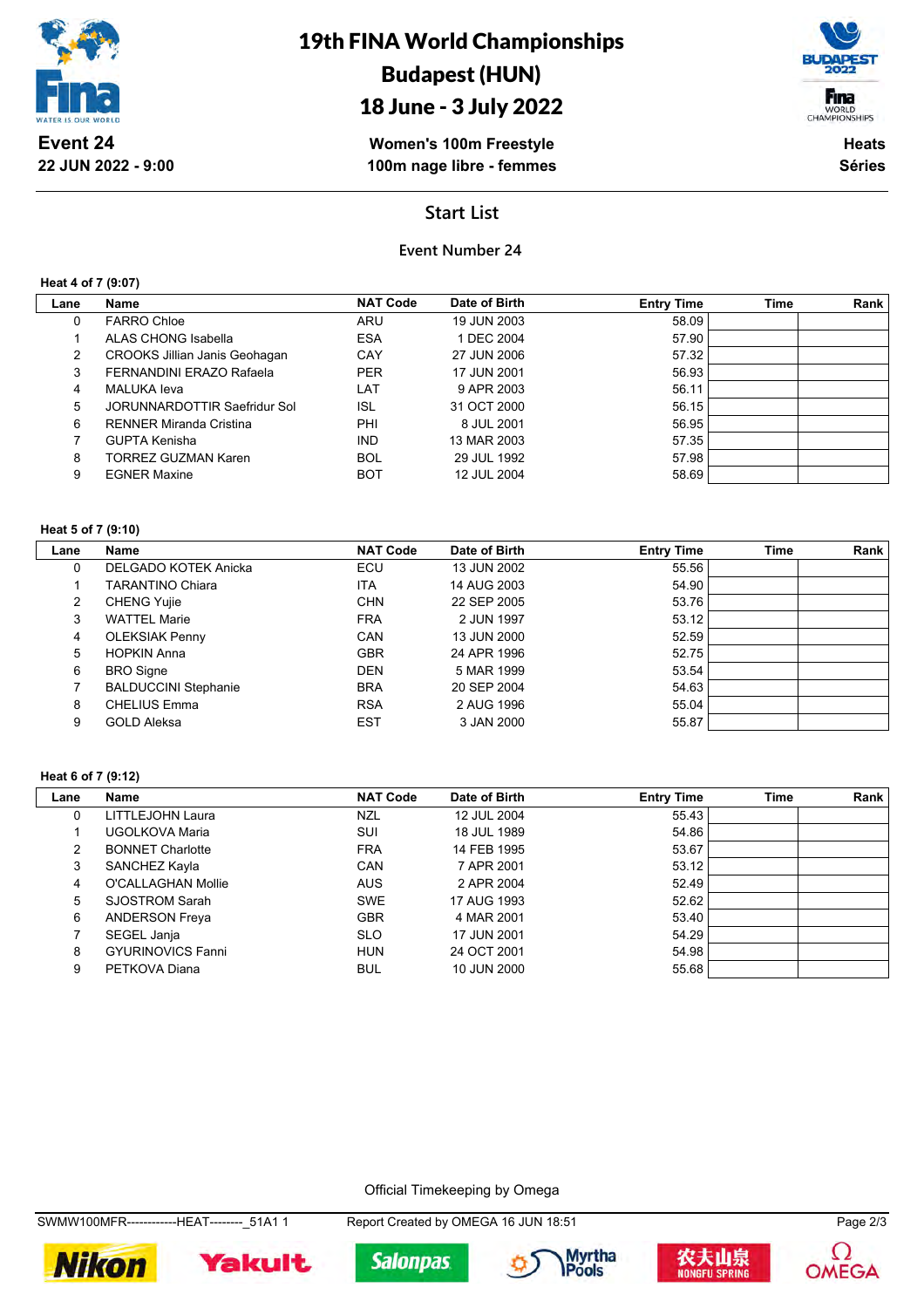

## 18 June - 3 July 2022

**Women's 100m Freestyle 100m nage libre - femmes** WORLD<br>CHAMPIONSHIPS **Heats Séries**

Fina

## **Start List**

### **Event Number 24**

**Heat 7 of 7 (9:15)**

Г

**Legend:**

| Lane | <b>Name</b>                       | <b>NAT Code</b> | Date of Birth | <b>Entry Time</b> | <b>Time</b> | Rank |
|------|-----------------------------------|-----------------|---------------|-------------------|-------------|------|
| 0    | <b>HUR Yeonkyung</b>              | <b>KOR</b>      | 16 DEC 2005   | 55.22             |             |      |
|      | <b>ANTONIOU Kalia</b>             | <b>CYP</b>      | 6 APR 2000    | 54.85             |             |      |
| 2    | <b>CURZAN Claire</b>              | <b>USA</b>      | 30 JUN 2004   | 53.58             |             |      |
| 3    | YANG Junxuan                      | <b>CHN</b>      | 26 JAN 2002   | 53.02             |             |      |
| 4    | <b>HAUGHEY Siobhan Bernadette</b> | <b>HKG</b>      | 31 OCT 1997   | 52.27             |             |      |
| 5    | <b>JACK Shayna</b>                | <b>AUS</b>      | 6 NOV 1998    | 52.60             |             |      |
| 6    | <b>HUSKE Torri</b>                | USA             | 7 DEC 2002    | 53.35             |             |      |
|      | <b>STEENBERGEN Marrit</b>         | <b>NED</b>      | 11 JAN 2000   | 54.16             |             |      |
| 8    | <b>DUMONT Valentine</b>           | <b>BEL</b>      | 2 JUL 2000    | 54.91             |             |      |
| 9    | <b>GOLOVATY Daria</b>             | <b>ISR</b>      | 30 AUG 2005   | 55.60             |             |      |
|      |                                   |                 |               |                   |             |      |



**CR** Championship Record **WJ** World Junior Record **WR** World Record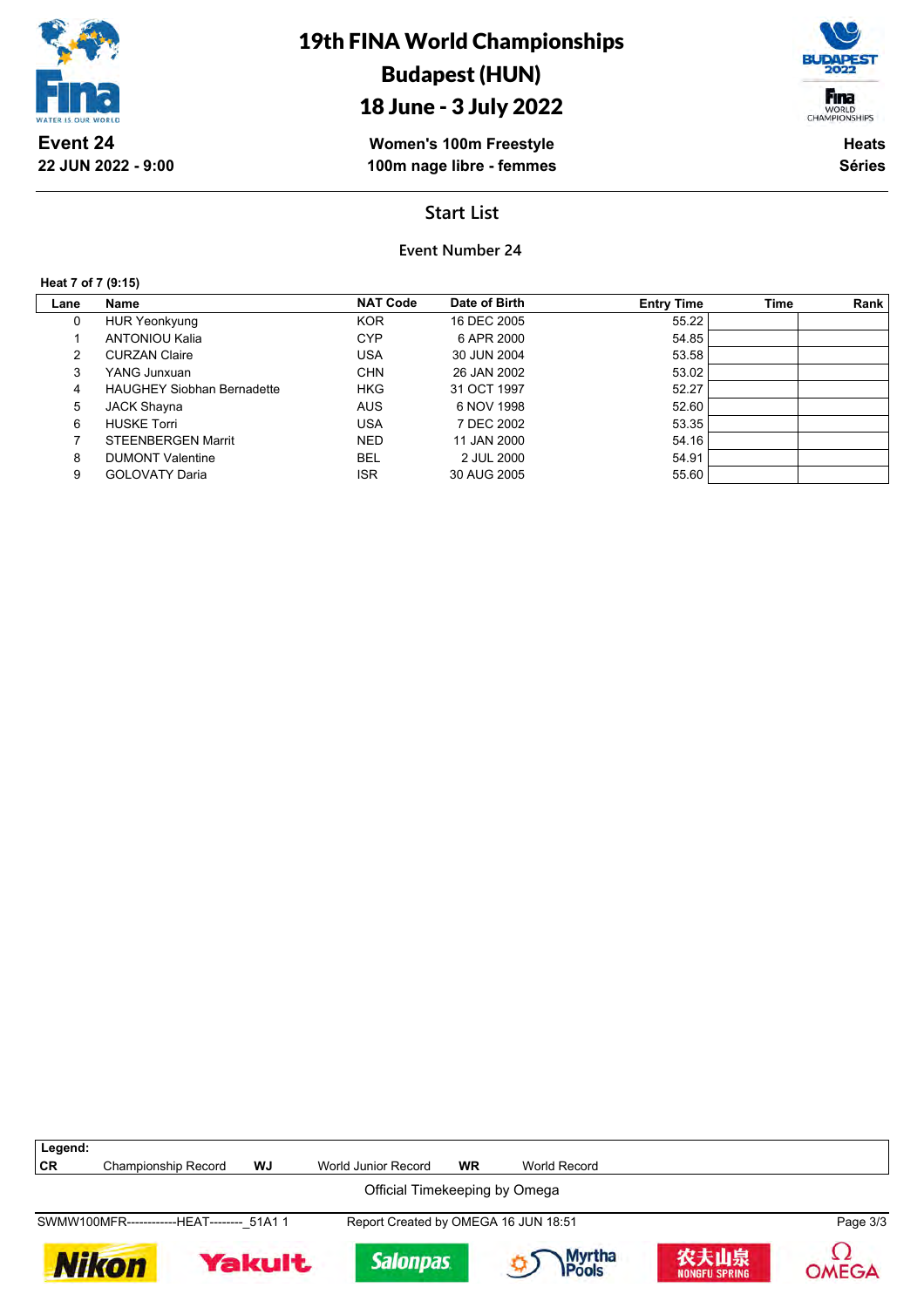

19th FINA World Championships Budapest (HUN)

## 18 June - 3 July 2022



**Men's 200m Backstroke 200m dos - hommes**

**Heats Séries**

## **Start List**

### **Event Number 25**

|           | Record  |       | Splits |         | Name                   | <b>NAT Code</b> | Location       | <b>Date</b> |
|-----------|---------|-------|--------|---------|------------------------|-----------------|----------------|-------------|
| <b>WR</b> | 1:51.92 | 26.52 | 54.90  | 1:23.30 | AARON Aaron            | USA             | Rome (ITA)     | 31 JUL 2009 |
| <b>CR</b> | 1:51.92 | 26.52 | 54.90  | 1:23.30 | AARON Aaron            | USA             | Rome (ITA)     | 31 JUL 2009 |
| WJ        | 1:55.14 | 26.99 | 56.14  | 1:25.97 | <b>KLIMENT Kliment</b> | <b>RUS</b>      | Budapest (HUN) | 28 JUL 2017 |

#### **Heat 1 of 4 (9:18)**

| -ane | Name                      | <b>NAT Code</b> | Date of Birth | <b>Entry Time</b> | Time | Rank |
|------|---------------------------|-----------------|---------------|-------------------|------|------|
|      | ALESSA Ali                | <b>KSA</b>      | 9 DEC 2003    |                   |      |      |
|      | <b>CYPRIANOS Denilson</b> | ZIM             | 7 OCT 2002    | 2:06.42           |      |      |
|      | ARDILES QUIROZ Elias      | СHI             | 28 FEB 2005   | 2:10.22           |      |      |

### **Heat 2 of 4 (9:21)**

| Lane | <b>Name</b>               | <b>NAT Code</b> | Date of Birth | <b>Entry Time</b> | Time | Rank |
|------|---------------------------|-----------------|---------------|-------------------|------|------|
| 0    | LELLE Armin Evert         | EST             | 21 JUN 1999   | 2:01.88           |      |      |
|      | <b>GRIGAITIS Erikas</b>   | LTU             | 21 DEC 2002   | 2:00.37           |      |      |
| 2    | GONZALEZ de OLIVEIRA Hugo | <b>ESP</b>      | 19 FEB 1999   | 1:57.51           |      |      |
| 3    | CEJKA Jan                 | CZE.            | 29 MAY 2001   | 1:56.66           |      |      |
| 4    | <b>GREENBANK Luke</b>     | <b>GBR</b>      | 17 SEP 1997   | 1.54.43           |      |      |
| 5    | TELEGDY Adam              | <b>HUN</b>      | 1 NOV 1995    | 1:56.15           |      |      |
| 6    | LEE Juho                  | <b>KOR</b>      | 23 JAN 1995   | 1:56.77           |      |      |
|      | LAMBERTI Michele          | <b>ITA</b>      | 3 NOV 2000    | 1:58.40           |      |      |
| 8    | AHMED Ziyad               | <b>SUD</b>      | 24 MAR 2003   | 2:01.30           |      |      |

#### **Heat 3 of 4 (9:25)**

| Lane | Name                          | <b>NAT Code</b> | Date of Birth | <b>Entry Time</b> | <b>Time</b> | Rank |
|------|-------------------------------|-----------------|---------------|-------------------|-------------|------|
| 0    | <b>TANGKAS Farrel</b>         | <b>INA</b>      | 22 DEC 2001   | 2:01.80           |             |      |
|      | <b>MORALES MIRANDA Yeziel</b> | <b>PUR</b>      | 16 JAN 1996   | 1:59.38           |             |      |
| 2    | <b>WILLIAMS Brodie Paul</b>   | <b>GBR</b>      | 18 MAR 1999   | 1:57.48           |             |      |
| 3    | <b>KAWECKI Radoslaw</b>       | POL             | 16 AUG 1991   | 1:56.39           |             |      |
| 4    | <b>LARKIN Mitchell</b>        | <b>AUS</b>      | 9 JUL 1993    | 1:54.38           |             |      |
| 5    | NDOYE-BROUARD Y               | <b>FRA</b>      | 29 NOV 2000   | 1:56.10           |             |      |
| 6    | <b>TOMAC Mewen</b>            | <b>FRA</b>      | 11 SEP 2001   | 1:56.74           |             |      |
|      | <b>MAKRYGIANNIS Evangelos</b> | <b>GRE</b>      | 18 JUN 2000   | 1:58.16           |             |      |
| 8    | PINZON GARCIA Omar            | <b>COL</b>      | 17 JUN 1989   | 2:00.95           |             |      |
| 9    | THAMMANANTHACHOTE Ratthawit   | THA             | 11 SEP 2002   | 2:02.38           |             |      |

Official Timekeeping by Omega











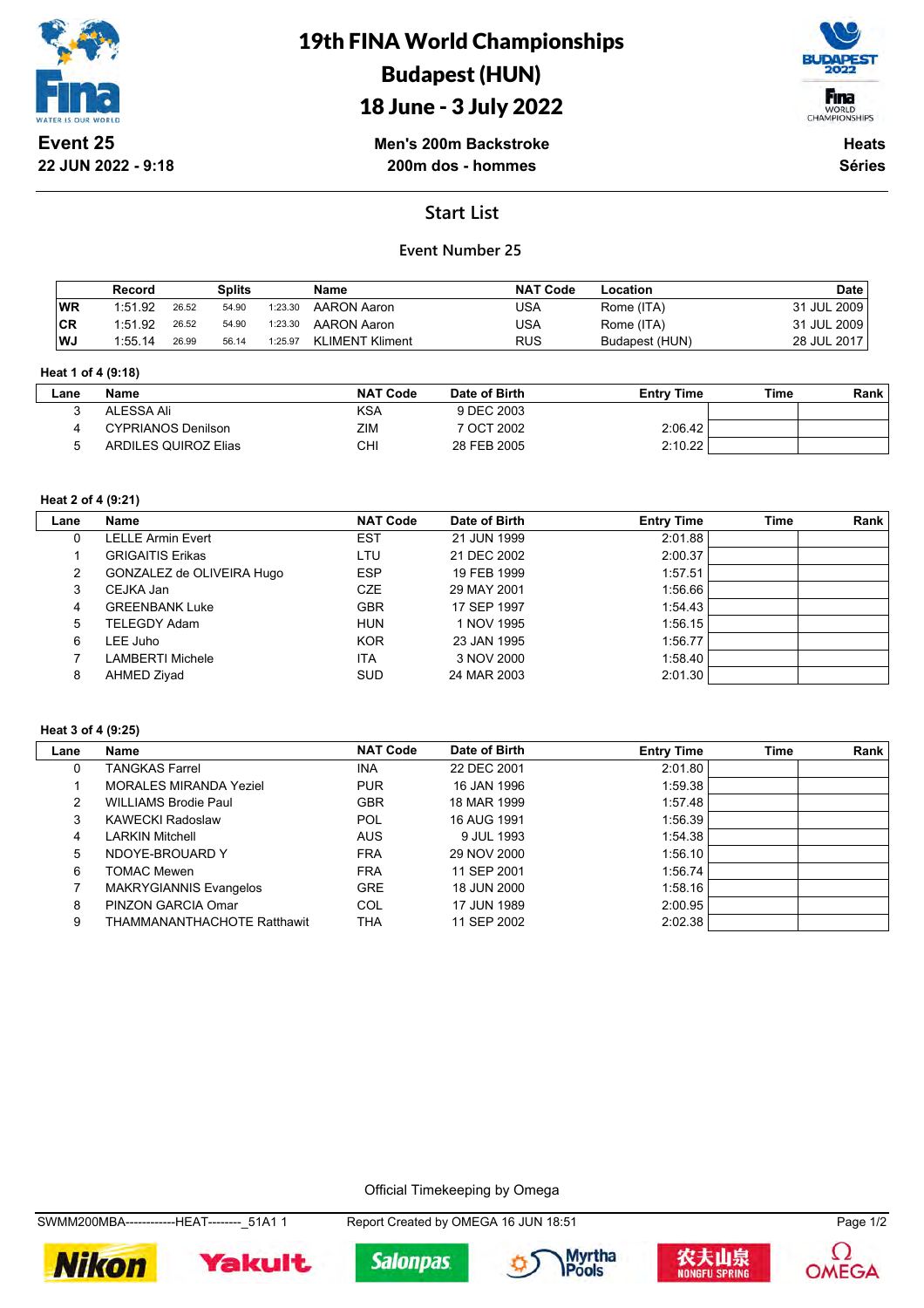

## 18 June - 3 July 2022



**Men's 200m Backstroke 200m dos - hommes**

**Heats Séries**

## **Start List**

**Event Number 25**

**Heat 4 of 4 (9:28)**

| Lane | Name                           | <b>NAT Code</b> | Date of Birth | <b>Entry Time</b> | Time | Rank |
|------|--------------------------------|-----------------|---------------|-------------------|------|------|
| 0    | <b>GROTERS Patrick</b>         | ARU             | 28 JAN 1999   | 2:01.78           |      |      |
|      | <b>STOKES Richie</b>           | CAN             | 1 AUG 2000    | 1:58.79           |      |      |
| 2    | ZHELTIAKOV Oleksandr           | <b>UKR</b>      | 15 NOV 2005   | 1:57.18           |      |      |
| 3    | MITYUKOV Roman                 | SUI             | 30 JUL 2000   | 1:56.33           |      |      |
| 4    | MURPHY Ryan                    | <b>USA</b>      | 2 JUL 1995    | 1:54.15           |      |      |
| 5    | <b>CASAS Shaine</b>            | <b>USA</b>      | 25 DEC 1999   | 1:55.46           |      |      |
| 6    | EDWARDS-SMITH Joshua           | <b>AUS</b>      | 5 APR 2003    | 1:56.71           |      |      |
|      | <b>KOVACS Benedek Bendeguz</b> | <b>HUN</b>      | 18 MAY 1998   | 1:57.70           |      |      |
| 8    | KHIEW Hoe Yean                 | <b>MAS</b>      | 2 SEP 2002    | 2:00.80           |      |      |
| 9    | <b>MOHAMADY Mohamed</b>        | EGY             | 27 JAN 2005   | 2:02.16           |      |      |

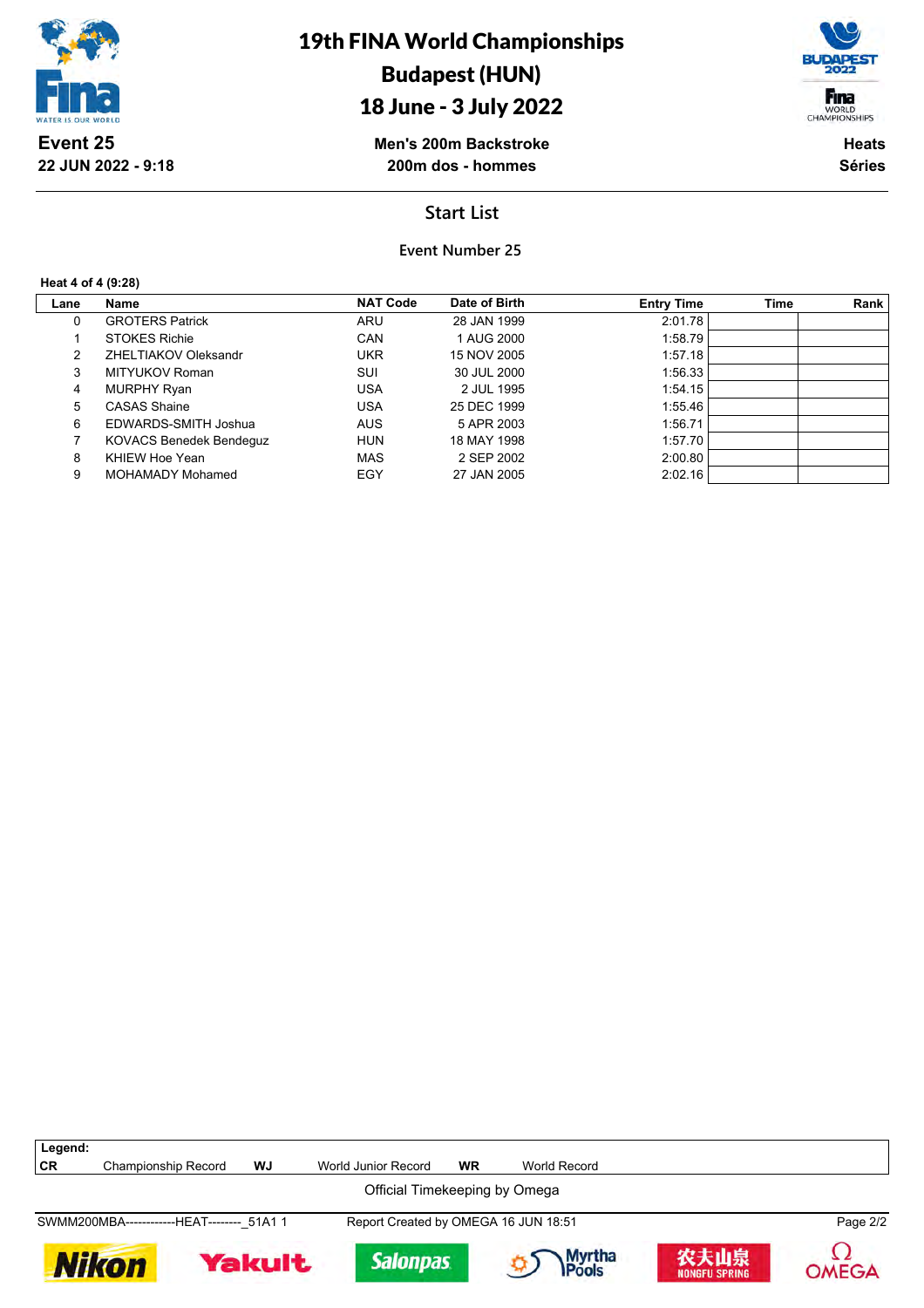

19th FINA World Championships Budapest (HUN)

## 18 June - 3 July 2022



**Women's 200m Breaststroke 200m brasse - femmes**

**Heats Séries**

## **Start List**

### **Event Number 26**

|      | Record  |       | Splits  |         | Name              | <b>NAT Code</b> | Location        | <b>Date</b> |
|------|---------|-------|---------|---------|-------------------|-----------------|-----------------|-------------|
| WR   | 2:18.95 | 31.64 | 1:07.06 | 1:42.48 | TATJANA Tatjana   | RSA             | Tokyo (JPN)     | 30 JUL 2021 |
| ∣CR  | 2:19.11 | 31.80 | 1:07.27 | 1:42.89 | RIKKE Rikke       | DEN             | Barcelona (ESP) | AUG 2013    |
| l WJ | 2:19.64 | 32.10 | 1:07.59 | 1:43.52 | VIKTORIA Viktoria | TUR             | Singapore (SGP) | 30 AUG 2015 |

#### **Heat 1 of 3 (9:32)**

| Lane | Name                     | <b>NAT Code</b><br>Date of Birth |             | <b>Entry Time</b> | Time | Rank |
|------|--------------------------|----------------------------------|-------------|-------------------|------|------|
| 0    | <b>ISAIEVA Kamila</b>    | UKR                              | 19 OCT 2005 | 2:33.04           |      |      |
|      | <b>SCHOUTEN Tes</b>      | <b>NED</b>                       | 31 DEC 2000 | 2:26.95           |      |      |
| 2    | ELENDT Anna              | <b>GER</b>                       | 4 SEP 2001  | 2:24.63           |      |      |
| 3    | STRAUCH Jenna            | <b>AUS</b>                       | 24 MAR 1997 | 2:23.12           |      |      |
| 4    | DOUGLASS Kate            | <b>USA</b>                       | 17 NOV 2001 | 2:21.43           |      |      |
| 5    | YU Jingyao               | <b>CHN</b>                       | 13 FEB 1999 | 2:22.61           |      |      |
| 6    | <b>HARKIN Abbey</b>      | <b>AUS</b>                       | 6 MAY 1998  | 2:23.59           |      |      |
|      | RODRIGUEZ VILLANUE       | <b>MEX</b>                       | 13 SEP 1994 | 2:26.87           |      |      |
| 8    | <b>CEBALLOS Macarena</b> | <b>ARG</b>                       | 12 JAN 1995 | 2:29.58           |      |      |
|      |                          |                                  |             |                   |      |      |

#### **Heat 2 of 3 (9:37)**

| Lane | Name                      | <b>NAT Code</b> | Date of Birth | <b>Entry Time</b> | <b>Time</b> | <b>Rank</b> |
|------|---------------------------|-----------------|---------------|-------------------|-------------|-------------|
| 0    | PAWAPOTAKO Phiangkhwan    | THA             | 14 NOV 1996   | 2:30.24           |             |             |
|      | <b>BEKESI Eszter</b>      | <b>HUN</b>      | 19 JAN 2002   | 2:26.89           |             |             |
| 2    | <b>TANG Qianting</b>      | <b>CHN</b>      | 14 MAR 2004   | 2:24.26           |             |             |
| 3    | <b>FANGIO Francesca</b>   | <b>ITA</b>      | 17 AUG 1995   | 2:23.06           |             |             |
| 4    | <b>RENSHAW Molly</b>      | <b>GBR</b>      | 6 MAY 1996    | 2:20.89           |             |             |
| 5    | MAMIE Lisa                | SUI             | 27 OCT 1998   | 2:22.05           |             |             |
| 6    | WOG Kelsey Lauren         | CAN             | 19 SEP 1998   | 2:23.40           |             |             |
|      | <b>GORBENKO Anastasia</b> | <b>ISR</b>      | 7 AUG 2003    | 2:25.20           |             |             |
| 8    | <b>TRNIKOVA Nikoleta</b>  | <b>SVK</b>      | 29 JUL 2002   | 2:28.21           |             |             |
| 9    | <b>SANTOS SILVA Emily</b> | <b>PAN</b>      | 15 JUL 2005   | 2:35.61           |             |             |

#### **Heat 3 of 3 (9:41)**

| Lane | Name                        | <b>NAT Code</b> | Date of Birth | <b>Entry Time</b> | <b>Time</b> | Rank |
|------|-----------------------------|-----------------|---------------|-------------------|-------------|------|
| 0    | SIM En Yi Letitia           | <b>SGP</b>      | 3 MAR 2003    | 2:29.67           |             |      |
|      | JEFIMOVA Eneli              | <b>EST</b>      | 27 DEC 2006   | 2:26.88           |             |      |
| 2    | <b>HANSSON Sophie</b>       | <b>SWE</b>      | 2 AUG 1998    | 2:23.82           |             |      |
| 3    | TETEREVKOVA Kotryna         | LTU             | 23 JAN 2002   | 2:22.88           |             |      |
| 4    | <b>KING Lilly</b>           | USA             | 10 FEB 1997   | 2:19.92           |             |      |
| 5    | WOOD Abbie                  | <b>GBR</b>      | 2 MAR 1999    | 2:21.69           |             |      |
| 6    | <b>VALL MONTERO Jessica</b> | <b>ESP</b>      | 22 NOV 1988   | 2:23.25           |             |      |
|      | HORSKA Kristyna             | CZE             | 30 SEP 1997   | 2:25.03           |             |      |
| 8    | <b>MOON Sua</b>             | <b>KOR</b>      | 22 NOV 2008   | 2:27.90           |             |      |
| 9    | SIERRA GRAF Micaela         | URU             | 6 AUG 2004    | 2:34.27           |             |      |

| Legend:                       |                                            |               |                                      |           |                         |                              |          |  |  |
|-------------------------------|--------------------------------------------|---------------|--------------------------------------|-----------|-------------------------|------------------------------|----------|--|--|
| CR.                           | Championship Record                        | WJ            | World Junior Record                  | <b>WR</b> | World Record            |                              |          |  |  |
| Official Timekeeping by Omega |                                            |               |                                      |           |                         |                              |          |  |  |
|                               | SWMW200MBR-------------HEAT-------- 51A1 1 |               | Report Created by OMEGA 16 JUN 18:51 |           |                         |                              | Page 1/1 |  |  |
| <b>Nikon</b>                  |                                            | <b>Yakult</b> | <b>Salonpas</b>                      |           | Myrtha<br><b>IPools</b> | 农夫山泉<br><b>NONGFU SPRING</b> | OMEGA    |  |  |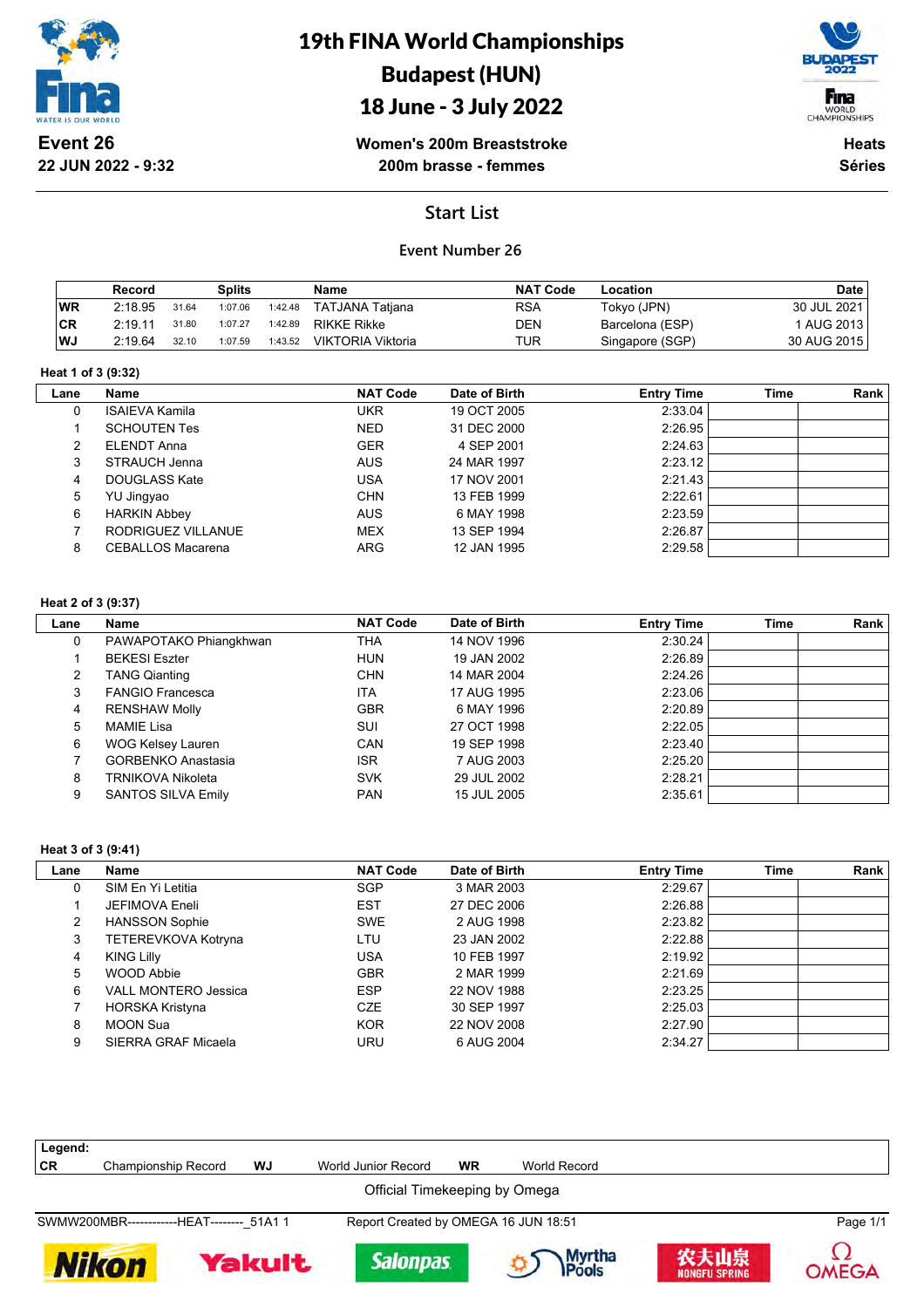

# 19th FINA World Championships Budapest (HUN)





**Men's 200m Breaststroke 200m brasse - hommes**

**Heats Séries**

## **Start List**

### **Event Number 27**

|     | Record  |       | Splits  |         | Name               | <b>NAT Code</b> | Location       | <b>Date</b>   |
|-----|---------|-------|---------|---------|--------------------|-----------------|----------------|---------------|
| WR  | 2:05.95 | 29.43 | 1:01.89 | 1:34.32 | STUBBLETY-COOK Zac | AUS.            | Adelaide (AUS) | 19 MAY 2022   |
| ∣CR | 2:06.12 | 29.73 | 1:02.22 | 1:34.23 | <b>ANTON Anton</b> | <b>RUS</b>      | Gwangju (KOR)  | 26 JUL 2019 i |
| WJ  | 2:09.39 | 29.58 | 1:02.58 | 1:35.92 | QIN Haiyang        | CHN             | Budapest (HUN) | 27 JUL 2017   |

#### **Heat 1 of 5 (9:45)**

| Lane | Name                         | <b>NAT Code</b> | Date of Birth | <b>Entry Time</b> | Time | Rank |
|------|------------------------------|-----------------|---------------|-------------------|------|------|
|      | <b>GHALI Saud</b>            | <b>BRN</b>      | 17 AUG 2004   |                   |      |      |
|      | STOJANOVSKI Andrej           | <b>MKD</b>      | 20 AUG 2004   | 2:24.79           |      |      |
|      | CHUNG YEE Jonathan           | <b>MRI</b>      | 10 AUG 1998   | 2:21.95           |      |      |
|      | AL-OBAIDLY Abdulaziz         | QAT             | 28 SEP 2001   | 2:22.41           |      |      |
|      | <b>SCHUSTER Brandon</b>      | SAM             | 23 APR 1998   | 2:28.56           |      |      |
|      | <b>WEEKES Luis Sebastian</b> | <b>BAR</b>      | 10 APR 2000   |                   |      |      |
|      |                              |                 |               |                   |      |      |

#### **Heat 2 of 5 (9:49)**

| Lane | Name                               | <b>NAT Code</b> | Date of Birth | <b>Entry Time</b> | Time | Rank |
|------|------------------------------------|-----------------|---------------|-------------------|------|------|
| 0    | <b>HERRERA PORTUGUEZ Arnoldo</b>   | <b>CRC</b>      | 7 MAR 1996    | 2:19.71           |      |      |
|      | COOK Jonathan Sebastian            | PHI             | 4 APR 2000    | 2:16.24           |      |      |
| 2    | <b>GRINDHEIM Andre</b>             | <b>NOR</b>      | 7 APR 2000    | 2:14.55           |      |      |
| 3    | DERGOUSOFF James                   | CAN             | 28 OCT 1996   | 2:13.84           |      |      |
| 4    | <b>CHRISTIANSON Bernhard Tyler</b> | <b>PAN</b>      | 9 DEC 2001    | 2:13.41           |      |      |
| 5    | CAI Bing Rong                      | TPE.            | 17 DEC 1996   | 2:13.80           |      |      |
| 6    | <b>BOBROVS Daniils</b>             | LAT             | 8 OCT 1997    | 2:14.12           |      |      |
|      | <b>OVCHINNIKOV Maksym</b>          | <b>UKR</b>      | 18 MAY 2003   | 2:14.89           |      |      |
| 8    | <b>MALACHI Constantin</b>          | <b>MDA</b>      | 11 APR 1997   | 2:16.69           |      |      |
| 9    | DAVIS Liam                         | ZIM             | 4 APR 2000    | 2:19.79           |      |      |

#### **Heat 3 of 5 (9:53)**

| Lane | Name                    | <b>NAT Code</b> | Date of Birth | <b>Entry Time</b> | Time | Rank |
|------|-------------------------|-----------------|---------------|-------------------|------|------|
| 0    | AL-WIR Amro             | <b>JOR</b>      | 23 JAN 2001   | 2:12.40           |      |      |
|      | RODRIGUES PUMPUTIS Caio | <b>BRA</b>      | 8 JAN 1999    | 2:11.12           |      |      |
| 2    | <b>VIQUERAT Antoine</b> | <b>FRA</b>      | 5 OCT 1998    | 2:09.54           |      |      |
| 3    | <b>WILSON Matthew</b>   | <b>AUS</b>      | 8 DEC 1998    | 2:08.52           |      |      |
| 4    | <b>MATTSSON Matti</b>   | <b>FIN</b>      | 5 OCT 1993    | 2:07.13           |      |      |
| 5    | <b>PERSSON Erik</b>     | <b>SWE</b>      | 12 JAN 1994   | 2:07.66           |      |      |
| 6    | <b>SWANSON Charlie</b>  | USA             | 20 FEB 1998   | 2:08.84           |      |      |
|      | McKEE Anton             | ISL             | 18 DEC 1993   | 2:10.02           |      |      |
| 8    | ANG Maximillian Wei     | SGP             | 19 MAR 2001   | 2:11.93           |      |      |
| 9    | <b>SANES Adriel</b>     | <b>ISV</b>      | 27 OCT 1998   | 2:12.59           |      |      |

#### Official Timekeeping by Omega

SWMM200MBR------------HEAT--------\_51A1 1 Report Created by OMEGA 16 JUN 18:51 Page 1/2











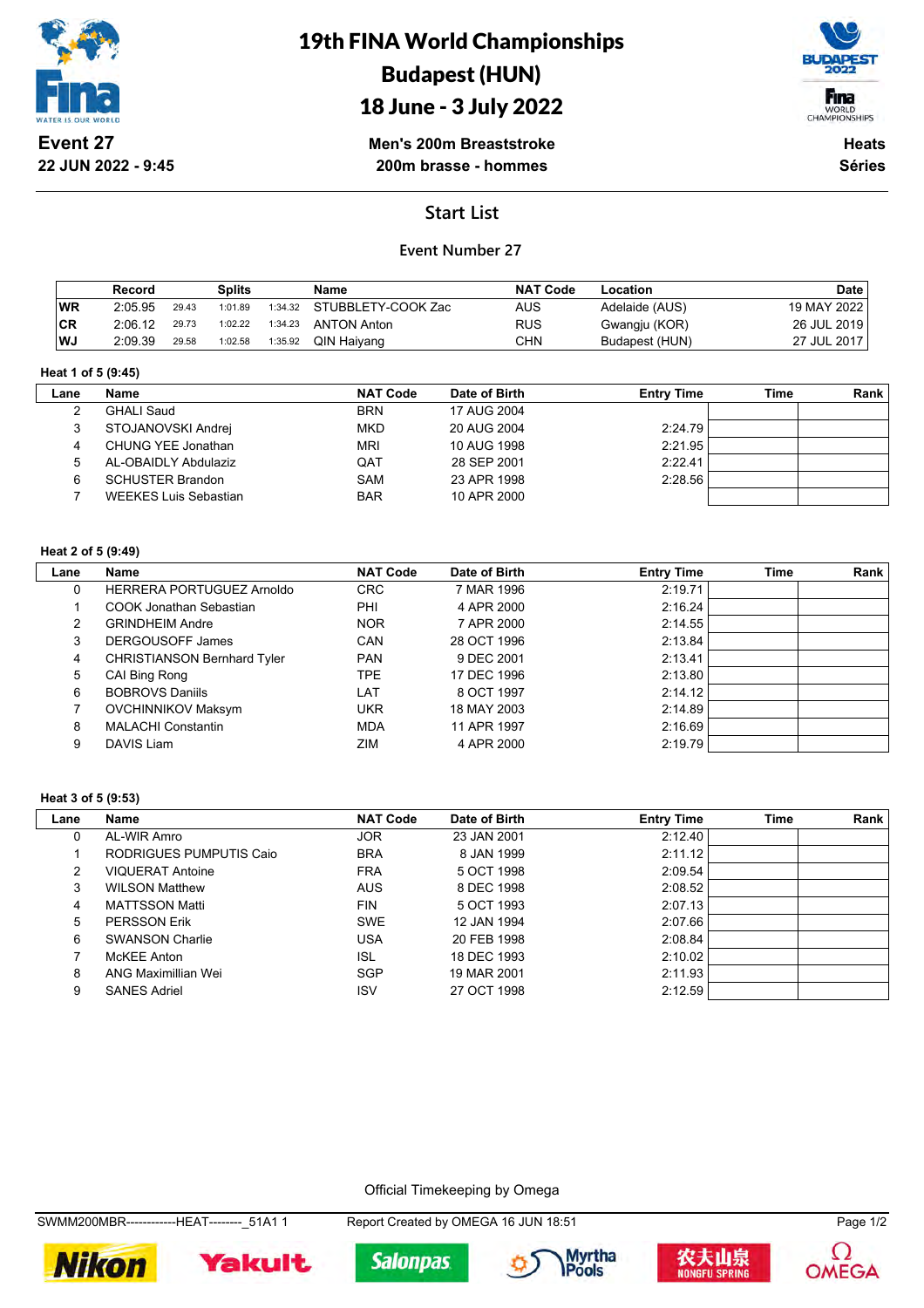

## 18 June - 3 July 2022



**Men's 200m Breaststroke 200m brasse - hommes**

**Heats Séries**

## **Start List**

### **Event Number 27**

### **Heat 4 of 5 (9:57)**

| Lane | Name                         | <b>NAT Code</b> | Date of Birth | <b>Entry Time</b> | <b>Time</b> | Rank |
|------|------------------------------|-----------------|---------------|-------------------|-------------|------|
| 0    | CHILLINGWORTH Adam John      | <b>HKG</b>      | 23 SEP 1997   | 2:12.17           |             |      |
|      | <b>ROTHBAUER Christopher</b> | AUT             | 29 JAN 1998   | 2:10.79           |             |      |
| 2    | SIDLAUSKAS Andrius           | LTU             | 6 APR 1997    | 2:09.20           |             |      |
| 3    | <b>HANAGURUMA Yu</b>         | <b>JPN</b>      | 28 JAN 2000   | 2:07.99           |             |      |
| 4    | <b>KAMMINGA Arno</b>         | <b>NED</b>      | 22 OCT 1995   | 2:06.85           |             |      |
| 5    | <b>MURA Ryuya</b>            | JPN             | 3 JUL 1996    | 2:07.58           |             |      |
| 6    | CHO Sung Jae                 | <b>KOR</b>      | 13 MAR 2001   | 2:08.59           |             |      |
|      | <b>WIEKIERA Dawid</b>        | POL             | 4 NOV 2002    | 2:09.99           |             |      |
| 8    | <b>COLL MARTI Carles</b>     | <b>ESP</b>      | 15 OCT 2001   | 2:11.91           |             |      |
| 9    | VAKASAMA Taichi              | FIJ             | 12 OCT 1999   | 2:12.54           |             |      |

#### **Heat 5 of 5 (10:00)**

| Lane | Name                      | <b>NAT Code</b> | Date of Birth | <b>Entry Time</b> | Time | Rank |
|------|---------------------------|-----------------|---------------|-------------------|------|------|
| 0    | PHAM Thanh Bao            | VIE             | 17 MAR 2001   | 2:12.09           |      |      |
|      | PETRASHOV Denis           | <b>KGZ</b>      | 1 FEB 2000    | 2:10.07           |      |      |
| 2    | QIN Haiyang               | <b>CHN</b>      | 17 MAY 1999   | 2:09.01           |      |      |
| 3    | WILBY James               | <b>GBR</b>      | 12 NOV 1993   | 2:07.91           |      |      |
| 4    | STUBBLETY-COOK Zac        | <b>AUS</b>      | 4 JAN 1999    | 2:05.95           |      |      |
| 5    | FINK Nic                  | USA             | 3 JUL 1993    | 2:07.55           |      |      |
| 6    | <b>CORBEAU Caspar</b>     | <b>NED</b>      | 3 APR 2001    | 2:08.57           |      |      |
|      | <b>EPITROPOV Lyubomir</b> | <b>BUL</b>      | 27 APR 1999   | 2:09.68           |      |      |
| 8    | <b>THOMOGLOU Savvas</b>   | <b>GRE</b>      | 9 NOV 2001    | 2:11.67           |      |      |
| 9    | POLONSKY Ron              | <b>ISR</b>      | 28 MAR 2001   | 2:12.49           |      |      |

| Legend: |                                            |        |                                      |           |                         |                              |          |
|---------|--------------------------------------------|--------|--------------------------------------|-----------|-------------------------|------------------------------|----------|
| CR      | Championship Record                        | WJ     | World Junior Record                  | <b>WR</b> | World Record            |                              |          |
|         |                                            |        | Official Timekeeping by Omega        |           |                         |                              |          |
|         | SWMM200MBR-------------HEAT-------- 51A1 1 |        | Report Created by OMEGA 16 JUN 18:51 |           |                         |                              | Page 2/2 |
| Nikon   |                                            | Yakult | <b>Salonpas</b>                      |           | Myrtha<br><b>IPools</b> | 农夫山泉<br><b>NONGFU SPRING</b> | OMEGA    |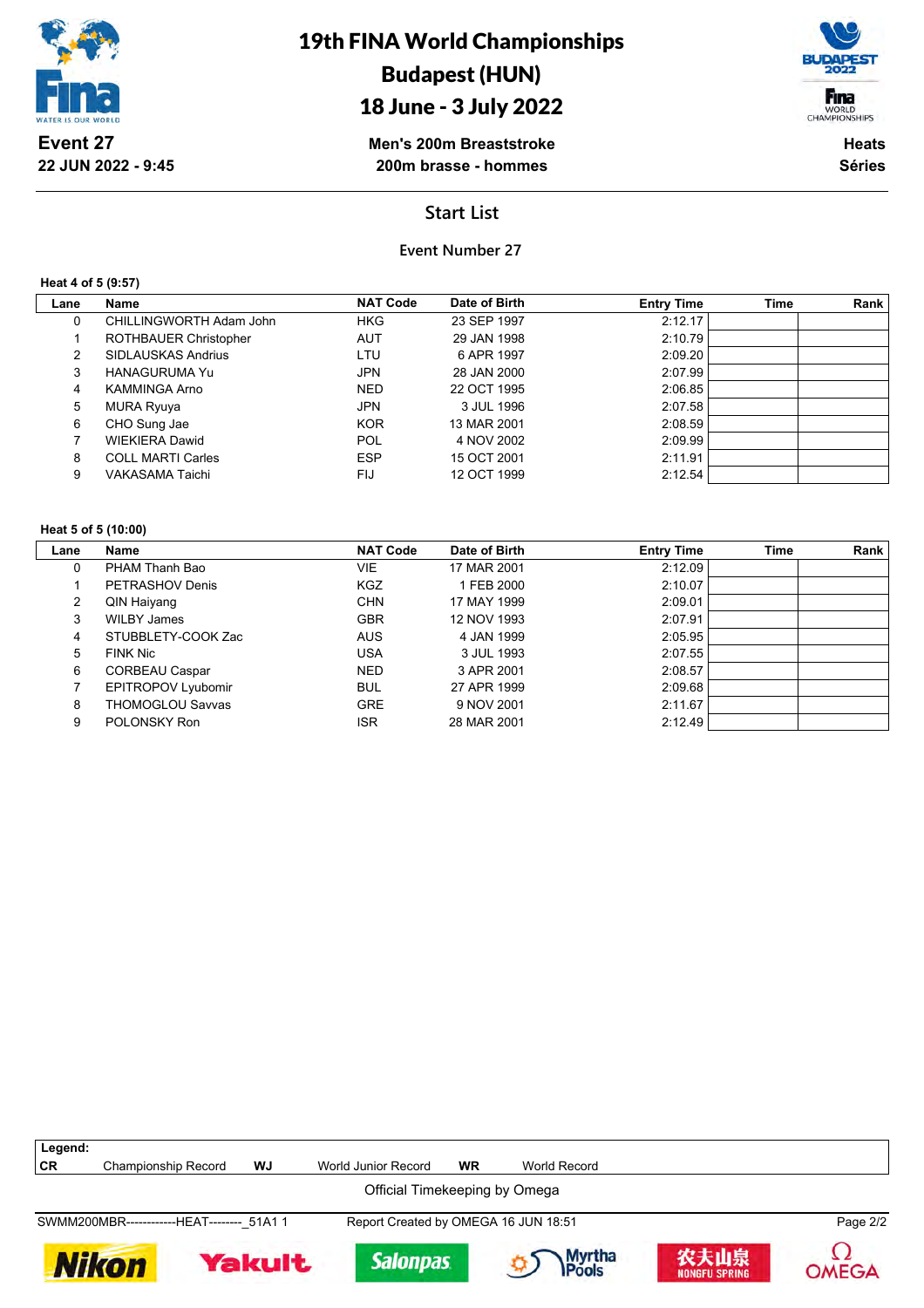

**22 JUN 2022 - 10:05**

## 19th FINA World Championships Budapest (HUN)

## 18 June - 3 July 2022



**Women's 4x200m Freestyle 4x200m nage libre - femmes**

**Heats Séries**

## **Start List**

## **Event Number 28**

|           | Record  |         | Splits  |         | NAT (Relay)                              | Location           | Date        |
|-----------|---------|---------|---------|---------|------------------------------------------|--------------------|-------------|
| <b>WR</b> | 7:40.33 | 1:54.37 | 3:49.37 | 5:45.03 | CHN - People's Republic of China         | Tokyo (JPN)        | 29 JUL 2021 |
| 'CR       | 7:42.08 | 1:55.47 | 3:51.26 |         | 5:47.35 CHN - People's Republic of China | Rome (ITA)         | 30 JUL 2009 |
| WJ        | 7:51.47 | 1:59.01 | 3:55.87 | 5:54.53 | CAN - Canada                             | Indianapolis (USA) | 23 AUG 2017 |

#### **Heat 1 of 2 (10:05)**

| Lane | <b>NAT</b>                       | <b>Entry Time</b> | Time | Rank |
|------|----------------------------------|-------------------|------|------|
|      | 2 NZL - New Zealand              | 8:06.16           |      |      |
|      | 3 HUN - Hungary                  | 7:56.16           |      |      |
|      | 4 USA - United States of America | 7:40.73           |      |      |
|      | 5 CAN - Canada                   | 7:43.77           |      |      |
| 6.   | BRA - Brazil                     | 7:59.50           |      |      |
|      | 7 KOR - Republic of Korea        | 8:11.16           |      |      |

#### **Heat 2 of 2 (10:14)**

| Lane | <b>NAT</b>                         | <b>Entry Time</b> | Time | Rank |
|------|------------------------------------|-------------------|------|------|
|      | 2 ISR - Israel                     | 8:00.51           |      |      |
|      | 3 GBR - Great Britain              | 7:53.15           |      |      |
|      | 4 CHN - People's Republic of China | 7:40.33           |      |      |
|      | 5 AUS - Australia                  | 7:41.29           |      |      |
|      | 6 JPN - Japan                      | 7:58.39           |      |      |
|      | AUT - Austria                      | 8:10.42           |      |      |

| Legend:<br>CR                 | Championship Record                        | WJ            | World Junior Record                  | <b>WR</b> | World Record    |                              |              |
|-------------------------------|--------------------------------------------|---------------|--------------------------------------|-----------|-----------------|------------------------------|--------------|
|                               |                                            |               |                                      |           |                 |                              |              |
| Official Timekeeping by Omega |                                            |               |                                      |           |                 |                              |              |
|                               | SWMW4X200MFR-----------HEAT-------- 51B1 1 |               | Report Created by OMEGA 16 JUN 18:51 |           |                 |                              | Page 1/1     |
|                               | <b>Nikon</b>                               | <b>Yakult</b> | <b>Salonpas</b>                      |           | Myrtha<br>Pools | 农夫山泉<br><b>NONGFU SPRING</b> | <b>OMEGA</b> |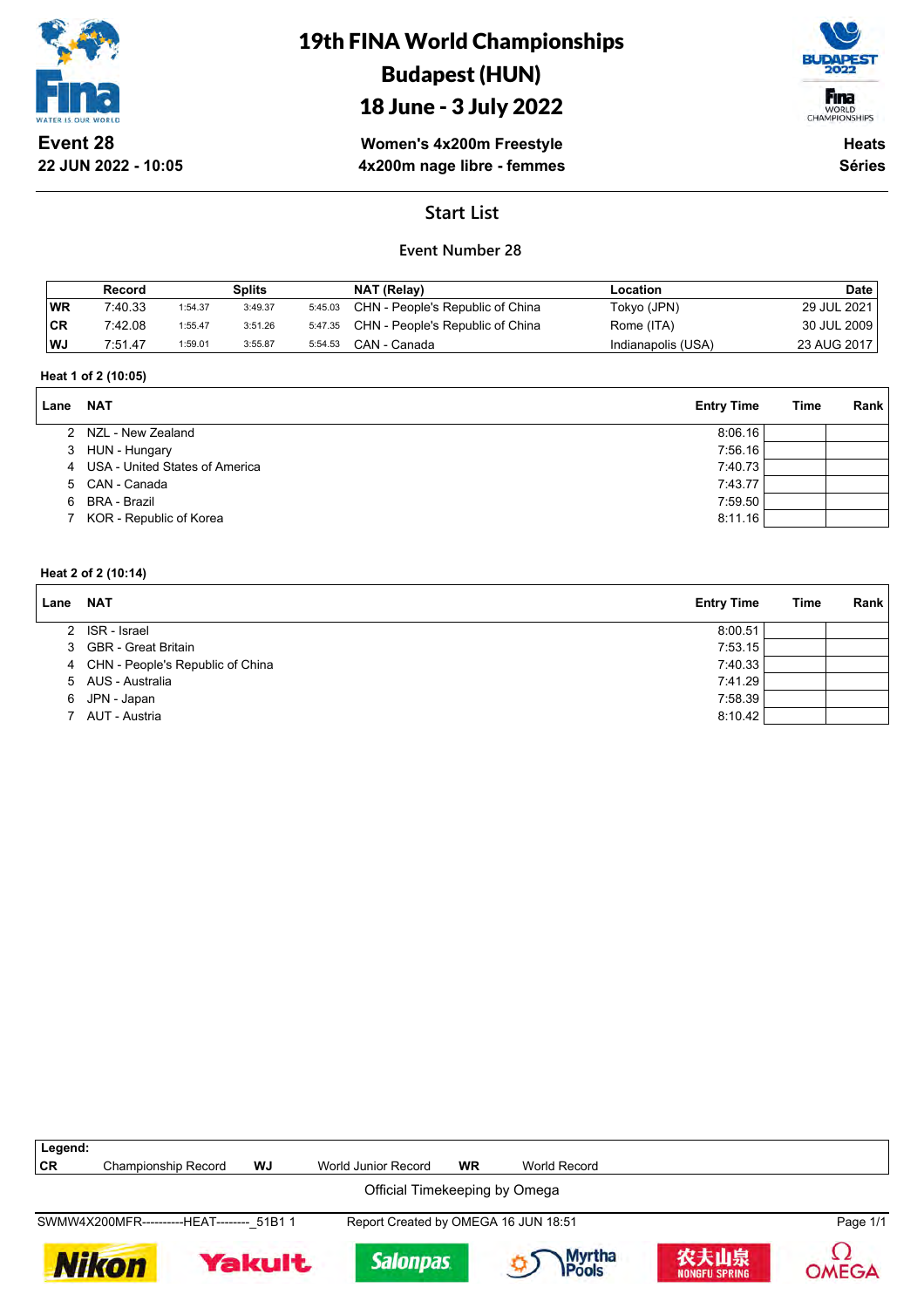



#### **22 JUN 2022 - 9:00**

## **Start List by Session**

#### **Morning Session**

|                                                | Event 24 Women's 100m Freestyle                                                                                                                                                                                 |                                                                                                              | 09:00                                                                                                                              | Heat 1 of 7 |
|------------------------------------------------|-----------------------------------------------------------------------------------------------------------------------------------------------------------------------------------------------------------------|--------------------------------------------------------------------------------------------------------------|------------------------------------------------------------------------------------------------------------------------------------|-------------|
| <b>WR</b>                                      | 51.71 SJOSTROM Sarah                                                                                                                                                                                            | <b>SWE</b>                                                                                                   | Budapest (HUN)                                                                                                                     | 2017        |
| CR.                                            | 51.71 SJOSTROM Sarah                                                                                                                                                                                            | <b>SWE</b>                                                                                                   | Budapest (HUN)                                                                                                                     | 2017        |
| WJ                                             | 52.70 OLEKSIAK Penny                                                                                                                                                                                            | CAN                                                                                                          | Rio de Janeiro                                                                                                                     | 2016        |
| 0<br>1<br>2<br>3<br>4<br>5<br>6<br>7<br>8<br>9 | <b>THOMPSON Jinie Kim</b><br><b>FULLER Olivia</b><br>MORGINSHTERN Anastasiya<br>XIMENES BELO Imelda<br>BORDACHYOVA Ekaterina<br><b>BEIQI Hana</b><br>LEE Mia<br><b>TEMBA Kayla</b><br>AI AYED Mashael Meshari A | <b>NMA</b><br><b>ANT</b><br><b>TKM</b><br><b>TLS</b><br><b>TJK</b><br>KOS<br><b>GUM</b><br><b>TAN</b><br>KSA | 16 DEC 2005<br>5 JUN 2003<br>29 OCT 2005<br>24 OCT 1998<br>17 MAY 2003<br>28 SEP 2008<br>12 MAY 2008<br>13 JUN 2003<br>18 DEC 2006 |             |

|              | Event 24 Women's 100m Freestyle  |            | 09:05          | Heat 3 of 7 |
|--------------|----------------------------------|------------|----------------|-------------|
| <b>WR</b>    | 51.71 SJOSTROM Sarah             | <b>SWE</b> | Budapest (HUN) | 2017        |
| CR.          | 51.71 SJOSTROM Sarah             | <b>SWE</b> | Budapest (HUN) | 2017        |
| WJ           | 52.70 OLEKSIAK Penny             | CAN        | Rio de Janeiro | 2016        |
| 0            | OKA Dorcas                       | <b>NGR</b> | 27 OCT 2001    | 1:03.04     |
| 1            | MJIMBA Nomvula                   | ZIM        | 17 MAR 2002    | 1:02.55     |
| $\mathbf{2}$ | <b>KHAN Bisma</b>                | <b>PAK</b> | 21 APR 2002    | 1:02.37     |
| 3            | <b>THOMPSON Zaylie Elizabeth</b> | <b>BAH</b> | 14 FEB 2004    | 59.86       |
| 4            | <b>KHIYARA Lina</b>              | <b>MAR</b> | 29 MAY 2003    | 58.76       |
| 5            | DIOP Oumy                        | <b>SEN</b> | 29 AUG 2003    | 58.91       |
| 6            | <b>ROVA Cheyenne</b>             | FIJ        | 23 APR 1995    | 1:01.37     |
| 7            | VELE Georgia-Leigh               | <b>PNG</b> | 11 DEC 1998    | 1:02.53     |
| 8            | <b>JOACHIM Jamie</b>             | <b>VIN</b> | 30 AUG 2007    | 1:02.99     |
| 9            | ELIZABETH Khema                  | <b>SEY</b> | 27 JAN 2005    | 1:03.25     |

|           | Event 24 Women's 100m Freestyle |            | 09:10          | Heat 5 of 7 |
|-----------|---------------------------------|------------|----------------|-------------|
| <b>WR</b> | 51.71 SJOSTROM Sarah            | <b>SWE</b> | Budapest (HUN) | 2017        |
| CR.       | 51.71 SJOSTROM Sarah            | <b>SWE</b> | Budapest (HUN) | 2017        |
| WJ        | 52.70 OLEKSIAK Penny            | CAN        | Rio de Janeiro | 2016        |
| 0         | DELGADO KOTEK Anicka            | ECU        | 13 JUN 2002    | 55.56       |
|           | <b>TARANTINO Chiara</b>         | <b>ITA</b> | 14 AUG 2003    | 54.90       |
| 2         | <b>CHENG Yujie</b>              | <b>CHN</b> | 22 SEP 2005    | 53.76       |
| 3         | <b>WATTEL Marie</b>             | <b>FRA</b> | 2 JUN 1997     | 53.12       |
| 4         | <b>OLEKSIAK Penny</b>           | CAN        | 13 JUN 2000    | 52.59       |
| 5         | <b>HOPKIN Anna</b>              | <b>GBR</b> | 24 APR 1996    | 52.75       |
| 6         | <b>BRO</b> Signe                | DEN        | 5 MAR 1999     | 53.54       |
| 7         | <b>BALDUCCINI Stephanie</b>     | <b>BRA</b> | 20 SEP 2004    | 54.63       |
| 8         | <b>CHELIUS Emma</b>             | <b>RSA</b> | 2 AUG 1996     | 55.04       |
| 9         | <b>GOLD Aleksa</b>              | <b>EST</b> | 3 JAN 2000     | 55.87       |

| 9         | <b>EGNER Maxine</b>             | BOT        | 12 JUL 2004    | 58.69       |
|-----------|---------------------------------|------------|----------------|-------------|
|           |                                 |            |                |             |
|           | Event 24 Women's 100m Freestyle |            | 09:12          | Heat 6 of 7 |
| <b>WR</b> | 51.71 SJOSTROM Sarah            | <b>SWE</b> | Budapest (HUN) | 2017        |
| CR        | 51.71 SJOSTROM Sarah            | <b>SWE</b> | Budapest (HUN) | 2017        |
| <b>WJ</b> | 52.70 OLEKSIAK Penny            | CAN        | Rio de Janeiro | 2016        |
| 0         | LITTLEJOHN Laura                | NZL        | 12 JUL 2004    | 55.43       |
| 1         | UGOLKOVA Maria                  | SUI        | 18 JUL 1989    | 54.86       |
| 2         | <b>BONNET Charlotte</b>         | <b>FRA</b> | 14 FEB 1995    | 53.67       |
| 3         | SANCHEZ Kayla                   | CAN        | 7 APR 2001     | 53.12       |
| 4         | O'CALLAGHAN Mollie              | <b>AUS</b> | 2 APR 2004     | 52.49       |
| 5         | <b>SJOSTROM Sarah</b>           | <b>SWE</b> | 17 AUG 1993    | 52.62       |
| 6         | <b>ANDERSON Freya</b>           | <b>GBR</b> | 4 MAR 2001     | 53.40       |
| 7         | SEGEL Janja                     | <b>SLO</b> | 17 JUN 2001    | 54.29       |
| 8         | <b>GYURINOVICS Fanni</b>        | HUN        | 24 OCT 2001    | 54.98       |
| 9         | PETKOVA Diana                   | <b>BUL</b> | 10 JUN 2000    | 55.68       |

enny CAN RI<br>
ARU<br>
244 ESA<br>
244 PER<br>
24 PER<br>
24 PER<br>
24 PER<br>
24 PER<br>
24 PER<br>
24 PER<br>
24 PER<br>
24 PER<br>
24 PER<br>
24 PER<br>
24 PER<br>
24 PER<br>
24 PER<br>
24 PER

**8** TORREZ GUZMAN Karen **BOL 29 JUL 1992 57.98**<br>**BOL 29 JUL 1992 57.98** 

**0** FARRO Chloe **ARU** 19 JUN 2003 58.09<br> **1** ALAS CHONG Isabella **ARU 10 HDC 2004** 57.90<br> **2** CROOKS JJG CAY 27 JUN 2006 57.32

 CROOKS JJG CAY 27 JUN 2006 57.32 FERNANDINI ERAZO Rafaela PER 17 JUN 2001 56.93<br>**4** MALUKA leva **LAT** 9 APR 2003 56.11 MALUKA Ieva<br> **44 JORUNNARDOTTIR SS**<br> **44 AU COLOROF SOLOROF SOLOROF SS ALSO ADDEN SS AND SS AT ST AU COLOROF SS AT SS AND RESPONDENCE**  JORUNNARDOTTIR SS ISL 31 OCT 2000 56.15 RENNER Miranda Cristina **PHI 8 JUL 2001** 56.95<br>**7** GUPTA Kenisha **PHI 12 SANA 2003** 57.35

enny CAN RI<br>PLW MGL<br>*tta* LAO<br>*yamika* MAW<br>Roukaya NIG<br>Roukaya NIG<br>UGA<br>GRN

**3** CHANG'ANAMUNO Tayamika MAW 1 JUL 2000 1:13.75 **4** RADJI Nafissath BEN 2 AUG 2002 1:07.09 **5** MANIRIHO Alyse Leilla BDI 26 MAY 2007 1:12.13

**Event 24 Women's 100m Freestyle 09:07 Heat 4 of 7 WR** 51.71 SJOSTROM Sarah SWE Budapest (HUN) 2017<br> **CR** 51.71 SJOSTROM Sarah SWE Budapest (HUN) 2017 **CR** 51.71 SJOSTROM Sarah SWE Budapest (HUN) 2017<br> **WJ** 52.70 OLEKSIAK Penny CAN Rio de Janeiro 2016 52.70 OLEKSIAK Penny CAN Rio de Janeiro

**Event 24 Women's 100m Freestyle 09:02 Heat 2 of 7 WR** 51.71 SJOSTROM Sarah SWE Budapest (HUN) 2017<br> **CR** 51.71 SJOSTROM Sarah SWE Budapest (HUN) 2017

WJ 52.70 OLEKSIAK Penny CAN Rio de Janeiro 2016

**0** HOSEI Yuri **PLW** 20 MAY 2005<br>**1** BATBAYAR Enkhkhuslen MGL 14 DEC 2001 1 BATBAYAR Enkhkhuslen MGL 14 DEC 2001<br>2 SINGSOMBATH Makelyta LAO 19 APR 2006<br>3 CHANG'ANAMUNO Tayamika MAW 1 JUL 2000 **2** SINGSOMBATH Makelyta LAO 19 APR 2006

**6** MOUSSA MAHAMANE Roukaya NIG 13 JAN 1997<br>**7** MEYA Avice UGA 2 DEC 1994 **7** MEYA Avice **1994**<br> **8** COLLYMORE Tilly **1994**<br> **9** FORSON Kava **19 MAR 2002**<br> **9** FORSON Kava **19 MAR 2002** 

**1** ALAS CHONG Isabella **ESA** 1 DEC 2004<br>**2** CROOKS JJG

51.71 SJOSTROM Sarah

**COLLYMORE Tilly 9** FORSON Kaya

**GUPTA Kenisha** 

|              | Event 24 Women's 100m Freestyle |            | 09:15          | Heat 7 of 7 |
|--------------|---------------------------------|------------|----------------|-------------|
| <b>WR</b>    | 51.71 SJOSTROM Sarah            | <b>SWE</b> | Budapest (HUN) | 2017        |
| CR.          | 51.71 SJOSTROM Sarah            | <b>SWE</b> | Budapest (HUN) | 2017        |
| WJ           | 52.70 OLEKSIAK Penny            | CAN        | Rio de Janeiro | 2016        |
| 0            | <b>HUR Yeonkyung</b>            | <b>KOR</b> | 16 DEC 2005    | 55.22       |
| 1            | <b>ANTONIOU Kalia</b>           | <b>CYP</b> | 6 APR 2000     | 54.85       |
| $\mathbf{2}$ | <b>CURZAN Claire</b>            | <b>USA</b> | 30 JUN 2004    | 53.58       |
| 3            | YANG Junxuan                    | <b>CHN</b> | 26 JAN 2002    | 53.02       |
| 4            | <b>HAUGHEY SB</b>               | <b>HKG</b> | 31 OCT 1997    | 52.27       |
| 5            | <b>JACK Shayna</b>              | AUS        | 6 NOV 1998     | 52.60       |
| 6            | <b>HUSKE Torri</b>              | USA        | 7 DEC 2002     | 53.35       |
| 7            | <b>STEENBERGEN Marrit</b>       | <b>NED</b> | 11 JAN 2000    | 54.16       |
| 8            | <b>DUMONT Valentine</b>         | BEL        | 2 JUL 2000     | 54.91       |
| 9            | <b>GOLOVATY Daria</b>           | <b>ISR</b> | 30 AUG 2005    | 55.60       |

|                                 | Event 25 Men's 200m Backstroke                                         |                          | 09:18                                   | Heat 1 of 4        |
|---------------------------------|------------------------------------------------------------------------|--------------------------|-----------------------------------------|--------------------|
| <b>WR</b>                       | 1:51.92 AARON Aaron                                                    | <b>USA</b>               | Rome (ITA)                              | 2009               |
| <b>CR</b>                       | 1:51.92 AARON Aaron                                                    | <b>USA</b>               | Rome (ITA)                              | 2009               |
| WJ                              | 1:55.14 KLIMENT Kliment                                                | <b>RUS</b>               | Budapest (HUN)                          | 2017               |
| 0<br>3<br>4<br>5<br>6<br>8<br>9 | ALESSA Ali<br><b>CYPRIANOS Denilson</b><br><b>ARDILES QUIROZ Elias</b> | <b>KSA</b><br>ZIM<br>CHI | 9 DEC 2003<br>7 OCT 2002<br>28 FEB 2005 | 2:06.42<br>2:10.22 |

#### Official Timekeeping by Omega

SWM-------------------SESS000900--\_52A4 1 Report Created by OMEGA 16 JUN 20:42 Page 1/3

**Salonpas** 











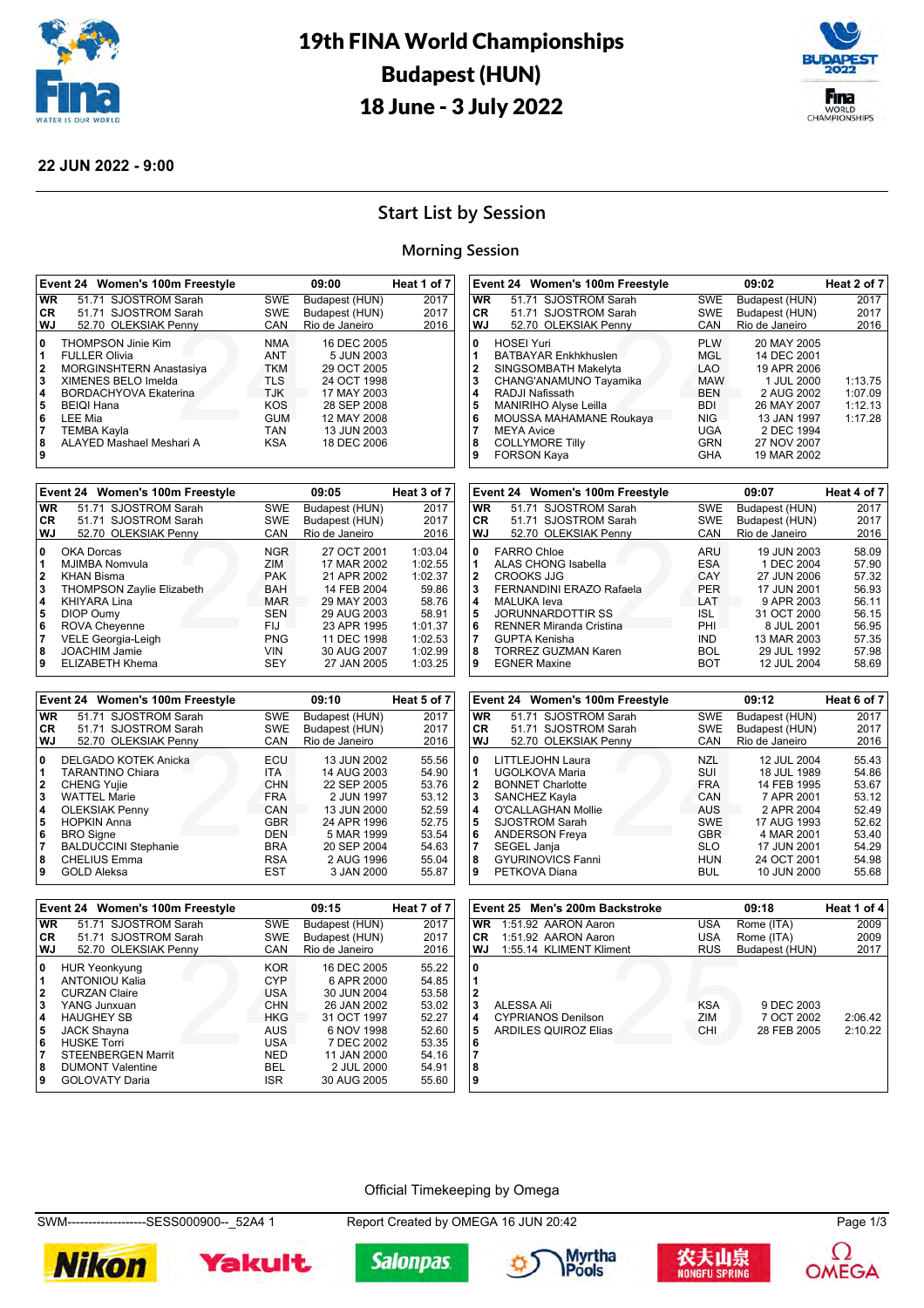



#### **22 JUN 2022 - 9:00**

## **Start List by Session**

#### **Morning Session**

|                                                | Event 25 Men's 200m Backstroke                                                                                                                                                                             |                                                                                                       | 09:21                                                                                                                             | Heat 2 of 4                                                                                     |
|------------------------------------------------|------------------------------------------------------------------------------------------------------------------------------------------------------------------------------------------------------------|-------------------------------------------------------------------------------------------------------|-----------------------------------------------------------------------------------------------------------------------------------|-------------------------------------------------------------------------------------------------|
| <b>WR</b>                                      | 1:51.92 AARON Aaron                                                                                                                                                                                        | <b>USA</b>                                                                                            | Rome (ITA)                                                                                                                        | 2009                                                                                            |
| CR.                                            | 1:51.92 AARON Aaron                                                                                                                                                                                        | USA                                                                                                   | Rome (ITA)                                                                                                                        | 2009                                                                                            |
| WJ.                                            | 1:55.14 KLIMENT Kliment                                                                                                                                                                                    | <b>RUS</b>                                                                                            | Budapest (HUN)                                                                                                                    | 2017                                                                                            |
| 0<br>1<br>2<br>3<br>4<br>5<br>6<br>7<br>8<br>9 | <b>LELLE Armin Evert</b><br><b>GRIGAITIS Erikas</b><br>GONZALEZ de OLIVEIRA Hugo<br>CEJKA Jan<br><b>GREENBANK Luke</b><br><b>TELEGDY Adam</b><br>LEE Juho<br><b>LAMBERTI Michele</b><br><b>AHMED Ziyad</b> | <b>EST</b><br>LTU<br><b>ESP</b><br>CZE<br><b>GBR</b><br><b>HUN</b><br><b>KOR</b><br><b>ITA</b><br>SUD | 21 JUN 1999<br>21 DEC 2002<br>19 FEB 1999<br>29 MAY 2001<br>17 SEP 1997<br>1 NOV 1995<br>23 JAN 1995<br>3 NOV 2000<br>24 MAR 2003 | 2:01.88<br>2:00.37<br>1:57.51<br>1:56.66<br>1:54.43<br>1:56.15<br>1:56.77<br>1:58.40<br>2:01.30 |
|                                                |                                                                                                                                                                                                            |                                                                                                       |                                                                                                                                   |                                                                                                 |

|              | Event 25 Men's 200m Backstroke |            | 09:28          | Heat 4 of 4 |
|--------------|--------------------------------|------------|----------------|-------------|
| <b>WR</b>    | 1:51.92 AARON Aaron            | <b>USA</b> | Rome (ITA)     | 2009        |
| CR.          | 1:51.92 AARON Aaron            | <b>USA</b> | Rome (ITA)     | 2009        |
| WJ           | 1:55.14 KLIMENT Kliment        | <b>RUS</b> | Budapest (HUN) | 2017        |
| 0            | <b>GROTERS Patrick</b>         | ARU        | 28 JAN 1999    | 2:01.78     |
| 1            | <b>STOKES Richie</b>           | CAN        | 1 AUG 2000     | 1:58.79     |
| $\mathbf{2}$ | ZHELTIAKOV Oleksandr           | <b>UKR</b> | 15 NOV 2005    | 1:57.18     |
| 3            | MITYUKOV Roman                 | SUI        | 30 JUL 2000    | 1:56.33     |
| 4            | <b>MURPHY Ryan</b>             | <b>USA</b> | 2 JUL 1995     | 1:54.15     |
| 5            | <b>CASAS Shaine</b>            | USA        | 25 DEC 1999    | 1:55.46     |
| 6            | EDWARDS-SMITH Joshua           | <b>AUS</b> | 5 APR 2003     | 1:56.71     |
| 7            | <b>KOVACS Benedek Bendeguz</b> | <b>HUN</b> | 18 MAY 1998    | 1:57.70     |
| 8            | KHIEW Hoe Yean                 | MAS        | 2 SEP 2002     | 2:00.80     |
| 9            | MOHAMADY Mohamed               | EGY        | 27 JAN 2005    | 2:02.16     |

|              | Event 26 Women's 200m Breaststroke |            | 09:37           | Heat 2 of 3 |
|--------------|------------------------------------|------------|-----------------|-------------|
| <b>WR</b>    | 2:18.95 TATJANA Tatjana            | <b>RSA</b> | Tokyo (JPN)     | 2021        |
| <b>CR</b>    | 2:19.11 RIKKE Rikke                | DEN        | Barcelona (ESP) | 2013        |
| WJ           | 2:19.64 VIKTORIA Viktoria          | <b>TUR</b> | Singapore (SGP) | 2015        |
| 0            | PAWAPOTAKO Phiangkhwan             | <b>THA</b> | 14 NOV 1996     | 2:30.24     |
| 1            | <b>BEKESI Eszter</b>               | <b>HUN</b> | 19 JAN 2002     | 2:26.89     |
| $\mathbf{2}$ | <b>TANG Qianting</b>               | <b>CHN</b> | 14 MAR 2004     | 2:24.26     |
| 3            | <b>FANGIO Francesca</b>            | <b>ITA</b> | 17 AUG 1995     | 2:23.06     |
| 4            | <b>RENSHAW Molly</b>               | <b>GBR</b> | 6 MAY 1996      | 2:20.89     |
| 5            | <b>MAMIE Lisa</b>                  | SUI        | 27 OCT 1998     | 2:22.05     |
| 6            | <b>WOG Kelsey Lauren</b>           | CAN        | 19 SEP 1998     | 2:23.40     |
| 7            | <b>GORBENKO Anastasia</b>          | <b>ISR</b> | 7 AUG 2003      | 2:25.20     |
| 8            | <b>TRNIKOVA Nikoleta</b>           | <b>SVK</b> | 29 JUL 2002     | 2:28.21     |
| 9            | <b>SANTOS SILVA Emily</b>          | <b>PAN</b> | 15 JUL 2005     | 2:35.61     |

| wJ        | 1:55.14 KLIMENT KIIMENT            | RUS        | Budapest (HUN)  | 2017        |
|-----------|------------------------------------|------------|-----------------|-------------|
| 10        | <b>TANGKAS Farrel</b>              | <b>INA</b> | 22 DEC 2001     | 2:01.80     |
|           |                                    |            |                 |             |
| 1         | <b>MORALES MIRANDA Yeziel</b>      | <b>PUR</b> | 16 JAN 1996     | 1:59.38     |
| 12        | <b>WILLIAMS Brodie Paul</b>        | <b>GBR</b> | 18 MAR 1999     | 1:57.48     |
| 3         | <b>KAWECKI Radoslaw</b>            | <b>POL</b> | 16 AUG 1991     | 1:56.39     |
| 14        | <b>LARKIN Mitchell</b>             | AUS        | 9 JUL 1993      | 1:54.38     |
| 5         | NDOYE-BROUARD Y                    | FRA.       | 29 NOV 2000     | 1:56.10     |
| 6         | <b>TOMAC Mewen</b>                 | <b>FRA</b> | 11 SEP 2001     | 1:56.74     |
| 17        | <b>MAKRYGIANNIS Evangelos</b>      | <b>GRE</b> | 18 JUN 2000     | 1:58.16     |
| 8         | PINZON GARCIA Omar                 | COL.       | 17 JUN 1989     | 2:00.95     |
| ا 9       | <b>THAMMANANTHACHOTE</b>           | <b>THA</b> | 11 SEP 2002     | 2:02.38     |
|           |                                    |            |                 |             |
|           | Event 26 Women's 200m Breaststroke |            | 09:32           | Heat 1 of 3 |
| <b>WR</b> | 2:18.95 TATJANA Tatjana            | <b>RSA</b> | Tokyo (JPN)     | 2021        |
| CR.       | 2:19.11 RIKKE Rikke                | DEN        | Barcelona (ESP) | 2013        |
| l WJ      | 2:19.64 VIKTORIA Viktoria          | <b>TUR</b> | Singapore (SGP) | 2015        |
| 0         | <b>ISAIEVA Kamila</b>              | <b>UKR</b> | 19 OCT 2005     | 2:33.04     |
| 11        | <b>SCHOUTEN Tes</b>                | <b>NED</b> | 31 DEC 2000     | 2:26.95     |
|           |                                    |            |                 |             |

**Event 25 Men's 200m Backstroke 09:25 Heat 3 of 4 WR** 1:51.92 AARON Aaron USA Rome (ITA) 2009<br> **CR** 1:51.92 AARON Aaron USA Rome (ITA) 2009 **CR** 1:51.92 AARON Aaron USA Rome (ITA) 2009 **WJ** 1:55.14 KLIMENT Kliment RUS Budapest (HUN) 2017 **0** TANGKAS Farrel **INA** 22 DEC 2001 2:01.80<br>1 MORALES MIRANDA Yeziel PUR 16 JAN 1996 1:59.38

| WJ | 2:19.64 VIKTORIA Viktoria | <b>TUR</b> | Singapore (SGP) | 2015    |
|----|---------------------------|------------|-----------------|---------|
| 0  | <b>ISAIEVA Kamila</b>     | <b>UKR</b> | 19 OCT 2005     | 2:33.04 |
| 1  | <b>SCHOUTEN Tes</b>       | <b>NED</b> | 31 DEC 2000     | 2:26.95 |
| 2  | <b>ELENDT Anna</b>        | <b>GER</b> | 4 SEP 2001      | 2:24.63 |
| 3  | STRAUCH Jenna             | <b>AUS</b> | 24 MAR 1997     | 2:23.12 |
| 4  | DOUGLASS Kate             | <b>USA</b> | 17 NOV 2001     | 2:21.43 |
| 5  | YU Jingyao                | <b>CHN</b> | 13 FEB 1999     | 2:22.61 |
| 6  | <b>HARKIN Abbey</b>       | <b>AUS</b> | 6 MAY 1998      | 2:23.59 |
| 7  | RODRIGUEZ VILLANUE        | MEX        | 13 SEP 1994     | 2:26.87 |
| 8  | <b>CEBALLOS Macarena</b>  | ARG        | 12 JAN 1995     | 2:29.58 |
| 9  |                           |            |                 |         |
|    |                           |            |                 |         |

|                                                | Event 26 Women's 200m Breaststroke                                                                                                                                                                                               |                                                                                                        | 09:41                                                                                                                                          | Heat 3 of 3                                                                                                |
|------------------------------------------------|----------------------------------------------------------------------------------------------------------------------------------------------------------------------------------------------------------------------------------|--------------------------------------------------------------------------------------------------------|------------------------------------------------------------------------------------------------------------------------------------------------|------------------------------------------------------------------------------------------------------------|
| WR.                                            | 2:18.95 TATJANA Tatjana                                                                                                                                                                                                          | <b>RSA</b>                                                                                             | Tokyo (JPN)                                                                                                                                    | 2021                                                                                                       |
| CR.                                            | 2:19.11 RIKKE Rikke                                                                                                                                                                                                              | DEN                                                                                                    | Barcelona (ESP)                                                                                                                                | 2013                                                                                                       |
| WJ.                                            | 2:19.64 VIKTORIA Viktoria                                                                                                                                                                                                        | <b>TUR</b>                                                                                             | Singapore (SGP)                                                                                                                                | 2015                                                                                                       |
| 0<br>1<br>2<br>3<br>4<br>5<br>6<br>7<br>8<br>9 | SIM En Yi Letitia<br><b>JEFIMOVA Eneli</b><br><b>HANSSON Sophie</b><br>TETEREVKOVA Kotryna<br><b>KING Lilly</b><br>WOOD Abbie<br><b>VALL MONTERO Jessica</b><br><b>HORSKA Kristyna</b><br><b>MOON Sua</b><br>SIERRA GRAF Micaela | SGP<br><b>EST</b><br><b>SWE</b><br>LTU<br><b>USA</b><br><b>GBR</b><br>ESP.<br>CZE<br><b>KOR</b><br>URU | 3 MAR 2003<br>27 DEC 2006<br>2 AUG 1998<br>23 JAN 2002<br>10 FEB 1997<br>2 MAR 1999<br>22 NOV 1988<br>30 SEP 1997<br>22 NOV 2008<br>6 AUG 2004 | 2:29.67<br>2:26.88<br>2:23.82<br>2:22.88<br>2:19.92<br>2:21.69<br>2:23.25<br>2:25.03<br>2:27.90<br>2:34.27 |

|                                                      | Event 27 Men's 200m Breaststroke                                                                                                                 |                                                                                  | 09:45                                                                                  | Heat 1 of 5                              |
|------------------------------------------------------|--------------------------------------------------------------------------------------------------------------------------------------------------|----------------------------------------------------------------------------------|----------------------------------------------------------------------------------------|------------------------------------------|
| <b>WR</b>                                            | 2:05.95 STUBBLETY-COOK Zac                                                                                                                       | AUS                                                                              | Adelaide (AUS)                                                                         | 2022                                     |
| <b>CR</b>                                            | 2:06.12 ANTON Anton                                                                                                                              | <b>RUS</b>                                                                       | Gwangju (KOR)                                                                          | 2019                                     |
| l WJ                                                 | 2:09.39 QIN Haiyang                                                                                                                              | <b>CHN</b>                                                                       | Budapest (HUN)                                                                         | 2017                                     |
| ٥<br>11<br>12<br>3<br>14<br>5<br>6<br>17<br>8<br>و ا | <b>GHALI Saud</b><br>STOJANOVSKI Andrei<br>CHUNG YEE Jonathan<br>AL-OBAIDLY Abdulaziz<br><b>SCHUSTER Brandon</b><br><b>WEEKES Luis Sebastian</b> | <b>BRN</b><br><b>MKD</b><br><b>MRI</b><br><b>OAT</b><br><b>SAM</b><br><b>BAR</b> | 17 AUG 2004<br>20 AUG 2004<br>10 AUG 1998<br>28 SEP 2001<br>23 APR 1998<br>10 APR 2000 | 2:24.79<br>2:21.95<br>2:22.41<br>2:28.56 |

|    | Event 27 Men's 200m Breaststroke                            |                    | 09:49                    | Heat 2 of 5        |
|----|-------------------------------------------------------------|--------------------|--------------------------|--------------------|
| WR | 2:05.95 STUBBLETY-COOK Zac                                  | AUS                | Adelaide (AUS)           | 2022               |
| СR | 2:06.12 ANTON Anton                                         | <b>RUS</b>         | Gwangju (KOR)            | 2019               |
| WJ | 2:09.39 QIN Haiyang                                         | <b>CHN</b>         | Budapest (HUN)           | 2017               |
| 0  | <b>HERRERA PORTUGUEZ Arnoldo</b><br>COOK Jonathan Sebastian | <b>CRC</b><br>PHI. | 7 MAR 1996<br>4 APR 2000 | 2:19.71<br>2:16.24 |
| 2  | <b>GRINDHEIM Andre</b>                                      | <b>NOR</b>         | 7 APR 2000               | 2:14.55            |
| 3  | DERGOUSOFF James                                            | CAN                | 28 OCT 1996              | 2:13.84            |
| 4  | <b>CHRISTIANSON BT</b>                                      | <b>PAN</b>         | 9 DEC 2001               | 2:13.41            |
| 5  | CAI Bing Rong                                               | <b>TPE</b>         | 17 DEC 1996              | 2:13.80            |
| 6  | <b>BOBROVS Daniils</b>                                      | LAT                | 8 OCT 1997               | 2:14.12            |
| 7  | <b>OVCHINNIKOV Maksym</b>                                   | UKR                | 18 MAY 2003              | 2:14.89            |
| 8  | <b>MALACHI Constantin</b>                                   | <b>MDA</b>         | 11 APR 1997              | 2:16.69            |
| 9  | DAVIS Liam                                                  | ZIM                | 4 APR 2000               | 2:19.79            |

#### Official Timekeeping by Omega

SWM-------------------SESS000900--\_52A4 1 Report Created by OMEGA 16 JUN 20:42 Page 2/3











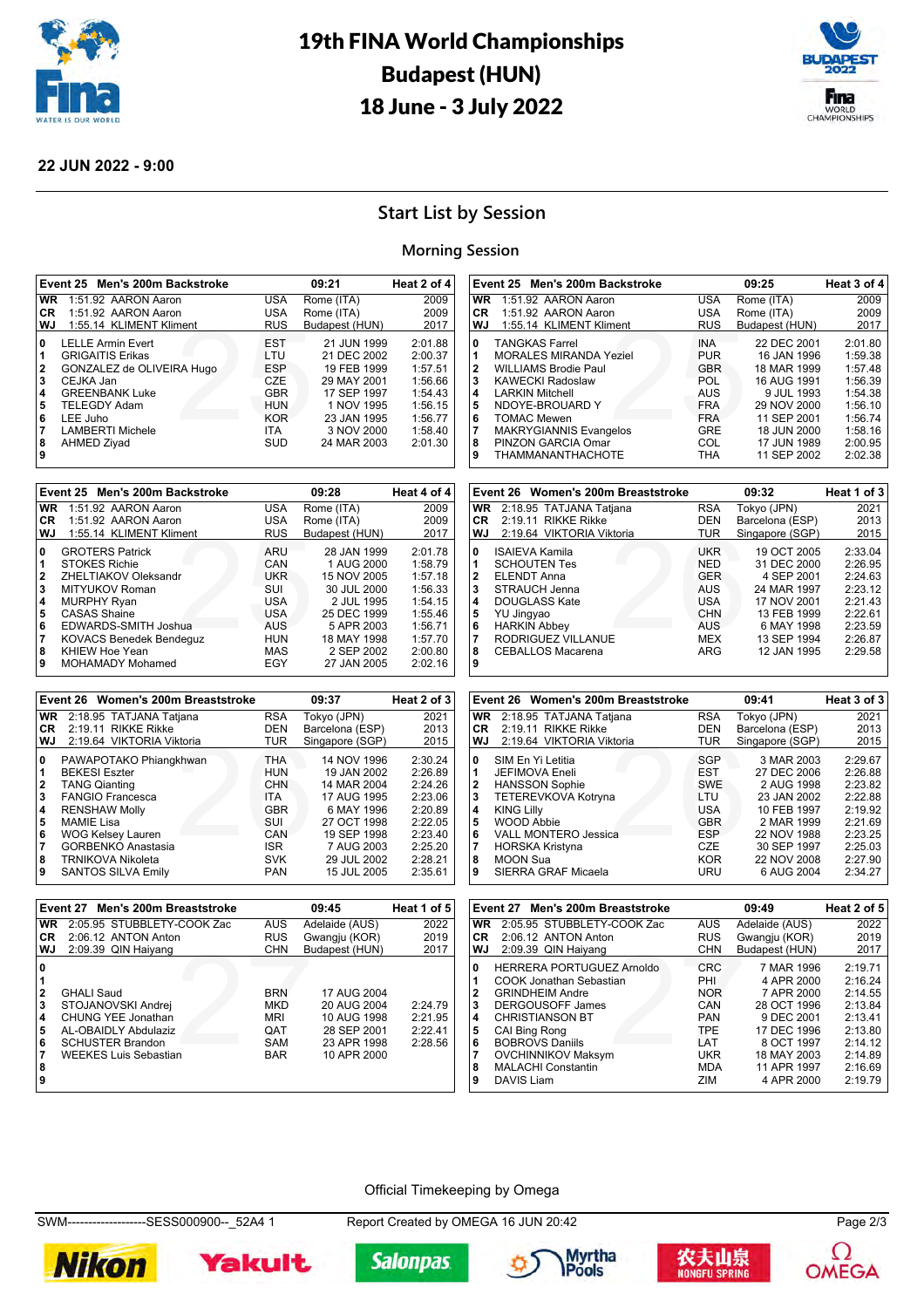



## **22 JUN 2022 - 9:00**

## **Start List by Session**

### **Morning Session**

|           | Event 27<br>Men's 200m Breaststroke |            | 09:53          |         |  |
|-----------|-------------------------------------|------------|----------------|---------|--|
| <b>WR</b> | 2:05.95 STUBBLETY-COOK Zac          | <b>AUS</b> | Adelaide (AUS) | 2022    |  |
| <b>CR</b> | 2:06.12 ANTON Anton                 | <b>RUS</b> | Gwangju (KOR)  | 2019    |  |
| WJ        | 2:09.39 QIN Haiyang                 | <b>CHN</b> | Budapest (HUN) | 2017    |  |
| 0         | AL-WIR Amro                         | <b>JOR</b> | 23 JAN 2001    | 2:12.40 |  |
| 11        | RODRIGUES PUMPUTIS Caio             | <b>BRA</b> | 8 JAN 1999     | 2:11.12 |  |
| 2         | <b>VIQUERAT Antoine</b>             | <b>FRA</b> | 5 OCT 1998     | 2:09.54 |  |
| 3         | <b>WILSON Matthew</b>               | AUS        | 8 DEC 1998     | 2:08.52 |  |
| 14        | <b>MATTSSON Matti</b>               | <b>FIN</b> | 5 OCT 1993     | 2:07.13 |  |
| 5         | <b>PERSSON Erik</b>                 | <b>SWE</b> | 12 JAN 1994    | 2:07.66 |  |
| 6         | <b>SWANSON Charlie</b>              | USA        | 20 FEB 1998    | 2:08.84 |  |
| 17        | <b>McKEE</b> Anton                  | ISL.       | 18 DEC 1993    | 2:10.02 |  |
| 8         | ANG Maximillian Wei                 | SGP        | 19 MAR 2001    | 2:11.93 |  |
| 9         | <b>SANES Adriel</b>                 | <b>ISV</b> | 27 OCT 1998    | 2:12.59 |  |

|              | Event 27 Men's 200m Breaststroke |            | 10:00          | Heat 5 of 5 |
|--------------|----------------------------------|------------|----------------|-------------|
| <b>WR</b>    | 2:05.95 STUBBLETY-COOK Zac       | <b>AUS</b> | Adelaide (AUS) | 2022        |
| CR.          | 2:06.12 ANTON Anton              | <b>RUS</b> | Gwangju (KOR)  | 2019        |
| WJ           | 2:09.39 QIN Haiyang              | <b>CHN</b> | Budapest (HUN) | 2017        |
| 0            | PHAM Thanh Bao                   | VIF        | 17 MAR 2001    | 2:12.09     |
| 1            | PETRASHOV Denis                  | KGZ        | 1 FEB 2000     | 2:10.07     |
| $\mathbf{2}$ | QIN Haiyang                      | <b>CHN</b> | 17 MAY 1999    | 2:09.01     |
| 3            | <b>WILBY James</b>               | <b>GBR</b> | 12 NOV 1993    | 2:07.91     |
| 4            | STUBBLETY-COOK Zac               | AUS        | 4 JAN 1999     | 2:05.95     |
| 5            | <b>FINK Nic</b>                  | USA        | 3 JUL 1993     | 2:07.55     |
| 6            | CORBEAU Caspar                   | <b>NED</b> | 3 APR 2001     | 2:08.57     |
| 7            | EPITROPOV Lyubomir               | <b>BUL</b> | 27 APR 1999    | 2:09.68     |
| 8            | <b>THOMOGLOU Savvas</b>          | <b>GRE</b> | 9 NOV 2001     | 2:11.67     |
| 9            | POLONSKY Ron                     | ISR.       | 28 MAR 2001    | 2:12.49     |

|                            | Event 28 Women's 4x200m Freestyle                                        |                                                                    | 10:14              | Heat 2 of 2                                                    |
|----------------------------|--------------------------------------------------------------------------|--------------------------------------------------------------------|--------------------|----------------------------------------------------------------|
| <b>WR</b>                  | 7:40.33 People's Republic of China                                       | <b>CHN</b>                                                         | Tokyo (JPN)        | 2021                                                           |
| <b>CR</b>                  | 7:42.08 People's Republic of China                                       | <b>CHN</b>                                                         | Rome (ITA)         | 2009                                                           |
| WJ                         | 7:51.47 Canada                                                           | CAN                                                                | Indianapolis (USA) | 2017                                                           |
| 0<br>2<br>3<br>4<br>5<br>6 | Israel<br><b>Great Britain</b><br>China<br>Australia<br>Japan<br>Austria | <b>ISR</b><br><b>GBR</b><br><b>CHN</b><br>AUS<br><b>JPN</b><br>AUT |                    | 8:00.51<br>7:53.15<br>7:40.33<br>7:41.29<br>7:58.39<br>8:10.42 |
| 8<br>9                     |                                                                          |                                                                    |                    |                                                                |

|                       | Event 27 Men's 200m Breaststroke                                                                                       |                                                             | 09:57                                                                  | Heat 4 of 5                                         |
|-----------------------|------------------------------------------------------------------------------------------------------------------------|-------------------------------------------------------------|------------------------------------------------------------------------|-----------------------------------------------------|
| WR                    | 2:05.95 STUBBLETY-COOK Zac                                                                                             | <b>AUS</b>                                                  | Adelaide (AUS)                                                         | 2022                                                |
| CR                    | 2:06.12 ANTON Anton                                                                                                    | <b>RUS</b>                                                  | Gwangju (KOR)                                                          | 2019                                                |
| WJ                    | 2:09.39 QIN Haiyang                                                                                                    | <b>CHN</b>                                                  | Budapest (HUN)                                                         | 2017                                                |
| 0<br>1<br>2<br>3<br>4 | CHILLINGWORTH Adam John<br>ROTHBAUER Christopher<br>SIDLAUSKAS Andrius<br><b>HANAGURUMA Yu</b><br><b>KAMMINGA Arno</b> | <b>HKG</b><br><b>AUT</b><br>LTU<br><b>JPN</b><br><b>NED</b> | 23 SEP 1997<br>29 JAN 1998<br>6 APR 1997<br>28 JAN 2000<br>22 OCT 1995 | 2:12.17<br>2:10.79<br>2:09.20<br>2:07.99<br>2:06.85 |
| 5                     | <b>MURA Ryuya</b>                                                                                                      | <b>JPN</b>                                                  | 3 JUL 1996                                                             | 2:07.58                                             |
| 6                     | CHO Sung Jae                                                                                                           | <b>KOR</b>                                                  | 13 MAR 2001                                                            | 2:08.59                                             |
| 7                     | <b>WIEKIERA Dawid</b>                                                                                                  | POL                                                         | 4 NOV 2002                                                             | 2:09.99                                             |
| 8                     | <b>COLL MARTI Carles</b>                                                                                               | <b>ESP</b>                                                  | 15 OCT 2001                                                            | 2:11.91                                             |
| 9                     | VAKASAMA Taichi                                                                                                        | FIJ                                                         | 12 OCT 1999                                                            | 2:12.54                                             |

|                                                                     | Event 28 Women's 4x200m Freestyle                                                           |                                                                           | 10:05                     | Heat 1 of 2                                                    |
|---------------------------------------------------------------------|---------------------------------------------------------------------------------------------|---------------------------------------------------------------------------|---------------------------|----------------------------------------------------------------|
| <b>WR</b><br><b>CR</b>                                              | 7:40.33 People's Republic of China<br>7:42.08 People's Republic of China                    | <b>CHN</b><br><b>CHN</b>                                                  | Tokyo (JPN)<br>Rome (ITA) | 2021<br>2009                                                   |
| WJ.                                                                 | 7:51.47 Canada                                                                              | CAN                                                                       | Indianapolis (USA)        | 2017                                                           |
| $\mathbf 0$<br>1<br>$\mathbf{2}$<br>3<br>4<br>5<br>6<br>7<br>8<br>9 | New Zealand<br>Hungary<br>United States of America<br>Canada<br>Brazil<br>Republic of Korea | <b>NZL</b><br><b>HUN</b><br><b>USA</b><br>CAN<br><b>BRA</b><br><b>KOR</b> |                           | 8:06.16<br>7:56.16<br>7:40.73<br>7:43.77<br>7:59.50<br>8:11.16 |

| Legend: |                                           |    |                                      |    |              |          |  |  |
|---------|-------------------------------------------|----|--------------------------------------|----|--------------|----------|--|--|
| CR      | Championship Record                       | WJ | World Junior Record                  | WR | World Record |          |  |  |
|         | Official Timekeeping by Omega             |    |                                      |    |              |          |  |  |
|         | SWM-------------------SESS000900-- 52A4 1 |    | Report Created by OMEGA 16 JUN 20:42 |    |              | Page 3/3 |  |  |













O

**OMEGA**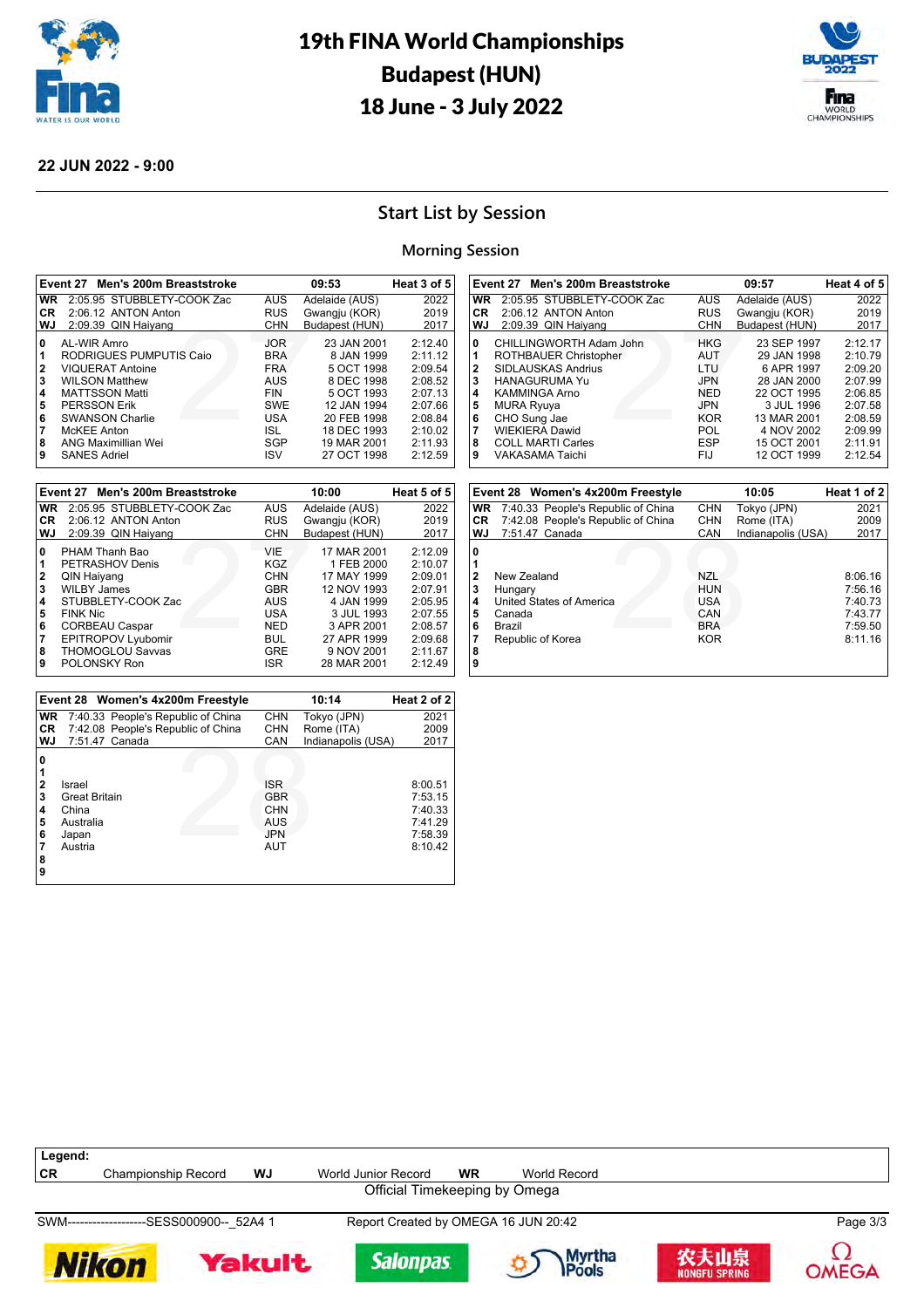

# 19th FINA World Championships Budapest (HUN)



# 18 June - 3 July 2022

**Men's 100m Butterfly 100m papillon - hommes**

**Heats Séries**

## **Start List**

## **Event Number 29**

|     | Record | Split | Name           | <b>NAT Code</b> | Location       | Date        |
|-----|--------|-------|----------------|-----------------|----------------|-------------|
| ∣WR | 49.45  | 23.00 | DRESSEL Caeleb | USA             | Tokyo (JPN)    | 31 JUL 2021 |
| ∣CR | 49.50  | 22.83 | DRESSEL Caeleb | USA             | Gwangju (KOR)  | 26 JUL 2019 |
| lWJ | 50.62  | 23.85 | MILAK Kristof  | HUN             | Budapest (HUN) | 29 JUL 2017 |

#### **Heat 1 of 7 (9:00)**

 $\mathbf{L}$ 

| Lane | <b>Name</b>                    | <b>NAT Code</b> | Date of Birth | <b>Entry Time</b> | <b>Time</b> | Rank |
|------|--------------------------------|-----------------|---------------|-------------------|-------------|------|
| 0    | <b>HERNANDEZ HUERTA Gerald</b> | <b>NCA</b>      | 27 OCT 2004   |                   |             |      |
|      | <b>BACHMANN Mathieu</b>        | <b>SEY</b>      | 26 MAR 1996   |                   |             |      |
| 2    | MASOUD Mohamad Eyad            | <b>FRT</b>      | 10 JAN 1995   |                   |             |      |
| 3    | ABU GHARBIEH Mahmoud           | <b>PLE</b>      | 22 MAR 2006   |                   |             |      |
| 4    | <b>DLAMINI Simanga</b>         | SWZ             | 8 OCT 1997    | 1:03.42           |             |      |
| 5    | <b>LHENDUP Kinley</b>          | <b>BHU</b>      | 16 JUN 2004   | 1:08.73           |             |      |
| 6    | <b>BENOIT Jenebi</b>           | <b>GRN</b>      | 26 APR 2003   |                   |             |      |
|      | AL KINDI Nasser Saif Nasser    | <b>OMA</b>      | 16 OCT 2005   |                   |             |      |
| 8    | POPPE Israel                   | <b>GUM</b>      | 26 NOV 2006   |                   |             |      |
| 9    | ASHOUR Abdulhai Abdulmenem Sh  | LBA             | 1 JUL 2006    |                   |             |      |

#### **Heat 2 of 7 (9:02)**

| Lane        | Name                                 | <b>NAT Code</b> | Date of Birth | <b>Entry Time</b> | <b>Time</b> | Rank |
|-------------|--------------------------------------|-----------------|---------------|-------------------|-------------|------|
| $\mathbf 0$ | <b>GRAND'PIERRE Raphael Emmanuel</b> | HAI             | 25 MAR 2005   | 1:01.10           |             |      |
|             | <b>SALIBOKO Collins</b>              | TAN             | 9 APR 2002    | 57.69             |             |      |
| 2           | NUNEZ del PRADO E                    | <b>BOL</b>      | 2 JUN 2004    | 55.55             |             |      |
| 3           | <b>BAFFICO BALHARRY Felipe</b>       | CHI             | 8 MAR 2005    | 54.97             |             |      |
| 4           | AIMABLE Steven                       | <b>SEN</b>      | 7 FEB 1999    | 53.64             |             |      |
| 5           | <b>GORDO Salvador</b>                | <b>ANG</b>      | 7 JAN 2003    | 54.73             |             |      |
| 6           | LOMERO ARENAS Tomas                  | <b>AND</b>      | 5 JUL 2001    | 55.23             |             |      |
|             | ALMATROOSHI Yousuf                   | <b>UAE</b>      | 1 JUN 2003    | 56.00             |             |      |
| 8           | <b>OHUAFI Finau</b>                  | TGA             | 25 JAN 2001   | 59.03             |             |      |
| 9           | <b>IRANKUNDA Isihaka</b>             | <b>RWA</b>      | 30 DEC 1997   | 1:02.43           |             |      |

#### **Heat 3 of 7 (9:05)**

| Lane | Name                                 | <b>NAT Code</b> | Date of Birth | <b>Entry Time</b> | Time | <b>Rank</b> |
|------|--------------------------------------|-----------------|---------------|-------------------|------|-------------|
| 0    | AFGHARI Mehrshad                     | IRI             | 12 NOV 2001   | 53.46             |      |             |
|      | LIM Nicholas                         | <b>HKG</b>      | 1 APR 2001    | 53.40             |      |             |
| 2    | PRAKASH Sajan                        | <b>IND</b>      | 14 SEP 1993   | 53.24             |      |             |
| 3    | SUTANTO Glenn                        | <b>INA</b>      | 7 NOV 1989    | 52.99             |      |             |
| 4    | <b>NICKELSEN Rasmus</b>              | <b>DEN</b>      | 28 FEB 2003   | 52.97             |      |             |
| 5    | <b>WONGCHAROEN Navaphat</b>          | <b>THA</b>      | 3 MAR 1997    | 52.98             |      |             |
| 6    | <b>STAMOU Konstantinos Emmanouil</b> | <b>GRE</b>      | 10 JUL 2003   | 53.05             |      |             |
|      | <b>JACKSON Abeku</b>                 | <b>GHA</b>      | 12 APR 2000   | 53.39             |      |             |
| 8    | <b>HOFF Oskar</b>                    | <b>SWE</b>      | 13 DEC 1998   | 53.41             |      |             |
| 9    | <b>HALAS Adam</b>                    | <b>SVK</b>      | 2 AUG 1998    | 53.57             |      |             |

Official Timekeeping by Omega

SWMM100MBF------------HEAT--------\_51A1 1 Report Created by OMEGA 16 JUN 18:51 Page 1/3









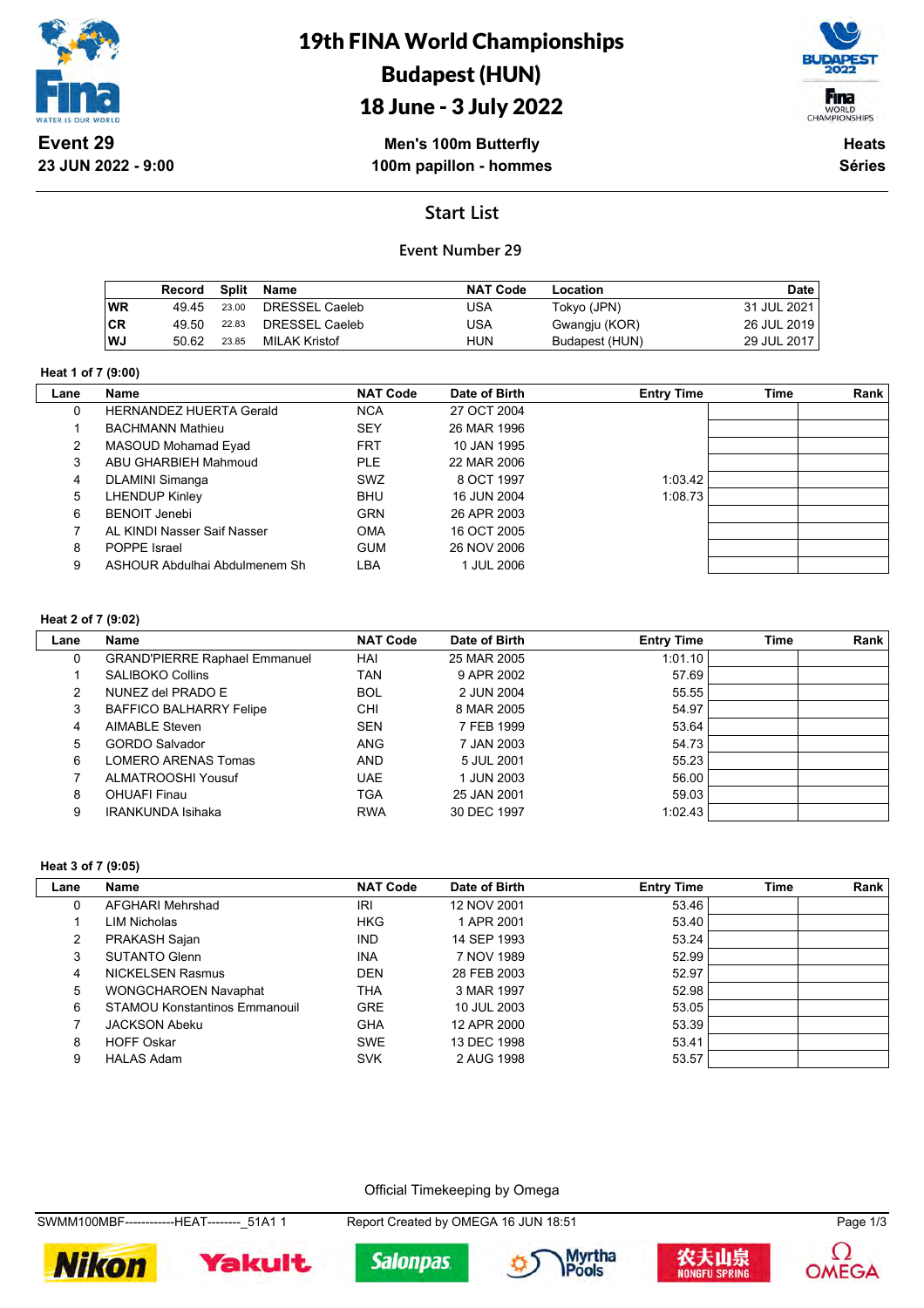

# 18 June - 3 July 2022

**Men's 100m Butterfly 100m papillon - hommes**

Fina WORLD<br>CHAMPIONSHIPS

> **Heats Séries**

**Start List**

### **Event Number 29**

**Heat 4 of 7 (9:07)**

| Lane | Name                           | <b>NAT Code</b> | Date of Birth | <b>Entry Time</b> | <b>Time</b> | Rank |
|------|--------------------------------|-----------------|---------------|-------------------|-------------|------|
|      |                                |                 |               |                   |             |      |
| 0    | OTAIZA HERNANDEZ Jorge Eliezer | <b>VEN</b>      | 7 FEB 2003    | 52.82             |             |      |
|      | <b>AHTIAINEN Alex</b>          | <b>EST</b>      | 27 JAN 2001   | 52.68             |             |      |
| 2    | <b>MUSSIN Adilbek</b>          | <b>KAZ</b>      | 4 OCT 1999    | 52.40             |             |      |
| 3    | <b>SECCHI Clement</b>          | <b>FRA</b>      | 4 MAY 2000    | 52.31             |             |      |
| 4    | <b>FRIESE Jan Eric</b>         | <b>GER</b>      | 1 AUG 1999    | 52.10             |             |      |
| 5    | WANG Kuan-Hung                 | <b>TPE</b>      | 23 JAN 2002   | 52.19             |             |      |
| 6    | <b>LOZANO MATEOS Alberto</b>   | <b>ESP</b>      | 18 AUG 1998   | 52.37             |             |      |
|      | MARTINEZ GOMEZ Jose            | MEX             | 3 JUN 1997    | 52.52             |             |      |
| 8    | <b>MARGEVICIUS Deividas</b>    | LTU             | 26 APR 1995   | 52.74             |             |      |
| 9    | <b>MOON Seungwoo</b>           | <b>KOR</b>      | 3 DEC 2002    | 52.94             |             |      |
|      |                                |                 |               |                   |             |      |

### **Heat 5 of 7 (9:09)**

| Lane | Name                       | <b>NAT Code</b> | Date of Birth | <b>Entry Time</b> | <b>Time</b> | Rank |
|------|----------------------------|-----------------|---------------|-------------------|-------------|------|
| 0    | <b>IVANOV Antani</b>       | <b>BUL</b>      | 17 JUL 1999   | 51.93             |             |      |
|      | <b>FRANKEL Tomer</b>       | <b>ISR</b>      | 18 OCT 2000   | 51.81             |             |      |
| 2    | PETERS Jacob Thomas Taylor | <b>GBR</b>      | 20 AUG 2000   | 51.65             |             |      |
| 3    | <b>GUY James</b>           | <b>GBR</b>      | 26 NOV 1995   | 50.96             |             |      |
| 4    | <b>TEMPLE Matthew</b>      | <b>AUS</b>      | 20 JUN 1999   | 50.45             |             |      |
| 5    | MIZUNUMA Naoki             | <b>JPN</b>      | 13 DEC 1996   | 50.86             |             |      |
| 6    | SZABO Szebasztian          | <b>HUN</b>      | 11 MAR 1996   | 51.45             |             |      |
|      | <b>CHALMERS Kyle</b>       | <b>AUS</b>      | 25 JUN 1998   | 51.67             |             |      |
| 8    | <b>KNOX Finlay</b>         | CAN             | 8 JAN 2001    | 51.86             |             |      |
| 9    | <b>TEONG Tzen Wei</b>      | <b>SGP</b>      | 17 OCT 1997   | 52.04             |             |      |

#### **Heat 6 of 7 (9:12)**

| Lane | Name                     | <b>NAT Code</b> | Date of Birth | <b>Entry Time</b> | <b>Time</b> | Rank |
|------|--------------------------|-----------------|---------------|-------------------|-------------|------|
| 0    | <b>COHEN GROUMI Gal</b>  | <b>ISR</b>      | 22 APR 2002   | 51.93             |             |      |
|      | <b>BUCHER Simon</b>      | <b>AUT</b>      | 23 MAY 2000   | 51.80             |             |      |
| 2    | <b>GONCHE M</b>          | <b>BRA</b>      | 5 JAN 1999    | 51.60             |             |      |
| 3    | MAJERSKI Jakub           | POL             | 18 AUG 2000   | 50.92             |             |      |
| 4    | <b>MILAK Kristof</b>     | <b>HUN</b>      | 20 FEB 2000   | 49.68             |             |      |
| 5    | <b>ANDREW Michael</b>    | <b>USA</b>      | 18 APR 1999   | 50.80             |             |      |
| 6    | <b>BURDISSO Federico</b> | <b>ITA</b>      | 20 SEP 2001   | 51.39             |             |      |
|      | CODIA Piero              | <b>ITA</b>      | 22 OCT 1989   | 51.65             |             |      |
| 8    | <b>SATES Matthew</b>     | <b>RSA</b>      | 28 JUL 2003   | 51.83             |             |      |
| 9    | <b>CROENEN Louis</b>     | BEL             | 4 JAN 1994    | 52.00             |             |      |

Official Timekeeping by Omega

SWMM100MBF------------HEAT--------\_51A1 1 Report Created by OMEGA 16 JUN 18:51 Page 2/3











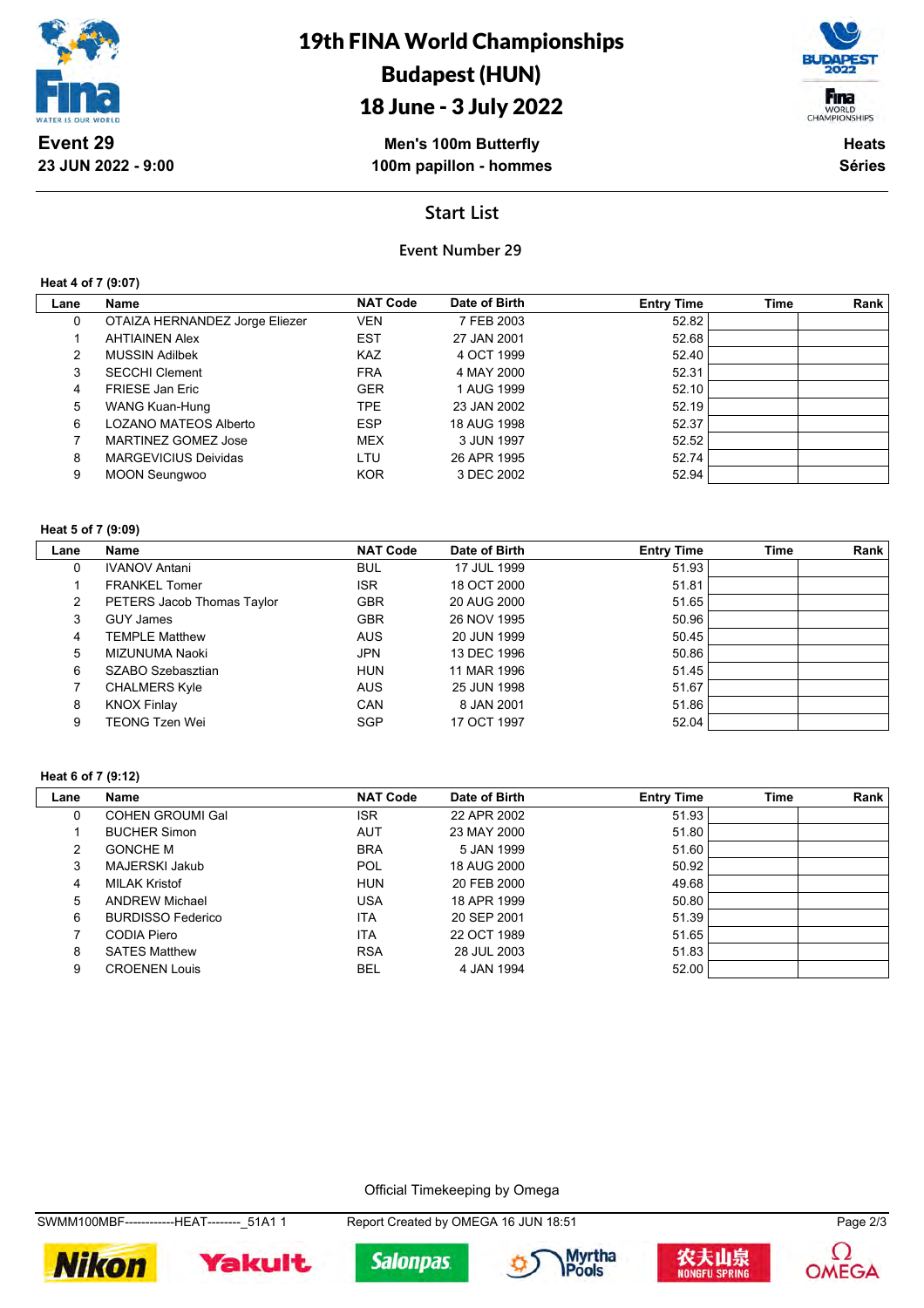

# 19th FINA World Championships Budapest (HUN)



# 18 June - 3 July 2022

**Men's 100m Butterfly 100m papillon - hommes**

**Heats Séries**

## **Start List**

**Event Number 29**

**Heat 7 of 7 (9:14)**

| Lane | Name                          | <b>NAT Code</b> | Date of Birth | <b>Entry Time</b> | Time | Rank |
|------|-------------------------------|-----------------|---------------|-------------------|------|------|
| 0    | le CLOS Chad                  | <b>RSA</b>      | 12 APR 1992   | 51.87             |      |      |
|      | RAMADAN Youssef               | EGY             | 7 JUL 2002    | 51.67             |      |      |
| 2    | <b>KORSTANJE Nyls</b>         | <b>NED</b>      | 5 FEB 1999    | 51.54             |      |      |
| 3    | LIENDO EDWARDS Joshua         | CAN             | 20 AUG 2002   | 50.88             |      |      |
| 4    | DRESSEL Caeleb                | USA             | 16 AUG 1996   | 49.45             |      |      |
| 5    | PONTI Noe                     | SUI             | 1 JUN 2001    | 50.74             |      |      |
| 6    | <b>MATSUMOTO Katsuhiro</b>    | <b>JPN</b>      | 28 FEB 1997   | 51.18             |      |      |
|      | WANG Changhao                 | <b>CHN</b>      | 1 AUG 2002    | 51.65             |      |      |
| 8    | <b>MOREIRA LANZA Vinicius</b> | <b>BRA</b>      | 22 MAR 1997   | 51.82             |      |      |
| 9    | <b>CHEN Juner</b>             | <b>CHN</b>      | 17 FEB 2004   | 51.94             |      |      |

| Legend:                                    |                               |    |                                      |    |                 |                              |              |  |  |  |
|--------------------------------------------|-------------------------------|----|--------------------------------------|----|-----------------|------------------------------|--------------|--|--|--|
| <b>CR</b>                                  | <b>Championship Record</b>    | WJ | World Junior Record                  | WR | World Record    |                              |              |  |  |  |
|                                            | Official Timekeeping by Omega |    |                                      |    |                 |                              |              |  |  |  |
| SWMM100MBF-------------HEAT-------- 51A1 1 |                               |    | Report Created by OMEGA 16 JUN 18:51 |    |                 |                              | Page 3/3     |  |  |  |
| <b>Yakult</b><br><b>Nikon</b>              |                               |    | <b>Salonpas</b>                      |    | Myrtha<br>Pools | 农夫山泉<br><b>NONGFU SPRING</b> | <b>OMEGA</b> |  |  |  |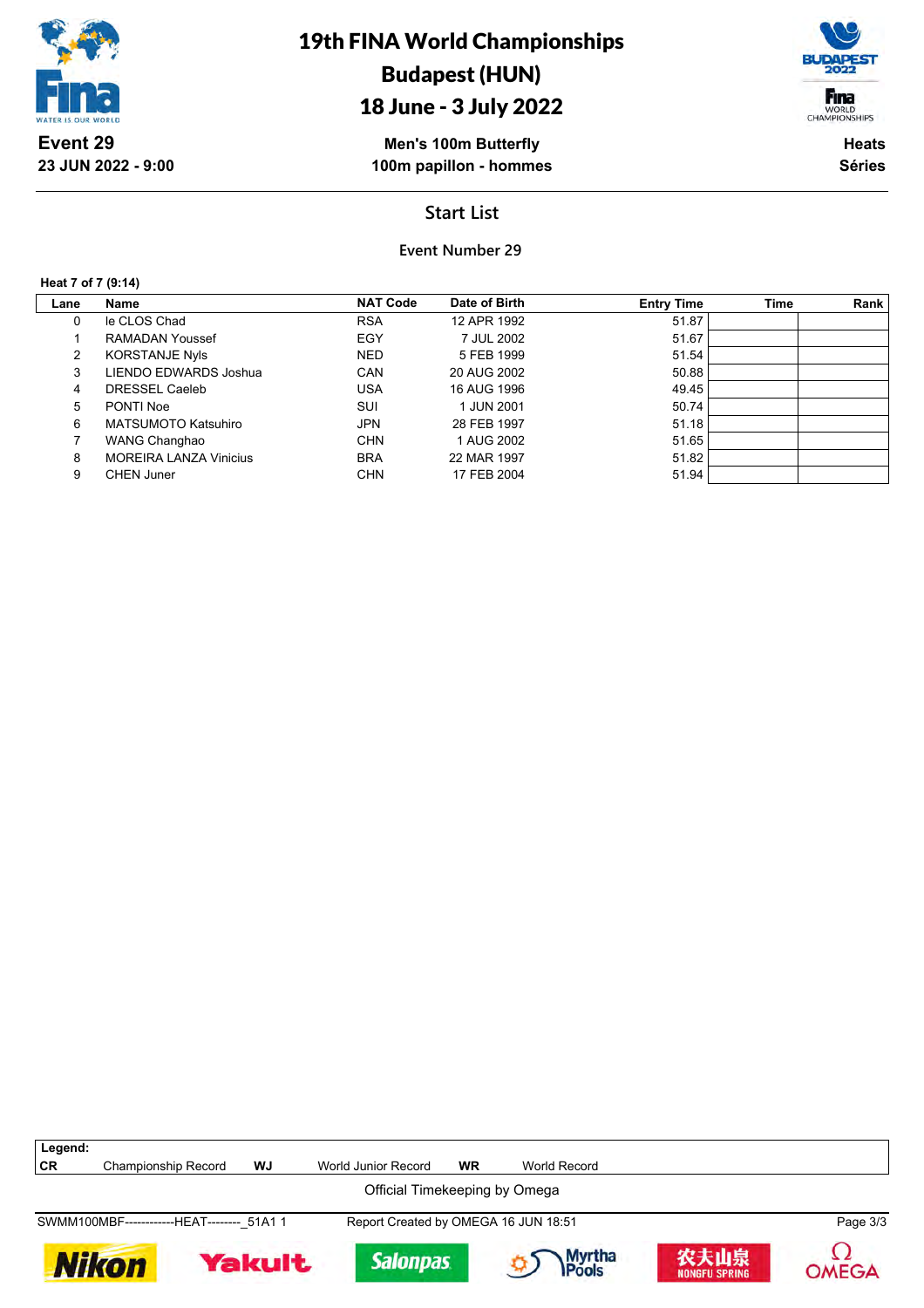

19th FINA World Championships Budapest (HUN)

## 18 June - 3 July 2022



**Women's 200m Backstroke 200m dos - femmes**

**Heats Séries**

## **Start List**

### **Event Number 30**

|           | Record  |       | Splits  |         | Name        | <b>NAT Code</b> | Location      | <b>Date</b> |
|-----------|---------|-------|---------|---------|-------------|-----------------|---------------|-------------|
| <b>WR</b> | 2:03.35 | 29.06 | 1:00.37 | 1:31.84 | SMITH Regan | USA             | Gwangju (KOR) | 26 JUL 2019 |
| <b>CR</b> | 2:03.35 | 29.06 | 1:00.37 | 1:31.84 | SMITH Regan | USA             | Gwangju (KOR) | 26 JUL 2019 |
| WJ        | 2:03.35 | 29.06 | 1:00.37 | 1:31.84 | SMITH Regan | USA             | Gwangju (KOR) | 26 JUL 2019 |

#### **Heat 1 of 3 (9:17)**

| Lane | <b>Name</b>                      | <b>NAT Code</b> | Date of Birth | <b>Entry Time</b> | <b>Time</b> | Rank |
|------|----------------------------------|-----------------|---------------|-------------------|-------------|------|
| 0    | SUNTHORNRANGSRI Yarinda          | THA             | 10 FEB 2008   | 2:24.75           |             |      |
|      | SOTOMAYOR ACUNA Alexia           | <b>PER</b>      | 18 JUL 2006   | 2:15.39           |             |      |
| 2    | <b>GORBENKO Anastasia</b>        | <b>ISR</b>      | 7 AUG 2003    | 2:10.84           |             |      |
| 3    | LIU Yaxin                        | <b>CHN</b>      | 16 JUN 1999   | 2:08.26           |             |      |
| 4    | <b>WHITE Rhyan</b>               | USA             | 25 JAN 2000   | 2:05.13           |             |      |
| 5    | <b>BURIAN Katalin</b>            | <b>HUN</b>      | 17 JAN 1995   | 2:07.87           |             |      |
| 6    | LEE Eunji                        | <b>KOR</b>      | 23 JUL 2006   | 2:09.87           |             |      |
|      | <b>GEORGIEVA Gabriela</b>        | <b>BUL</b>      | 16 JUN 1997   | 2:12.08           |             |      |
| 8    | <b>CERMELLI DAVEGNA Carolina</b> | <b>PAN</b>      | 31 JAN 2001   | 2:19.17           |             |      |
| 9    | <b>SAUSAN Aishath</b>            | <b>MDV</b>      | 20 JUN 1988   |                   |             |      |

#### **Heat 2 of 3 (9:21)**

 $\overline{\phantom{a}}$ 

| Lane | <b>Name</b>                | <b>NAT Code</b> | Date of Birth | <b>Entry Time</b> | <b>Time</b> | Rank |
|------|----------------------------|-----------------|---------------|-------------------|-------------|------|
| 0    | VEERENDRAKUMAR Ridhima     | <b>IND</b>      | 4 MAY 2007    | 2:21.58           |             |      |
|      | LEGUIZAMON LEAL Jimena     | COL             | 12 MAY 2005   | 2:14.53           |             |      |
| 2    | <b>BARZELAY Aviv</b>       | <b>ISR</b>      | 28 MAY 2002   | 2:10.76           |             |      |
| 3    | <b>PENG Xuwei</b>          | <b>CHN</b>      | 15 JAN 2003   | 2:08.26           |             |      |
| 4    | <b>BACON Phoebe</b>        | USA             | 12 AUG 2002   | 2:05.08           |             |      |
| 5    | PANZIERA Margherita        | <b>ITA</b>      | 12 AUG 1995   | 2:05.56           |             |      |
| 6    | <b>BERNAT Laura</b>        | POL             | 28 SEP 2005   | 2:09.81           |             |      |
|      | <b>GOLD Aleksa</b>         | <b>EST</b>      | 3 JAN 2000    | 2:11.70           |             |      |
| 8    | <b>BECALI MARTI Andrea</b> | <b>CUB</b>      | 24 APR 2004   | 2:18.23           |             |      |
| 9    | MALWATHTHAGE Ganga         | SRI             | 27 MAY 2003   | 2:55.92           |             |      |

#### **Heat 3 of 3 (9:25)**

| Lane | Name                    | <b>NAT Code</b> | Date of Birth | <b>Entry Time</b> | Time | <b>Rank</b> |
|------|-------------------------|-----------------|---------------|-------------------|------|-------------|
| 0    | <b>TITUS Danielle</b>   | <b>BAR</b>      | 13 AUG 2002   | 2:19.18           |      |             |
|      | ROMANO Kristen Elena    | <b>PUR</b>      | 24 SEP 1999   | 2:13.75           |      |             |
|      | <b>SALCUTAN Tatiana</b> | <b>MDA</b>      | 16 APR 2001   | 2:09.98           |      |             |
| 3    | <b>RUCK Taylor</b>      | <b>CAN</b>      | 28 MAY 2000   | 2:08.24           |      |             |
| 4    | McKEOWN Kaylee          | <b>AUS</b>      | 12 JUL 2001   | 2:04.28           |      |             |
| 5    | <b>MASSE Kylie</b>      | CAN             | 18 JAN 1996   | 2:05.42           |      |             |
| 6    | <b>MOLNAR Dora</b>      | <b>HUN</b>      | 29 JUN 2006   | 2:09.34           |      |             |
|      | TEREBO Emma             | <b>FRA</b>      | 10 JUL 1998   | 2:11.35           |      |             |
| 8    | <b>IGNATOVA Xeniya</b>  | <b>KAZ</b>      | 2 AUG 2005    | 2:16.28           |      |             |
| 9    | van VUURE Samantha      | <b>CUR</b>      | 14 FEB 2002   | 2:31.55           |      |             |

| Legend:                       |                                            |    |                                      |           |              |  |          |  |  |
|-------------------------------|--------------------------------------------|----|--------------------------------------|-----------|--------------|--|----------|--|--|
| <b>CR</b>                     | Championship Record                        | WJ | World Junior Record                  | <b>WR</b> | World Record |  |          |  |  |
| Official Timekeeping by Omega |                                            |    |                                      |           |              |  |          |  |  |
|                               | SWMW200MBA-------------HEAT-------- 51A1 1 |    | Report Created by OMEGA 16 JUN 18:51 |           |              |  | Page 1/1 |  |  |
|                               |                                            |    |                                      |           |              |  | $\sim$   |  |  |









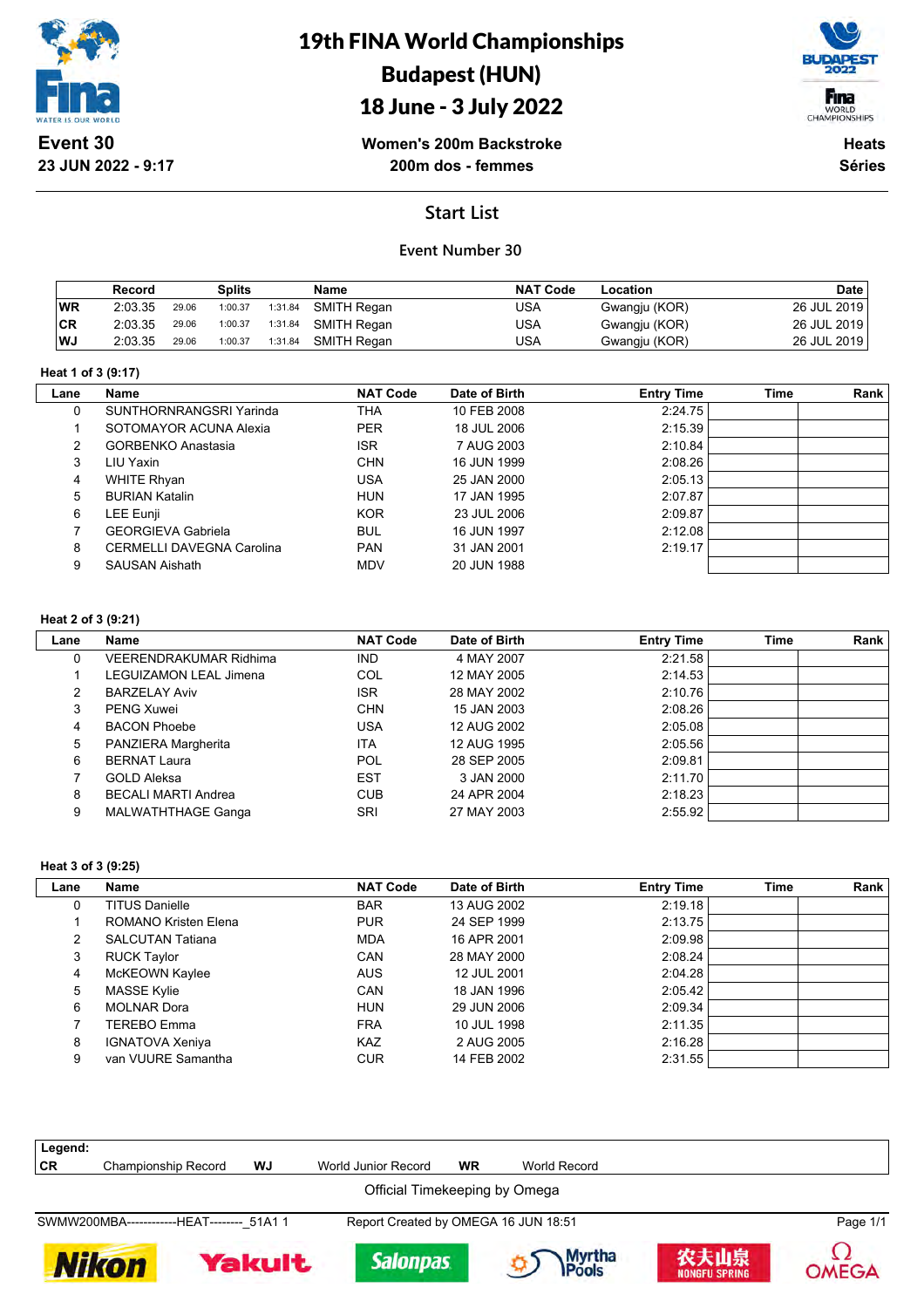

# 19th FINA World Championships Budapest (HUN)

## 18 June - 3 July 2022



**Men's 50m Freestyle 50m nage libre - hommes**

**Heats Séries**

## **Start List**

## **Event Number 31**

|           | Record Name |                      | <b>NAT Code</b> | Location           | Date        |
|-----------|-------------|----------------------|-----------------|--------------------|-------------|
| <b>WR</b> |             | 20.91 CESAR Cesar    | <b>BRA</b>      | Sao Paulo (BRA)    | 18 DEC 2009 |
| ICR       |             | 21.04 DRESSEL Caeleb | USA             | Gwangju (KOR)      | 27 JUL 2019 |
| l WJ      |             | 21.75 ANDREW Michael | USA             | Indianapolis (USA) | 25 AUG 2017 |
| l=WJ      |             | 21.75 ANDREW Michael | USA             | Indianapolis (USA) | 26 AUG 2017 |

#### **Heat 1 of 11 (9:30)**

| Lane | <b>NAT Code</b><br>Date of Birth<br><b>Entry Time</b><br>Name |            | Time        | Rank |  |  |
|------|---------------------------------------------------------------|------------|-------------|------|--|--|
|      | JOBE Ousman                                                   | GAM        | 27 NOV 2005 |      |  |  |
|      | KHOUSROF AAA                                                  | YEM        | 13 FEB 2002 |      |  |  |
|      | <b>AKIMARU Taiyo</b>                                          | <b>NMA</b> | 29 DEC 2005 |      |  |  |

#### **Heat 2 of 11 (9:32)**

| Lane | Name                         | <b>NAT Code</b> | Date of Birth | <b>Entry Time</b> | Time | Rank |
|------|------------------------------|-----------------|---------------|-------------------|------|------|
|      | HOOST Irvin                  | <b>SUR</b>      | 19 APR 1999   |                   |      |      |
|      | MADKAMOV Fakhriddin          | TJK             | 14 JAN 2000   |                   |      |      |
| 3    | OBAMA NKARA Higinio          | <b>GEQ</b>      | 19 SEP 1998   |                   |      |      |
| 4    | <b>KIHLENG Kyler Anthony</b> | <b>FSM</b>      | 23 DEC 2004   |                   |      |      |
| 5    | ALI Ali                      | <b>COM</b>      | 3 JUL 1987    |                   |      |      |
| 6    | <b>SAKURAI Travis Dui</b>    | <b>PLW</b>      | 4 MAY 2007    |                   |      |      |
|      | NIKLES Christian             | <b>BRU</b>      | 26 DEC 1997   |                   |      |      |
| 8    | LEENAERTS Loic               | <b>TOG</b>      | 21 OCT 2004   |                   |      |      |

#### **Heat 3 of 11 (9:34)**

| Lane | Name                          | <b>NAT Code</b> | Date of Birth | <b>Entry Time</b> | <b>Time</b> | Rank |
|------|-------------------------------|-----------------|---------------|-------------------|-------------|------|
| 0    | <b>MAYALA Freddy</b>          | <b>CGO</b>      | 18 JUN 2000   |                   |             |      |
|      | <b>BATBAYAR Enkhtamir</b>     | <b>MGL</b>      | 27 SEP 2004   |                   |             |      |
| 2    | <b>TENGUE Terence</b>         | CAF             | 26 OCT 2005   | 38.96             |             |      |
| 3    | da SILVA VIEGAS Jose          | TLS             | 24 AUG 2003   | 28.59             |             |      |
| 4    | <b>BANDA Asher</b>            | <b>MAW</b>      | 11 NOV 2005   | 27.86             |             |      |
| 5    | <b>HOUSSEIN BARKAT Houmed</b> | DJI             | 4 APR 2004    | 28.01             |             |      |
| 6    | <b>MUNYU Yves</b>             | <b>COD</b>      | 23 MAY 2002   | 32.21             |             |      |
|      | SIHANOUVONG Slava             | LAO             | 1 OCT 1999    |                   |             |      |
| 8    | <b>MHINI Dennis</b>           | TAN             | 10 AUG 2001   |                   |             |      |
| 9    | <b>MALEDE Tilahun Ayal</b>    | <b>ETH</b>      | 6 APR 2002    |                   |             |      |

Official Timekeeping by Omega













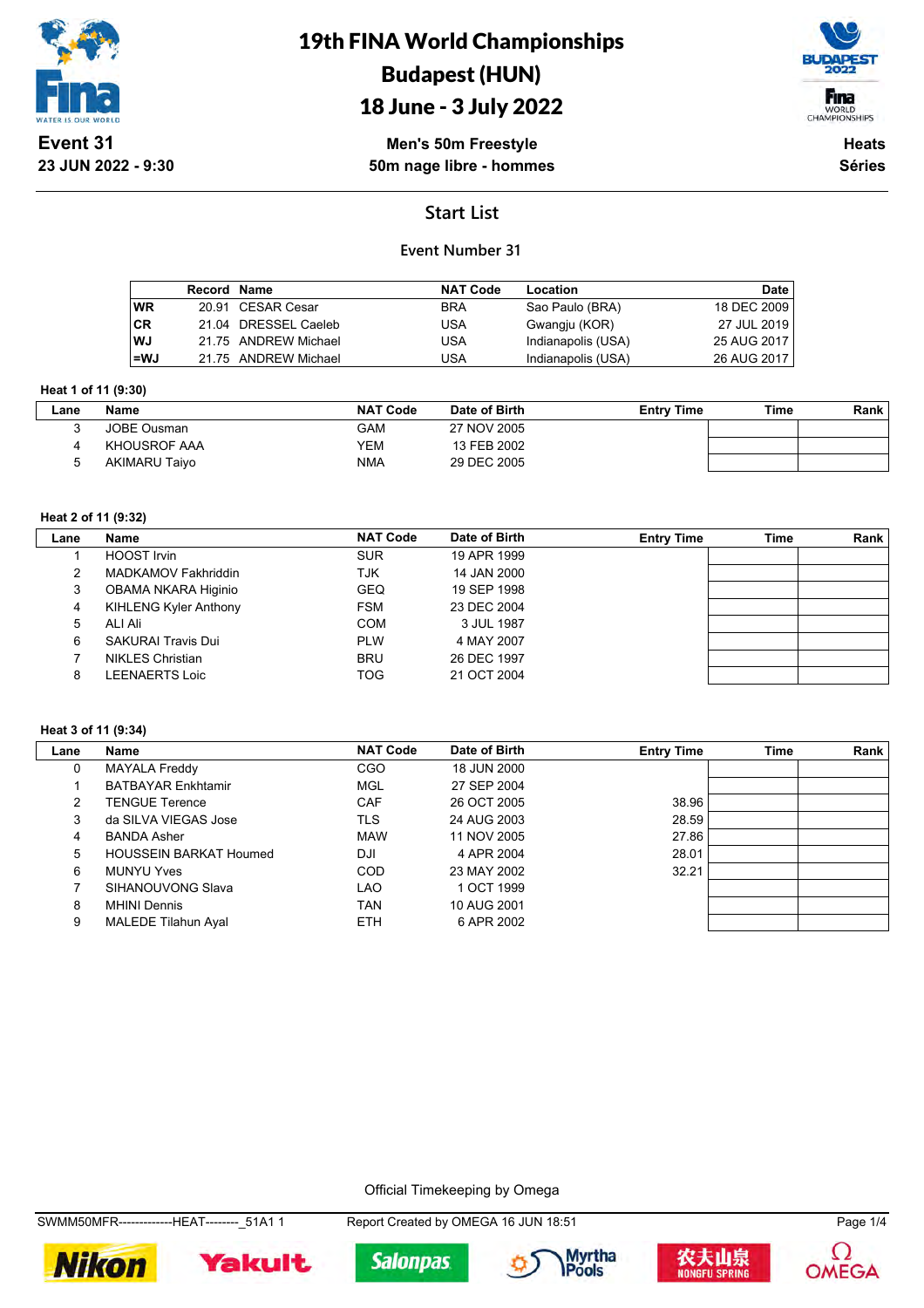

# 18 June - 3 July 2022

Fina WORLD<br>CHAMPIONSHIPS

**Men's 50m Freestyle 50m nage libre - hommes**

**Heats Séries**

## **Start List**

### **Event Number 31**

**Heat 4 of 11 (9:36)**

| Lane | Name                          | <b>NAT Code</b> | Date of Birth | <b>Entry Time</b> | <b>Time</b> | Rank |
|------|-------------------------------|-----------------|---------------|-------------------|-------------|------|
| 0    | GIRARD de LANGLADE MPALI Adam | <b>GAB</b>      | 29 MAY 2002   | 27.66             |             |      |
|      | <b>NAPARE Souleymane</b>      | <b>BUR</b>      | 31 MAR 2003   | 27.37             |             |      |
| 2    | <b>SHEARER Rohan Karim</b>    | <b>TCN</b>      | 19 OCT 2006   | 26.28             |             |      |
| 3    | MUJA Martin                   | <b>KOS</b>      | 22 JUL 2004   | 25.85             |             |      |
| 4    | DANSOU Marc Pascal Pierre     | <b>BEN</b>      | 3 NOV 1983    | 24.99             |             |      |
| 5    | <b>MANIRAGUHA Eloi</b>        | <b>RWA</b>      | 1 JAN 1995    | 25.18             |             |      |
| 6    | <b>PINA Troy</b>              | <b>CPV</b>      | 4 FEB 1999    | 25.97             |             |      |
|      | IRO Edgar Richardson          | SOL             | 18 NOV 2000   | 27.23             |             |      |
| 8    | DIALLO Elhadj N'Gnane         | <b>GUI</b>      | 15 JUN 2003   | 27.52             |             |      |
| 9    | <b>KINONO Phillip</b>         | <b>MHL</b>      | 10 DEC 1997   | 27.86             |             |      |
|      |                               |                 |               |                   |             |      |

#### **Heat 5 of 11 (9:38)**

| Lane | <b>Name</b>                          | <b>NAT Code</b> | Date of Birth | <b>Entry Time</b> | <b>Time</b> | Rank |
|------|--------------------------------------|-----------------|---------------|-------------------|-------------|------|
| 0    | CADOGAN Shane                        | <b>VIN</b>      | 1 JUN 2001    | 24.71             |             |      |
|      | <b>TALIB Swaleh Abubakar</b>         | <b>SMF</b>      | 16 MAY 2000   | 24.52             |             |      |
| 2    | <b>ZHALAYEV Musa</b>                 | <b>TKM</b>      | 15 MAY 2003   | 24.50             |             |      |
| 3    | <b>GRAND'PIERRE Raphael Emmanuel</b> | HAI             | 25 MAR 2005   | 24.42             |             |      |
| 4    | <b>ANODIN Gregory</b>                | <b>MRI</b>      | 2 OCT 1999    | 23.69             |             |      |
| 5    | MUKALAZI Tendo                       | <b>UGA</b>      | 15 JUN 2002   | 23.87             |             |      |
| 6    | <b>SEYDOU LANCINA Alassane</b>       | <b>NIG</b>      | 9 SEP 1993    | 24.47             |             |      |
|      | <b>WEERASINGHE ARACHCHIGE Dhinal</b> | SRI             | 10 OCT 2001   | 24.51             |             |      |
| 8    | <b>GANIRA Belly-Cresus</b>           | <b>BDI</b>      | 25 MAR 2000   | 24.69             |             |      |
| 9    | <b>SEATON Leon</b>                   | GUY             | 18 MAY 2004   | 24.84             |             |      |

#### **Heat 6 of 11 (9:40)**

| Lane | Name                        | <b>NAT Code</b>                    | Date of Birth | <b>Entry Time</b> | <b>Time</b> | Rank |
|------|-----------------------------|------------------------------------|---------------|-------------------|-------------|------|
| 0    | <b>BJELAJAC Nikola</b>      | 23.18<br><b>BIH</b><br>12 MAY 1998 |               |                   |             |      |
|      | MASOO Alaa                  | <b>FRT</b>                         | 1 JAN 2000    | 23.13             |             |      |
| 2    | <b>NAVIKONIS Tomas</b>      | LTU                                | 12 APR 2003   | 23.12             |             |      |
| 3    | <b>BARSEGHYAN Artur</b>     | ARM                                | 29 MAR 2002   | 23.03             |             |      |
| 4    | ANTONIOU Nikolas            | <b>CYP</b>                         | 20 JAN 2004   | 22.91             |             |      |
| 5    | CROOKS Jordan               | CAY                                | 2 MAY 2002    | 22.97             |             |      |
| 6    | <b>SOHRAN Matin</b>         | <b>IRI</b>                         | 14 JUL 2002   | 23.04             |             |      |
|      | MITCHELL Stefano            | <b>ANT</b>                         | 22 SEP 1999   | 23.12             |             |      |
| 8    | <b>LOMERO ARENAS Bernat</b> | <b>AND</b>                         | 28 DEC 1997   | 23.13             |             |      |
| 9    | <b>TURSUNOV Khurshidjon</b> | <b>UZB</b>                         | 5 AUG 1994    | 23.60             |             |      |

Official Timekeeping by Omega

**Yakult** 

**Nikon** 





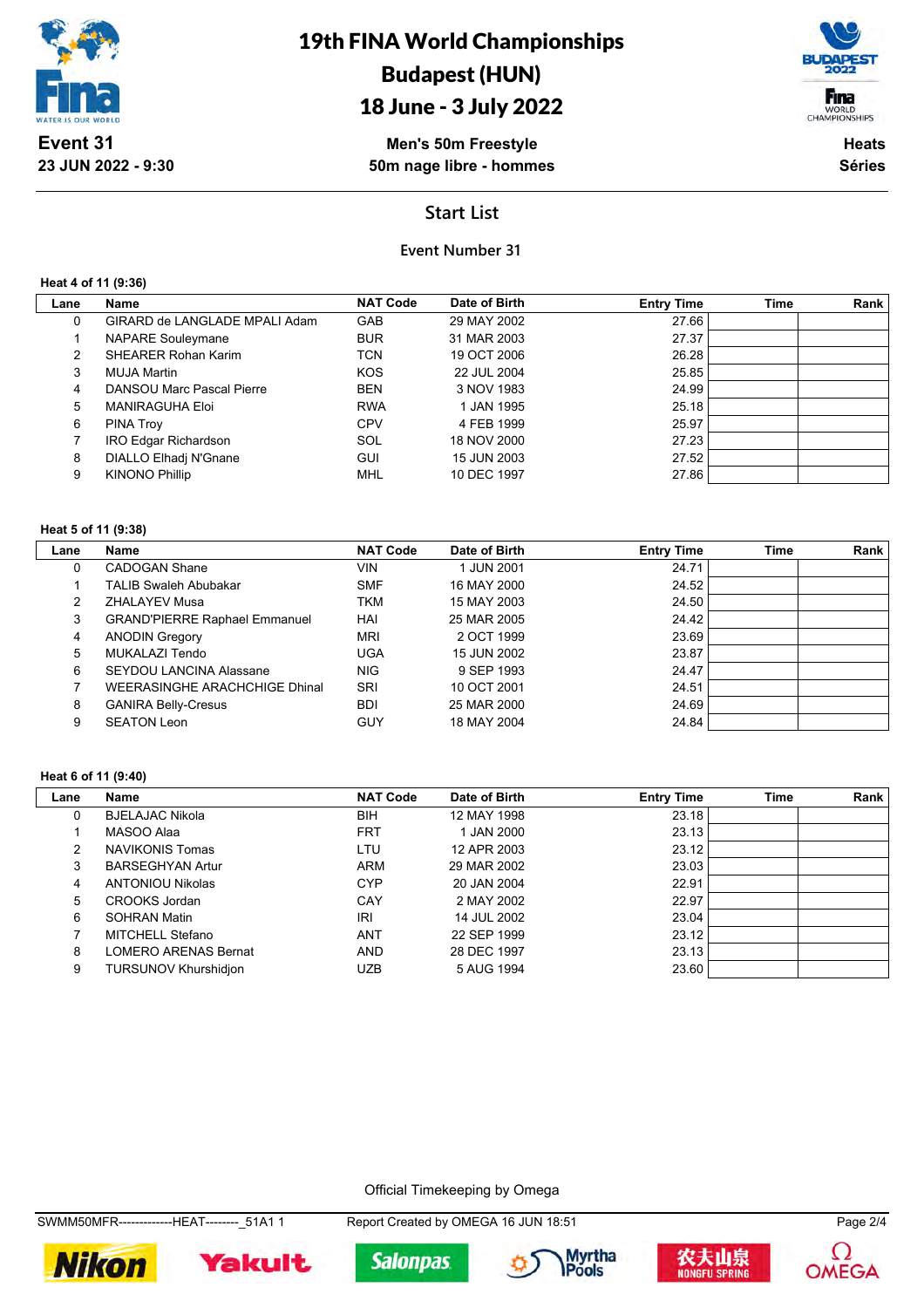

# 18 June - 3 July 2022



**Men's 50m Freestyle 50m nage libre - hommes**

**Heats Séries**

### **Start List**

### **Event Number 31**

#### **Heat 7 of 11 (9:42)**

| Lane | Name                      | <b>NAT Code</b> | Date of Birth | <b>Entry Time</b> | <b>Time</b> | Rank |
|------|---------------------------|-----------------|---------------|-------------------|-------------|------|
| 0    | <b>TAYLOR Lamar</b>       | <b>BAH</b>      | 21 JUN 2003   | 22.85             |             |      |
|      | SAHNOUNE Oussama          | <b>ALG</b>      | 2 AUG 1992    | 22.55             |             |      |
| 2    | <b>CARTER Dylan</b>       | TTO             | 30 JAN 1996   | 22.46             |             |      |
| 3    | <b>SCHREUDERS Mikel</b>   | <b>ARU</b>      | 21 SEP 1998   | 22.38             |             |      |
| 4    | <b>ZAITSEV Daniel</b>     | <b>EST</b>      | 13 DEC 1997   | 22.32             |             |      |
| 5    | <b>BUSCAGLIA Guido</b>    | <b>ARG</b>      | 8 OCT 1996    | 22.37             |             |      |
| 6    | JI Yuchan                 | <b>KOR</b>      | 24 AUG 2002   | 22.40             |             |      |
|      | <b>FABIANI Remi</b>       | <b>LUX</b>      | 13 NOV 2001   | 22.54             |             |      |
| 8    | JIMMIE Clayton            | <b>RSA</b>      | 10 JUL 1995   | 22.82             |             |      |
| 9    | <b>HAMOUCHANE Souhail</b> | <b>MAR</b>      | 26 JAN 1997   | 22.90             |             |      |

#### **Heat 8 of 11 (9:44)**

| Lane | Name                    | <b>NAT Code</b> | Date of Birth | <b>Entry Time</b> | <b>Time</b> | Rank |
|------|-------------------------|-----------------|---------------|-------------------|-------------|------|
| 0    | WU Chun-Feng            | TPE.            | 2 DEC 1990    | 22.31             |             |      |
|      | <b>ELIASSON Isak</b>    | <b>SWE</b>      | 22 JAN 1996   | 22.29             |             |      |
| 2    | ZHANG Zhoujian          | <b>CHN</b>      | 26 SEP 2002   | 22.17             |             |      |
| 3    | <b>BAIN Calum</b>       | <b>IRL</b>      | 27 DEC 1996   | 22.16             |             |      |
| 4    | BARNA Andrej            | <b>SRB</b>      | 6 MAR 1998    | 22.14             |             |      |
| 5    | KISIL Yuri              | CAN             | 18 SEP 1995   | 22.15             |             |      |
| 6    | <b>GOVOROV Andrii</b>   | <b>UKR</b>      | 10 APR 1992   | 22.16             |             |      |
|      | <b>BRATANOV Kaloyan</b> | <b>BUL</b>      | 24 JUL 2000   | 22.24             |             |      |
| 8    | PICKETT Michael         | NZL             | 17 AUG 2002   | 22.31             |             |      |
| 9    | <b>DUSA Matej</b>       | <b>SVK</b>      | 10 JUL 2000   | 22.31             |             |      |

#### **Heat 9 of 11 (9:46)**

| Lane | Name                       | <b>NAT Code</b> | Date of Birth | <b>Entry Time</b> | <b>Time</b> | Rank |
|------|----------------------------|-----------------|---------------|-------------------|-------------|------|
| 0    | LIA Nicholas               | <b>NOR</b>      | 13 FEB 2001   | 22.10             |             |      |
|      | <b>CZERNIAK Konrad</b>     | POL             | 11 JUL 1989   | 22.00             |             |      |
| 2    | NOWAKOWSKI Thomas Patrick  | <b>AUS</b>      | 2 FEB 2001    | 21.86             |             |      |
| 3    | <b>JURASZEK Pawel</b>      | POL             | 8 OCT 1994    | 21.72             |             |      |
| 4    | <b>ANDREW Michael</b>      | USA             | 18 APR 1999   | 21.45             |             |      |
| 5    | de BOER Thom               | <b>NED</b>      | 24 DEC 1991   | 21.58             |             |      |
| 6    | ZAZZERI Lorenzo            | <b>ITA</b>      | 9 AUG 1994    | 21.75             |             |      |
|      | <b>CHERUTI Meiron Amir</b> | <b>ISR</b>      | 19 OCT 1997   | 21.96             |             |      |
| 8    | GIGLER Heiko               | <b>AUT</b>      | 17 JUN 1996   | 22.05             |             |      |
| 9    | SAMEH Abdelrahman          | EGY             | 9 MAR 2000    | 22.14             |             |      |

#### Official Timekeeping by Omega

**Salonpas** 









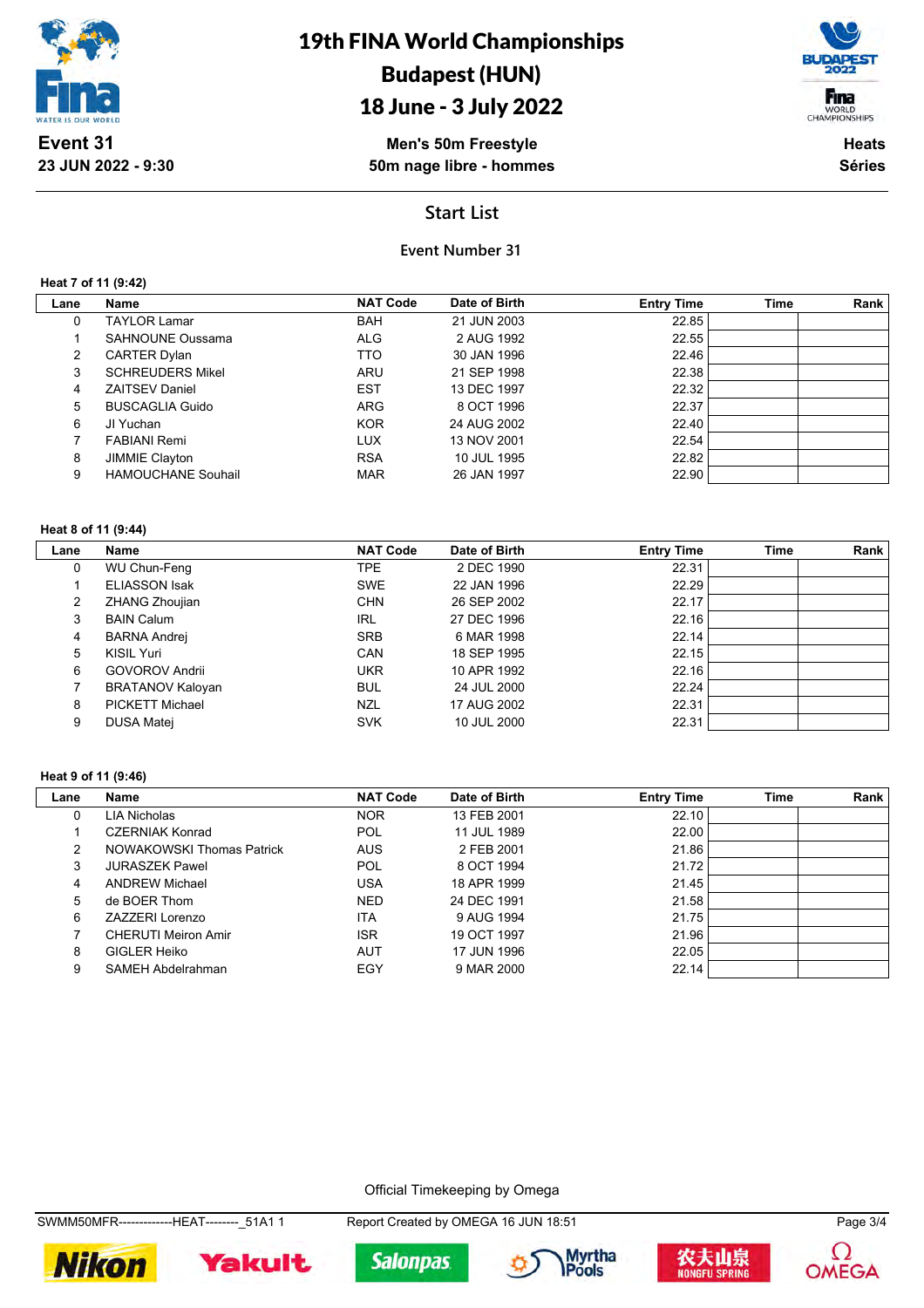

## 18 June - 3 July 2022



**Men's 50m Freestyle 50m nage libre - hommes**

**Heats Séries**

## **Start List**

### **Event Number 31**

**Heat 10 of 11 (9:48)**

| Lane | Name                    | <b>NAT Code</b> | Date of Birth | <b>Entry Time</b> | Time | Rank |
|------|-------------------------|-----------------|---------------|-------------------|------|------|
| 0    | <b>BELL Grayson</b>     | <b>AUS</b>      | 21 MAR 1997   | 22.08             |      |      |
|      | SZABO Szebasztian       | <b>HUN</b>      | 11 MAR 1996   | 21.99             |      |      |
| 2    | <b>PUTS Jesse</b>       | <b>NED</b>      | 1 AUG 1994    | 21.84             |      |      |
| 3    | LIENDO EDWARDS Joshua   | CAN             | 20 AUG 2002   | 21.63             |      |      |
| 4    | PROUD Benjamin          | <b>GBR</b>      | 21 SEP 1994   | 21.42             |      |      |
| 5.   | <b>MANAUDOU Florent</b> | <b>FRA</b>      | 12 NOV 1990   | 21.53             |      |      |
| 6    | <b>GROUSSET Maxime</b>  | <b>FRA</b>      | 24 APR 1999   | 21.74             |      |      |
|      | MESTRE VIVAS Alberto    | <b>VEN</b>      | 10 FEB 1999   | 21.93             |      |      |
| 8    | CASTANO GARCIA Gabriel  | <b>MEX</b>      | 1 NOV 1997    | 22.01             |      |      |
| 9    | TAN Jonathan Eu Jin     | <b>SGP</b>      | 11 MAR 2002   | 22.12             |      |      |

#### **Heat 11 of 11 (9:49)**

| Lane | Name                              | <b>NAT Code</b> | Date of Birth | <b>Entry Time</b> | Time | Rank |
|------|-----------------------------------|-----------------|---------------|-------------------|------|------|
| 0    | WANG Changhao                     | <b>CHN</b>      | 1 AUG 2002    | 22.06             |      |      |
|      | HO Ian Yentou                     | <b>HKG</b>      | 25 APR 1997   | 21.97             |      |      |
|      | <b>BURRAS Lewis Edward</b>        | <b>GBR</b>      | 12 FEB 2000   | 21.77             |      |      |
| 3    | <b>GKOLOMEEV Kristian</b>         | <b>GRE</b>      | 4 JUL 1993    | 21.60             |      |      |
| 4    | DRESSEL Caeleb                    | <b>USA</b>      | 16 AUG 1996   | 21.04             |      |      |
| 5    | GIUSEPPE FRATUS Bruno             | <b>BRA</b>      | 30 JUN 1989   | 21.49             |      |      |
| 6    | <b>BUKHOV Vladyslav</b>           | <b>UKR</b>      | 5 JUL 2002    | 21.73             |      |      |
|      | DOTTO Luca                        | <b>ITA</b>      | 18 APR 1990   | 21.86             |      |      |
| 8    | <b>FRANCO BORGES Luiz Gustavo</b> | <b>BRA</b>      | 21 MAY 1999   | 22.00             |      |      |
| 9    | <b>VARAKIN Alexandr</b>           | <b>KAZ</b>      | 17 FEB 1996   | 22.12             |      |      |

| Legend:                                                                            |              |    |                            |                 |                            |    |                              |              |  |
|------------------------------------------------------------------------------------|--------------|----|----------------------------|-----------------|----------------------------|----|------------------------------|--------------|--|
|                                                                                    | Equal record | CR | <b>Championship Record</b> | WJ              | <b>World Junior Record</b> | WR | World Record                 |              |  |
| Official Timekeeping by Omega                                                      |              |    |                            |                 |                            |    |                              |              |  |
| SWMM50MFR--------------HEAT-------- 51A1 1<br>Report Created by OMEGA 16 JUN 18:51 |              |    |                            |                 |                            |    |                              | Page 4/4     |  |
|                                                                                    | Nikon        |    | <b>Yakult</b>              | <b>Salonpas</b> | Myrtha<br><b>IPools</b>    |    | 农夫山泉<br><b>NONGFU SPRING</b> | <b>OMEGA</b> |  |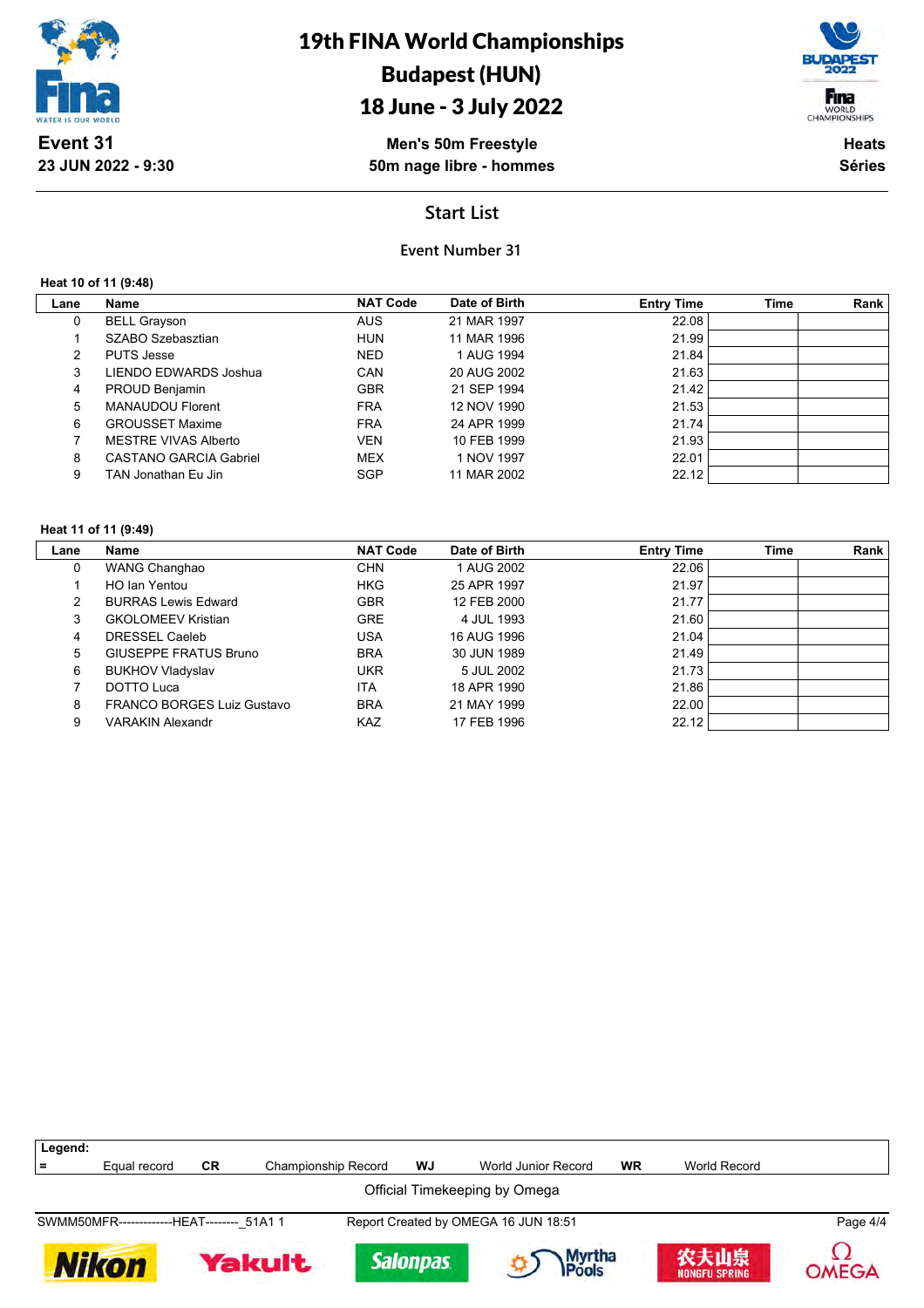

## 18 June - 3 July 2022



**Women's 50m Butterfly 50m papillon - femmes**

**Heats Séries**

## **Start List**

### **Event Number 32**

|           | Record Name |                      | <b>NAT Code</b> | Location           | Date I        |
|-----------|-------------|----------------------|-----------------|--------------------|---------------|
| <b>WR</b> |             | 24.43 SJOSTROM Sarah | <b>SWE</b>      | Boras (SWE)        | 5 JUL 2014    |
| <b>CR</b> |             | 24.60 SJOSTROM Sarah | <b>SWE</b>      | Budapest (HUN)     | 29 JUL 2017   |
| WJ        |             | 25.46 RIKAKO Rikako  | JPN             | Indianapolis (USA) | 26 AUG 2017 I |

#### **Heat 1 of 7 (9:52)**

| ∟ane | Name                           | <b>NAT Code</b> | Date of Birth | <b>Entry Time</b> | Time | Rank |
|------|--------------------------------|-----------------|---------------|-------------------|------|------|
|      | <b>AKTAR Sonia</b>             | BAN             | 15 JUL 1997   |                   |      |      |
|      | MANUCHARYAN Varsenik           | ARM             | 11 JUL 2003   |                   |      |      |
|      | <b>MORGINSHTERN Anastasiva</b> | TKM             | 29 OCT 2005   |                   |      |      |

#### **Heat 2 of 7 (9:54)**

| Lane | Name                        | <b>NAT Code</b> | Date of Birth | <b>Entry Time</b> | <b>Time</b> | Rank |
|------|-----------------------------|-----------------|---------------|-------------------|-------------|------|
| 0    | KIHLENG Kestra              | <b>FSM</b>      | 12 AUG 2003   |                   |             |      |
|      | <b>BINRAJAB Ayah</b>        | <b>BRN</b>      | 16 AUG 2006   |                   |             |      |
| 2    | <b>HEPLER Kayla</b>         | MHL             | 22 MAR 2002   |                   |             |      |
| 3    | KOUADIO Lucie               | CIV             | 6 OCT 2000    |                   |             |      |
| 4    | <b>PALJK Tilka</b>          | ZAM             | 18 FEB 1997   | 32.64             |             |      |
| 5    | <b>CHARLEMAGNE Mikaili</b>  | LCA             | 1 APR 2003    |                   |             |      |
| 6    | NAFAL Daniella Eddy         | <b>PLE</b>      | 8 JUL 2004    |                   |             |      |
|      | <b>ILLIS Taffi</b>          | <b>MAA</b>      | 2 SEP 2001    |                   |             |      |
| 8    | <b>BATBAYAR Enkhkhuslen</b> | MGL             | 14 DEC 2001   |                   |             |      |

#### **Heat 3 of 7 (9:56)**

| Lane | Name                              | <b>NAT Code</b> | Date of Birth | <b>Entry Time</b> | <b>Time</b> | Rank |
|------|-----------------------------------|-----------------|---------------|-------------------|-------------|------|
| 0    | <b>MARDINI Yusra</b>              | FRT             | 5 MAR 1998    | 30.35             |             |      |
|      | <b>GAFFOOR Anigah</b>             | SRI             | 23 JAN 2004   | 29.56             |             |      |
| 2    | RABEJAONA Antsa                   | MAD             | 5 JUN 2002    | 29.34             |             |      |
| 3    | LIMA Lia Ana                      | <b>ANG</b>      | 9 SEP 2001    | 28.85             |             |      |
| 4    | EL BARODI Imane Houda             | <b>MAR</b>      | 21 FEB 2001   | 28.42             |             |      |
| 5    | MILANESI Norah                    | <b>CMR</b>      | 23 JAN 2003   | 28.51             |             |      |
| 6    | <b>SCHUTZMEIER Maria Victoria</b> | <b>NCA</b>      | 29 OCT 1999   | 29.25             |             |      |
|      | <b>THOMPSON Cherelle</b>          | TTO             | 14 MAY 1992   | 29.53             |             |      |
| 8    | <b>HOY Hayley</b>                 | SWZ             | 1 MAR 2008    | 30.33             |             |      |
| 9    | <b>DONELLI Denise</b>             | MOZ             | 20 MAY 1996   | 30.53             |             |      |

Official Timekeeping by Omega













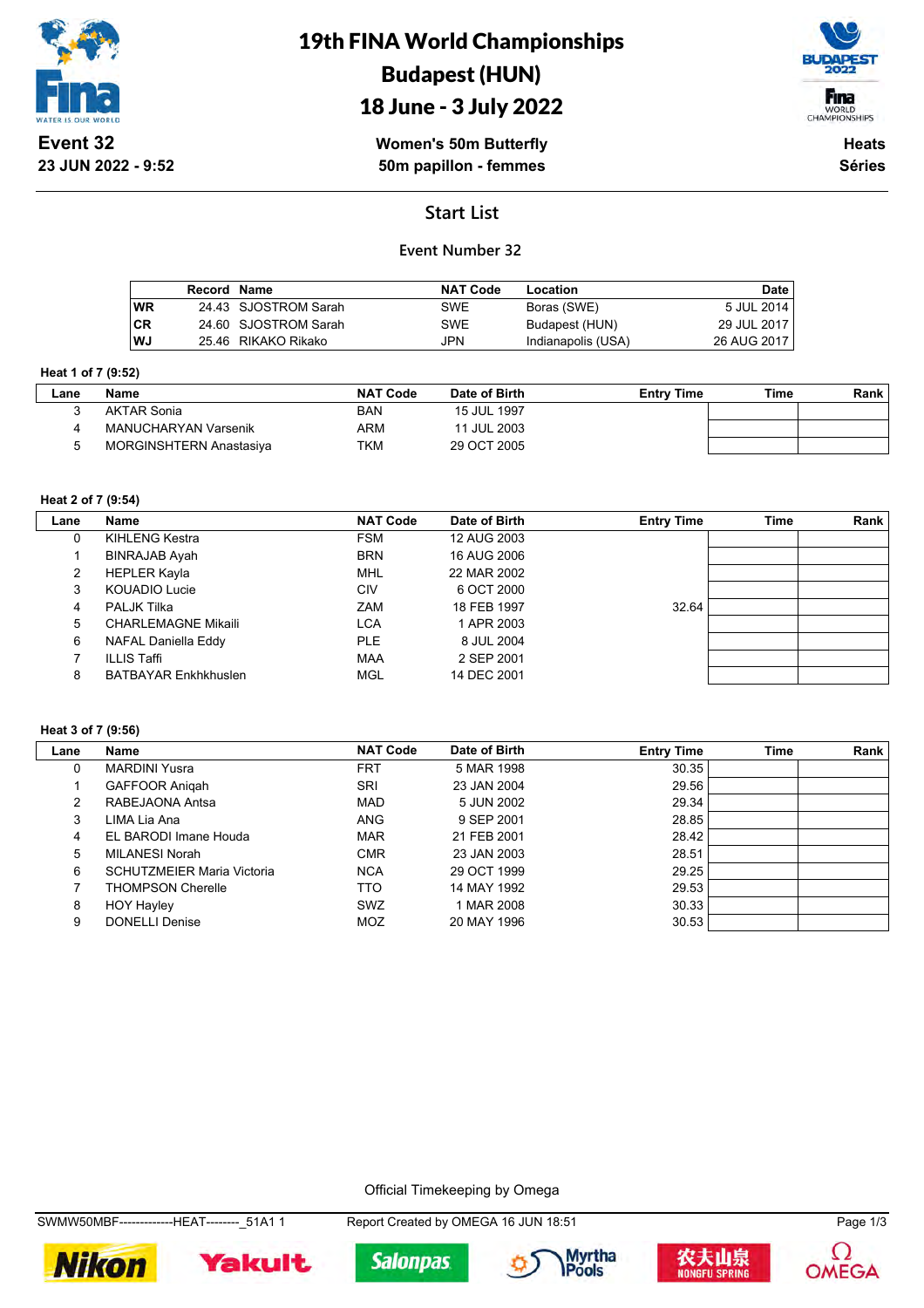

## 18 June - 3 July 2022

**Women's 50m Butterfly 50m papillon - femmes**

Fina WORLD<br>CHAMPIONSHIPS

> **Heats Séries**

### **Start List**

### **Event Number 32**

**Heat 4 of 7 (9:58)**

| Lane | <b>Name</b>                   | <b>NAT Code</b> | Date of Birth | <b>Entry Time</b> | Time | Rank |
|------|-------------------------------|-----------------|---------------|-------------------|------|------|
| 0    | MELIH Amel                    | ALG             | 6 OCT 1993    | 27.68             |      |      |
|      | DIOP Oumy                     | <b>SEN</b>      | 29 AUG 2003   | 27.40             |      |      |
| 2    | <b>MOORE Maddy</b>            | <b>BER</b>      | 17 MAY 2000   | 27.12             |      |      |
| 3    | LYON MAURERA Lismar           | <b>VEN</b>      | 19 OCT 2000   | 27.11             |      |      |
| 4    | UGOLKOVA Maria                | SUI             | 18 JUL 1989   | 26.99             |      |      |
| 5    | POTOCKA Tamara                | <b>SVK</b>      | 15 AUG 2002   | 27.10             |      |      |
| 6    | SHEIKHALIZADEHKHANGHAH Mariam | <b>AZE</b>      | 18 JUL 2004   | 27.12             |      |      |
| 7    | ALONSO MENDEZ Luana           | <b>PAR</b>      | 19 MAR 2004   | 27.34             |      |      |
| 8    | <b>BORG Olivia</b>            | SAM             | 19 JAN 2001   | 27.46             |      |      |
| 9    | MERIZAJ Nikol                 | <b>ALB</b>      | 7 AUG 1998    | 27.71             |      |      |
|      |                               |                 |               |                   |      |      |

#### **Heat 5 of 7 (10:00)**

| Lane | Name                             | <b>NAT Code</b> | Date of Birth | <b>Entry Time</b> | Time | Rank |
|------|----------------------------------|-----------------|---------------|-------------------|------|------|
| 0    | <b>HUANG Mei-Chien</b>           | TPE.            | 13 JUN 1998   | 26.72             |      |      |
|      | <b>TOMANIK DIAMANTE Giovanna</b> | <b>BRA</b>      | 26 JUN 1997   | 26.55             |      |      |
| 2    | di LIDDO Flena                   | ITA             | 8 SEP 1993    | 26.23             |      |      |
| 3    | <b>OSMAN Farida</b>              | EGY             | 18 JAN 1995   | 25.73             |      |      |
| 4    | <b>CURZAN Claire</b>             | USA             | 30 JUN 2004   | 25.49             |      |      |
| 5    | NTOUNTOUNAKI Anna                | <b>GRE</b>      | 9 SEP 1995    | 25.65             |      |      |
| 6    | <b>GIELE Tessa</b>               | <b>NED</b>      | 1 NOV 2002    | 25.96             |      |      |
|      | JEONG Soeun                      | <b>KOR</b>      | 5 APR 1996    | 26.36             |      |      |
| 8    | DELGADO KOTEK Anicka             | ECU             | 13 JUN 2002   | 26.66             |      |      |
| 9    | <b>RENNER Miranda Cristina</b>   | PHI             | 8 JUL 2001    | 26.99             |      |      |

#### **Heat 6 of 7 (10:02)**

| Lane | Name                     | <b>NAT Code</b> | Date of Birth | <b>Entry Time</b> | <b>Time</b> | Rank |
|------|--------------------------|-----------------|---------------|-------------------|-------------|------|
| 0    | VARGA Dominika           | <b>HUN</b>      | 3 JUL 2001    | 26.69             |             |      |
|      | SRISA-ARD Jenjira        | THA             | 16 APR 1995   | 26.53             |             |      |
| 2    | <b>JENSEN Julie Kepp</b> | <b>DEN</b>      | 3 JAN 2000    | 26.16             |             |      |
| 3    | <b>ZHANG Yufei</b>       | <b>CHN</b>      | 19 APR 1998   | 25.66             |             |      |
| 4    | <b>HENIQUE Melanie</b>   | <b>FRA</b>      | 22 DEC 1992   | 25.17             |             |      |
| 5    | <b>WATTEL Marie</b>      | <b>FRA</b>      | 2 JUN 1997    | 25.51             |             |      |
| 6    | <b>JUNEVIK Sara</b>      | <b>SWE</b>      | 14 FEB 2000   | 25.84             |             |      |
|      | PUDAR Lana               | <b>BIH</b>      | 19 JAN 2006   | 26.29             |             |      |
| 8    | NIKITINA Gabriela        | LAT             | 2 JUN 1994    | 26.65             |             |      |
| 9    | QUAH Jing Wen            | <b>SGP</b>      | 20 DEC 2000   | 26.98             |             |      |

#### Official Timekeeping by Omega

SWMW50MBF--------------HEAT--------\_51A1 1 Report Created by OMEGA 16 JUN 18:51 Page 2/3









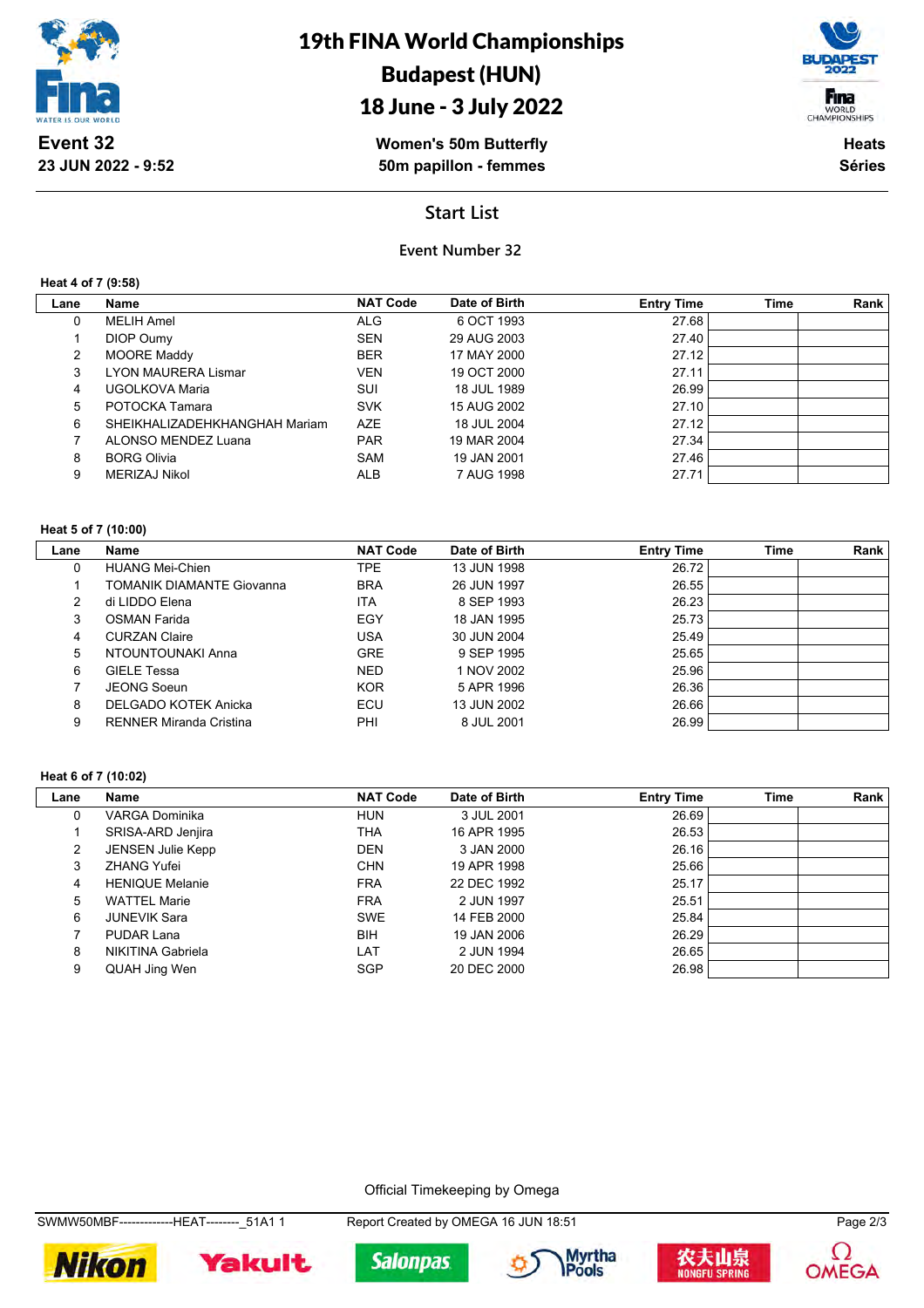

## 18 June - 3 July 2022

**Women's 50m Butterfly 50m papillon - femmes**

Fina WORLD<br>CHAMPIONSHIPS

> **Heats Séries**

## **Start List**

**Event Number 32**

#### **Heat 7 of 7 (10:04)**

| Lane | Name                   | <b>NAT Code</b> | Date of Birth | <b>Entry Time</b> | <b>Time</b> | Rank |
|------|------------------------|-----------------|---------------|-------------------|-------------|------|
| 0    | <b>SAVARD Katerine</b> | CAN             | 26 MAY 1993   | 26.66             |             |      |
|      | <b>KLANCAR Neza</b>    | <b>SLO</b>      | 19 FEB 2000   | 26.38             |             |      |
| 2    | di PIETRO Silvia       | <b>ITA</b>      | 6 APR 1993    | 26.08             |             |      |
| 3    | <b>HUSKE Torri</b>     | <b>USA</b>      | 7 DEC 2002    | 25.65             |             |      |
| 4    | SJOSTROM Sarah         | <b>SWE</b>      | 17 AUG 1993   | 25.05             |             |      |
| 5    | <b>BECKMANN Emilie</b> | <b>DEN</b>      | 4 FEB 1997    | 25.50             |             |      |
| 6    | de WAARD Maaike        | <b>NED</b>      | 11 OCT 1996   | 25.76             |             |      |
|      | THROSSELL Brianna      | <b>AUS</b>      | 10 FEB 1996   | 26.24             |             |      |
| 8    | <b>JALLOW Mimosa</b>   | <b>FIN</b>      | 17 JUN 1994   | 26.57             |             |      |
| 9    | <b>GASSON Helena</b>   | NZL             | 8 DEC 1994    | 26.87             |             |      |

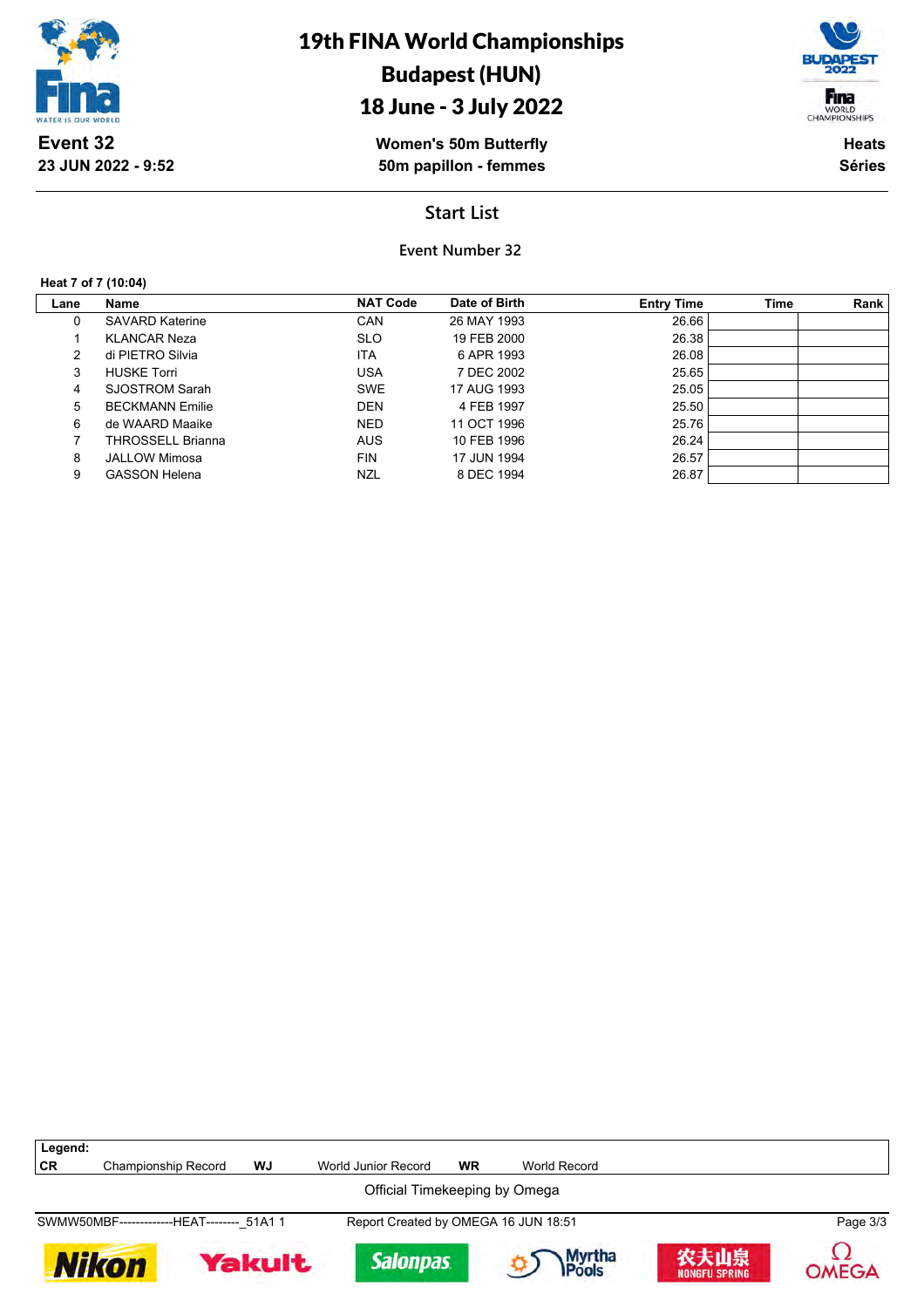

**23 JUN 2022 - 10:24**

# 19th FINA World Championships Budapest (HUN)



**Women's 800m Freestyle** 18 June - 3 July 2022

**800m nage libre - femmes**

**Heats Séries**

## **Start List**

### **Event Number 34**

|           | Record  |       | Splits  |         | Name                  | <b>NAT Code</b> | Location             | <b>Date</b> |
|-----------|---------|-------|---------|---------|-----------------------|-----------------|----------------------|-------------|
| <b>WR</b> | 8:04.79 | 57.98 | 1:59.42 | 4:01.98 | LEDECKY Katie         | USA             | Rio de Janeiro (BRA) | 12 AUG 2016 |
| CR        | 8:07.39 | 58.97 | 2:00.22 |         | 4:03.22 LEDECKY Katie | USA             | Kazan (RUS)          | 8 AUG 2015  |
| WJ        | 8:11.00 | 59.44 | 2:01.48 | 4:05.70 | <b>LEDECKY Katie</b>  | USA             | Shenandoah (USA)     | 19 JUN 2014 |

#### **Heat 1 of 3 (10:24)**

| Lane | Name            | <b>NAT Code</b> | Date of Birth | <b>Entry Time</b> | Time | <b>Rank</b> |
|------|-----------------|-----------------|---------------|-------------------|------|-------------|
|      | TE FLAN Talita  | CIV             | 2 JUN 1995    |                   |      |             |
|      | EIDESGAARD Var  | <b>FAR</b>      | 18 MAR 2001   | 9:24.45           |      |             |
|      | VALLONI Arianna | <b>SMR</b>      | 10 APR 2001   | 8:49.57           |      |             |
|      | VO Thi My Tien  | VIE             | 29 OCT 2005   | 8:51.73           |      |             |
|      | LONT Arianna    | <b>MAA</b>      | 1 OCT 2006    | 10:54.77          |      |             |

#### **Heat 2 of 3 (10:37)**

| Lane | Name                           | <b>NAT Code</b> | Date of Birth | <b>Entry Time</b> | Time | Rank |
|------|--------------------------------|-----------------|---------------|-------------------|------|------|
| 0    | COELHO DURAES Diana            | <b>POR</b>      | 8 JUN 1996    | 8:38.58           |      |      |
|      | OTERO FERNANDEZ Paula          | <b>ESP</b>      | 30 MAR 2004   | 8:34.90           |      |      |
|      | NAMBA Miyu                     | JPN             | 31 MAY 2002   | 8:26.61           |      |      |
| 3    | <b>MELVERTON Kiah</b>          | <b>AUS</b>      | 5 NOV 1996    | 8:19.05           |      |      |
| 4    | QUADARELLA Simona              | <b>ITA</b>      | 18 DEC 1998   | 8:17.32           |      |      |
| 5    | SMITH Leah                     | USA             | 19 APR 1995   | 8:17.52           |      |      |
| 6    | TANG Muhan                     | <b>CHN</b>      | 4 SEP 2003    | 8:25.24           |      |      |
|      | EICHELBERGER JUNGBLUT Viviane  | <b>BRA</b>      | 29 JUN 1996   | 8:30.84           |      |      |
| 8    | <b>MARTINEZ GUILLEN Angela</b> | <b>ESP</b>      | 18 MAR 2004   | 8:36.23           |      |      |
| 9    | <b>GAN Ching Hwee</b>          | <b>SGP</b>      | 22 JUL 2003   | 8.42.60           |      |      |

#### **Heat 3 of 3 (10:47)**

| Name                                | <b>NAT Code</b> | Date of Birth | <b>Entry Time</b> | <b>Time</b> | Rank |
|-------------------------------------|-----------------|---------------|-------------------|-------------|------|
| <b>BELLIO Katrina</b>               | CAN             | 1 AUG 2004    | 8:38.12           |             |      |
| <b>KOBRICH SCHIMPL Kristel</b>      | CHI             | 9 AUG 1985    | 8:32.58           |             |      |
| <b>KESELY Ajna</b>                  | <b>HUN</b>      | 10 SEP 2001   | 8:26.20           |             |      |
| PALLISTER Lani                      | <b>AUS</b>      | 6 JUN 2002    | 8:17.77           |             |      |
| <b>LEDECKY Katie</b>                | USA             | 17 MAR 1997   | 8:09.27           |             |      |
| LI Bingjie                          | <b>CHN</b>      | 3 MAR 2002    | 8:17.39           |             |      |
| <b>GOSE</b> Isabel                  | <b>GER</b>      | 9 MAY 2002    | 8:21.79           |             |      |
| <b>THOMAS Eve</b>                   | NZL             | 9 FEB 2001    | 8:28.65           |             |      |
| <b>GONCALVES RONCATTO Gabrielle</b> | <b>BRA</b>      | 19 JUL 1998   | 8:35.29           |             |      |
| <b>HAN Dakyung</b>                  | <b>KOR</b>      | 31 JAN 2000   | 8:39.27           |             |      |
|                                     |                 |               |                   |             |      |

| Legend:                       |                                            |               |                                      |           |                         |                              |          |  |
|-------------------------------|--------------------------------------------|---------------|--------------------------------------|-----------|-------------------------|------------------------------|----------|--|
| CR                            | <b>Championship Record</b>                 | WJ            | World Junior Record                  | <b>WR</b> | World Record            |                              |          |  |
| Official Timekeeping by Omega |                                            |               |                                      |           |                         |                              |          |  |
|                               | SWMW800MFR-------------HEAT-------- 51A1 1 |               | Report Created by OMEGA 16 JUN 18:51 |           |                         |                              | Page 1/1 |  |
| <b>Nikon</b>                  |                                            | <b>Yakult</b> | <b>Salonpas</b>                      |           | Myrtha<br><b>IPools</b> | 农夫山泉<br><b>NONGFU SPRING</b> | OMEGA    |  |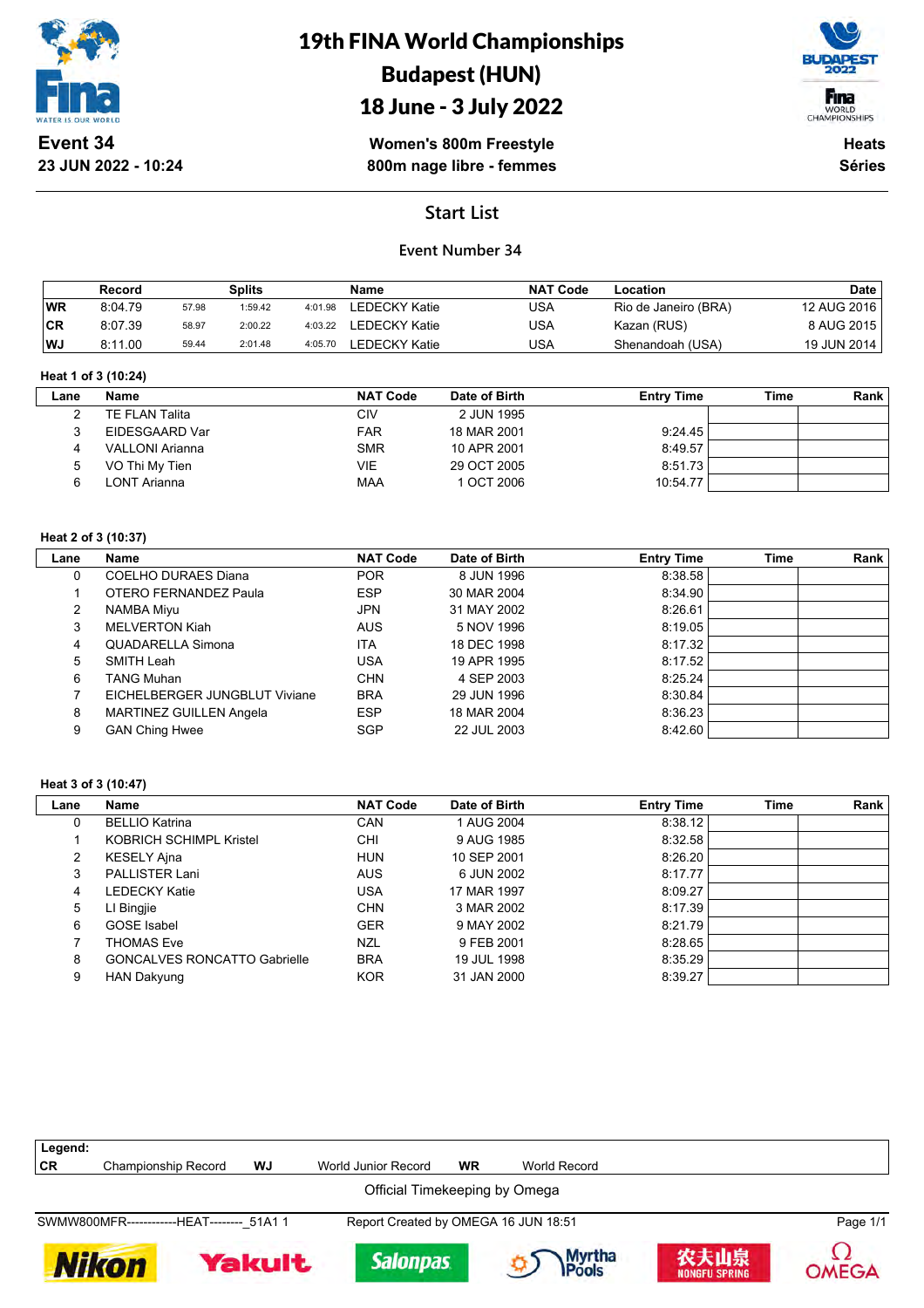

**23 JUN 2022 - 10:06**

# 19th FINA World Championships Budapest (HUN)

## 18 June - 3 July 2022



**Men's 4x200m Freestyle 4x200m nage libre - hommes**

**Heats Séries**

## **Start List**

## **Event Number 33**

|           | Record  |         | Splits  |         | NAT (Relay)                    | Location       | Date        |
|-----------|---------|---------|---------|---------|--------------------------------|----------------|-------------|
| WR        | 6:58.55 | 1:44.49 | 3:28.62 | 5:14.09 | USA - United States of America | Rome (ITA)     | 31 JUL 2009 |
| <b>CR</b> | 6:58.55 | 1:44.49 | 3:28.62 | 5:14.09 | USA - United States of America | Rome (ITA)     | 31 JUL 2009 |
| WJ        | 7:08.37 | 1:48.11 | 3:35.24 | 5:22.27 | USA - United States of America | Budapest (HUN) | 23 AUG 2019 |

#### **Heat 1 of 2 (10:06)**

| Lane | <b>NAT</b>                         | <b>Entry Time</b> | Time | Rank |
|------|------------------------------------|-------------------|------|------|
|      | VIE - Vietnam                      |                   |      |      |
|      | 2 KOR - Republic of Korea          | 7:11.45           |      |      |
|      | 3 HUN - Hungary                    | 7:07.67           |      |      |
|      | 4 AUS - Australia                  | 7:01.84           |      |      |
|      | 5 ITA - Italy                      | 7:03.24           |      |      |
|      | 6 CHN - People's Republic of China | 7:08.27           |      |      |
|      | THA - Thailand                     |                   |      |      |

#### **Heat 2 of 2 (10:15)**

| Lane | <b>NAT</b>                       | <b>Entry Time</b> | Time | Rank |
|------|----------------------------------|-------------------|------|------|
|      | CAN - Canada                     |                   |      |      |
|      | 2 ISR - Israel                   | 7:08.65           |      |      |
|      | 3 FRA - France                   | 7:07.24           |      |      |
|      | 4 GBR - Great Britain            | 6:58.58           |      |      |
|      | 5 USA - United States of America | 7:02.43           |      |      |
|      | 6 BRA - Brazil                   | 7:07.73           |      |      |
|      | 7 SGP - Singapore                | 7:21.49           |      |      |

| Legend:                                                                                                                    |                                            |    |                                      |           |              |  |          |
|----------------------------------------------------------------------------------------------------------------------------|--------------------------------------------|----|--------------------------------------|-----------|--------------|--|----------|
| CR                                                                                                                         | Championship Record                        | WJ | World Junior Record                  | <b>WR</b> | World Record |  |          |
|                                                                                                                            |                                            |    | Official Timekeeping by Omega        |           |              |  |          |
|                                                                                                                            | SWMM4X200MFR-----------HEAT-------- 51B1 1 |    | Report Created by OMEGA 16 JUN 18:51 |           |              |  | Page 1/1 |
| 农夫山泉<br><b>Myrtha</b><br>Pools<br><b>Salonpas</b><br><b>Nikon</b><br><b>Yakult</b><br><b>OMEGA</b><br><b>NONGFU SPRING</b> |                                            |    |                                      |           |              |  |          |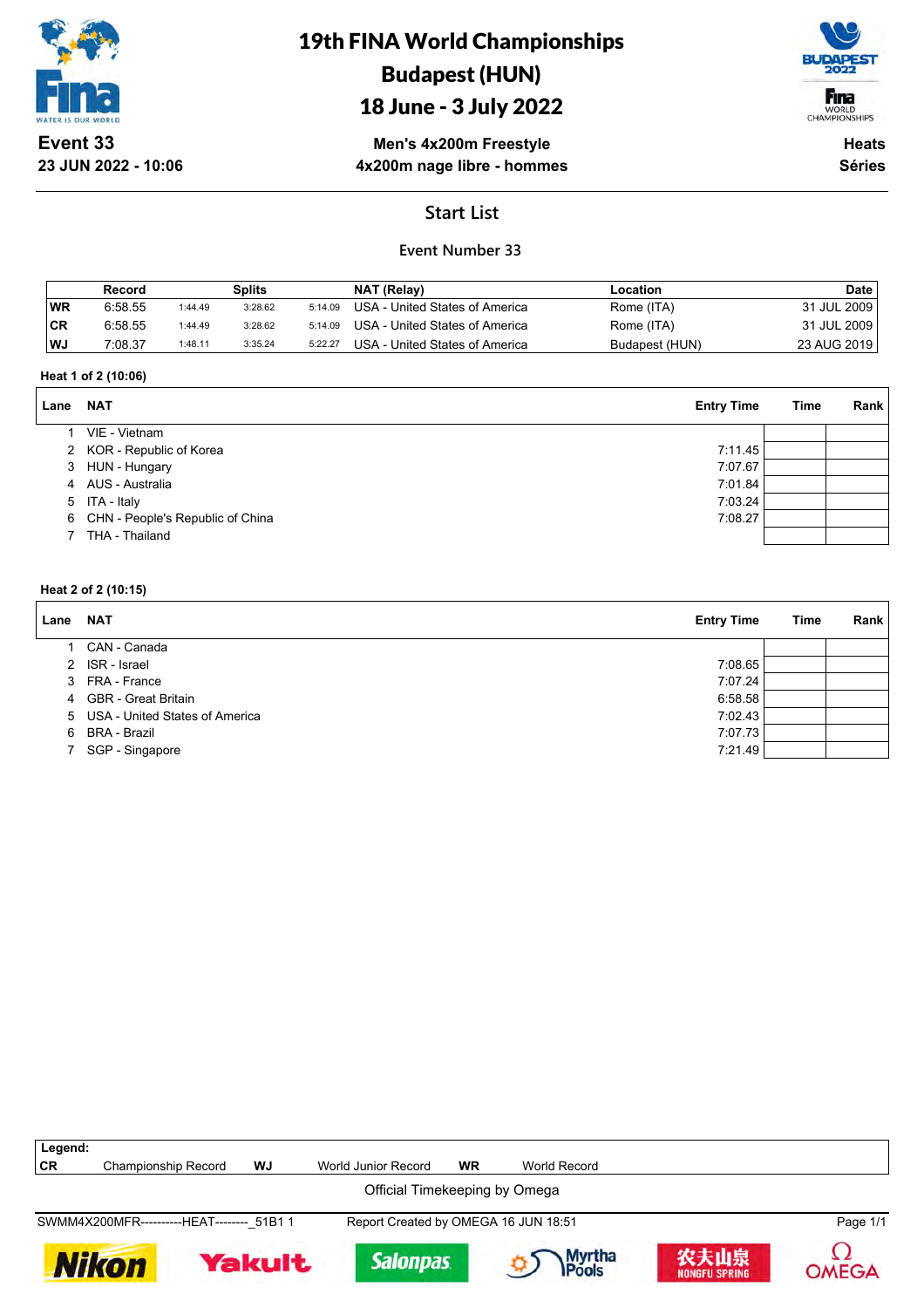



#### **23 JUN 2022 - 9:00**

## **Start List by Session**

#### **Morning Session**

|                                                                        | Event 29 Men's 100m Butterfly                                                                                                                               |                                                                           | 09:00                                                                                 | Heat 1 of 7        |
|------------------------------------------------------------------------|-------------------------------------------------------------------------------------------------------------------------------------------------------------|---------------------------------------------------------------------------|---------------------------------------------------------------------------------------|--------------------|
| <b>WR</b>                                                              | 49.45 DRESSEL Caeleb                                                                                                                                        | <b>USA</b>                                                                | Tokyo (JPN)                                                                           | 2021               |
| CR.                                                                    | 49.50 DRESSEL Caeleb                                                                                                                                        | <b>USA</b>                                                                | Gwangju (KOR)                                                                         | 2019               |
| <b>WJ</b>                                                              | 50.62 MILAK Kristof                                                                                                                                         | HUN                                                                       | Budapest (HUN)                                                                        | 2017               |
| 0<br>1<br>$\overline{\mathbf{2}}$<br>$\overline{\mathbf{3}}$<br>4<br>5 | <b>HERNANDEZ HUERTA Gerald</b><br><b>BACHMANN Mathieu</b><br>MASOUD Mohamad Eyad<br>ABU GHARBIEH Mahmoud<br><b>DLAMINI Simanga</b><br><b>LHENDUP Kinley</b> | <b>NCA</b><br><b>SEY</b><br><b>FRT</b><br><b>PLE</b><br>SWZ<br><b>BHU</b> | 27 OCT 2004<br>26 MAR 1996<br>10 JAN 1995<br>22 MAR 2006<br>8 OCT 1997<br>16 JUN 2004 | 1:03.42<br>1:08.73 |
| 6                                                                      | <b>BENOIT Jenebi</b>                                                                                                                                        | <b>GRN</b>                                                                | 26 APR 2003                                                                           |                    |
| $\overline{7}$<br>8                                                    | AL KINDI NSN<br>POPPE Israel                                                                                                                                | <b>OMA</b><br><b>GUM</b>                                                  | 16 OCT 2005<br>26 NOV 2006                                                            |                    |
| 9                                                                      | <b>ASHOUR AAS</b>                                                                                                                                           | LBA                                                                       | 1 JUL 2006                                                                            |                    |

|              | Event 29 Men's 100m Butterfly |            | 09:05          | Heat 3 of 7 |
|--------------|-------------------------------|------------|----------------|-------------|
| <b>WR</b>    | 49.45 DRESSEL Caeleb          | <b>USA</b> | Tokyo (JPN)    | 2021        |
| CR.          | 49.50 DRESSEL Caeleb          | <b>USA</b> | Gwangju (KOR)  | 2019        |
| WJ           | 50.62 MILAK Kristof           | HUN        | Budapest (HUN) | 2017        |
| 0            | AFGHARI Mehrshad              | IRI        | 12 NOV 2001    | 53.46       |
| 1            | <b>LIM Nicholas</b>           | <b>HKG</b> | 1 APR 2001     | 53.40       |
| $\mathbf{2}$ | PRAKASH Sajan                 | <b>IND</b> | 14 SEP 1993    | 53.24       |
| 3            | <b>SUTANTO Glenn</b>          | <b>INA</b> | 7 NOV 1989     | 52.99       |
| 4            | <b>NICKELSEN Rasmus</b>       | DEN        | 28 FEB 2003    | 52.97       |
| 5            | <b>WONGCHAROEN Navaphat</b>   | <b>THA</b> | 3 MAR 1997     | 52.98       |
| 6            | STAMOU KE                     | <b>GRE</b> | 10 JUL 2003    | 53.05       |
| 7            | <b>JACKSON Abeku</b>          | GHA        | 12 APR 2000    | 53.39       |
| 8            | <b>HOFF Oskar</b>             | <b>SWE</b> | 13 DEC 1998    | 53.41       |
| 9            | <b>HALAS Adam</b>             | <b>SVK</b> | 2 AUG 1998     | 53.57       |

|    | HUFF USKAI                    | <b>SWE</b> | 13 DEC 1998    | 53.4T       | ة ا       | <b>MARGEVICIUS DEIVIGAS</b>   | LIU        | 20 APR 1995    | 52.74       |
|----|-------------------------------|------------|----------------|-------------|-----------|-------------------------------|------------|----------------|-------------|
|    | <b>HALAS Adam</b>             | <b>SVK</b> | 2 AUG 1998     | 53.57       | و ا       | <b>MOON Seungwoo</b>          | <b>KOR</b> | 3 DEC 2002     | 52.94       |
|    | Event 29 Men's 100m Butterfly |            | 09:09          | Heat 5 of 7 |           | Event 29 Men's 100m Butterfly |            | 09:12          | Heat 6 of 7 |
|    |                               |            |                |             |           |                               |            |                |             |
| WR | 49.45 DRESSEL Caeleb          | <b>USA</b> | Tokyo (JPN)    | 2021        | <b>WR</b> | 49.45 DRESSEL Caeleb          | <b>USA</b> | Tokyo (JPN)    | 2021        |
| CR | 49.50 DRESSEL Caeleb          | USA        | Gwangju (KOR)  | 2019        | CR        | 49.50 DRESSEL Caeleb          | USA        | Gwangju (KOR)  | 2019        |
| WJ | 50.62 MILAK Kristof           | <b>HUN</b> | Budapest (HUN) | 2017        | WJ        | 50.62 MILAK Kristof           | <b>HUN</b> | Budapest (HUN) | 2017        |
| 0  | <b>IVANOV Antani</b>          | <b>BUL</b> | 17 JUL 1999    | 51.93       | 10        | <b>COHEN GROUMI Gal</b>       | <b>ISR</b> | 22 APR 2002    | 51.93       |
|    | <b>FRANKEL Tomer</b>          | <b>ISR</b> | 18 OCT 2000    | 51.81       |           | <b>BUCHER Simon</b>           | <b>AUT</b> | 23 MAY 2000    | 51.80       |
|    | PETERS JTT                    | <b>GBR</b> | 20 AUG 2000    | 51.65       |           | <b>GONCHE M</b>               | <b>BRA</b> | 5 JAN 1999     | 51.60       |
|    | <b>GUY James</b>              | <b>GBR</b> | 26 NOV 1995    | 50.96       |           | MAJERSKI Jakub                | <b>POL</b> | 18 AUG 2000    | 50.92       |
|    | <b>TEMPLE Matthew</b>         | <b>AUS</b> | 20 JUN 1999    | 50.45       |           | <b>MILAK Kristof</b>          | <b>HUN</b> | 20 FEB 2000    | 49.68       |
| 5  | MIZUNUMA Naoki                | <b>JPN</b> | 13 DEC 1996    | 50.86       |           | <b>ANDREW Michael</b>         | <b>USA</b> | 18 APR 1999    | 50.80       |
|    | SZABO Szebasztian             | <b>HUN</b> | 11 MAR 1996    | 51.45       |           | <b>BURDISSO Federico</b>      | <b>ITA</b> | 20 SEP 2001    | 51.39       |
|    | <b>CHALMERS Kyle</b>          | <b>AUS</b> | 25 JUN 1998    | 51.67       |           | CODIA Piero                   | ITA        | 22 OCT 1989    | 51.65       |
|    | <b>KNOX Finlay</b>            | CAN        | 8 JAN 2001     | 51.86       |           | <b>SATES Matthew</b>          | <b>RSA</b> | 28 JUL 2003    | 51.83       |
|    | <b>TEONG Tzen Wei</b>         | SGP        | 17 OCT 1997    | 52.04       |           | <b>CROENEN Louis</b>          | BEL        | 4 JAN 1994     | 52.00       |

| VVJ       | 50.62 MILAK KRSIOT            | HUN        | Budapest (HUN) | 2017        |
|-----------|-------------------------------|------------|----------------|-------------|
| 0         | OTAIZA HERNANDEZ              | <b>VEN</b> | 7 FEB 2003     | 52.82       |
| 1         | <b>AHTIAINEN Alex</b>         | <b>EST</b> | 27 JAN 2001    | 52.68       |
| 2         | <b>MUSSIN Adilbek</b>         | KAZ.       | 4 OCT 1999     | 52.40       |
| 3         | <b>SECCHI Clement</b>         | <b>FRA</b> | 4 MAY 2000     | 52.31       |
| 4         | <b>FRIESE Jan Eric</b>        | <b>GER</b> | 1 AUG 1999     | 52.10       |
| 5         | <b>WANG Kuan-Hung</b>         | TPE.       | 23 JAN 2002    | 52.19       |
| 6         | <b>LOZANO MATEOS Alberto</b>  | <b>ESP</b> | 18 AUG 1998    | 52.37       |
| 7         | <b>MARTINEZ GOMEZ Jose</b>    | MEX        | 3 JUN 1997     | 52.52       |
| 8         | <b>MARGEVICIUS Deividas</b>   | LTU        | 26 APR 1995    | 52.74       |
| 9         | <b>MOON Seungwoo</b>          | KOR.       | 3 DEC 2002     | 52.94       |
|           |                               |            |                |             |
|           |                               |            |                |             |
|           | Event 29 Men's 100m Butterfly |            | 09:12          | Heat 6 of 7 |
| <b>WR</b> | 49.45 DRESSEL Caeleb          | <b>USA</b> | Tokyo (JPN)    | 2021        |
| CR        | 49.50 DRESSEL Caeleb          | <b>USA</b> | Gwangju (KOR)  | 2019        |
| WJ        | 50.62 MILAK Kristof           | <b>HUN</b> | Budapest (HUN) | 2017        |
| 0         | <b>COHEN GROUMI Gal</b>       | <b>ISR</b> | 22 APR 2002    | 51.93       |
| 1         | <b>BUCHER Simon</b>           | <b>AUT</b> | 23 MAY 2000    | 51.80       |
| 2         | <b>GONCHE M</b>               | <b>BRA</b> | 5 JAN 1999     | 51.60       |
| 3         | <b>MAJERSKI Jakub</b>         | <b>POL</b> | 18 AUG 2000    | 50.92       |
| 4         | <b>MILAK Kristof</b>          | <b>HUN</b> | 20 FEB 2000    | 49.68       |
| 5         | <b>ANDREW Michael</b>         | USA.       | 18 APR 1999    | 50.80       |
| 6         | <b>BURDISSO Federico</b>      | <b>ITA</b> | 20 SEP 2001    | 51.39       |
| 7         | <b>CODIA Piero</b>            | ITA        | 22 OCT 1989    | 51.65       |

HUN BUT<br>
HAI<br>
TAN<br>
TAN<br>
TGUT<br>
CHI<br>
SEN<br>
ANG<br>
MAG<br>
MAD<br>
TGA<br>
TGA

**Event 29 Men's 100m Butterfly 09:07 Heat 4 of 7 WR** 49.45 DRESSEL Caeleb USA Tokyo (JPN) 2021 **CR** 49.50 DRESSEL Caeleb USA Gwangju (KOR) 2019

**88 JAN 2001<br>30 DEC 1997** 

**Event 29 Men's 100m Butterfly 09:02 Heat 2 of 7 WR** 49.45 DRESSEL Caeleb USA Tokyo (JPN) 2021

**WJ** 50.62 MILAK Kristof HUN Budapest (HUN) 2017 GRAND'PIERRE RE HAI 25 MAR 2005 1:01.10<br>1 SALIBOKO Collins TAN 9 APR 2002 57.69 SALIBOKO Collins TAN 9 APR 2002 57.69 NUNEZ del PRADO E BOL 2 JUN 2004 55.55<br>BAFFICO BALHARRY Felipe CHI 8 MAR 2005 54.97 BAFFICO BALHARRY Felipe CHI 8 MAR 2005 54.97<br>AIMABLE Steven SEN 7 FEB 1999 53.64 AIMABLE Steven SEN 7 FEB 1999 53.64<br> **5** GORDO Salvador **SEN ANG 7 JAN 2003** 54.73 GORDO Salvador **ANG** 7 JAN 2003 54.73<br>**6** LOMERO ARENAS Tomas AND 5 JUL 2001 55.23 LOMERO ARENAS Tomas AND 5 JUL 2001 55.23 ALMATROOSHI Yousuf UAE 1 JUN 2003 56.00

49.50 DRESSEL Caeleb

**9** IRANKUNDA Isihaka

50.62 MILAK Kristof

|                         | Event 29 Men's 100m Butterfly |            | 09:14          | Heat 7 of 7 |
|-------------------------|-------------------------------|------------|----------------|-------------|
| <b>WR</b>               | 49.45 DRESSEL Caeleb          | <b>USA</b> | Tokyo (JPN)    | 2021        |
| <b>CR</b>               | 49.50 DRESSEL Caeleb          | <b>USA</b> | Gwangju (KOR)  | 2019        |
| <b>WJ</b>               | 50.62 MILAK Kristof           | <b>HUN</b> | Budapest (HUN) | 2017        |
| 0                       | le CLOS Chad                  | <b>RSA</b> | 12 APR 1992    | 51.87       |
| 1                       | RAMADAN Youssef               | EGY        | 7 JUL 2002     | 51.67       |
| $\overline{2}$          | <b>KORSTANJE Nyls</b>         | <b>NED</b> | 5 FEB 1999     | 51.54       |
| $\overline{\mathbf{3}}$ | LIENDO EDWARDS Joshua         | CAN        | 20 AUG 2002    | 50.88       |
| 4                       | DRESSEL Caeleb                | <b>USA</b> | 16 AUG 1996    | 49.45       |
| 5                       | PONTI Noe                     | SUI        | 1 JUN 2001     | 50.74       |
| 6                       | <b>MATSUMOTO Katsuhiro</b>    | <b>JPN</b> | 28 FEB 1997    | 51.18       |
| $\overline{7}$          | WANG Changhao                 | <b>CHN</b> | 1 AUG 2002     | 51.65       |
| 8                       | <b>MOREIRA LANZA Vinicius</b> | <b>BRA</b> | 22 MAR 1997    | 51.82       |
| 9                       | <b>CHEN Juner</b>             | <b>CHN</b> | 17 FEB 2004    | 51.94       |

|              | Event 30 Women's 200m Backstroke |            | 09:17         | Heat 1 of 3 |
|--------------|----------------------------------|------------|---------------|-------------|
| <b>WR</b>    | 2:03.35 SMITH Regan              | <b>USA</b> | Gwangju (KOR) | 2019        |
| <b>CR</b>    | 2:03.35 SMITH Regan              | <b>USA</b> | Gwangju (KOR) | 2019        |
| WJ           | 2:03.35 SMITH Regan              | <b>USA</b> | Gwangju (KOR) | 2019        |
| 0            | SUNTHORNRANGSRI Yarinda          | <b>THA</b> | 10 FEB 2008   | 2:24.75     |
| 1            | SOTOMAYOR ACUNA Alexia           | <b>PER</b> | 18 JUL 2006   | 2:15.39     |
| $\mathbf{2}$ | <b>GORBENKO Anastasia</b>        | <b>ISR</b> | 7 AUG 2003    | 2:10.84     |
| 3            | LIU Yaxin                        | <b>CHN</b> | 16 JUN 1999   | 2:08.26     |
| 4            | <b>WHITE Rhyan</b>               | <b>USA</b> | 25 JAN 2000   | 2:05.13     |
| 5            | <b>BURIAN Katalin</b>            | <b>HUN</b> | 17 JAN 1995   | 2:07.87     |
| 6            | <b>LEE Eunji</b>                 | <b>KOR</b> | 23 JUL 2006   | 2:09.87     |
|              | <b>GEORGIEVA Gabriela</b>        | <b>BUL</b> | 16 JUN 1997   | 2:12.08     |
| 8            | CERMELLI DAVEGNA Carolina        | <b>PAN</b> | 31 JAN 2001   | 2:19.17     |
| 9            | <b>SAUSAN Aishath</b>            | <b>MDV</b> | 20 JUN 1988   |             |

#### Official Timekeeping by Omega

SWM-------------------SESS001100--\_52A4 1 Report Created by OMEGA 16 JUN 20:42 Page 1/5











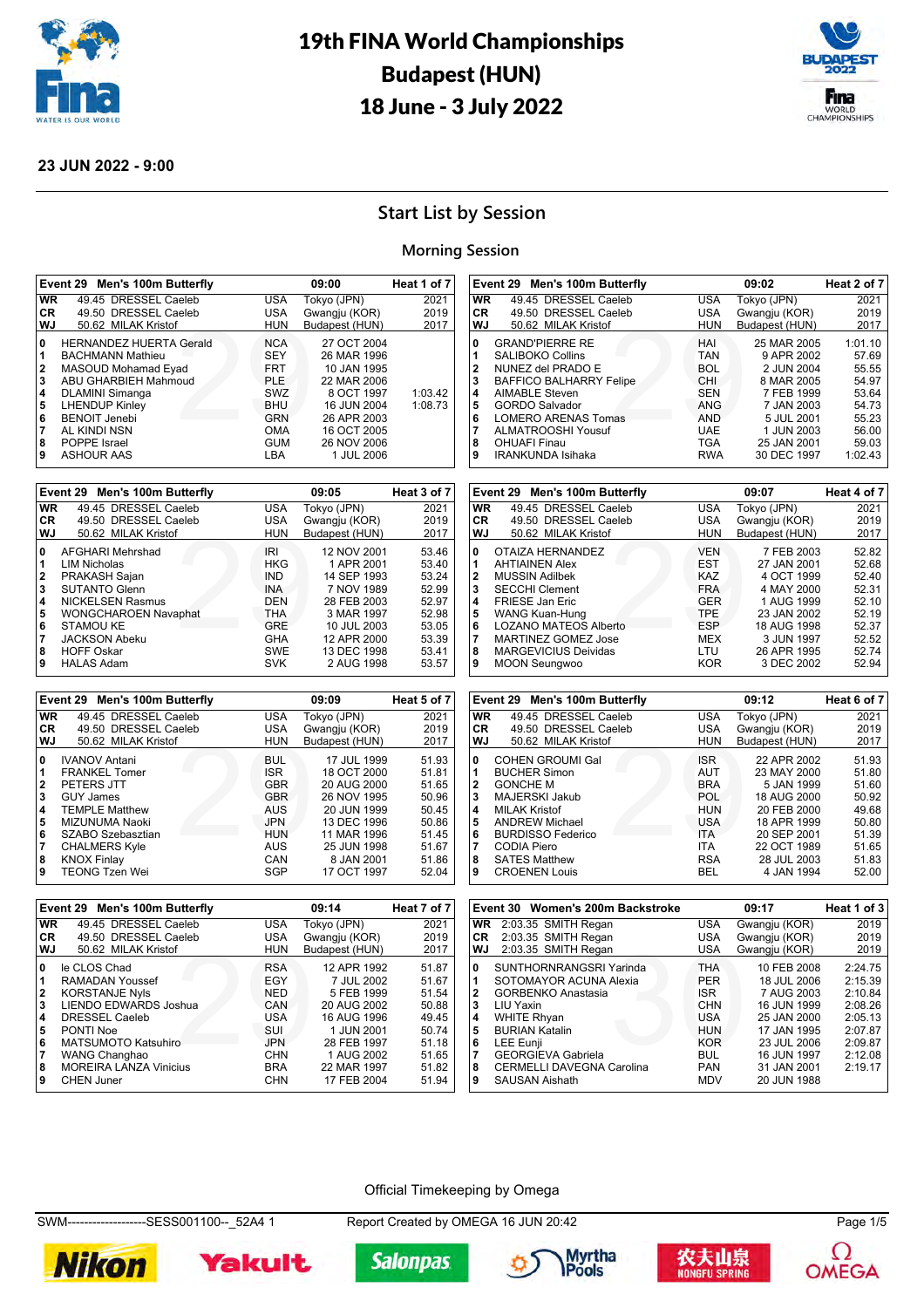



#### **23 JUN 2022 - 9:00**

## **Start List by Session**

#### **Morning Session**

| Event 30 Women's 200m Backstroke                |            | 09:21              | Heat 2 of 3  | Event 30 Women's 200m Backstroke                     |                   | 09:25                      | Heat 3 of 3           |
|-------------------------------------------------|------------|--------------------|--------------|------------------------------------------------------|-------------------|----------------------------|-----------------------|
| WR 2:03.35 SMITH Regan                          | USA        | Gwangju (KOR)      | 2019         | WR 2:03.35 SMITH Regan                               | USA               | Gwangju (KOR)              | 2019                  |
| 2:03.35 SMITH Regan<br>CR                       | <b>USA</b> | Gwangju (KOR)      | 2019         | 2:03.35 SMITH Regan<br>CR.                           | <b>USA</b>        | Gwangju (KOR)              | 2019                  |
| WJ<br>2:03.35 SMITH Regan                       | <b>USA</b> | Gwangju (KOR)      | 2019         | WJ<br>2:03.35 SMITH Regan                            | USA               | Gwangju (KOR)              | 2019                  |
| 0<br><b>VEERENDRAKUMAR Ridhima</b>              | <b>IND</b> | 4 MAY 2007         | 2:21.58      | 0<br><b>TITUS Danielle</b>                           | <b>BAR</b>        | 13 AUG 2002                | 2:19.18               |
| 1<br>LEGUIZAMON LEAL Jimena                     | COL        | 12 MAY 2005        | 2:14.53      | 11<br><b>ROMANO Kristen Elena</b>                    | <b>PUR</b>        | 24 SEP 1999                | 2:13.75               |
| $\overline{\mathbf{2}}$<br><b>BARZELAY Aviv</b> | <b>ISR</b> | 28 MAY 2002        | 2:10.76      | 2<br><b>SALCUTAN Tatiana</b>                         | <b>MDA</b>        | 16 APR 2001                | 2:09.98               |
| 3<br><b>PENG Xuwei</b>                          | <b>CHN</b> | 15 JAN 2003        | 2:08.26      | 3<br><b>RUCK Taylor</b>                              | CAN               | 28 MAY 2000                | 2:08.24               |
| 4<br><b>BACON Phoebe</b>                        | USA        | 12 AUG 2002        | 2:05.08      | 14<br>McKEOWN Kaylee                                 | AUS               | 12 JUL 2001                | 2:04.28               |
| 5<br>PANZIERA Margherita                        | ITA        | 12 AUG 1995        | 2:05.56      | 5<br><b>MASSE Kylie</b>                              | CAN               | 18 JAN 1996                | 2:05.42               |
| 6<br><b>BERNAT Laura</b>                        | POL        | 28 SEP 2005        | 2:09.81      | 6<br><b>MOLNAR Dora</b>                              | <b>HUN</b>        | 29 JUN 2006                | 2:09.34               |
| 17<br><b>GOLD Aleksa</b>                        | <b>EST</b> | 3 JAN 2000         | 2:11.70      | 17<br><b>TEREBO Emma</b>                             | <b>FRA</b>        | 10 JUL 1998                | 2:11.35               |
| 8<br><b>BECALI MARTI Andrea</b>                 | <b>CUB</b> | 24 APR 2004        | 2:18.23      | 8<br><b>IGNATOVA Xeniya</b>                          | KAZ               | 2 AUG 2005                 | 2:16.28               |
| 9<br><b>MALWATHTHAGE Ganga</b>                  | SRI        | 27 MAY 2003        | 2:55.92      | 9<br>van VUURE Samantha                              | <b>CUR</b>        | 14 FEB 2002                | 2:31.55               |
|                                                 |            |                    |              |                                                      |                   |                            |                       |
| Event 31 Men's 50m Freestyle                    |            | 09:30              | Heat 1 of 11 | Event 31 Men's 50m Freestyle                         |                   | 09:32                      | Heat 2 of 11          |
| WR<br>20.91 CESAR Cesar                         | <b>BRA</b> | Sao Paulo (BRA)    | 2009         | <b>WR</b><br>20.91 CESAR Cesar                       | <b>BRA</b>        | Sao Paulo (BRA)            | 2009                  |
| CR<br>21.04 DRESSEL Caeleb                      | USA        | Gwangju (KOR)      | 2019         | CR<br>21.04 DRESSEL Caeleb                           | USA               | Gwangju (KOR)              | 2019                  |
| WJ<br>21.75 ANDREW Michael                      | <b>USA</b> | Indianapolis (USA) | 2017         | WJ<br>21.75 ANDREW Michael                           | USA               | Indianapolis (USA)         | 2017                  |
|                                                 |            |                    |              |                                                      |                   |                            |                       |
| 0                                               |            |                    |              | 0<br>1<br><b>HOOST Irvin</b>                         | <b>SUR</b>        |                            |                       |
| 1<br>$\overline{\mathbf{2}}$                    |            |                    |              |                                                      |                   | 19 APR 1999                |                       |
| 3<br><b>JOBE Ousman</b>                         | GAM        | 27 NOV 2005        |              | 2<br>MADKAMOV Fakhriddin<br>3<br>OBAMA NKARA Higinio | TJK<br><b>GEQ</b> | 14 JAN 2000<br>19 SEP 1998 |                       |
| 4<br>KHOUSROF AAA                               | <b>YEM</b> | 13 FEB 2002        |              | $\overline{\mathbf{4}}$                              | <b>FSM</b>        | 23 DEC 2004                |                       |
| 5<br><b>AKIMARU Taiyo</b>                       | <b>NMA</b> | 29 DEC 2005        |              | <b>KIHLENG Kyler Anthony</b><br>5<br>ALI Ali         | <b>COM</b>        | 3 JUL 1987                 |                       |
| 6                                               |            |                    |              | 6<br><b>SAKURAI Travis Dui</b>                       | <b>PLW</b>        | 4 MAY 2007                 |                       |
| 7                                               |            |                    |              | 17<br><b>NIKLES Christian</b>                        | <b>BRU</b>        | 26 DEC 1997                |                       |
| 8                                               |            |                    |              | 8<br><b>LEENAERTS Loic</b>                           | TOG               | 21 OCT 2004                |                       |
| 9                                               |            |                    |              | و ا                                                  |                   |                            |                       |
|                                                 |            |                    |              |                                                      |                   |                            |                       |
|                                                 |            |                    |              |                                                      |                   |                            |                       |
|                                                 |            |                    |              |                                                      |                   |                            |                       |
| Event 31 Men's 50m Freestyle                    |            | 09:34              | Heat 3 of 11 | Event 31 Men's 50m Freestyle                         |                   | 09:36                      | Heat 4 of 11          |
| <b>WR</b><br>20.91 CESAR Cesar                  | <b>BRA</b> | Sao Paulo (BRA)    | 2009         | <b>WR</b><br>20.91 CESAR Cesar                       | <b>BRA</b>        | Sao Paulo (BRA)            | 2009                  |
| CR<br>21.04 DRESSEL Caeleb                      | <b>USA</b> | Gwangju (KOR)      | 2019         | <b>CR</b><br>21.04 DRESSEL Caeleb                    | <b>USA</b>        | Gwangju (KOR)              | 2019                  |
| WJ<br>21.75 ANDREW Michael                      | USA        | Indianapolis (USA) | 2017         | WJ<br>21.75 ANDREW Michael                           | USA               | Indianapolis (USA)         | 2017                  |
| 0<br><b>MAYALA Freddy</b>                       | CGO        | 18 JUN 2000        |              | $\mathbf{0}$<br><b>MPALIA</b>                        | GAB               | 29 MAY 2002                | 27.66                 |
| 1<br><b>BATBAYAR Enkhtamir</b>                  | MGL        | 27 SEP 2004        |              | 1<br><b>NAPARE Souleymane</b>                        | <b>BUR</b>        | 31 MAR 2003                | 27.37                 |
| 2<br><b>TENGUE Terence</b>                      | CAF        | 26 OCT 2005        | 38.96        | 2<br><b>SHEARER Rohan Karim</b>                      | <b>TCN</b>        | 19 OCT 2006                | 26.28                 |
| 3<br>da SILVA VIEGAS Jose                       | <b>TLS</b> | 24 AUG 2003        | 28.59        | 3<br><b>MUJA Martin</b>                              | KOS               | 22 JUL 2004                | 25.85                 |
| 4<br><b>BANDA Asher</b>                         | MAW        | 11 NOV 2005        | 27.86        | 4<br>DANSOU Marc Pascal Pierre                       | BEN               | 3 NOV 1983                 | 24.99                 |
| 5<br><b>HOUSSEIN BARKAT Houmed</b>              | DJI        | 4 APR 2004         | 28.01        | 5<br><b>MANIRAGUHA Eloi</b>                          | <b>RWA</b>        | 1 JAN 1995                 | 25.18                 |
| 6<br><b>MUNYU Yves</b>                          | COD        | 23 MAY 2002        | 32.21        | 6<br><b>PINA Troy</b>                                | CPV               | 4 FEB 1999                 | 25.97                 |
| 17<br>SIHANOUVONG Slava                         | LAO        | 1 OCT 1999         |              | 17<br>IRO Edgar Richardson                           | SOL               | 18 NOV 2000                | 27.23                 |
| 8<br><b>MHINI Dennis</b>                        | <b>TAN</b> | 10 AUG 2001        |              | 8<br>DIALLO Elhadj N'Gnane                           | <b>GUI</b>        | 15 JUN 2003                | 27.52                 |
| 9<br>MALEDE Tilahun Ayal                        | <b>ETH</b> | 6 APR 2002         |              | 9<br><b>KINONO Phillip</b>                           | MHL               | 10 DEC 1997                | 27.86                 |
|                                                 |            |                    |              |                                                      |                   |                            |                       |
| Event 31 Men's 50m Freestyle                    |            | 09:38              | Heat 5 of 11 | Event 31 Men's 50m Freestyle                         |                   | 09:40                      |                       |
| <b>WR</b><br>20.91 CESAR Cesar                  | <b>BRA</b> | Sao Paulo (BRA)    | 2009         | <b>WR</b><br>20.91 CESAR Cesar                       | <b>BRA</b>        | Sao Paulo (BRA)            | 2009                  |
| CR<br>21.04 DRESSEL Caeleb                      | <b>USA</b> | Gwangju (KOR)      | 2019         | 21.04 DRESSEL Caeleb<br>CR                           | <b>USA</b>        | Gwangju (KOR)              | 2019                  |
| WJ<br>21.75 ANDREW Michael                      | USA        | Indianapolis (USA) | 2017         | WJ<br>21.75 ANDREW Michael                           | USA               | Indianapolis (USA)         | 2017                  |
| 0<br><b>CADOGAN Shane</b>                       | <b>VIN</b> | 1 JUN 2001         | 24.71        | 0<br><b>BJELAJAC Nikola</b>                          | BIH               | 12 MAY 1998                | Heat 6 of 11<br>23.18 |
| <b>TALIB Swaleh Abubakar</b><br>1               | <b>SMF</b> | 16 MAY 2000        | 24.52        | MASOO Alaa<br>11                                     | <b>FRT</b>        | 1 JAN 2000                 | 23.13                 |
| $\overline{\mathbf{2}}$<br><b>ZHALAYEV Musa</b> | TKM        | 15 MAY 2003        | 24.50        | 2<br><b>NAVIKONIS Tomas</b>                          | LTU               | 12 APR 2003                | 23.12                 |
| 3<br><b>GRAND'PIERRE RE</b>                     | HAI        | 25 MAR 2005        | 24.42        | 3<br><b>BARSEGHYAN Artur</b>                         | ARM               | 29 MAR 2002                | 23.03                 |
| <b>ANODIN Gregory</b><br>4                      | MRI        | 2 OCT 1999         | 23.69        | 4<br><b>ANTONIOU Nikolas</b>                         | <b>CYP</b>        | 20 JAN 2004                | 22.91                 |
| 5<br>MUKALAZI Tendo                             | UGA        | 15 JUN 2002        | 23.87        | 5<br><b>CROOKS Jordan</b>                            | CAY               | 2 MAY 2002                 | 22.97                 |
| 6<br><b>SEYDOU LANCINA Alassane</b>             | NIG.       | 9 SEP 1993         | 24.47        | 6<br>SOHRAN Matin                                    | iri               | 14 JUL 2002                | 23.04                 |
| $\overline{7}$<br><b>WEERASINGHE D</b>          | SRI        | 10 OCT 2001        | 24.51        | 17<br>MITCHELL Stefano                               | ANT               | 22 SEP 1999                | 23.12                 |
| 8<br><b>GANIRA Belly-Cresus</b>                 | BDI        | 25 MAR 2000        | 24.69        | 8<br><b>LOMERO ARENAS Bernat</b>                     | AND               | 28 DEC 1997                | 23.13                 |
| 9<br><b>SEATON Leon</b>                         | <b>GUY</b> | 18 MAY 2004        | 24.84        | 9<br><b>TURSUNOV Khurshidjon</b>                     | UZB               | 5 AUG 1994                 | 23.60                 |

#### Official Timekeeping by Omega

SWM-------------------SESS001100--\_52A4 1 Report Created by OMEGA 16 JUN 20:42 Page 2/5











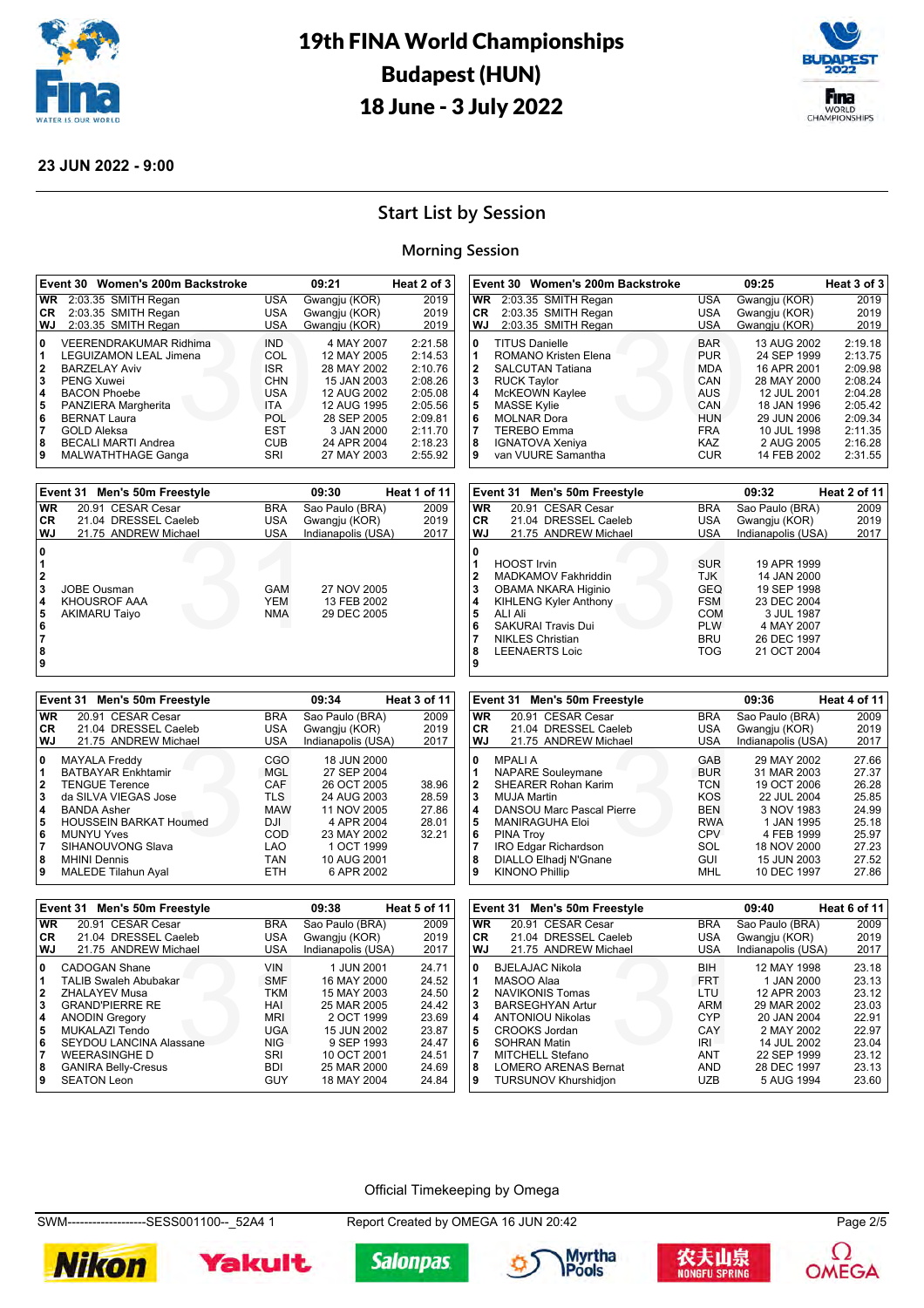



#### **23 JUN 2022 - 9:00**

## **Start List by Session**

#### **Morning Session**

**CR** 21.04 DRESSEL Caeleb<br>**WJ** 21.75 ANDREW Michael

|                                                           | Event 31 Men's 50m Freestyle                                                                                                                                                                                                           |                                                                                                                     | 09:42                                                                                                                                            | Heat 7 of 11                                                                           |
|-----------------------------------------------------------|----------------------------------------------------------------------------------------------------------------------------------------------------------------------------------------------------------------------------------------|---------------------------------------------------------------------------------------------------------------------|--------------------------------------------------------------------------------------------------------------------------------------------------|----------------------------------------------------------------------------------------|
| <b>WR</b>                                                 | 20.91 CESAR Cesar                                                                                                                                                                                                                      | <b>BRA</b>                                                                                                          | Sao Paulo (BRA)                                                                                                                                  | 2009                                                                                   |
| <b>CR</b>                                                 | 21.04 DRESSEL Caeleb                                                                                                                                                                                                                   | USA                                                                                                                 | Gwangju (KOR)                                                                                                                                    | 2019                                                                                   |
| WJ                                                        | 21.75 ANDREW Michael                                                                                                                                                                                                                   | <b>USA</b>                                                                                                          | Indianapolis (USA)                                                                                                                               | 2017                                                                                   |
| 0<br>1<br>$\mathbf{2}$<br>3<br>4<br>5<br>6<br>7<br>8<br>9 | <b>TAYLOR Lamar</b><br>SAHNOUNE Oussama<br><b>CARTER Dylan</b><br><b>SCHREUDERS Mikel</b><br><b>ZAITSEV Daniel</b><br><b>BUSCAGLIA Guido</b><br>JI Yuchan<br><b>FABIANI Remi</b><br><b>JIMMIE Clayton</b><br><b>HAMOUCHANE Souhail</b> | <b>BAH</b><br><b>ALG</b><br>TTO<br>ARU<br><b>EST</b><br>ARG<br><b>KOR</b><br><b>LUX</b><br><b>RSA</b><br><b>MAR</b> | 21 JUN 2003<br>2 AUG 1992<br>30 JAN 1996<br>21 SEP 1998<br>13 DEC 1997<br>8 OCT 1996<br>24 AUG 2002<br>13 NOV 2001<br>10 JUL 1995<br>26 JAN 1997 | 22.85<br>22.55<br>22.46<br>22.38<br>22.32<br>22.37<br>22.40<br>22.54<br>22.82<br>22.90 |

|           | Event 31 Men's 50m Freestyle     |            | 09:46              | Heat 9 of 11 |
|-----------|----------------------------------|------------|--------------------|--------------|
| <b>WR</b> | 20.91 CESAR Cesar                | <b>BRA</b> | Sao Paulo (BRA)    | 2009         |
| <b>CR</b> | 21.04 DRESSEL Caeleb             | USA        | Gwangju (KOR)      | 2019         |
| WJ        | 21.75 ANDREW Michael             | USA        | Indianapolis (USA) | 2017         |
| 0         | <b>LIA Nicholas</b>              | <b>NOR</b> | 13 FEB 2001        | 22.10        |
|           | <b>CZERNIAK Konrad</b>           | <b>POL</b> | 11 JUL 1989        | 22.00        |
| 2         | <b>NOWAKOWSKI Thomas Patrick</b> | AUS        | 2 FEB 2001         | 21.86        |
| 3         | <b>JURASZEK Pawel</b>            | POL        | 8 OCT 1994         | 21.72        |
| 4         | <b>ANDREW Michael</b>            | USA        | 18 APR 1999        | 21.45        |
| 5         | de BOER Thom                     | <b>NED</b> | 24 DEC 1991        | 21.58        |
| 6         | ZAZZERI Lorenzo                  | <b>ITA</b> | 9 AUG 1994         | 21.75        |
| 7         | <b>CHERUTI Meiron Amir</b>       | <b>ISR</b> | 19 OCT 1997        | 21.96        |
| 8         | <b>GIGLER Heiko</b>              | <b>AUT</b> | 17 JUN 1996        | 22.05        |
| 9         | SAMEH Abdelrahman                | EGY        | 9 MAR 2000         | 22.14        |

| 7                                         | <b>BRATANOV Kaloyan</b>                                                                                                                                                                                                                       | <b>BUL</b>                                                                                      | 24 JUL 2000                                                                                                                                      | 22.24                                                                                  |
|-------------------------------------------|-----------------------------------------------------------------------------------------------------------------------------------------------------------------------------------------------------------------------------------------------|-------------------------------------------------------------------------------------------------|--------------------------------------------------------------------------------------------------------------------------------------------------|----------------------------------------------------------------------------------------|
| 8                                         | <b>PICKETT Michael</b>                                                                                                                                                                                                                        | NZL                                                                                             | 17 AUG 2002                                                                                                                                      | 22.31                                                                                  |
| 9                                         | <b>DUSA Matej</b>                                                                                                                                                                                                                             | <b>SVK</b>                                                                                      | 10 JUL 2000                                                                                                                                      | 22.31                                                                                  |
|                                           | Event 31<br>Men's 50m Freestyle                                                                                                                                                                                                               |                                                                                                 | 09:48                                                                                                                                            | <b>Heat 10 of 11</b>                                                                   |
| <b>WR</b>                                 | 20.91 CESAR Cesar                                                                                                                                                                                                                             | <b>BRA</b>                                                                                      | Sao Paulo (BRA)                                                                                                                                  | 2009                                                                                   |
| <b>CR</b>                                 | 21.04 DRESSEL Caeleb                                                                                                                                                                                                                          | <b>USA</b>                                                                                      | Gwangju (KOR)                                                                                                                                    | 2019                                                                                   |
| WJ                                        | 21.75 ANDREW Michael                                                                                                                                                                                                                          | <b>USA</b>                                                                                      | Indianapolis (USA)                                                                                                                               | 2017                                                                                   |
| 0<br>1<br>2<br>3<br>4<br>5<br>6<br>8<br>9 | <b>BELL Grayson</b><br>SZABO Szebasztian<br><b>PUTS Jesse</b><br>LIENDO EDWARDS Joshua<br>PROUD Benjamin<br><b>MANAUDOU Florent</b><br><b>GROUSSET Maxime</b><br><b>MESTRE VIVAS Alberto</b><br>CASTANO GARCIA Gabriel<br>TAN Jonathan Eu Jin | AUS<br><b>HUN</b><br>NED.<br>CAN<br><b>GBR</b><br><b>FRA</b><br><b>FRA</b><br>VEN<br>MEX<br>SGP | 21 MAR 1997<br>11 MAR 1996<br>1 AUG 1994<br>20 AUG 2002<br>21 SEP 1994<br>12 NOV 1990<br>24 APR 1999<br>10 FEB 1999<br>1 NOV 1997<br>11 MAR 2002 | 22.08<br>21.99<br>21.84<br>21.63<br>21.42<br>21.53<br>21.74<br>21.93<br>22.01<br>22.12 |

THE SWE<br>TPE SWE<br>CHN<br>CHN<br>CAN<br>CAN<br>CAN<br>BUL<br>BUL<br>NZL

1 WU Chun-Feng TPE 2 DEC 1990 22.31<br>
1 ELIASSON Isak SWE 22 JAN 1996 22.29<br>
2 ZHANG Zhoujian CHN 26 SEP 2002 22.17<br>
3 BAIN Calum IRL 27 DEC 1996 22.16

 ZHANG Zhoujian CHN 26 SEP 2002 22.17 BAIN Calum **IRL 27 DEC 1996** 22.16 BARNA Andrej SRB 6 MAR 1998 22.14 **KISIL Yuri** CAN 18 SEP 1995 22.15<br> **6** GOVOROV Andrii CAN 18 SEP 1995 22.15 GOVOROV Andrii UKR 10 APR 1992 22.16

1 ELIASSON Isak SWE 22 JAN 1996<br>2 ZHANG Zhoujian CHN 26 SEP 2002<br>3 BAIN Calum

**Event 31 Men's 50m Freestyle 09:44 Heat 8 of 11 WR** 20.91 CESAR Cesar BRA Sao Paulo (BRA) 2009

21.75 ANDREW Michael **USA** Indianapolis (USA) 2017

|           | Event 31 Men's 50m Freestyle |            | 09:49              | <b>Heat 11 of 11</b> |
|-----------|------------------------------|------------|--------------------|----------------------|
| <b>WR</b> | 20.91 CESAR Cesar            | <b>BRA</b> | Sao Paulo (BRA)    | 2009                 |
| <b>CR</b> | 21.04 DRESSEL Caeleb         | <b>USA</b> | Gwangju (KOR)      | 2019                 |
| <b>WJ</b> | 21.75 ANDREW Michael         | USA        | Indianapolis (USA) | 2017                 |
| 0         | WANG Changhao                | <b>CHN</b> | 1 AUG 2002         | 22.06                |
| 1         | HO Ian Yentou                | <b>HKG</b> | 25 APR 1997        | 21.97                |
| 2         | <b>BURRAS Lewis Edward</b>   | <b>GBR</b> | 12 FEB 2000        | 21.77                |
| 3         | <b>GKOLOMEEV Kristian</b>    | <b>GRE</b> | 4 JUL 1993         | 21.60                |
| 4         | <b>DRESSEL Caeleb</b>        | USA.       | 16 AUG 1996        | 21.04                |
| 5         | <b>GIUSEPPE FRATUS Bruno</b> | <b>BRA</b> | 30 JUN 1989        | 21.49                |
| 6         | <b>BUKHOV Vladyslav</b>      | UKR.       | 5 JUL 2002         | 21.73                |
| 17        | DOTTO Luca                   | ITA.       | 18 APR 1990        | 21.86                |
| 8         | <b>BORGES LG</b>             | <b>BRA</b> | 21 MAY 1999        | 22.00                |
| 9         | <b>VARAKIN Alexandr</b>      | KAZ        | 17 FEB 1996        | 22.12                |

|                       | Event 32 Women's 50m Butterfly                                                      |                                        | 09:52                                     | Heat 1 of 7 |
|-----------------------|-------------------------------------------------------------------------------------|----------------------------------------|-------------------------------------------|-------------|
| <b>WR</b>             | 24.43 SJOSTROM Sarah                                                                | <b>SWE</b>                             | Boras (SWE)                               | 2014        |
| <b>CR</b>             | 24.60 SJOSTROM Sarah                                                                | <b>SWE</b>                             | Budapest (HUN)                            | 2017        |
| <b>WJ</b>             | 25.46 RIKAKO Rikako                                                                 | <b>JPN</b>                             | Indianapolis (USA)                        | 2017        |
| 0<br>3<br>4<br>5<br>6 | <b>AKTAR Sonia</b><br><b>MANUCHARYAN Varsenik</b><br><b>MORGINSHTERN Anastasiya</b> | <b>BAN</b><br><b>ARM</b><br><b>TKM</b> | 15 JUL 1997<br>11 JUL 2003<br>29 OCT 2005 |             |

|                                            | Event 32 Women's 50m Butterfly                                                                                                                                          |                                                                                         | 09:54                                                                                              | Heat 2 of 7 |
|--------------------------------------------|-------------------------------------------------------------------------------------------------------------------------------------------------------------------------|-----------------------------------------------------------------------------------------|----------------------------------------------------------------------------------------------------|-------------|
| <b>WR</b>                                  | 24.43 SJOSTROM Sarah                                                                                                                                                    | <b>SWE</b>                                                                              | Boras (SWE)                                                                                        | 2014        |
| CR.                                        | 24.60 SJOSTROM Sarah                                                                                                                                                    | <b>SWE</b>                                                                              | Budapest (HUN)                                                                                     | 2017        |
| <b>WJ</b>                                  | 25.46 RIKAKO Rikako                                                                                                                                                     | <b>JPN</b>                                                                              | Indianapolis (USA)                                                                                 | 2017        |
| 0<br>1<br>$\mathbf{2}$<br>3<br>4<br>5<br>6 | <b>KIHLENG Kestra</b><br><b>BINRAJAB Ayah</b><br><b>HEPLER Kayla</b><br><b>KOUADIO Lucie</b><br><b>PALJK Tilka</b><br><b>CHARLEMAGNE Mikaili</b><br>NAFAL Daniella Eddy | <b>FSM</b><br><b>BRN</b><br><b>MHL</b><br><b>CIV</b><br>ZAM<br><b>LCA</b><br><b>PLE</b> | 12 AUG 2003<br>16 AUG 2006<br>22 MAR 2002<br>6 OCT 2000<br>18 FEB 1997<br>1 APR 2003<br>8 JUL 2004 | 32.64       |
| 7<br>8<br>9                                | ILLIS Taffi<br><b>BATBAYAR Enkhkhuslen</b>                                                                                                                              | <b>MAA</b><br>MGL                                                                       | 2 SEP 2001<br>14 DEC 2001                                                                          |             |

|                                                           | Event 32 Women's 50m Butterfly                                                                                                                                                                                                 |                                                                                                              | 09:56                                                                                                                                          | Heat 3 of 7                                                                            |
|-----------------------------------------------------------|--------------------------------------------------------------------------------------------------------------------------------------------------------------------------------------------------------------------------------|--------------------------------------------------------------------------------------------------------------|------------------------------------------------------------------------------------------------------------------------------------------------|----------------------------------------------------------------------------------------|
| <b>WR</b>                                                 | 24.43 SJOSTROM Sarah                                                                                                                                                                                                           | SWE                                                                                                          | Boras (SWE)                                                                                                                                    | 2014                                                                                   |
| <b>CR</b>                                                 | 24.60 SJOSTROM Sarah                                                                                                                                                                                                           | <b>SWE</b>                                                                                                   | Budapest (HUN)                                                                                                                                 | 2017                                                                                   |
| WJ                                                        | 25.46 RIKAKO Rikako                                                                                                                                                                                                            | <b>JPN</b>                                                                                                   | Indianapolis (USA)                                                                                                                             | 2017                                                                                   |
| 0<br>1<br>$\mathbf{2}$<br>3<br>4<br>5<br>6<br>7<br>8<br>9 | <b>MARDINI Yusra</b><br><b>GAFFOOR Anigah</b><br>RABEJAONA Antsa<br>LIMA Lia Ana<br>EL BARODI Imane Houda<br>MILANESI Norah<br><b>SCHUTZMEIER MV</b><br><b>THOMPSON Cherelle</b><br><b>HOY Hayley</b><br><b>DONELLI Denise</b> | <b>FRT</b><br>SRI<br><b>MAD</b><br>ANG<br><b>MAR</b><br><b>CMR</b><br><b>NCA</b><br>TTO<br>SWZ<br><b>MOZ</b> | 5 MAR 1998<br>23 JAN 2004<br>5 JUN 2002<br>9 SEP 2001<br>21 FEB 2001<br>23 JAN 2003<br>29 OCT 1999<br>14 MAY 1992<br>1 MAR 2008<br>20 MAY 1996 | 30.35<br>29.56<br>29.34<br>28.85<br>28.42<br>28.51<br>29.25<br>29.53<br>30.33<br>30.53 |

#### Official Timekeeping by Omega

SWM-------------------SESS001100--\_52A4 1 Report Created by OMEGA 16 JUN 20:42 Page 3/5













**OMEGA**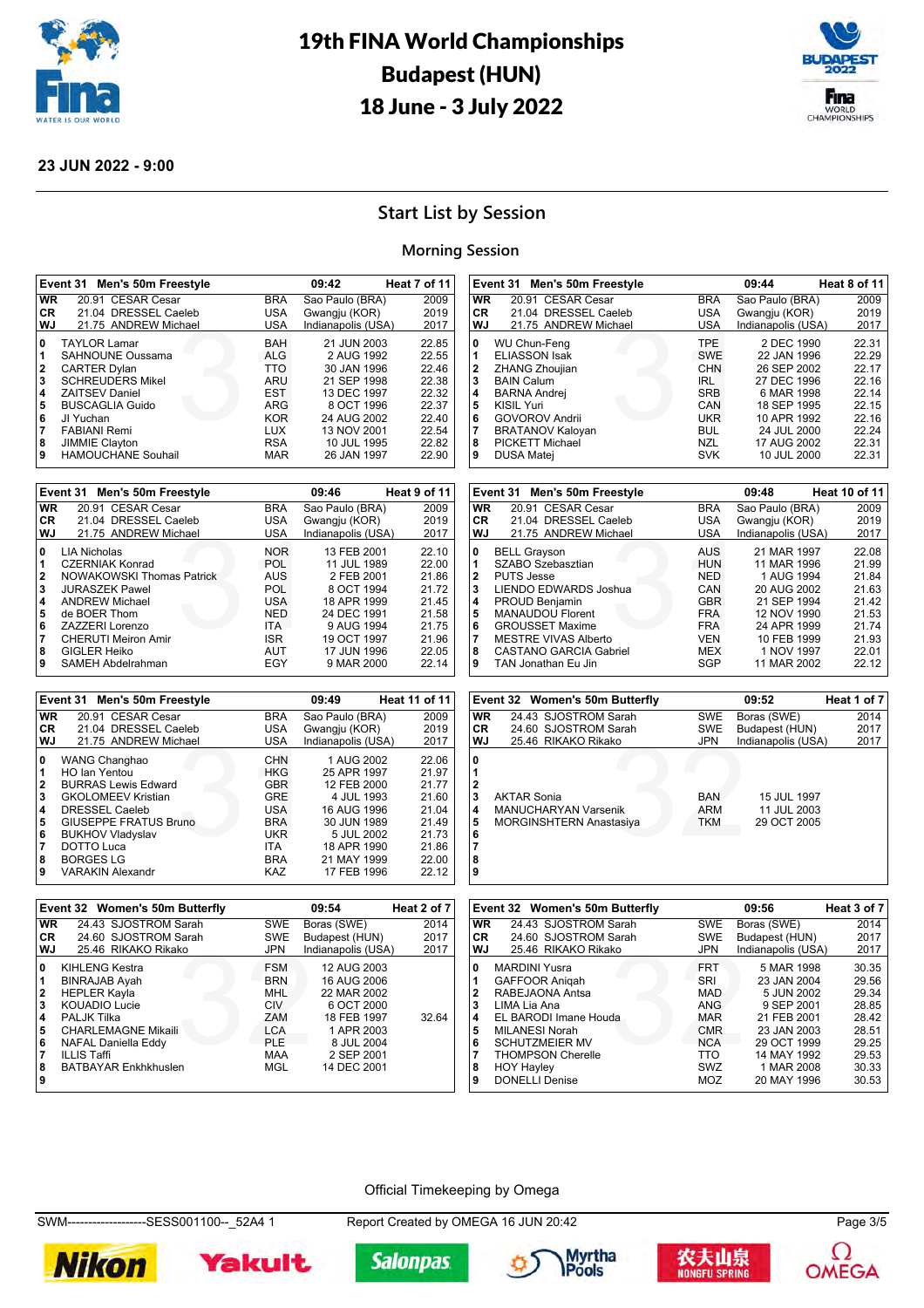



#### **23 JUN 2022 - 9:00**

## **Start List by Session**

#### **Morning Session**

|                                             | Event 32 Women's 50m Butterfly                                                                                                                                                                          |                                                                                                                     | 09:58                                                                                                                              | Heat 4 of 7                                                                   |
|---------------------------------------------|---------------------------------------------------------------------------------------------------------------------------------------------------------------------------------------------------------|---------------------------------------------------------------------------------------------------------------------|------------------------------------------------------------------------------------------------------------------------------------|-------------------------------------------------------------------------------|
| WR.                                         | 24.43 SJOSTROM Sarah                                                                                                                                                                                    | SWE                                                                                                                 | Boras (SWE)                                                                                                                        | 2014                                                                          |
| CR.                                         | 24.60 SJOSTROM Sarah                                                                                                                                                                                    | <b>SWE</b>                                                                                                          | Budapest (HUN)                                                                                                                     | 2017                                                                          |
| WJ                                          | 25.46 RIKAKO Rikako                                                                                                                                                                                     | <b>JPN</b>                                                                                                          | Indianapolis (USA)                                                                                                                 | 2017                                                                          |
| 10<br>11<br>2<br>3<br>4<br>5<br>6<br>7<br>8 | <b>MELIH Amel</b><br><b>DIOP Oumy</b><br><b>MOORE Maddv</b><br><b>LYON MAURERA Lismar</b><br>UGOLKOVA Maria<br>POTOCKA Tamara<br><b>SHEIKHALIZADEHKHAN</b><br>ALONSO MENDEZ Luana<br><b>BORG Olivia</b> | <b>ALG</b><br><b>SEN</b><br><b>BER</b><br><b>VEN</b><br>SUI<br><b>SVK</b><br><b>AZE</b><br><b>PAR</b><br><b>SAM</b> | 6 OCT 1993<br>29 AUG 2003<br>17 MAY 2000<br>19 OCT 2000<br>18 JUL 1989<br>15 AUG 2002<br>18 JUL 2004<br>19 MAR 2004<br>19 JAN 2001 | 27.68<br>27.40<br>27.12<br>27.11<br>26.99<br>27.10<br>27.12<br>27.34<br>27.46 |
| 9                                           | MERIZAJ Nikol                                                                                                                                                                                           | <b>ALB</b>                                                                                                          | 7 AUG 1998                                                                                                                         | 27.71                                                                         |

|              | Event 32 Women's 50m Butterfly |            | 10:02              | Heat 6 of 7 |
|--------------|--------------------------------|------------|--------------------|-------------|
| <b>WR</b>    | 24.43 SJOSTROM Sarah           | <b>SWE</b> | Boras (SWE)        | 2014        |
| CR.          | 24.60 SJOSTROM Sarah           | <b>SWE</b> | Budapest (HUN)     | 2017        |
| WJ           | 25.46 RIKAKO Rikako            | <b>JPN</b> | Indianapolis (USA) | 2017        |
| 0            | VARGA Dominika                 | <b>HUN</b> | 3 JUL 2001         | 26.69       |
| 1            | SRISA-ARD Jenjira              | <b>THA</b> | 16 APR 1995        | 26.53       |
| $\mathbf{2}$ | <b>JENSEN Julie Kepp</b>       | <b>DEN</b> | 3 JAN 2000         | 26.16       |
| 3            | <b>ZHANG Yufei</b>             | <b>CHN</b> | 19 APR 1998        | 25.66       |
| 4            | <b>HENIQUE Melanie</b>         | <b>FRA</b> | 22 DEC 1992        | 25.17       |
| 5            | <b>WATTEL Marie</b>            | <b>FRA</b> | 2 JUN 1997         | 25.51       |
| 6            | <b>JUNEVIK Sara</b>            | <b>SWE</b> | 14 FEB 2000        | 25.84       |
|              | PUDAR Lana                     | <b>BIH</b> | 19 JAN 2006        | 26.29       |
| 8            | NIKITINA Gabriela              | LAT        | 2 JUN 1994         | 26.65       |
| 9            | <b>QUAH Jing Wen</b>           | SGP        | 20 DEC 2000        | 26.98       |

|           | Event 33 Men's 4x200m Freestyle  |            | 10:06          | Heat 1 of 2 |
|-----------|----------------------------------|------------|----------------|-------------|
| <b>WR</b> | 6:58.55 United States of America | <b>USA</b> | Rome (ITA)     | 2009        |
| <b>CR</b> | 6:58.55 United States of America | <b>USA</b> | Rome (ITA)     | 2009        |
| WJ        | 7:08.37 United States of America | <b>USA</b> | Budapest (HUN) | 2019        |
| 0         | Vietnam                          | VIE        |                |             |
| 2         | Republic of Korea                | <b>KOR</b> |                | 7:11.45     |
| 3         | Hungary                          | <b>HUN</b> |                | 7:07.67     |
| 4         | Australia                        | AUS        |                | 7:01.84     |
| 5         | Italy                            | <b>ITA</b> |                | 7:03.24     |
| 6         | China                            | <b>CHN</b> |                | 7:08.27     |
|           | Thailand                         | <b>THA</b> |                |             |
| 8<br>9    |                                  |            |                |             |

|           | Event 33 Men's 4x200m Freestyle  |            | 10:15          | Heat 2 of 2 |
|-----------|----------------------------------|------------|----------------|-------------|
| <b>WR</b> | 6:58.55 United States of America | <b>USA</b> | Rome (ITA)     | 2009        |
| <b>CR</b> | 6:58.55 United States of America | <b>USA</b> | Rome (ITA)     | 2009        |
| WJ        | 7:08.37 United States of America | <b>USA</b> | Budapest (HUN) | 2019        |
| 0         |                                  |            |                |             |
|           | Canada                           | CAN        |                |             |
| 2         | Israel                           | <b>ISR</b> |                | 7:08.65     |
| 3         | France                           | <b>FRA</b> |                | 7:07.24     |
| 4         | <b>Great Britain</b>             | <b>GBR</b> |                | 6:58.58     |
| 5         | United States of America         | <b>USA</b> |                | 7:02.43     |
| 6         | Brazil                           | <b>BRA</b> |                | 7:07.73     |
|           | Singapore                        | SGP        |                | 7:21.49     |
| 8         |                                  |            |                |             |

KO JPN Index<br>
CAN<br>
SLO ITA<br>
ITA<br>
USA<br>
SWE<br>
DEN<br>
NED<br>
AUS<br>
FIN<br>
FIN

 SAVARD Katerine CAN 26 MAY 1993 26.66<br>1 KI ANCAR Neza SLO 19 FEB 2000 26.38 KLANCAR Neza SLO 19 FEB 2000 26.38 di PIETRO Silvia **ITA** 6 APR 1993 26.08<br>**3** HUSKE Torri **ITA** USA 7 DEC 2002 25.65 HUSKE Torri USA 7 DEC 2002 25.65 SJOSTROM Sarah SWE 17 AUG 1993 25.05<br>BECKMANN Emilie DEN 4 FEB 1997 25.50 BECKMANN Emilie **1997** 25.50<br> **6** de WAARD Maaike **11 OCT 1996** 25.76 de WAARD Maaike **NED** 11 OCT 1996 25.76<br>**7** THROSSELL Brianna **NED** AUS 10 FEB 1996 26.24 THROSSELL Brianna **AUS** 10 FEB 1996<br>
JALLOW Mimosa **AUS** FIN 17 JUN 1994 JALLOW Mimosa **FIN** 17 JUN 1994 26.57<br>**9** GASSON Helena **FIN** NZL 8 DEC 1994 26.87

**Event 32 Women's 50m Butterfly 10:04 Heat 7 of 7 WR** 24.43 SJOSTROM Sarah SWE Boras (SWE) 2014<br> **CR** 24.60 SJOSTROM Sarah SWE Budapest (HUN) 2017 **CR** 24.60 SJOSTROM Sarah SWE Budapest (HUN) 2017

Example of the Magnus Sidewanna<br>32<br>32 BRA EGY<br>52<br>52 BRA GRE<br>52<br>22 Magnus Sidewan<br>52<br>22 Magnus Sidewan<br>52<br>22 Magnus Sidewan<br>52<br>22 Magnus Sidewanna<br>52<br>22 Magnus Sidewanna<br>52

**Event 32 Women's 50m Butterfly 10:00 Heat 5 of 7 WR** 24.43 SJOSTROM Sarah SWE Boras (SWE) 2014<br> **CR** 24.60 SJOSTROM Sarah SWE Budapest (HUN) 2017

**WJ** 25.46 RIKAKO Rikako JPN Indianapolis (USA) 2017 HUANG Mei-Chien **Canadian TPE** 13 JUN 1998 26.72<br>1 TOMANIK DIAMANTE Giovanna BRA 26 JUN 1997 26.55 TOMANIK DIAMANTE Giovanna **1997** 26.55<br> **2** di LIDDO Elena **111** 111 2 1114 8 SEP 1993 26.23<br> **3** OSMAN Farida **1995** 25.73 di LIDDO Elena ITA 8 SEP 1993 26.23 OSMAN Farida EGY 18 JAN 1995 25.73 CURZAN Chaire **1988**<br> **4** CURZAN Claire **1988**<br> **5** NTOUNTOUNAKI Anna **1988** GRE 9 SEP 1995 25.65 NTOUNTOUNAKI Anna GRE 9 SEP 1995 25.65 GIELE Tessa **NED** 1 NOV 2002 25.96<br> **7** JEONG Soeun **1 NOV 2002** 25.96<br> **7** JEONG Soeun **KOR** 5 APR 1996 26.36 JEONG Soeun KOR 5 APR 1996 26.36

24.60 SJOSTROM Sarah

**BELGADO KOTEK Anicka 9** RENNER Miranda Cristina

25.46 RIKAKO Rikako

**9** GASSON Helena

|                                                                         | Event 34 Women's 800m Freestyle                                                                     |                                                             | 10:24                                                                 | Heat 1 of 3                               |
|-------------------------------------------------------------------------|-----------------------------------------------------------------------------------------------------|-------------------------------------------------------------|-----------------------------------------------------------------------|-------------------------------------------|
| <b>WR</b>                                                               | 8:04.79 LEDECKY Katie                                                                               | USA                                                         | Rio de Janeiro                                                        | 2016                                      |
| CR.                                                                     | 8:07.39 LEDECKY Katie                                                                               | USA                                                         | Kazan (RUS)                                                           | 2015                                      |
| <b>WJ</b>                                                               | 8:11.00 LEDECKY Katie                                                                               | <b>USA</b>                                                  | Shenandoah (USA)                                                      | 2014                                      |
| 0<br>$\overline{2}$<br>3<br>$\overline{\mathbf{4}}$<br>5<br>6<br>8<br>9 | <b>TE FLAN Talita</b><br>EIDESGAARD Var<br>VALLONI Arianna<br>VO Thi My Tien<br><b>LONT Arianna</b> | CIV<br><b>FAR</b><br><b>SMR</b><br><b>VIE</b><br><b>MAA</b> | 2 JUN 1995<br>18 MAR 2001<br>10 APR 2001<br>29 OCT 2005<br>1 OCT 2006 | 9:24.45<br>8:49.57<br>8:51.73<br>10:54.77 |

|                        | Event 34 Women's 800m Freestyle                                                            |                                                      | 10:37                                                   | Heat 2 of 3                              |
|------------------------|--------------------------------------------------------------------------------------------|------------------------------------------------------|---------------------------------------------------------|------------------------------------------|
| <b>WR</b>              | 8:04.79 LEDECKY Katie                                                                      | USA                                                  | Rio de Janeiro                                          | 2016                                     |
| <b>CR</b>              | 8:07.39 LEDECKY Katie                                                                      | <b>USA</b>                                           | Kazan (RUS)                                             | 2015                                     |
| <b>WJ</b>              | 8:11.00 LEDECKY Katie                                                                      | <b>USA</b>                                           | Shenandoah (USA)                                        | 2014                                     |
| 0<br>$\mathbf{2}$<br>3 | COELHO DURAES Diana<br>OTERO FERNANDEZ Paula<br><b>NAMBA Miyu</b><br><b>MELVERTON Kiah</b> | <b>POR</b><br><b>ESP</b><br><b>JPN</b><br>AUS        | 8 JUN 1996<br>30 MAR 2004<br>31 MAY 2002<br>5 NOV 1996  | 8:38.58<br>8:34.90<br>8:26.61<br>8:19.05 |
| 4                      | <b>QUADARELLA Simona</b>                                                                   | <b>ITA</b>                                           | 18 DEC 1998                                             | 8:17.32                                  |
| 5<br>6<br>8            | SMITH Leah<br><b>TANG Muhan</b><br><b>JUNGBLUT V</b><br><b>MARTINEZ GUILLEN Angela</b>     | <b>USA</b><br><b>CHN</b><br><b>BRA</b><br><b>ESP</b> | 19 APR 1995<br>4 SEP 2003<br>29 JUN 1996<br>18 MAR 2004 | 8:17.52<br>8:25.24<br>8:30.84<br>8:36.23 |
| 9                      | <b>GAN Ching Hwee</b>                                                                      | SGP                                                  | 22 JUL 2003                                             | 8:42.60                                  |

#### Official Timekeeping by Omega

**9**

SWM-------------------SESS001100--\_52A4 1 Report Created by OMEGA 16 JUN 20:42 Page 4/5













**OMEGA**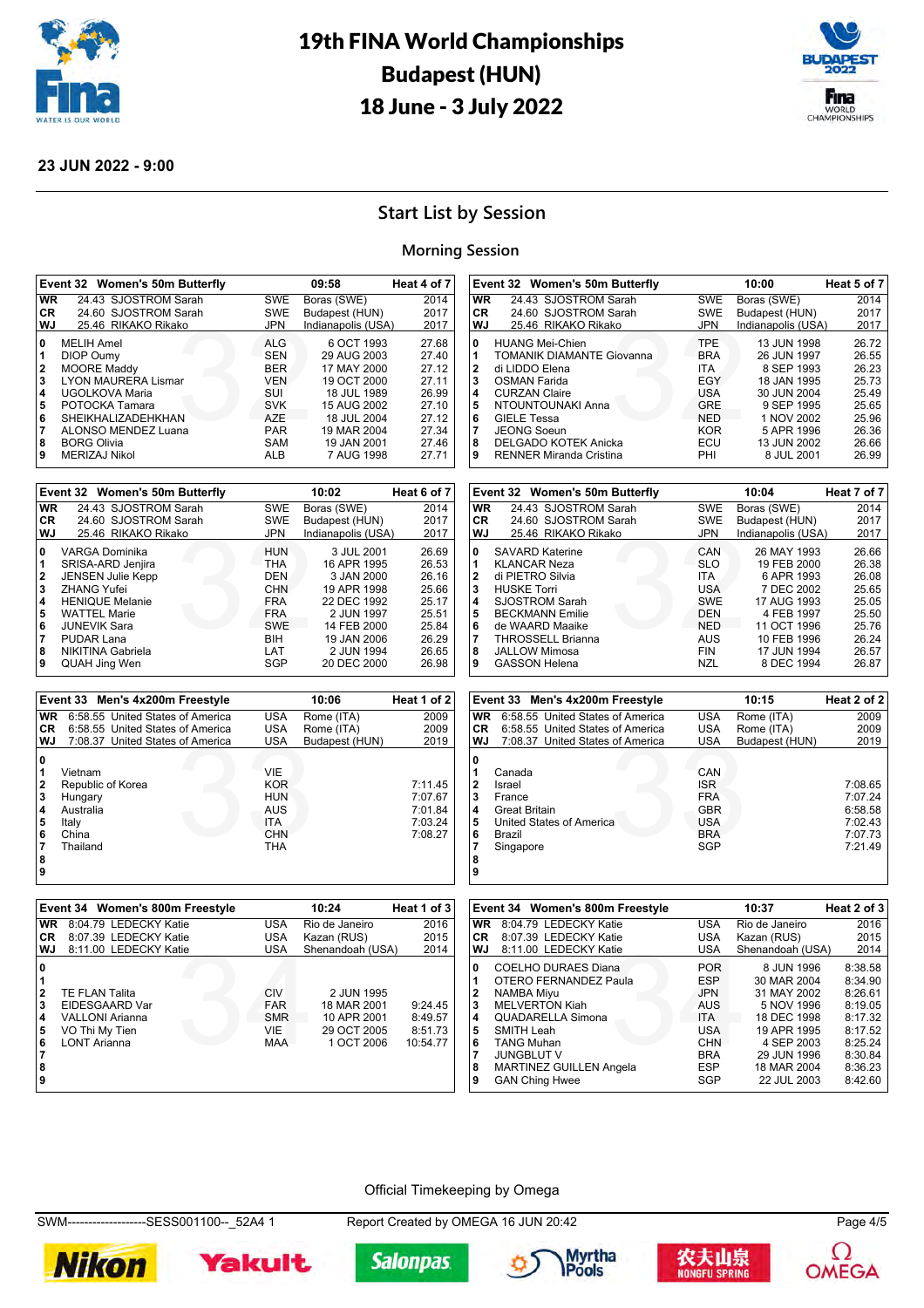



## **Start List by Session**

#### **Morning Session**

|                                              | Event 34 Women's 800m Freestyle                                                                                                                                                         |                                                                                         | 10:47                                                                                                          | Heat 3 of 3                                                                          |
|----------------------------------------------|-----------------------------------------------------------------------------------------------------------------------------------------------------------------------------------------|-----------------------------------------------------------------------------------------|----------------------------------------------------------------------------------------------------------------|--------------------------------------------------------------------------------------|
| WR                                           | 8:04.79 LEDECKY Katie                                                                                                                                                                   | USA                                                                                     | Rio de Janeiro                                                                                                 | 2016                                                                                 |
| <b>CR</b>                                    | 8:07.39 LEDECKY Katie                                                                                                                                                                   | <b>USA</b>                                                                              | Kazan (RUS)                                                                                                    | 2015                                                                                 |
| WJ                                           | 8:11.00 LEDECKY Katie                                                                                                                                                                   | <b>USA</b>                                                                              | Shenandoah (USA)                                                                                               | 2014                                                                                 |
| 0<br>1<br>$\overline{2}$<br>3<br>4<br>5<br>6 | <b>BELLIO Katrina</b><br><b>KOBRICH SCHIMPL Kristel</b><br><b>KESELY Ajna</b><br><b>PALLISTER Lani</b><br><b>LEDECKY Katie</b><br>LI Bingjie<br><b>GOSE</b> Isabel<br><b>THOMAS Eve</b> | CAN<br>CHI<br><b>HUN</b><br><b>AUS</b><br><b>USA</b><br><b>CHN</b><br><b>GER</b><br>NZL | 1 AUG 2004<br>9 AUG 1985<br>10 SEP 2001<br>6 JUN 2002<br>17 MAR 1997<br>3 MAR 2002<br>9 MAY 2002<br>9 FEB 2001 | 8:38.12<br>8:32.58<br>8:26.20<br>8:17.77<br>8:09.27<br>8:17.39<br>8:21.79<br>8:28.65 |
| 8<br>9                                       | RONCATTO G<br><b>HAN Dakyung</b>                                                                                                                                                        | <b>BRA</b><br><b>KOR</b>                                                                | 19 JUL 1998<br>31 JAN 2000                                                                                     | 8:35.29<br>8:39.27                                                                   |













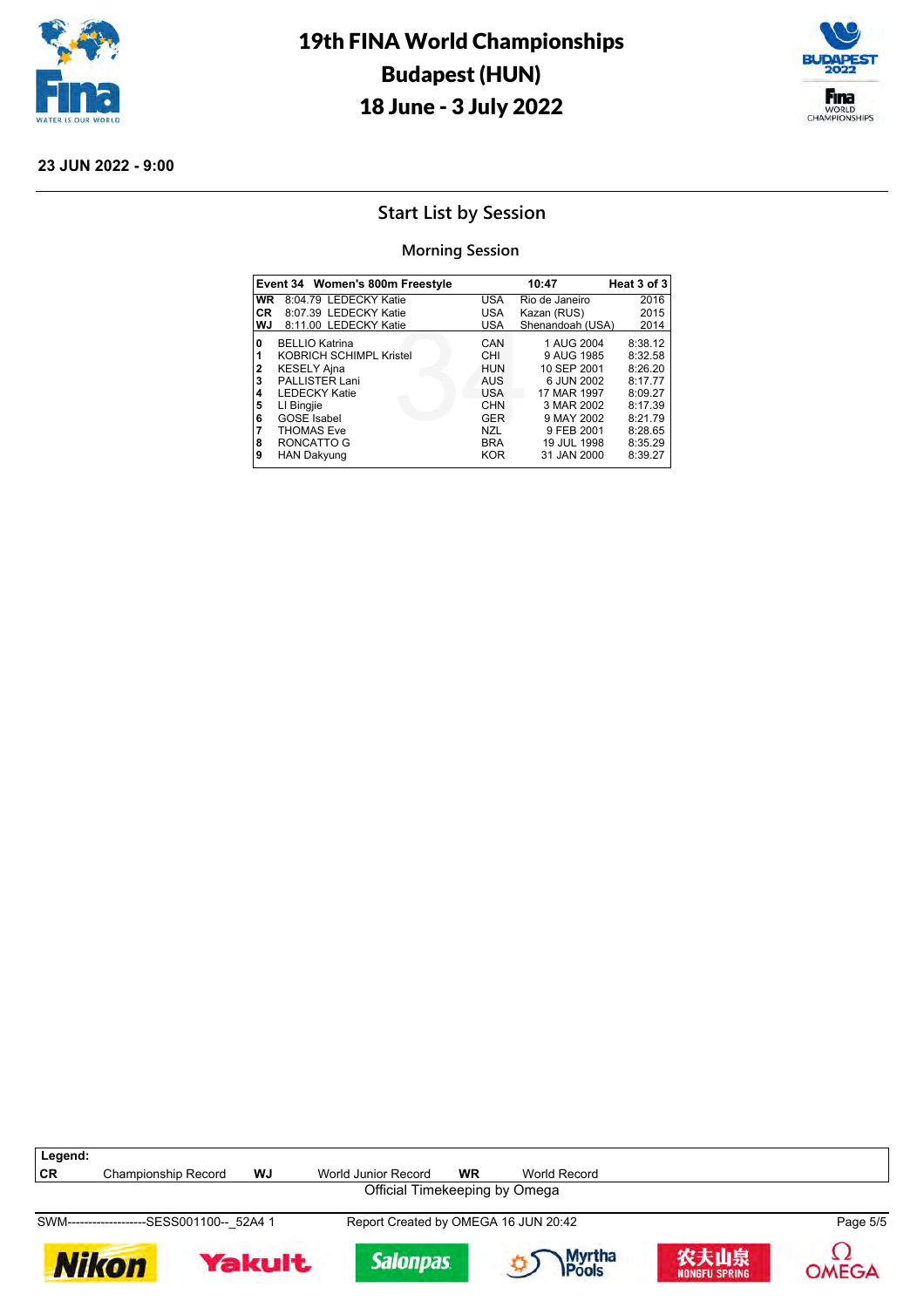

## 18 June - 3 July 2022



**Women's 50m Freestyle 50m nage libre - femmes**

**Heats Séries**

## **Start List**

### **Event Number 35**

|           | Record Name |                      | <b>NAT Code</b> | Location       | Date          |
|-----------|-------------|----------------------|-----------------|----------------|---------------|
| <b>WR</b> |             | 23.67 SJOSTROM Sarah | SWE             | Budapest (HUN) | 29 JUL 2017   |
| <b>CR</b> |             | 23.67 SJOSTROM Sarah | <b>SWE</b>      | Budapest (HUN) | 29 JUL 2017   |
| WJ        |             | 24.17 CURZAN Claire  | JSA             | Cary (USA)     | 14 MAY 2021 I |

#### **Heat 1 of 10 (9:00)**

| Lane | Name                | <b>NAT Code</b> | Date of Birth | <b>Entry Time</b> | Time | Rank |
|------|---------------------|-----------------|---------------|-------------------|------|------|
|      | <b>AKTAR Sonia</b>  | <b>BAN</b>      | 15 JUL 1997   |                   |      |      |
|      | SAADI Maesha        | <b>COM</b>      | 16 JAN 2007   |                   |      |      |
|      | ABU SHAMALEH Marina | <b>PLE</b>      | 22 JUL 2005   |                   |      |      |
|      | RUCHTI Lucia        | <b>SMF</b>      | 9 MAY 2003    |                   |      |      |

#### **Heat 2 of 10 (9:02)**

| Lane | <b>Name</b>                  | <b>NAT Code</b> | Date of Birth | <b>Entry Time</b> | <b>Time</b> | Rank |
|------|------------------------------|-----------------|---------------|-------------------|-------------|------|
| 0    | <b>BORDACHYOVA Ekaterina</b> | <b>TJK</b>      | 17 MAY 2003   |                   |             |      |
|      | <b>AMENOU Marie</b>          | <b>TOG</b>      | 15 AUG 2006   |                   |             |      |
|      | KOUADIO Lucie                | CIV             | 6 OCT 2000    |                   |             |      |
| 3    | AHMED Hamna                  | <b>MDV</b>      | 18 APR 2003   |                   |             |      |
| 4    | <b>FORSON Kaya</b>           | <b>GHA</b>      | 19 MAR 2002   |                   |             |      |
| 5    | <b>BEIQI Hana</b>            | <b>KOS</b>      | 28 SEP 2008   |                   |             |      |
| 6    | <b>FULLER Olivia</b>         | <b>ANT</b>      | 5 JUN 2003    |                   |             |      |
|      | <b>HEPLER Kayla</b>          | <b>MHL</b>      | 22 MAR 2002   |                   |             |      |
| 8    | SAM Sainabou                 | <b>GAM</b>      | 20 MAY 2002   |                   |             |      |
| 9    | <b>HOSEI Yuri</b>            | <b>PLW</b>      | 20 MAY 2005   |                   |             |      |

#### **Heat 3 of 10 (9:04)**

 $\overline{\phantom{a}}$ 

| Lane | <b>Name</b>                        | <b>NAT Code</b> | Date of Birth | <b>Entry Time</b> | <b>Time</b> | Rank |
|------|------------------------------------|-----------------|---------------|-------------------|-------------|------|
| 0    | <b>BOBIMBO LOUFOUIMPOU Vanessa</b> | CGO             | 8 DEC 1999    |                   |             |      |
|      | <b>BINRAJAB Ayah</b>               | <b>BRN</b>      | 16 AUG 2006   |                   |             |      |
|      | EKOMBA OCOMO Rita                  | <b>GEQ</b>      | 10 DEC 2000   | 45.42             |             |      |
| 3    | HARDING-MARLIN Jennifer Lynn       | <b>SKN</b>      | 11 JUN 1992   | 33.78             |             |      |
| 4    | MOUSSA MAHAMANE Roukaya            | <b>NIG</b>      | 13 JAN 1997   | 32.21             |             |      |
| 5    | XIMENES BELO Imelda                | <b>TLS</b>      | 24 OCT 1998   | 32.89             |             |      |
| 6    | <b>AMARE Brhane Demeke</b>         | ETH.            | 28 SEP 1995   | 33.93             |             |      |
|      | ALAYED Mashael Meshari A           | <b>KSA</b>      | 18 DEC 2006   |                   |             |      |
| 8    | <b>FUGO Eunike</b>                 | TAN             | 16 MAR 2006   |                   |             |      |
| 9    | THOMPSON Jinie Kim                 | <b>NMA</b>      | 16 DEC 2005   |                   |             |      |

Official Timekeeping by Omega











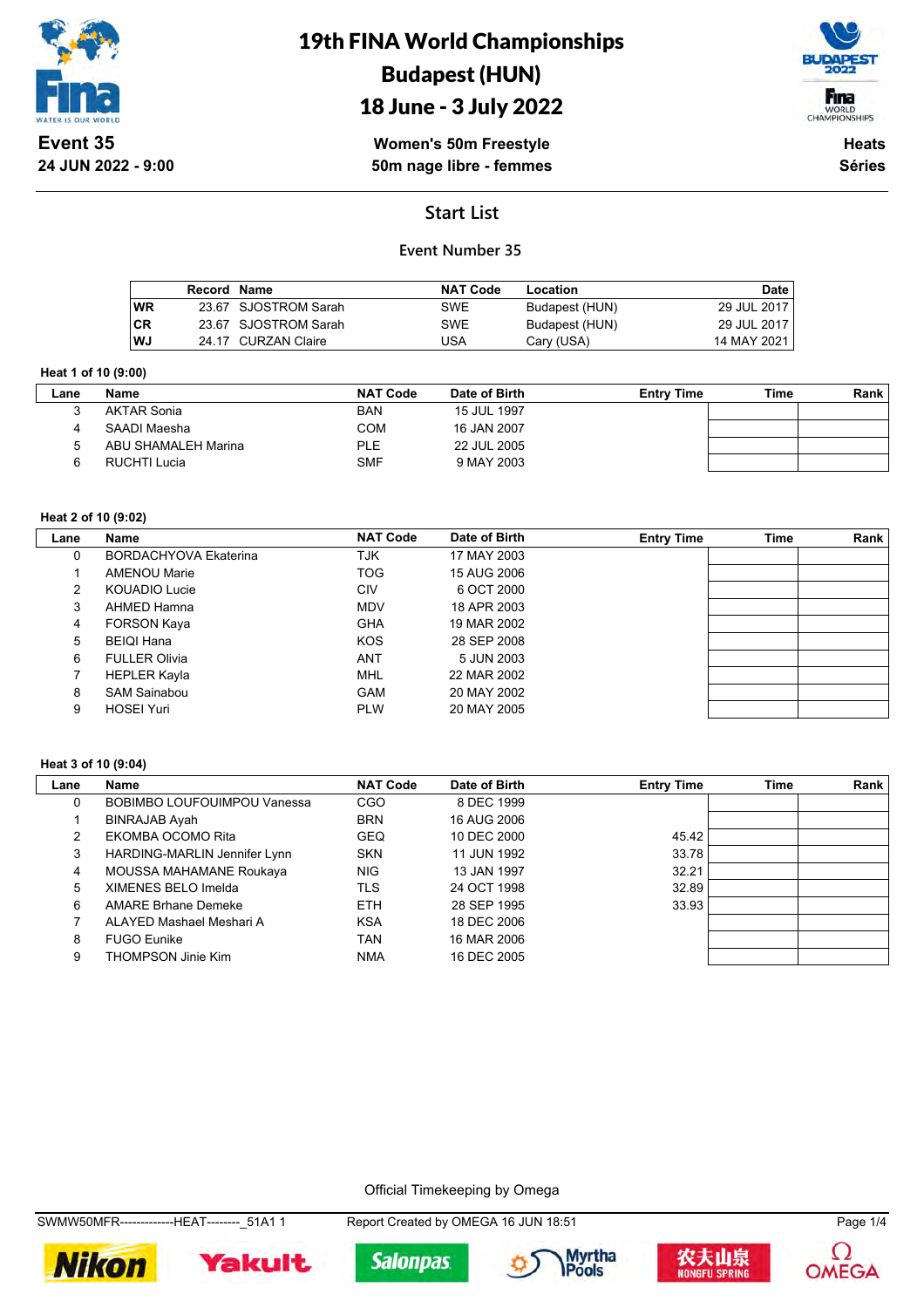

## 18 June - 3 July 2022

**Women's 50m Freestyle 50m nage libre - femmes**



**Heats Séries**

## **Start List**

### **Event Number 35**

#### **Heat 4 of 10 (9:06)**

| Lane | Name                   | <b>NAT Code</b> | Date of Birth | <b>Entry Time</b> | <b>Time</b> | Rank |
|------|------------------------|-----------------|---------------|-------------------|-------------|------|
| 0    | MANIRIHO Alyse Leilla  | <b>BDI</b>      | 26 MAY 2007   | 31.41             |             |      |
|      | CHANG'ANAMUNO Tayamika | <b>MAW</b>      | 1 JUL 2000    | 30.81             |             |      |
| 2    | <b>RODRIGUES Ariel</b> | <b>GUY</b>      | 10 DEC 2007   | 29.48             |             |      |
| 3    | <b>SOK Vorleak</b>     | <b>CAM</b>      | 28 JUN 2002   | 28.97             |             |      |
| 4    | MJIMBA Nomvula         | ZIM             | 17 MAR 2002   | 28.38             |             |      |
| 5    | RABEJAONA Antsa        | <b>MAD</b>      | 5 JUN 2002    | 28.52             |             |      |
| 6    | RADJI Nafissath        | <b>BEN</b>      | 2 AUG 2002    | 29.46             |             |      |
|      | KOURAOGO Iman          | <b>BUR</b>      | 9 MAY 2006    | 30.39             |             |      |
| 8    | ILLIS Taffi            | <b>MAA</b>      | 2 SEP 2001    | 31.21             |             |      |
| 9    | SAUVOUREL Chloe        | <b>CAF</b>      | 18 JUN 2000   | 32.18             |             |      |

#### **Heat 5 of 10 (9:08)**

| Lane | Name                        | <b>NAT Code</b> | Date of Birth | <b>Entry Time</b> | Time | Rank |
|------|-----------------------------|-----------------|---------------|-------------------|------|------|
| 0    | KULJACA Jovana              | <b>MNE</b>      | 6 MAY 2004    | 28.27             |      |      |
|      | ELIZABETH Khema             | <b>SEY</b>      | 27 JAN 2005   | 28.08             |      |      |
| 2    | <b>MARDINI Yusra</b>        | <b>FRT</b>      | 5 MAR 1998    | 27.63             |      |      |
| 3    | KHIYARA Lina                | <b>MAR</b>      | 29 MAY 2003   | 27.25             |      |      |
| 4    | <b>EGNER Maxine</b>         | <b>BOT</b>      | 12 JUL 2004   | 27.07             |      |      |
| 5    | ROVA Cheyenne               | FIJ             | 23 APR 1995   | 27.11             |      |      |
| 6    | <b>MANUCHARYAN Varsenik</b> | <b>ARM</b>      | 11 JUL 2003   | 27.59             |      |      |
|      | KHAN Bisma                  | <b>PAK</b>      | 21 APR 2002   | 27.78             |      |      |
| 8    | OKA Dorcas                  | <b>NGR</b>      | 27 OCT 2001   | 28.25             |      |      |
| 9    | VELE Georgia-Leigh          | <b>PNG</b>      | 11 DEC 1998   | 28.36             |      |      |

#### **Heat 6 of 10 (9:10)**

 $\overline{\phantom{a}}$ 

| Lane | Name                                 | <b>NAT Code</b> | Date of Birth | <b>Entry Time</b> | Time | Rank |
|------|--------------------------------------|-----------------|---------------|-------------------|------|------|
| 0    | <b>CHARLEMAGNE Mikaili</b>           | LCA             | 1 APR 2003    | 26.99             |      |      |
|      | <b>CROOKS Jillian Janis Geohagan</b> | CAY             | 27 JUN 2006   | 26.73             |      |      |
| 2    | MILANESI Norah                       | <b>CMR</b>      | 23 JAN 2003   | 26.41             |      |      |
| 3    | NAMUTEBI Kirabo                      | <b>UGA</b>      | 8 FEB 2005    | 26.26             |      |      |
| 4    | FERNANDINI ERAZO Rafaela             | <b>PER</b>      | 17 JUN 2001   | 26.18             |      |      |
| 5    | MERIZAJ Nikol                        | <b>ALB</b>      | 7 AUG 1998    | 26.21             |      |      |
| 6    | <b>FARRO Chloe</b>                   | <b>ARU</b>      | 19 JUN 2003   | 26.36             |      |      |
|      | <b>GUPTA Kenisha</b>                 | <b>IND</b>      | 13 MAR 2003   | 26.55             |      |      |
| 8    | <b>SCHUTZMEIER Maria Victoria</b>    | <b>NCA</b>      | 29 OCT 1999   | 26.79             |      |      |
| 9    | <b>KHOURY Marie</b>                  | LBN             | 4 MAY 2001    | 27.05             |      |      |

Official Timekeeping by Omega











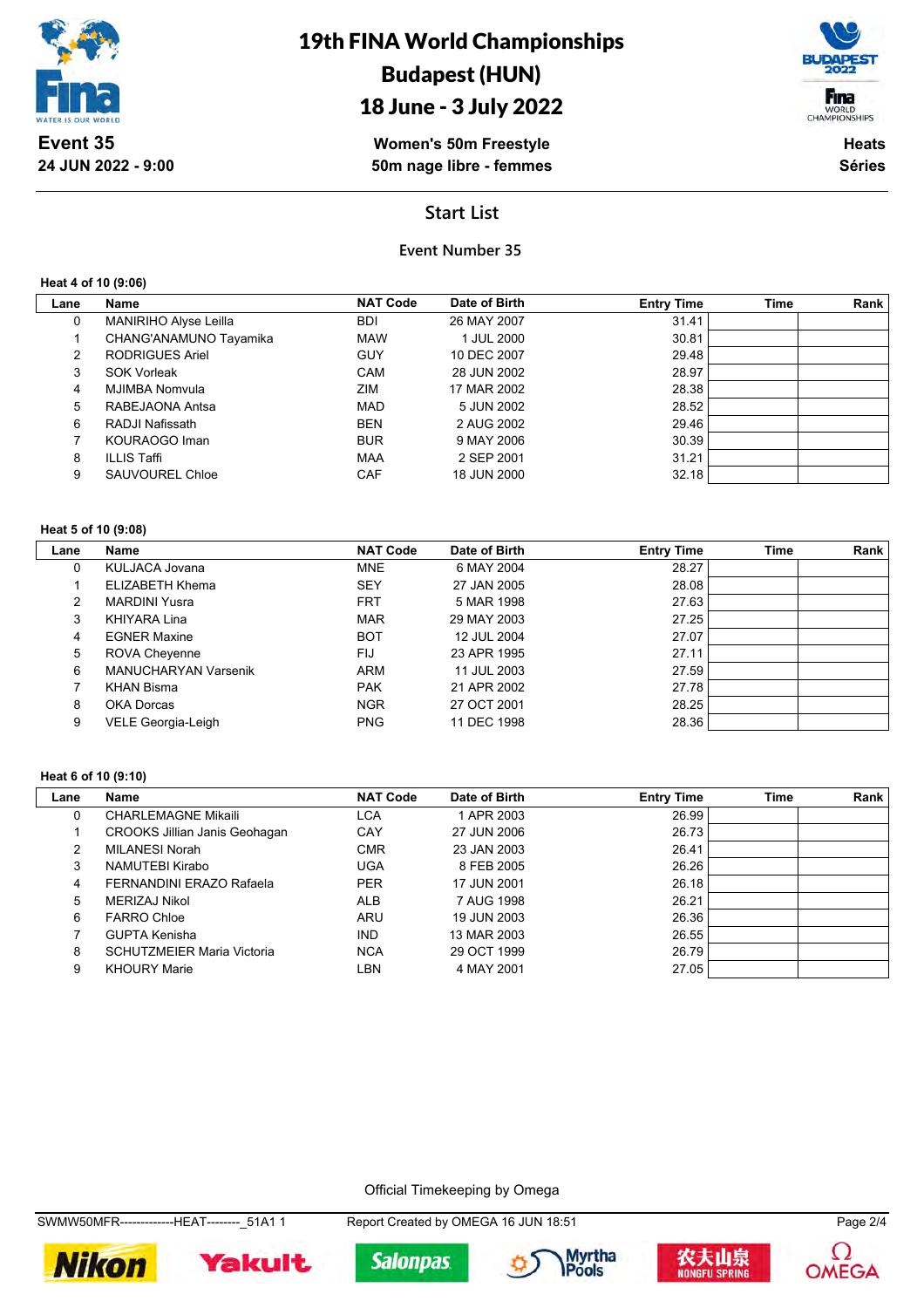

## 18 June - 3 July 2022

**Women's 50m Freestyle 50m nage libre - femmes**



**Heats Séries**

## **Start List**

## **Event Number 35**

**Heat 7 of 10 (9:12)**

| Lane | Name                          | <b>NAT Code</b> | Date of Birth | <b>Entry Time</b> | <b>Time</b> | Rank |
|------|-------------------------------|-----------------|---------------|-------------------|-------------|------|
| 0    | <b>GOLOVATY Daria</b>         | ISR.            | 30 AUG 2005   | 25.82             |             |      |
|      | <b>MOORE Maddy</b>            | <b>BER</b>      | 17 MAY 2000   | 25.77             |             |      |
| 2    | <b>ALKHALDI Jasmine</b>       | PHI             | 20 JUN 1993   | 25.62             |             |      |
| 3    | <b>HUANG Mei-Chien</b>        | TPE.            | 13 JUN 1998   | 25.59             |             |      |
| 4    | PETKOVA Diana                 | <b>BUL</b>      | 10 JUN 2000   | 25.56             |             |      |
| 5.   | <b>TOURETSKI Sasha</b>        | SUI             | 20 SEP 1994   | 25.56             |             |      |
| 6    | <b>THOMPSON Cherelle</b>      | TTO             | 14 MAY 1992   | 25.61             |             |      |
|      | <b>CHENG Camille Lily Mei</b> | <b>HKG</b>      | 9 MAY 1993    | 25.74             |             |      |
| 8    | TORREZ GUZMAN Karen           | <b>BOL</b>      | 29 JUL 1992   | 25.77             |             |      |
| 9    | NIKITINA Gabriela             | LAT             | 2 JUN 1994    | 25.88             |             |      |

#### **Heat 8 of 10 (9:14)**

| Lane | Name                   | <b>NAT Code</b> | Date of Birth | <b>Entry Time</b> | <b>Time</b> | Rank |
|------|------------------------|-----------------|---------------|-------------------|-------------|------|
| 0    | <b>MELIH Amel</b>      | <b>ALG</b>      | 6 OCT 1993    | 25.36             |             |      |
|      | <b>JEONG Soeun</b>     | <b>KOR</b>      | 5 APR 1996    | 25.09             |             |      |
| 2    | OMOTO Rika             | <b>JPN</b>      | 8 MAY 1997    | 24.75             |             |      |
| 3    | <b>HOPKIN Anna</b>     | <b>GBR</b>      | 24 APR 1996   | 24.51             |             |      |
| 4    | WASICK Katarzyna       | POL             | 22 MAR 1992   | 24.17             |             |      |
| 5    | <b>HUSKE Torri</b>     | <b>USA</b>      | 7 DEC 2002    | 24.45             |             |      |
| 6    | <b>CHELIUS Emma</b>    | <b>RSA</b>      | 2 AUG 1996    | 24.64             |             |      |
|      | di PIETRO Silvia       | <b>ITA</b>      | 6 APR 1993    | 24.91             |             |      |
| 8    | MEILUTYTE Ruta         | LTU             | 19 MAR 1997   | 25.19             |             |      |
| 9    | <b>EDWARDS Chelsey</b> | NZL             | 15 JUN 2001   | 25.52             |             |      |

#### **Heat 9 of 10 (9:16)**

| Lane | Name                     | <b>NAT Code</b> | Date of Birth | <b>Entry Time</b> | <b>Time</b> | Rank |
|------|--------------------------|-----------------|---------------|-------------------|-------------|------|
| 0    | DRAKOU Theodora          | <b>GRE</b>      | 6 FEB 1992    | 25.28             |             |      |
|      | <b>SENANSZKY Petra</b>   | <b>HUN</b>      | 10 JAN 1994   | 24.97             |             |      |
| 2    | <b>JENSEN Julie Kepp</b> | <b>DEN</b>      | 3 JAN 2000    | 24.68             |             |      |
| 3    | <b>HARRIS Meg</b>        | <b>AUS</b>      | 7 MAR 2002    | 24.50             |             |      |
| 4    | <b>JACK Shayna</b>       | <b>AUS</b>      | 6 NOV 1998    | 24.14             |             |      |
| 5    | <b>CHENG Yujie</b>       | <b>CHN</b>      | 22 SEP 2005   | 24.41             |             |      |
| 6    | van ROON Valerie         | <b>NED</b>      | 13 AUG 1998   | 24.63             |             |      |
|      | <b>VERSIANI FERREIRA</b> | <b>BRA</b>      | 17 MAR 1993   | 24.84             |             |      |
| 8    | SRISA-ARD Jenjira        | <b>THA</b>      | 16 APR 1995   | 25.12             |             |      |
| 9    | LIM Xiang Qi Amanda      | <b>SGP</b>      | 8 JAN 1993    | 25.39             |             |      |

Official Timekeeping by Omega

SWMW50MFR--------------HEAT--------\_51A1 1 Report Created by OMEGA 16 JUN 18:51 Page 3/4











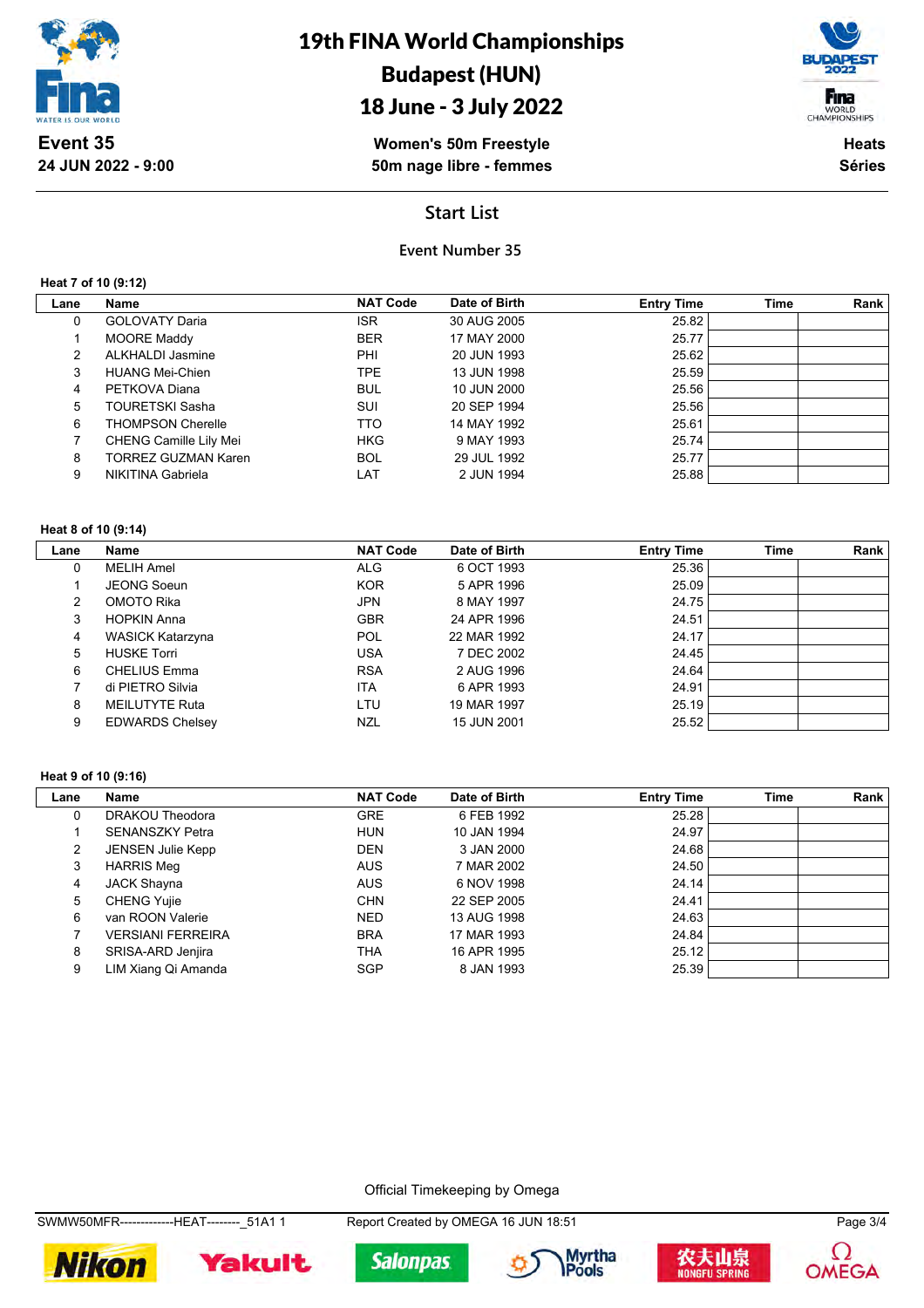

## 18 June - 3 July 2022

**Women's 50m Freestyle 50m nage libre - femmes**

**Heats Séries**

Fina WORLD<br>CHAMPIONSHIPS

## **Start List**

**Event Number 35**

#### **Heat 10 of 10 (9:18)**

 $\lceil$ 

| Lane | Name                  | <b>NAT Code</b> | Date of Birth | <b>Entry Time</b> | <b>Time</b> | Rank |
|------|-----------------------|-----------------|---------------|-------------------|-------------|------|
| 0    | <b>ANTONIOU Kalia</b> | <b>CYP</b>      | 6 APR 2000    | 25.25             |             |      |
|      | <b>KLANCAR Neza</b>   | <b>SLO</b>      | 19 FEB 2000   | 24.96             |             |      |
| 2    | SANCHEZ Kayla         | CAN             | 7 APR 2001    | 24.68             |             |      |
| 3    | <b>BROWN Erika</b>    | USA             | 27 AUG 1998   | 24.48             |             |      |
| 4    | SJOSTROM Sarah        | <b>SWE</b>      | 17 AUG 1993   | 24.07             |             |      |
| 5    | <b>ZHANG Yufei</b>    | <b>CHN</b>      | 19 APR 1998   | 24.29             |             |      |
| 6    | <b>WATTEL Marie</b>   | <b>FRA</b>      | 2 JUN 1997    | 24.54             |             |      |
|      | <b>BUSCH Kim</b>      | <b>NED</b>      | 16 JUN 1998   | 24.75             |             |      |
| 8    | <b>OSMAN Farida</b>   | EGY             | 18 JAN 1995   | 25.10             |             |      |
| 9    | DELGADO KOTEK Anicka  | ECU             | 13 JUN 2002   | 25.36             |             |      |

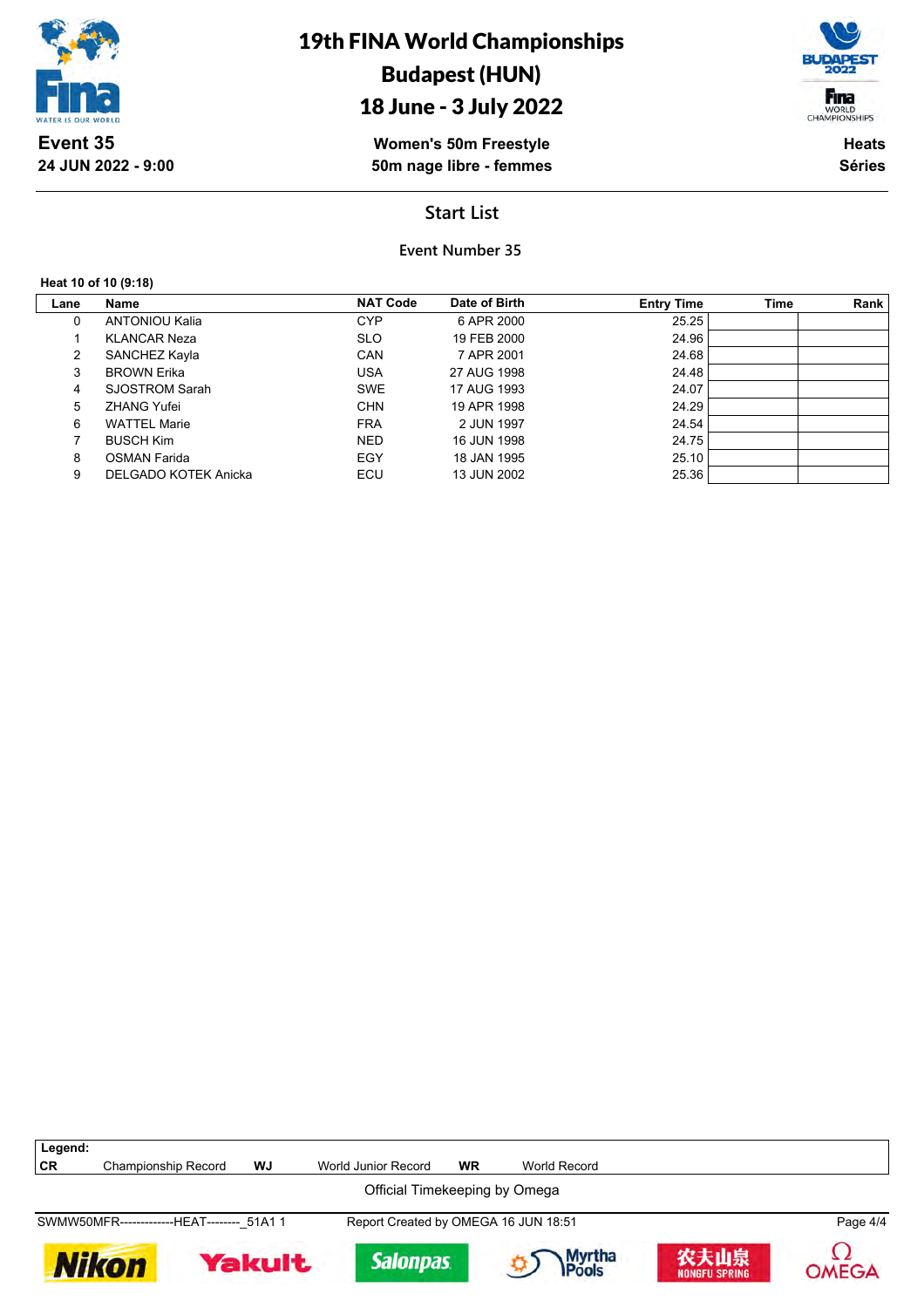

# 19th FINA World Championships Budapest (HUN)





**Men's 50m Backstroke 50m dos - hommes**

**Heats Séries**

## **Start List**

## **Event Number 36**

|           | Record Name |                        | <b>NAT Code</b> | Location         | <b>Date</b>  |
|-----------|-------------|------------------------|-----------------|------------------|--------------|
| <b>WR</b> |             | 23.71 ARMSTRONG Hunter | USA             | Greensboro (USA) | 28 APR 2022  |
| l CR      |             | 24.04 LIAM Liam        | GBR             | Rome (ITA)       | 2 AUG 2009 I |
| l WJ      |             | 24.00 KLIMENT Kliment  | <b>RUS</b>      | Glasgow (GBR)    | 4 AUG 2018 I |

#### **Heat 1 of 6 (9:20)**

| Lane | Name                 | <b>NAT Code</b> | Date of Birth | <b>Entry Time</b> | Time | Rank |
|------|----------------------|-----------------|---------------|-------------------|------|------|
|      | <b>ENGEL Mekhayl</b> | CUR             | 11 SEP 2002   |                   |      |      |
|      | ALROWAILA Omar       | <b>BRN</b>      | 18 SEP 2003   |                   |      |      |
|      | HEYNS Jeno           | <b>SUR</b>      | 29 MAY 2003   |                   |      |      |

### **Heat 2 of 6 (9:22)**

| Lane | Name                               | <b>NAT Code</b> | Date of Birth | <b>Entry Time</b> | <b>Time</b> | Rank |
|------|------------------------------------|-----------------|---------------|-------------------|-------------|------|
| 0    | AL-ZINKEE Hasan Ali Khaleel        | <b>IRQ</b>      | 14 FEB 2004   |                   |             |      |
|      | KHOUSROF AAA                       | <b>YEM</b>      | 13 FEB 2002   |                   |             |      |
| 2    | <b>AKBAR Faizan</b>                | <b>PAK</b>      | 15 SEP 1999   |                   |             |      |
| 3    | <b>HUSSAIN Mohamed Aan</b>         | <b>MDV</b>      | 11 JUL 2004   |                   |             |      |
| 4    | <b>SHEARER Rohan Karim</b>         | TCN             | 19 OCT 2006   | 29.22             |             |      |
| 5    | <b>KABUYE Adnan</b>                | <b>UGA</b>      | 8 SEP 2002    | 29.69             |             |      |
| 6    | RAFI Samiul Islam                  | <b>BAN</b>      | 12 OCT 2004   |                   |             |      |
|      | <b>CAMPO HERNANDEZ Jose Manuel</b> | <b>ESA</b>      | 14 JAN 2004   |                   |             |      |
| 8    | TENORIO Juhn                       | <b>NMA</b>      | 2 JUN 2004    |                   |             |      |
| 9    | ALESSA Ali                         | <b>KSA</b>      | 9 DEC 2003    |                   |             |      |

#### **Heat 3 of 6 (9:24)**

| Lane | Name                          | <b>NAT Code</b> | Date of Birth | <b>Entry Time</b> | Time | Rank |
|------|-------------------------------|-----------------|---------------|-------------------|------|------|
| 0    | STOJANOVSKI Andrej            | <b>MKD</b>      | 20 AUG 2004   | 27.74             |      |      |
|      | <b>ARDILES QUIROZ Elias</b>   | <b>CHI</b>      | 28 FEB 2005   | 26.92             |      |      |
| 2    | <b>FELDBERGS Girts</b>        | LAT             | 17 FEB 1993   | 26.27             |      |      |
| 3    | ACEVEDO Javier                | <b>CAN</b>      | 28 JAN 1998   | 26.08             |      |      |
| 4    | <b>MANNES Max</b>             | LUX             | 19 NOV 1997   | 25.91             |      |      |
| 5    | LAU Shiu Yue                  | <b>HKG</b>      | 20 JUL 1997   | 26.00             |      |      |
| 6    | <b>IAKOVIDIS Filippos</b>     | <b>CYP</b>      | 14 APR 1998   | 26.22             |      |      |
|      | <b>PEIRIS Dimuth Akalanka</b> | SRI             | 11 JAN 2000   | 26.73             |      |      |
| 8    | <b>KIRBY Jack</b>             | <b>BAR</b>      | 24 JUL 2000   | 27.24             |      |      |
| 9    | AITU Bede                     | <b>COK</b>      | 11 OCT 2001   | 28.52             |      |      |

Official Timekeeping by Omega













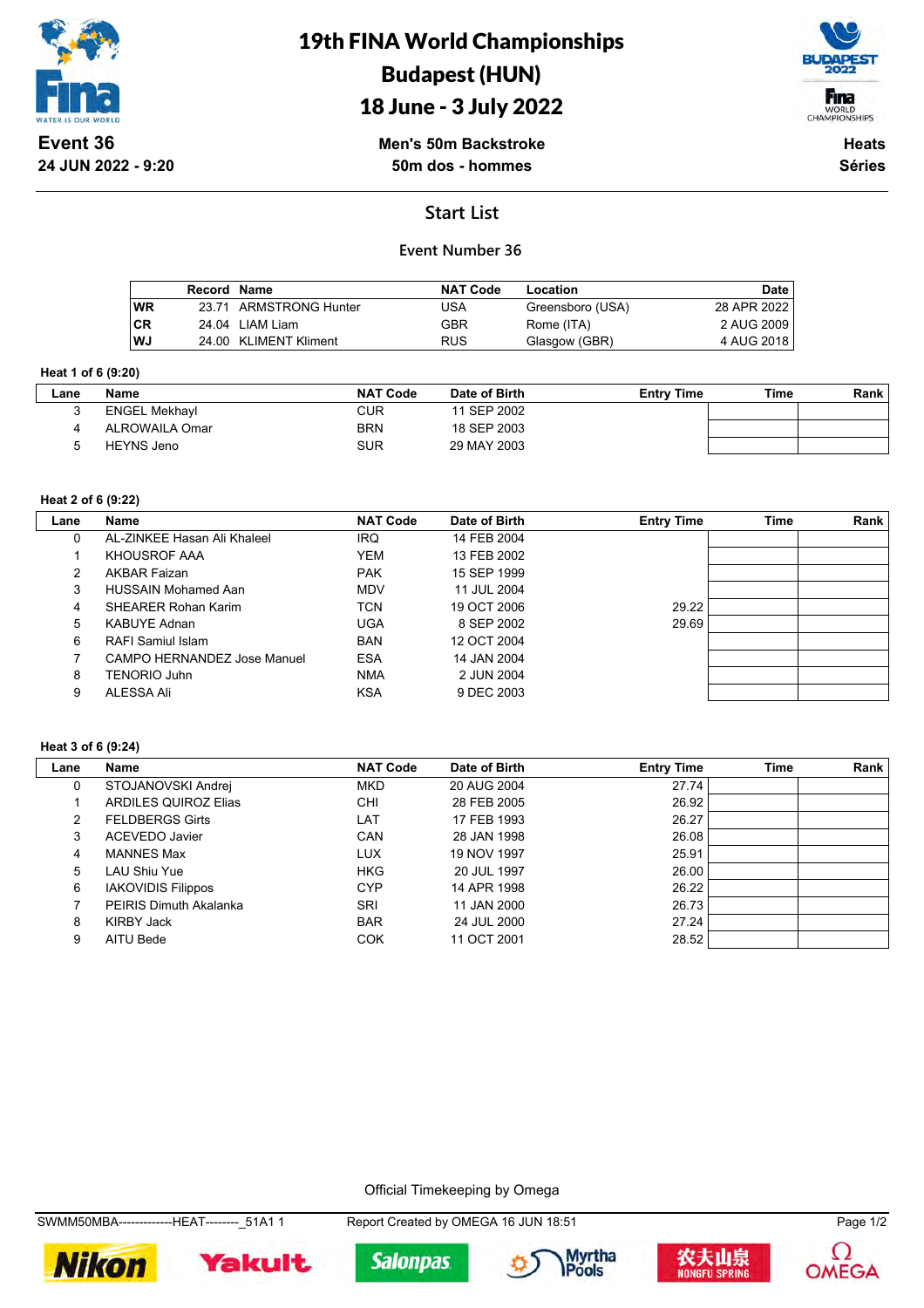

# 19th FINA World Championships Budapest (HUN)

# 18 June - 3 July 2022



**Men's 50m Backstroke 50m dos - hommes**

**Heats Séries**

## **Start List**

### **Event Number 36**

**Heat 4 of 6 (9:26)**

| Lane | <b>Name</b>                             | <b>NAT Code</b> | Date of Birth | <b>Entry Time</b> | Time | Rank |
|------|-----------------------------------------|-----------------|---------------|-------------------|------|------|
| 0    | <b>ZAITSEV Daniel</b>                   | <b>EST</b>      | 13 DEC 1997   | 25.62             |      |      |
|      | SZENTES Bence<br>ELSAYED MAHMOUD HASSAN | <b>HUN</b>      | 29 MAR 1996   | 25.12             |      |      |
| 2    | Mohamed                                 | EGY             | 17 MAR 1997   | 24.93             |      |      |
| 3    | <b>MASIUK Ksawery</b>                   | POL             | 17 DEC 2004   | 24.68             |      |      |
| 4    | <b>GLINTA Robert</b>                    | <b>ROU</b>      | 18 APR 1997   | 24.42             |      |      |
| 5    | <b>CHRISTOU Apostolos</b>               | <b>GRE</b>      | 1 NOV 1996    | 24.49             |      |      |
| 6    | <b>JEFFCOAT Andrew</b>                  | <b>NZL</b>      | 22 JUL 1999   | 24.83             |      |      |
|      | POLEWKA Tomasz                          | <b>POL</b>      | 5 AUG 1994    | 24.98             |      |      |
| 8    | LEE Juho                                | <b>KOR</b>      | 23 JAN 1995   | 25.26             |      |      |
| 9    | SUDARTAWA I Gede Siman                  | <b>INA</b>      | 8 SEP 1994    | 25.88             |      |      |

#### **Heat 5 of 6 (9:28)**

| Lane | <b>Name</b>                   | <b>NAT Code</b> | Date of Birth | <b>Entry Time</b> | <b>Time</b> | Rank |
|------|-------------------------------|-----------------|---------------|-------------------|-------------|------|
| 0    | <b>MORALES MIRANDA Yeziel</b> | <b>PUR</b>      | 16 JAN 1996   | 25.52             |             |      |
|      | <b>BOHUS Richard</b>          | <b>HUN</b>      | 9 APR 1993    | 25.05             |             |      |
| 2    | <b>LAMBERTI Michele</b>       | <b>ITA</b>      | 3 NOV 2000    | 24.90             |             |      |
| 3    | <b>LARKIN Mitchell</b>        | <b>AUS</b>      | 9 JUL 1993    | 24.67             |             |      |
| 4    | RESS Justin                   | USA             | 3 AUG 1997    | 23.92             |             |      |
| 5    | GONZALEZ de OLIVEIRA Hugo     | <b>ESP</b>      | 19 FEB 1999   | 24.47             |             |      |
| 6    | <b>IRIE Ryosuke</b>           | <b>JPN</b>      | 24 JAN 1990   | 24.83             |             |      |
|      | LAITAROVSKY Michael           | <b>ISR</b>      | 15 AUG 1999   | 24.96             |             |      |
| 8    | XU Jiayu                      | <b>CHN</b>      | 19 AUG 1995   | 25.24             |             |      |
| 9    | CHUANG Mu-Lun                 | TPE.            | 6 FEB 2001    | 25.80             |             |      |

#### **Heat 6 of 6 (9:30)**

| Lane | Name                             | <b>NAT Code</b> | Date of Birth | <b>Entry Time</b> | <b>Time</b> | Rank |
|------|----------------------------------|-----------------|---------------|-------------------|-------------|------|
|      | <b>HOCKIN BRUSQUETTI Charles</b> | <b>PAR</b>      | 4 NOV 1989    | 25.34             |             |      |
|      | <b>CECCON Thomas</b>             | ITA             | 27 JAN 2001   | 24.99             |             |      |
| 2    | DIAS MASSE BASSETO Guilherme     | <b>BRA</b>      | 12 MAR 1997   | 24.86             |             |      |
| 3    | <b>BRAUNSCHWEIG Ole</b>          | <b>GER</b>      | 15 NOV 1997   | 24.67             |             |      |
| 4    | <b>ARMSTRONG Hunter</b>          | USA             | 24 JAN 2001   | 23.71             |             |      |
| 5    | COOPER Isaac Alan                | <b>AUS</b>      | 7 JAN 2004    | 24.44             |             |      |
| 6    | <b>TOMAC Mewen</b>               | <b>FRA</b>      | 11 SEP 2001   | 24.80             |             |      |
|      | NDOYE-BROUARD Y                  | <b>FRA</b>      | 29 NOV 2000   | 24.94             |             |      |
| 8    | CEJKA Jan                        | <b>CZE</b>      | 29 MAY 2001   | 25.20             |             |      |
| 9    | QUAH Zheng Wen                   | <b>SGP</b>      | 29 SEP 1996   | 25.73             |             |      |

| Legend:                                    |                               |        |                                      |           |                  |                              |          |  |  |
|--------------------------------------------|-------------------------------|--------|--------------------------------------|-----------|------------------|------------------------------|----------|--|--|
| <b>CR</b>                                  | <b>Championship Record</b>    | WJ     | World Junior Record                  | <b>WR</b> | World Record     |                              |          |  |  |
|                                            | Official Timekeeping by Omega |        |                                      |           |                  |                              |          |  |  |
| SWMM50MBA--------------HEAT-------- 51A1 1 |                               |        | Report Created by OMEGA 16 JUN 18:51 |           |                  |                              | Page 2/2 |  |  |
|                                            | <b>Nikon</b>                  | Yakult | <b>Salonpas</b>                      |           | Myrtha<br>IPools | 农夫山泉<br><b>NONGFU SPRING</b> | OMEGA    |  |  |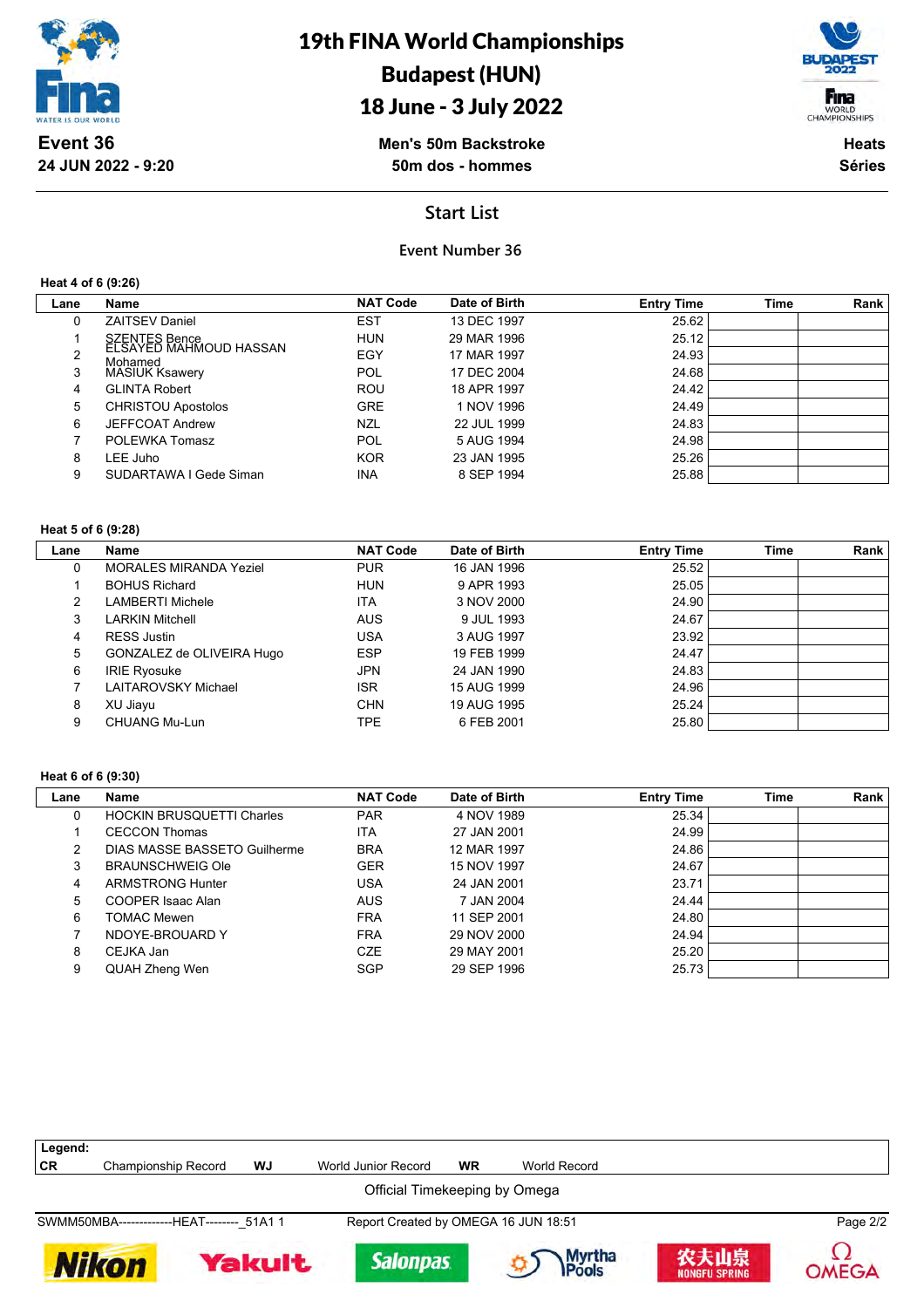

## 18 June - 3 July 2022



**Women's 50m Breaststroke 50m brasse - femmes**

**Heats Séries**

## **Start List**

## **Event Number 37**

|      | Record Name |                        | <b>NAT Code</b> | Location       | Date        |
|------|-------------|------------------------|-----------------|----------------|-------------|
| l WR |             | 29.30 PILATO Benedetta | ITA             | Budapest (HUN) | 22 MAY 2021 |
| l CR |             | 29.40 KING Lilly       | USA             | Budapest (HUN) | 30 JUL 2017 |
| l WJ |             | 29.30 PILATO Benedetta | ITA             | Budapest (HUN) | 22 MAY 2021 |

#### **Heat 1 of 6 (9:32)**

| Lane | Name                                  | <b>NAT Code</b><br>Date of Birth |             | <b>Entry Time</b> | <b>Time</b> | Rank |
|------|---------------------------------------|----------------------------------|-------------|-------------------|-------------|------|
| 0    | LAMA Duana                            | <b>NEP</b>                       | 14 JUL 2006 |                   |             |      |
|      | KOURAOGO Iman                         | <b>BUR</b>                       | 9 MAY 2006  |                   |             |      |
| 2    | <b>SAM Sainabou</b>                   | <b>GAM</b>                       | 20 MAY 2002 |                   |             |      |
| 3    | <b>FUGO Eunike</b>                    | <b>TAN</b>                       | 16 MAR 2006 |                   |             |      |
| 4    | DASHTI Lara                           | <b>KUW</b>                       | 24 JAN 2004 | 37.88             |             |      |
| 5    | <b>AMARE Brhane Demeke</b>            | <b>ETH</b>                       | 28 SEP 1995 | 43.27             |             |      |
| 6    | <b>BATALLONES Maria Corazon Ayson</b> | <b>NMA</b>                       | 3 JUN 2008  |                   |             |      |
|      | EKOMBA OCOMO Rita                     | <b>GEQ</b>                       | 10 DEC 2000 |                   |             |      |
| 8    | SANGALA Stefan                        | CGO                              | 2 JAN 1995  |                   |             |      |
| 9    | KIHLENG Kestra                        | <b>FSM</b>                       | 12 AUG 2003 |                   |             |      |

#### **Heat 2 of 6 (9:35)**

| Lane | Name                           | <b>NAT Code</b> | Date of Birth | <b>Entry Time</b> | <b>Time</b> | Rank |
|------|--------------------------------|-----------------|---------------|-------------------|-------------|------|
| 0    | <b>SOK Vorleak</b>             | <b>CAM</b>      | 28 JUN 2002   | 34.92             |             |      |
|      | PINA Jayla                     | <b>CPV</b>      | 23 JUL 2004   | 34.18             |             |      |
| 2    | VERDINO Claudia                | <b>MON</b>      | 28 NOV 2001   | 33.67             |             |      |
| 3    | EL BARODI Imane Houda          | <b>MAR</b>      | 21 FEB 2001   | 33.47             |             |      |
| 4    | <b>PALJK Tilka</b>             | <b>ZAM</b>      | 18 FEB 1997   | 33.44             |             |      |
| 5    | FISHER-MARSTERS Kirsten Andrea | <b>COK</b>      | 11 FEB 1998   | 33.46             |             |      |
| 6    | SIERRA GRAF Micaela            | <b>URU</b>      | 6 AUG 2004    | 33.63             |             |      |
|      | TOUMAZOU Polyxeni              | CYP             | 19 MAR 2005   | 33.81             |             |      |
| 8    | <b>IP HEN CHEUNG Tessa</b>     | <b>MRI</b>      | 10 MAR 2001   | 34.75             |             |      |
| 9    | <b>FREITAS Maria Lopes</b>     | <b>ANG</b>      | 11 APR 1997   | 35.09             |             |      |

#### **Heat 3 of 6 (9:37)**

| Lane | Name                        | <b>NAT Code</b> | Date of Birth | <b>Entry Time</b> | <b>Time</b> | Rank |
|------|-----------------------------|-----------------|---------------|-------------------|-------------|------|
| 0    | PHEE Jing En                | <b>MAS</b>      | 29 NOV 1997   | 32.30             |             |      |
|      | <b>HIGGS Lillian Louise</b> | <b>BAH</b>      | 8 OCT 2000    | 32.06             |             |      |
| 2    | <b>KREUNDL Lena</b>         | <b>AUT</b>      | 19 SEP 1997   | 32.01             |             |      |
| 3    | RODRIGUEZ VILLANUE          | <b>MEX</b>      | 13 SEP 1994   | 31.77             |             |      |
| 4    | PETKOVA Diana               | <b>BUL</b>      | 10 JUN 2000   | 31.68             |             |      |
| 5    | PCHELINTSEVA Adelaida       | <b>KAZ</b>      | 29 SEP 1999   | 31.74             |             |      |
| 6    | <b>GASSON Helena</b>        | <b>NZL</b>      | 8 DEC 1994    | 31.91             |             |      |
|      | LIN Pei-Wun                 | TPE.            | 25 NOV 1999   | 32.04             |             |      |
| 8    | VIVAS POSADA Karina         | COL             | 2 SEP 1991    | 32.19             |             |      |
| 9    | NAMUTEBI Kirabo             | UGA             | 8 FEB 2005    | 33.29             |             |      |

Official Timekeeping by Omega

SWMW50MBR-------------HEAT--------\_51A1 1 Report Created by OMEGA 16 JUN 18:51 Page 1/2









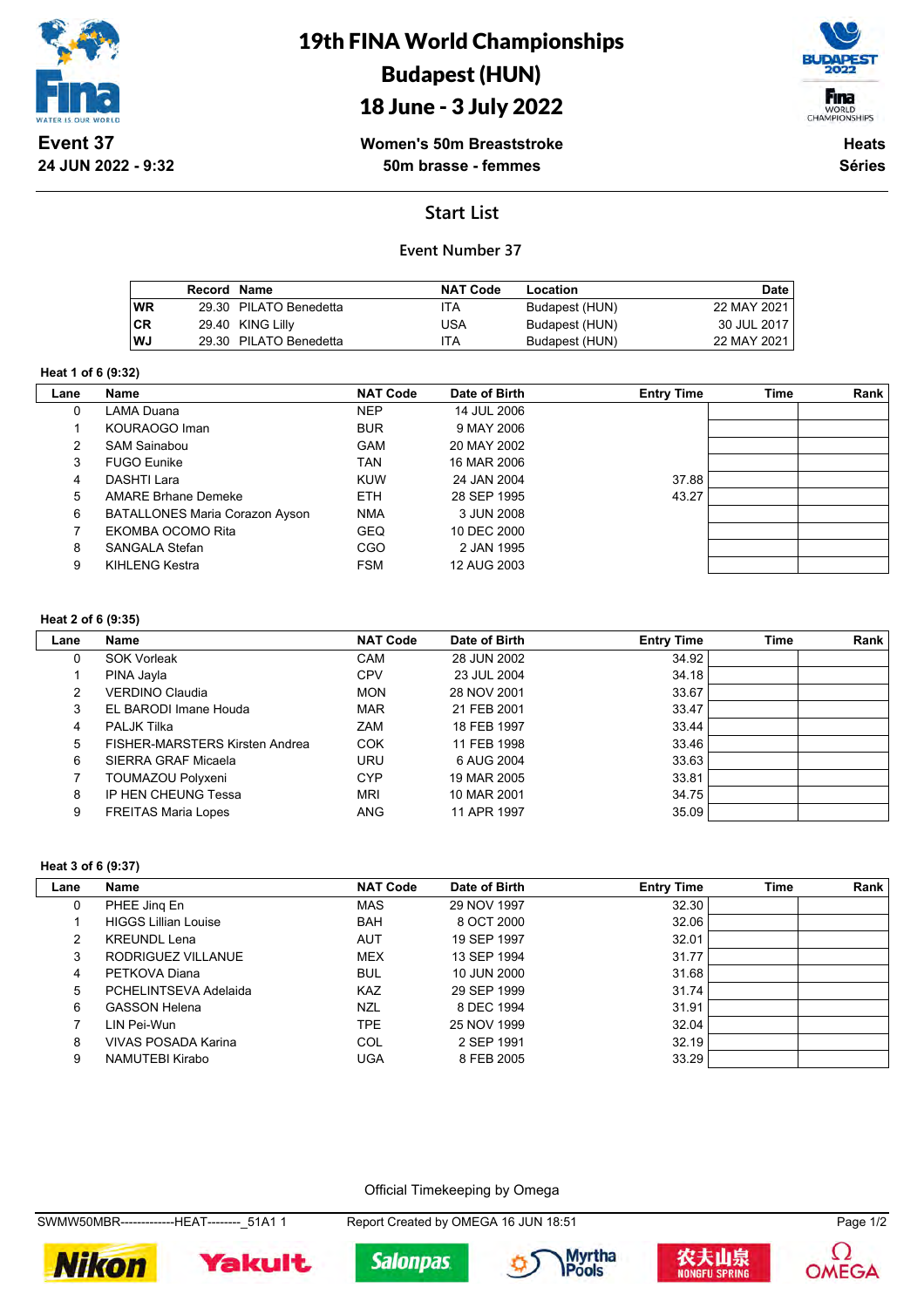

## 18 June - 3 July 2022



**Women's 50m Breaststroke 50m brasse - femmes**

**Heats Séries**

## **Start List**

### **Event Number 37**

**Heat 4 of 6 (9:39)**

| Lane | Name                      | <b>NAT Code</b> | Date of Birth | <b>Entry Time</b> | Time | Rank |
|------|---------------------------|-----------------|---------------|-------------------|------|------|
| 0    | NICOL Rachel              | <b>CAN</b>      | 16 FEB 1993   | 31.22             |      |      |
|      | <b>SZTANKOVICS Anna</b>   | <b>HUN</b>      | 10 JAN 1996   | 31.04             |      |      |
| 2    | LAZOR Annie               | <b>USA</b>      | 17 AUG 1994   | 30.75             |      |      |
| 3    | <b>GORBENKO Anastasia</b> | <b>ISR</b>      | 7 AUG 2003    | 30.45             |      |      |
| 4    | <b>KING Lilly</b>         | <b>USA</b>      | 10 FEB 1997   | 29.76             |      |      |
| 5    | <b>AOKI Reona</b>         | <b>JPN</b>      | 24 FEB 1995   | 30.27             |      |      |
| 6    | <b>FAST Emelie</b>        | <b>SWE</b>      | 20 FEB 2004   | 30.64             |      |      |
|      | TETEREVKOVA Kotryna       | LTU             | 23 JAN 2002   | 30.82             |      |      |
| 8    | VOVK Tara                 | <b>SLO</b>      | 15 FEB 2000   | 31.12             |      |      |
| 9    | MATAJA Meri               | <b>CRO</b>      | 7 MAR 2004    | 31.64             |      |      |

#### **Heat 5 of 6 (9:41)**

| Lane | Name                         | <b>NAT Code</b> | Date of Birth | <b>Entry Time</b> | <b>Time</b> | Rank |
|------|------------------------------|-----------------|---------------|-------------------|-------------|------|
| 0    | <b>VALL MONTERO Jessica</b>  | <b>ESP</b>      | 22 NOV 1988   | 31.17             |             |      |
|      | ELENDT Anna                  | <b>GER</b>      | 4 SEP 2001    | 30.92             |             |      |
| 2    | <b>KIVIRINTA Veera</b>       | <b>FIN</b>      | 6 APR 1995    | 30.72             |             |      |
| 3    | ALVES da CONCEICAO Jhennifer | <b>BRA</b>      | 13 JUN 1997   | 30.40             |             |      |
| 4    | van NIEKERK Lara             | <b>RSA</b>      | 13 MAY 2003   | 29.72             |             |      |
| 5    | MEILUTYTE Ruta               | LTU             | 19 MAR 1997   | 30.24             |             |      |
| 6    | <b>METZ Rosey</b>            | <b>NED</b>      | 14 JUN 2001   | 30.63             |             |      |
|      | STRAUCH Jenna                | <b>AUS</b>      | 24 MAR 1997   | 30.82             |             |      |
| 8    | <b>CEBALLOS Macarena</b>     | <b>ARG</b>      | 12 JAN 1995   | 31.11             |             |      |
| 9    | SRISA-ARD Jenjira            | THA             | 16 APR 1995   | 31.63             |             |      |

#### **Heat 6 of 6 (9:43)**

| Lane | Name                   | <b>NAT Code</b> | Date of Birth | <b>Entry Time</b> | <b>Time</b> | Rank |
|------|------------------------|-----------------|---------------|-------------------|-------------|------|
| 0    | <b>PALMANS Anne</b>    | <b>NED</b>      | 27 JUL 2000   | 31.15             |             |      |
|      | DRASIDOU Maria Thaleia | <b>GRE</b>      | 26 JAN 1995   | 30.88             |             |      |
| 2    | JEFIMOVA Eneli         | <b>EST</b>      | 27 DEC 2006   | 30.69             |             |      |
| 3    | <b>HANSSON Sophie</b>  | <b>SWE</b>      | 2 AUG 1998    | 30.31             |             |      |
| 4    | PILATO Benedetta       | ITA             | 18 JAN 2005   | 29.30             |             |      |
| 5    | CASTIGLIONI Arianna    | <b>ITA</b>      | 15 AUG 1997   | 30.05             |             |      |
| 6    | <b>GASPARD Florine</b> | <b>BEL</b>      | 28 DEC 2001   | 30.56             |             |      |
|      | <b>TANG Qianting</b>   | <b>CHN</b>      | 14 MAR 2004   | 30.80             |             |      |
| 8    | <b>VERMEIREN Fleur</b> | BEL             | 21 JUN 2002   | 31.05             |             |      |
| 9    | SIM En Yi Letitia      | <b>SGP</b>      | 3 MAR 2003    | 31.43             |             |      |

| Legend:                       |                                            |               |                     |                                      |                 |                              |              |  |  |
|-------------------------------|--------------------------------------------|---------------|---------------------|--------------------------------------|-----------------|------------------------------|--------------|--|--|
| CR                            | <b>Championship Record</b>                 | WJ            | World Junior Record | <b>WR</b>                            | World Record    |                              |              |  |  |
| Official Timekeeping by Omega |                                            |               |                     |                                      |                 |                              |              |  |  |
|                               | SWMW50MBR--------------HEAT-------- 51A1 1 |               |                     | Report Created by OMEGA 16 JUN 18:51 |                 |                              | Page 2/2     |  |  |
| <b>Nikon</b>                  |                                            | <b>Yakult</b> | <b>Salonpas</b>     |                                      | Myrtha<br>Pools | 农夫山泉<br><b>NONGFU SPRING</b> | <b>OMEGA</b> |  |  |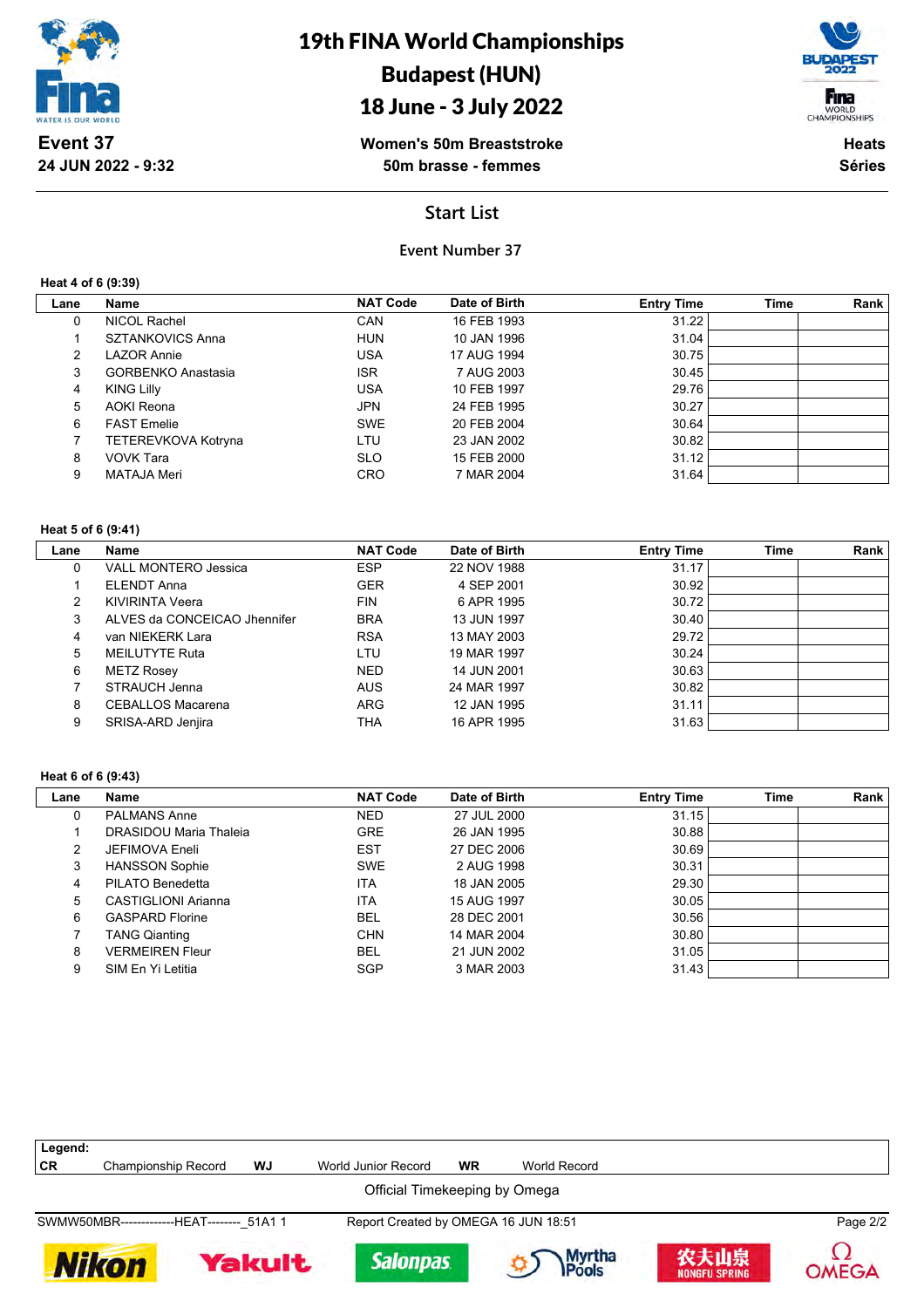

**24 JUN 2022 - 10:03**

# 19th FINA World Championships Budapest (HUN)





**Men's 1500m Freestyle 1500m nage libre - hommes**

**Heats Séries**

## **Start List**

### **Event Number 39**

|           | Record   |       | Splits  |         |         | <b>Name</b>       | <b>NAT Code</b> | Location       | <b>Date</b> |
|-----------|----------|-------|---------|---------|---------|-------------------|-----------------|----------------|-------------|
| 'WR       | 14:31.02 | 55.80 | 1:54.31 | 3:51.50 |         | 7:45.45 YANG Yang | CHN             | London (GBR)   | 4 AUG 2012  |
| <b>CR</b> | 14:34:14 | 56.25 | 1:55.06 | 3:52.73 |         | 7:47.45 YANG Yang | CHN             | Shanghai (CHN) | 31 JUL 2011 |
| WJ        | 14:46.09 | 56.52 | 1:55.88 | 3:55.53 | 7:53.07 | FRANKO Franko     | CRO             | Budapest (HUN) | 25 AUG 2019 |

#### **Heat 1 of 3 (10:03)**

| _ane | Name                          | <b>NAT Code</b> | Date of Birth | <b>Entry Time</b> | Time | Rank |
|------|-------------------------------|-----------------|---------------|-------------------|------|------|
|      | LOPEZ CANDELARIO Jahir        | ECU             | 14 JUN 2003   | 16:40.35          |      |      |
|      | FALCON MOJARRIETA Rodolfo     | CUB             | 26 DEC 2001   | 15:43.34          |      |      |
|      | KHALIL Adib                   | LBN.            | 24 AUG 2002   | 16:01.87          |      |      |
|      | PONCE de LEON CASTILLA Rafael | <b>PER</b>      | 27 NOV 2000   |                   |      |      |

### **Heat 2 of 3 (10:21)**

| Lane | <b>Name</b>                 | <b>NAT Code</b> | Date of Birth | <b>Entry Time</b> | <b>Time</b> | Rank |
|------|-----------------------------|-----------------|---------------|-------------------|-------------|------|
| 0    | <b>KIM Woomin</b>           | <b>KOR</b>      | 24 AUG 2001   | 15:11.42          |             |      |
|      | <b>KALMAR Akos</b>          | <b>HUN</b>      | 11 JAN 2000   | 15:02.97          |             |      |
| 2    | PEREIRA da COSTA Guilherme  | <b>BRA</b>      | 1 OCT 1998    | 14:59.21          |             |      |
| 3    | <b>JERVIS Daniel</b>        | <b>GBR</b>      | 9 JUN 1996    | 14:50.22          |             |      |
| 4    | <b>WELLBROCK Florian</b>    | <b>GER</b>      | 19 AUG 1997   | 14:36.45          |             |      |
| 5    | <b>ROMANCHUK Mykhailo</b>   | UKR             | 7 AUG 1996    | 14:39.89          |             |      |
| 6    | <b>JOLY Damien</b>          | <b>FRA</b>      | 4 JUN 1992    | 14:55.94          |             |      |
|      | <b>GARACH BENITO Carlos</b> | <b>ESP</b>      | 25 JUL 2004   | 15:00.90          |             |      |
| 8    | <b>CHENG Long</b>           | <b>CHN</b>      | 25 MAY 2000   | 15:06.30          |             |      |
| 9    | <b>KANTEEMOOL Tonnam</b>    | THA             | 20 APR 2005   | 15:33.54          |             |      |

#### **Heat 3 of 3 (10:38)**

| Lane | Name                       | <b>NAT Code</b> | Date of Birth | <b>Entry Time</b> | <b>Time</b> | <b>Rank</b> |
|------|----------------------------|-----------------|---------------|-------------------|-------------|-------------|
|      | CHMIELEWSKI Krzysztof      | <b>POL</b>      | 8 JUN 2004    | 15:10.34          |             |             |
|      | <b>WIFFEN Daniel</b>       | <b>IRL</b>      | 14 JUL 2001   | 15:02.78          |             |             |
|      | <b>SHORT Samuel Jack</b>   | <b>AUS</b>      | 17 SEP 2003   | 14:57.22          |             |             |
| 3    | <b>MARTENS Lukas</b>       | <b>GER</b>      | 27 DEC 2001   | 14:40.28          |             |             |
| 4    | PALTRINIERI Gregorio       | ITA             | 5 SEP 1994    | 14:33.10          |             |             |
| 5    | <b>FINKE Bobby</b>         | USA             | 6 NOV 1999    | 14:39.65          |             |             |
| 6    | <b>CLARK Charlie</b>       | USA             | 17 JUN 2002   | 14:51.78          |             |             |
|      | <b>NGUYEN Huy Hoang</b>    | VIE.            | 10 JUL 2000   | 15:00.24          |             |             |
| 8    | <b>CHRISTIANSEN Henrik</b> | <b>NOR</b>      | 9 OCT 1996    | 15:05.19          |             |             |
| 9    | ELKAMASH Marwan            | EGY             | 14 NOV 1993   | 15:18.45          |             |             |

| Legend:                       |                                            |               |                                      |           |                 |                              |              |  |  |
|-------------------------------|--------------------------------------------|---------------|--------------------------------------|-----------|-----------------|------------------------------|--------------|--|--|
| CR                            | Championship Record                        | WJ            | World Junior Record                  | <b>WR</b> | World Record    |                              |              |  |  |
| Official Timekeeping by Omega |                                            |               |                                      |           |                 |                              |              |  |  |
|                               | SWMM1500MFR------------HEAT-------- 51A1 1 |               | Report Created by OMEGA 16 JUN 18:51 |           |                 |                              | Page 1/1     |  |  |
|                               | <b>Nikon</b>                               | <b>Yakult</b> | <b>Salonpas</b>                      |           | Myrtha<br>Pools | 农夫山泉<br><b>NONGFU SPRING</b> | <b>OMEGA</b> |  |  |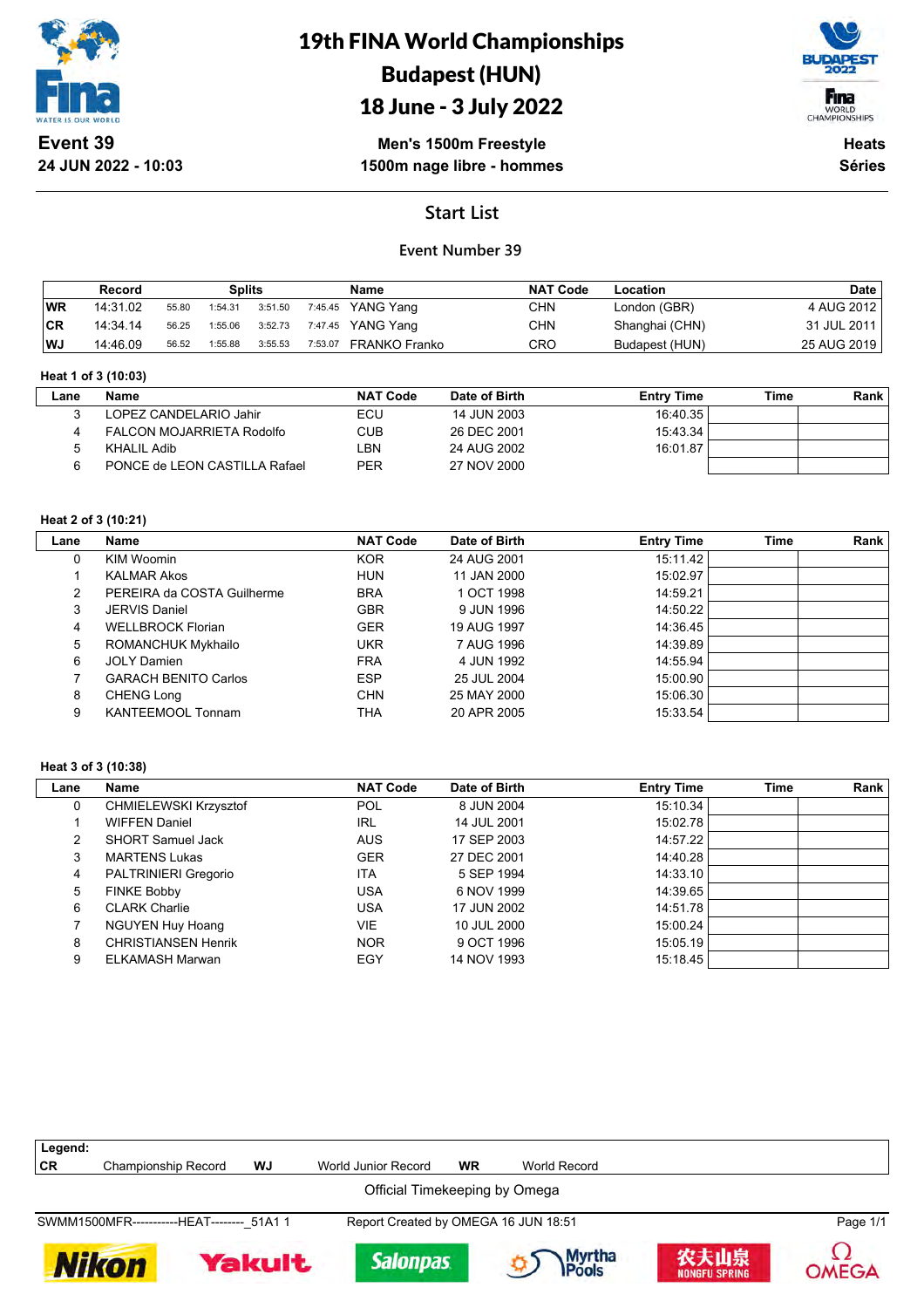

# 19th FINA World Championships Budapest (HUN)

## 18 June - 3 July 2022



**Mixed 4x100m Freestyle 4x100m nage libre - mixte**

**Heats Séries**

## **Start List**

## **Event Number 38**

|           | Record  |       | Splits  |         | NAT (Relay)                    | ∟ocation       | <b>Date</b> |
|-----------|---------|-------|---------|---------|--------------------------------|----------------|-------------|
| <b>WR</b> | 3.19.40 | 47.34 | 1:34.68 | 2:27.40 | USA - United States of America | Gwangju (KOR)  | 27 JUL 2019 |
| ∣CR       | 3:19.40 | 47.34 | 1:34.68 | 2:27.40 | USA - United States of America | Gwangju (KOR)  | 27 JUL 2019 |
| WJ        | 3:25.92 | 49.66 | 1:37.91 | 2:32.09 | USA - United States of America | Budapest (HUN) | 22 AUG 2019 |

#### **Heat 1 of 3 (9:45)**

| Lane         | <b>NAT</b>                     | <b>Entry Time</b> | Time | Rank |
|--------------|--------------------------------|-------------------|------|------|
| $\mathbf{0}$ | GUM - Guam                     |                   |      |      |
|              | 1 NZL - New Zealand            |                   |      |      |
|              | 2 ISR - Israel                 |                   |      |      |
|              | 3 SEY - Seychelles             |                   |      |      |
|              | 4 VIE - Vietnam                |                   |      |      |
|              | 5 TPE - Chinese Taipei         |                   |      |      |
|              | 6 SGP - Singapore              |                   |      |      |
|              | 7 LAT - Latvia                 |                   |      |      |
| 8            | THA - Thailand                 |                   |      |      |
| 9            | NMA - Northern Mariana Islands |                   |      |      |
|              |                                |                   |      |      |

#### **Heat 2 of 3 (9:51)**

| Lane | NAT                              | <b>Entry Time</b> | Time | Rank |
|------|----------------------------------|-------------------|------|------|
|      | 0 USA - United States of America |                   |      |      |
|      | MDV - Maldives                   |                   |      |      |
|      | 2 UGA - Uganda                   | 4:09.93           |      |      |
|      | 3 GRE - Greece                   | 3:40.99           |      |      |
|      | 4 NED - Netherlands              | 3:22.26           |      |      |
|      | 5 SWE - Sweden                   | 3:27.30           |      |      |
|      | 6 BAH - Bahamas                  | 3:50.50           |      |      |
|      | 7 FRA - France                   |                   |      |      |
|      | 8 MGL - Mongolia                 |                   |      |      |
| 9    | CAN - Canada                     |                   |      |      |

#### **Heat 3 of 3 (9:57)**

| Lane     | <b>NAT</b>                        | <b>Entry Time</b> | Time | <b>Rank</b> |
|----------|-----------------------------------|-------------------|------|-------------|
| $\Omega$ | AUS - Australia                   |                   |      |             |
|          | CHN - People's Republic of China  |                   |      |             |
| 2        | MAR - Morocco                     | 3:56.27           |      |             |
| 3        | BRA - Brazil                      | 3:29.42           |      |             |
|          | 4 GBR - Great Britain             | 3:22.07           |      |             |
|          | 5 ITA - Italy                     | 3:22.64           |      |             |
|          | 6 ANG - Angola                    | 3:48.99           |      |             |
|          | TAN - United Republic of Tanzania | 4:21.00           |      |             |
|          | 8 KOR - Republic of Korea         |                   |      |             |
| 9        | HKG - Hong Kong, China            |                   |      |             |
| Legend:  |                                   |                   |      |             |

| CR | Championship L.<br>Record | w. | World<br>Junioi<br>Record | WR              | Record<br>oric |  |
|----|---------------------------|----|---------------------------|-----------------|----------------|--|
|    |                           |    | ∩fficial<br>. nev         | keening hv<br>. | ∐m≏ua          |  |

Official Timekeeping by Omega

SWMX4X100MFR----------HEAT--------\_51B1 1 Report Created by OMEGA 16 JUN 18:51 Page 1/1

**Yakult** 

**Nikon** 









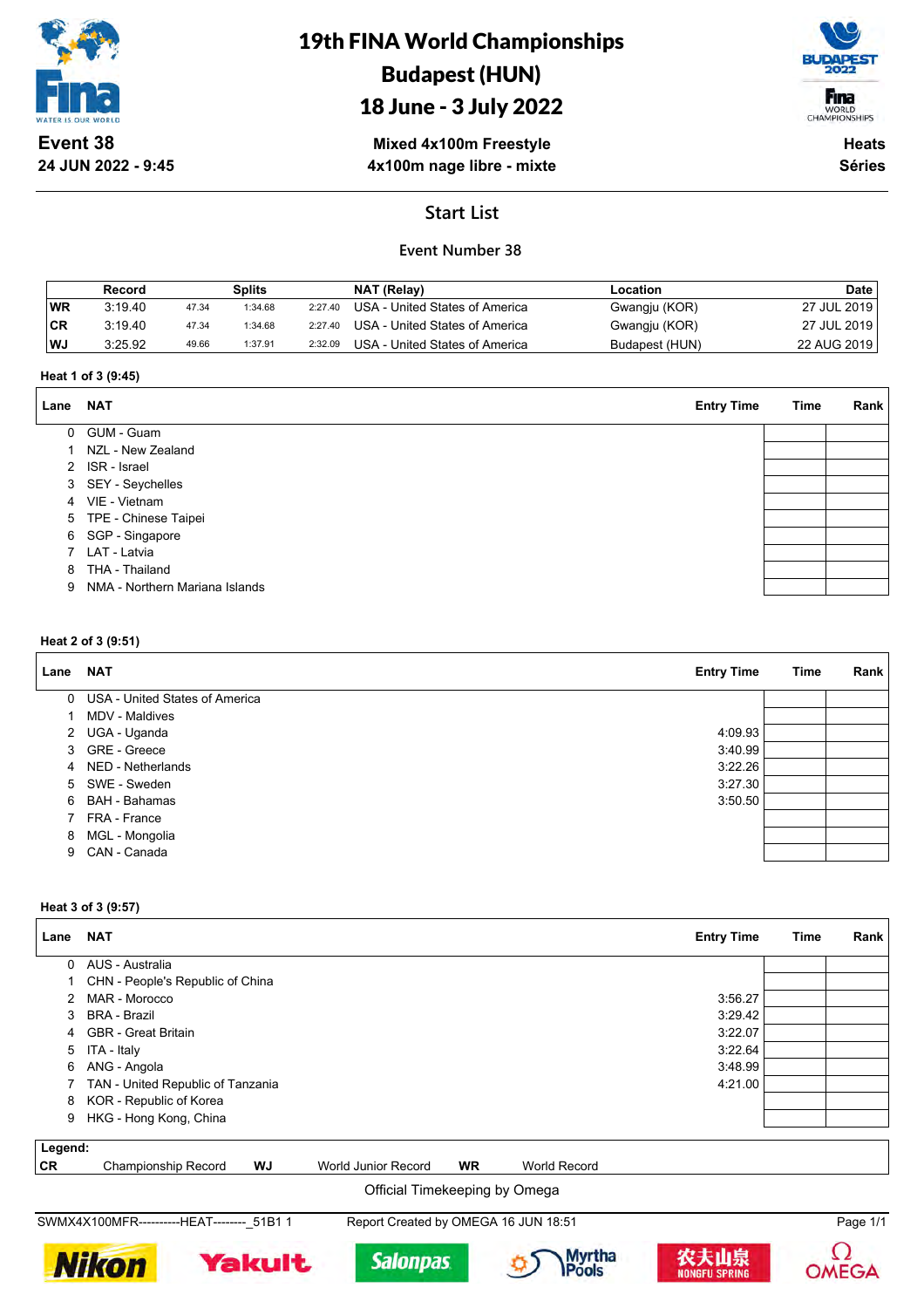



#### **24 JUN 2022 - 9:00**

## **Start List by Session**

### **Morning Session**

|                         | Event 35 Women's 50m Freestyle              |                                    | 09:00                        | Heat 1 of 10   | Event 35 Women's 50m Freestyle                          |                          | 09:02                        | Heat 2 of 10                  |
|-------------------------|---------------------------------------------|------------------------------------|------------------------------|----------------|---------------------------------------------------------|--------------------------|------------------------------|-------------------------------|
| WR                      | 23.67 SJOSTROM Sarah                        | <b>SWE</b>                         | Budapest (HUN)               | 2017           | WR<br>23.67 SJOSTROM Sarah                              | <b>SWE</b>               | Budapest (HUN)               | 2017                          |
| CR                      | 23.67 SJOSTROM Sarah                        | <b>SWE</b>                         | Budapest (HUN)               | 2017           | CR<br>23.67 SJOSTROM Sarah                              | <b>SWE</b>               | Budapest (HUN)               | 2017                          |
| WJ                      | 24.17 CURZAN Claire                         | USA                                | Cary (USA)                   | 2021           | WJ<br>24.17 CURZAN Claire                               | <b>USA</b>               | Cary (USA)                   | 2021                          |
| 0                       |                                             |                                    |                              |                | 0<br><b>BORDACHYOVA Ekaterina</b>                       | <b>TJK</b>               | 17 MAY 2003                  |                               |
| 1                       |                                             |                                    |                              |                | 1<br><b>AMENOU Marie</b>                                | <b>TOG</b>               | 15 AUG 2006                  |                               |
| $\overline{\mathbf{2}}$ |                                             |                                    |                              |                | $\mathbf{2}$<br><b>KOUADIO Lucie</b>                    | <b>CIV</b>               | 6 OCT 2000                   |                               |
| 3                       | <b>AKTAR Sonia</b>                          | BAN                                | 15 JUL 1997                  |                | 3<br>AHMED Hamna                                        | <b>MDV</b>               | 18 APR 2003                  |                               |
| 4                       | SAADI Maesha                                | <b>COM</b>                         | 16 JAN 2007                  |                | 4<br><b>FORSON Kaya</b>                                 | GHA                      | 19 MAR 2002                  |                               |
| 5                       | ABU SHAMALEH Marina                         | <b>PLE</b>                         | 22 JUL 2005                  |                | 5<br><b>BEIQI Hana</b>                                  | <b>KOS</b>               | 28 SEP 2008                  |                               |
| 6                       | <b>RUCHTI Lucia</b>                         | <b>SMF</b>                         | 9 MAY 2003                   |                | 6<br><b>FULLER Olivia</b>                               | ANT                      | 5 JUN 2003                   |                               |
| 7                       |                                             |                                    |                              |                | 7<br><b>HEPLER Kayla</b>                                | MHL                      | 22 MAR 2002                  |                               |
| 8<br>9                  |                                             |                                    |                              |                | 8<br><b>SAM Sainabou</b><br>9<br><b>HOSEI Yuri</b>      | <b>GAM</b><br><b>PLW</b> | 20 MAY 2002<br>20 MAY 2005   |                               |
|                         |                                             |                                    |                              |                |                                                         |                          |                              |                               |
|                         | Event 35 Women's 50m Freestyle              |                                    | 09:04                        | Heat 3 of 10   | Event 35 Women's 50m Freestyle                          |                          | 09:06                        | Heat 4 of 10                  |
| <b>WR</b>               | 23.67 SJOSTROM Sarah                        | <b>SWE</b>                         | Budapest (HUN)               | 2017           | WR<br>23.67 SJOSTROM Sarah                              | <b>SWE</b>               | Budapest (HUN)               | 2017                          |
| CR                      | 23.67 SJOSTROM Sarah                        | <b>SWE</b>                         | Budapest (HUN)               | 2017           | <b>CR</b><br>23.67 SJOSTROM Sarah                       | SWE                      | Budapest (HUN)               | 2017                          |
| WJ                      | 24.17 CURZAN Claire                         | USA                                | Cary (USA)                   | 2021           | WJ<br>24.17 CURZAN Claire                               | <b>USA</b>               | Cary (USA)                   | 2021                          |
| 0                       | <b>BOBIMBO V</b>                            | CGO                                | 8 DEC 1999                   |                | 0<br>MANIRIHO Alyse Leilla                              | <b>BDI</b>               | 26 MAY 2007                  | 31.41                         |
| 1                       | <b>BINRAJAB Ayah</b>                        | <b>BRN</b>                         | 16 AUG 2006                  |                | 1<br>CHANG'ANAMUNO Tayamika                             | <b>MAW</b>               | 1 JUL 2000                   | 30.81                         |
| 2                       | EKOMBA OCOMO Rita                           | <b>GEQ</b>                         | 10 DEC 2000                  | 45.42          | 2<br><b>RODRIGUES Ariel</b>                             | <b>GUY</b>               | 10 DEC 2007                  | 29.48                         |
| 3                       | HARDING-MARLIN JL                           | SKN                                | 11 JUN 1992                  | 33.78          | 3<br><b>SOK Vorleak</b>                                 | CAM                      | 28 JUN 2002                  | 28.97                         |
| 4                       | MOUSSA MAHAMANE Roukaya                     | NIG                                | 13 JAN 1997                  | 32.21          | 4<br><b>MJIMBA Nomvula</b>                              | ZIM                      | 17 MAR 2002                  | 28.38                         |
| 5                       | XIMENES BELO Imelda                         | TLS                                | 24 OCT 1998                  | 32.89          | 5<br>RABEJAONA Antsa                                    | <b>MAD</b>               | 5 JUN 2002                   | 28.52                         |
| 6                       | <b>AMARE Brhane Demeke</b>                  | <b>ETH</b>                         | 28 SEP 1995                  | 33.93          | 6<br>RADJI Nafissath                                    | <b>BEN</b>               | 2 AUG 2002                   | 29.46                         |
| $\overline{7}$          | ALAYED Mashael Meshari A                    | <b>KSA</b>                         | 18 DEC 2006                  |                | 7<br>KOURAOGO Iman                                      | <b>BUR</b>               | 9 MAY 2006                   | 30.39                         |
| 8                       | <b>FUGO Eunike</b>                          | TAN                                | 16 MAR 2006                  |                | 8<br><b>ILLIS Taffi</b>                                 | MAA                      | 2 SEP 2001                   | 31.21                         |
| 9                       | THOMPSON Jinie Kim                          | <b>NMA</b>                         | 16 DEC 2005                  |                | 9<br>SAUVOUREL Chloe                                    | CAF                      | 18 JUN 2000                  | 32.18                         |
|                         | Event 35 Women's 50m Freestyle              |                                    |                              |                | Event 35 Women's 50m Freestyle                          |                          | 09:10                        | Heat 6 of 10                  |
|                         |                                             |                                    |                              |                |                                                         |                          |                              |                               |
|                         |                                             |                                    | 09:08                        | Heat 5 of 10   |                                                         |                          |                              |                               |
| <b>WR</b>               | 23.67 SJOSTROM Sarah                        | SWE                                | Budapest (HUN)               | 2017           | <b>WR</b><br>23.67 SJOSTROM Sarah                       | SWE                      | Budapest (HUN)               | 2017                          |
| CR<br>WJ                | 23.67 SJOSTROM Sarah                        | <b>SWE</b>                         | Budapest (HUN)               | 2017           | CR<br>23.67 SJOSTROM Sarah<br>WJ                        | <b>SWE</b><br><b>USA</b> | Budapest (HUN)               | 2017                          |
|                         | 24.17 CURZAN Claire                         | <b>USA</b>                         | Cary (USA)                   | 2021           | 24.17 CURZAN Claire                                     |                          | Cary (USA)                   | 2021                          |
| 0                       | KULJACA Jovana                              | <b>MNE</b>                         | 6 MAY 2004                   | 28.27          | 0<br><b>CHARLEMAGNE Mikaili</b>                         | <b>LCA</b>               | 1 APR 2003                   | 26.99                         |
| 1                       | ELIZABETH Khema                             | <b>SEY</b>                         | 27 JAN 2005                  | 28.08          | 1<br>CROOKS JJG                                         | CAY                      | 27 JUN 2006                  | 26.73                         |
| 2                       | <b>MARDINI Yusra</b>                        | <b>FRT</b>                         | 5 MAR 1998                   | 27.63          | $\mathbf{2}$<br><b>MILANESI Norah</b>                   | <b>CMR</b>               | 23 JAN 2003                  | 26.41                         |
| 3                       | <b>KHIYARA Lina</b>                         | <b>MAR</b>                         | 29 MAY 2003                  | 27.25          | 3<br>NAMUTEBI Kirabo                                    | <b>UGA</b>               | 8 FEB 2005                   | 26.26                         |
| 4                       | <b>EGNER Maxine</b>                         | BOT                                | 12 JUL 2004                  | 27.07          | 4<br>FERNANDINI ERAZO Rafaela                           | <b>PER</b>               | 17 JUN 2001                  | 26.18                         |
| 5<br>6                  | <b>ROVA Cheyenne</b>                        | FIJ<br><b>ARM</b>                  | 23 APR 1995<br>11 JUL 2003   | 27.11<br>27.59 | 5<br><b>MERIZAJ Nikol</b><br>6<br><b>FARRO Chloe</b>    | ALB<br>ARU               | 7 AUG 1998<br>19 JUN 2003    | 26.21                         |
| $\overline{7}$          | MANUCHARYAN Varsenik<br><b>KHAN Bisma</b>   | <b>PAK</b>                         | 21 APR 2002                  | 27.78          | $\overline{7}$<br>GUPTA Kenisha                         | <b>IND</b>               | 13 MAR 2003                  | 26.36<br>26.55                |
| 8                       | <b>OKA Dorcas</b>                           | <b>NGR</b>                         | 27 OCT 2001                  | 28.25          | 8<br><b>SCHUTZMEIER MV</b>                              | <b>NCA</b>               | 29 OCT 1999                  | 26.79                         |
| 9                       | VELE Georgia-Leigh                          | <b>PNG</b>                         | 11 DEC 1998                  | 28.36          | 9<br><b>KHOURY Marie</b>                                | LBN                      | 4 MAY 2001                   | 27.05                         |
|                         |                                             |                                    |                              |                |                                                         |                          |                              |                               |
|                         | Event 35 Women's 50m Freestyle              |                                    | 09:12                        | Heat 7 of 10   | Event 35 Women's 50m Freestyle                          |                          | 09:14                        |                               |
| <b>WR</b>               | 23.67 SJOSTROM Sarah                        | <b>SWE</b>                         | Budapest (HUN)               | 2017           | <b>WR</b><br>23.67 SJOSTROM Sarah                       | <b>SWE</b>               | Budapest (HUN)               |                               |
| <b>CR</b><br>WJ         | 23.67 SJOSTROM Sarah<br>24.17 CURZAN Claire | <b>SWE</b><br>USA                  | Budapest (HUN)<br>Cary (USA) | 2017<br>2021   | CR<br>23.67 SJOSTROM Sarah<br>WJ<br>24.17 CURZAN Claire | SWE<br><b>USA</b>        | Budapest (HUN)<br>Cary (USA) | 2017<br>2021                  |
| 0                       |                                             |                                    | 30 AUG 2005                  |                | $\mathbf{0}$                                            |                          |                              |                               |
| 1                       | GOLOVATY Daria<br><b>MOORE Maddy</b>        | $\ensuremath{\mathsf{ISR}}$<br>BER | 17 MAY 2000                  | 25.82<br>25.77 | <b>MELIH Amel</b><br>1<br><b>JEONG Soeun</b>            | <b>ALG</b><br><b>KOR</b> | 6 OCT 1993<br>5 APR 1996     | 25.36<br>25.09                |
| 2                       | ALKHALDI Jasmine                            | PHI                                | 20 JUN 1993                  | 25.62          | 2<br>OMOTO Rika                                         | <b>JPN</b>               | 8 MAY 1997                   | 24.75                         |
| 3                       | <b>HUANG Mei-Chien</b>                      | TPE                                | 13 JUN 1998                  | 25.59          | 3<br><b>HOPKIN Anna</b>                                 | <b>GBR</b>               | 24 APR 1996                  | 24.51                         |
| 4                       | PETKOVA Diana                               | <b>BUL</b>                         | 10 JUN 2000                  | 25.56          | 4<br>WASICK Katarzyna                                   | POL                      | 22 MAR 1992                  | 24.17                         |
| 5                       | <b>TOURETSKI Sasha</b>                      | SUI                                | 20 SEP 1994                  | 25.56          | 5<br><b>HUSKE Torri</b>                                 | <b>USA</b>               | 7 DEC 2002                   | 24.45                         |
| 6                       | <b>THOMPSON Cherelle</b>                    | TTO                                | 14 MAY 1992                  | 25.61          | 6<br><b>CHELIUS Emma</b>                                | <b>RSA</b>               | 2 AUG 1996                   | 24.64                         |
| $\overline{7}$          | CHENG Camille Lily Mei                      | <b>HKG</b>                         | 9 MAY 1993                   | 25.74          | di PIETRO Silvia<br>7                                   | ITA                      | 6 APR 1993                   | 24.91                         |
| 8                       | <b>TORREZ GUZMAN Karen</b>                  | <b>BOL</b>                         | 29 JUL 1992                  | 25.77          | 8<br><b>MEILUTYTE Ruta</b>                              | LTU                      | 19 MAR 1997                  | 25.19                         |
| 9                       | NIKITINA Gabriela                           | LAT                                | 2 JUN 1994                   | 25.88          | 9<br><b>EDWARDS Chelsey</b>                             | NZL                      | 15 JUN 2001                  | Heat 8 of 10<br>2017<br>25.52 |

#### Official Timekeeping by Omega

SWM-------------------SESS001300--\_52A4 1 Report Created by OMEGA 16 JUN 20:43 Page 1/4











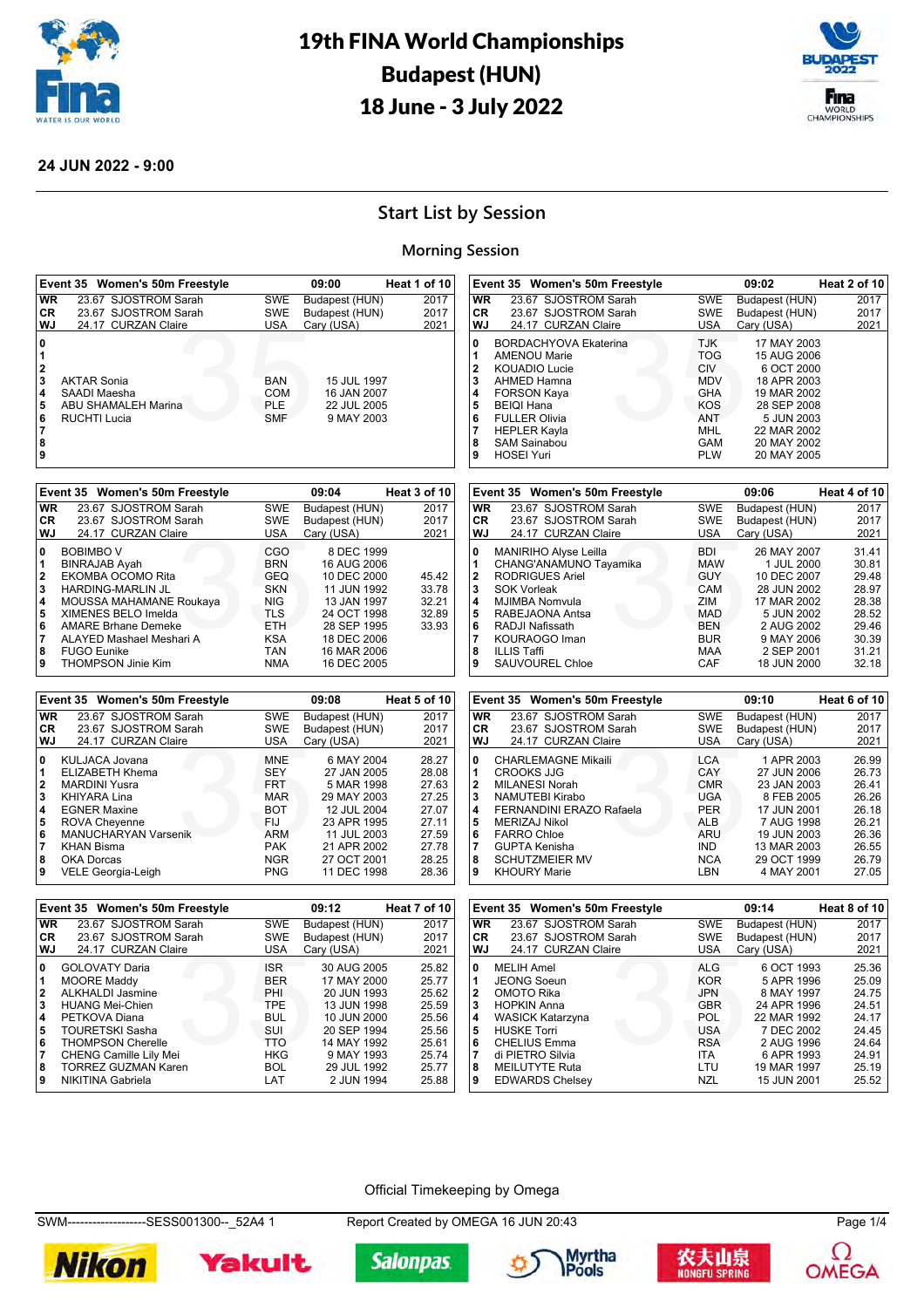



#### **24 JUN 2022 - 9:00**

## **Start List by Session**

### **Morning Session**

| Event 35 Women's 50m Freestyle                       |                          | 09:16                       | Heat 9 of 10 |                | Event 35 Women's 50m Freestyle           |                   | 09:18                       | Heat 10 of 10 |
|------------------------------------------------------|--------------------------|-----------------------------|--------------|----------------|------------------------------------------|-------------------|-----------------------------|---------------|
| WR<br>23.67 SJOSTROM Sarah                           | <b>SWE</b>               | Budapest (HUN)              | 2017         | <b>WR</b>      | 23.67 SJOSTROM Sarah                     | SWE               | Budapest (HUN)              | 2017          |
| СR<br>23.67 SJOSTROM Sarah                           | <b>SWE</b>               | Budapest (HUN)              | 2017         | CR             | 23.67 SJOSTROM Sarah                     | <b>SWE</b>        | Budapest (HUN)              | 2017          |
| WJ<br>24.17 CURZAN Claire                            | <b>USA</b>               | Cary (USA)                  | 2021         | WJ             | 24.17 CURZAN Claire                      | <b>USA</b>        | Cary (USA)                  | 2021          |
| 0<br><b>DRAKOU Theodora</b>                          | <b>GRE</b>               | 6 FEB 1992                  | 25.28        | 0              | <b>ANTONIOU Kalia</b>                    | <b>CYP</b>        | 6 APR 2000                  | 25.25         |
| 1<br><b>SENANSZKY Petra</b>                          | <b>HUN</b>               | 10 JAN 1994                 | 24.97        | 1              | <b>KLANCAR Neza</b>                      | <b>SLO</b>        | 19 FEB 2000                 | 24.96         |
| 2<br><b>JENSEN Julie Kepp</b>                        | DEN                      | 3 JAN 2000                  | 24.68        | $\mathbf{2}$   | SANCHEZ Kayla                            | CAN               | 7 APR 2001                  | 24.68         |
| 3<br><b>HARRIS Meg</b>                               | <b>AUS</b>               | 7 MAR 2002                  | 24.50        | 3              | <b>BROWN Erika</b>                       | <b>USA</b>        | 27 AUG 1998                 | 24.48         |
| 4<br><b>JACK Shayna</b>                              | AUS                      | 6 NOV 1998                  | 24.14        | 4              | <b>SJOSTROM Sarah</b>                    | <b>SWE</b>        | 17 AUG 1993                 | 24.07         |
| 5<br><b>CHENG Yujie</b>                              | <b>CHN</b>               | 22 SEP 2005                 | 24.41        | 5              | <b>ZHANG Yufei</b>                       | <b>CHN</b>        | 19 APR 1998                 | 24.29         |
| 6<br>van ROON Valerie                                | <b>NED</b>               | 13 AUG 1998                 | 24.63        | 6              | <b>WATTEL Marie</b>                      | <b>FRA</b>        | 2 JUN 1997                  | 24.54         |
| 7<br><b>VERSIANI FERREIRA</b>                        | <b>BRA</b>               | 17 MAR 1993                 | 24.84        | $\overline{7}$ | <b>BUSCH Kim</b>                         | <b>NED</b>        | 16 JUN 1998                 | 24.75         |
| 8<br>SRISA-ARD Jenjira                               | THA                      | 16 APR 1995                 | 25.12        | 8              | <b>OSMAN Farida</b>                      | EGY               | 18 JAN 1995                 | 25.10         |
| 9<br>LIM Xiang Qi Amanda                             | <b>SGP</b>               | 8 JAN 1993                  | 25.39        | 9              | <b>DELGADO KOTEK Anicka</b>              | ECU               | 13 JUN 2002                 | 25.36         |
|                                                      |                          |                             |              |                |                                          |                   |                             |               |
| Event 36 Men's 50m Backstroke                        |                          | 09:20                       | Heat 1 of 6  |                | Event 36 Men's 50m Backstroke            |                   | 09:22                       | Heat 2 of 6   |
| 23.71 ARMSTRONG Hunter<br>WR                         | USA                      | Greensboro (USA)            | 2022         | <b>WR</b>      | 23.71 ARMSTRONG Hunter                   | USA               | Greensboro (USA)            | 2022          |
| CR<br>24.04 LIAM Liam                                | <b>GBR</b>               | Rome (ITA)                  | 2009         | <b>CR</b>      | 24.04 LIAM Liam                          | <b>GBR</b>        | Rome (ITA)                  | 2009          |
| WJ<br>24.00 KLIMENT Kliment                          | <b>RUS</b>               | Glasgow (GBR)               | 2018         | WJ             | 24.00 KLIMENT Kliment                    | <b>RUS</b>        | Glasgow (GBR)               | 2018          |
| 0                                                    |                          |                             |              | 0              | AL-ZINKEE HAK                            | <b>IRQ</b>        | 14 FEB 2004                 |               |
| 1                                                    |                          |                             |              | 1              | KHOUSROF AAA                             | <b>YEM</b>        | 13 FEB 2002                 |               |
| 2                                                    |                          |                             |              | $\mathbf{2}$   | <b>AKBAR Faizan</b>                      | <b>PAK</b>        | 15 SEP 1999                 |               |
| 3<br><b>ENGEL Mekhayl</b>                            | <b>CUR</b>               | 11 SEP 2002                 |              | 3              | <b>HUSSAIN Mohamed Aan</b>               | <b>MDV</b>        | 11 JUL 2004                 |               |
| 4<br><b>ALROWAILA Omar</b>                           | <b>BRN</b>               | 18 SEP 2003                 |              | 4              | <b>SHEARER Rohan Karim</b>               | <b>TCN</b>        | 19 OCT 2006                 | 29.22         |
| 5<br><b>HEYNS Jeno</b>                               | <b>SUR</b>               | 29 MAY 2003                 |              | 5              | <b>KABUYE Adnan</b>                      | <b>UGA</b>        | 8 SEP 2002                  | 29.69         |
| 6                                                    |                          |                             |              | 6              | <b>RAFI Samiul Islam</b>                 | <b>BAN</b>        | 12 OCT 2004                 |               |
| 7                                                    |                          |                             |              | $\overline{7}$ | <b>CAMPO JM</b>                          | <b>ESA</b>        | 14 JAN 2004                 |               |
| 8                                                    |                          |                             |              | 8              | <b>TENORIO Juhn</b>                      | <b>NMA</b>        | 2 JUN 2004                  |               |
| 9                                                    |                          |                             |              | 9              | ALESSA Ali                               | <b>KSA</b>        | 9 DEC 2003                  |               |
|                                                      |                          |                             |              |                |                                          |                   |                             |               |
| Event 36 Men's 50m Backstroke                        |                          | 09:24                       | Heat 3 of 6  |                | Event 36 Men's 50m Backstroke            |                   | 09:26                       | Heat 4 of 6   |
|                                                      |                          |                             |              |                |                                          |                   |                             |               |
| <b>WR</b><br>23.71 ARMSTRONG Hunter                  | <b>USA</b>               |                             | 2022         | <b>WR</b>      | 23.71 ARMSTRONG Hunter                   | <b>USA</b>        | Greensboro (USA)            | 2022          |
|                                                      |                          | Greensboro (USA)            |              |                |                                          |                   |                             |               |
| СR<br>24.04 LIAM Liam<br>WJ<br>24.00 KLIMENT Kliment | <b>GBR</b><br><b>RUS</b> | Rome (ITA)<br>Glasgow (GBR) | 2009<br>2018 | CR<br>WJ       | 24.04 LIAM Liam<br>24.00 KLIMENT Kliment | GBR<br><b>RUS</b> | Rome (ITA)<br>Glasgow (GBR) | 2009<br>2018  |
|                                                      |                          |                             |              |                |                                          |                   |                             |               |
| 0<br>STOJANOVSKI Andrej                              | <b>MKD</b>               | 20 AUG 2004                 | 27.74        | 0              | <b>ZAITSEV Daniel</b>                    | <b>EST</b>        | 13 DEC 1997                 | 25.62         |
| 1<br><b>ARDILES QUIROZ Elias</b>                     | CHI                      | 28 FEB 2005                 | 26.92        | 1              | <b>SZENTES Bence</b>                     | <b>HUN</b>        | 29 MAR 1996                 | 25.12         |
| $\mathbf{2}$<br><b>FELDBERGS Girts</b>               | LAT                      | 17 FEB 1993                 | 26.27        | $\mathbf{2}$   | <b>SAMY M</b>                            | <b>EGY</b>        | 17 MAR 1997                 | 24.93         |
| 3<br><b>ACEVEDO Javier</b>                           | CAN                      | 28 JAN 1998                 | 26.08        | 3              | <b>MASIUK Ksawery</b>                    | <b>POL</b>        | 17 DEC 2004                 | 24.68         |
| 4<br><b>MANNES Max</b>                               | <b>LUX</b>               | 19 NOV 1997                 | 25.91        | 4              | <b>GLINTA Robert</b>                     | ROU               | 18 APR 1997                 | 24.42         |
| 5<br><b>LAU Shiu Yue</b>                             | <b>HKG</b>               | 20 JUL 1997                 | 26.00        | 5              | <b>CHRISTOU Apostolos</b>                | GRE               | 1 NOV 1996                  | 24.49         |
| 6<br><b>IAKOVIDIS Filippos</b>                       | <b>CYP</b>               | 14 APR 1998                 | 26.22        | 6              | JEFFCOAT Andrew                          | <b>NZL</b>        | 22 JUL 1999                 | 24.83         |
| 7<br>PEIRIS Dimuth Akalanka                          | SRI                      | 11 JAN 2000                 | 26.73        | $\overline{7}$ | POLEWKA Tomasz                           | POL               | 5 AUG 1994                  | 24.98         |
| 8<br><b>KIRBY Jack</b>                               | <b>BAR</b>               | 24 JUL 2000                 | 27.24        | 8              | LEE Juho                                 | <b>KOR</b>        | 23 JAN 1995                 | 25.26         |
| 9<br>AITU Bede                                       | <b>COK</b>               | 11 OCT 2001                 | 28.52        | 9              | SUDARTAWA I Gede Siman                   | INA               | 8 SEP 1994                  | 25.88         |
| Event 36 Men's 50m Backstroke                        |                          | 09:28                       | Heat 5 of 6  |                | Event 36 Men's 50m Backstroke            |                   | 09:30                       |               |
|                                                      |                          |                             |              |                |                                          |                   |                             | Heat 6 of 6   |
| WR<br>23.71 ARMSTRONG Hunter                         | <b>USA</b>               | Greensboro (USA)            | 2022         | <b>WR</b>      | 23.71 ARMSTRONG Hunter                   | USA               | Greensboro (USA)            | 2022          |
| СR<br>24.04 LIAM Liam<br>WJ<br>24.00 KLIMENT Kliment | <b>GBR</b><br><b>RUS</b> | Rome (ITA)                  | 2009<br>2018 | CR<br>WJ       | 24.04 LIAM Liam<br>24.00 KLIMENT Kliment | GBR<br><b>RUS</b> | Rome (ITA)                  | 2009<br>2018  |
|                                                      |                          | Glasgow (GBR)               |              |                |                                          |                   | Glasgow (GBR)               |               |
| 0<br><b>MORALES MIRANDA Yeziel</b>                   | <b>PUR</b>               | 16 JAN 1996                 | 25.52        | 0              | HOCKIN BRUSQUETTI Charles                | <b>PAR</b>        | 4 NOV 1989                  | 25.34         |
| <b>BOHUS Richard</b><br>1                            | HUN                      | 9 APR 1993                  | 25.05        | 1              | <b>CECCON Thomas</b>                     | <b>ITA</b>        | 27 JAN 2001                 | 24.99         |
| 2<br><b>LAMBERTI Michele</b>                         | ITA                      | 3 NOV 2000                  | 24.90        | $\mathbf{2}$   | <b>BASSETO G</b>                         | <b>BRA</b>        | 12 MAR 1997                 | 24.86         |
| 3<br><b>LARKIN Mitchell</b>                          | AUS                      | 9 JUL 1993                  | 24.67        | 3              | <b>BRAUNSCHWEIG Ole</b>                  | <b>GER</b>        | 15 NOV 1997                 | 24.67         |
| 4<br><b>RESS Justin</b>                              | <b>USA</b>               | 3 AUG 1997                  | 23.92        | 4              | <b>ARMSTRONG Hunter</b>                  | <b>USA</b>        | 24 JAN 2001                 | 23.71         |
| 5<br>GONZALEZ de OLIVEIRA Hugo                       | <b>ESP</b>               | 19 FEB 1999                 | 24.47        | 5              | COOPER Isaac Alan                        | <b>AUS</b>        | 7 JAN 2004                  | 24.44         |
| 6<br><b>IRIE Ryosuke</b>                             | <b>JPN</b>               | 24 JAN 1990                 | 24.83        | 6              | <b>TOMAC Mewen</b>                       | <b>FRA</b>        | 11 SEP 2001                 | 24.80         |
| 7<br>LAITAROVSKY Michael                             | ISR                      | 15 AUG 1999                 | 24.96        | $\overline{7}$ | NDOYE-BROUARD Y                          | <b>FRA</b>        | 29 NOV 2000                 | 24.94         |
| 8<br>XU Jiavu                                        | <b>CHN</b>               | 19 AUG 1995                 | 25.24        | 8              | CEJKA Jan                                | CZE               | 29 MAY 2001                 | 25.20         |
| 9<br>CHUANG Mu-Lun                                   | <b>TPE</b>               | 6 FEB 2001                  | 25.80        | 9              | QUAH Zheng Wen                           | <b>SGP</b>        | 29 SEP 1996                 | 25.73         |

Official Timekeeping by Omega

SWM-------------------SESS001300--\_52A4 1 Report Created by OMEGA 16 JUN 20:43 Page 2/4











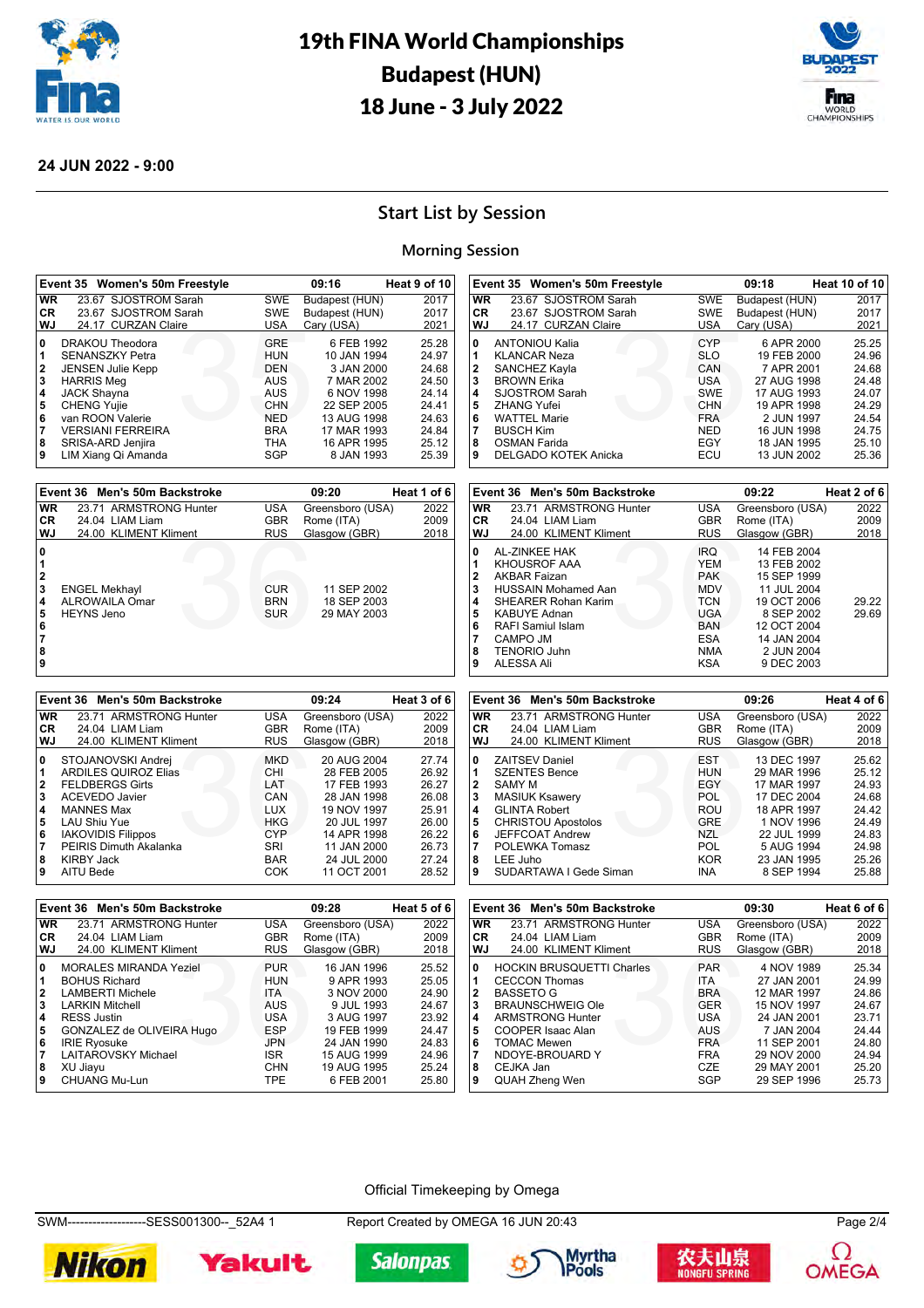



#### **24 JUN 2022 - 9:00**

## **Start List by Session**

#### **Morning Session**

|                                                   | Event 37 Women's 50m Breaststroke                                                                                                                                                                              |                                                                                                                     | 09:32                                                                                                                                           | Heat 1 of 6    |
|---------------------------------------------------|----------------------------------------------------------------------------------------------------------------------------------------------------------------------------------------------------------------|---------------------------------------------------------------------------------------------------------------------|-------------------------------------------------------------------------------------------------------------------------------------------------|----------------|
| WR.                                               | 29.30 PILATO Benedetta                                                                                                                                                                                         | <b>ITA</b>                                                                                                          | Budapest (HUN)                                                                                                                                  | 2021           |
| CR.                                               | 29.40 KING Lilly                                                                                                                                                                                               | <b>USA</b>                                                                                                          | Budapest (HUN)                                                                                                                                  | 2017           |
| WJ                                                | 29.30 PILATO Benedetta                                                                                                                                                                                         | <b>ITA</b>                                                                                                          | Budapest (HUN)                                                                                                                                  | 2021           |
| 0<br>11<br>2<br>3<br>14<br>5<br>6<br>17<br>8<br>9 | LAMA Duana<br>KOURAOGO Iman<br>SAM Sainabou<br><b>FUGO Eunike</b><br>DASHTI Lara<br><b>AMARE Brhane Demeke</b><br><b>BATALLONES MCA</b><br>EKOMBA OCOMO Rita<br><b>SANGALA Stefan</b><br><b>KIHLENG Kestra</b> | <b>NFP</b><br><b>BUR</b><br>GAM<br><b>TAN</b><br><b>KUW</b><br><b>ETH</b><br><b>NMA</b><br>GEQ<br>CGO<br><b>FSM</b> | 14 JUL 2006<br>9 MAY 2006<br>20 MAY 2002<br>16 MAR 2006<br>24 JAN 2004<br>28 SEP 1995<br>3 JUN 2008<br>10 DEC 2000<br>2 JAN 1995<br>12 AUG 2003 | 37.88<br>43.27 |

|              | Event 37 Women's 50m Breaststroke |            | 09:37          | Heat 3 of 6 |
|--------------|-----------------------------------|------------|----------------|-------------|
| <b>WR</b>    | 29.30 PILATO Benedetta            | ITA.       | Budapest (HUN) | 2021        |
| <b>CR</b>    | 29.40 KING Lilly                  | <b>USA</b> | Budapest (HUN) | 2017        |
| WJ           | 29.30 PILATO Benedetta            | <b>ITA</b> | Budapest (HUN) | 2021        |
| 0            | PHEE Jing En                      | MAS        | 29 NOV 1997    | 32.30       |
| 1            | <b>HIGGS Lillian Louise</b>       | <b>BAH</b> | 8 OCT 2000     | 32.06       |
| $\mathbf{2}$ | <b>KREUNDL Lena</b>               | <b>AUT</b> | 19 SEP 1997    | 32.01       |
| 3            | RODRIGUEZ VILLANUE                | <b>MEX</b> | 13 SEP 1994    | 31.77       |
| 4            | PETKOVA Diana                     | BUL        | 10 JUN 2000    | 31.68       |
| 5            | PCHELINTSEVA Adelaida             | KAZ        | 29 SEP 1999    | 31.74       |
| 6            | <b>GASSON Helena</b>              | <b>NZL</b> | 8 DEC 1994     | 31.91       |
| 7            | LIN Pei-Wun                       | <b>TPE</b> | 25 NOV 1999    | 32.04       |
| 8            | <b>VIVAS POSADA Karina</b>        | COL        | 2 SEP 1991     | 32.19       |
| 9            | NAMUTEBI Kirabo                   | UGA        | 8 FEB 2005     | 33.29       |

|              | Event 37 Women's 50m Breaststroke |            | 09:41          | Heat 5 of 6 |
|--------------|-----------------------------------|------------|----------------|-------------|
| <b>WR</b>    | 29.30 PILATO Benedetta            | <b>ITA</b> | Budapest (HUN) | 2021        |
| <b>CR</b>    | 29.40 KING Lilly                  | USA        | Budapest (HUN) | 2017        |
| WJ           | 29.30 PILATO Benedetta            | ITA        | Budapest (HUN) | 2021        |
| 0            | <b>VALL MONTERO Jessica</b>       | <b>ESP</b> | 22 NOV 1988    | 31.17       |
| 1            | <b>ELENDT Anna</b>                | <b>GER</b> | 4 SEP 2001     | 30.92       |
| $\mathbf{2}$ | <b>KIVIRINTA Veera</b>            | <b>FIN</b> | 6 APR 1995     | 30.72       |
| 3            | CONCEICAO J                       | <b>BRA</b> | 13 JUN 1997    | 30.40       |
| 4            | van NIEKERK Lara                  | <b>RSA</b> | 13 MAY 2003    | 29.72       |
| 5            | <b>MEILUTYTE Ruta</b>             | LTU        | 19 MAR 1997    | 30.24       |
| 6            | <b>METZ Rosey</b>                 | <b>NED</b> | 14 JUN 2001    | 30.63       |
|              | STRAUCH Jenna                     | <b>AUS</b> | 24 MAR 1997    | 30.82       |
| 8            | <b>CEBALLOS Macarena</b>          | ARG        | 12 JAN 1995    | 31.11       |
| 9            | SRISA-ARD Jenjira                 | THA        | 16 APR 1995    | 31.63       |

|     | Event 38 Mixed 4x100m Freestyle  |            | 09:45          | Heat 1 of 3 |
|-----|----------------------------------|------------|----------------|-------------|
| WR. | 3:19.40 United States of America | <b>USA</b> | Gwangju (KOR)  | 2019        |
| CR  | 3:19.40 United States of America | <b>USA</b> | Gwangju (KOR)  | 2019        |
| WJ  | 3:25.92 United States of America | <b>USA</b> | Budapest (HUN) | 2019        |
| 0   | Guam                             | <b>GUM</b> |                |             |
| 1   | New Zealand                      | <b>NZL</b> |                |             |
| 2   | Israel                           | <b>ISR</b> |                |             |
| 3   | Seychelles                       | <b>SEY</b> |                |             |
| 4   | Vietnam                          | <b>VIE</b> |                |             |
| 5   | Chinese Taipei                   | <b>TPE</b> |                |             |
| 6   | Singapore                        | <b>SGP</b> |                |             |
| 7   | Latvia                           | LAT        |                |             |
| 8   | Thailand                         | THA        |                |             |
| 9   | Northern Mariana Islands         | <b>NMA</b> |                |             |
|     |                                  |            |                |             |

|           | Event 38 Mixed 4x100m Freestyle  |            | 09:51          | Heat 2 of 3 |
|-----------|----------------------------------|------------|----------------|-------------|
| <b>WR</b> | 3:19.40 United States of America | <b>USA</b> | Gwangju (KOR)  | 2019        |
| CR.       | 3:19.40 United States of America | USA        | Gwangju (KOR)  | 2019        |
| WJ        | 3:25.92 United States of America | USA        | Budapest (HUN) | 2019        |
| 0         | United States of America         | <b>USA</b> |                |             |
|           | Maldives                         | <b>MDV</b> |                |             |
| 2         | Uganda                           | <b>UGA</b> |                | 4:09.93     |
| 3         | Greece                           | <b>GRE</b> |                | 3:40.99     |
| 4         | Netherlands                      | <b>NED</b> |                | 3:22.26     |
| 5         | Sweden                           | <b>SWE</b> |                | 3:27.30     |
| 6         | <b>Bahamas</b>                   | <b>BAH</b> |                | 3:50.50     |
| 7         | France                           | <b>FRA</b> |                |             |
| 8         | Mongolia                         | MGL        |                |             |
| 9         | Canada                           | CAN        |                |             |

#### Official Timekeeping by Omega

SWM-------------------SESS001300--\_52A4 1 Report Created by OMEGA 16 JUN 20:43 Page 3/4













| VVJ                     | 29.30 PILATO Benedetta                      | 11 A              | Budapest (HUN)             | 2021           |
|-------------------------|---------------------------------------------|-------------------|----------------------------|----------------|
| 0                       | <b>SOK Vorleak</b>                          | CAM               | 28 JUN 2002                | 34.92          |
| 1                       | PINA Jayla                                  | <b>CPV</b>        | 23 JUL 2004                | 34.18          |
| $\overline{2}$          | <b>VERDINO Claudia</b>                      | <b>MON</b>        | 28 NOV 2001                | 33.67          |
| 3                       | EL BARODI Imane Houda                       | MAR               | 21 FEB 2001                | 33.47          |
| 4                       | <b>PALJK Tilka</b>                          | ZAM               | 18 FEB 1997                | 33.44          |
| 5                       | <b>FISHER-MARSTERS KA</b>                   | COK               | 11 FEB 1998                | 33.46          |
| 6                       | SIERRA GRAF Micaela                         | URU               | 6 AUG 2004                 | 33.63          |
| 7                       | <b>TOUMAZOU Polyxeni</b>                    | <b>CYP</b>        | 19 MAR 2005                | 33.81          |
| 8                       | IP HEN CHEUNG Tessa                         | <b>MRI</b>        | 10 MAR 2001                | 34.75          |
| 9                       | <b>FREITAS Maria Lopes</b>                  | <b>ANG</b>        | 11 APR 1997                | 35.09          |
|                         |                                             |                   |                            |                |
|                         | Event 37<br><b>Women's 50m Breaststroke</b> |                   | 09:39                      | Heat 4 of 6    |
|                         |                                             |                   |                            |                |
| <b>WR</b>               | 29.30 PILATO Benedetta                      | ITA.              | Budapest (HUN)             | 2021           |
| CR                      | 29.40 KING Lilly                            | <b>USA</b>        | Budapest (HUN)             | 2017           |
| WJ                      | 29.30 PILATO Benedetta                      | <b>ITA</b>        | Budapest (HUN)             | 2021           |
| 0                       | <b>NICOL Rachel</b>                         | CAN               | 16 FEB 1993                | 31.22          |
| 1                       | <b>SZTANKOVICS Anna</b>                     | <b>HUN</b>        | 10 JAN 1996                | 31.04          |
| $\overline{\mathbf{2}}$ | <b>LAZOR Annie</b>                          | USA.              | 17 AUG 1994                | 30.75          |
| 3                       | <b>GORBENKO Anastasia</b>                   | <b>ISR</b>        | 7 AUG 2003                 | 30.45          |
| 4                       | <b>KING Lilly</b>                           | <b>USA</b>        | 10 FEB 1997                | 29.76          |
| 5                       | <b>AOKI Reona</b>                           | JPN               | 24 FEB 1995                | 30.27          |
| 6                       | <b>FAST Emelie</b>                          | <b>SWE</b>        | 20 FEB 2004                | 30.64          |
| 7<br>8                  | TETEREVKOVA Kotryna<br>VOVK Tara            | LTU<br><b>SLO</b> | 23 JAN 2002<br>15 FEB 2000 | 30.82<br>31.12 |

**Event 37 Women's 50m Breaststroke 09:35 Heat 2 of 6 WR** 29.30 PILATO Benedetta ITA Budapest (HUN) 2021<br> **CR** 29.40 KING Lilly USA Budapest (HUN) 2017 **CR** 29.40 KING Lilly USA Budapest (HUN) 2017 **WJ** 29.30 PILATO Benedetta ITA Budapest (HUN) 2021 SOK Vorleak **CAM** 28 JUN 2002 34.92<br>1 PINA Jayla **CPV** 23 JUL 2004 34.18 PINA Jayla CPV 23 JUL 2004 34.18 VERDINO Claudia MON 28 NOV 2001 33.67 EL BARODI Imane Houda MAR 21 FEB 2001 33.47 PALJK Tilka 2000<br>**4** PALJK Tilka 2000<br>**5** FISHER-MARSTERS KA 2000 2000 2000 11 FEB 1998 33.46

| 9                       | <b>MATAJA Meri</b>                | CRO        | 7 MAR 2004     | 31.64       |
|-------------------------|-----------------------------------|------------|----------------|-------------|
|                         |                                   |            |                |             |
|                         | Event 37 Women's 50m Breaststroke |            | 09:43          | Heat 6 of 6 |
| <b>WR</b>               | 29.30 PILATO Benedetta            | <b>ITA</b> | Budapest (HUN) | 2021        |
| <b>CR</b>               | 29.40 KING Lilly                  | <b>USA</b> | Budapest (HUN) | 2017        |
| <b>WJ</b>               | 29.30 PILATO Benedetta            | ITA        | Budapest (HUN) | 2021        |
| 0                       | <b>PALMANS Anne</b>               | <b>NED</b> | 27 JUL 2000    | 31.15       |
| 1                       | <b>DRASIDOU Maria Thaleia</b>     | GRE        | 26 JAN 1995    | 30.88       |
| $\overline{\mathbf{2}}$ | <b>JEFIMOVA Eneli</b>             | <b>EST</b> | 27 DEC 2006    | 30.69       |
| 3                       | <b>HANSSON Sophie</b>             | <b>SWE</b> | 2 AUG 1998     | 30.31       |
| 4                       | PILATO Benedetta                  | <b>ITA</b> | 18 JAN 2005    | 29.30       |
| 5                       | <b>CASTIGLIONI Arianna</b>        | <b>ITA</b> | 15 AUG 1997    | 30.05       |
| 6                       | <b>GASPARD Florine</b>            | BEL        | 28 DEC 2001    | 30.56       |
| 7                       | <b>TANG Qianting</b>              | CHN        | 14 MAR 2004    | 30.80       |
| 8                       | <b>VERMEIREN Fleur</b>            | BEL        | 21 JUN 2002    | 31.05       |
| 9                       | SIM En Yi Letitia                 | SGP        | 3 MAR 2003     | 31.43       |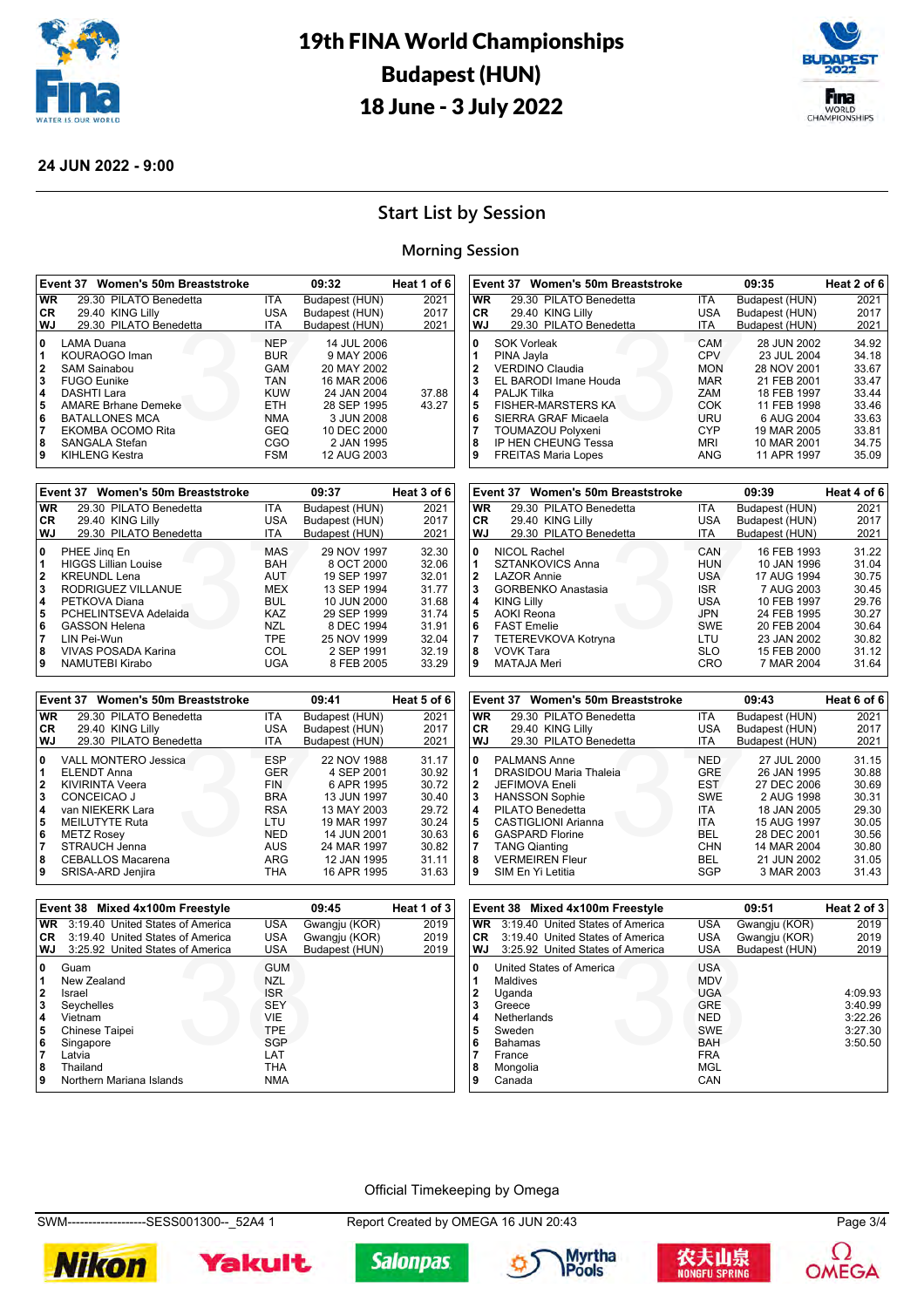



#### **24 JUN 2022 - 9:00**

## **Start List by Session**

#### **Morning Session**

| Event 38 Mixed 4x100m Freestyle                                                                                                                                                                            |                                                                                                                                          | 09:57                            | Heat 3 of 3                                                    | Event 39 Men's 1500m Freestyle                                                                                                                                                      |                                               | 10:03                                                    | Heat 1 of 3                      |
|------------------------------------------------------------------------------------------------------------------------------------------------------------------------------------------------------------|------------------------------------------------------------------------------------------------------------------------------------------|----------------------------------|----------------------------------------------------------------|-------------------------------------------------------------------------------------------------------------------------------------------------------------------------------------|-----------------------------------------------|----------------------------------------------------------|----------------------------------|
| 3:19.40 United States of America<br><b>WR</b>                                                                                                                                                              | <b>USA</b>                                                                                                                               | Gwangju (KOR)                    | 2019                                                           | <b>WR</b> 14:31.02 YANG Yang                                                                                                                                                        | <b>CHN</b>                                    | London (GBR)                                             | 2012                             |
| 3:19.40 United States of America<br><b>CR</b>                                                                                                                                                              | <b>USA</b>                                                                                                                               | Gwangju (KOR)                    | 2019                                                           | <b>CR</b> 14:34.14 YANG Yang                                                                                                                                                        | <b>CHN</b>                                    | Shanghai (CHN)                                           | 2011                             |
| WJ<br>3:25.92 United States of America                                                                                                                                                                     | <b>USA</b>                                                                                                                               | Budapest (HUN)                   | 2019                                                           | WJ 14:46.09 FRANKO Franko                                                                                                                                                           | <b>CRO</b>                                    | Budapest (HUN)                                           | 2019                             |
| 0<br>Australia<br>China<br>$\overline{\mathbf{2}}$<br>Morocco<br>3<br>Brazil<br>4<br><b>Great Britain</b><br>5<br>Italy<br>6<br>Angola<br>7<br>Tanzania<br>8<br>Republic of Korea<br>9<br>Hong Kong, China | <b>AUS</b><br><b>CHN</b><br><b>MAR</b><br><b>BRA</b><br><b>GBR</b><br><b>ITA</b><br><b>ANG</b><br><b>TAN</b><br><b>KOR</b><br><b>HKG</b> |                                  | 3:56.27<br>3:29.42<br>3:22.07<br>3:22.64<br>3:48.99<br>4:21.00 | 0<br>$\overline{\mathbf{2}}$<br>3<br>LOPEZ CANDELARIO Jahir<br>4<br><b>FALCON MOJARRIETA Rodolfo</b><br>5<br><b>KHALIL Adib</b><br>6<br>PONCE de LEON R<br>$\overline{7}$<br>8<br>9 | ECU<br><b>CUB</b><br><b>LBN</b><br><b>PER</b> | 14 JUN 2003<br>26 DEC 2001<br>24 AUG 2002<br>27 NOV 2000 | 16:40.35<br>15:43.34<br>16:01.87 |
|                                                                                                                                                                                                            |                                                                                                                                          |                                  |                                                                |                                                                                                                                                                                     |                                               |                                                          |                                  |
| Event 39 Men's 1500m Freestyle                                                                                                                                                                             |                                                                                                                                          | 10:21                            | Heat 2 of 3                                                    | Event 39 Men's 1500m Freestyle                                                                                                                                                      |                                               | 10:38                                                    | Heat 3 of 3                      |
|                                                                                                                                                                                                            |                                                                                                                                          |                                  |                                                                |                                                                                                                                                                                     |                                               |                                                          |                                  |
| <b>WR</b> 14:31.02 YANG Yang<br><b>CR</b> 14:34.14 YANG Yang                                                                                                                                               | <b>CHN</b><br><b>CHN</b>                                                                                                                 | London (GBR)                     | 2012<br>2011                                                   | <b>WR</b> 14:31.02 YANG Yang<br><b>CR</b> 14:34.14 YANG Yang                                                                                                                        | <b>CHN</b><br><b>CHN</b>                      | London (GBR)<br>Shanghai (CHN)                           | 2012<br>2011                     |
| 14:46.09 FRANKO Franko<br>WJ                                                                                                                                                                               | <b>CRO</b>                                                                                                                               | Shanghai (CHN)<br>Budapest (HUN) | 2019                                                           | 14:46.09 FRANKO Franko<br>WJ                                                                                                                                                        | <b>CRO</b>                                    | Budapest (HUN)                                           | 2019                             |



SWM-------------------SESS001300--\_52A4 1 Report Created by OMEGA 16 JUN 20:43 Page 4/4













**OMEGA**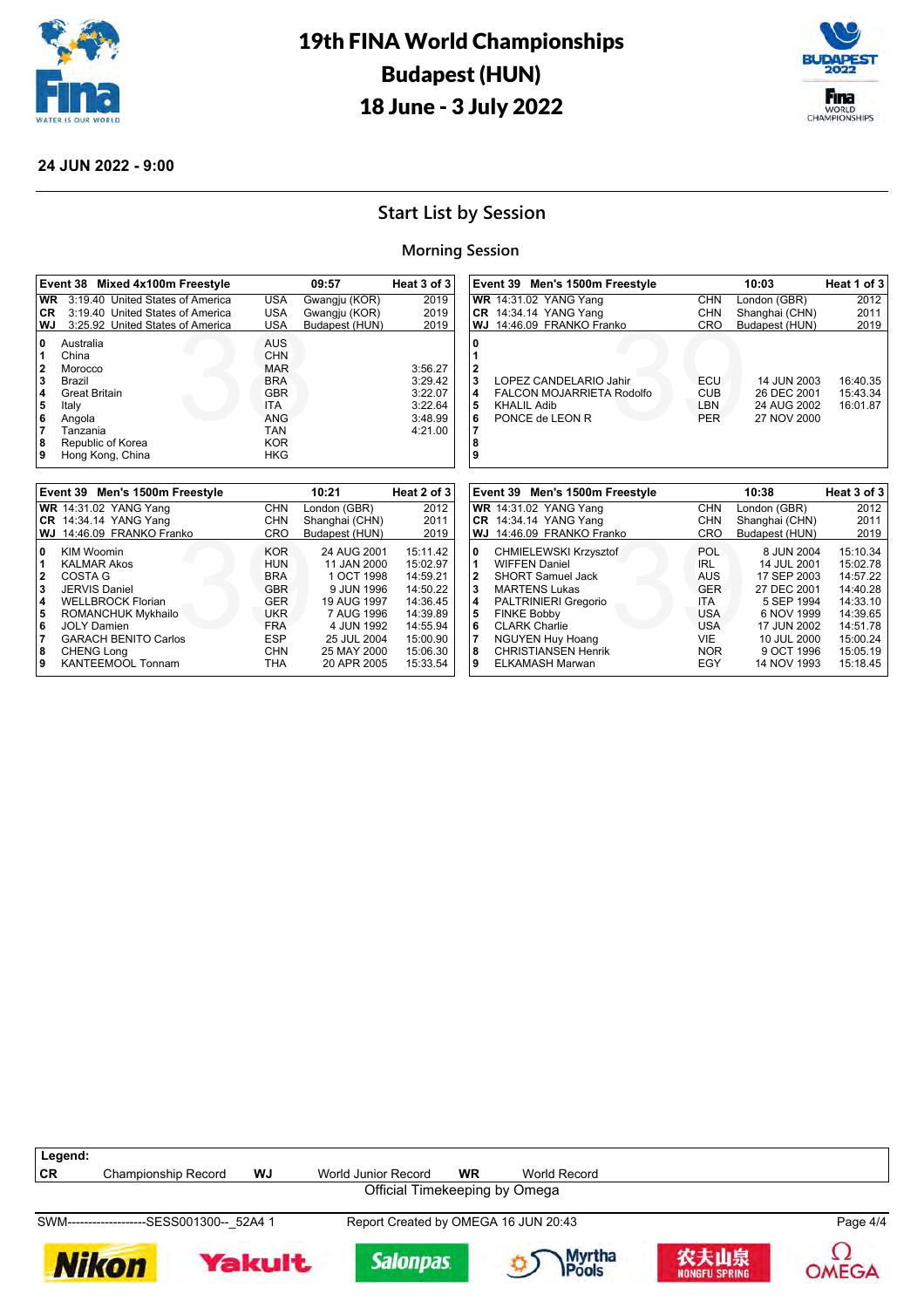

# 19th FINA World Championships Budapest (HUN)

## 18 June - 3 July 2022



**Women's 400m Individual Medley 400m quatre nages individuel - femmes**

**Heats Séries**

## **Start List**

### **Event Number 40**

|           | Record  |         | Splits  |         | <b>Name</b>           | <b>NAT Code</b> | ∟ocation             | <b>Date</b> |
|-----------|---------|---------|---------|---------|-----------------------|-----------------|----------------------|-------------|
| <b>WR</b> | 4:26.36 | 1:00.91 | 2:08.39 | 3:24.50 | <b>HOSSZU Katinka</b> | <b>HUN</b>      | Rio de Janeiro (BRA) | 6 AUG 2016  |
| <b>CR</b> | 4.29.33 | 1:01.16 | 2:08.74 | 3:27.01 | HOSSZU Katinka        | <b>HUN</b>      | Budapest (HUN)       | 30 JUL 2017 |
| WJ        | 4:34.86 | 1:00.88 | 2:10.30 | 3:31.92 | McINTOSH Summer       | CAN             | Victoria (CAN)       | 9 APR 2022  |

#### **Heat 1 of 3 (9:00)**

| <b>Entry Time</b> | Time | Rank |
|-------------------|------|------|
|                   |      |      |
|                   |      |      |
| 4:49.98           |      |      |
| 5:35.28           |      |      |
|                   |      |      |

#### **Heat 2 of 3 (9:07)**

| Lane | Name                                | <b>NAT Code</b> | Date of Birth | <b>Entry Time</b> | Time | Rank |
|------|-------------------------------------|-----------------|---------------|-------------------|------|------|
|      | TRNIKOVA Nikoleta                   | <b>SVK</b>      | 29 JUL 2002   | 4:48.72           |      |      |
|      | <b>GONCALVES RONCATTO Gabrielle</b> | <b>BRA</b>      | 19 JUL 1998   | 4:45.51           |      |      |
| 2    | <b>GE Chutong</b>                   | <b>CHN</b>      | 23 SEP 2003   | 4:38.64           |      |      |
| 3    | <b>GRIMES Katie</b>                 | USA             | 8 JAN 2006    | 4:36.17           |      |      |
| 4    | <b>WEYANT Emma</b>                  | USA             | 24 DEC 2001   | 4:32.76           |      |      |
| 5    | McINTOSH Summer                     | CAN             | 18 AUG 2006   | 4:34.86           |      |      |
| 6    | <b>FORRESTER Jenna</b>              | <b>AUS</b>      | 14 JUN 2003   | 4:36.77           |      |      |
|      | RASMUSSEN Mya                       | <b>NZL</b>      | 21 JUN 2000   | 4:42.33           |      |      |
| 8    | PEROTTI Florencia                   | <b>ARG</b>      | 24 SEP 1992   | 4:47.75           |      |      |

#### **Heat 3 of 3 (9:13)**

| Lane | Name                           | <b>NAT Code</b> | Date of Birth | <b>Entry Time</b> | Time | Rank |
|------|--------------------------------|-----------------|---------------|-------------------|------|------|
| 0    | <b>CHENG Chloe</b>             | <b>HKG</b>      | 26 OCT 2004   | 4:48.58           |      |      |
|      | <b>GORBENKO Anastasia</b>      | <b>ISR</b>      | 7 AUG 2003    | 4:43.27           |      |      |
| 2    | CIEPLUCHA Tessa                | CAN             | 24 SEP 1998   | 4:37.26           |      |      |
| 3    | MIHALYVARI-FARKAS Viktoria     | <b>HUN</b>      | 26 NOV 2003   | 4:35.99           |      |      |
| 4    | OHASHI Yui                     | JPN             | 18 OCT 1995   | 4:32.08           |      |      |
| 5    | HOSSZU Katinka                 | <b>HUN</b>      | 3 MAY 1989    | 4:34.76           |      |      |
| 6    | TANIGAWA Ageha                 | JPN             | 15 JUN 2003   | 4:36.45           |      |      |
|      | <b>COLBERT Freya Constance</b> | <b>GBR</b>      | 8 MAR 2004    | 4:41.27           |      |      |
| 8    | <b>DUHAMEL Cyrielle</b>        | <b>FRA</b>      | 6 JAN 2000    | 4:47.23           |      |      |
| 9    | <b>ROMANO Kristen Elena</b>    | <b>PUR</b>      | 24 SEP 1999   | 4.49.41           |      |      |

| Legend:                                    |                     |        |                                      |           |                  |                              |          |
|--------------------------------------------|---------------------|--------|--------------------------------------|-----------|------------------|------------------------------|----------|
| CR                                         | Championship Record | WJ     | World Junior Record                  | <b>WR</b> | World Record     |                              |          |
|                                            |                     |        | Official Timekeeping by Omega        |           |                  |                              |          |
| SWMW400MIM-------------HEAT-------- 51A1 1 |                     |        | Report Created by OMEGA 16 JUN 18:51 |           |                  |                              | Page 1/1 |
| <b>Nikon</b>                               |                     | Yakult | <b>Salonpas</b>                      |           | Myrtha<br>IPools | 农夫山泉<br><b>NONGFU SPRING</b> | OMEGA    |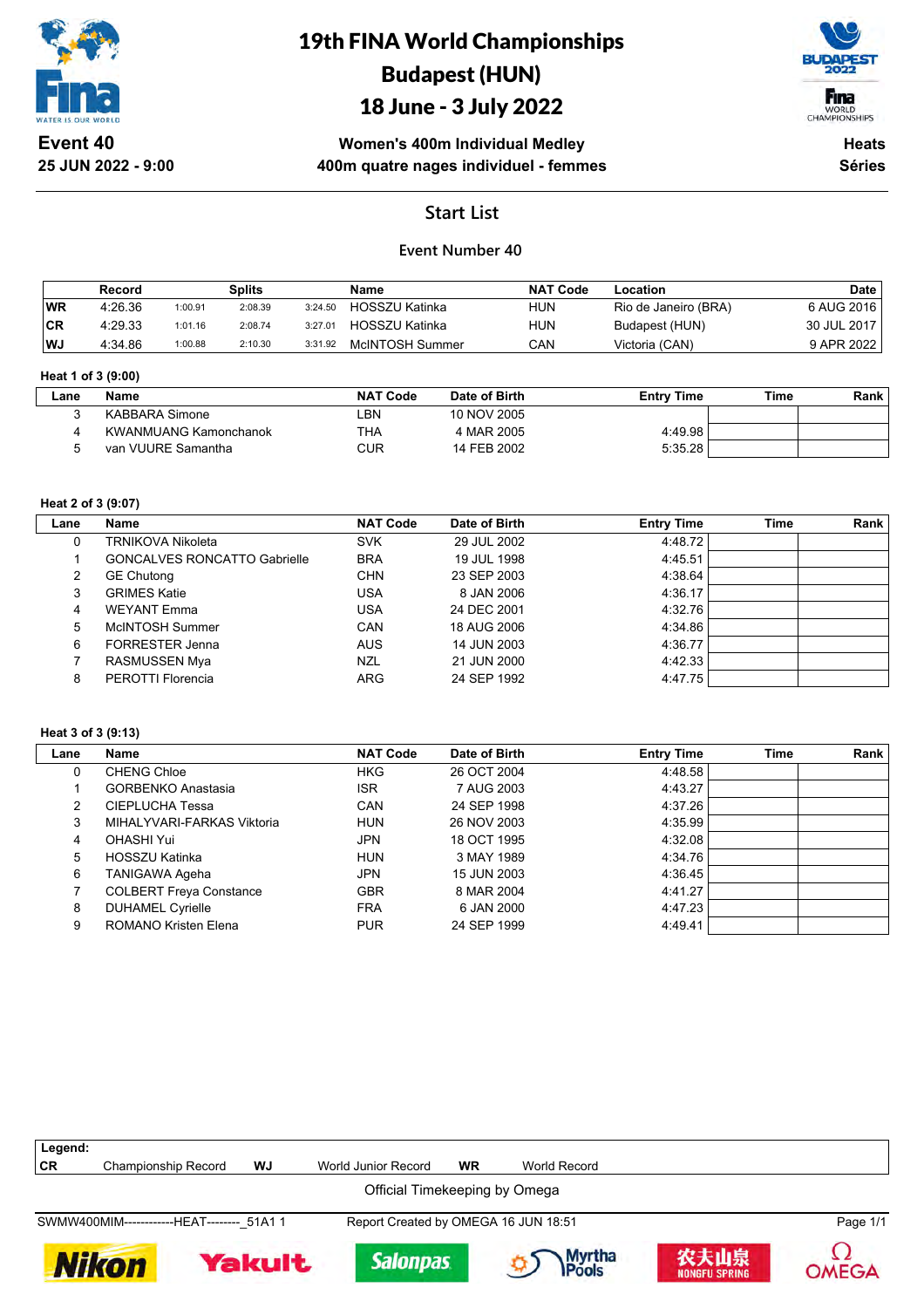

# 19th FINA World Championships Budapest (HUN)

# 18 June - 3 July 2022



**Event 41 25 JUN 2022 - 9:20**

### **Men's 4x100m Medley Relay 4x100m quatre nages relais - hommes**

**Heats Séries**

## **Start List**

### **Event Number 41**

|     | Record  |       | Splits  |         | NAT (Relay)                    | Location       | <b>Date</b> |
|-----|---------|-------|---------|---------|--------------------------------|----------------|-------------|
| 'WR | 3:26.78 | 52.31 | 1:50.80 | 2:39.83 | USA - United States of America | Tokyo (JPN)    | AUG 2021    |
| ∣CR | 3:27.28 | 52.19 | 1:50.76 | 2:40.48 | USA - United States of America | Rome (ITA)     | 2 AUG 2009  |
| WJ  | 3:33.19 | 53.84 | 1:53.37 | 2:44.30 | RUS - Russian Federation       | Budapest (HUN) | 25 AUG 2019 |

#### **Heat 1 of 3 (9:20)**

| Lane | <b>NAT</b>                | <b>Entry Time</b> | Time | <b>Rank</b> |
|------|---------------------------|-------------------|------|-------------|
|      | 3 KOR - Republic of Korea |                   |      |             |
|      | 4 ESP - Spain             |                   |      |             |
|      | 5 HKG - Hong Kong, China  |                   |      |             |
|      |                           |                   |      |             |

#### **Heat 2 of 3 (9:25)**

| Lane | <b>NAT</b>                       | <b>Entry Time</b> | Time | Rank |
|------|----------------------------------|-------------------|------|------|
| 0    | ISR - Israel                     | 3:46.90           |      |      |
|      | VIE - Vietnam                    | 3:39.76           |      |      |
| 2    | <b>GRE - Greece</b>              | 3:34.61           |      |      |
| 3    | CHN - People's Republic of China | 3:31.72           |      |      |
|      | 4 GBR - Great Britain            | 3:27.51           |      |      |
|      | 5 AUS - Australia                | 3:29.60           |      |      |
| 6    | FRA - France                     | 3:32.50           |      |      |
|      | AUT - Austria                    | 3:36.62           |      |      |
| 8    | BRA - Brazil                     | 3:42.51           |      |      |
| 9    | TPE - Chinese Taipei             |                   |      |      |

#### **Heat 3 of 3 (9:31)**

| Lane NAT |                                  | <b>Entry Time</b> | Time | Rank |
|----------|----------------------------------|-------------------|------|------|
|          | 0 THA - Thailand                 | 3:43.67           |      |      |
|          | 1 SGP - Singapore                | 3:37.69           |      |      |
|          | 2 GER - Germany                  | 3:34.08           |      |      |
|          | 3 JPN - Japan                    | 3:29.91           |      |      |
|          | 4 USA - United States of America | 3:26.78           |      |      |
|          | 5 ITA - Italy                    | 3:29.17           |      |      |
|          | 6 CAN - Canada                   | 3:32.37           |      |      |
|          | 7 LTU - Lithuania                | 3:35.48           |      |      |
|          | 8 EGY - Egypt                    | 3:41.70           |      |      |
| 9        | PAR - Paraguay                   | 3:58.28           |      |      |

| Legend:                       |                                            |        |                     |                                      |                         |                              |          |  |  |
|-------------------------------|--------------------------------------------|--------|---------------------|--------------------------------------|-------------------------|------------------------------|----------|--|--|
| CR                            | <b>Championship Record</b>                 | WJ     | World Junior Record | <b>WR</b>                            | World Record            |                              |          |  |  |
| Official Timekeeping by Omega |                                            |        |                     |                                      |                         |                              |          |  |  |
|                               | SWMM4X100MMD-----------HEAT-------- 51B1 1 |        |                     | Report Created by OMEGA 16 JUN 18:51 |                         |                              | Page 1/1 |  |  |
|                               | <b>Nikon</b>                               | Yakult | <b>Salonpas</b>     |                                      | Myrtha<br><b>IPools</b> | 农夫山泉<br><b>NONGFU SPRING</b> | OMEGA    |  |  |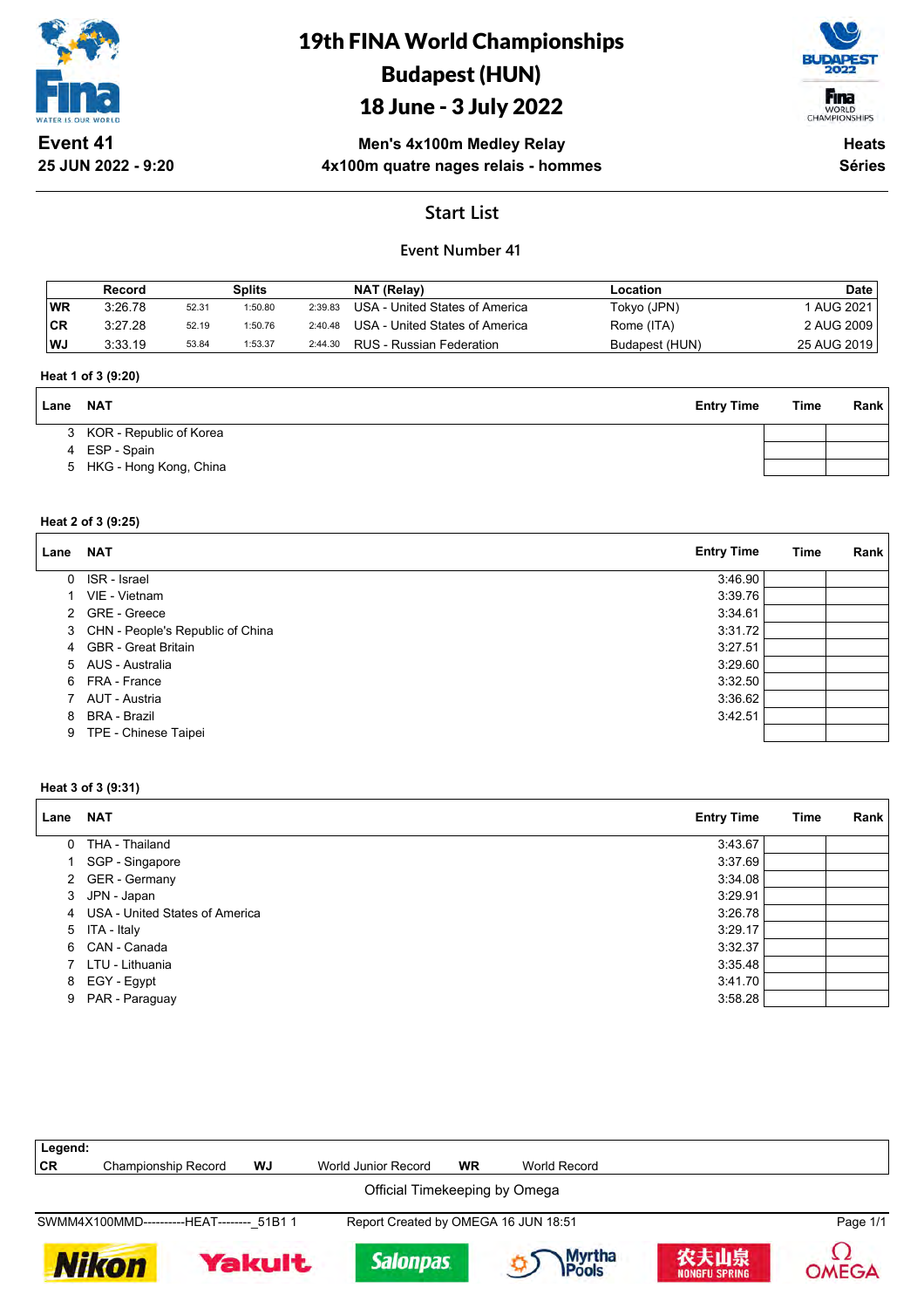

**25 JUN 2022 - 9:37**

# 19th FINA World Championships Budapest (HUN)

## 18 June - 3 July 2022



**Women's 4x100m Medley Relay 4x100m quatre nages relais - femmes**

**Heats Séries**

## **Start List**

### **Event Number 42**

|           | Record  |         | <b>Splits</b> |         | NAT (Relay)                    | Location           | <b>Date</b> |
|-----------|---------|---------|---------------|---------|--------------------------------|--------------------|-------------|
| <b>WR</b> | 3.50.40 | 57.57   | 2:02.38       | 2:58.54 | USA - United States of America | Gwangju (KOR)      | 28 JUL 2019 |
| <b>CR</b> | 3:50.40 | 57.57   | 2:02.38       | 2:58.54 | USA - United States of America | Gwangju (KOR)      | 28 JUL 2019 |
| WJ        | 3:58.38 | 1:00.68 | 2:08.54       | 3:05.45 | CAN - Canada                   | Indianapolis (USA) | 28 AUG 2017 |

#### **Heat 1 of 2 (9:37)**

| Lane | <b>NAT</b>                       | <b>Entry Time</b> | Time | Rank |
|------|----------------------------------|-------------------|------|------|
|      | THA - Thailand                   |                   |      |      |
|      | 2 BRA - Brazil                   | 4:04.33           |      |      |
|      | 3 SWE - Sweden                   | 3:54.27           |      |      |
|      | 4 USA - United States of America | 3:51.73           |      |      |
|      | 5 GBR - Great Britain            | 3:54.01           |      |      |
|      | 6 NED - Netherlands              | 3:57.41           |      |      |
|      | GRE - Greece                     |                   |      |      |

### **Heat 2 of 2 (9:42)**

| Lane | <b>NAT</b>                         | <b>Entry Time</b> | Time | Rank |
|------|------------------------------------|-------------------|------|------|
|      | ISR - Israel                       |                   |      |      |
|      | 2 FRA - France                     | 4:02.43           |      |      |
|      | 3 CHN - People's Republic of China | 3:54.13           |      |      |
|      | 4 AUS - Australia                  | 3:51.60           |      |      |
|      | 5 CAN - Canada                     | 3:52.60           |      |      |
|      | 6 ITA - Italy                      | 3:55.79           |      |      |
|      | 7 KOR - Republic of Korea          |                   |      |      |

| Legend:                                    |                            |               |                                      |           |                        |                              |              |  |  |
|--------------------------------------------|----------------------------|---------------|--------------------------------------|-----------|------------------------|------------------------------|--------------|--|--|
| <b>CR</b>                                  | <b>Championship Record</b> | WJ            | World Junior Record                  | <b>WR</b> | World Record           |                              |              |  |  |
| Official Timekeeping by Omega              |                            |               |                                      |           |                        |                              |              |  |  |
| SWMW4X100MMD-----------HEAT-------- 51B1 1 |                            |               | Report Created by OMEGA 16 JUN 18:51 |           |                        |                              | Page 1/1     |  |  |
|                                            | <b>Nikon</b>               | <b>Yakult</b> | <b>Salonpas</b>                      |           | <b>Myrtha</b><br>Pools | 农夫山泉<br><b>NONGFU SPRING</b> | <b>OMEGA</b> |  |  |